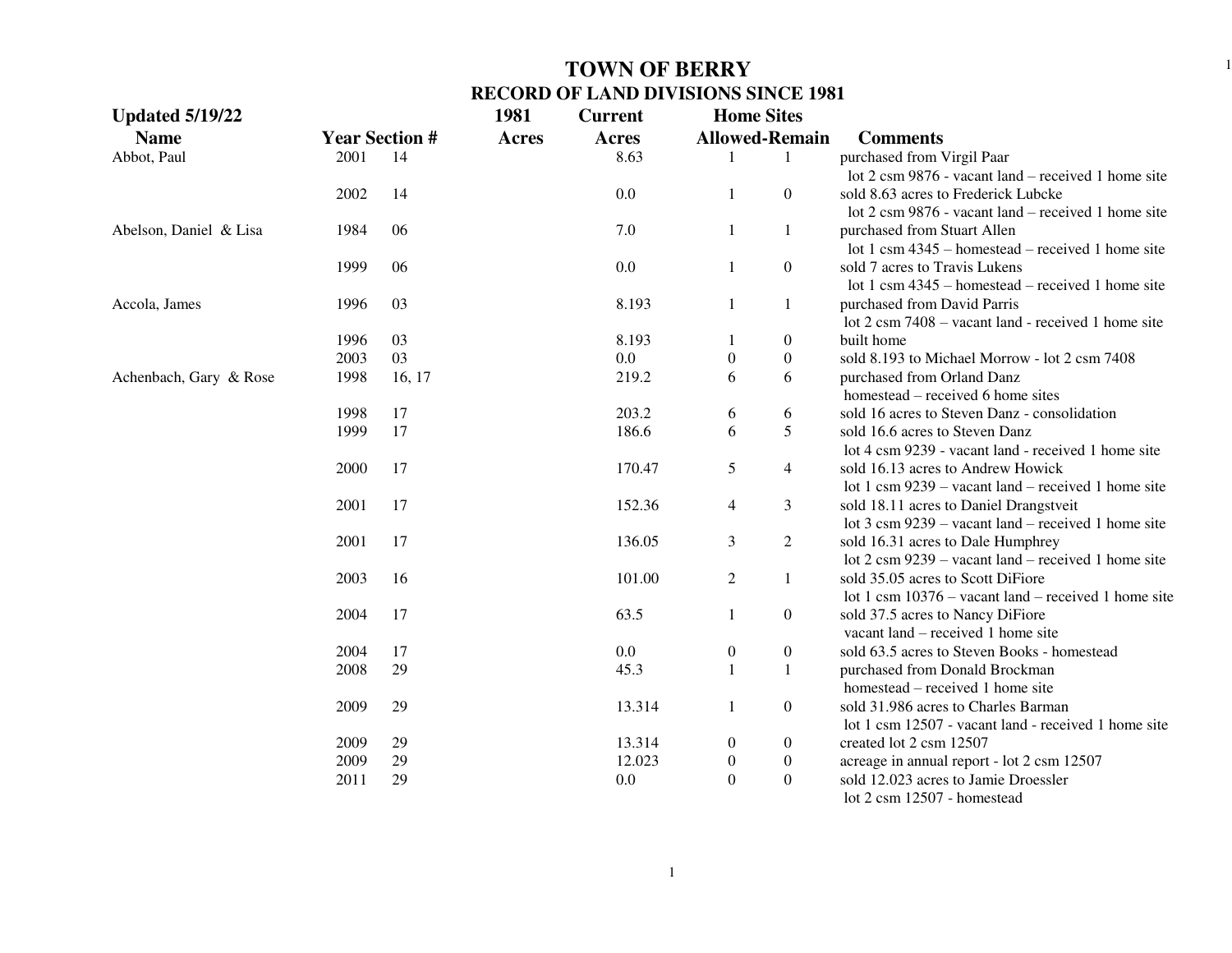| <b>Updated 5/19/22</b>       |      |                       | 1981         | <b>Current</b> | <b>Home Sites</b>     |                  |                                                               |
|------------------------------|------|-----------------------|--------------|----------------|-----------------------|------------------|---------------------------------------------------------------|
| <b>Name</b>                  |      | <b>Year Section #</b> | <b>Acres</b> | <b>Acres</b>   | <b>Allowed-Remain</b> |                  | <b>Comments</b>                                               |
| Acker, Diane                 | 2017 | 17                    |              | 4.09           | $\overline{0}$        | $\boldsymbol{0}$ | purchased from Jeffrey Alberts - lot 1 csm 9054               |
| Acker Rev Tr, Edward & Susan | 1981 | 26, 27                | 142.0        | 142.0          | $\overline{4}$        | $\overline{4}$   | homestead                                                     |
|                              | 1981 | 26, 27                |              | 142.0          | 4                     | $\overline{4}$   | lot 2 csm 3369 - vacant land                                  |
|                              | 1997 | 26, 27                |              | 144.05         | $\overline{4}$        | $\overline{4}$   | acreage in annual report                                      |
| Acker, George                | 1989 | 06                    |              | 62.6           | $\overline{2}$        | $\overline{2}$   | purchased from John Van Dort                                  |
|                              |      |                       |              |                |                       |                  | homestead - received 2 home sites                             |
|                              | 2021 | 06                    |              | 62.6           | 2                     | 1                | transferred 1 development right to Ziegler Tr, Leo            |
|                              | 2021 | 06                    |              | 62.6           | $\mathbf{1}$          | $\boldsymbol{0}$ | transferred 1 development right to Doug Wolfe                 |
| Acker, John & Diane & Casey  | 1981 | 35                    | 1.0          | 1.00           | $\boldsymbol{0}$      | $\boldsymbol{0}$ | homestead                                                     |
|                              | 1996 | 35                    |              | 2.45           | $\boldsymbol{0}$      | $\boldsymbol{0}$ | acreage in annual report                                      |
| Acker, Lucas & Hillary       | 2005 | 19                    |              | 3.913          | $\mathbf{1}$          | $\mathbf{1}$     | purchased from Curtis Kahl                                    |
|                              |      |                       |              |                |                       |                  | lot 4 csm $9791$ – vacant land – received 1 home site         |
|                              | 2006 | 19                    |              | 3.913          | 1                     | $\boldsymbol{0}$ | built home                                                    |
|                              | 2017 | 19                    |              | 4.40           | $\boldsymbol{0}$      | $\boldsymbol{0}$ | purchased 0.487 acres from Paul Pienkowski                    |
|                              |      |                       |              |                |                       |                  | consolidation                                                 |
| Acker, Mark & Joan           | 2006 | 25                    |              | 7.0            | 1                     | 1                | purchased from Steven Loehndorf                               |
|                              |      |                       |              |                |                       |                  | lot 1 csm 4196 - vacant land - received 1 home site           |
|                              | 2007 | 25                    |              | 7.0            |                       | $\boldsymbol{0}$ | built home                                                    |
| Acker, Rose                  | 1981 | 26, 35                | 113.5        | 113.5          | 3                     | 3                | homestead                                                     |
|                              | 1991 | 26, 35                |              | 0.0            | $\overline{3}$        | $\overline{0}$   | sold 113.5 acres to Margaret Lamberty                         |
|                              |      |                       |              |                |                       |                  | homestead - received 3 home sites                             |
| Acker, Raphael               | 1981 | 26                    | 0.98         | 0.98           | $\boldsymbol{0}$      | $\boldsymbol{0}$ | lot 1 csm 3369 - homestead                                    |
| Acker, Samuel & Kathleen     | 2020 | 30                    |              | 11.455         | $\mathbf{1}$          | $\mathbf{1}$     | purchased from Allayne Turk                                   |
|                              |      |                       |              |                |                       |                  | lot $3 \text{ cm } 9106$ – vacant land – received 1 home site |
|                              | 2021 | 30                    |              | 11.455         | 1                     | $\boldsymbol{0}$ | built home                                                    |
| Acker Living Tr              | 2005 | 21                    |              | 2.01           | $\mathbf{1}$          | $\mathbf{1}$     | purchased from Audrey Racek                                   |
| Racek-Brockmann, Linda       |      |                       |              |                |                       |                  | lot 1 csm $11063$ – vacant land – received 1 home site        |
|                              | 2005 | 21                    |              | 2.01           | $\mathbf{1}$          | $\boldsymbol{0}$ | built home                                                    |
| Adkins, Ivan                 | 1981 | 16                    | 1.12         | 1.12           | $\boldsymbol{0}$      | $\boldsymbol{0}$ | lot 1 csm 2601 - homestead                                    |
|                              | 1996 | 16                    |              | 0.0            | $\Omega$              | $\overline{0}$   | sold 1.12 acres to Sherri Adkins                              |
|                              |      |                       |              |                |                       |                  | lot 1 csm 2601 - homestead                                    |
| Adkins, Sherri               | 1996 | 16                    |              | 1.12           | $\boldsymbol{0}$      | $\boldsymbol{0}$ | purchased from Ivan Adkins                                    |
|                              |      |                       |              |                |                       |                  | lot 1 csm 2601 - homestead                                    |
|                              | 2005 | 16                    |              | 0.0            | $\boldsymbol{0}$      | $\boldsymbol{0}$ | sold 1.12 acres to Kathleen Ketelboeter                       |
|                              |      |                       |              |                |                       |                  | lot 1 csm 2601 - homestead                                    |
| Adler, Kerry & Jane          | 1998 | 24                    |              | 2.0            | $\boldsymbol{0}$      | $\boldsymbol{0}$ | purchased from William Rice                                   |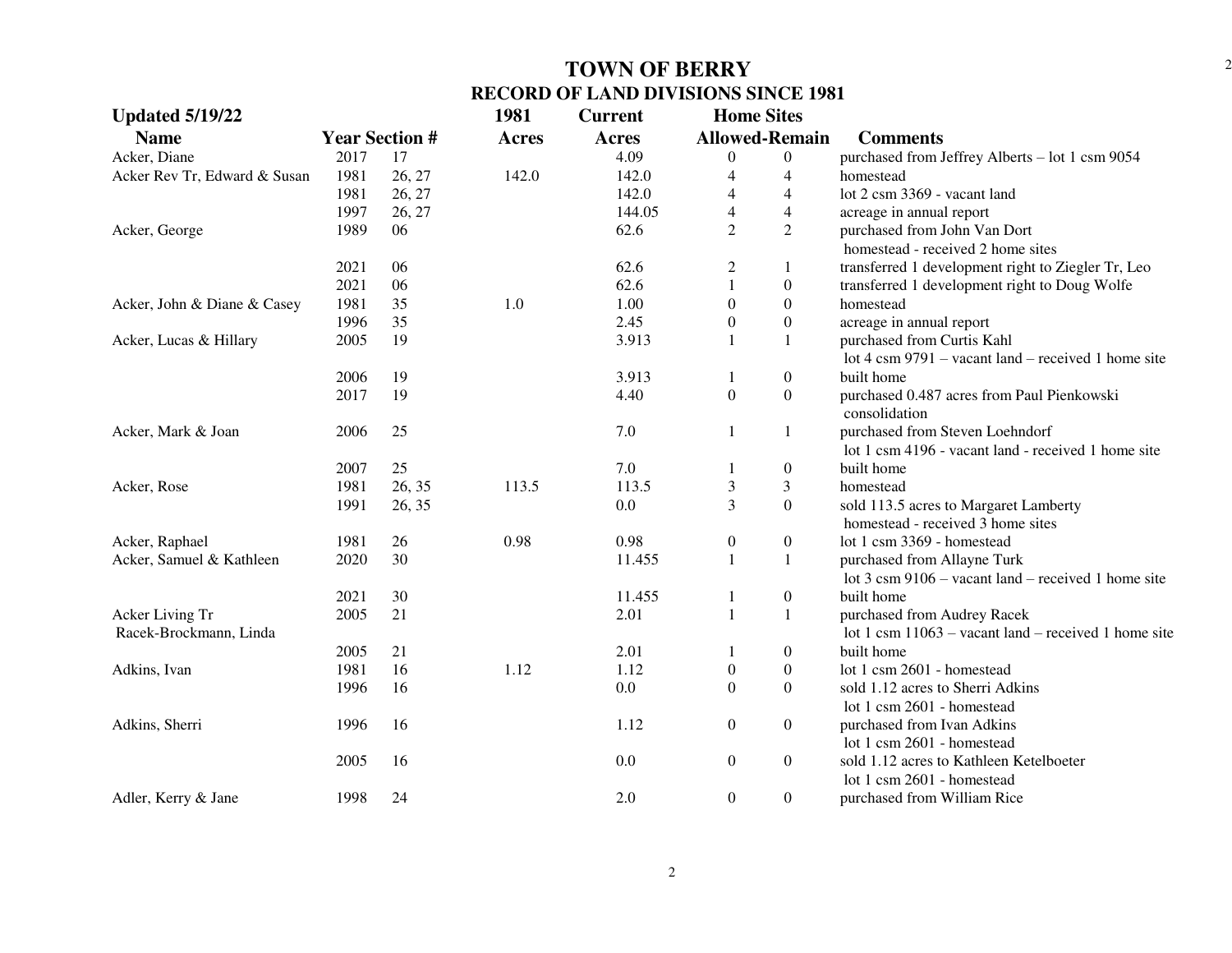| <b>Updated 5/19/22</b>           |      |                       | 1981         | <b>Current</b> | <b>Home Sites</b> |                       |                                                        |
|----------------------------------|------|-----------------------|--------------|----------------|-------------------|-----------------------|--------------------------------------------------------|
| <b>Name</b>                      |      | <b>Year Section #</b> | <b>Acres</b> | <b>Acres</b>   |                   | <b>Allowed-Remain</b> | <b>Comments</b>                                        |
|                                  |      |                       |              |                |                   |                       | lot 1 csm 1923 - homestead                             |
|                                  | 2015 | 24                    |              | 0.0            | $\boldsymbol{0}$  | $\boldsymbol{0}$      | sold 2 acres to William Watson                         |
|                                  |      |                       |              |                |                   |                       | lot 1 csm 1923 - homestead                             |
| Aeschbach, Josh & Mielke, Carrie | 2009 | 25                    |              | 1.0            | $\boldsymbol{0}$  | $\overline{0}$        | purchased from Robert Fritz - csm 531 - homestead      |
|                                  | 2017 | 25                    |              | 0.0            | $\mathbf{0}$      | $\overline{0}$        | sold 1 acre to Chad Peters - csm 531 - homestead       |
| Ahner, Ronald & Susanne          | 1981 | 26                    | 4.5          | 4.5            |                   | $\mathbf{1}$          | lot 1 csm 935 - homestead                              |
|                                  | 2004 | 26                    |              | 0.0            |                   | $\overline{0}$        | sold 4.5 acres to Phillip Flannery                     |
|                                  |      |                       |              |                |                   |                       | lot 1 csm 935 - homestead - received 1 home site       |
| Albers, Michael & Maria          | 2020 | 30                    |              | 2.5            | $\boldsymbol{0}$  | $\boldsymbol{0}$      | purchased from Kevin Kahl                              |
|                                  |      |                       |              |                |                   |                       | lot 1 csm $4930 -$ homestead                           |
| Alberts, Jeffrey & Ellen         | 1999 | 17                    |              | 4.09           | 1                 | 1                     | purchased from David Kerl                              |
|                                  |      |                       |              |                |                   |                       | lot 1 csm $9054$ – vacant land – received 1 home site  |
|                                  | 1999 | 17                    |              | 4.09           |                   | $\overline{0}$        | built home                                             |
|                                  | 2017 | 17                    |              | 0.0            | $\theta$          | $\theta$              | sold 4.09 acres to Diane Acker – lot 1 csm 9054        |
| Allen, Ian & Sara                | 2012 | 22                    |              | 1.68           | $\mathbf{0}$      | $\overline{0}$        | purchased from Wayne Fehrenbach - lot 2 csm 2985       |
| Allen, Stuart & Judith           | 1981 | 06                    | 7.0          | 7.0            |                   | $\mathbf{1}$          | lot 1 csm $4345$ – homestead – received 1 home site    |
|                                  | 1984 | 06                    |              | 0.0            | 1                 | $\Omega$              | sold 7 acres to Daniel Abelson                         |
|                                  |      |                       |              |                |                   |                       | lot 1 csm $4345$ – homestead – received 1 home site    |
| Almae LLC                        | 2016 | 01                    |              | 98.614         | 1                 | $\mathbf{1}$          | purchased from Albert Kruchten                         |
|                                  |      |                       |              |                |                   |                       | homestead - received 1 home site                       |
|                                  | 2019 | 01                    |              | 99.614         | 1                 | $\mathbf{1}$          | acreage in annual report                               |
| Altweis, James & Joy             | 1999 | 06                    |              | 2.03           | $\mathbf{1}$      | $\mathbf{1}$          | purchased from Lynn Seston                             |
|                                  |      |                       |              |                |                   |                       | lot 1 csm $9082$ – vacant land – received 1 home site  |
|                                  | 1999 | 06                    |              | 2.03           | 1                 | $\boldsymbol{0}$      | built home                                             |
| Anderson, Elaine                 | 2020 | 32                    |              | 2.457          | $\mathbf{1}$      | 1                     | purchased from John Stoppleworth                       |
|                                  |      |                       |              |                |                   |                       | lot 1 csm $11590$ – vacant land – received 1 home site |
| Anderson Hirsch Living Tr        | 1987 | 25                    |              | 42.3           | $\mathbf{0}$      | $\overline{0}$        | purchased from Albert Statz - homestead                |
| Anderson, Hugh & Jennifer        |      |                       |              |                |                   |                       |                                                        |
| Anderson, Shannon & Busse, C     | 2018 | 32                    |              | 6.98           | $\boldsymbol{0}$  | $\boldsymbol{0}$      | purchased from Mark Stoveken - lot 1 csm 6199          |
|                                  | 2019 | 32                    |              | 0.00           | $\boldsymbol{0}$  | $\boldsymbol{0}$      | sold 6.98 acres to Robert Lyons – lot 1 csm 6199       |
| Annen, Peter & Kari              | 2001 | 10                    |              | 3.104          | $\overline{0}$    | $\boldsymbol{0}$      | purchased from Mathew Theis                            |
|                                  |      |                       |              |                |                   |                       | lot 1 csm $9633$ – homestead – was lot 1 csm 2348      |
| Anstice, Richard & Jeanette      | 1981 | 18                    | 3.75         | 3.75           | $\boldsymbol{0}$  | $\overline{0}$        | lot 1 csm 1545 - homestead                             |
| Applebaum, David & Sharon        | 1981 | 05                    | 3.11         | 3.11           | $\boldsymbol{0}$  | $\boldsymbol{0}$      | lot 1 csm 1597 - homestead                             |
|                                  | 2008 | 05                    |              | 0.0            | $\overline{0}$    | $\boldsymbol{0}$      | sold 3.11 acres to Michael Oftedahl                    |
|                                  |      |                       |              |                |                   |                       | $10$ + 1 agms $1507$ homeotrand                        |

lot 1 csm 1597 - homestead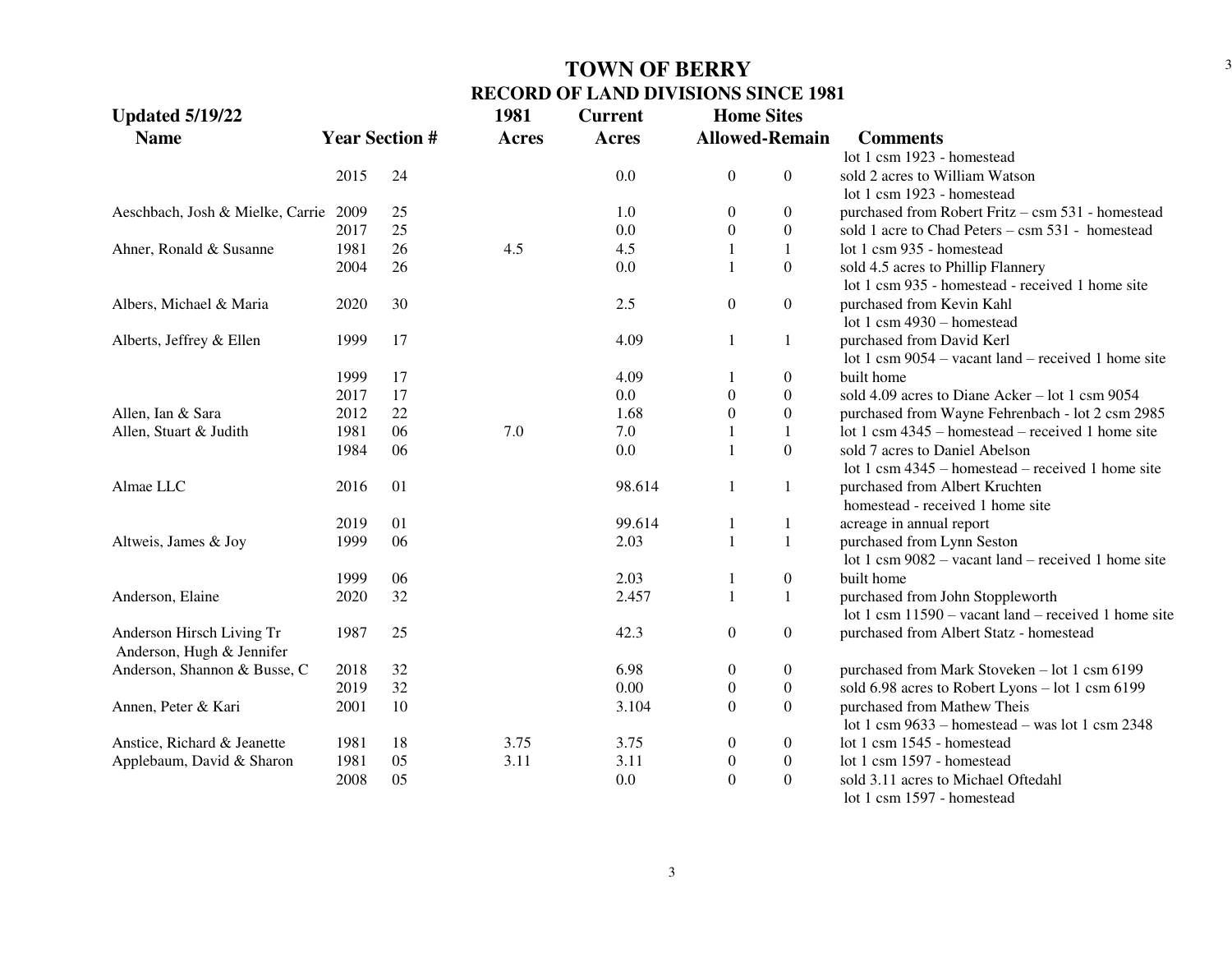| <b>Updated 5/19/22</b>         |                       |        | 1981         | <b>Current</b> | <b>Home Sites</b>     |                  |                                                        |
|--------------------------------|-----------------------|--------|--------------|----------------|-----------------------|------------------|--------------------------------------------------------|
| <b>Name</b>                    | <b>Year Section #</b> |        | <b>Acres</b> | Acres          | <b>Allowed-Remain</b> |                  | <b>Comments</b>                                        |
| Archiquette, Joshua & Angela   | 2018                  | 23     |              | 5.426          |                       | 1                | purchased from Barbara Hellenbrand                     |
|                                |                       |        |              |                |                       |                  | lot 1 csm $14518 -$ vacant land – received 1 home site |
|                                | 2018                  | 23     |              | 5.426          | 1                     | $\boldsymbol{0}$ | built home                                             |
| Arenas, Christopher & Margaret | 1985                  | 32     |              | 1.8            | $\theta$              | $\boldsymbol{0}$ | purchased from Joe Salzman - homestead                 |
|                                | 2011                  | 32     |              | $0.0\,$        | $\Omega$              | $\boldsymbol{0}$ | sold 1.8 acres to Danielle Mergen - homestead          |
| Arling, Gary & Katherine       | 1981                  | 06     | 17.81        | 17.81          | 1                     | $\mathbf{1}$     | vacant land                                            |
|                                | 2001                  | 06     |              | 0.0            | 1                     | $\Omega$         | sold 17.81 acres to William Kerr                       |
|                                |                       |        |              |                |                       |                  | vacant land - received 1 home site                     |
| Armstrong, Benjamin & Jennifer | 2000                  | 36     |              | 44.7           | $\boldsymbol{0}$      | $\overline{0}$   | purchased from Gerald/Conrad Grob - vacant land        |
|                                | 2000                  | 36     |              | 90.2           | $\boldsymbol{0}$      | $\boldsymbol{0}$ | purchased 45.5 acres from Jeffrey Grob - consolidation |
|                                | 2001                  | 36     |              | 137.52         | $\mathbf{1}$          | 1                | purchased 47.32 acres from Jeffrey Grob                |
|                                |                       |        |              |                |                       |                  | homestead – received 1 home site                       |
|                                | 2011                  | 36     |              | 0.0            | 1                     | $\boldsymbol{0}$ | sold 137.52 acres to Enchanted Valley Acres            |
|                                |                       |        |              |                |                       |                  | homestead - received 1 home site                       |
| Armstrong, John                | 2019                  | 06     |              | 3.1            | $\boldsymbol{0}$      | $\boldsymbol{0}$ | purchased from Kenyon Kies                             |
|                                |                       |        |              |                |                       |                  | lot 2 csm 660 - homestead                              |
| Armstrong, Kathleen            | 2000                  | 36     |              | 10.67          | $\mathbf{1}$          | 1                | purchased from Gerald/Conrad Grob                      |
|                                |                       |        |              |                |                       |                  | lot 1 csm $9205$ – vacant land – received 1 home site  |
|                                | 2004                  | 36     |              | 0.0            | $\mathbf{1}$          | $\boldsymbol{0}$ | sold 10.67 acres to Matthew Bliss                      |
|                                |                       |        |              |                |                       |                  | lot 1 csm $9205$ – vacant land – received 1 home site  |
| Arn, Matthew & Allison         | 2022                  | 31     |              | 7.07           | $\mathbf{1}$          | $\mathbf{1}$     | purchased from Zander Trust                            |
|                                |                       |        |              |                |                       |                  | lot 1 csm $9150$ – received 1 home site                |
| Arneson, Rudolph               | 1981                  | 23     | 16.7         | 16.7           | 1                     | 1                | lot 4 csm 2663 - vacant land                           |
|                                | 1982                  | 23     |              | 0.2            | $\mathbf{1}$          | $\overline{0}$   | sold 16.5 acres to David Huntley                       |
|                                |                       |        |              |                |                       |                  | vacant land - received 1 home site                     |
|                                | 1990                  | 23     |              | 0.0            | $\boldsymbol{0}$      | $\boldsymbol{0}$ | sold 0.2 acres to Thomas Siedschlag                    |
|                                |                       |        |              |                |                       |                  | lot 4 csm $2663 -$ vacant land                         |
| Austin, David & Ann            | 2013                  | 05     |              | 28.6           | $\mathbf{1}$          | 1                | purchased from Robert McGilligan                       |
|                                |                       |        |              |                |                       |                  | homestead - received 1 home site                       |
| Austin, Raymond & Joseph       | 1981                  | 28, 29 | 120.4        | 120.4          | 3                     | 3                | homestead                                              |
| Austin Rev Tr, Raymond         |                       |        |              |                |                       |                  |                                                        |
| Bachman, Alan & Amy            | 2002                  | 23     |              | 6.26           | $\mathbf{1}$          | 1                | purchased from Jeffrey Tallard                         |
|                                |                       |        |              |                |                       |                  | lot 1 csm $1701$ – vacant land – received 1 home site  |
|                                | 2002                  | 23     |              | 6.26           | 1                     | $\overline{0}$   | built home                                             |
|                                | 2007                  | 23     |              | 0.0            | $\boldsymbol{0}$      | $\boldsymbol{0}$ | sold 6.26 acres to Rentmeister Tr - lot 1 csm 1701     |
| Backus, Alan & Jane            | 2005                  | 21     |              | 39.91          | $\overline{2}$        | $\overline{2}$   | purchased from Audrey Racek                            |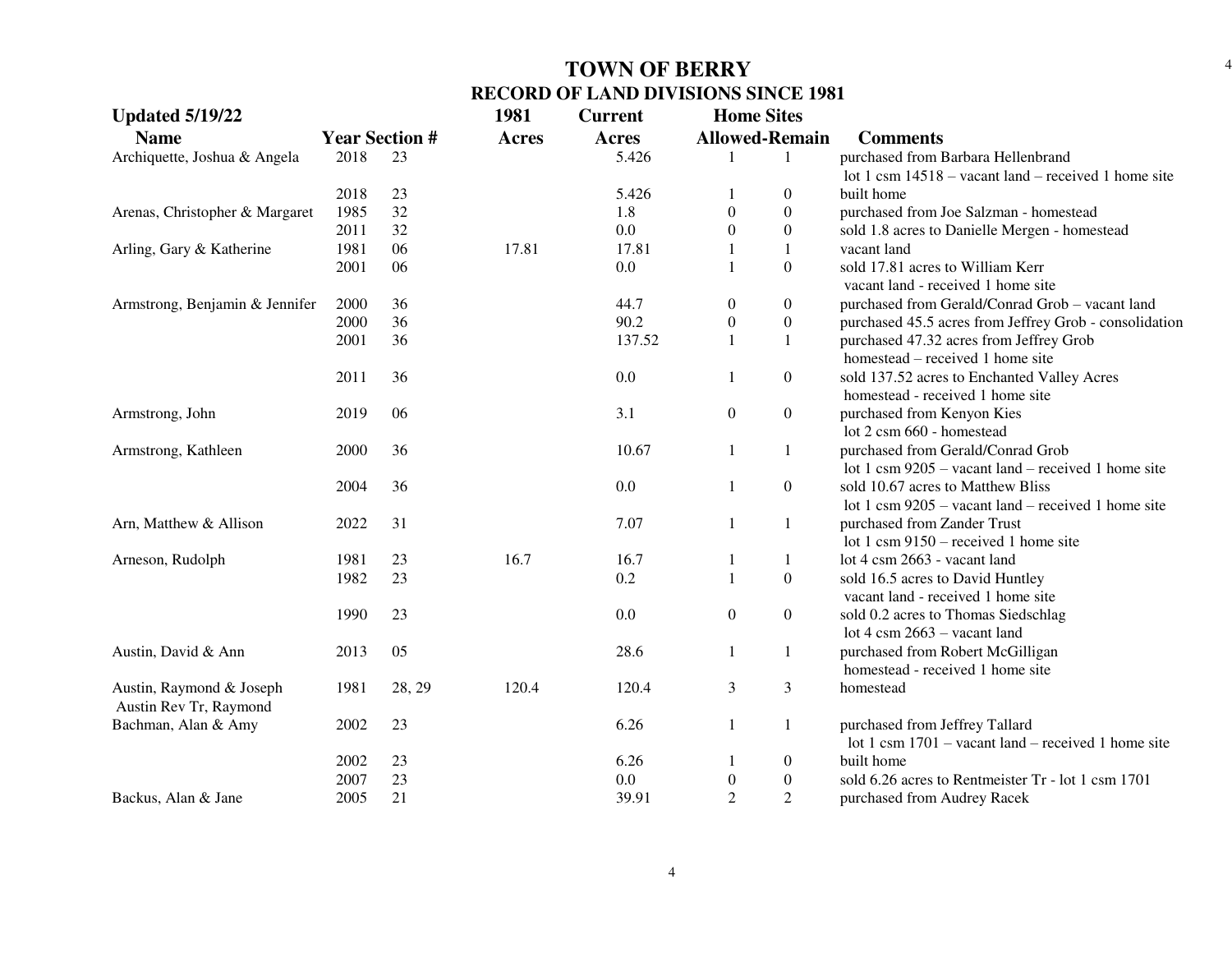| <b>Updated 5/19/22</b>           |      |                       | 1981         | <b>Current</b> | <b>Home Sites</b> |                       |                                                                              |
|----------------------------------|------|-----------------------|--------------|----------------|-------------------|-----------------------|------------------------------------------------------------------------------|
| <b>Name</b>                      |      | <b>Year Section #</b> | <b>Acres</b> | <b>Acres</b>   |                   | <b>Allowed-Remain</b> | <b>Comments</b>                                                              |
|                                  |      |                       |              |                |                   |                       | lot 1 csm 11582 – vacant land - received 1 home site                         |
|                                  |      |                       |              |                |                   |                       | lot 2 csm 11582 - vacant land - received 1 home site                         |
|                                  | 2006 | 21                    |              | 19.96          | $\overline{c}$    | 1                     | sold 19.95 acres Kay Backus                                                  |
|                                  |      |                       |              |                |                   |                       | lot $2 \text{ cm } 11582$ – vacant land – received 1 home site               |
|                                  | 2006 | 21                    |              | 19.96          | 1                 | $\boldsymbol{0}$      | built home                                                                   |
| Backus, Kay                      | 2006 | 21                    |              | 19.95          | $\mathbf{1}$      | $\mathbf{1}$          | purchased from Alan Backus                                                   |
|                                  |      |                       |              |                |                   |                       | lot $2 \text{ cm } 11582$ – vacant land – received 1 home site               |
|                                  | 2006 | 21                    |              | 19.95          | 1                 | $\boldsymbol{0}$      | built home                                                                   |
| Baetsen, Wayne & Karen           | 2001 | 15                    |              | 8.079          | $\mathbf{1}$      | $\mathbf{1}$          | purchased from Virgil Paar                                                   |
|                                  |      |                       |              |                |                   |                       | lot 1 csm $9876 -$ vacant land – received 1 home site                        |
|                                  | 2001 | 15                    |              | 9.1            |                   | $\boldsymbol{0}$      | built home                                                                   |
|                                  | 2017 | 15                    |              | 0.0            | $\boldsymbol{0}$  | $\boldsymbol{0}$      | sold 8.079 acres to Marcus Chang - lot 1 csm 9876                            |
| Bailey, Jeanette & Daniel        | 2002 | 30                    |              | 8.08           | $\boldsymbol{0}$  | $\boldsymbol{0}$      | purchased from James Murphy                                                  |
|                                  | 2016 | 30                    |              | 0.0            | $\boldsymbol{0}$  | $\boldsymbol{0}$      | sold 8.08 acres to Luke Fortney                                              |
| Bailey, Jerome & Ann             | 2000 | 23                    |              | 16.5           | $\boldsymbol{0}$  | $\boldsymbol{0}$      | purchased from David Huntley - homestead                                     |
|                                  | 2000 | 23                    |              | 16.5           | $\boldsymbol{0}$  | $\boldsymbol{0}$      | created lot 1 csm 9583 - 8.49 acres - vacant land                            |
|                                  | 2000 | 13                    |              | 16.5           | $\boldsymbol{0}$  | $\boldsymbol{0}$      | created lot 2 csm 9583 - 7.78 acres - homestead                              |
|                                  | 2013 | 23                    |              | 0.0            | $\overline{0}$    | $\overline{0}$        | sold 16.5 acres to Douglass Kuiper                                           |
|                                  |      |                       |              |                |                   |                       | lot 1 csm 9583 - 8.49 acres - vacant land                                    |
|                                  |      |                       |              |                |                   |                       | lot 2 csm 9583 - 7.78 acres - homestead                                      |
| Baker, Leroy & Leetch, Linda     | 1996 | 09                    |              | 15.23          | $\mathbf{1}$      | 1                     | purchased from John Beatty                                                   |
| Baker & Leetch Living Tr         |      |                       |              |                |                   |                       | homestead - received 1 home site                                             |
|                                  | 2020 | 09                    |              | 0.0            |                   | $\boldsymbol{0}$      | sold 15.23 acres to Kasey Miller - homestead                                 |
| Bakken, Lowell & Karen           | 1981 | 23                    | 1.74         | 1.74           | $\boldsymbol{0}$  | $\boldsymbol{0}$      | homestead                                                                    |
| Ballard, Michael & Adler, Shelly | 2016 | 17                    |              | 2.42           | $\mathbf{1}$      | $\mathbf{1}$          | purchased from Daniel Hovey                                                  |
|                                  |      |                       |              |                |                   |                       | lot 1 csm 11027 - received 1 home site                                       |
|                                  | 2018 | 17                    |              | 2.42           | 1                 | $\boldsymbol{0}$      | built home                                                                   |
| Ballweg, Cory & Lynne            | 2020 | 03                    |              | 18.01          | $\mathbf{1}$      | $\mathbf{1}$          | purchased from Linda Leese                                                   |
|                                  |      |                       |              |                |                   |                       | lot 2 csm 8408 created from lot 1 csm 7408                                   |
|                                  |      |                       |              |                |                   |                       | homestead - received 1 home site                                             |
|                                  | 2020 | 03                    |              | 18.01          | 1                 | 1                     | created lot 1 csm 15613 - homestead                                          |
|                                  | 2020 | 03                    |              | 18.01          | $\mathbf{1}$      | 1                     | created lot $2 \text{ csm } 15613 - 5.47 \text{ acres} - \text{vacant land}$ |
| Ballweg, Gregory                 | 2011 | 25                    |              | 1.0            | $\mathbf{0}$      | $\boldsymbol{0}$      | purchased from Richard Haynes - homestead                                    |
| <b>Ballweg Living Tr</b>         |      |                       |              |                |                   |                       |                                                                              |
| Ballweg, Leo                     | 1981 | 10                    | 0.887        | 0.887          | $\boldsymbol{0}$  | $\boldsymbol{0}$      | lot 1 csm 2907 - homestead                                                   |
|                                  | 1989 | 10                    |              | 0.0            | $\overline{0}$    | $\overline{0}$        | sold 0.887 acres to Mark & Melinda Ziegler                                   |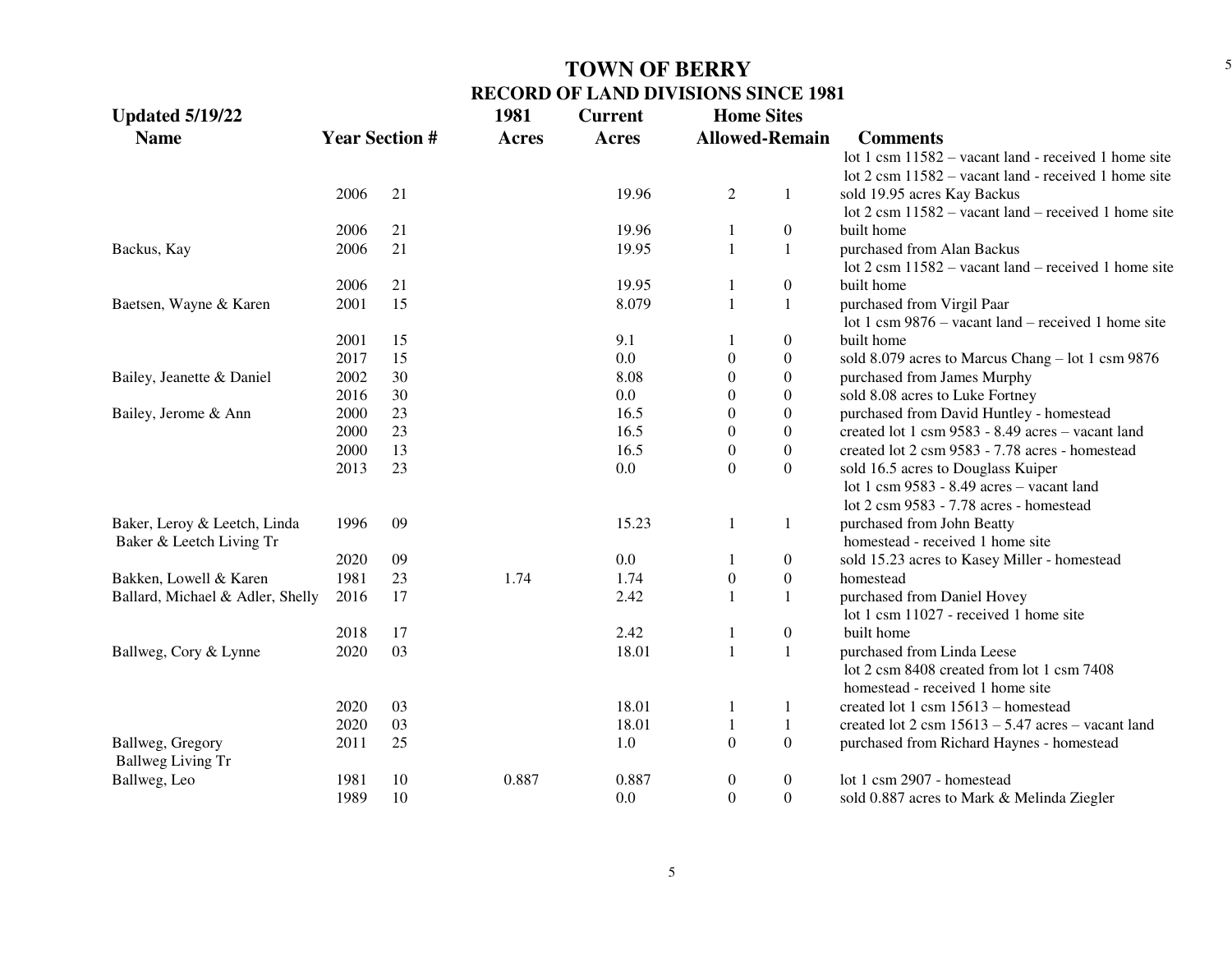| <b>Updated 5/19/22</b>               |      |                       | 1981         | <b>Current</b> | <b>Home Sites</b> |                       |                                                                                |
|--------------------------------------|------|-----------------------|--------------|----------------|-------------------|-----------------------|--------------------------------------------------------------------------------|
| <b>Name</b>                          |      | <b>Year Section #</b> | <b>Acres</b> | <b>Acres</b>   |                   | <b>Allowed-Remain</b> | <b>Comments</b>                                                                |
|                                      |      |                       |              |                |                   |                       | lot 1 csm 2907 - homestead                                                     |
| Ballweg, Erv                         | 1981 | 03, 04                | 101.9        | 101.9          | 3                 | 3                     | homestead                                                                      |
|                                      | 1989 | 03, 04                |              | 0.0            | 3                 | $\overline{0}$        | sold 101.9 acres to Bernard Breunig                                            |
|                                      |      |                       |              |                |                   |                       | received 3 home sites                                                          |
| Ballweg, Frederick & Stephanie       | 1987 | 25                    |              | 50.07          | $\mathbf{1}$      | $\mathbf{1}$          | purchased from Kippley/Federal Land Bank<br>vacant land - received 1 home site |
|                                      | 2009 | 25                    |              | 49.36          | 1                 | $\mathbf{1}$          | sold 0.71 acres to Thomas Linley<br>lot 1 csm 12542 - consolidation            |
|                                      | 2009 | 25                    |              | 53.07          | 1                 | -1                    | acreage in annual report                                                       |
| Ballweg Liv Tr, Gerard & Sandy       | 2005 | 06                    |              | 0.58           | $\boldsymbol{0}$  | $\boldsymbol{0}$      | purchased from Bruce Frudden                                                   |
| Ballweg. Jerome & Russell            | 1990 | 04                    |              | 33.4           |                   | $\mathbf{1}$          | purchased from Werner Ballweg                                                  |
|                                      |      |                       |              |                |                   |                       | vacant land - received 1 home site                                             |
| Ballweg, Kevin & Theresa             | 1998 | 29                    |              | 1.44           | $\boldsymbol{0}$  | $\overline{0}$        | purchased from Robert Barman                                                   |
|                                      | 2017 | 28, 29                |              | 2.44           | $\boldsymbol{0}$  | $\boldsymbol{0}$      | purchased 1 acre from Dave Paddock - consolidation                             |
| Ballweg, Mark                        | 1983 | 05                    |              | 115.4          | 3                 | 3                     | purchased from Donald Grass<br>vacant land - received 3 home sites             |
|                                      | 1989 | 05                    |              | 60.4           | 3                 | $\mathbf{2}$          | sold 55 acres to David Grosch                                                  |
|                                      | 1989 | 05                    |              | 64.3           | $\overline{2}$    | $\overline{2}$        | acreage in annual report                                                       |
|                                      |      |                       |              |                |                   |                       | vacant land - received 1 home site                                             |
|                                      | 2012 | 05                    |              | 0.0            | $\overline{2}$    | $\overline{0}$        | sold 64.3 acres to Paul Helt                                                   |
|                                      |      |                       |              |                |                   |                       | vacant land - received 2 home sites                                            |
| Ballweg Rev Liv Tr, Marvin           | 1981 | 23, 24                | 160.4        | 160.4          | 5                 | 5                     | homestead                                                                      |
| Ballweg, Raymond & Marie             | 1981 | 03                    | 117.51       | 117.51         | $\mathfrak{Z}$    | $\overline{3}$        | homestead                                                                      |
|                                      | 1986 | 03                    |              | 117.51         | 3                 | $\mathfrak{Z}$        | created lot 1 csm 4831 - vacant land                                           |
|                                      | 2005 | 03                    |              | 0.0            | 3                 | $\overline{0}$        | sold 117.51 acres to Steven Ballweg                                            |
|                                      |      |                       |              |                |                   |                       | lot 1 csm 4831 - homestead - received 3 home sites                             |
| Ballweg Living Tr, Ronald            | 1981 | 24                    | 5.9          | 5.9            |                   | $\mathbf 1$           | homestead                                                                      |
| Ballweg, Steven & Betty              | 2005 | 03                    |              | 117.51         | 3                 | $\mathfrak{Z}$        | purchased from Raymond Ballweg                                                 |
|                                      |      |                       |              |                |                   |                       | lot 1 csm 4831 - homestead - received 3 home sites                             |
| Ballweg, Werner                      | 1981 | 04                    | 33.4         | 33.4           | 1                 | $\mathbf{1}$          | vacant land                                                                    |
|                                      | 1990 | 04                    |              | 0.0            | $\mathbf{1}$      | $\boldsymbol{0}$      | sold 33.4 acres to Jerome & Russell Ballweg                                    |
|                                      |      |                       |              |                |                   |                       | vacant land - received 1 home site                                             |
| Bankes Rev Tr, Melvern & Audrey 1981 |      | 21                    | 40.0         | 40.0           | 1                 | $\mathbf{1}$          | homestead                                                                      |
| Banks, Linzy Scott                   | 2004 | 34                    |              | 0.8            | $\mathbf{1}$      | $\mathbf{1}$          | purchased from Scott Lewis                                                     |
|                                      |      |                       |              |                |                   |                       | vacant land - received 1 home site                                             |
|                                      | 2005 | 34                    |              | 5.8            | $\mathbf{1}$      | $\overline{2}$        | purchased 5 acres from Lee Swanson                                             |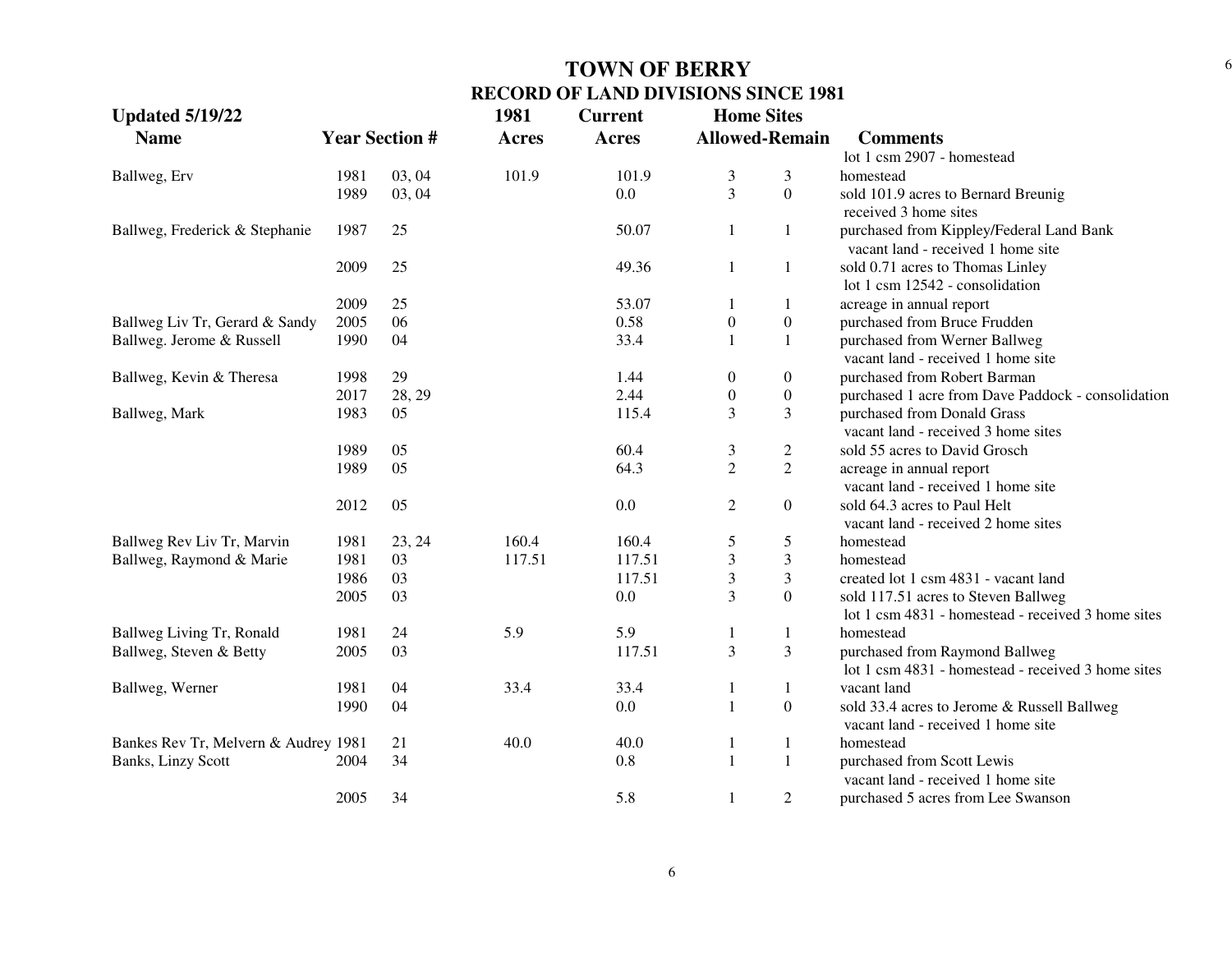| <b>Updated 5/19/22</b>       |                       |        | 1981         | <b>Current</b> | <b>Home Sites</b>     |                  |                                                       |
|------------------------------|-----------------------|--------|--------------|----------------|-----------------------|------------------|-------------------------------------------------------|
| <b>Name</b>                  | <b>Year Section #</b> |        | <b>Acres</b> | <b>Acres</b>   | <b>Allowed-Remain</b> |                  | <b>Comments</b>                                       |
|                              |                       |        |              |                |                       |                  | vacant land - received 1 home site                    |
|                              | 2005                  | 34     |              | 4.9            | $\overline{c}$        | $\overline{c}$   | acreage in annual report                              |
|                              | 2006                  | 34     |              | 0.0            | $\overline{2}$        | $\Omega$         | sold 4.9 acres to Thomas Studee                       |
|                              |                       |        |              |                |                       |                  | vacant land - received 2 home sites                   |
| Barbian, Joseph & Jacqueline | 1999                  | 24     |              | 1.4            | $\theta$              | $\overline{0}$   | purchased from Richard Hellenbrand                    |
|                              |                       |        |              |                |                       |                  | lot 1 csm 1806 - homestead                            |
| Bares, Theodore              | 1981                  | 05     | 0.75         | 0.75           | $\boldsymbol{0}$      | $\overline{0}$   | homestead                                             |
|                              | 1984                  | 05     |              | 0.0            | $\boldsymbol{0}$      | $\boldsymbol{0}$ | sold 0.75 acres to Lisa Brandt - homestead            |
| Barker, Richard & Barbara    | 2003                  | 13     |              | 8.39           | $\mathbf{1}$          |                  | purchased from Edmond Russ                            |
|                              |                       |        |              |                |                       |                  | lot 3 csm 10182 - vacant land – received 1 home site  |
|                              | 2005                  | 13     |              | 0.0            | $\mathbf{1}$          | $\overline{0}$   | sold 8.39 acres to Mnycats LLC                        |
|                              |                       |        |              |                |                       |                  | lot 3 csm 10182 - vacant land – received 1 home site  |
| Barman, Charles              | 2009                  | 29     |              | 31.986         | 1                     | 1                | purchased from Gary Achenbach                         |
|                              |                       |        |              |                |                       |                  | lot 1 csm 12507 - vacant land - received 1 home site  |
|                              | 2011                  | 29     |              | 188.495        | 6                     | 6                | purchased 156.509 acres from James Barman             |
|                              |                       |        |              |                |                       |                  | homestead - received 5 home sites                     |
|                              | 2011                  | 29     |              | 186.12         | 6                     | 6                | acreage in annual report                              |
|                              | 2015                  | 28     |              | 191.557        | $\overline{7}$        | $\overline{7}$   | purchased 5.437 acres from Linda Gardner              |
|                              |                       |        |              |                |                       |                  | lot 1 csm 13879 - received 1 home site                |
| Barman, James & Penney       | 1981                  | 29     | 2.61         | 2.61           | $\boldsymbol{0}$      | $\overline{0}$   | homestead                                             |
|                              | 2011                  | 29     |              | 48.801         | $\boldsymbol{0}$      | $\boldsymbol{0}$ | purchased 46.191 acres from Charles Barman            |
| Barman, James & Charles      | 1998                  | 29     |              | 199.66         | 5                     | 5                | purchased from Robert Barman                          |
|                              |                       |        |              |                |                       |                  | homestead - received 5 home sites                     |
|                              | 1998                  | 29     |              | 202.7          | 5                     | 5                | acreage in annual report                              |
|                              | 2011                  | 29     |              | 156.509        | $\sqrt{5}$            | 5                | sold 46.191 acres to James Barman                     |
|                              | 2011                  | 29     |              | 0.0            | 5                     | $\overline{0}$   | sold 156.509 acres to Charles Barman                  |
|                              |                       |        |              |                |                       |                  | homestead - received 5 home sites                     |
| Barman, Joseph & Karen       | 1981                  | 29, 30 | 220.2        | 220.2          | 6                     | 6                | homestead                                             |
| Barman Living Tr             | 1990                  | 29     |              | 209.22         | 6                     | 5                | sold 2.32 acres to Mark Barman                        |
|                              |                       |        |              |                |                       |                  | lot 1 csm $7628 -$ vacant land – received 1 home site |
|                              | 2018                  | 29     |              | 209.22         | 5                     | 5                | created lot 1 csm $14822 - 2.66$ acres – vacant land  |
|                              | 2018                  | 30     |              | 280.02         | 5                     | 6                | purchased 70.8 acres from Jeane Stites                |
|                              |                       |        |              |                |                       |                  | homestead - lot 1 csm 5299 – received 1 home site     |
|                              | 2019                  | 29, 30 |              | 277.989        | 6                     | 6                | acreage in annual report                              |
| Barman, Mark & Monica        | 1990                  | 29     |              | 2.32           | $\mathbf{1}$          | $\mathbf{1}$     | purchased from Joseph Barman                          |
|                              |                       |        |              |                |                       |                  | lot 1 csm $7628 -$ vacant land – received 1 home site |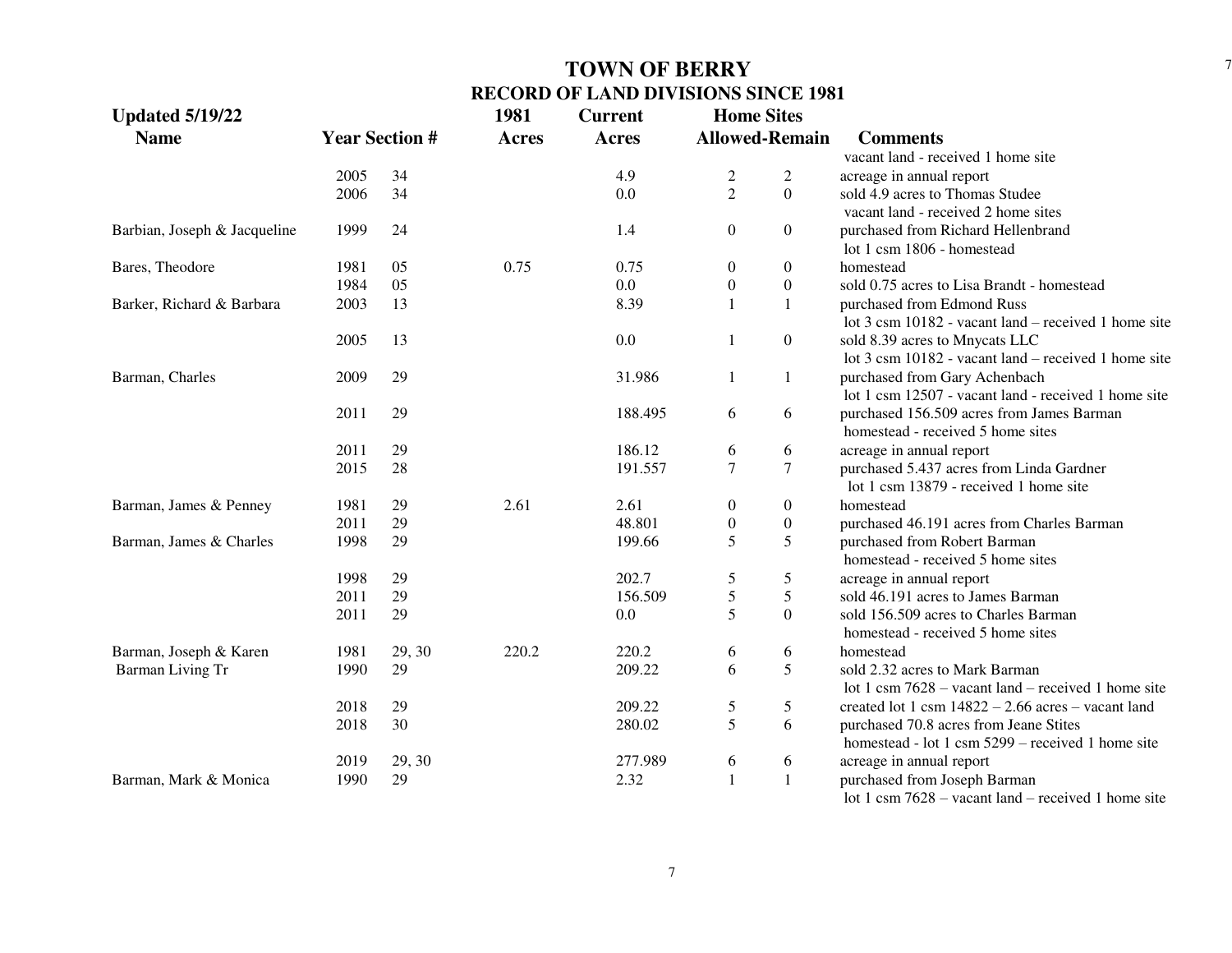| <b>Updated 5/19/22</b>              |      |                       | 1981         | <b>Current</b> | <b>Home Sites</b> |                       |                                                         |
|-------------------------------------|------|-----------------------|--------------|----------------|-------------------|-----------------------|---------------------------------------------------------|
| <b>Name</b>                         |      | <b>Year Section #</b> | <b>Acres</b> | Acres          |                   | <b>Allowed-Remain</b> | <b>Comments</b>                                         |
|                                     | 1997 | 29                    |              | 2.32           |                   | $\overline{0}$        | built home                                              |
| Barman, Robert & Doris              | 1981 | 29                    | 201.1        | 201.1          | 6                 | 6                     | homestead                                               |
|                                     | 1998 | 29                    |              | 199.66         | 6                 | $\mathfrak s$         | sold 1.44 acres to Kevin Ballweg                        |
|                                     | 1998 | 29                    |              | 0.0            | 5                 | $\overline{0}$        | sold 199.66 acres to James/Charles Barman               |
|                                     |      |                       |              |                |                   |                       | received 5 home sites                                   |
| Barrow, Larry                       | 1981 | 24                    | 8.5          | 8.5            | 1                 | $\mathbf{1}$          | lot 1 csm $2360 -$ vacant land                          |
|                                     | 1995 | 24                    |              | 0.0            | 1                 | $\boldsymbol{0}$      | sold 8.5 acres to Michael & Wendy Brunker               |
|                                     |      |                       |              |                |                   |                       | lot 1 csm $2360 -$ vacant land – received 1 home site   |
| Bartosz, Anthony & Frey, Tammy 2002 |      | 05                    |              | 1.0            | $\boldsymbol{0}$  | $\boldsymbol{0}$      | purchased from Loren Bertelson                          |
|                                     |      |                       |              |                |                   |                       | lot 1 csm 2932 - homestead                              |
|                                     | 2008 | 05                    |              | 0.0            | $\boldsymbol{0}$  | $\boldsymbol{0}$      | sold 1 acre to Paul Schneider                           |
|                                     |      |                       |              |                |                   |                       | lot 1 csm 2932 - homestead                              |
| Baum, Charles & Mary                | 1981 | 08                    | 9.0          | 9.0            | 1                 | $\mathbf{1}$          | homestead                                               |
| Bauschelt, John & Mary              | 2003 | 06                    |              | 7.0            | 1                 | $\mathbf{1}$          | purchased from Travis Lukens                            |
|                                     |      |                       |              |                |                   |                       | lot 1 csm $4345$ – homestead – received 1 home site     |
| Bayer, Frank & Florine              | 1987 | 25                    |              | 21.4           | $\mathbf{0}$      | $\boldsymbol{0}$      | purchased from Kippley/Federal Land Bank - homestead    |
| Beals, Ed                           | 1982 | 30                    |              | 2.6            | $\boldsymbol{0}$  | $\boldsymbol{0}$      | purchased from James Loynd - lot 1 csm 4930 - homestead |
|                                     | 1992 | 30                    |              | 0.0            | $\boldsymbol{0}$  | $\boldsymbol{0}$      | sold 2.6 acres to Randall Wenger                        |
|                                     |      |                       |              |                |                   |                       | lot 1 csm 4930 - homestead                              |
| Beatty, John                        | 1981 | 09                    | 18.2         | 18.2           | 1                 | 1                     | homestead                                               |
|                                     | 1982 | 09                    |              | 15.23          | 1                 | $\mathbf{1}$          | acreage in annual report                                |
|                                     | 1996 | 09                    |              | 0.0            | 1                 | $\boldsymbol{0}$      | sold 15.23 acres to Leroy Baker                         |
|                                     |      |                       |              |                |                   |                       | homestead - received 1 home site                        |
| Beck, David                         | 2021 | 17                    |              | 140.88         | $\boldsymbol{0}$  | $\boldsymbol{0}$      | purchased 140.88 acres from David Kerl - homestead      |
| Becker, Aaron & Melissa             | 2016 | 18                    |              | 37.0           | $\mathbf{1}$      | $\mathbf{1}$          | purchased from Steven Olson                             |
|                                     |      |                       |              |                |                   |                       | vacant land - received 1 home site                      |
|                                     | 2017 | 18                    |              | 37.0           | 1                 | $\boldsymbol{0}$      | built home                                              |
| Becker, Donald & Joanne             | 1992 | 32                    |              | 40.0           | $\mathbf{1}$      | $\mathbf{1}$          | purchased from Lowell Creitz                            |
|                                     |      |                       |              |                |                   |                       | vacant land – received 1 home site                      |
|                                     | 2004 | 32                    |              | 0.0            | 1                 | $\boldsymbol{0}$      | sold 40 acres to Henry Campbell                         |
|                                     |      |                       |              |                |                   |                       | vacant land – received 1 home site                      |
| Beckman, Jon & Meredeth             | 2009 | 11                    |              | 4.198          | $\boldsymbol{0}$  | $\boldsymbol{0}$      | purchased from Dane County                              |
|                                     |      |                       |              |                |                   |                       | lot 1 csm 11883 - Indian Lake historic house            |
|                                     | 2011 | 11                    |              | 7.963          | $\boldsymbol{0}$  | $\boldsymbol{0}$      | purchased 3.765 acres from Theis et al                  |
|                                     |      |                       |              |                |                   |                       | lot 1 csm $11165$ – homestead - was lot 2 csm 2348      |
|                                     | 2014 | 11                    |              | 4.198          | $\overline{0}$    | $\boldsymbol{0}$      | sold 3.765 acres to Philip Richards                     |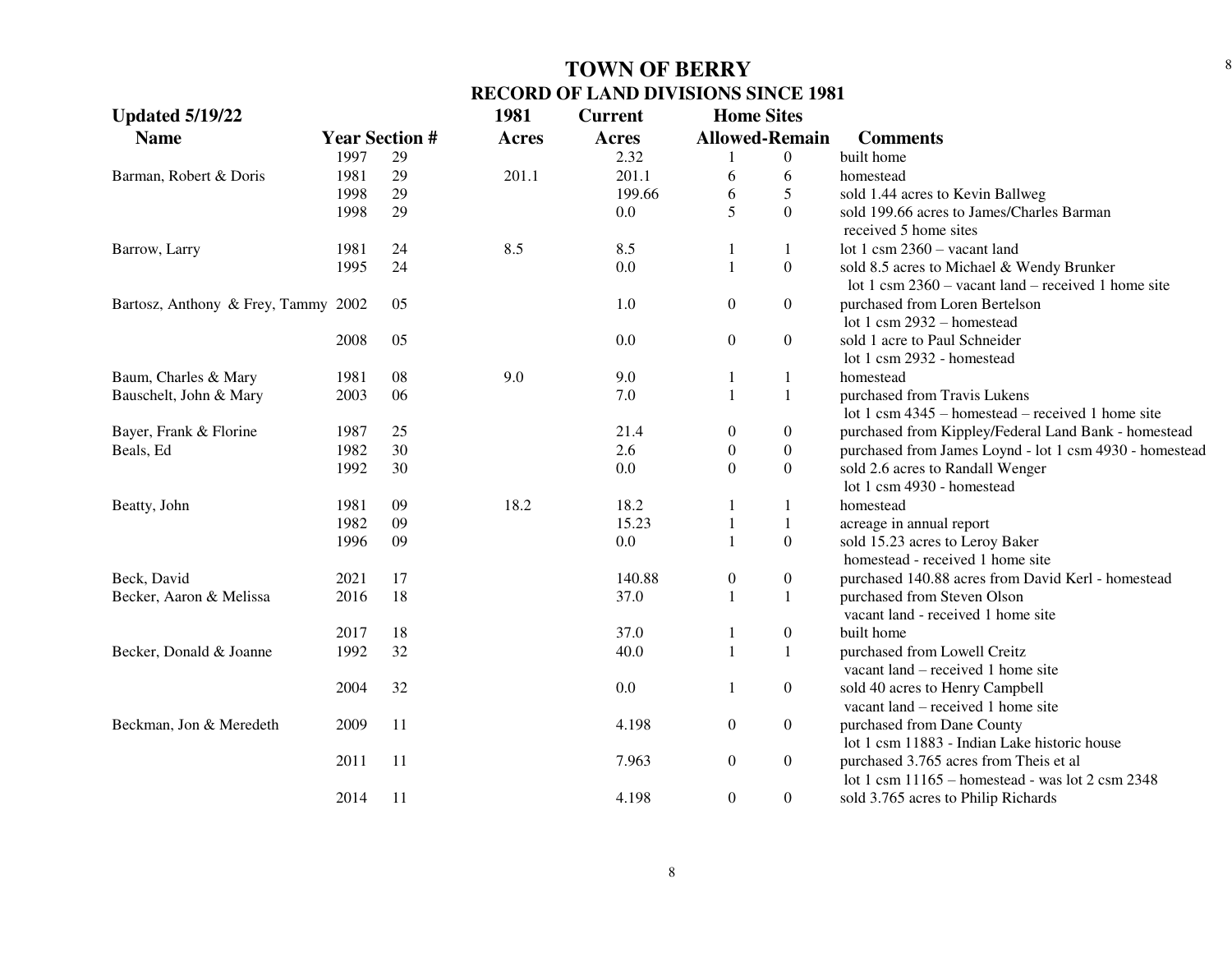| <b>Updated 5/19/22</b>            |      |                       | 1981         | <b>Current</b> | <b>Home Sites</b> |                       |                                                                |
|-----------------------------------|------|-----------------------|--------------|----------------|-------------------|-----------------------|----------------------------------------------------------------|
| <b>Name</b>                       |      | <b>Year Section #</b> | <b>Acres</b> | Acres          |                   | <b>Allowed-Remain</b> | <b>Comments</b>                                                |
|                                   |      |                       |              |                |                   |                       | lot 1 csm $11165$ - homestead - was lot 2 csm 2348             |
|                                   | 2015 | 11                    |              | 0.0            | $\boldsymbol{0}$  | $\boldsymbol{0}$      | sold 4.198 acres to John Harbour                               |
|                                   |      |                       |              |                |                   |                       | lot 1 csm 11883 - Indian Lake historic house                   |
| Behan, Mary & Heggland, Tim       | 1986 | 06                    |              | 30.23          | 1                 | 1                     | purchased from Arthur Jorgenson                                |
|                                   |      |                       |              |                |                   |                       | homestead – received 1 home site                               |
|                                   | 1998 | 06                    |              | 30.23          |                   | $\theta$              | home built                                                     |
|                                   | 1986 | 06                    |              | 15.2           | $\mathbf{0}$      | $\overline{0}$        | sold 15.03 acres to Valerie Pelletier                          |
|                                   | 1998 | 06                    |              | 30.23          | $\boldsymbol{0}$  | $\boldsymbol{0}$      | purchased 15.03 acres from Valerie Pelletier                   |
| Belongea, Debra & Agee, Robert    | 1998 | 30                    |              | 3.909          |                   | 1                     | purchased from Ken Zander                                      |
|                                   |      |                       |              |                |                   |                       | lot 1 csm $8557$ – vacant land – received 1 home site          |
|                                   | 1998 | 30                    |              | 3.909          |                   | $\boldsymbol{0}$      | built home                                                     |
| Benada, Jules & Doyle, Danita     | 2017 | 17                    |              | 4.635          | $\mathbf{1}$      | 1                     | purchased from Christopher Korab                               |
|                                   |      |                       |              |                |                   |                       | lot $2 \text{ cm } 9054$ – vacant land – received 1 home site  |
|                                   | 2017 | 17                    |              | 4.635          |                   | $\boldsymbol{0}$      | built home                                                     |
| Bennett, Kenneth & Marilyn        | 1982 | 06                    |              | 14.2           | $\mathbf{1}$      | 1                     | purchased from Marilyn White                                   |
|                                   |      |                       |              |                |                   |                       | homestead - received 1 home site                               |
|                                   | 1991 | 06                    |              | 15.9           | $\mathbf{1}$      | 1                     | acreage in annual report                                       |
| Bennett, Larry & Linda            | 1988 | 30                    |              | 3.1            | $\mathbf{1}$      | 1                     | purchased from Wilbur Stites                                   |
|                                   |      |                       |              |                |                   |                       | lot $2 \text{ cm } 5299$ – vacant land – received 1 home site  |
|                                   | 1988 | 30                    |              | 3.1            | $\mathbf{1}$      | $\boldsymbol{0}$      | built home                                                     |
|                                   | 2005 | 30                    |              | 0.0            | $\boldsymbol{0}$  | $\boldsymbol{0}$      | sold 3.1 acres to Dale Statz - lot 2 csm 5299                  |
| Bergen, Steve & Michels, Patricia | 1997 | 03                    |              | 60.9           | $\mathbf{1}$      | 1                     | purchased from David Parris                                    |
|                                   |      |                       |              |                |                   |                       | vacant land - received 1 home site                             |
|                                   | 1997 | 03                    |              | 63.88          | -1                | 1                     | acreage in annual report                                       |
|                                   | 1999 | 03                    |              | 63.88          |                   | $\boldsymbol{0}$      | built home                                                     |
| Bertelsen, Loren                  | 1981 | 05                    | 1.84         | 1.84           |                   | 1                     | homestead $-$ lot 1 csm 2932                                   |
|                                   | 1981 | 05                    |              | 1.84           |                   | 1                     | lot 1 csm $2931 -$ vacant land                                 |
|                                   | 2002 | 05                    |              | 1.00           | $\mathbf{1}$      | $\mathbf{0}$          | sold .84 acres to Meinholz Excavating                          |
|                                   |      |                       |              |                |                   |                       | lot 1 csm $2931$ – vacant land – received 1 home site          |
|                                   | 2002 | 05                    |              | 0.0            | $\boldsymbol{0}$  | $\boldsymbol{0}$      | sold 1 acre to Anthony Bartosz                                 |
|                                   |      |                       |              |                |                   |                       | lot 1 csm 2932 - homestead                                     |
| Bessa, Sharon & Morey, Richard    | 2008 | 15                    |              | 8.63           | 1                 | 1                     | purchased from Frederick Lubcke                                |
|                                   |      |                       |              |                |                   |                       | lot 2 csm 9876 - vacant land – received 1 home site            |
|                                   | 2015 | 15                    |              | 8.63           | 1                 | $\boldsymbol{0}$      | built home                                                     |
|                                   | 2022 | 15                    |              | 18.15          | $\mathbf{1}$      | 1                     | purchased 9.52 acres from Paar Irrev Tr                        |
|                                   |      |                       |              |                |                   |                       | lot $3 \text{ cm } 15872$ – vacant land – received 1 home site |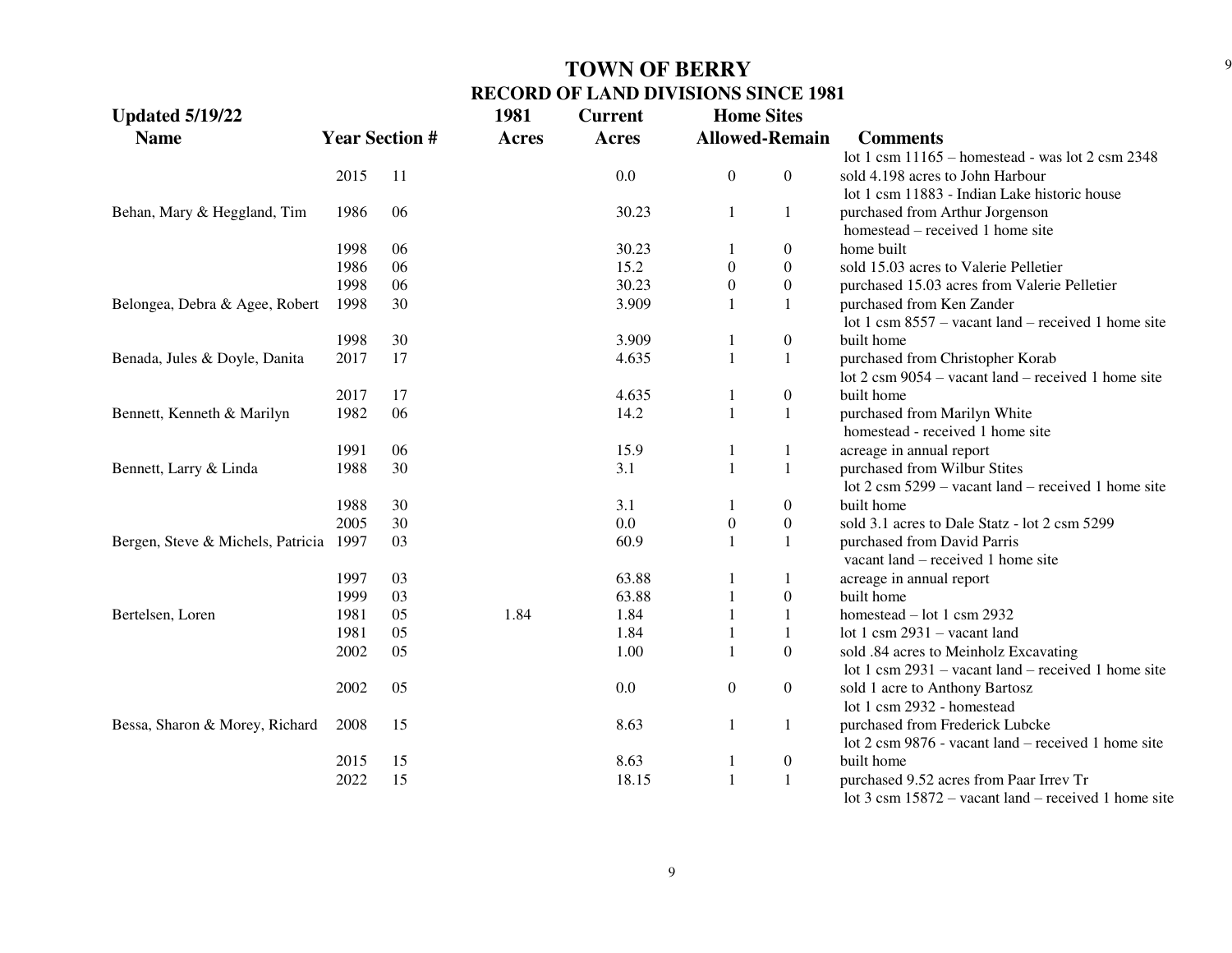| <b>Updated 5/19/22</b>          |      |                       | 1981         | <b>Current</b> | <b>Home Sites</b> |                       |                                                        |
|---------------------------------|------|-----------------------|--------------|----------------|-------------------|-----------------------|--------------------------------------------------------|
| <b>Name</b>                     |      | <b>Year Section #</b> | <b>Acres</b> | <b>Acres</b>   |                   | <b>Allowed-Remain</b> | <b>Comments</b>                                        |
| Beuthin, Tr, Linda, et al       | 1993 | 07, 18                |              | 120.5          | 5                 | 5                     | purchased from Raphael Beuthin                         |
|                                 |      |                       |              |                |                   |                       | homestead - received 5 home sites                      |
|                                 | 1998 | 07, 18                |              | 0.0            | 5                 | $\overline{0}$        | sold 120.5 acres to Ricky Boettcher                    |
|                                 |      |                       |              |                |                   |                       | homestead - received 5 home sites                      |
| Beuthin, Gregg & Pamela         | 2001 | 07                    |              | 3.0            | $\mathbf{0}$      | $\boldsymbol{0}$      | purchased from Ricky Boettcher - csm 9623 - homestead  |
| Beuthin Valley LLC              | 1981 | 18                    | 117.2        | 117.2          | 3                 | $\mathfrak{Z}$        | vacant land                                            |
| John & Frederick                | 1983 | 07                    |              | 120.2          | 3                 | $\mathfrak{Z}$        | purchased 3 acres from Marvin Beuthin                  |
| Beuthin, Marvin                 | 1981 | 07                    | 3.0          | 3.0            | $\overline{0}$    | $\boldsymbol{0}$      | vacant land                                            |
|                                 | 1983 | 07                    |              | 0.0            | $\overline{0}$    | $\boldsymbol{0}$      | sold 3 acres to John & Fred Beuthin                    |
| Beuthin, Raphael                | 1981 | 07.18                 | 171.9        | 171.9          | 5                 | $\sqrt{5}$            | homestead                                              |
|                                 | 1993 | 07, 18                |              | 51.4           | 5                 | $\boldsymbol{0}$      | sold 120.5 acres to Linda Beuthin Tr                   |
|                                 |      |                       |              |                |                   |                       | homestead - received 5 home sites                      |
|                                 | 1993 | 07                    |              | 0.0            | $\boldsymbol{0}$  | $\boldsymbol{0}$      | sold 51.4 acres to Ricky Boettcher                     |
| Beuthin, Todd                   | 2012 | 07                    |              | 28.0           | 1                 | $\mathbf{1}$          | purchased 28 acres from Ricky Boettcher                |
|                                 |      |                       |              |                |                   |                       | received 1 home site                                   |
|                                 | 2021 | 07                    |              | 48.7           |                   | $\mathbf{1}$          | purchased 20.7 acres from Ricky Boettcher              |
|                                 |      |                       |              |                |                   |                       | lot 1 csm $14146 -$ vacant land – no home site         |
| Beyer, Kenneth                  | 1984 | 05                    |              | 18.16          | $\boldsymbol{0}$  | $\overline{0}$        | purchased from Charles Hagberg                         |
|                                 |      |                       |              |                |                   |                       | lot 2 csm 4236 - homestead                             |
|                                 | 1987 | 05                    |              | 0.0            | $\boldsymbol{0}$  | $\boldsymbol{0}$      | sold 18.16 acres to Keith Kaetterhenry                 |
|                                 |      |                       |              |                |                   |                       | lot 2 csm 4236 - homestead                             |
| Bischoff, Joseph                | 2004 | 36                    |              | 0.7            | $\boldsymbol{0}$  | $\boldsymbol{0}$      | purchased from Kenneth Kemp - homestead                |
|                                 | 2006 | 36                    |              | 0.0            | $\theta$          | $\overline{0}$        | sold 0.7 acres to Craig Rom - homestead                |
| <b>Black Earth State Bank</b>   | 2008 | 05                    |              | 5.84           | $\overline{0}$    | $\boldsymbol{0}$      | received from Jeffrey Vosen - lot 1 csm 3300           |
|                                 | 2009 | 05                    |              | 0.0            | $\overline{0}$    | $\boldsymbol{0}$      | sold 5.84 acres to Justin Johnson - lot 1 csm 3300     |
| <b>Black Earth Valley Farms</b> | 2004 | 31                    |              | 260.64         | 7                 | $\tau$                | purchased from Robert Statz                            |
| Statz, Vernon & Allan           |      |                       |              |                |                   |                       | vacant land - received 7 home sites                    |
|                                 | 2017 | 32                    |              | 472.36         | $\tau$            | 13                    | purchased 211.72 acres from Robert Statz               |
|                                 |      |                       |              |                |                   |                       | homestead - received 6 home sites                      |
|                                 | 2017 | 32                    |              | 457.92         | 13                | 13                    | sold 14.44 acres to Vernon Statz                       |
|                                 | 2022 | 31                    |              | 460.28         | 13                | 13                    | purchased 2.36 acres from Vernon Statz                 |
|                                 |      |                       |              |                |                   |                       | lot 1 csm 10245 - homestead                            |
| Bladl, William & Kathy          | 2007 | 01                    |              | 10.386         | 1                 | $\mathbf{1}$          | purchased from Mahala Kruchten                         |
|                                 |      |                       |              |                |                   |                       | lot 1 csm $12074$ - vacant land – received 1 home site |
|                                 | 2008 | 01                    |              | 10.386         |                   | $\boldsymbol{0}$      | built home                                             |
| Blakeslee, Steven & Beth        | 2003 | 01                    |              | 73.4           | $\overline{2}$    | $\overline{2}$        | purchased from MSR Dane Properties LLC                 |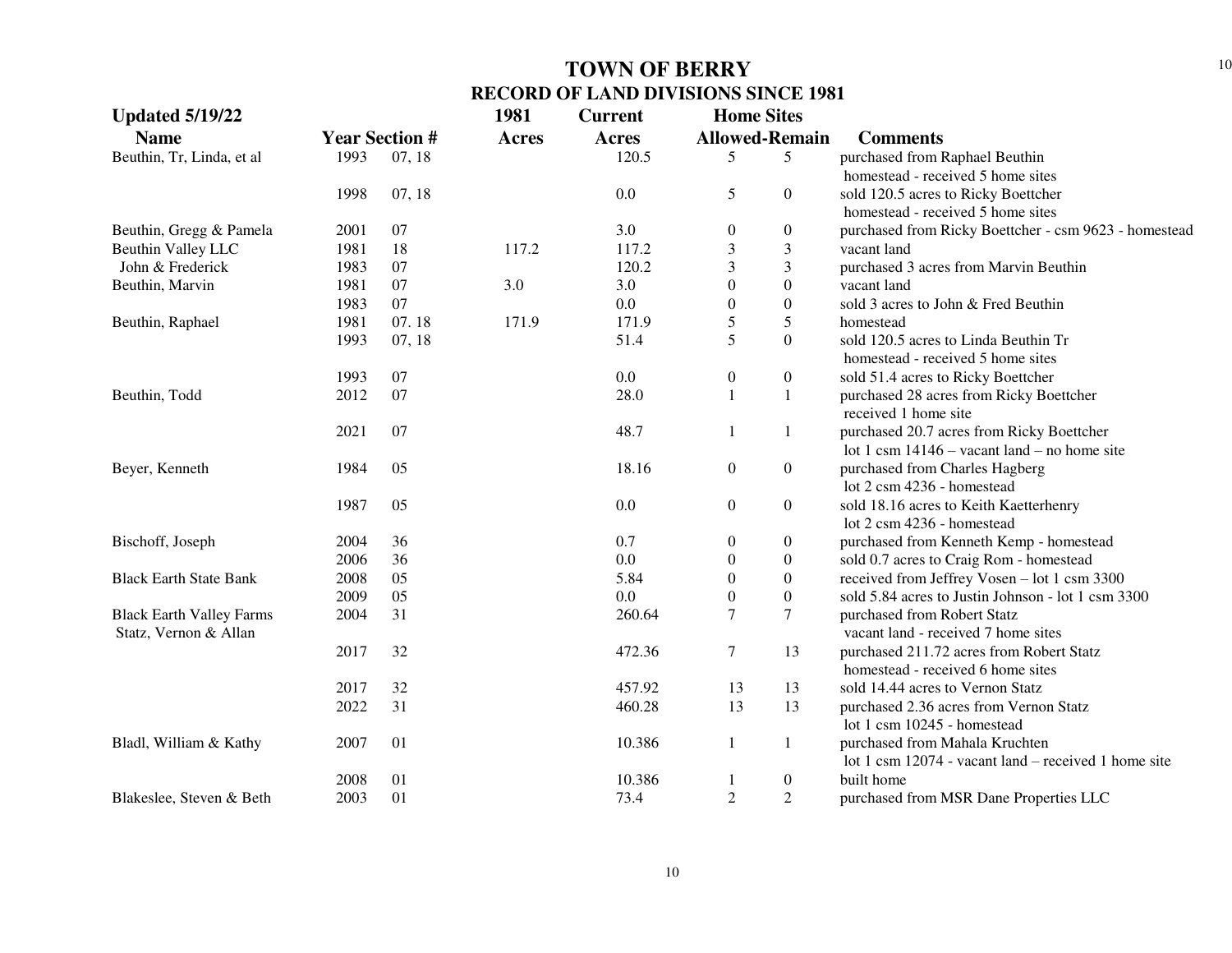| <b>Updated 5/19/22</b>      |      |                       | 1981         | <b>Current</b> | <b>Home Sites</b>     |                  |                                                               |
|-----------------------------|------|-----------------------|--------------|----------------|-----------------------|------------------|---------------------------------------------------------------|
| <b>Name</b>                 |      | <b>Year Section #</b> | <b>Acres</b> | <b>Acres</b>   | <b>Allowed-Remain</b> |                  | <b>Comments</b>                                               |
|                             |      |                       |              |                |                       |                  | homestead - received 2 home sites                             |
| Blanc, Margery & Jon Lyon   | 1994 | 06                    |              | 30.2           | -1                    | 1                | purchased from Rebecca Sparks                                 |
|                             |      |                       |              |                |                       |                  | homestead – received 1 home site                              |
|                             | 2015 | 06                    |              | 31.2           |                       | 1                | purchased 1 acre from Thomas Weiner - vacant land             |
|                             | 2019 | 06                    |              | 0.0            | $\mathbf{1}$          | $\boldsymbol{0}$ | sold 31.2 acres to Carl Rumachik                              |
|                             |      |                       |              |                |                       |                  | homestead – received 1 home site                              |
| Blankenheim, Dennis & Diann | 1992 | 36                    |              | 6.73           |                       | 1                | purchased from Gerald & Conrad Grob                           |
|                             |      |                       |              |                |                       |                  | lot $2 \text{ cm } 6590$ – vacant land – received 1 home site |
|                             | 1992 | 36                    |              | 6.73           |                       | $\mathbf{0}$     | built home                                                    |
| Blaschka, Deborah Grunwald  | 2000 | 17                    |              | 4.42           |                       | 1                | purchased from Steven Danz                                    |
|                             |      |                       |              |                |                       |                  | lot 1 csm $9314 -$ vacant land – received 1 home site         |
|                             | 2001 | 17                    |              | 4.42           |                       | $\boldsymbol{0}$ | built home                                                    |
| Blindauer, John & Nancy     | 1993 | 22                    |              | 1.5            |                       | 1                | purchased from Kenneth Sprain                                 |
|                             |      |                       |              |                |                       |                  | lot 1 csm $2985$ – vacant land – received 1 home site         |
|                             | 1993 | 22                    |              | 1.5            |                       | $\boldsymbol{0}$ | built home                                                    |
| Bliss, Matthew & Lauren     | 2004 | 36                    |              | 10.67          |                       | 1                | purchased from Kathleen Armstrong                             |
|                             |      |                       |              |                |                       |                  | lot 1 csm $9205$ – vacant land – received 1 home site         |
|                             | 2005 | 36                    |              | 10.67          |                       | $\boldsymbol{0}$ | built home                                                    |
|                             | 2019 | 36                    |              | 0.0            | $\boldsymbol{0}$      | $\boldsymbol{0}$ | sold 10.67 acres to Carlin Family Legacy Rev Tr               |
| Blum, Robert                | 1986 | 32                    |              | 1.0            | $\boldsymbol{0}$      | $\overline{0}$   | purchased from Allan Dickson                                  |
|                             |      |                       |              |                |                       |                  | lot 1 csm 1076 - homestead                                    |
| Boehmke, Melissa            | 2012 | 03                    |              | 2.0            | $\boldsymbol{0}$      | $\boldsymbol{0}$ | purchased from Kelly Davis                                    |
|                             |      |                       |              |                |                       |                  | lot 1 csm 8408 created from lot 1 csm 7408 - homestead        |
|                             | 2017 | 03                    |              | 0.0            | $\boldsymbol{0}$      | $\overline{0}$   | sold 2 acres to Brandon Hellenbrand                           |
|                             |      |                       |              |                |                       |                  | lot 1 csm 8408 created from lot 1 csm 7408 - homestead        |
| Boehnen, Jamie & Heather    | 2003 | 17                    |              | 5.95           | $\mathbf{1}$          | 1                | purchased from LaVerne Holler                                 |
|                             |      |                       |              |                |                       |                  | lot 2 csm 10430 – vacant land - received 1 home site          |
|                             | 2003 | 17                    |              | 5.95           |                       | $\mathbf{0}$     | built home                                                    |
| Boehnen Tr, Robert          | 1981 | 32                    | 9.3          | 9.3            |                       |                  | vacant land                                                   |
|                             | 2002 | 32                    |              | 10.12          |                       |                  | acreage in annual report                                      |
|                             | 2006 | 32                    |              | 0.0            |                       | $\overline{0}$   | sold 10.12 acres to Timothy Griswold                          |
|                             |      |                       |              |                |                       |                  | vacant land - received 1 home site                            |
| Boehnen, Ronald             | 2005 | 19                    |              | 3.915          | 1                     | $\mathbf{1}$     | purchased from Curtis Kahl                                    |
|                             |      |                       |              |                |                       |                  | lot 2 csm 9791 - vacant land – received 1 home site           |
|                             | 2014 | 19                    |              | 0.0            |                       | $\boldsymbol{0}$ | sold 3.915 acres to Paul Pienkowski                           |
|                             |      |                       |              |                |                       |                  | $\cot 2$ csm 9791 - vacant land – received 1 home site        |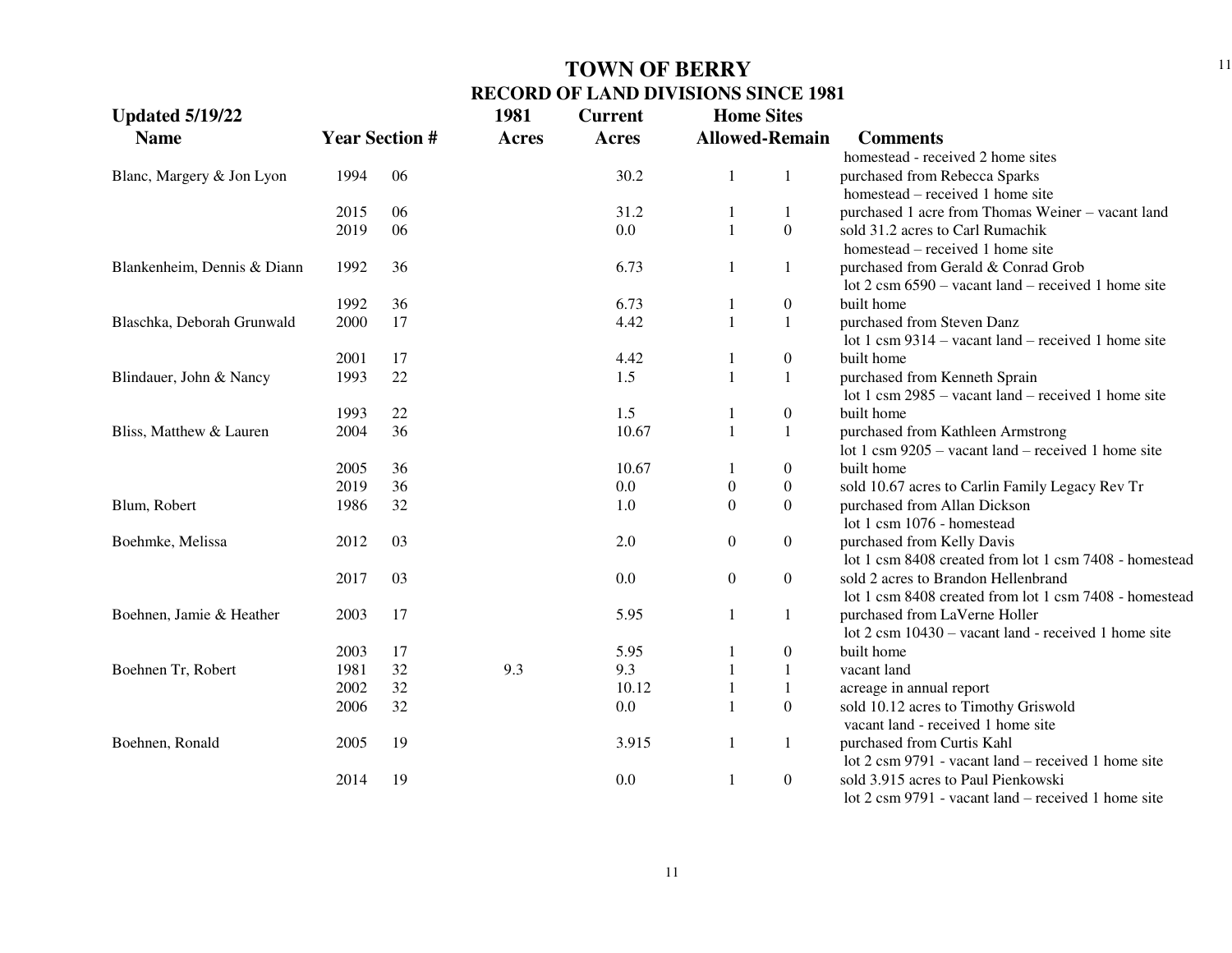| <b>Updated 5/19/22</b>                                    |      |                       | 1981         | <b>Current</b> | <b>Home Sites</b> |                       |                                                                                     |
|-----------------------------------------------------------|------|-----------------------|--------------|----------------|-------------------|-----------------------|-------------------------------------------------------------------------------------|
| <b>Name</b>                                               |      | <b>Year Section #</b> | <b>Acres</b> | <b>Acres</b>   |                   | <b>Allowed-Remain</b> | <b>Comments</b>                                                                     |
| Boettcher, Ricky & Diane                                  | 1993 | 07                    |              | 51.4           | $\boldsymbol{0}$  | $\boldsymbol{0}$      | purchased from Raphael Beuthin                                                      |
| Boettcher Jr Rev Tr                                       | 1998 | 07, 18                |              | 171.9          | 5                 | 5                     | purchased 120.5 acres from Linda Beuthin                                            |
|                                                           |      |                       |              |                |                   |                       | homestead - received 5 home sites                                                   |
|                                                           | 2001 | 07                    |              | 168.90         | 5                 | 5                     | sold 3 acres to Gregg Beuthin - csm 9623 - homestead                                |
|                                                           | 2011 | 07                    |              | 166.90         | 5                 | $\overline{4}$        | sold 2 acres to Paul Lenerz                                                         |
|                                                           |      |                       |              |                |                   |                       | lot 1 csm 12947 – vacant land - received 1 home site                                |
|                                                           | 2012 | 07                    |              | 138.9          | $\overline{4}$    | $\mathfrak{Z}$        | sold 28 acres to Todd Beuthin - received 1 home site                                |
|                                                           | 2021 | 07                    |              | 118.2          | $\overline{3}$    | $\mathfrak{Z}$        | sold 20.7 acres to Todd Beuthin                                                     |
|                                                           |      |                       |              |                |                   |                       | lot 1 csm $14146$ – vacant land – no home site                                      |
| BonDurant, William                                        | 1981 | 05                    | 4.6          | 4.6            |                   | $\mathbf{1}$          | lot 2 csm 1502 - homestead                                                          |
|                                                           | 1988 | 05                    |              | 0.0            | $\mathbf{1}$      | $\boldsymbol{0}$      | sold 4.6 acres to Steven Sauer                                                      |
|                                                           |      |                       |              |                |                   |                       | lot $2 \text{ cm } 1502$ – homestead – received 1 home site                         |
| Bong, Linus                                               | 1981 | 25                    |              | 1.0            | $\boldsymbol{0}$  | $\boldsymbol{0}$      | purchased from Frank Bong - lot 1 csm 440 - homestead                               |
|                                                           | 2020 | $25\,$                |              | 0.0            | $\theta$          | $\boldsymbol{0}$      | sold 1 acre to Andrew Meinholz                                                      |
| Bong, Frank                                               | 1981 | 25                    | 1.0          | 1.0            | $\Omega$          | $\mathbf{0}$          | lot 1 csm 440 - homestead                                                           |
|                                                           | 1981 | 25                    |              | 0.0            | $\Omega$          | $\boldsymbol{0}$      | sold 1 acre to Linus Bong - lot 1 csm 440 - homestead                               |
| Books, Steven & Nancy                                     | 2004 | 17                    |              | 63.5           | $\theta$          | $\boldsymbol{0}$      | purchased from Gary Achenbach - homestead                                           |
|                                                           | 2005 | 17                    |              | 62.3           | $\boldsymbol{0}$  | $\boldsymbol{0}$      | acreage in annual report                                                            |
| Boullion, Laverne & Sherry                                | 2014 | 05                    |              | 2.78           | $\overline{0}$    | $\mathbf{0}$          | purchased from Bridget Sauer                                                        |
|                                                           |      |                       |              |                |                   |                       | lot 1 csm 12562 - homestead                                                         |
| Boutwell, Paul & Berdell Nielson<br><b>Boutwell Farms</b> | 1981 | 18, 19                | 79.6         | 79.6           | $\overline{2}$    | $\sqrt{2}$            | homestead                                                                           |
| Brady, Lawrence & Patricia                                | 2003 | 22                    |              | 79.182         | $\mathfrak{Z}$    | $\mathfrak{Z}$        | purchased from Hillside Enterprises                                                 |
|                                                           |      |                       |              |                |                   |                       | lot $2 \text{ cm } 10771 - \text{lot } 3 \text{ cm } 10771$ - received 3 home sites |
|                                                           | 2004 | 22                    |              | 67.897         | $\mathfrak{Z}$    | $\mathfrak{Z}$        | sold 11.285 acres to David May - consolidation                                      |
|                                                           |      |                       |              |                |                   |                       | part lot 1, 2, 3 csm 10771                                                          |
|                                                           | 2004 | 22                    |              | 67.897         | $\mathfrak{Z}$    | $\sqrt{2}$            | built home $-$ lot 2 csm 11031                                                      |
|                                                           | 2004 | 22                    |              | 47.092         | $\overline{2}$    | $\mathbf{1}$          | sold 20.805 acres to Paul Cheeseman                                                 |
|                                                           |      |                       |              |                |                   |                       | lot 3 csm $11031$ – part lot 1, 2, 3 csm 10771                                      |
|                                                           |      |                       |              |                |                   |                       | vacant land - received 1 home site                                                  |
|                                                           | 2004 | 22                    |              | 29.98          | $\mathbf{1}$      | $\boldsymbol{0}$      | sold 17.112 acres to Joseph Gary                                                    |
|                                                           |      |                       |              |                |                   |                       | lot 4 csm $10771$ – vacant land – received 1 home site                              |
|                                                           | 2014 | 22                    |              | 0.00           | $\boldsymbol{0}$  | $\boldsymbol{0}$      | sold 29.98 acres to Nathan Breunig - lot 2 csm 11031                                |
| Bradbury, Miriam                                          | 1981 | 30                    | 9.0          | 9.0            | $\mathbf{1}$      | $\mathbf{1}$          | vacant land                                                                         |
|                                                           | 1984 | 30                    |              | 0.0            |                   | $\boldsymbol{0}$      | sold 9 acres to James Murphy                                                        |
|                                                           |      |                       |              |                |                   |                       | المفاد المستملة القائم والمتمادين القسمة عسما                                       |

vacant land - received 1 home site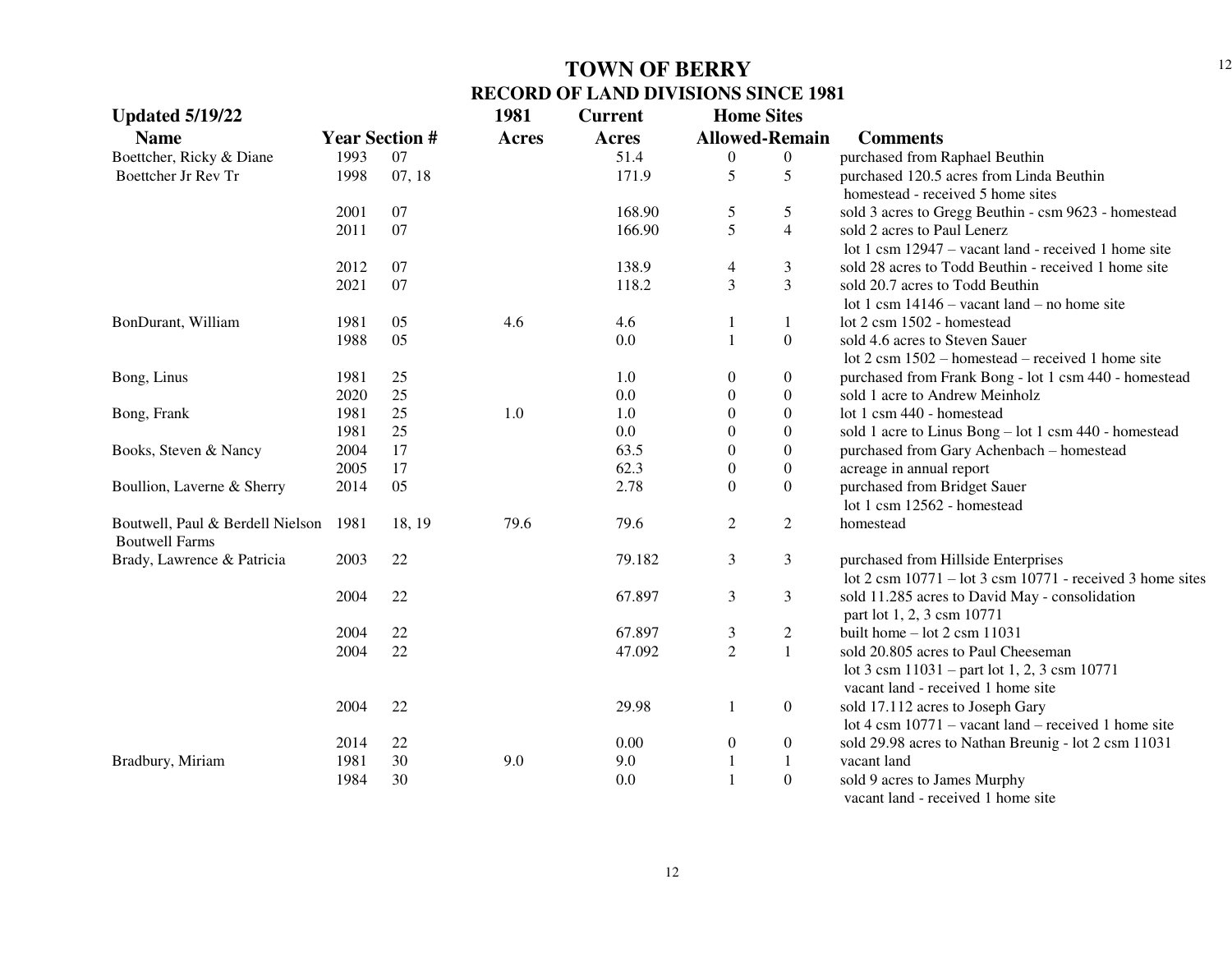| <b>Updated 5/19/22</b>       |      |                       | 1981  | <b>Current</b> | <b>Home Sites</b> |                       |                                                               |
|------------------------------|------|-----------------------|-------|----------------|-------------------|-----------------------|---------------------------------------------------------------|
| <b>Name</b>                  |      | <b>Year Section #</b> | Acres | Acres          |                   | <b>Allowed-Remain</b> | <b>Comments</b>                                               |
| Brandt, Lisa                 | 1984 | 05                    |       | 0.75           | 0                 | $\boldsymbol{0}$      | purchased from Theodore Bares - homestead                     |
| Bratton, Vernon & Jacqueline | 1981 | 20                    | 39.2  | 39.2           | 1                 | 1                     | homestead                                                     |
|                              | 1992 | 20                    |       | 40.0           | 1                 | 1                     | acreage in annual report                                      |
|                              | 2005 | 20                    |       | 0.0            | 1                 | $\overline{0}$        | sold 40 acres to Donald Witmer-Kean                           |
|                              |      |                       |       |                |                   |                       | homestead – received 1 home site                              |
| Breitenstein, Arthur & Donna | 1999 | 19                    |       | 35.5           | 1                 | 1                     | purchased from Curtis Kahl                                    |
|                              |      |                       |       |                |                   |                       | lot $2 \text{ cm } 9040$ – vacant land – received 1 home site |
|                              | 1999 | 19                    |       | 35.5           | 1                 | $\boldsymbol{0}$      | built home                                                    |
|                              | 2008 | 19                    |       | 0.0            | $\boldsymbol{0}$  | $\boldsymbol{0}$      | sold 35.5 acres to Constance Hegerfeld                        |
|                              |      |                       |       |                |                   |                       | lot 2 csm 9040                                                |
| Brereton, Daniel             | 1994 | 32                    |       | 5.1            | $\boldsymbol{0}$  | $\boldsymbol{0}$      | purchased from Jon Zimmerman                                  |
|                              |      |                       |       |                |                   |                       | lot 2 csm 995 - homestead                                     |
|                              | 1998 | 32                    |       | 0.0            | $\boldsymbol{0}$  | $\boldsymbol{0}$      | sold 5.1 acres to Philip Lyons - lot 2 csm 995 - homestead    |
| Breunig, Bernard & Patricia  | 1981 | 03                    | 213.7 | 213.7          | 6                 | 6                     | homestead                                                     |
|                              | 1989 | 03, 04                |       | 315.6          | 9                 | 9                     | purchased 101.9 acres from Erv Ballweg                        |
|                              |      |                       |       |                |                   |                       | homestead - received 3 home sites                             |
|                              | 1992 | 03, 04                |       | 210.0          | 9                 | 6                     | sold 105.6 acres to Frank Bruenig                             |
|                              |      |                       |       |                |                   |                       | homestead - received 3 home sites                             |
|                              | 2001 | 03                    |       | 207.998        | 6                 | 5                     | sold 2.002 acres to Dan Pethan - lot 1 csm 9731               |
|                              | 2009 | 03, 04                |       | 0.0            | 5                 | $\boldsymbol{0}$      | sold 207.998 acres to Frank Breunig                           |
|                              |      |                       |       |                |                   |                       | homestead - received 5 home sites                             |
| Breunig, Brian & Tara        | 2011 | 21                    |       | 7.884          | $\boldsymbol{0}$  | $\boldsymbol{0}$      | purchased from Kyle Walser                                    |
| Breunig, David               | 1981 | 27                    | 40.1  | 40.1           |                   | 1                     | vacant land                                                   |
| Breunig, Dennis              | 1981 | 32                    | 1.6   | 1.6            | $\boldsymbol{0}$  | $\boldsymbol{0}$      | homestead                                                     |
|                              | 1993 | 32                    |       | 0.0            | $\theta$          | $\boldsymbol{0}$      | sold 1.6 acres to Tim Griswold - homestead                    |
| Breunig, Eugene              | 1981 | 23                    | 148.2 | 148.2          | 4                 | $\overline{4}$        | homestead                                                     |
|                              | 1993 | 23                    |       | 108.2          | 4                 | 3                     | sold 40 acres to Fred Wisner                                  |
|                              | 1993 | 23                    |       | 0.0            | 3                 | $\overline{0}$        | sold 108.2 acres to Thomas Breunig                            |
|                              |      |                       |       |                |                   |                       | homestead - received 3 home sites                             |
| Breunig, Frank & Theresa     | 1992 | 03, 04                |       | 105.6          | 3                 | 3                     | purchased from Bernard Breunig                                |
|                              |      |                       |       |                |                   |                       | homestead - received 3 home sites                             |
|                              | 2009 | 03, 04                |       | 313.598        | 8                 | $8\,$                 | purchased 207.998 acres from Bernard Breunig                  |
|                              |      |                       |       |                |                   |                       | homestead - received 5 home sites                             |
|                              | 2009 | 13,04                 |       | 294.1          | 8                 | 8                     | acreage in annual report                                      |
|                              | 2014 | 03                    |       | 229.38         | 8                 | $\tau$                | sold 64.72 acres to Andrew Hager                              |
|                              |      |                       |       |                |                   |                       | vacant land - received 1 home site                            |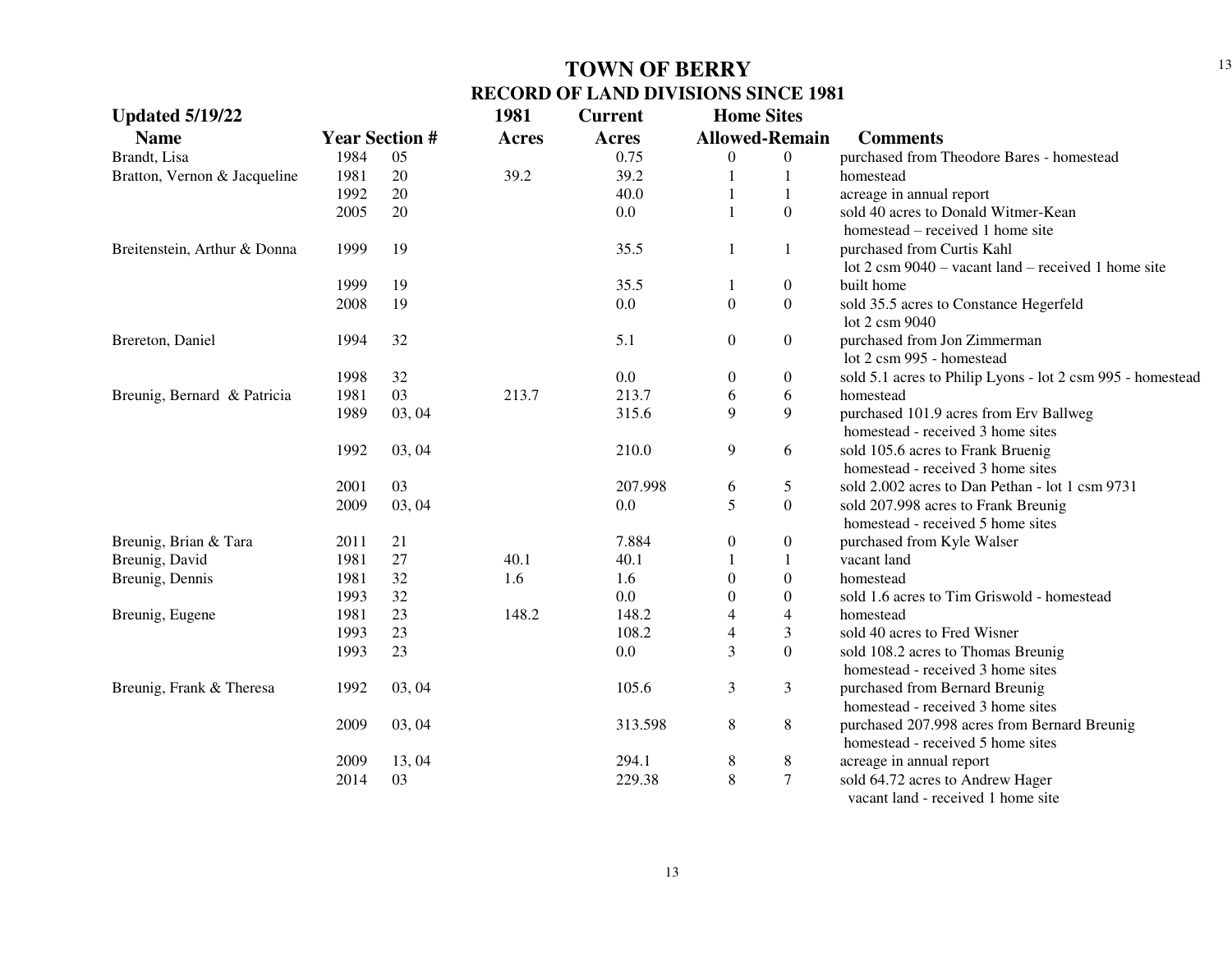| <b>Updated 5/19/22</b>       |      |                       | 1981         | <b>Current</b> | <b>Home Sites</b> |                       |                                                  |
|------------------------------|------|-----------------------|--------------|----------------|-------------------|-----------------------|--------------------------------------------------|
| <b>Name</b>                  |      | <b>Year Section #</b> | <b>Acres</b> | <b>Acres</b>   |                   | <b>Allowed-Remain</b> | <b>Comments</b>                                  |
|                              | 2014 | 03, 04                |              | 233.710        | 7                 | 7                     | acreage in annual report                         |
|                              | 2018 | 03                    |              | 189.39         | $\boldsymbol{7}$  | 6                     | sold 44.32 acres to Paul Helt                    |
|                              |      |                       |              |                |                   |                       | vacant land – received 1 home site               |
|                              | 2018 | 04                    |              | 146.19         | 6                 | 5                     | sold 43.2 acres to Harold Spahn                  |
|                              |      |                       |              |                |                   |                       | homestead – received 1 home site                 |
|                              | 2018 | 03                    |              | 103.32         | 5                 | $\overline{4}$        | sold 42.87 acres to Helt Diversified             |
|                              |      |                       |              |                |                   |                       | vacant land – received 1 home site               |
|                              | 2018 | 03, 04                |              | 103.32         | 4                 | $\mathfrak{Z}$        | transferred 1 development right to Carlo Krause  |
|                              | 2018 | 03, 04                |              | 103.32         | 3                 | $\mathbf{1}$          | transferred 2 development rights to Eugene Maier |
|                              | 2019 | 03                    |              | 52.229         | $\mathbf{1}$      | $\mathbf{1}$          | sold 51.091 acres to Helt Diversified LLC        |
|                              | 2019 | 03                    |              | 21.709         | $\mathbf{1}$      | $\mathbf{1}$          | sold 30.52 acres to Paul Helt                    |
|                              | 2019 | 03                    |              | 22.061         | $\mathbf{1}$      | $\mathbf{1}$          | acreage in annual report                         |
| Breunig, Joseph & Julie      | 1992 | 02                    |              | 80.2           | $\overline{c}$    | $\overline{2}$        | purchased from Victor Breunig                    |
|                              |      |                       |              |                |                   |                       | homestead - received 2 home sites                |
| Breunig, Nathan              | 2014 | $22\,$                |              | 29.98          | $\boldsymbol{0}$  | $\boldsymbol{0}$      | purchased from Lawrence Brady - lot 2 csm 11031  |
| Breunig, Thomas              | 1993 | 23                    |              | 108.1          | 3                 | 3                     | purchased from Eugene Breunig                    |
|                              |      |                       |              |                |                   |                       | homestead - received 3 home sites                |
| Breunig, Victor              | 1981 | 02                    | 80.2         | 80.2           | $\overline{c}$    | 2                     | homestead                                        |
|                              | 1992 | 02                    |              | 0.0            | $\overline{2}$    | $\overline{0}$        | sold to Joseph & Julie Breunig                   |
|                              |      |                       |              |                |                   |                       | homestead - received 2 home sites                |
| Brewster, Francis            | 1981 | 11                    | 18.5         | 18.5           | 1                 | $\mathbf{1}$          | vacant land                                      |
|                              | 1982 | 11                    |              | 0.0            | $\mathbf{1}$      | $\boldsymbol{0}$      | sold 18.5 acres to Raymond Hoddy                 |
|                              |      |                       |              |                |                   |                       | vacant land - received 1 home site               |
| Bridwell Living Tr, Michelle | 2009 | 11                    |              | 36.55          | $\boldsymbol{2}$  | $\sqrt{2}$            | purchased 36.55 acres from Raymond Dresen        |
|                              |      |                       |              |                |                   |                       | homestead - received 2 home sites                |
| Brings, Gordon & Patricia    | 1981 | 26                    | $1.0\,$      | $1.0\,$        | $\boldsymbol{0}$  | $\overline{0}$        | homestead                                        |
| Brockman, Donald             | 1981 | 29                    | 45.3         | 45.3           | $\,1$             | $\mathbf{1}$          | homestead                                        |
|                              | 2008 | 29                    |              | 0.0            | $\mathbf{1}$      | $\boldsymbol{0}$      | sold 45.3 acres to Gary Achenbach                |
|                              |      |                       |              |                |                   |                       | homestead – received 1 home site                 |
| Brockmann, Harris & Cleo     | 1981 | 06, 07                | 186.6        | 186.6          | 5                 | 5                     | homestead                                        |
|                              | 1996 | 06, 07                |              | 191.62         | 5                 | 5                     | acreage in annual report                         |
|                              | 2004 | 06, 07                |              | 0.0            | 5                 | $\overline{0}$        | sold 191.62 acres to James Brockmann             |
|                              |      |                       |              |                |                   |                       | homestead - received 5 home sites                |
| Brockmann, James & Valerie   | 2004 | 06, 07                |              | 191.62         | 5                 | 5                     | purchased from Harris Brockmann                  |
|                              |      |                       |              |                |                   |                       | homestead - received 5 home sites                |
| Brockman, Lloyd              | 1981 | 10                    | 0.5          | 0.5            | $\boldsymbol{0}$  | $\overline{0}$        | homestead                                        |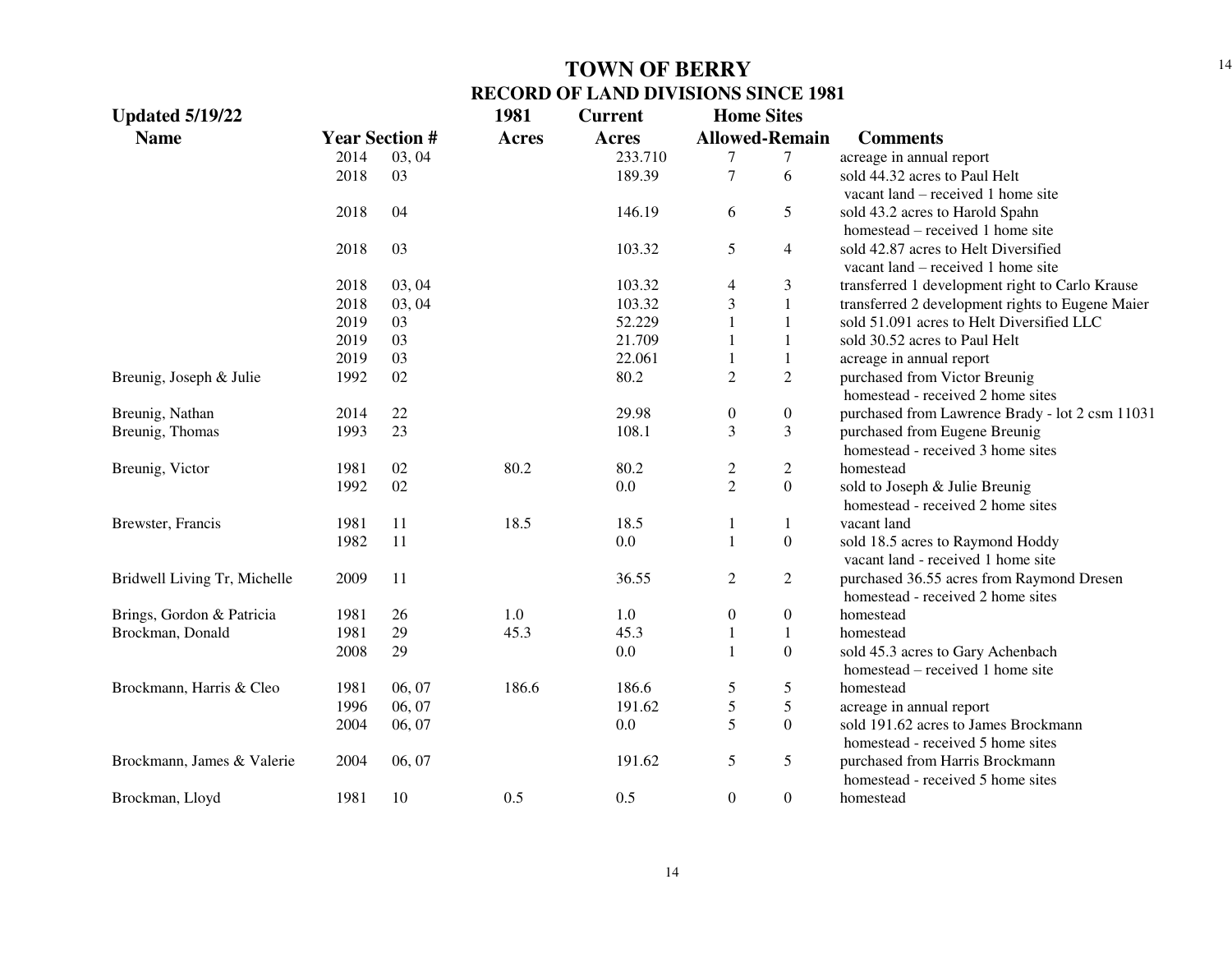| <b>Updated 5/19/22</b>       |      |                       | 1981         | <b>Current</b> | <b>Home Sites</b> |                       |                                                         |
|------------------------------|------|-----------------------|--------------|----------------|-------------------|-----------------------|---------------------------------------------------------|
| <b>Name</b>                  |      | <b>Year Section #</b> | <b>Acres</b> | <b>Acres</b>   |                   | <b>Allowed-Remain</b> | <b>Comments</b>                                         |
|                              | 1997 | 10                    |              | 0.0            | $\overline{0}$    | $\overline{0}$        | sold 0.5 acres to Steve Brockman                        |
| Brockman Rev Tr, Merlyn      | 1981 | 05                    | 40.28        | 40.28          | 1                 | 1                     | homestead                                               |
| Brockman, Steve              | 1997 | 10                    |              | 0.5            | $\theta$          | $\boldsymbol{0}$      | purchased from Lloyd Brockman - homestead               |
|                              | 2004 | 10                    |              | 0.0            | $\overline{0}$    | $\boldsymbol{0}$      | sold 0.5 acres to Ted Rakow - homestead                 |
| Brooks, John & Lin, Yi       | 1985 | 33, 34                |              | 118.8          | 3                 | 3                     | purchased 118.8 acres from Lois Brooks                  |
|                              |      |                       |              |                |                   |                       | homestead - received 3 home sites                       |
|                              | 1985 | 33                    |              | 138.3          | 4                 | $\overline{4}$        | purchased 19.5 acres from Monroe Tubbs                  |
|                              |      |                       |              |                |                   |                       | homestead - received 1 home site                        |
|                              | 1985 | 33                    |              | 147.8          | 4                 | 4                     | purchased 9.5 acres from John Gausewitz - consolidation |
|                              | 1999 | 33, 34                |              | 165.37         | $\overline{4}$    | $\overline{4}$        | acreage in annual report                                |
|                              | 2005 | 33, 34                |              | 165.37         | $\overline{4}$    | $\overline{4}$        | built home - replaced 1 homestead                       |
| Brooks, Lois                 | 1981 | 33, 34                | 118.8        | 118.8          | 3                 | 3                     | homestead                                               |
|                              | 1985 | 33, 34                |              | 0.0            | 3                 | $\overline{0}$        | sold 118.8 acres to John Brooks                         |
|                              |      |                       |              |                |                   |                       | homestead - received 3 home sites                       |
| Brouwer Tr, Onno & Stephanie | 1981 | 25                    | 26.61        | 26.61          | 1                 | 1                     | homestead                                               |
| Browning Jt Rev Tr           | 2021 | 33                    |              | 8.0            | $\boldsymbol{0}$  | $\boldsymbol{0}$      | purchased from Kerry Kravik - lot 1 csm 10440           |
| Brunker, Michael & Wendy     | 1992 | 24                    |              | 18.5           | $\mathbf{1}$      | $\mathbf{1}$          | purchased 18.5 acres from Robert Myers                  |
|                              |      |                       |              |                |                   |                       | homestead - received 1 home site                        |
|                              | 1995 | 24                    |              | 27.0           | 1                 | $\overline{2}$        | purchased 8.5 acres from Larry Barrow                   |
|                              |      |                       |              |                |                   |                       | lot 1 csm $2360 -$ vacant land – received 1 home site   |
| Brusa, Marco & Meghan        | 2016 | 36                    |              | 11.030         | $\boldsymbol{0}$  | $\boldsymbol{0}$      | purchased from Dorinda Landgraf - lot 3 csm 9205        |
|                              | 2020 | 36                    |              | 0.0            | $\boldsymbol{0}$  | $\boldsymbol{0}$      | sold 11.03 acres to Jacob Welch – lot 3 csm 9205        |
| Brusveen, Raymond            | 1981 | 13                    | 0.52         | 0.52           | $\theta$          | $\overline{0}$        | homestead                                               |
|                              | 2005 | 13                    |              | 0.0            | $\overline{0}$    | $\boldsymbol{0}$      | sold 0.52 acres to Matthew Schmitz - homestead          |
| Buchholz, Jason              | 2013 | 06                    |              | 17.81          | 1                 | $\mathbf{1}$          | purchased from Eric Winker                              |
|                              |      |                       |              |                |                   |                       | vacant land - received 1 home site                      |
|                              | 2019 | 06                    |              | 0.0            | $\mathbf{1}$      | $\boldsymbol{0}$      | sold 17.81 acres to Benjamin Riser                      |
|                              |      |                       |              |                |                   |                       | vacant land – received 1 home site                      |
| Buechner, George & Rosalia   | 1981 | 12                    | 157.9        | 157.9          | 5                 | 5                     | homestead                                               |
|                              | 1999 | 12                    |              | 153.25         | 5                 | $\overline{4}$        | sold 4.65 acres to Paul Buechner                        |
|                              | 1999 | 12                    |              | 152.64         | $\overline{4}$    | $\overline{4}$        | acreage in annual report                                |
|                              |      |                       |              |                |                   |                       | lot 1 csm $9070$ – homestead – received 1 home site     |
|                              | 2012 | 12                    |              | 77.25          | 4                 | $\overline{c}$        | sold 75.39 acres to Douglas Schwartz                    |
|                              |      |                       |              |                |                   |                       | vacant land - received 2 home sites                     |
|                              | 2013 | 12                    |              | 41.25          | $\overline{2}$    | 1                     | sold 36 acres to James Buechner                         |
|                              |      |                       |              |                |                   |                       | vacant land - received 1 home site                      |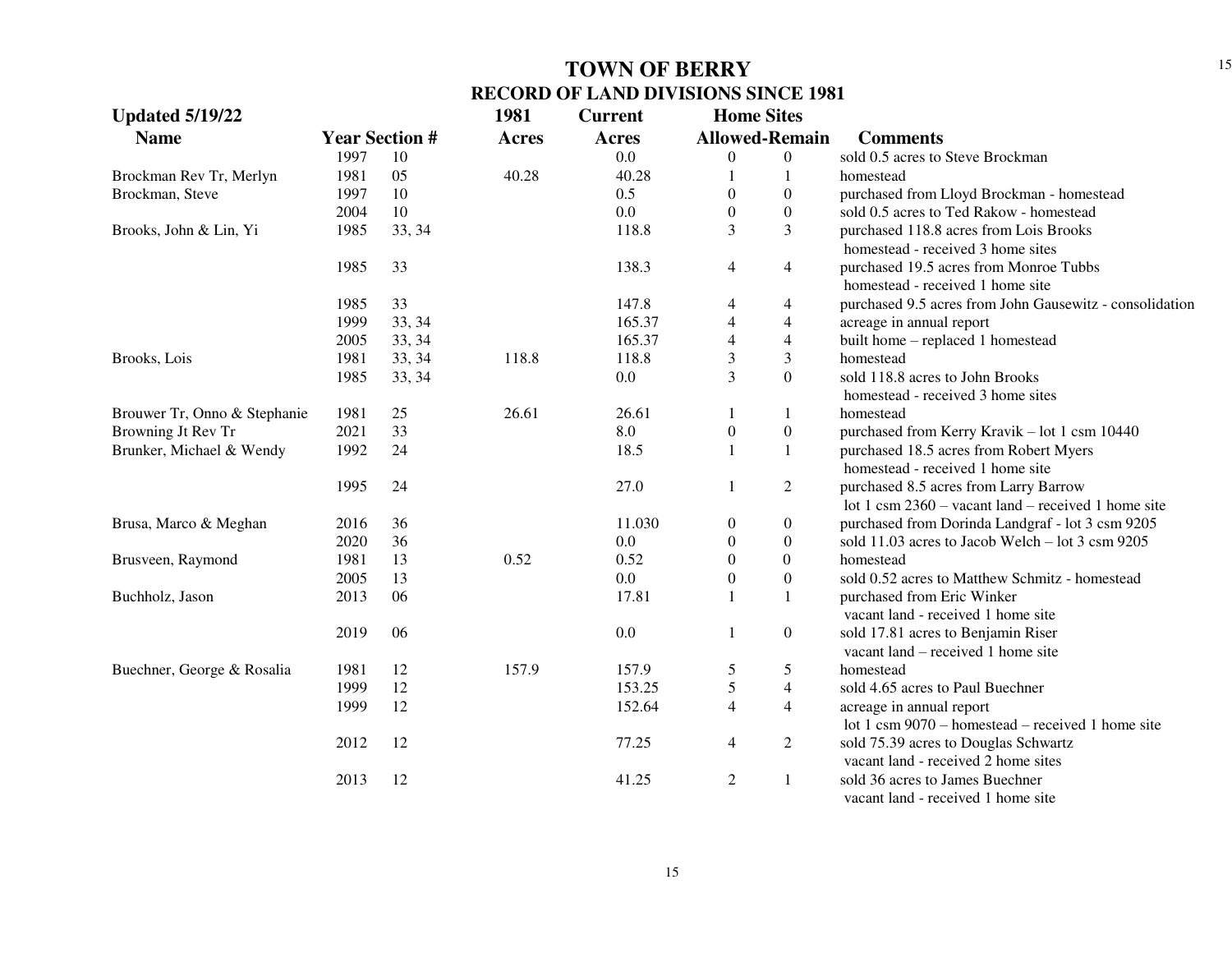| <b>Updated 5/19/22</b>      |                       |    | 1981         | <b>Current</b> | <b>Home Sites</b>     |                  |                                                     |
|-----------------------------|-----------------------|----|--------------|----------------|-----------------------|------------------|-----------------------------------------------------|
| <b>Name</b>                 | <b>Year Section #</b> |    | <b>Acres</b> | Acres          | <b>Allowed-Remain</b> |                  | <b>Comments</b>                                     |
|                             | 2013                  | 12 |              | 2.25           |                       | $\overline{0}$   | sold 39 acres to John Buechner                      |
|                             |                       |    |              |                |                       |                  | vacant land - received 1 home site                  |
|                             | 2013                  | 12 |              | 0.0            | $\boldsymbol{0}$      | 0                | acreage in annual report                            |
| Buechner, James & Christine | 2013                  | 12 |              | 36.0           | 1                     | 1                | purchased from George Buechner                      |
|                             |                       |    |              |                |                       |                  | vacant land - received 1 home site                  |
| Buechner, John & Eileen     | 1981                  | 25 | 2.01         | 2.01           | $\boldsymbol{0}$      | $\overline{0}$   | homestead                                           |
| Buechner, John & Diane      | 2013                  | 12 |              | 39.0           | 1                     | $\mathbf{1}$     | purchased from George Buechner                      |
|                             |                       |    |              |                |                       |                  | vacant land - received 1 home site                  |
| Buechner, Paul & Tami       | 1999                  | 12 |              | 4.65           | 1                     | 1                | purchased from George Buechner                      |
|                             |                       |    |              |                |                       |                  | lot 1 csm $9070$ – homestead – received 1 home site |
| Buechner, Thomas & Margaret | 1996                  | 25 |              | 2.03           | $\boldsymbol{0}$      | $\boldsymbol{0}$ | purchased from Dennis Eckhardt - lot 1 csm 5261     |
| Buehler, Merle              | 1981                  | 24 | 7.2          | 7.2            | 1                     | $\mathbf{1}$     | homestead                                           |
|                             | 1985                  | 24 |              | 0.0            | 1                     | $\overline{0}$   | sold 7.2 acres to Robert Rauch/Steinhart            |
|                             |                       |    |              |                |                       |                  | homestead - received 1 home site                    |
| Bukolt, Dieter & Alyssa     | 2022                  | 01 |              | 20.0           | 1                     | 1                | purcashed from Nathaniel Luick                      |
|                             |                       |    |              |                |                       |                  | lot 1 csm 2928 - vacant land - received 1 home site |
| Bunbury, Sean & Jane        | 1992                  | 05 |              | 7.29           | 1                     | 1                | purchased from Robert Kalsow                        |
|                             |                       |    |              |                |                       |                  | lot 2 csm 3300 - vacant land - received 1 home site |
|                             | 1992                  | 05 |              | 7.29           | 1                     | $\boldsymbol{0}$ | built home                                          |
| Buol, Brian & Rachelle      | 2015                  | 06 |              | 20.21          | 1                     | $\mathbf{1}$     | purchased from Lewis Terpstra                       |
|                             |                       |    |              |                |                       |                  | homestead - received 1 home site                    |
| Burcar, Paul & Kay          | 1981                  | 25 | 12.99        | 12.99          | 1                     | 1                | homestead                                           |
|                             | 2005                  | 25 |              | 0.0            | 1                     | $\boldsymbol{0}$ | sold 12.99 acres to Kenneth Butler                  |
|                             |                       |    |              |                |                       |                  | homestead - received 1 home site                    |
| Burgaz, Mikael              | 2020                  | 06 |              | 23.0           | 1                     | 1                | purchased from Lloyd Keith                          |
|                             |                       |    |              |                |                       |                  | homestead - received 1 home site                    |
| Burkeland, Daniel & Yolanda | 2019                  | 29 |              | 5.0            | 1                     | 1                | purchased from Krause Living Trust                  |
|                             |                       |    |              |                |                       |                  | lot $2 \text{ cm } 15001$ – received 1 home site    |
|                             | 2020                  | 29 |              | 5.0            | 1                     | $\boldsymbol{0}$ | build home                                          |
| Burling, Hugh & Patricia    | 1981                  | 01 | 1.0          | 1.0            | $\mathbf{0}$          | $\boldsymbol{0}$ | homestead                                           |
|                             | 2002                  | 01 |              | 2.0            | 1                     | $\mathbf{1}$     | purchased 1 acre from Frank Hickey - homestead      |
|                             |                       |    |              |                | 1                     | $\mathbf{1}$     | removed Hickey homestead                            |
|                             | 2012                  | 01 |              | 0.0            | 1                     | $\overline{0}$   | sold 2.0 acres to James Parry                       |
|                             |                       |    |              |                |                       |                  | homestead – received 1 home site                    |
| Burns, Larry                | 1984                  | 17 |              | 6.84           | $\boldsymbol{0}$      | $\overline{0}$   | purchased from Laverne Holler                       |
|                             |                       |    |              |                |                       |                  | lot 2 csm 3947 - created from lot 2 csm 2695        |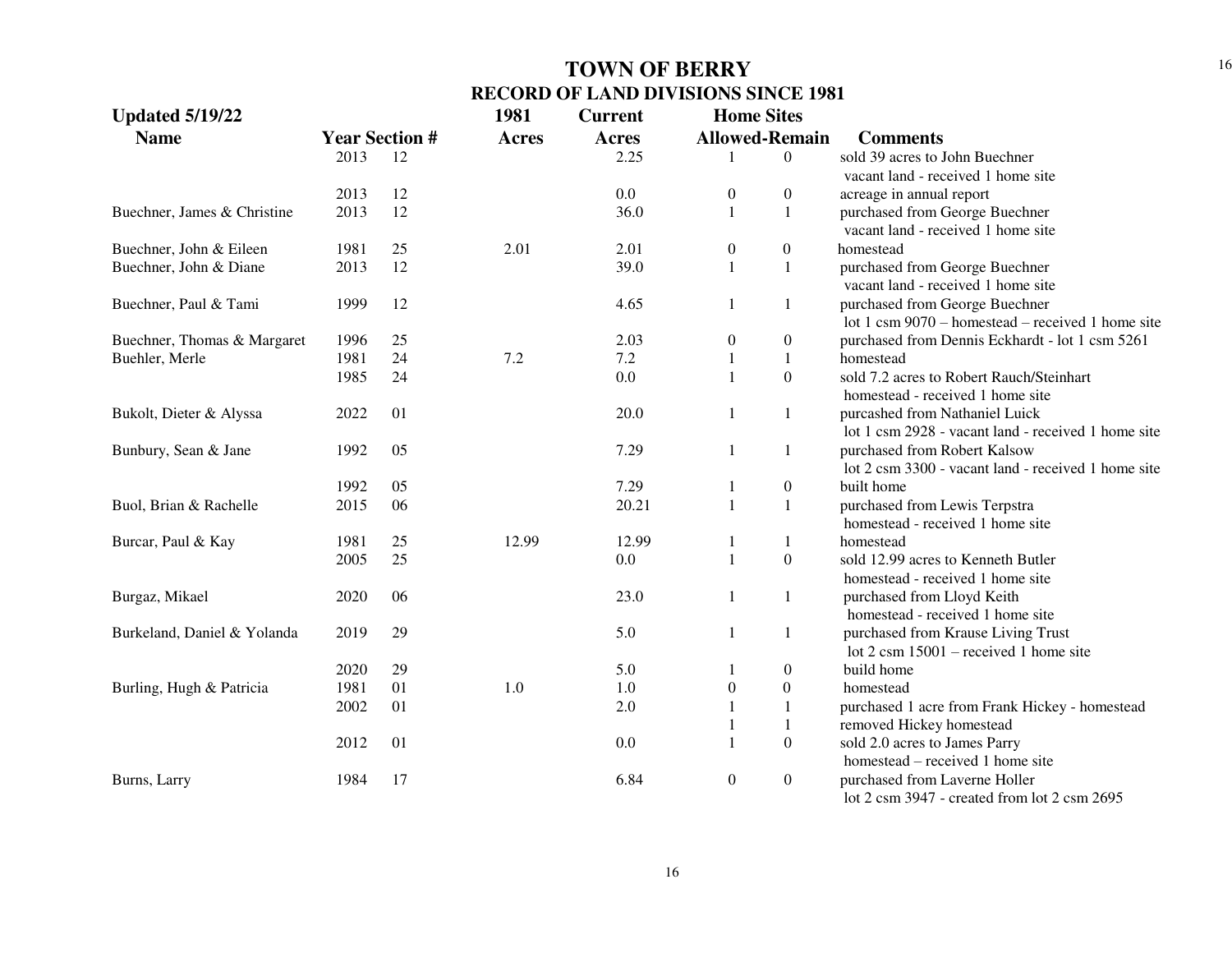17

| <b>Updated 5/19/22</b>         |      |                       | 1981         | <b>Current</b> | <b>Home Sites</b> |                       |                                                                |
|--------------------------------|------|-----------------------|--------------|----------------|-------------------|-----------------------|----------------------------------------------------------------|
| <b>Name</b>                    |      | <b>Year Section #</b> | <b>Acres</b> | <b>Acres</b>   |                   | <b>Allowed-Remain</b> | <b>Comments</b>                                                |
|                                | 1992 | 17                    |              | 0.0            | 0                 | $\theta$              | sold 6.84 acres to Leslie Falkenberg                           |
|                                |      |                       |              |                |                   |                       | lot 2 csm 3947 - created from lot 2 csm 2695                   |
| Burton, Paul & Abigail         | 2020 | 09                    |              | 20.3           | 1                 | 1                     | purchased from Terry Spennetta                                 |
|                                |      |                       |              |                |                   |                       | homestead – received 1 home site                               |
| Bushert, James & Juanita       | 1995 | 25                    |              | 2.0            | $\mathbf{0}$      | $\boldsymbol{0}$      | purchased from John Vasen - lot 1 csm 707 - homestead          |
| Buss, Brian & Linda            | 2002 | 13                    |              | 8.237          |                   | $\mathbf{1}$          | purchased from Michael & James Statz                           |
|                                |      |                       |              |                |                   |                       | lot $2 \text{ cm } 10182$ – vacant land – received 1 home site |
|                                | 2004 | 13                    |              | 8.237          |                   | $\boldsymbol{0}$      | built home                                                     |
| Bussan, Daniel & Leo           | 1983 | 33                    |              | 0.002          | $\boldsymbol{0}$  | $\overline{0}$        | purchased from John Garver - vacant land                       |
| Butler, Kenneth & Peggy        | 2005 | 25                    |              | 12.99          |                   | 1                     | purchased from Kay Burcar                                      |
|                                |      |                       |              |                |                   |                       | homestead - received 1 home site                               |
| Bybee, Nicholas & Kathenne     | 2020 | 32                    |              | 0.5            |                   | 1                     | purchased from Nancy DiFiore                                   |
|                                |      |                       |              |                |                   |                       | vacant land – received 1 home site                             |
|                                | 2020 | 32                    |              | 0.5            |                   | $\boldsymbol{0}$      | built home                                                     |
| Cady Family Tr, Curtis & Betty | 1981 | 02                    | 1.33         | 1.33           | $\theta$          | $\boldsymbol{0}$      | homestead                                                      |
| Callison, Ronald & Elsie       | 1981 | 08                    | 5.7          | 5.7            |                   | -1                    | homestead                                                      |
|                                | 2003 | 08                    |              | 0.0            |                   | $\Omega$              | sold 5.7 acres to Matthew Roth                                 |
|                                |      |                       |              |                |                   |                       | homestead - received 1 home site                               |
| Campbell, Henry & LaCoste, B   | 2004 | 32                    |              | 40.0           |                   | 1                     | purchased from Donald Becker                                   |
|                                |      |                       |              |                |                   |                       | vacant land – received 1 home site                             |
|                                | 2005 | 32                    |              | 40.0           |                   | $\boldsymbol{0}$      | built business                                                 |
| Cardis Irrev Tr, Paul & Hali   | 2007 | 12                    |              | 23.49          |                   | 1                     | purchased from Leonard Laufenberg                              |
|                                |      |                       |              |                |                   |                       | homestead - received 1 home site                               |
| Carlin Family Legacy Rev Tr    | 2019 | 36                    |              | 10.67          | $\boldsymbol{0}$  | $\boldsymbol{0}$      | purcahsed from Matthew Bliss                                   |
| Carson, Daniel & Bayer, Jeanne | 2019 | 30                    |              | 60.93          |                   | $\mathbf{1}$          | purchased from Allayne Turk                                    |
|                                |      |                       |              |                |                   |                       | received 1 home site                                           |
|                                | 2021 | 30                    |              | 60.93          |                   | $\boldsymbol{0}$      | built home                                                     |
| Cates, Richard & Margaret      | 1981 | 16, 26                | 111.3        | 111.3          | 3                 | 3                     | 2 homesteads                                                   |
|                                | 1991 | 16                    |              | 82.7           | $\overline{3}$    | $\overline{2}$        | sold 28.6 acres to Michael & Bonnie Dauck                      |
|                                |      |                       |              |                |                   |                       | homestead - received 1 home site                               |
|                                | 1997 | 26                    |              | 0.0            | $\overline{c}$    | $\overline{0}$        | sold 82.7 acres to James Laubmeier                             |
|                                |      |                       |              |                |                   |                       | homestead - received 2 home sites                              |
| Cavin, Virginia                | 1981 | 08                    | 2.0          | 2.0            | $\overline{0}$    | $\boldsymbol{0}$      | homestead                                                      |
|                                | 1999 | 08                    |              | 0.0            | $\overline{0}$    | $\mathbf{0}$          | sold 2 acres to Stephen Loukin - homestead                     |
| Champagne, James & Spangler    | 2003 | 17                    |              | 16.13          |                   | $\mathbf{1}$          | purchased from Andrew Howick                                   |
|                                |      |                       |              |                |                   |                       | lot 1 csm $9239$ – vacant land – received 1 home site          |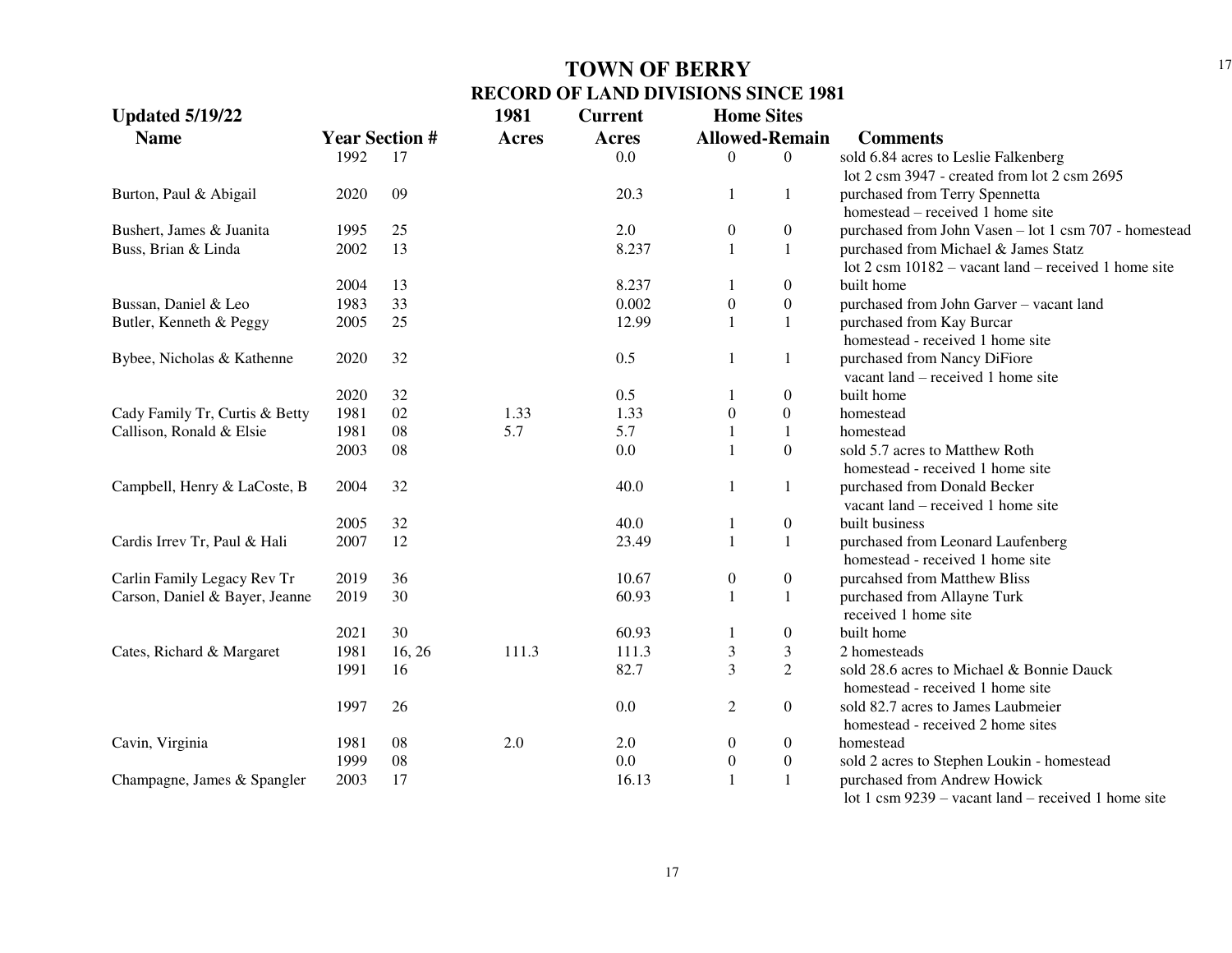| <b>Updated 5/19/22</b>       |                       |        | 1981  | <b>Current</b> | <b>Home Sites</b>     |                  |                                                                |
|------------------------------|-----------------------|--------|-------|----------------|-----------------------|------------------|----------------------------------------------------------------|
| <b>Name</b>                  | <b>Year Section #</b> |        | Acres | <b>Acres</b>   | <b>Allowed-Remain</b> |                  | <b>Comments</b>                                                |
|                              | 2004                  | 17     |       | 16.13          |                       | $\boldsymbol{0}$ | built home                                                     |
| Chang, Marcus & Koslowsky, S | 2017                  | 15     |       | 8.079          | $\boldsymbol{0}$      | $\boldsymbol{0}$ | purchased from Wayne Baetsen - lot 1 csm 9876                  |
| Cheeseman, Paul & Hillary    | 2004                  | 22     |       | 20.805         | $\mathbf{1}$          | $\mathbf{1}$     | purchased from Lawrence Brady                                  |
|                              |                       |        |       |                |                       |                  | lot 3 csm $11031$ – part lot 1, 2, 3 csm $10771$               |
|                              |                       |        |       |                |                       |                  | vacant land - received 1 home site                             |
|                              | 2006                  | 22     |       | 0.0            | 1                     | $\boldsymbol{0}$ | sold 20.805 acres to Carl Nolen                                |
|                              |                       |        |       |                |                       |                  | lot $3 \text{ cm } 11031$ – vacant land – received 1 home site |
| Christee, Joyce              | 1997                  | 06     |       | 20.21          | 1                     | 1                | purchased from Gerald Coleman                                  |
|                              |                       |        |       |                |                       |                  | homestead - received 1 home                                    |
|                              | 2011                  | 06     |       | 0.0            | $\mathbf{1}$          | $\boldsymbol{0}$ | sold 20.21 acres to Lewis Terpstra                             |
|                              |                       |        |       |                |                       |                  | homestead - received 1 home                                    |
| Christianson, Janel          | 2016                  | 13     |       | 3.949          | 1                     | $\mathbf{1}$     | purchased from Jacon Niesen                                    |
|                              |                       |        |       |                |                       |                  | lot $2 \text{ cm} 14002$ – vacant land – received 1 home site  |
|                              | 2016                  | 13     |       | 3.949          | 1                     | $\overline{0}$   | built home                                                     |
| Claremont, Alan              | 1981                  | 31     | 3.0   | 3.0            | $\boldsymbol{0}$      | $\overline{0}$   | homestead                                                      |
|                              | 1984                  | 31     |       | 0.0            | $\boldsymbol{0}$      | $\boldsymbol{0}$ | sold 3 acres to Alex Sokovich - homestead                      |
| Clason, Robert & Lavonne     | 1995                  | 16, 17 |       | 265.48         | $\tau$                | 7                | purchased from Lloyd Wendt                                     |
|                              |                       |        |       |                |                       |                  | 3 homesteads - received 7 home sites                           |
|                              | 2017                  | 16,17  |       | 0.00           | $\overline{7}$        | $\boldsymbol{0}$ | sold 265.48 acres to Aaron Tigert                              |
|                              |                       |        |       |                |                       |                  | $3$ homesteads – received $7$ home sites                       |
| Cline, Joseph & Susan        | 2008                  | 06     |       | 16.0           | 1                     | $\mathbf{1}$     | purchased from Dietmar Olesch                                  |
|                              |                       |        |       |                |                       |                  | homestead - received 1 home site                               |
| Coleman, Gerald              | 1983                  | 06     |       | 17.9           | 1                     | $\mathbf{1}$     | purchased from Carneth Lipke                                   |
|                              |                       |        |       |                |                       |                  | homestead - received 1 home                                    |
|                              | 1992                  | 06     |       | 20.21          | 1                     | $\mathbf{1}$     | acreage in annual report                                       |
|                              | 1997                  | 06     |       | 0.0            | $\mathbf{1}$          | $\boldsymbol{0}$ | sold 20.21 acres to Joyce Christee                             |
|                              |                       |        |       |                |                       |                  | homestead - received 1 home                                    |
| Conrad, Scott & Sandra       | 2001                  | 15     |       | 4.702          | $1\,$                 | $\mathbf{1}$     | purchased from Mike Reuter                                     |
|                              |                       |        |       |                |                       |                  | lot $3 \text{ cm } 9361$ – vacant land – received 1 home site  |
|                              | 2002                  | 15     |       | 11.91          | 1                     | $\mathbf{1}$     | purchased 7.208 from Gary Danz                                 |
|                              |                       |        |       |                |                       |                  | created lot $3 \text{ cm}$ 10537 – consolation                 |
|                              | 2006                  | 15     |       | 11.91          | 1                     | $\overline{0}$   | built home                                                     |
|                              | 2018                  | 15     |       | 0.0            | $\boldsymbol{0}$      | $\overline{0}$   | sold 11.91 acres to William Neil – lot $3 \text{ cm}$ 10537    |
| Cork, Donald & Gerianne      | 1997                  | 05, 24 |       | 1.15           | $\boldsymbol{0}$      | $\boldsymbol{0}$ | purchased from Clayton Grosse                                  |
|                              |                       |        |       |                |                       |                  | lot A csm 1802 - homestead                                     |
| Cornell, Jonathan            | 2011                  | 15     |       | 19.081         | $\boldsymbol{0}$      | $\boldsymbol{0}$ | purchased from Gary Danz - lot 4 csm 10537                     |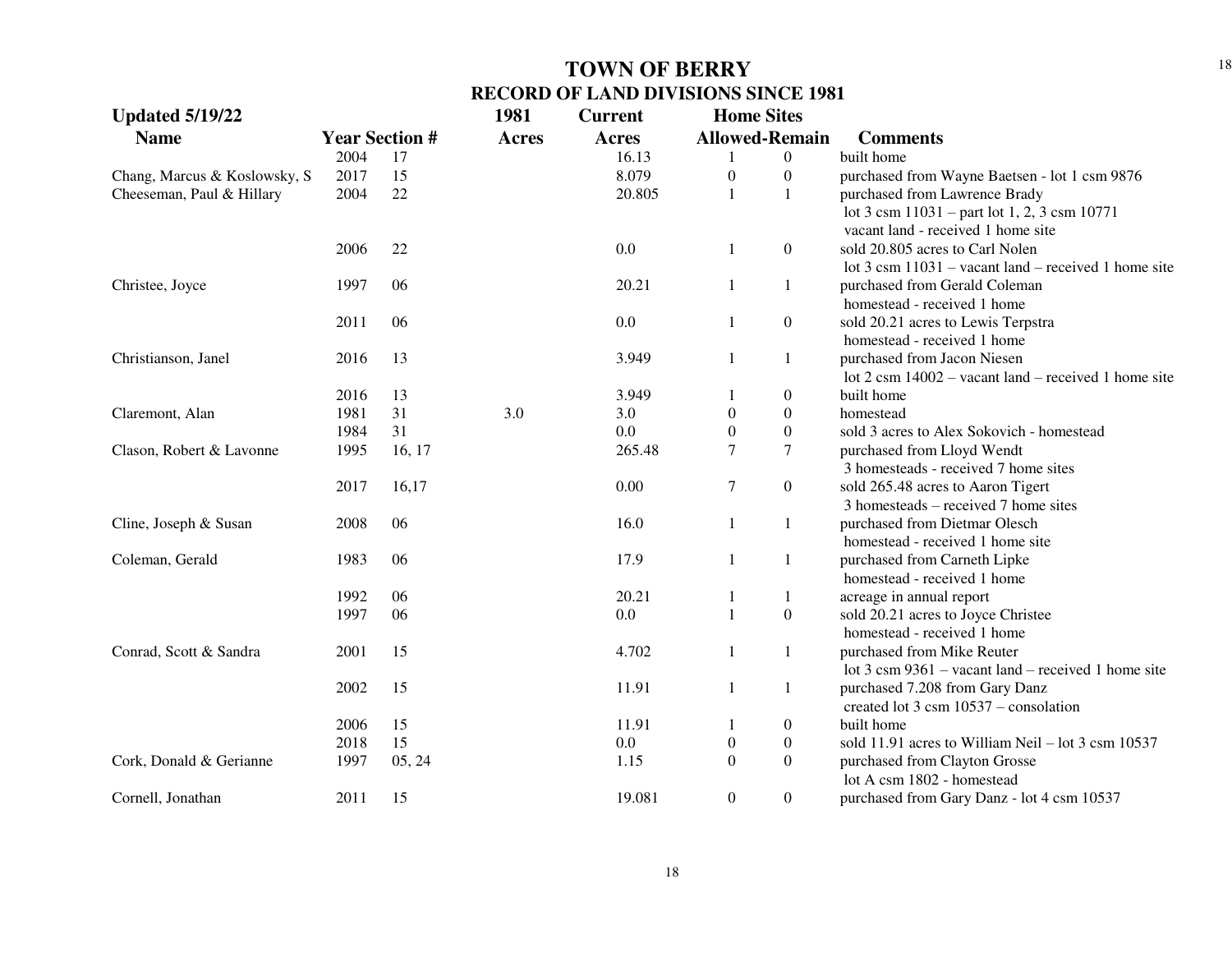| <b>Updated 5/19/22</b>                            |      |                       | 1981         | <b>Current</b> | <b>Home Sites</b>     |                  |                                                                                                                                        |
|---------------------------------------------------|------|-----------------------|--------------|----------------|-----------------------|------------------|----------------------------------------------------------------------------------------------------------------------------------------|
| <b>Name</b>                                       |      | <b>Year Section #</b> | <b>Acres</b> | <b>Acres</b>   | <b>Allowed-Remain</b> |                  | <b>Comments</b>                                                                                                                        |
|                                                   | 2013 | 15                    |              | 0.0            | $\boldsymbol{0}$      | $\boldsymbol{0}$ | sold 19.081 acres to Daniel Loeb - lot 4 csm 10537                                                                                     |
| Cowling, Anthony                                  | 1995 | 33                    |              | 4.31           | $\mathbf{0}$          | $\overline{0}$   | purchased from Milford Cowling                                                                                                         |
|                                                   |      |                       |              |                |                       |                  | lot 1 csm 6554 - homestead                                                                                                             |
|                                                   | 2000 | 33                    |              | 180.0          | $\boldsymbol{0}$      | 5                | purchased 175.69 acres from Milford Cowling<br>received 5 home sites                                                                   |
| Cowling, Milford                                  | 1981 | 33                    | 180.0        | 180.0          | $\mathfrak s$         | 5                | homestead                                                                                                                              |
|                                                   | 1995 | 33                    |              | 175.69         | 5                     | 5                | sold 4.31 acres to Anthony Cowling<br>lot 1 csm 6554 - homestead                                                                       |
|                                                   | 2000 | 33                    |              | 0.0            | 5                     | $\boldsymbol{0}$ | sold 175.69 acres to Anthony Cowling<br>received 5 home sites                                                                          |
| Crabb, Zachary                                    | 2021 | 18                    |              | 5.17           | $\boldsymbol{0}$      | $\boldsymbol{0}$ | purchased from David Kiefer<br>lot 1 csm $15787 -$ no building site                                                                    |
| Creamer, Floyd & Margene                          | 1981 | 18, 19                | 150.6        | 150.6          | $\overline{4}$        | $\overline{4}$   | 2 homesteads                                                                                                                           |
|                                                   | 1986 | 18                    |              | 180.1          | $\overline{4}$        | 5                | purchased 29.5 acres from Glenn Hovde                                                                                                  |
|                                                   |      |                       |              |                |                       |                  | lot $2 \text{ cm } 2761$ – homestead - received 1 home site                                                                            |
|                                                   | 1986 | 18                    |              | 173.453        | 5                     | 5                | sold 6.647 acres to Roger Turk<br>lot 1 csm 4647 - part of lot 2 csm 2761 - homestead                                                  |
|                                                   | 1986 | 18                    |              |                | 5                     | 5                | lot $2 \text{ cm } 4647$ – part of lot $2 \text{ cm } 2761$ - vacant land                                                              |
|                                                   | 1989 | 19                    |              | 38.453         | 5                     | $\overline{2}$   | sold 135 acres to Curtis Kahl<br>homestead – received 3 home sites                                                                     |
|                                                   | 2007 | 18                    |              | 0.0            | 2                     | $\boldsymbol{0}$ | sold 38.453 acres to Michael Needham<br>lot 2 csm $4647$ – part of lot 2 csm $2761$ - vacant land<br>homestead - received 2 home sites |
| <b>Creek Crossing at Saint Frances</b>            | 2020 | 35                    |              | 6.5            | $\boldsymbol{0}$      | $\boldsymbol{0}$ | purchased from Zander Rev Tr                                                                                                           |
|                                                   | 2021 | 35                    |              | 44.967         | $\boldsymbol{0}$      | $\boldsymbol{0}$ | purchased from Zander Rev Tr                                                                                                           |
| Creitz, Lowell                                    | 1981 | 32                    | 145.8        | 145.8          | $\overline{4}$        | $\overline{4}$   | homestead                                                                                                                              |
|                                                   | 1992 | 32                    |              | 105.8          | $\overline{4}$        | 3                | sold 40 acres to Donald Becker<br>vacant land – received 1 home site                                                                   |
|                                                   | 1998 | 32                    |              | 0.0            | 3                     | $\boldsymbol{0}$ | sold 105.8 acres to Robert Statz<br>homestead - received 3 home sites                                                                  |
| Cummings-Carlson, Jane & Bill                     | 1984 | 25                    |              | 15.0           | $\mathbf{1}$          | 1                | purchased from Daniel Zarnstorff<br>homestead - received 1 home site                                                                   |
| Cummisford Rev Tr<br>Cummisford, Robert & Heather | 2018 | 05                    |              | 5.84           | $\boldsymbol{0}$      | $\boldsymbol{0}$ | purchased from Justin Johnson - lot 1 csm 3300                                                                                         |
| Cunat, Troy & Brynn                               | 2013 | 24                    |              | 2.467          | $\boldsymbol{0}$      | $\overline{0}$   | purchased from Russell Malisch - lot 1 csm 10514                                                                                       |
| Curti, Gerard & Amy                               | 2015 | 36                    |              | 7.68           | $\boldsymbol{0}$      | $\boldsymbol{0}$ | purchased from Kim Egan - lot 1 csm 13733                                                                                              |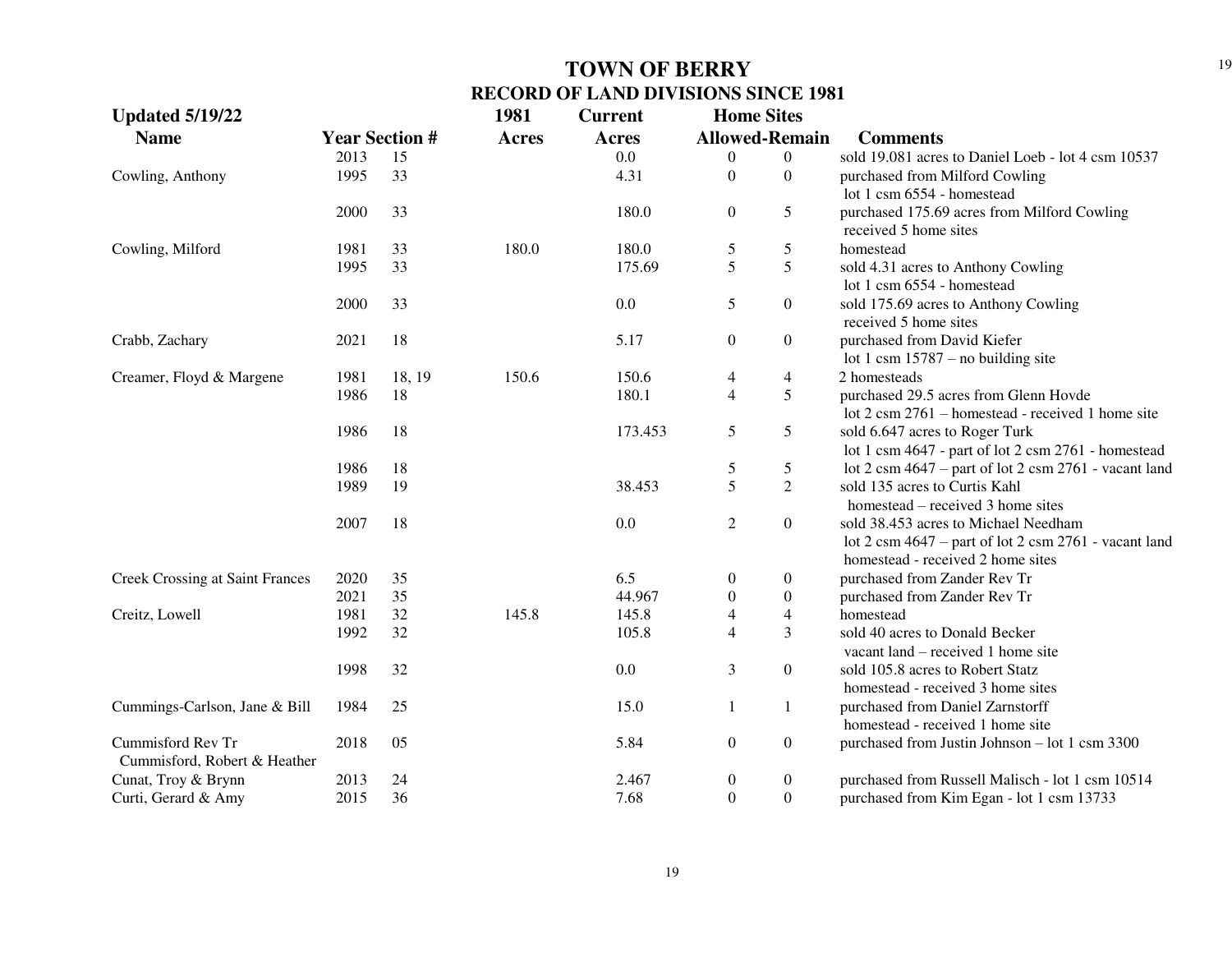| <b>Updated 5/19/22</b>                |      |                       | 1981         | <b>Current</b> | <b>Home Sites</b>     |                  |                                                                            |
|---------------------------------------|------|-----------------------|--------------|----------------|-----------------------|------------------|----------------------------------------------------------------------------|
| <b>Name</b>                           |      | <b>Year Section #</b> | <b>Acres</b> | Acres          | <b>Allowed-Remain</b> |                  | <b>Comments</b>                                                            |
|                                       | 2020 | 36                    |              | 0.0            | $\overline{0}$        | $\theta$         | sold 7.68 acres to Adam Schall - lot 1 csm 13733                           |
| Cyrkiel, Gail                         | 1981 | 06                    | 16.04        | 16.04          | $\mathbf{1}$          | 1                | vacant land                                                                |
|                                       | 2000 | 06                    |              | 0.0            | $\mathbf{1}$          | $\boldsymbol{0}$ | sold 16.04 acres to Stuart Keith                                           |
|                                       |      |                       |              |                |                       |                  | vacant land - received 1 home site                                         |
| Dallman Tr, John                      | 1981 | 18                    | 80.65        | 80.65          | $\overline{c}$        | $\mathbf{2}$     | homestead                                                                  |
|                                       | 2021 | 18                    |              | 80.65          | $\overline{c}$        | $\overline{c}$   | created lot $3 \text{ cm} 15783 - 50.65 \text{ acres} - \text{homested}$   |
|                                       | 2021 | 18                    |              | 80.65          | $\overline{2}$        | $\sqrt{2}$       | created lot 1 csm $15783 - 15$ acres - vacant land                         |
|                                       | 2021 | 18                    |              | 80.65          | $\overline{2}$        | $\overline{2}$   | created lot $2 \text{ csm } 15783 - 15 \text{ acres} - \text{vacant land}$ |
|                                       | 2021 | 18                    |              | 30.0           | $\overline{2}$        | $\overline{2}$   | sold 50.65 acres to Renee Schlick                                          |
|                                       |      |                       |              |                |                       |                  | lot $3 \text{ cm}$ 15783 – homestead                                       |
| Danchuk Survivors Tr,                 | 1981 | 08                    | 7.456        | 7.456          | $\mathbf{1}$          | 1                | lot 1 csm 2229 - homestead                                                 |
| Danchuk, George & Wendy               |      |                       |              |                |                       |                  |                                                                            |
| Danco FS                              | 1981 | 08                    |              | 3.8            | $\boldsymbol{0}$      | $\boldsymbol{0}$ | business                                                                   |
| Dane County                           | 1981 | 02, 10, 11, 12        |              | 439.9          | 13                    | 13               | Indian Lake $-439.9$ acres - 13 home sites                                 |
|                                       | 1981 | 32                    |              | 470.9          | 13                    | 14               | Festge Park $-31$ acres - 1 home site                                      |
|                                       | 1993 | 32                    |              | 525.9          | 14                    | 14               | purchased 55 acres from Lyle Festge - consolidation                        |
|                                       | 1998 | $02\,$                |              | 561.4          | 14                    | 14               | purchased 35.5 acres from Lelah Matz - consolidation                       |
|                                       | 2000 | 22                    |              | 640.17         | 14                    | 16               | purchased 78.77 acres from Inez Liebetrau                                  |
|                                       |      |                       |              |                |                       |                  | vacant land - received 2 home sites                                        |
|                                       | 2002 | 15                    |              | 676.857        | 16                    | 17               | purchased 36.687 acres from Laverne Marten                                 |
|                                       |      |                       |              |                |                       |                  | lot $3 \text{ cm } 10375$ – vacant land - received 1 home site             |
|                                       | 2002 | 15                    |              | 790.317        | 17                    | 20               | purchased 113.46 acres from Willard Marten                                 |
|                                       |      |                       |              |                |                       |                  | lots $2 \& 3 \text{ cm} 10423$ – vacant land - received 3 home sites       |
|                                       | 2004 | 32                    |              | 809.617        | 20                    | 20               | purchased 19.3 acres from Lyle Festge - consolidation                      |
|                                       | 2005 | 32                    |              | 822.617        | 20                    | 22               | purchased 13 acres from Lyle Festge - consolidation                        |
|                                       |      |                       |              |                |                       |                  | received 2 home sites                                                      |
|                                       | 2008 | 02                    |              | 826.727        | 22                    | 22               | purchased 4.11 acres from Robert Letzing - consolidation                   |
|                                       | 2009 | 11                    |              | 822.529        | 22                    | 22               | sold 4.198 acres to Jon Beckman                                            |
|                                       |      |                       |              |                |                       |                  | lot 1 csm 11883 - Indian Lake historic house                               |
|                                       | 2014 | $02\,$                |              | 976.979        | 22                    | 28               | purchased 154.45 acres from Margaret Flood                                 |
|                                       |      |                       |              |                |                       |                  | homestead – received 6 home sites                                          |
|                                       | 2019 | 11                    |              | 1000.749       | 28                    | 28               | purchased 23.77 acres from Carla Wright                                    |
|                                       | 2021 | 11, 14                |              | 1292.639       | 36                    | 36               | purchased 291.89 acres from Indian Trail Farms                             |
|                                       |      |                       |              |                |                       |                  | 1 homestead – received 8 home sites                                        |
| Daniel Living Tr, John & Claudia 1989 |      | 34                    |              | 35.1           | $\mathbf{1}$          | $\mathbf{1}$     | purchased from Swamplovers                                                 |
|                                       |      |                       |              |                |                       |                  | lot $4 \text{ cm } 5582$ – vacant land – received 1 home site              |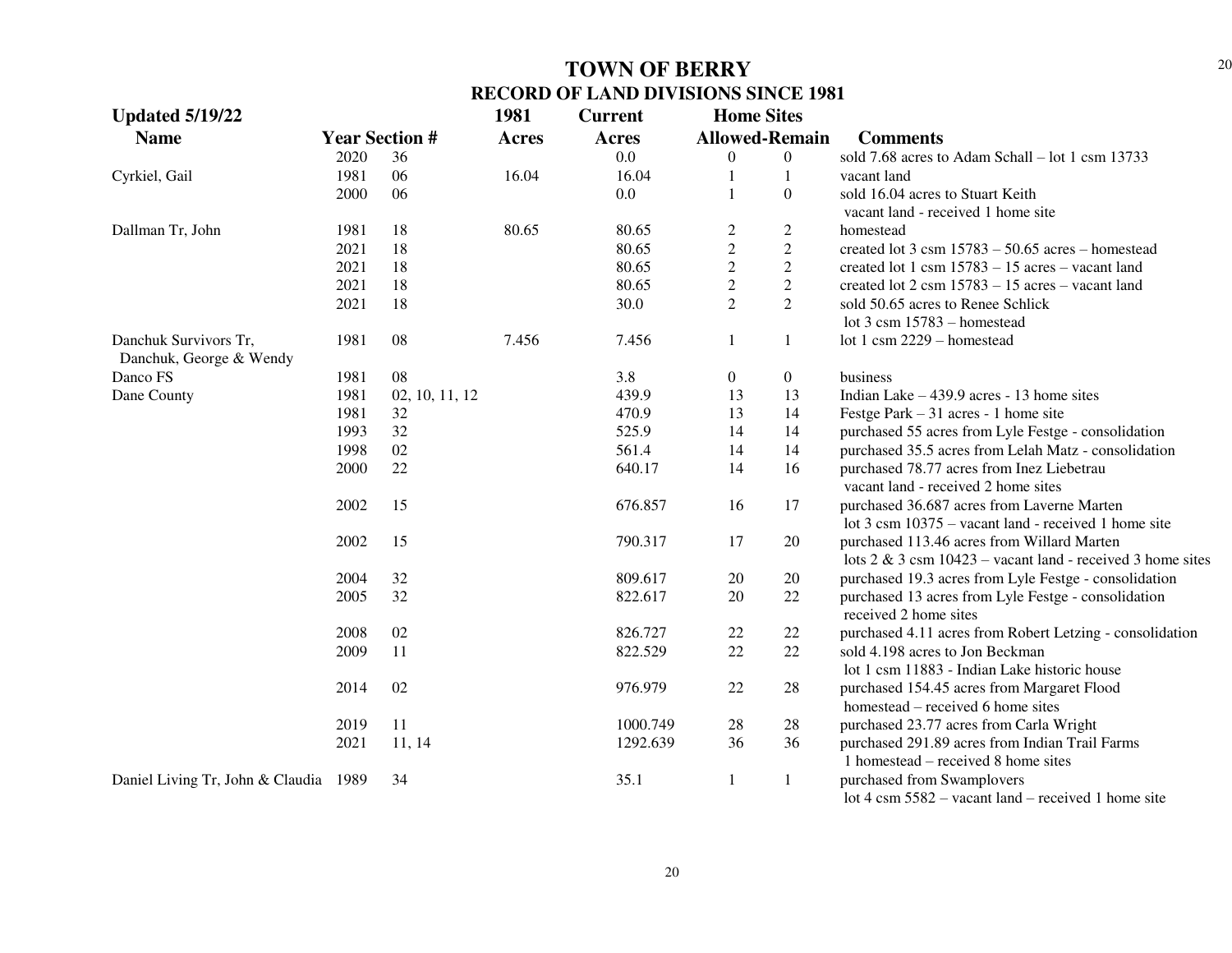| <b>Updated 5/19/22</b>          |                       |        | 1981         | <b>Current</b> | <b>Home Sites</b>     |                  |                                                         |
|---------------------------------|-----------------------|--------|--------------|----------------|-----------------------|------------------|---------------------------------------------------------|
| <b>Name</b>                     | <b>Year Section #</b> |        | <b>Acres</b> | Acres          | <b>Allowed-Remain</b> |                  | <b>Comments</b>                                         |
|                                 | 1992                  | 34     |              | 35.1           |                       | $\overline{0}$   | built home                                              |
| Daniels, Donna & Virgilio, T    | 1984                  | 24     |              | 5.51           | $\overline{1}$        | 1                | purchased from Dennis Grubich                           |
|                                 |                       |        |              |                |                       |                  | lot 1 csm 1922 – homestead – received 1 home site       |
| Danz, Gary & Deborah            | 2000                  | 15     |              | 4.033          | 1                     | $\mathbf{1}$     | purchased from Albert Meier                             |
|                                 |                       |        |              |                |                       |                  | lot 1 csm $9361 -$ vacant land – received 1 home site   |
|                                 | 2001                  | 15     |              | 4.033          |                       | $\boldsymbol{0}$ | built home                                              |
|                                 | 2002                  | 15     |              | 37.077         | $\boldsymbol{0}$      | $\mathbf{1}$     | purchased 33.044 from Laverne Marten                    |
|                                 |                       |        |              |                |                       |                  | lot 4 csm 10375 - vacant land – received 1 home site    |
|                                 | 2002                  | 15     |              | 29.869         | 1                     | $\mathbf{1}$     | sold 7.208 to Scott Conrad                              |
|                                 |                       |        |              |                |                       |                  | created lot $3 \text{ csm } 10537$ – consolidation      |
|                                 | 2002                  | 15     |              | 28.36          | 1                     | $\mathbf{1}$     | sold 1.509 to Joseph Pulvermacher                       |
|                                 |                       |        |              |                |                       |                  | created lot $2 \text{ csm } 10537$ – consolidation      |
|                                 | 2004                  | 15     |              | 28.36          |                       | $\boldsymbol{0}$ | built home                                              |
|                                 | 2004                  | 15     |              | 19.081         | $\boldsymbol{0}$      | $\boldsymbol{0}$ | sold 9.279 acres to Kirk Papenthien - lot 1 csm 10537   |
|                                 | 2011                  | 15     |              | 0.0            | $\theta$              | $\boldsymbol{0}$ | sold 19.081 acres to Jonathan Cornell - lot 4 csm 10537 |
| Danz, Orland                    | 1981                  | 16, 17 | 220.7        | 220.7          | 6                     | 6                | homestead                                               |
|                                 | 1998                  | 16, 17 |              | 1.5            | 6                     | $\boldsymbol{0}$ | sold 219.2 acres to Gary Achenbach                      |
|                                 |                       |        |              |                |                       |                  | homestead - received 6 home sites                       |
|                                 | 1998                  | 17     |              | 0.0            | $\boldsymbol{0}$      | $\boldsymbol{0}$ | sold 1.5 acres to Daniel Hovey - consolidation          |
| Danz, Steven & Vickie           | 1981                  | 17     | 1.0          | 1.0            | $\boldsymbol{0}$      | $\boldsymbol{0}$ | homestead                                               |
| Danz Irrev Tr                   | 1998                  | 17     |              | 17.0           | $\boldsymbol{0}$      | $\boldsymbol{0}$ | purchased 16 acres from Gary Achenbach - consolidation  |
|                                 | 1999                  | 17     |              | 33.60          | $\mathbf{0}$          | 1                | purchased 16.6 acres from Gary Achenbach                |
|                                 |                       |        |              |                |                       |                  | lot 4 csm 9239 - vacant land - received 1 home site     |
|                                 | 1999                  | 17     |              | 78.21          | 1                     | 2                | purchased 44.61 acres from James Tierney                |
|                                 |                       |        |              |                |                       |                  | consolidation - received 1 home site                    |
|                                 | 2000                  | 17     |              | 78.21          | 2                     | $\overline{c}$   | created lot 1 csm 9314                                  |
|                                 | 2000                  | 17     |              | 73.79          | $\overline{2}$        | $\mathbf{1}$     | sold 4.42 acres to Deborah Blaschka                     |
|                                 |                       |        |              |                |                       |                  | lot 1 csm $9314 -$ vacant land – received 1 home site   |
|                                 | 2002                  | 17     |              | 70.25          | 1                     | 1                | acreage in annual report                                |
|                                 | 2020                  | 17     |              | 54.25          | $\mathbf{1}$          | $\boldsymbol{0}$ | sold 16 acres to Brian McCulloh                         |
|                                 |                       |        |              |                |                       |                  | lot 4 csm $9239$ – vacant land – received 1 home site   |
| Dauck Living Tr                 | 1991                  | 16     |              | 26.62          | 1                     | $\mathbf{1}$     | purchased from Richard Cates                            |
| Dauck, Michael & Bonnie         |                       |        |              |                |                       |                  | homestead - received 1 home site                        |
| Davis Living Tr, Jeffrey & Lisa | 1989                  | 36     |              | 1.0            | $\boldsymbol{0}$      | $\boldsymbol{0}$ | purchased from Stanton Davis - homestead                |
|                                 | 2018                  | 36     |              | 39.8           | $\mathbf{1}$          | $\mathbf{1}$     | purchased from Stanton Davis                            |
|                                 |                       |        |              |                |                       |                  | vacant land – received 1 home site                      |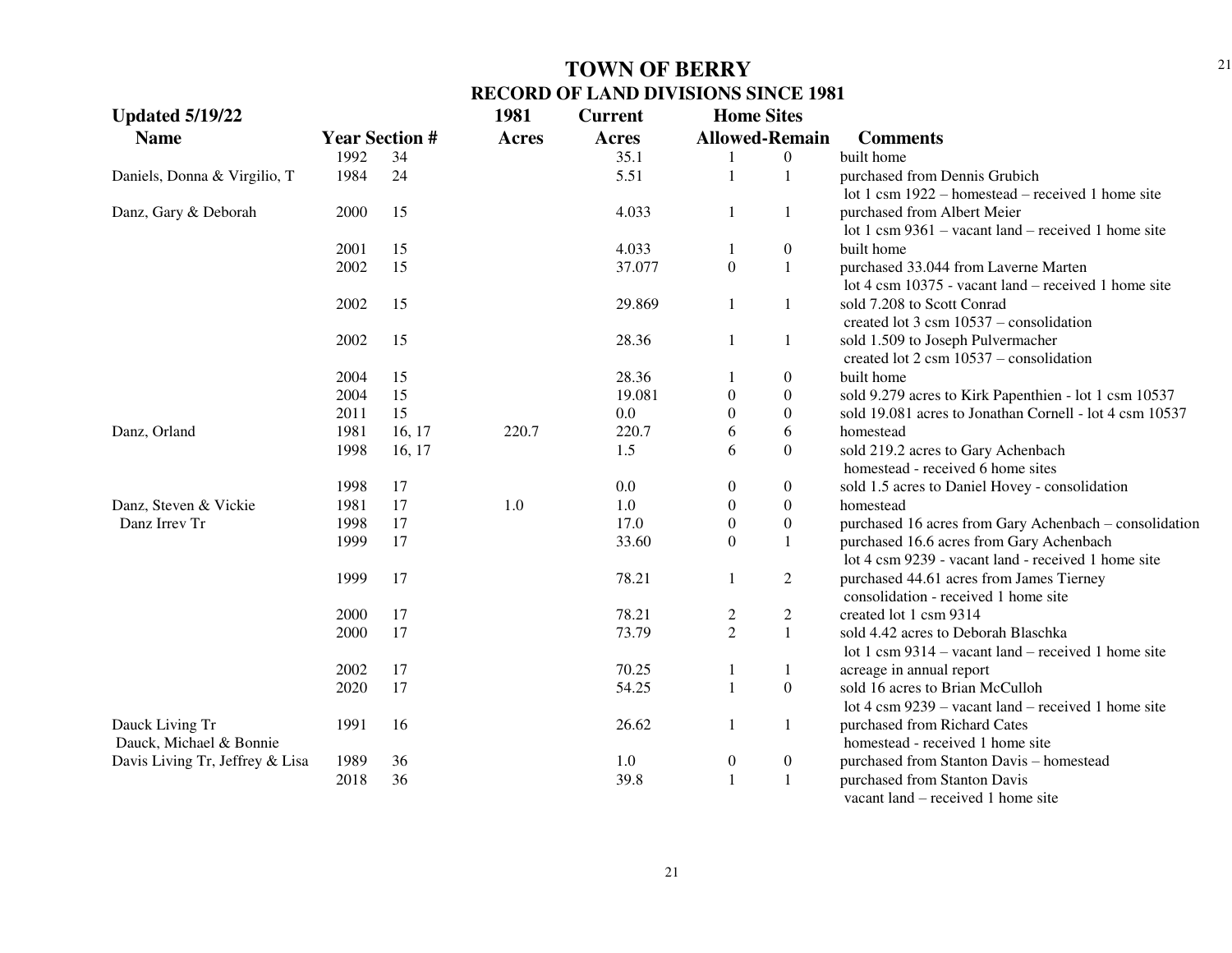| <b>Updated 5/19/22</b>    |      |                       | 1981         | <b>Current</b> | <b>Home Sites</b>     |                  |                                                                |
|---------------------------|------|-----------------------|--------------|----------------|-----------------------|------------------|----------------------------------------------------------------|
| <b>Name</b>               |      | <b>Year Section #</b> | <b>Acres</b> | <b>Acres</b>   | <b>Allowed-Remain</b> |                  | <b>Comments</b>                                                |
| Davis, Kelly              | 2002 | 03                    |              | 2.0            | $\Omega$              | $\overline{0}$   | purchased from Goldman Farms                                   |
|                           |      |                       |              |                |                       |                  | lot 1 csm 8408 created from lot 1 csm 7408 - homestead         |
|                           | 2012 | 03                    |              | 0.0            | $\overline{0}$        | $\boldsymbol{0}$ | sold 2.0 acres to Melissa Boehmke                              |
|                           |      |                       |              |                |                       |                  | lot 1 csm 8408 created from lot 1 csm 7408 - homestead         |
| Davis Jr., Richard        | 1981 | 05                    | 1.0          | 1.0            | $\overline{0}$        | $\boldsymbol{0}$ | homestead                                                      |
|                           | 1994 | 05                    |              | 0.0            | $\Omega$              | $\mathbf{0}$     | sold 1 acre to Jeff Vosen - lot 2 csm 2932 - homestead         |
| Davis, S Stanton & Eloise | 1981 | 36                    | 39.8         | 39.8           |                       | $\mathbf{1}$     | homestead                                                      |
|                           | 1989 | 36                    |              | 38.8           |                       | $\mathbf{1}$     | sold 1 acre to Jeffrey Davis - homestead                       |
|                           | 2018 | 36                    |              | 0.0            |                       | $\mathbf{0}$     | sold 38.8 acres to Jeffrey Davis                               |
|                           |      |                       |              |                |                       |                  | vacant land – received 1 home site                             |
| Dega, Karen               | 2022 | 12                    |              | 22.83          | 1                     | 1                | purchased from Indian Trail Farms                              |
|                           |      |                       |              |                |                       |                  | lot $2 \text{ cm} 15696$ – homestead – received 1 home site    |
| Dega, Stephanie & Breunig | 2022 | 12                    |              | 23.08          | 1                     | 1                | purchased from Indian Trail Farms                              |
|                           |      |                       |              |                |                       |                  | lot 1 csm $15696$ – vacant land – received 1 home site         |
| Degen, Tyler & Grace      | 2017 | 09                    |              | 0.20           | $\mathbf{0}$          | $\boldsymbol{0}$ | purchased St Paul-John Parrish House                           |
| Denzin, Andrew & Katie    | 2021 | 35                    |              | 1.67           |                       | 1                | purchased from Eugene Maier                                    |
|                           |      |                       |              |                |                       |                  | lot $2 \text{ cm } 15065$ – vacant land – received 1 home site |
| Dermott, Francis          | 1981 | 36                    | 79.4         | 79.4           | $\overline{c}$        | $\mathfrak{2}$   | vacant land                                                    |
|                           | 2000 | 36                    |              | 0.0            | $\overline{2}$        | $\mathbf{0}$     | sold 79.4 acres to Al Toon                                     |
|                           |      |                       |              |                |                       |                  | vacant land - received 2 home sites                            |
| Dickert, M Susan          | 1997 | 25                    |              | 4.74           | $\overline{0}$        | $\boldsymbol{0}$ | purchased from John Stoppleworth                               |
|                           |      |                       |              |                |                       |                  | lot 1 csm 6610 - created from lot 1 of csm 3212                |
|                           | 2004 | 22                    |              | 18.77          | 1                     | 1                | purchased 14.03 acres from Jeffrey Tallard                     |
|                           |      |                       |              |                |                       |                  | received 1 home site                                           |
|                           | 2004 | 22                    |              | 53.47          |                       | $\mathbf{1}$     | purchased 34.7 acres from Hillside Horse Farm                  |
|                           |      |                       |              |                |                       |                  | consolidation                                                  |
|                           | 2008 | 22                    |              | 53.47          |                       | $\boldsymbol{0}$ | built home                                                     |
|                           | 2009 | 25                    |              | 48.72          | $\theta$              | $\boldsymbol{0}$ | sold 4.75 acres to Paul Lochner                                |
|                           |      |                       |              |                |                       |                  | lot 1 csm 11717 - created from csm 6610 & 3212                 |
| Diebold, Michael & Tammy  | 2000 | 35                    |              | 2.62           |                       | $\mathbf{1}$     | purchased from Eugene Maier                                    |
|                           |      |                       |              |                |                       |                  | lot $2 \text{ cm } 9245$ – vacant land – received 1 home site  |
|                           | 2000 | 35                    |              | 2.62           |                       | $\boldsymbol{0}$ | built home                                                     |
| DiFiore, Nancy            | 2003 | 32                    |              | 0.50           |                       | $\mathbf{1}$     | purchased from Kenneth Savonne - vacant land                   |
|                           |      |                       |              |                |                       |                  | received 1 home site                                           |
|                           | 2004 | 17                    |              | 38.0           | 1                     | $\overline{2}$   | purchased 37.5 acres from Gary Achenbach                       |
|                           |      |                       |              |                |                       |                  | vacant land $-$ received 1 home site                           |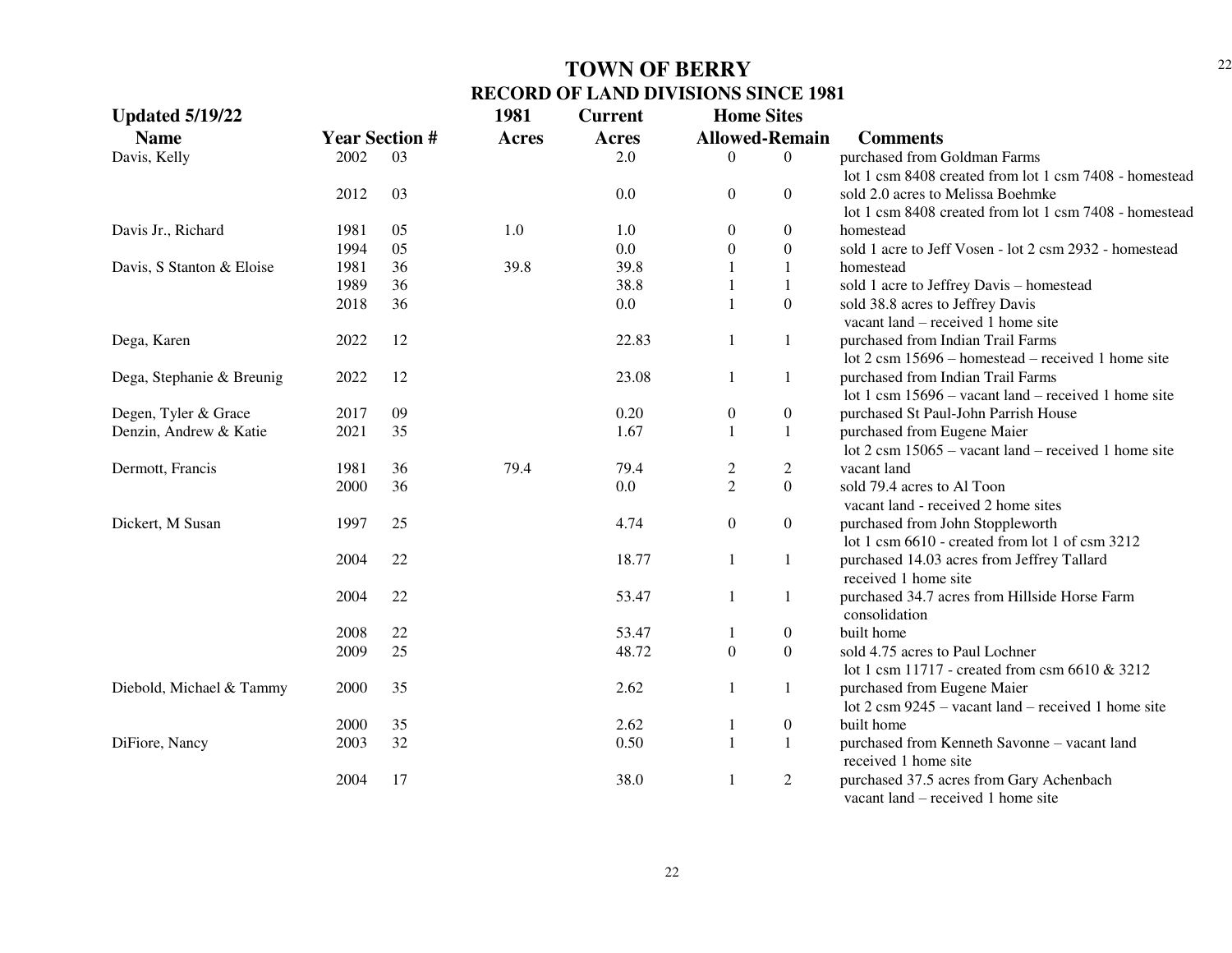| <b>Updated 5/19/22</b>     |      |                       | 1981         | <b>Current</b> | <b>Home Sites</b> |                       |                                                               |
|----------------------------|------|-----------------------|--------------|----------------|-------------------|-----------------------|---------------------------------------------------------------|
| <b>Name</b>                |      | <b>Year Section #</b> | <b>Acres</b> | <b>Acres</b>   |                   | <b>Allowed-Remain</b> | <b>Comments</b>                                               |
|                            | 2018 | 17                    |              | 0.50           | 2                 | 1                     | sold 37.5 acres to Aaron Tigert                               |
|                            |      |                       |              |                |                   |                       | vacant land – received 1 home site                            |
|                            | 2020 | 32                    |              | 0.0            | $\mathbf{1}$      | $\boldsymbol{0}$      | sold 0.50 acres to Nicholas Bybee                             |
|                            |      |                       |              |                |                   |                       | vacant land – received 1 home site                            |
| DiFiore, Scott             | 1995 | 16                    |              | 8.433          | $\mathbf{1}$      | $\mathbf{1}$          | purchased from James Tierney                                  |
|                            |      |                       |              |                |                   |                       | lot $2 \text{ cm } 7433$ – vacant land – received 1 home site |
|                            | 1998 | 16                    |              | 8.433          | 1                 | $\overline{0}$        | built home                                                    |
|                            | 2003 | 16                    |              | 0.0            | $\boldsymbol{0}$  | $\boldsymbol{0}$      | sold 8.433 to John Gerszewski - lot 2 csm 7433                |
|                            | 2003 | 16                    |              | 35.05          | $\mathbf{1}$      | $\mathbf{1}$          | purchased from Gary Achenbach                                 |
|                            |      |                       |              |                |                   |                       | lot 1 csm $10376$ – vacant land – received 1 home site        |
|                            | 2004 | 16                    |              | 35.05          | 1                 | $\boldsymbol{0}$      | built home                                                    |
|                            | 2020 | 16                    |              | 0.0            | $\boldsymbol{0}$  | $\boldsymbol{0}$      | sold $35.05$ acres to Dean Groth $-$ lot 1 csm 10376          |
| Dickson, Allan             | 1981 | 32                    | 43.1         | 43.1           | $\mathbf{1}$      | $\mathbf{1}$          | lot 1 csm 1076 - homestead                                    |
|                            | 1986 | 32                    |              | 42.1           | $\mathbf{1}$      | $\mathbf{1}$          | sold 1 acre to Robert Blum                                    |
|                            |      |                       |              |                |                   |                       | lot 1 csm 1076 - homestead                                    |
|                            | 1989 | 32                    |              | 39.1           | 1                 | $\mathbf{1}$          | sold 3 acres to Jon Zimmerman - consolidation                 |
|                            | 1990 | 32                    |              | 32.12          | $\mathbf{1}$      | $\overline{0}$        | sold 6.98 acres to Mark Stoveken                              |
|                            |      |                       |              |                |                   |                       | lot 1 csm $6199 -$ vacant land – received 1 home site         |
|                            | 1990 | 32                    |              | 0.0            | $\theta$          | $\overline{0}$        | sold 32.12 acres to Robert Statz                              |
| <b>DNR</b>                 | 1996 | 31                    |              | 17.0           | $\boldsymbol{0}$  | $\boldsymbol{0}$      | purchased 17 acres from Raphael Ripp - vacant land            |
|                            | 1996 | 30                    |              | 27.5           | $\boldsymbol{0}$  | $\overline{0}$        | purchased 10.5 acres from Ken Zander                          |
|                            |      |                       |              |                |                   |                       | vacant land - deed restricted as an unbuildable land          |
| Dockter, Garth & Anita     | 2002 | 13                    |              | 11.176         | $\mathbf{1}$      | $\mathbf{1}$          | purchased from Michael & James Statz                          |
|                            |      |                       |              |                |                   |                       | lot 1 csm $10182$ – vacant land – received 1 home site        |
| Doescher, Roger & Patricia | 1981 | 19                    | 5.0          | 5.0            | $\mathbf{1}$      | 1                     | homestead                                                     |
| Doggart, Peter & Nicki     | 2017 | 05                    |              | 9.6            | $\mathbf{1}$      | $\mathbf{1}$          | purchased from Kevin Thornton                                 |
|                            |      |                       |              |                |                   |                       | homestead - received 1 home site                              |
|                            | 2021 | 05                    |              | 9.5            | $\mathbf{1}$      | 1                     | sold .10 acres to Adam Seston                                 |
|                            | 2021 | 05                    |              | 9.5            | $\mathbf{1}$      | $\boldsymbol{0}$      | built home                                                    |
|                            | 2022 | 05                    |              | 10.81          | $\mathbf{1}$      | $\mathbf{1}$          | purchased 1.31 acres from Steven Sauer                        |
|                            |      |                       |              |                |                   |                       | lot 2 csm $12562$ – vacant land – received 1 home site        |
| Doherty, Lowell            | 1981 | 32                    | 0.538        | 0.538          | $\boldsymbol{0}$  | $\boldsymbol{0}$      | homestead                                                     |
|                            | 1993 | 32                    |              | 0.0            | $\boldsymbol{0}$  | $\boldsymbol{0}$      | sold 0.538 acres to Ronald Johnson - homestead                |
| Doherty, Will and Michael  | 2020 | 16                    |              | 41.44          | $\mathbf{1}$      | $\mathbf{1}$          | purchased from Daniel Hinrichs                                |
|                            |      |                       |              |                |                   |                       | vacant land – received 1 home site                            |
| Dohm, George               | 1981 | 24                    | 0.8          | 0.8            | $\Omega$          | $\overline{0}$        | homestead                                                     |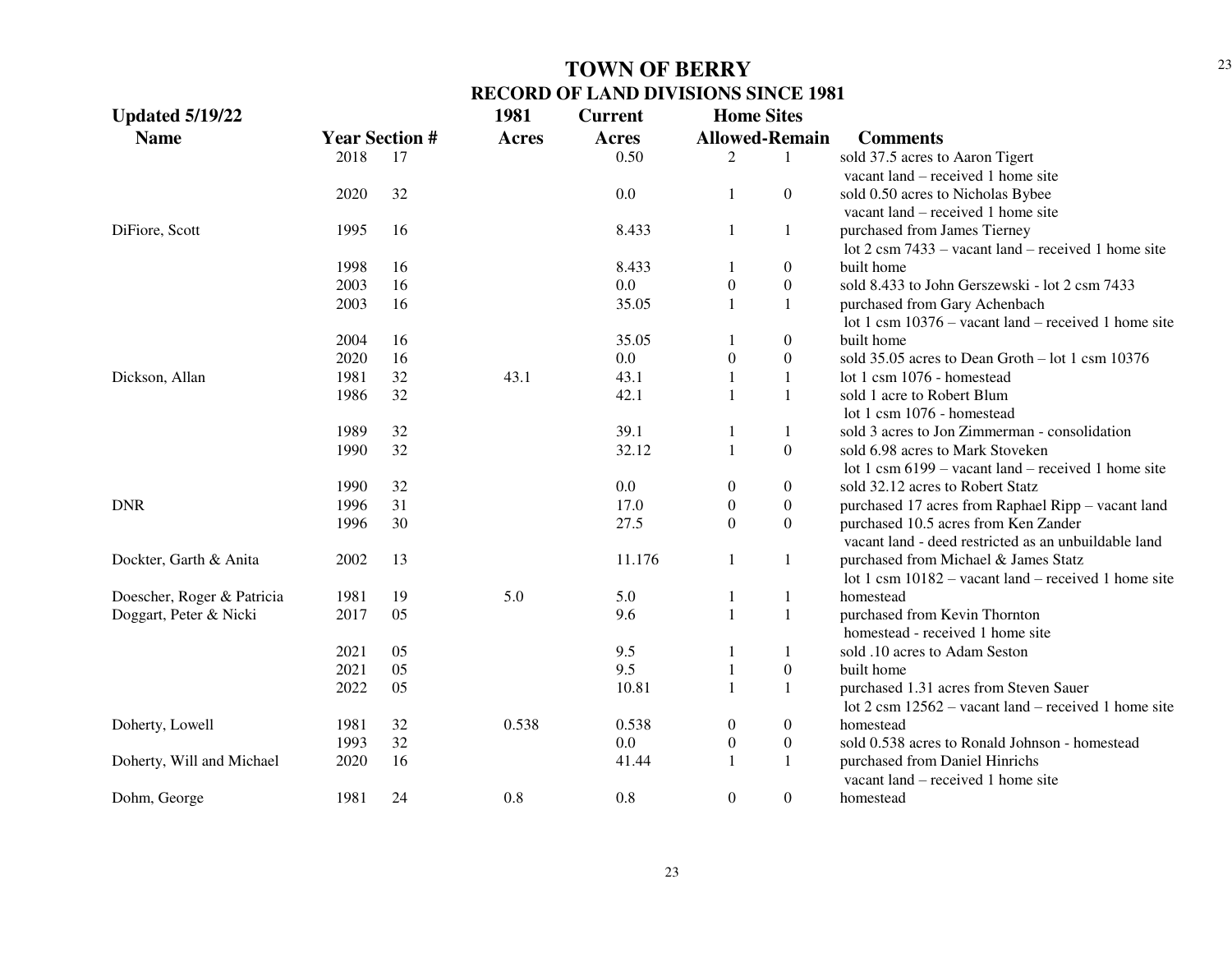| <b>Updated 5/19/22</b>             |      |                       | 1981         | <b>Current</b> | <b>Home Sites</b>       |                       |                                                                |
|------------------------------------|------|-----------------------|--------------|----------------|-------------------------|-----------------------|----------------------------------------------------------------|
| <b>Name</b>                        |      | <b>Year Section #</b> | <b>Acres</b> | Acres          |                         | <b>Allowed-Remain</b> | <b>Comments</b>                                                |
|                                    | 1992 | 24                    |              | 0.0            | 0                       | $\overline{0}$        | sold 0.8 acres to Ed Kruchten - homestead                      |
| Donovan, Jason & Futch, Jodi       | 2020 | 14                    |              | 1.34           | $\theta$                | $\overline{0}$        | purchased from Sandra Miller - lot 1 csm 2619                  |
| Drangstveit, Daniel & Jennifer     | 2001 | 17                    |              | 18.11          |                         | $\mathbf{1}$          | purchased from Gary Achenbach                                  |
|                                    |      |                       |              |                |                         |                       | lot 3 csm $9239$ – vacant land – received 1 home site          |
|                                    | 2001 | 17                    |              | 18.11          |                         | $\boldsymbol{0}$      | built home                                                     |
|                                    | 2012 | 17                    |              | 0.00           | $\boldsymbol{0}$        | $\boldsymbol{0}$      | sold 18.11 acres to Ryan McCulloh - lot 3 csm 9239             |
| <b>Dresen Brothers Farms</b>       | 1998 | 01, 12                |              | 193.8          | 6                       | 6                     | purchased from John Marx                                       |
|                                    |      |                       |              |                |                         |                       | homestead – received 6 home sites                              |
| Dresen, George & Helen             | 1981 | 14, 13                | 116.44       | 116.44         | 3                       | $\mathfrak{Z}$        | 2 homesteads                                                   |
|                                    | 1981 | 14, 13                |              | 116.44         | 3                       | $\mathfrak{Z}$        | lot 1 csm $2619 - 1.34$ acres                                  |
|                                    | 1987 | 14, 13                |              | 1.34           | 3                       | $\Omega$              | sold 115.1 acres to Ronald Dresen                              |
|                                    |      |                       |              |                |                         |                       | homestead - received 3 home sites                              |
|                                    | 2015 | 14                    |              | 0.0            | $\boldsymbol{0}$        | $\overline{0}$        | sold 1.34 acres to Sandra Miller                               |
|                                    |      |                       |              |                |                         |                       | lot 1 csm 2619 - homestead                                     |
| Dresen, Jeffrey & Noltner, Shirley | 1998 | 24                    |              | 3.0            | $\boldsymbol{0}$        | $\boldsymbol{0}$      | purchased from Harriet Englerth - homestead                    |
|                                    | 1999 | 24                    |              | 4.82           | 0                       | $\boldsymbol{0}$      | acreage in annual report                                       |
| Dresen, Raymond & Valeria          | 1981 | 11, 14                | 92.7         | 92.7           | 3                       | 3                     | 2 homesteads                                                   |
|                                    | 1981 | 11, 14                |              | 92.7           | 3                       | 3                     | lot 1 csm 2515 - 4.8 acres                                     |
|                                    | 1993 | 14                    |              | 33.55          | 3                       | $\overline{2}$        | sold 59.15 acres to Virgil Paar                                |
|                                    |      |                       |              |                |                         |                       | consolidation – received 1 home site                           |
|                                    | 1993 | 14                    |              | 42.0           | 2                       | $\overline{c}$        | acreage in annual report                                       |
|                                    | 1998 | 11                    |              | 37.44          | $\overline{2}$          | $\overline{2}$        | sold 4.56 acres to Charles Langland                            |
|                                    |      |                       |              |                |                         |                       | homestead $-$ lot 1 csm 2515                                   |
|                                    | 1999 | 11                    |              | 36.55          | $\overline{\mathbf{c}}$ | $\overline{c}$        | acreage in annual report                                       |
|                                    | 2009 | 11                    |              | 0.0            | $\overline{2}$          | $\overline{0}$        | sold 36.55 acres to Michael Bridwell                           |
|                                    |      |                       |              |                |                         |                       | homestead - received 2 home sites                              |
| Dresen, Ronald & Rosemarie         | 1987 | 13, 14                |              | 115.1          | 3                       | 3                     | purchased from George Dresen                                   |
|                                    |      |                       |              |                |                         |                       | homestead - received 3 home sites                              |
|                                    | 2002 | 13, 14                |              | 116.39         | 3                       | 3                     | acreage in annual report                                       |
|                                    | 2002 | 14                    |              | 116.39         | 3                       | $\mathfrak{Z}$        | created lot 1 csm $12970 - 22.46$ acres                        |
|                                    | 2003 | 13                    |              | 107.236        | 3                       | $\overline{2}$        | sold 9.154 acres to Duane VanHaren                             |
|                                    |      |                       |              |                |                         |                       | lot $2 \text{ cm } 10203$ – vacant land – received 1 home site |
|                                    | 2003 | 13                    |              | 98.0           | $\overline{c}$          | $\mathbf{1}$          | sold 9.236 acres to John VanHaren                              |
|                                    |      |                       |              |                |                         |                       | lot 1 csm $10203$ – vacant land – received 1 home site         |
|                                    | 2007 | 14                    |              | 97.062         |                         | 1                     | sold 0.938 acres to Stanley Dresen - consolidation             |
|                                    | 2018 | 14                    |              | 97.062         |                         | $\mathbf{1}$          | created lot 1 csm $14983 - 16.56$ acres – no building site     |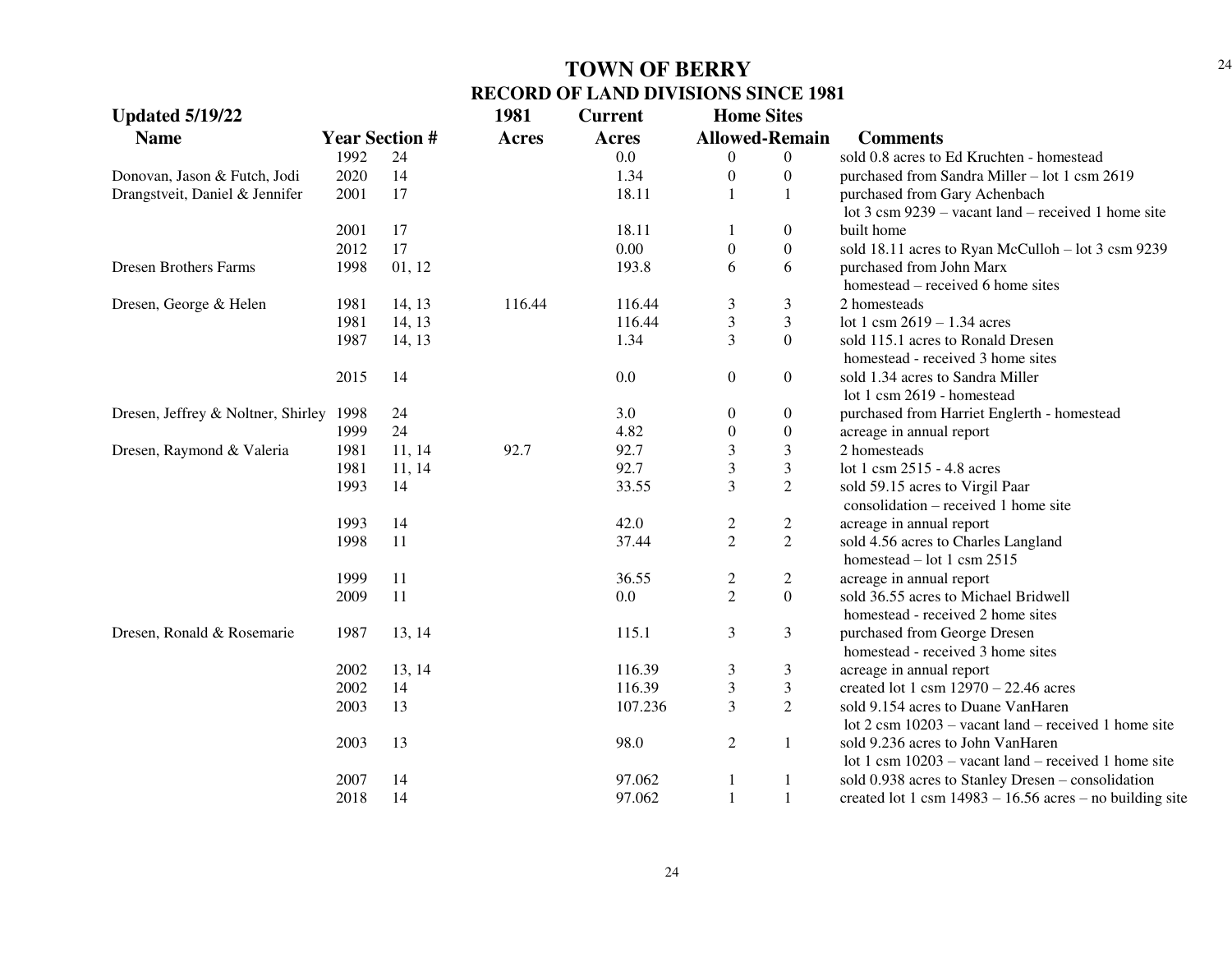| <b>Updated 5/19/22</b>    |      |                       | 1981         | <b>Current</b> |                       | <b>Home Sites</b> |                                                                           |
|---------------------------|------|-----------------------|--------------|----------------|-----------------------|-------------------|---------------------------------------------------------------------------|
| <b>Name</b>               |      | <b>Year Section #</b> | <b>Acres</b> | <b>Acres</b>   | <b>Allowed-Remain</b> |                   | <b>Comments</b>                                                           |
|                           |      |                       |              |                |                       |                   | part of lot 1 csm 12970                                                   |
|                           | 2018 | 14                    |              | 97.062         | 1                     | 1                 | created lot $2 \text{ cm} 14983 - 5.9 \text{ acres} - \text{vacant land}$ |
|                           |      |                       |              |                |                       |                   | part of lot 1 csm 12970                                                   |
|                           | 2018 | 14                    |              | 80.502         | 1                     | 1                 | sold 16.56 acres to Leo Ziegler                                           |
|                           |      |                       |              |                |                       |                   | lot 1 csm $14983 -$ vacant land – no building site                        |
|                           | 2019 | 14                    |              | 79.4           |                       |                   | acreage in annual report                                                  |
| Dresen, Stanley & Rosanna | 1981 | 14                    | 1.0          | 1.0            | $\mathbf{0}$          | $\overline{0}$    | lot 1 csm 1197 - homestead                                                |
| Dresen Irrev Trust        | 2007 | 14                    |              | 1.938          | 0                     | $\boldsymbol{0}$  | purchased 0.938 acres from Ronald Dresen - consolidation                  |
|                           | 2019 | 14                    |              | 2.37           | 0                     | $\boldsymbol{0}$  | acreage in annual report                                                  |
| Droessler, Jamie          | 2011 | 29                    |              | 12.023         | $\theta$              | $\boldsymbol{0}$  | purchased from Gary Achenbach                                             |
|                           |      |                       |              |                |                       |                   | lot $2 \text{ cm}$ 12507 - homestead                                      |
| Ducharme, Charles & Susan | 1989 | 32                    |              | 1.85           | 1                     | $\mathbf{1}$      | purchased from Joe Salzman                                                |
|                           |      |                       |              |                |                       |                   | lot $2 \text{ cm } 5273$ – vacant land – received 1 home site             |
|                           | 1991 | 32                    |              | 1.85           | 1                     | $\boldsymbol{0}$  | built home                                                                |
| Duhr Tr, Brent            | 2017 | 34                    |              | 35.13          | $\boldsymbol{0}$      | $\boldsymbol{0}$  | purchased from Rodney McGuire - lot 3 csm 5582                            |
| Duncan, Michael & Brandi  | 2020 | 21                    |              | 9.89           | $\boldsymbol{0}$      | $\boldsymbol{0}$  | purchased from Northwave Investments                                      |
|                           |      |                       |              |                |                       |                   | lot 1 csm $11851 -$ homestead                                             |
| Durham, Frank & Barbara   | 1991 | 28                    |              | 14.0           | $\boldsymbol{0}$      | $\boldsymbol{0}$  | purchased from Richard Poulsen                                            |
|                           |      |                       |              |                |                       |                   | homestead - lot 1 csm 6306                                                |
|                           | 1998 | 28                    |              | 0.0            | $\boldsymbol{0}$      | $\boldsymbol{0}$  | sold 14.0 acres to Jerard Jensen                                          |
|                           |      |                       |              |                |                       |                   | homestead - lot 1 csm 6306                                                |
| Dykman, Barbara           | 1981 | 14                    | 11.46        | 11.46          | 1                     | 1                 | lot 2 csm 3131 - homestead                                                |
| Eckhart, Dennis & Cheryl  | 1989 | 25                    |              | 35.07          | $\mathbf{1}$          | 1                 | purchased from Kippley/Federal Land Bank                                  |
|                           |      |                       |              |                |                       |                   | vacant land - received 1 home site                                        |
|                           | 1996 | 25                    |              | 33.07          | 1                     | $\boldsymbol{0}$  | sold 2 acres to Thomas Buechner - lot 1 csm 5261                          |
|                           | 1998 | 25                    |              | 0.0            | $\boldsymbol{0}$      | $\boldsymbol{0}$  | sold 33.07 acres to Micheal Hellenbrand                                   |
|                           |      |                       |              |                |                       |                   | consolidation                                                             |
| Egan, Kim & Wisdom, Kim   | 2001 | 36                    |              | 13.0           | 1                     | 1                 | purchased from Al Toon                                                    |
| Beje Tr                   |      |                       |              |                |                       |                   | lot 1 csm $9698 -$ vacant land – received 1 home site                     |
|                           | 2001 | 36                    |              | 13.0           | 1                     | $\boldsymbol{0}$  | built home                                                                |
|                           | 2015 | 36                    |              | 5.32           | $\boldsymbol{0}$      | $\boldsymbol{0}$  | sold 7.68 acres to Gerard Curti - lot 1 csm 13733                         |
|                           | 2015 | 36                    |              | 0.0            | $\theta$              | $\overline{0}$    | sold 5.32 acres to Richard Esser                                          |
|                           |      |                       |              |                |                       |                   | lot 2 csm 13733 - consolidation                                           |
| Eich Tr, Leonard & Mary   | 1981 | 12                    | 40.0         | 40.0           | 1                     | 1                 | homestead                                                                 |
|                           | 2013 | 12                    |              | 0.0            | $\mathbf{1}$          | $\boldsymbol{0}$  | sold 40 acres to Jose Rojo                                                |
|                           |      |                       |              |                |                       |                   | homestead - received 1 home site                                          |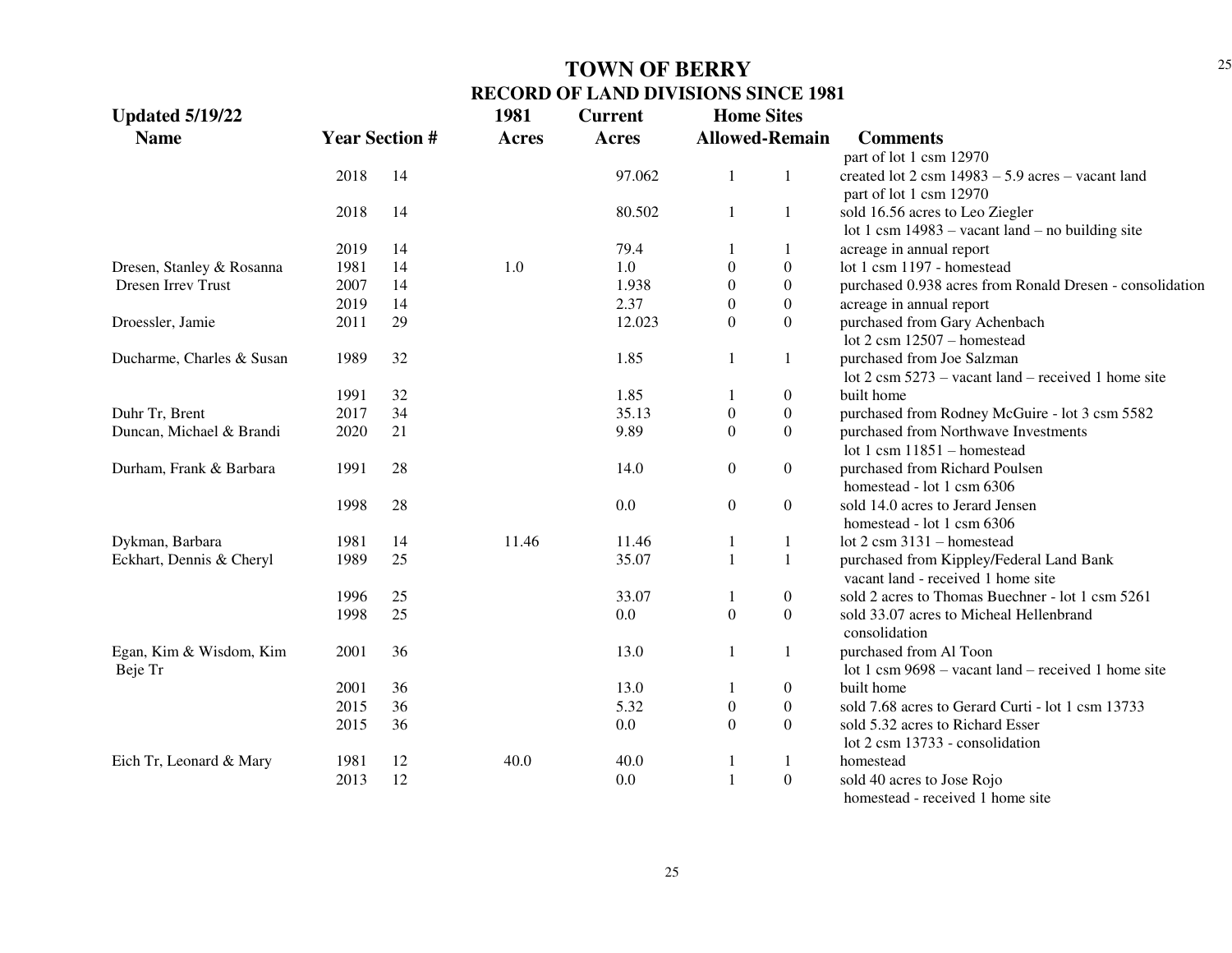| <b>Updated 5/19/22</b>        |      |                       | 1981         | <b>Current</b> | <b>Home Sites</b>     |                  |                                                          |
|-------------------------------|------|-----------------------|--------------|----------------|-----------------------|------------------|----------------------------------------------------------|
| <b>Name</b>                   |      | <b>Year Section #</b> | <b>Acres</b> | <b>Acres</b>   | <b>Allowed-Remain</b> |                  | <b>Comments</b>                                          |
| Elver, Thomas                 | 1981 | 25                    | 1.17         | 1.17           | $\overline{0}$        | $\mathbf{0}$     | lot 1 csm 1378 - homestead                               |
| <b>Enchanted Valley Acres</b> | 2011 | 36                    |              | 137.52         | $\mathbf{1}$          | 1                | purchased from Jennifer Armstrong                        |
|                               |      |                       |              |                |                       |                  | homestead - received 1 home site                         |
| Endres, Charles               | 1981 | 05                    | 5.84         | 5.84           | 1                     | 1                | purchased from Donald/Gary Ziegler                       |
|                               |      |                       |              |                |                       |                  | lot 1 csm $3300 -$ vacant land – received 1 home site    |
|                               | 1984 | 05                    |              | 0.0            | $\mathbf{1}$          | $\boldsymbol{0}$ | sold 5.84 acres to Paul Whittaker                        |
|                               |      |                       |              |                |                       |                  | lot 1 csm $3300 -$ vacant land - received 1 home site    |
| Endres, Gary, Nancy & Nathan  | 2022 | 30, 31                |              | 139.0          | $\mathbf{1}$          | $\mathbf{1}$     | purchased from Kenneth Zander Trust                      |
|                               |      |                       |              |                |                       |                  | includes lot $2 \text{ cm } 9150$ – received 1 home site |
| Endres, Gregory & Kathleen    | 1981 | 24                    | 2.1          | 2.1            | $\overline{0}$        | $\boldsymbol{0}$ | lot 1 csm 2115 - homestead                               |
| Englerth, Harriet & George    | 1981 | 24                    | 3.0          | 3.0            | $\boldsymbol{0}$      | $\boldsymbol{0}$ | homestead                                                |
|                               | 1998 | 24                    |              | 0.0            | $\boldsymbol{0}$      | $\boldsymbol{0}$ | sold 3 acres to Jeff Dresen - homestead                  |
| Eslinger, Geoffrey & Stacy    | 2020 | 13                    |              | 9.234          |                       | 1                | purchased from Brian Ramos                               |
|                               |      |                       |              |                |                       |                  | lot 4 csm $10182$ – vacant land – received 1 home site   |
| Esser, Brett & Jennifer       | 2019 | 25                    |              | 30.0           | $\boldsymbol{0}$      | $\boldsymbol{0}$ | purchased from Joseph Statz                              |
| Esser, Lawrence               | 1981 | 36                    | 79.8         | 79.8           | $\boldsymbol{2}$      | $\overline{c}$   | homestead                                                |
|                               | 1997 | 36                    |              | 0.0            | $\overline{2}$        | $\overline{0}$   | sold 79.8 acres to Richard Esser                         |
|                               |      |                       |              |                |                       |                  | homestead - received 2 home sites                        |
| Esser, Lyle & Charlotte       | 1981 | 34                    | 3.0          | 3.0            | $\boldsymbol{0}$      | $\boldsymbol{0}$ | vacant land                                              |
|                               | 2009 | 34                    |              | 0.0            | $\boldsymbol{0}$      | $\boldsymbol{0}$ | sold 3 acres to Thomas Studee - vacant land              |
| Esser, Richard                | 1997 | 36                    |              | 79.8           | $\overline{2}$        | $\overline{2}$   | purchased from Lawrence Esser                            |
|                               |      |                       |              |                |                       |                  | homestead – received 2 home sites                        |
|                               | 2015 | 36                    |              | 85.12          | 2                     | $\overline{2}$   | purchased 5.32 acres from Kim Egan                       |
|                               |      |                       |              |                |                       |                  | lot 2 csm 13733 - consolidated                           |
| Esser, Shawn & Nicks, Charlet | 2016 | 20                    |              | 40.0           | $\mathbf{1}$          | $\mathbf{1}$     | purchased from Don Witmer-Kean                           |
|                               |      |                       |              |                |                       |                  | lot 1 csm 13941 – vacant land - received 1 home site     |
|                               |      |                       |              |                |                       |                  | lot $2 \text{ csm } 13941 - \text{homested}$             |
|                               | 2016 | 20                    |              | 37.28          | 1                     | 1                | acreage in annual report                                 |
| Eugster, David                | 2009 | 22                    |              | 5.3            | $\mathbf{1}$          | $\mathbf{1}$     | purchased from Kathy Jo Johnson                          |
|                               |      |                       |              |                |                       |                  | homestead - received 1 home site                         |
|                               | 2015 | 22                    |              | 0.0            | $\mathbf{1}$          | $\boldsymbol{0}$ | sold 5.3 acres to Christopher Meister                    |
|                               |      |                       |              |                |                       |                  | homestead - received 1 home site                         |
| Evert Rev Tr, Carl            | 1981 | 04, 09                | 155.3        | 155.3          | 4                     | 4                | homestead                                                |
| Evert, David & Carol          | 1998 | 05                    |              | 5.0            | $\boldsymbol{0}$      | $\boldsymbol{0}$ | purchased from Lawrence Heilprin - homestead             |
|                               | 2000 | 05                    |              | 0.0            | $\boldsymbol{0}$      | $\boldsymbol{0}$ | sold 5 acres to Thomas Smiley - homestead                |
|                               | 2007 | 05                    |              | 0.84           | $\mathbf{1}$          | $\mathbf{1}$     | purchased from Meinholz Excavating                       |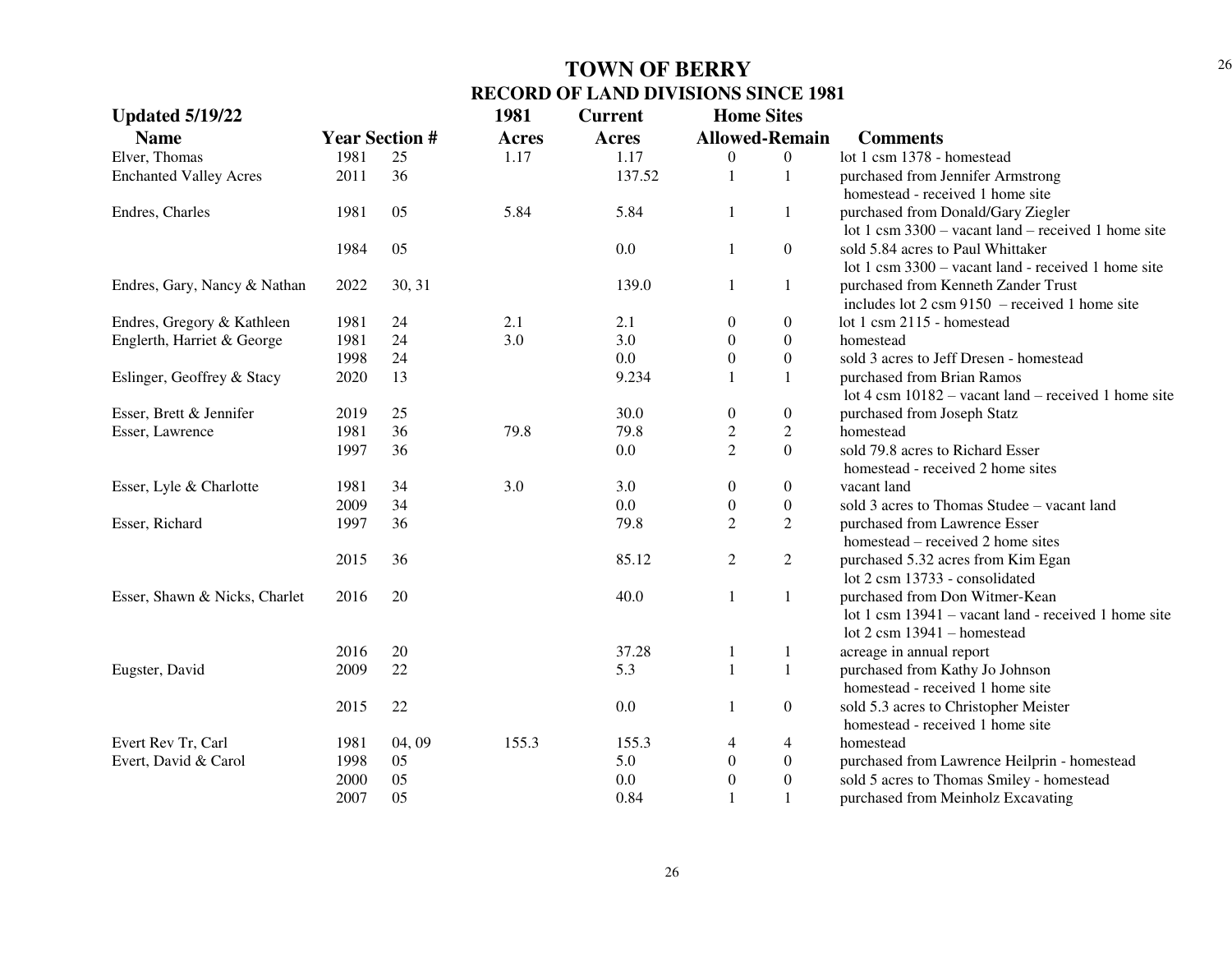| <b>Allowed-Remain</b><br><b>Name</b><br><b>Year Section #</b><br><b>Acres</b><br><b>Acres</b><br><b>Comments</b><br>lot 1 csm $2931$ – vacant land – received 1 home site<br>05<br>0.84<br>2010<br>$\overline{0}$<br>built home<br>1<br>7<br>04, 07, 09<br>242.0<br>$\tau$<br>1981<br>242.0<br>2 homesteads<br>357.1<br>Evert Living Tr<br>1983<br>09<br>10<br>10<br>purchased 115.1 acres from Gary Matz<br>homestead - received 3 home sites<br>09<br>352.1<br>1983<br>10<br>10<br>sold 5 acres to Gary Matz - lot 1 csm 4185 - homestead<br>09<br>353.1<br>10<br>1983<br>10<br>purchased 1 acre from Norman Evert<br>lot 1 csm 747 - homestead<br>09<br>9<br>1987<br>350.938<br>10<br>sold 2.162 acres to Roger Evert<br>lot 1 csm $4606 -$ vacant land – received 1 home site<br>9<br>04, 07, 09<br>351.24<br>9<br>acreage in annual report<br>1989<br>386.84<br>9<br>10<br>1998<br>07<br>purchased 35.6 acres from Roland Niendorf<br>vacant land - received 1 home site<br>387.84<br>10<br>1999<br>04, 07, 09<br>10<br>acreage in annual report<br>351.24<br>10<br>9<br>sold 35.6 acres to Scott Evert<br>2000<br>07<br>vacant land – received 1 home site<br>2000<br>04, 07, 09<br>352.24<br>9<br>9<br>acreage in annual report<br>1981<br>1.0<br>1.0<br>$\boldsymbol{0}$<br>lot 1 csm 747 - homestead<br>09<br>$\overline{0}$<br>0.0<br>1983<br>09<br>$\overline{0}$<br>sold 1 acre to Harland Evert - lot 1 csm 747 - homestead<br>$\overline{0}$<br>09<br>Evert, Roger & Kathy<br>1987<br>2.162<br>$\mathbf{1}$<br>purchased from Harland Evert<br>1<br>lot 1 csm $4606 -$ vacant land – received 1 home site<br>1987<br>09<br>2.162<br>$\overline{0}$<br>built home<br>07<br>35.6<br>2000<br>$\mathbf{1}$<br>purchased from Harland Evert<br>$\mathbf{1}$<br>vacant land - received 1 home site<br>08<br>4.73<br>2018<br>1<br>purchased 4.73 acres from Wallace Ewald<br>1<br>homestead – received 1 home site<br>08<br>4.73<br>2019<br>$\boldsymbol{0}$<br>transferred 1 development right to Allayne Turk<br>08<br>0.0<br>$\theta$<br>$\overline{0}$<br>2021<br>sold 4.73 acres to Robert Rucker - homestead<br>08<br>7.5<br>7.5<br>1981<br>2 homesteads<br>1<br>4.0<br>1985<br>08<br>sold 3.5 acres to Mathew Shimniok – homestead<br>1<br>1999<br>08<br>4.73<br>acreage in annual report<br>1 | <b>Updated 5/19/22</b>   |      |    | 1981 | <b>Current</b> | <b>Home Sites</b> |                |                                                               |
|--------------------------------------------------------------------------------------------------------------------------------------------------------------------------------------------------------------------------------------------------------------------------------------------------------------------------------------------------------------------------------------------------------------------------------------------------------------------------------------------------------------------------------------------------------------------------------------------------------------------------------------------------------------------------------------------------------------------------------------------------------------------------------------------------------------------------------------------------------------------------------------------------------------------------------------------------------------------------------------------------------------------------------------------------------------------------------------------------------------------------------------------------------------------------------------------------------------------------------------------------------------------------------------------------------------------------------------------------------------------------------------------------------------------------------------------------------------------------------------------------------------------------------------------------------------------------------------------------------------------------------------------------------------------------------------------------------------------------------------------------------------------------------------------------------------------------------------------------------------------------------------------------------------------------------------------------------------------------------------------------------------------------------------------------------------------------------------------------------------------------------------------------------------------------------------------------------------------------------------------------------------------------------------------------------------|--------------------------|------|----|------|----------------|-------------------|----------------|---------------------------------------------------------------|
|                                                                                                                                                                                                                                                                                                                                                                                                                                                                                                                                                                                                                                                                                                                                                                                                                                                                                                                                                                                                                                                                                                                                                                                                                                                                                                                                                                                                                                                                                                                                                                                                                                                                                                                                                                                                                                                                                                                                                                                                                                                                                                                                                                                                                                                                                                              |                          |      |    |      |                |                   |                |                                                               |
|                                                                                                                                                                                                                                                                                                                                                                                                                                                                                                                                                                                                                                                                                                                                                                                                                                                                                                                                                                                                                                                                                                                                                                                                                                                                                                                                                                                                                                                                                                                                                                                                                                                                                                                                                                                                                                                                                                                                                                                                                                                                                                                                                                                                                                                                                                              |                          |      |    |      |                |                   |                |                                                               |
|                                                                                                                                                                                                                                                                                                                                                                                                                                                                                                                                                                                                                                                                                                                                                                                                                                                                                                                                                                                                                                                                                                                                                                                                                                                                                                                                                                                                                                                                                                                                                                                                                                                                                                                                                                                                                                                                                                                                                                                                                                                                                                                                                                                                                                                                                                              |                          |      |    |      |                |                   |                |                                                               |
|                                                                                                                                                                                                                                                                                                                                                                                                                                                                                                                                                                                                                                                                                                                                                                                                                                                                                                                                                                                                                                                                                                                                                                                                                                                                                                                                                                                                                                                                                                                                                                                                                                                                                                                                                                                                                                                                                                                                                                                                                                                                                                                                                                                                                                                                                                              | Evert, Harland & Sharon  |      |    |      |                |                   |                |                                                               |
|                                                                                                                                                                                                                                                                                                                                                                                                                                                                                                                                                                                                                                                                                                                                                                                                                                                                                                                                                                                                                                                                                                                                                                                                                                                                                                                                                                                                                                                                                                                                                                                                                                                                                                                                                                                                                                                                                                                                                                                                                                                                                                                                                                                                                                                                                                              |                          |      |    |      |                |                   |                |                                                               |
|                                                                                                                                                                                                                                                                                                                                                                                                                                                                                                                                                                                                                                                                                                                                                                                                                                                                                                                                                                                                                                                                                                                                                                                                                                                                                                                                                                                                                                                                                                                                                                                                                                                                                                                                                                                                                                                                                                                                                                                                                                                                                                                                                                                                                                                                                                              |                          |      |    |      |                |                   |                |                                                               |
|                                                                                                                                                                                                                                                                                                                                                                                                                                                                                                                                                                                                                                                                                                                                                                                                                                                                                                                                                                                                                                                                                                                                                                                                                                                                                                                                                                                                                                                                                                                                                                                                                                                                                                                                                                                                                                                                                                                                                                                                                                                                                                                                                                                                                                                                                                              |                          |      |    |      |                |                   |                |                                                               |
|                                                                                                                                                                                                                                                                                                                                                                                                                                                                                                                                                                                                                                                                                                                                                                                                                                                                                                                                                                                                                                                                                                                                                                                                                                                                                                                                                                                                                                                                                                                                                                                                                                                                                                                                                                                                                                                                                                                                                                                                                                                                                                                                                                                                                                                                                                              |                          |      |    |      |                |                   |                |                                                               |
|                                                                                                                                                                                                                                                                                                                                                                                                                                                                                                                                                                                                                                                                                                                                                                                                                                                                                                                                                                                                                                                                                                                                                                                                                                                                                                                                                                                                                                                                                                                                                                                                                                                                                                                                                                                                                                                                                                                                                                                                                                                                                                                                                                                                                                                                                                              |                          |      |    |      |                |                   |                |                                                               |
|                                                                                                                                                                                                                                                                                                                                                                                                                                                                                                                                                                                                                                                                                                                                                                                                                                                                                                                                                                                                                                                                                                                                                                                                                                                                                                                                                                                                                                                                                                                                                                                                                                                                                                                                                                                                                                                                                                                                                                                                                                                                                                                                                                                                                                                                                                              |                          |      |    |      |                |                   |                |                                                               |
|                                                                                                                                                                                                                                                                                                                                                                                                                                                                                                                                                                                                                                                                                                                                                                                                                                                                                                                                                                                                                                                                                                                                                                                                                                                                                                                                                                                                                                                                                                                                                                                                                                                                                                                                                                                                                                                                                                                                                                                                                                                                                                                                                                                                                                                                                                              |                          |      |    |      |                |                   |                |                                                               |
|                                                                                                                                                                                                                                                                                                                                                                                                                                                                                                                                                                                                                                                                                                                                                                                                                                                                                                                                                                                                                                                                                                                                                                                                                                                                                                                                                                                                                                                                                                                                                                                                                                                                                                                                                                                                                                                                                                                                                                                                                                                                                                                                                                                                                                                                                                              |                          |      |    |      |                |                   |                |                                                               |
|                                                                                                                                                                                                                                                                                                                                                                                                                                                                                                                                                                                                                                                                                                                                                                                                                                                                                                                                                                                                                                                                                                                                                                                                                                                                                                                                                                                                                                                                                                                                                                                                                                                                                                                                                                                                                                                                                                                                                                                                                                                                                                                                                                                                                                                                                                              |                          |      |    |      |                |                   |                |                                                               |
|                                                                                                                                                                                                                                                                                                                                                                                                                                                                                                                                                                                                                                                                                                                                                                                                                                                                                                                                                                                                                                                                                                                                                                                                                                                                                                                                                                                                                                                                                                                                                                                                                                                                                                                                                                                                                                                                                                                                                                                                                                                                                                                                                                                                                                                                                                              |                          |      |    |      |                |                   |                |                                                               |
|                                                                                                                                                                                                                                                                                                                                                                                                                                                                                                                                                                                                                                                                                                                                                                                                                                                                                                                                                                                                                                                                                                                                                                                                                                                                                                                                                                                                                                                                                                                                                                                                                                                                                                                                                                                                                                                                                                                                                                                                                                                                                                                                                                                                                                                                                                              |                          |      |    |      |                |                   |                |                                                               |
|                                                                                                                                                                                                                                                                                                                                                                                                                                                                                                                                                                                                                                                                                                                                                                                                                                                                                                                                                                                                                                                                                                                                                                                                                                                                                                                                                                                                                                                                                                                                                                                                                                                                                                                                                                                                                                                                                                                                                                                                                                                                                                                                                                                                                                                                                                              |                          |      |    |      |                |                   |                |                                                               |
|                                                                                                                                                                                                                                                                                                                                                                                                                                                                                                                                                                                                                                                                                                                                                                                                                                                                                                                                                                                                                                                                                                                                                                                                                                                                                                                                                                                                                                                                                                                                                                                                                                                                                                                                                                                                                                                                                                                                                                                                                                                                                                                                                                                                                                                                                                              |                          |      |    |      |                |                   |                |                                                               |
|                                                                                                                                                                                                                                                                                                                                                                                                                                                                                                                                                                                                                                                                                                                                                                                                                                                                                                                                                                                                                                                                                                                                                                                                                                                                                                                                                                                                                                                                                                                                                                                                                                                                                                                                                                                                                                                                                                                                                                                                                                                                                                                                                                                                                                                                                                              |                          |      |    |      |                |                   |                |                                                               |
|                                                                                                                                                                                                                                                                                                                                                                                                                                                                                                                                                                                                                                                                                                                                                                                                                                                                                                                                                                                                                                                                                                                                                                                                                                                                                                                                                                                                                                                                                                                                                                                                                                                                                                                                                                                                                                                                                                                                                                                                                                                                                                                                                                                                                                                                                                              | Evert, Norman            |      |    |      |                |                   |                |                                                               |
|                                                                                                                                                                                                                                                                                                                                                                                                                                                                                                                                                                                                                                                                                                                                                                                                                                                                                                                                                                                                                                                                                                                                                                                                                                                                                                                                                                                                                                                                                                                                                                                                                                                                                                                                                                                                                                                                                                                                                                                                                                                                                                                                                                                                                                                                                                              |                          |      |    |      |                |                   |                |                                                               |
|                                                                                                                                                                                                                                                                                                                                                                                                                                                                                                                                                                                                                                                                                                                                                                                                                                                                                                                                                                                                                                                                                                                                                                                                                                                                                                                                                                                                                                                                                                                                                                                                                                                                                                                                                                                                                                                                                                                                                                                                                                                                                                                                                                                                                                                                                                              |                          |      |    |      |                |                   |                |                                                               |
|                                                                                                                                                                                                                                                                                                                                                                                                                                                                                                                                                                                                                                                                                                                                                                                                                                                                                                                                                                                                                                                                                                                                                                                                                                                                                                                                                                                                                                                                                                                                                                                                                                                                                                                                                                                                                                                                                                                                                                                                                                                                                                                                                                                                                                                                                                              |                          |      |    |      |                |                   |                |                                                               |
|                                                                                                                                                                                                                                                                                                                                                                                                                                                                                                                                                                                                                                                                                                                                                                                                                                                                                                                                                                                                                                                                                                                                                                                                                                                                                                                                                                                                                                                                                                                                                                                                                                                                                                                                                                                                                                                                                                                                                                                                                                                                                                                                                                                                                                                                                                              |                          |      |    |      |                |                   |                |                                                               |
|                                                                                                                                                                                                                                                                                                                                                                                                                                                                                                                                                                                                                                                                                                                                                                                                                                                                                                                                                                                                                                                                                                                                                                                                                                                                                                                                                                                                                                                                                                                                                                                                                                                                                                                                                                                                                                                                                                                                                                                                                                                                                                                                                                                                                                                                                                              | Evert, Scott & Dawn      |      |    |      |                |                   |                |                                                               |
|                                                                                                                                                                                                                                                                                                                                                                                                                                                                                                                                                                                                                                                                                                                                                                                                                                                                                                                                                                                                                                                                                                                                                                                                                                                                                                                                                                                                                                                                                                                                                                                                                                                                                                                                                                                                                                                                                                                                                                                                                                                                                                                                                                                                                                                                                                              |                          |      |    |      |                |                   |                |                                                               |
|                                                                                                                                                                                                                                                                                                                                                                                                                                                                                                                                                                                                                                                                                                                                                                                                                                                                                                                                                                                                                                                                                                                                                                                                                                                                                                                                                                                                                                                                                                                                                                                                                                                                                                                                                                                                                                                                                                                                                                                                                                                                                                                                                                                                                                                                                                              | Ewald, Rex               |      |    |      |                |                   |                |                                                               |
|                                                                                                                                                                                                                                                                                                                                                                                                                                                                                                                                                                                                                                                                                                                                                                                                                                                                                                                                                                                                                                                                                                                                                                                                                                                                                                                                                                                                                                                                                                                                                                                                                                                                                                                                                                                                                                                                                                                                                                                                                                                                                                                                                                                                                                                                                                              |                          |      |    |      |                |                   |                |                                                               |
|                                                                                                                                                                                                                                                                                                                                                                                                                                                                                                                                                                                                                                                                                                                                                                                                                                                                                                                                                                                                                                                                                                                                                                                                                                                                                                                                                                                                                                                                                                                                                                                                                                                                                                                                                                                                                                                                                                                                                                                                                                                                                                                                                                                                                                                                                                              |                          |      |    |      |                |                   |                |                                                               |
|                                                                                                                                                                                                                                                                                                                                                                                                                                                                                                                                                                                                                                                                                                                                                                                                                                                                                                                                                                                                                                                                                                                                                                                                                                                                                                                                                                                                                                                                                                                                                                                                                                                                                                                                                                                                                                                                                                                                                                                                                                                                                                                                                                                                                                                                                                              |                          |      |    |      |                |                   |                |                                                               |
|                                                                                                                                                                                                                                                                                                                                                                                                                                                                                                                                                                                                                                                                                                                                                                                                                                                                                                                                                                                                                                                                                                                                                                                                                                                                                                                                                                                                                                                                                                                                                                                                                                                                                                                                                                                                                                                                                                                                                                                                                                                                                                                                                                                                                                                                                                              | Ewald, Wallace & Mabelle |      |    |      |                |                   |                |                                                               |
|                                                                                                                                                                                                                                                                                                                                                                                                                                                                                                                                                                                                                                                                                                                                                                                                                                                                                                                                                                                                                                                                                                                                                                                                                                                                                                                                                                                                                                                                                                                                                                                                                                                                                                                                                                                                                                                                                                                                                                                                                                                                                                                                                                                                                                                                                                              |                          |      |    |      |                |                   |                |                                                               |
|                                                                                                                                                                                                                                                                                                                                                                                                                                                                                                                                                                                                                                                                                                                                                                                                                                                                                                                                                                                                                                                                                                                                                                                                                                                                                                                                                                                                                                                                                                                                                                                                                                                                                                                                                                                                                                                                                                                                                                                                                                                                                                                                                                                                                                                                                                              |                          |      |    |      |                |                   |                |                                                               |
|                                                                                                                                                                                                                                                                                                                                                                                                                                                                                                                                                                                                                                                                                                                                                                                                                                                                                                                                                                                                                                                                                                                                                                                                                                                                                                                                                                                                                                                                                                                                                                                                                                                                                                                                                                                                                                                                                                                                                                                                                                                                                                                                                                                                                                                                                                              |                          | 2018 | 08 |      | 0.0            |                   | $\theta$       | sold 4.73 acres to Rex Ewald                                  |
| homestead – received 1 home site                                                                                                                                                                                                                                                                                                                                                                                                                                                                                                                                                                                                                                                                                                                                                                                                                                                                                                                                                                                                                                                                                                                                                                                                                                                                                                                                                                                                                                                                                                                                                                                                                                                                                                                                                                                                                                                                                                                                                                                                                                                                                                                                                                                                                                                                             |                          |      |    |      |                |                   |                |                                                               |
| 1995<br>28<br>19.273<br>purchased from Oscar Wendt<br>1<br>$\mathbf{1}$                                                                                                                                                                                                                                                                                                                                                                                                                                                                                                                                                                                                                                                                                                                                                                                                                                                                                                                                                                                                                                                                                                                                                                                                                                                                                                                                                                                                                                                                                                                                                                                                                                                                                                                                                                                                                                                                                                                                                                                                                                                                                                                                                                                                                                      | Faga, Craig & Janice     |      |    |      |                |                   |                |                                                               |
|                                                                                                                                                                                                                                                                                                                                                                                                                                                                                                                                                                                                                                                                                                                                                                                                                                                                                                                                                                                                                                                                                                                                                                                                                                                                                                                                                                                                                                                                                                                                                                                                                                                                                                                                                                                                                                                                                                                                                                                                                                                                                                                                                                                                                                                                                                              |                          |      |    |      |                |                   |                | lot $2 \text{ cm } 7507$ – vacant land – received 1 home site |
|                                                                                                                                                                                                                                                                                                                                                                                                                                                                                                                                                                                                                                                                                                                                                                                                                                                                                                                                                                                                                                                                                                                                                                                                                                                                                                                                                                                                                                                                                                                                                                                                                                                                                                                                                                                                                                                                                                                                                                                                                                                                                                                                                                                                                                                                                                              |                          | 1997 | 28 |      | 19.273         | $\mathbf{1}$      | $\overline{0}$ | built home                                                    |
|                                                                                                                                                                                                                                                                                                                                                                                                                                                                                                                                                                                                                                                                                                                                                                                                                                                                                                                                                                                                                                                                                                                                                                                                                                                                                                                                                                                                                                                                                                                                                                                                                                                                                                                                                                                                                                                                                                                                                                                                                                                                                                                                                                                                                                                                                                              |                          |      |    |      |                |                   |                |                                                               |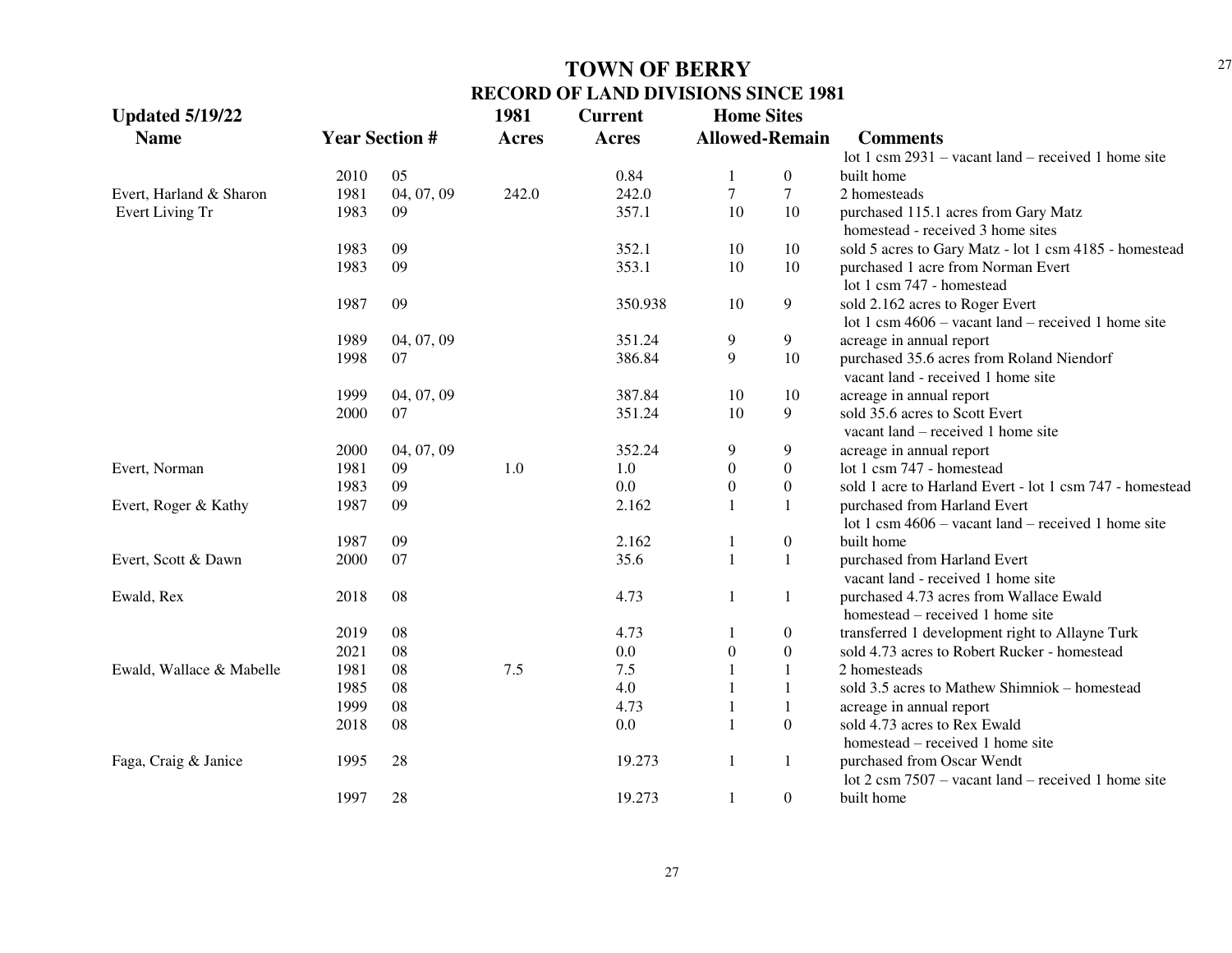| <b>Updated 5/19/22</b>                       |                       |            | 1981         | <b>Current</b> | <b>Home Sites</b>     |                  |                                                               |
|----------------------------------------------|-----------------------|------------|--------------|----------------|-----------------------|------------------|---------------------------------------------------------------|
| <b>Name</b>                                  | <b>Year Section #</b> |            | <b>Acres</b> | <b>Acres</b>   | <b>Allowed-Remain</b> |                  | <b>Comments</b>                                               |
| Falkenberg, Leslie                           | 1992                  | 17         |              | 6.84           | $\Omega$              | $\overline{0}$   | purchased from Larry Burns                                    |
|                                              |                       |            |              |                |                       |                  | lot 2 csm 3947 - created from lot 2 csm 2695                  |
|                                              | 2011                  | 17         |              | 0.0            | $\boldsymbol{0}$      | $\overline{0}$   | sold 6.84 acres to Michael Martig                             |
|                                              |                       |            |              |                |                       |                  | lot 2 csm 3947 - created from lot 2 csm 2695                  |
| Farrell, Chase & Sara                        | 2020                  | 30         |              | 4.679          | $\mathbf{1}$          | 1                | purchased from Allayne Turk                                   |
|                                              |                       |            |              |                |                       |                  | lot 4 csm 9106- vacant land – received 1 home site            |
| Fassbender, Paul & Dawn                      | 2014                  | 05, 08, 09 |              | 239.65         | $\tau$                | 7                | purchased from Richard Fassbender                             |
|                                              |                       |            |              |                |                       |                  | 2 homesteads - received 7 home sites                          |
|                                              | 2019                  | 08         |              | 199.75         | $\tau$                | 7                | sold 39.9 acres to Koty Laufenberg - homestead                |
| Fassbender, Richard & Eleanore               | 1981                  | 05, 08, 09 | 238.8        | 238.8          | $\boldsymbol{7}$      | $\boldsymbol{7}$ | 2 homesteads                                                  |
|                                              | 1999                  | 05, 08, 09 |              | 239.65         | $\sqrt{ }$            | $\boldsymbol{7}$ | acreage in annual report                                      |
|                                              | 2014                  | 05, 08, 09 |              | 0.0            | $\tau$                | $\boldsymbol{0}$ | sold 239.65 acres to Paul Fassbender                          |
|                                              |                       |            |              |                |                       |                  | 2 homesteads – received 7 home sites                          |
| Fawcett, Dennis & Jean                       | 2006                  | 28         |              | 25.2           | $\mathbf{1}$          | 1                | purchased from John Mahaffey                                  |
|                                              |                       |            |              |                |                       |                  | vacant land - received 1 home site                            |
| Fechner, Don & Wanda<br>Fechner Living Trust | 1981                  | 19         | 101.2        | 101.2          | 3                     | 3                | homestead                                                     |
| Fehrenbach, Wayne                            | 2005                  | 22         |              | 1.6            | $\boldsymbol{0}$      | $\boldsymbol{0}$ | purchased from Kenneth Sprain                                 |
|                                              |                       |            |              |                |                       |                  | lot 2 csm 2985 - homestead                                    |
|                                              | 2012                  | 22         |              | 0.0            | $\boldsymbol{0}$      | $\boldsymbol{0}$ | sold 1.6 acres to Ian Allen - lot 2 csm 2985                  |
| Felz, Kenneth & Laura                        | 2015                  | 23         |              | 16.5           | $\boldsymbol{0}$      | $\boldsymbol{0}$ | purchased from Douglass Kuiper                                |
|                                              |                       |            |              |                |                       |                  | lot 1 csm 9583 - 8.49 acres - vacant land                     |
|                                              |                       |            |              |                |                       |                  | lot 2 csm 9583 - 7.78 acres - homestead                       |
| Festge, Lyle & Lillian                       | 1981                  | 32         | 87.3         | 87.3           | $\frac{2}{2}$         | $\overline{c}$   | vacant land                                                   |
|                                              | 1993                  | 32         |              | 32.3           |                       | $\overline{c}$   | sold 55 acres to Dane County Park - consolidation             |
|                                              | 2004                  | 32         |              | 13.0           | $\overline{2}$        | $\overline{2}$   | sold 19.3 acres to Dane County Parks - consolidation          |
|                                              | 2005                  | 32         |              | $0.0\,$        | $\overline{2}$        | $\overline{0}$   | sold 13 acres to Dane County Parks - consolidation            |
|                                              |                       |            |              |                |                       |                  | received 2 home sites                                         |
| Fick, Julianne & Guenther, Paul              | 1993                  | 24         |              | 5.0            | $\mathbf{1}$          | 1                | purchased from John Murphy                                    |
|                                              |                       |            |              |                |                       |                  | homestead - received 1 home site                              |
| First National Mortgage Assoc                | 2009                  | 10         |              | 0.50           | $\boldsymbol{0}$      | $\boldsymbol{0}$ | purchased from Scott Zuber - homestead                        |
|                                              | 2011                  | 10         |              | 0.0            | $\boldsymbol{0}$      | $\boldsymbol{0}$ | sold 0.50 acres to Randy Troendle -homestead                  |
| Fisher, Jill                                 | 1993                  | 25         |              | 10.97          | $\mathbf{1}$          | $\mathbf{1}$     | purchased from Ronald Schaller                                |
|                                              |                       |            |              |                |                       |                  | lot $2 \text{ cm } 3056$ – vacant land – received 1 home site |
|                                              | 2000                  | 25         |              | 10.97          | 1                     | $\boldsymbol{0}$ | built home                                                    |
| Fisher, Roger & Donna                        | 2005                  | 19         |              | 7.9            | $\mathbf{1}$          | $\mathbf{1}$     | purchased from Tim Steffen                                    |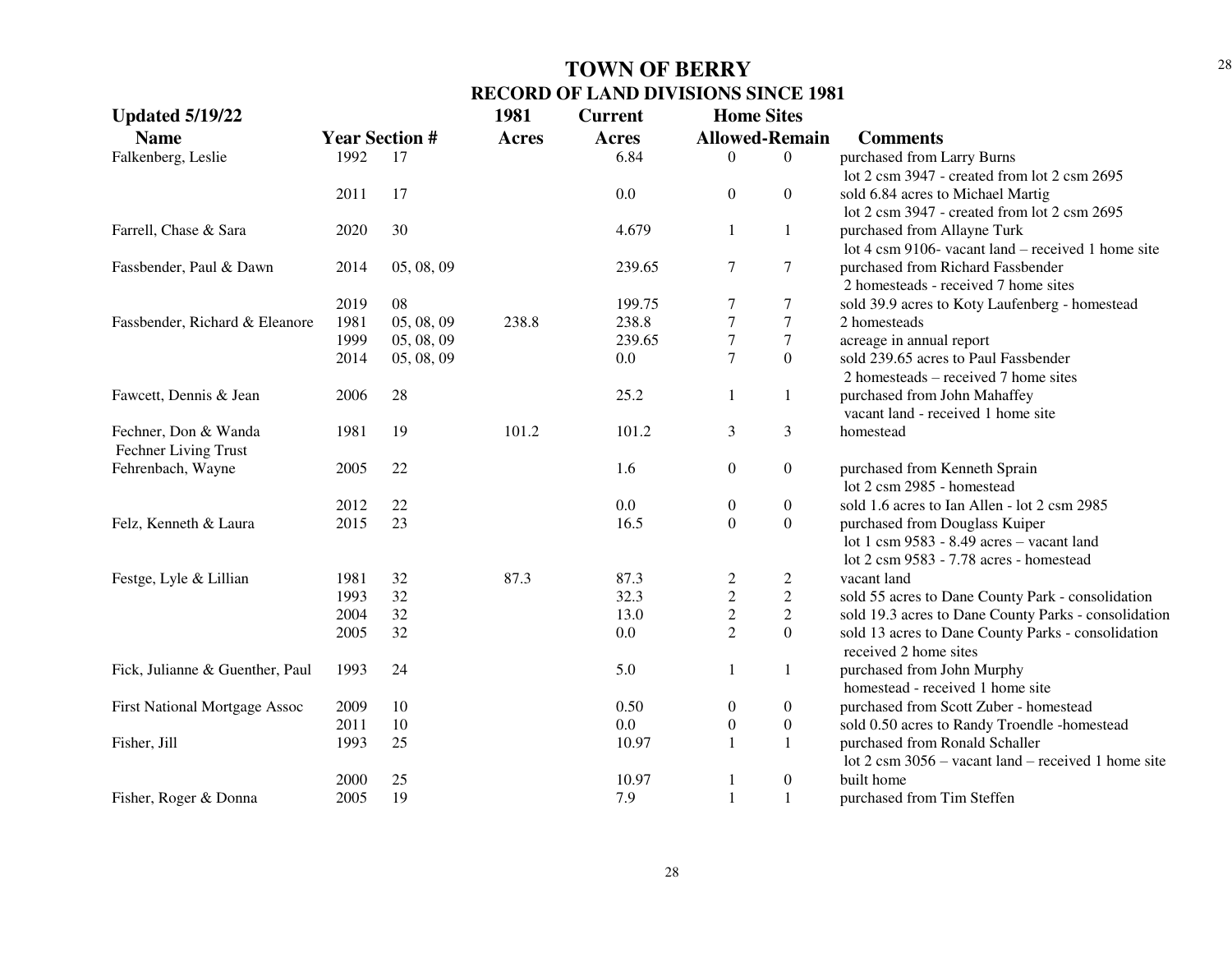| <b>Updated 5/19/22</b>        |      |                       | 1981         | <b>Current</b> | <b>Home Sites</b>     |                  |                                                                                                        |
|-------------------------------|------|-----------------------|--------------|----------------|-----------------------|------------------|--------------------------------------------------------------------------------------------------------|
| <b>Name</b>                   |      | <b>Year Section #</b> | <b>Acres</b> | <b>Acres</b>   | <b>Allowed-Remain</b> |                  | <b>Comments</b>                                                                                        |
|                               |      |                       |              |                |                       |                  | lot 1 csm 9040 - vacant land - received 1 home site                                                    |
|                               | 2006 | 19                    |              | 7.9            |                       | $\boldsymbol{0}$ | built home                                                                                             |
| Fitzsimmons Tr, Dennus & Lois | 1981 | 26                    | 7.1          | 7.1            |                       | $\mathbf{1}$     | homestead                                                                                              |
|                               | 2019 | 26                    |              | 8.04           |                       | 1                | acreage in annual report                                                                               |
| Fitzsimmons, Lawrence         | 1981 | 01                    | 122.5        | 122.5          | 4                     | 4                | homestead                                                                                              |
|                               | 1987 | 01                    |              | 0.0            | $\overline{4}$        | $\overline{0}$   | sold 122.5 acres to Victoria Vollrath<br>homestead - received 4 home sites                             |
| Flamme, Michael & Bridget     | 2005 | 05                    |              | 4.09           | 1                     | 1                | purchased from Steven Sauer                                                                            |
|                               |      |                       |              |                |                       |                  | lot 2 csm 1502 – homestead – received 1 home site                                                      |
|                               | 2007 | 05                    |              | 0.0            | 1                     | $\boldsymbol{0}$ | sold to Bridget Sauer                                                                                  |
|                               |      |                       |              |                |                       |                  | lot $2 \text{ cm } 1502$ – homestead – received 1 home site                                            |
| Flannery Living Tr            | 2004 | 26                    |              | 4.5            | 1                     | $\mathbf{1}$     | purchased from Ron Ahner                                                                               |
| Flannery, Phillip Jr & Marcia |      |                       |              |                |                       |                  | lot 1 csm 935 - homestead - received 1 home site                                                       |
| Flood, Margaret Matz et al    | 1981 | 04                    | 0.50         | 0.50           | $\boldsymbol{0}$      | $\boldsymbol{0}$ |                                                                                                        |
| Gary Matz                     | 1999 | 01, 02, 03, 04        |              | 158.6          | 6                     | 6                | inherited 158.1 acres from Lelah Matz                                                                  |
|                               |      |                       |              |                |                       |                  | 4 homesteads - received 6 home sites                                                                   |
|                               | 2001 | 04                    |              | 157.33         | 6                     | 6                | sold 1.27 acres to Amy Matz - homestead                                                                |
|                               | 2006 | 01                    |              | 156.33         | 6                     | 6                | sold 1 acre to Lawrence Prouty - homestead                                                             |
|                               | 2006 | 04                    |              | 154.45         | 6                     | 6                | sold 1.88 acres to Jay Dee Rosandick - homestead<br>vacant $land$ – home raised – received 1 home site |
|                               | 2014 | 02                    |              | 0.00           | 6                     | $\boldsymbol{0}$ | sold 154.45 to Dane County Parks<br>homestead – received 6 home sites                                  |
| Fouts, Nicholas               | 2020 | 05                    |              | 5.0            | $\mathbf{0}$          | $\boldsymbol{0}$ |                                                                                                        |
| Ford, John & Leona            | 1981 | 08                    | 3.0          | 3.0            | $\overline{0}$        | $\overline{0}$   | purchased 5 acres from Gregory Marsicek - homestead<br>lot 1 csm 688 - homestead                       |
|                               | 1997 | 08                    |              | 0.0            | $\overline{0}$        | $\boldsymbol{0}$ | sold 3 acres to John Gee - lot 1 csm 688 - homestead                                                   |
| Fortney, Luke & Mandy         | 2016 | 30                    |              | 8.08           | $\overline{0}$        | $\overline{0}$   | purchased from Jeanette Bailey                                                                         |
| Fox, Robin & Lori             | 2006 | 21                    |              | 5.57           |                       | $\mathbf{1}$     | purchased from Kenneth Liebetrau                                                                       |
|                               |      |                       |              |                |                       |                  | lot $2 \text{ cm } 11851$ – vacant land – received 1 home site                                         |
|                               | 2008 | 21                    |              | 5.57           |                       | $\boldsymbol{0}$ | built home                                                                                             |
|                               | 2009 | 21                    |              | 0.0            | $\boldsymbol{0}$      | $\boldsymbol{0}$ | sold 5.57 acres to Ross Kodner – lot 2 csm 11851                                                       |
| Foye, William & Connie        | 1981 | 20, 17                | 1.0          | 1.0            |                       | $\mathbf{1}$     | homestead - school house                                                                               |
| Jonett Foye Phd Tr            | 1996 | 17                    |              | 0.50           |                       | $\boldsymbol{0}$ | sold 0.5 acres to Daniel Hovey                                                                         |
|                               |      |                       |              |                |                       |                  | homestead - school house - received 1 home site                                                        |
| Fradette-Hacker, Annalee      | 1981 | 03                    | 0.62         | 0.62           | $\boldsymbol{0}$      | $\boldsymbol{0}$ | homestead                                                                                              |
| Francois, Lucas & Tiffany     | 2001 | 32                    |              | 4.9            |                       | $\mathbf{1}$     | purchased from Donald Walker                                                                           |
|                               |      |                       |              |                |                       |                  | a maanaanaa lagu waxa kaan ah dhamaanaa midaa                                                          |

homestead - received 1 home site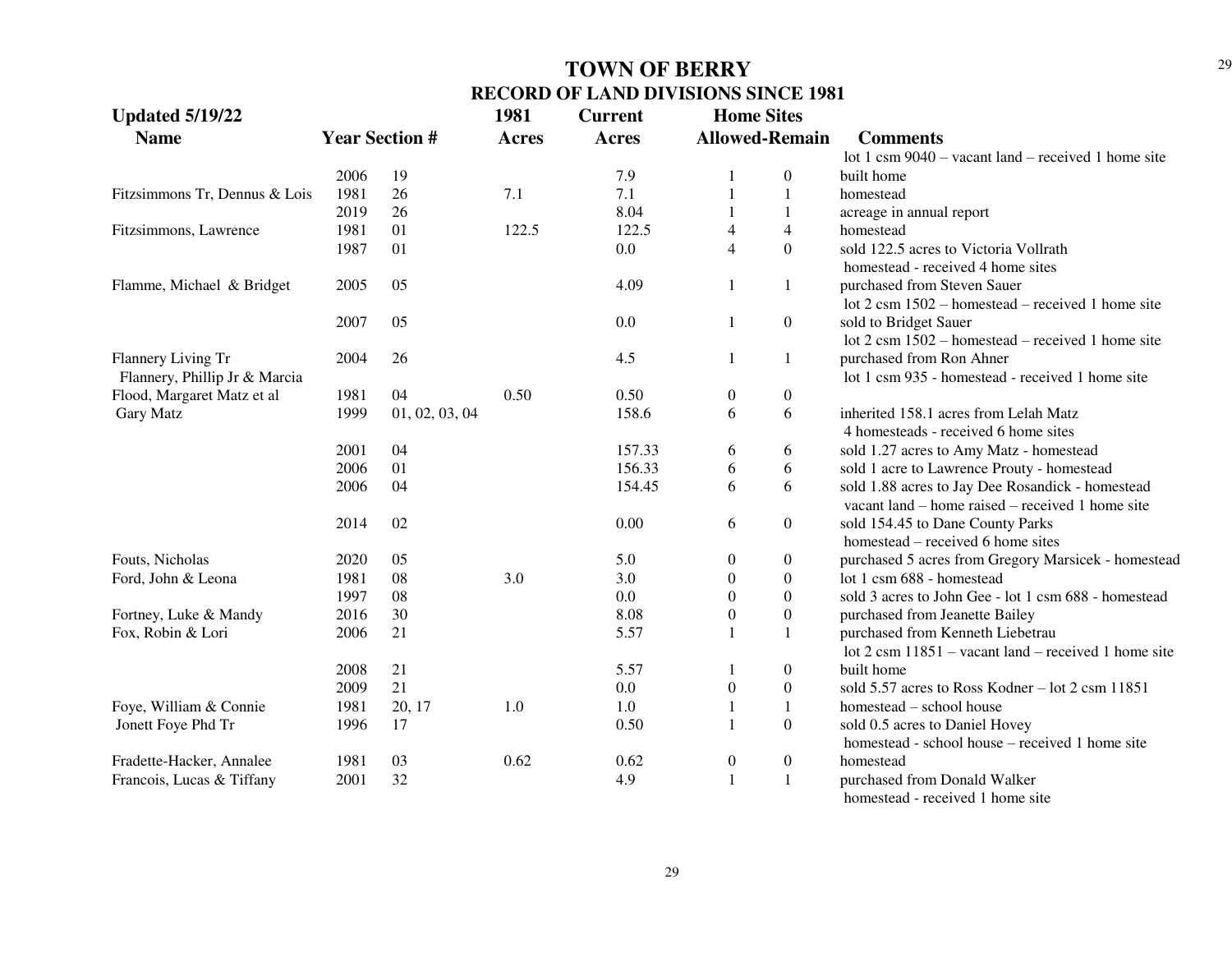| <b>Updated 5/19/22</b>      |      |                       | 1981         | <b>Current</b> | <b>Home Sites</b>     |                  |                                                                |
|-----------------------------|------|-----------------------|--------------|----------------|-----------------------|------------------|----------------------------------------------------------------|
| <b>Name</b>                 |      | <b>Year Section #</b> | <b>Acres</b> | <b>Acres</b>   | <b>Allowed-Remain</b> |                  | <b>Comments</b>                                                |
|                             | 2005 | 32                    |              | 2.443          |                       | $\boldsymbol{0}$ | sold 2.457 acres to John Stoppleworth                          |
|                             |      |                       |              |                |                       |                  | lot 1 csm $11590 -$ vacant land – received 1 home site         |
|                             | 2005 | 32                    |              | 0.0            | $\overline{0}$        | $\Omega$         | sold 2.443 acres to Robert Lucas                               |
|                             |      |                       |              |                |                       |                  | lot 2 csm 11590 - homestead                                    |
| Fregien, Bethany            | 2012 | 16                    |              | 1.12           | $\boldsymbol{0}$      | $\overline{0}$   | purchased from Kathleen Ketelboeter                            |
|                             |      |                       |              |                |                       |                  | lot 1 csm 2601 - homestead                                     |
| Frisch, Calvin              | 2016 | 17                    |              | 29.2           | $\mathbf{1}$          | 1                | purchased from Carole Johnson                                  |
|                             |      |                       |              |                |                       |                  | homestead – received 1 home site                               |
|                             | 2020 | 17                    |              | 29.2           | 1                     | $\boldsymbol{0}$ | transferred 1 development right to Allayne Turk                |
|                             | 2022 | 16                    |              | 54.26          | $\boldsymbol{0}$      | $\boldsymbol{0}$ | purchased 25.060 acres from Aaron Tigert                       |
|                             |      |                       |              |                |                       |                  | lot 1 csm $15925$ – vacant land – unbuildable site             |
| Fritz, Rex & Jayne          | 1981 | 22                    | 2.0          | 2.0            | $\boldsymbol{0}$      | $\overline{0}$   | lot 1 csm 1680 - homestead                                     |
|                             | 2015 | 22                    |              | 0.0            | $\boldsymbol{0}$      | $\mathbf{0}$     | sold 2 acres to Melanie Heinonen                               |
|                             |      |                       |              |                |                       |                  | lot 1 csm 1680 - homestead                                     |
| Fritz, Robert & Rose Ann    | 1981 | 25                    | 1.0          | 1.0            | $\boldsymbol{0}$      | $\theta$         | csm 531 - homestead                                            |
|                             | 2009 | 25                    |              | 0.0            | $\boldsymbol{0}$      | $\boldsymbol{0}$ | sold 1 acre to Josh Aeschbach - csm 531 - homestead            |
| Frost, Joseph & Natasha     | 2003 | 21                    |              | 15.004         |                       | $\mathbf{1}$     | purchased from Dave Paddock                                    |
|                             |      |                       |              |                |                       |                  | lot 1 csm $10350$ – vacant land – received 1 home site         |
|                             | 2009 | 21                    |              | 15.004         |                       | $\boldsymbol{0}$ | built home                                                     |
|                             | 2013 | 21                    |              | 30.114         | $\overline{0}$        | $\mathbf{1}$     | purchased 15.11 acres from Thomas Tarpey                       |
|                             |      |                       |              |                |                       |                  | lot $2 \text{ cm } 10350$ – vacant land – received 1 home site |
| Frudden, Bruce & Grace      | 1981 | 06                    | 0.58         | 0.58           | $\boldsymbol{0}$      | $\boldsymbol{0}$ |                                                                |
|                             | 2005 | 06                    |              | 0.0            | $\boldsymbol{0}$      | $\boldsymbol{0}$ | sold 0.58 acres to Gerard Ballweg                              |
| Fuchs, Thomas & Alexa       | 2021 | 35                    |              | 2.936          | $\mathbf{1}$          | -1               | purchased from Eugene Maier                                    |
|                             |      |                       |              |                |                       |                  | lot 1 csm $9368$ – vacant land – received 1 home site          |
| Fulton, Scott & Agee, Karen | 2014 | 32                    |              | 0.538          | $\boldsymbol{0}$      | $\boldsymbol{0}$ | purchased from Samantha River - homestead                      |
| Funk, Jeffrey               | 1995 | 16                    |              | 5.545          | $\mathbf{1}$          | $\mathbf{1}$     | purchased from James Tierney                                   |
|                             |      |                       |              |                |                       |                  | lot 1 csm $7433$ – vacant land – received 1 home site          |
|                             | 1997 | 16                    |              | 0.0            | 1                     | $\boldsymbol{0}$ | sold 5.545 acres to Daniel Henne                               |
|                             |      |                       |              |                |                       |                  | lot 1 csm $7433 -$ vacant land – received 1 home site          |
| Furbish, William            | 1981 | 19                    | 80.2         | 80.2           | $\overline{c}$        | $\mathfrak{2}$   | vacant land                                                    |
| Ganesan, Mohanram & C, Kira | 2014 | 25                    |              | 9.96           | $\boldsymbol{0}$      | $\boldsymbol{0}$ | purchased from Jon Goldstein                                   |
|                             |      |                       |              |                |                       |                  | lot 1 csm $9073 -$ homestead                                   |
|                             | 2017 | 25                    |              | 0.0            | $\boldsymbol{0}$      | $\boldsymbol{0}$ | sold 9.96 acres to Thomas Wangard                              |
|                             |      |                       |              |                |                       |                  | lot 1 csm $9073$ – homestead                                   |
| Gardner, Brian & Rosemary   | 1981 | 01, 12                | 5.45         | 5.45           | $\mathbf{1}$          | $\mathbf{1}$     | lot 1 csm $1206$ - homestead                                   |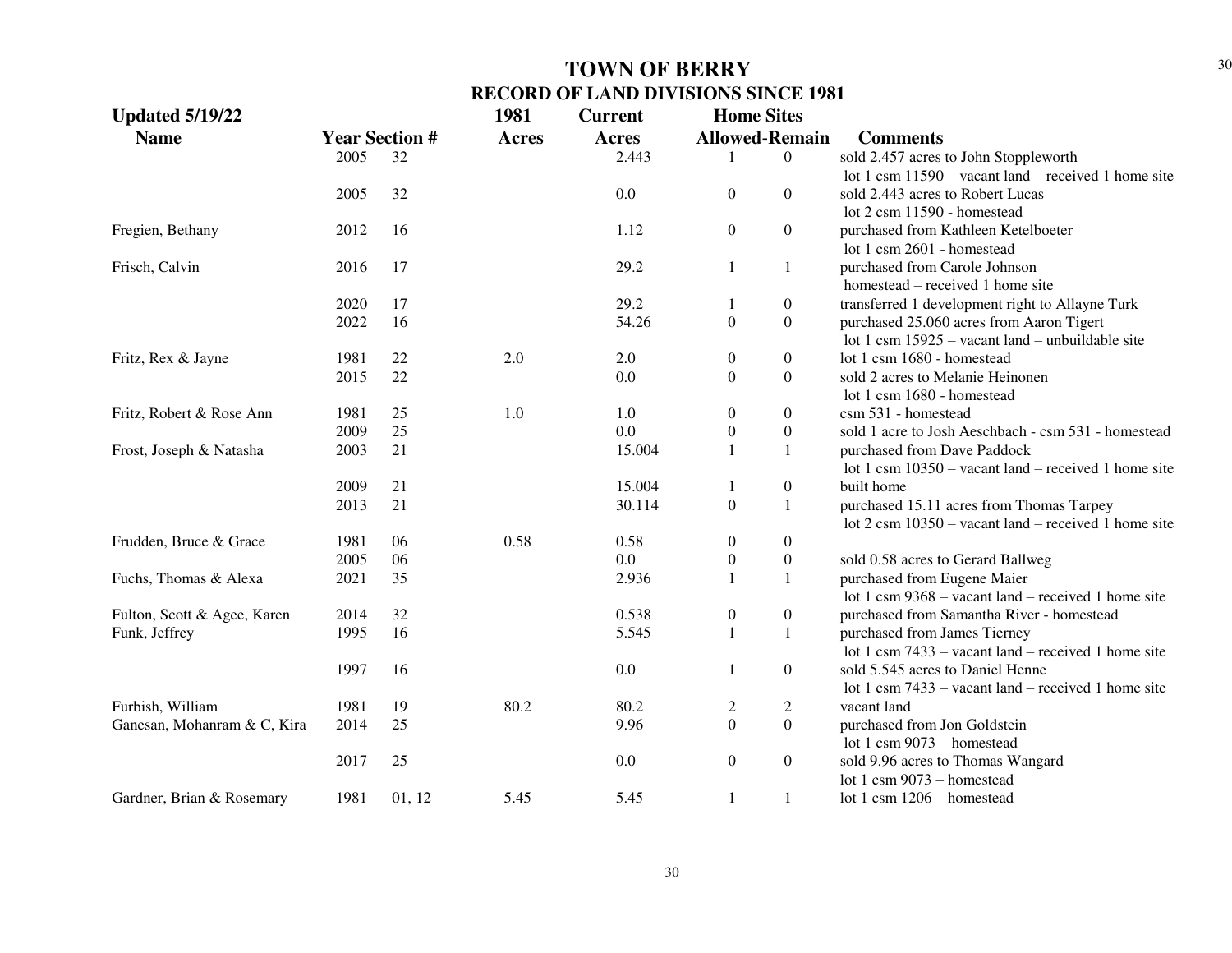| <b>Updated 5/19/22</b>               |      |                       | 1981         | <b>Current</b> | <b>Home Sites</b>     |                  |                                                        |
|--------------------------------------|------|-----------------------|--------------|----------------|-----------------------|------------------|--------------------------------------------------------|
| <b>Name</b>                          |      | <b>Year Section #</b> | <b>Acres</b> | <b>Acres</b>   | <b>Allowed-Remain</b> |                  | <b>Comments</b>                                        |
| Gardner, Linda                       | 1981 | 28                    | 19.2         | 19.2           |                       | 1                | homestead                                              |
|                                      | 2015 | 28                    |              | 13.763         | 1                     | $\overline{0}$   | sold 5.437 acres to Charles Barman                     |
|                                      |      |                       |              |                |                       |                  | lot 1 csm 13879 - received 1 home site                 |
|                                      | 2015 | 28                    |              | 13.763         | $\boldsymbol{0}$      | $\overline{0}$   | created lot 2 csm 13879                                |
|                                      | 2015 | 28                    |              | 12.336         | $\boldsymbol{0}$      | $\overline{0}$   | acreage in annual report                               |
| Gartlan, John                        | 1981 | 25, 26                | 1.99         | 1.99           | $\theta$              | $\overline{0}$   | lot 1 csm 846 - homestead                              |
|                                      | 1992 | 25, 26                |              | 0.0            | $\Omega$              | $\Omega$         | sold 1.99 acres to Richard Lyster                      |
|                                      |      |                       |              |                |                       |                  | lot 1 csm 846 - homestead                              |
| Garver Jr., John                     | 1981 | 33                    | 0.002        | 0.002          | $\boldsymbol{0}$      | $\overline{0}$   | vacant land                                            |
|                                      | 1983 | 33                    |              | $0.0\,$        | $\boldsymbol{0}$      | $\boldsymbol{0}$ | sold 0.002 acres to Leo Bussan - vacant land           |
| Gary, Joseph & Kim                   | 2004 | 22                    |              | 17.112         | $\mathbf{1}$          | $\mathbf{1}$     | purchased from Lawrence Brady                          |
|                                      |      |                       |              |                |                       |                  | lot 4 csm $10771$ – vacant land – received 1 home site |
|                                      | 2004 | 22                    |              | 17.112         | 1                     | $\overline{0}$   | built home                                             |
| Gauger, William & Boyer, Jerome 1981 |      | 08                    | 16.5         | 16.5           | 1                     | $\mathbf{1}$     | homestead                                              |
|                                      | 1988 | 08                    |              | $0.0\,$        | $\mathbf{1}$          | $\boldsymbol{0}$ | sold 16.5 acres to Carol Schraufnagel/Volkman          |
|                                      |      |                       |              |                |                       |                  | homestead - received 1 home site                       |
| Gausewitz et al, John                | 1981 | 33, 34                | 103.36       | 103.36         | 3                     | 3                | vacant land                                            |
|                                      | 1985 | 33                    |              | 93.86          | $\mathfrak{Z}$        | 3                | sold 9.5 acres to John Brooks - consolidation          |
|                                      | 1986 | 33, 34                |              | 0.0            | 3                     | $\mathbf{0}$     | sold 93.86 acres to Virginia West                      |
|                                      |      |                       |              |                |                       |                  | vacant land - received 3 home sites                    |
| Gee, John & Dana                     | 1997 | 08                    |              | 3.0            | $\boldsymbol{0}$      | $\overline{0}$   | purchased from John Ford - lot 1 csm 688 - homestead   |
|                                      | 2007 | 08                    |              | 0.0            | $\boldsymbol{0}$      | $\overline{0}$   | sold 3 acres to Joseph Neumaier                        |
|                                      |      |                       |              |                |                       |                  | lot 1 csm 688 - homestead                              |
|                                      | 2007 | 19                    |              | 3.95           | $\boldsymbol{0}$      | $\boldsymbol{0}$ | purchased from Marlon Schoenemann                      |
|                                      |      |                       |              |                |                       |                  | lot 1 csm 9280                                         |
| Gemrich, Alexander & Sarah           | 1997 | 03                    |              | 46.42          | $\mathbf{1}$          | $\mathbf{1}$     | purchased from David Parris                            |
|                                      |      |                       |              |                |                       |                  | vacant land – received 1 home site                     |
|                                      | 1998 | 03                    |              | 46.42          | 1                     | $\overline{0}$   | built home                                             |
| Genson, Paul & Welna, Lisa           | 1998 | 23                    |              | 5.81           | $\boldsymbol{0}$      | $\mathbf{0}$     | purchased from John Martinelli                         |
|                                      |      |                       |              |                |                       |                  | lot 1 csm $7658 -$ homestead                           |
| Genthe, Doug & Laura                 | 1999 | 30                    |              | 44.6           | $\mathbf{1}$          | $\mathbf{1}$     | purchased from Allayne Turk                            |
|                                      |      |                       |              |                |                       |                  | lot 1 csm $9106 -$ vacant land – received 1 home site  |
|                                      | 2002 | 30                    |              | 44.6           | 1                     | $\overline{0}$   | built home                                             |
| Gerszewski, John & Jessica           | 2003 | 16                    |              | 8.43           | $\boldsymbol{0}$      | $\overline{0}$   | purchased from Scott DiFiore - lot 2 csm 7433          |
|                                      | 2019 | 16                    |              | 0.0            | $\boldsymbol{0}$      | $\boldsymbol{0}$ | sold 8.43 acres to John Mabis - lot 2 csm 7433         |
| Geske, Earl & Mary                   | 1981 | 26                    | 1.0          | 1.0            | $\Omega$              | $\Omega$         | lot 1 csm 667 - homestead                              |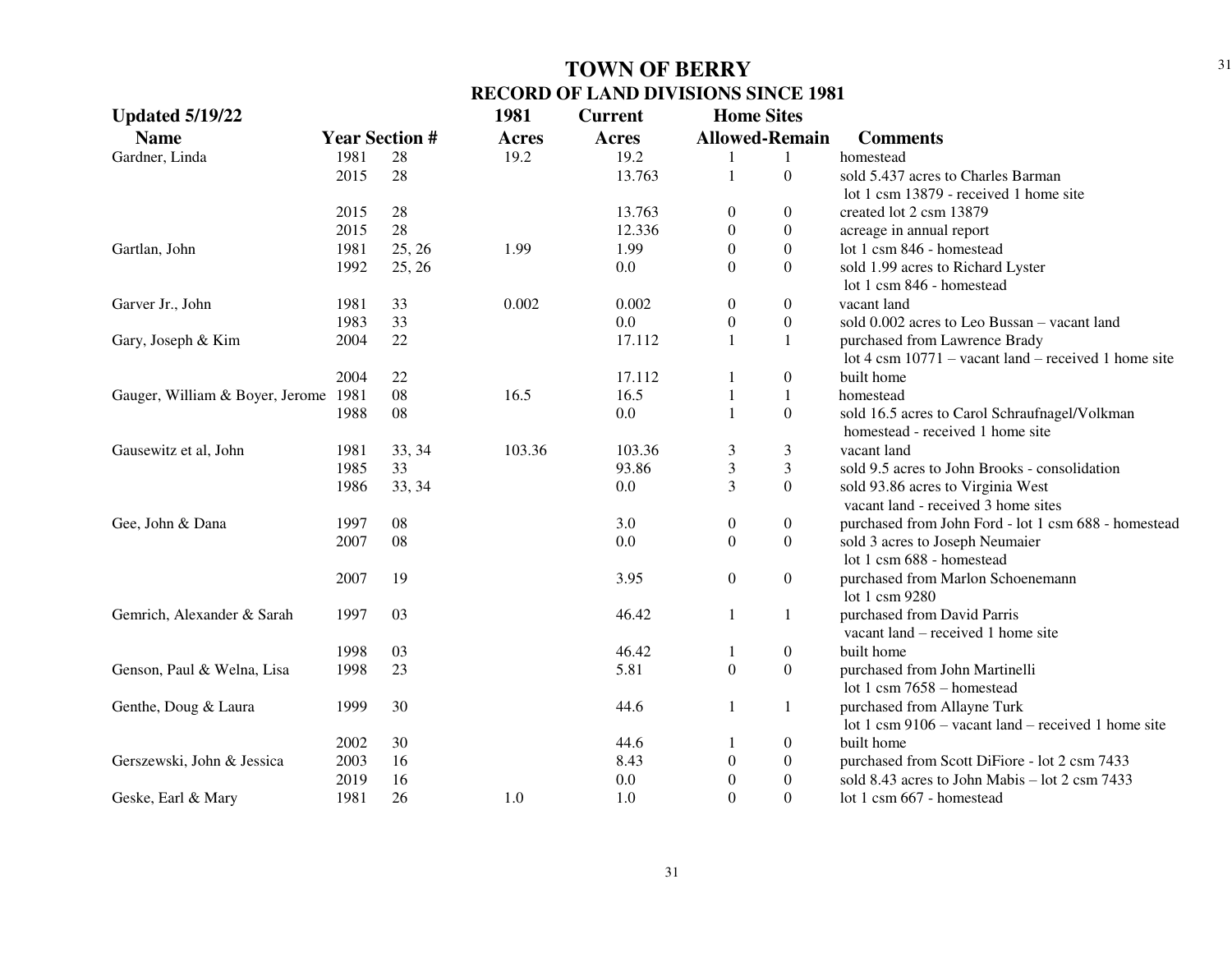| <b>Updated 5/19/22</b>  |                       |        | 1981         | <b>Current</b> | <b>Home Sites</b>     |                  |                                                         |
|-------------------------|-----------------------|--------|--------------|----------------|-----------------------|------------------|---------------------------------------------------------|
| <b>Name</b>             | <b>Year Section #</b> |        | <b>Acres</b> | Acres          | <b>Allowed-Remain</b> |                  | <b>Comments</b>                                         |
| Godding, William & Mara | 1981                  | 26     | 1.0          | 1.0            | $\overline{0}$        | $\Omega$         | lot 1 csm 1304 - homestead                              |
| Goeden, Michael         | 2012                  | 22     |              | 10.277         | $\mathbf{0}$          | $\Omega$         | purchased from Everett Harder                           |
|                         |                       |        |              |                |                       |                  | homestead - lot 1 csm 10125                             |
| Goldman Farms           | 1997                  | 03     |              | 21.58          | 1                     | $\mathbf{1}$     | purchased from David Parris                             |
|                         |                       |        |              |                |                       |                  | lot 1 csm 7408 – homestead - received 1 home site       |
|                         | 2002                  | 03     |              | 19.58          | $\mathbf{1}$          | $\mathbf{1}$     | sold 2 acres to Kelly Davis                             |
|                         |                       |        |              |                |                       |                  | lot 1 csm 8408 created from lot 1 csm 7408 - homestead  |
|                         | 2002                  | 03     |              | 0.0            | 1                     | $\boldsymbol{0}$ | sold 19.58 acres to Linda Leese                         |
|                         |                       |        |              |                |                       |                  | lot 2 csm 8408 created from lot 1 csm 7408              |
|                         |                       |        |              |                |                       |                  | received 1 home site                                    |
| Goldstein, Jon          | 2003                  | 25     |              | 9.96           | $\boldsymbol{0}$      | $\boldsymbol{0}$ | purchased from Old Mill Limited Ptnshp                  |
|                         |                       |        |              |                |                       |                  | lot 1 csm 9073 - homestead                              |
|                         | 2014                  | 25     |              | 0.0            | $\boldsymbol{0}$      | $\boldsymbol{0}$ | sold 9.96 acres to Mohanram Ganesan                     |
|                         |                       |        |              |                |                       |                  | lot 1 csm $9073$ – homestead                            |
| Gorman, John & Bernice  | 1981                  | 22     | 2.15         | 2.15           | $\boldsymbol{0}$      | $\boldsymbol{0}$ | lot 1 csm 1723 - homestead                              |
|                         | 2018                  | 22     |              | 0.0            | $\boldsymbol{0}$      | $\overline{0}$   | sold 2.15 acres to Eric Luedeman                        |
|                         |                       |        |              |                |                       |                  | lot 1 csm 1723 - homestead                              |
| Goth Le, Gerald et al   | 2004                  | 33     |              | 12.06          | 1                     | $\mathbf{1}$     | purchased from Swamplovers                              |
|                         |                       |        |              |                |                       |                  | lot 1 csm $10890 -$ vacant land – received 1 home site  |
|                         | 2004                  | 33     |              | 12.06          | 1                     | $\boldsymbol{0}$ | built home                                              |
| Goth, Michael & Tanya   | 2005                  | 34     |              | 4.94           | 1                     | $\mathbf{1}$     | purchased from Joe Hodgson                              |
|                         |                       |        |              |                |                       |                  | homestead - received 1 home site                        |
| Grass, Donald           | 1981                  | 05, 08 | 120.4        | 120.4          | 3                     | 3                | homestead                                               |
|                         | 1982                  | 05     |              | 115.4          | $\mathfrak{Z}$        | 3                | sold 5 acres to James Tabor - homestead                 |
|                         | 1983                  | 05, 08 |              | 0.0            | 3                     | $\boldsymbol{0}$ | sold 115.4 acres to Mark Ballweg                        |
|                         |                       |        |              |                |                       |                  | vacant land - received 3 home sites                     |
| Graves, Jeremy & Robin  | 2008                  | 25, 36 |              | 2.6            | $\boldsymbol{0}$      | $\boldsymbol{0}$ | purchased from Joseph Zaiman                            |
|                         |                       |        |              |                |                       |                  | lot 1 csm 933 - homestead                               |
| Great Possessions, Inc. | 1981                  | 09     | 15.0         | 15.0           |                       | $\mathbf{1}$     | vacant land                                             |
|                         | 2017                  | 09     |              | 0.0            |                       | $\boldsymbol{0}$ | sold 15 acres to Ann Hanson – vacant land               |
| Griesbach, Mark & Cindy | 2016                  | 32     |              | 5.1            | $\theta$              | $\boldsymbol{0}$ | purchased from John Printen - lot 2 csm 995 - homestead |
|                         | 2016                  | 32     |              | 4.883          | $\overline{0}$        | $\boldsymbol{0}$ | acreage in annual report                                |
| Griffith, Candice       | 2020                  | 25     |              | 19.32          | $\boldsymbol{0}$      | $\boldsymbol{0}$ | purchased from Mark Whitish - lot 1 csm 5361            |
| Griffiths, Allen        | 1981                  | 05     | 12.15        | 12.15          |                       | 1                | homestead                                               |
|                         | 1995                  | 05     |              |                | $\overline{1}$        | 1                | created lot 1 csm 7377 - 7.528 acres - vacant land      |
|                         | 1995                  | 05     |              |                | $\mathbf{1}$          | 1                | created lot 2 csm 7377 - 4.628 acres - homestead        |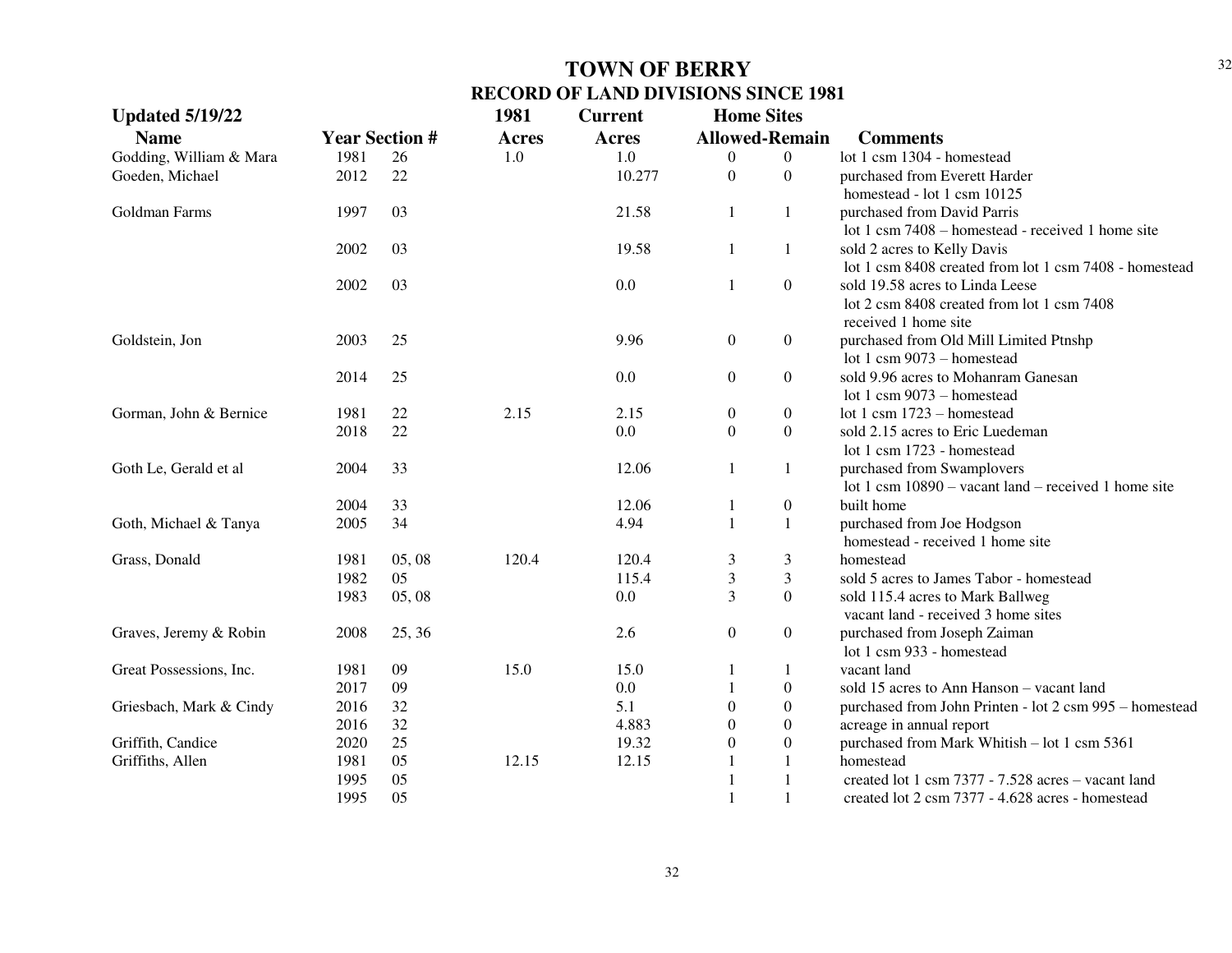| <b>Updated 5/19/22</b>   |      |                       | 1981         | <b>Current</b> | <b>Home Sites</b>     |                  |                                                                                          |
|--------------------------|------|-----------------------|--------------|----------------|-----------------------|------------------|------------------------------------------------------------------------------------------|
| <b>Name</b>              |      | <b>Year Section #</b> | <b>Acres</b> | <b>Acres</b>   | <b>Allowed-Remain</b> |                  | <b>Comments</b>                                                                          |
| Grim, David & Rosemary   | 1992 | 36                    |              | 1.18           | $\theta$              | $\boldsymbol{0}$ | purchased from John King - homestead                                                     |
| Griswold, Timothy & Jane | 1993 | 32                    |              | 1.6            | $\boldsymbol{0}$      | $\boldsymbol{0}$ | purchased from Dennis Breunig - homestead                                                |
|                          | 2006 | 32                    |              | 11.72          | 1                     | 1                | purchased 10.12 acres from Robert Boehnen                                                |
|                          |      |                       |              |                |                       |                  | vacant land - received 1 home site                                                       |
| Grob, Chad & Carol       | 1995 | 25                    |              | 5.11           | -1                    | $\mathbf{1}$     | purchased from James & Else Grob                                                         |
|                          |      |                       |              |                |                       |                  | lot 2 csm $6610$ - created from lot 1 & 2 of csm 3212                                    |
|                          |      |                       |              |                |                       |                  | vacant land – received 1 home site                                                       |
|                          | 1996 | 25                    |              | 5.11           | 1                     | $\boldsymbol{0}$ | built home                                                                               |
| Grob, Craig              | 2000 | 36                    |              | 10.67          | $\mathbf{1}$          | $\mathbf{1}$     | purchased from Gerald/Conrad Grob                                                        |
|                          |      |                       |              |                |                       |                  | lot $2 \text{ cm } 9205$ – vacant land – received 1 home site                            |
|                          | 2001 | 36                    |              | 0.0            | 1                     | $\boldsymbol{0}$ | sold 10.67 to Larry Statz                                                                |
|                          |      |                       |              |                |                       |                  | lot $2 \text{ cm } 9205$ – vacant land – received 1 home site                            |
| Grob, Deborah            | 2000 | 36                    |              | 10.67          | 1                     | 1                | purchased from Gerald/Conrad Grob                                                        |
|                          |      |                       |              |                |                       |                  | lot 4 csm $9205$ – vacant land – received 1 home site                                    |
|                          | 2005 | 36                    |              | 10.67          | 1                     | $\boldsymbol{0}$ | built home                                                                               |
|                          | 2011 | 36                    |              | 0.0            | $\boldsymbol{0}$      | $\boldsymbol{0}$ | sold 10.67 acres to Garen Pletzer - lot 4 csm 9205                                       |
| Grob, Gerald & Bonnie    | 1981 | 25, 36                | 48.2         | 48.2           | $\mathbf{1}$          | $1\,$            | homestead                                                                                |
|                          | 1991 | 36                    |              | 68.95          | $\mathbf{1}$          | $\overline{2}$   | purchased 20.75 acres from Gerald/Conrad Grob<br>lot 1 csm $6590$ – received 1 home site |
|                          | 1991 | 36                    |              | 68.95          | $\overline{2}$        | 1                | built home                                                                               |
|                          | 1993 | 25                    |              | 66.95          | $\mathbf{1}$          | $\boldsymbol{0}$ | sold 2 acres to Thomas Helleckson                                                        |
|                          |      |                       |              |                |                       |                  | lot 1 csm $6938 -$ vacant land – received 1 home site                                    |
|                          | 1995 | 36                    |              | 46.2           | $\overline{0}$        | $\boldsymbol{0}$ | sold 20.75 acres to James Tubbs                                                          |
|                          |      |                       |              |                |                       |                  | lot 1 csm 6590 - homestead                                                               |
|                          | 2000 | 25, 36                |              | 0.0            | $\overline{0}$        | $\boldsymbol{0}$ | sold 46.2 acres to Grob-Tubbs LLC                                                        |
| Grob, Gerald & Conrad    | 1981 | 25, 36                | 339.9        | 339.9          | 10                    | 10               | homestead                                                                                |
|                          | 1991 | 25, 36                |              | 319.15         | 10                    | 9                | sold 20.75 acres to Gerald Grob                                                          |
|                          |      |                       |              |                |                       |                  | lot 1 csm $6590$ – received 1 home site                                                  |
|                          | 1992 | 36                    |              | 312.42         | 9                     | 8                | sold 6.73 acres to Dennis Blankenheim                                                    |
|                          |      |                       |              |                |                       |                  | lot $2 \text{ cm } 6590$ – vacant land – received 1 home site                            |
|                          | 1999 | 36                    |              | 262.12         | 8                     | 7                | sold 50.3 acres to Jeff Grob                                                             |
|                          |      |                       |              |                |                       |                  | vacant land - received 1 home site                                                       |
|                          | 1999 | 25                    |              | 190.92         | $\tau$                | 5                | sold 71.2 acres to Grob-Tubbs LLC                                                        |
|                          |      |                       |              |                |                       |                  | vacant land – received 2 home sites                                                      |
|                          | 2000 | 36                    |              | 120.58         | 5                     | 4                | sold 70.34 acres to James Tubbs                                                          |
|                          |      |                       |              |                |                       |                  | vacant land – received 1 home site                                                       |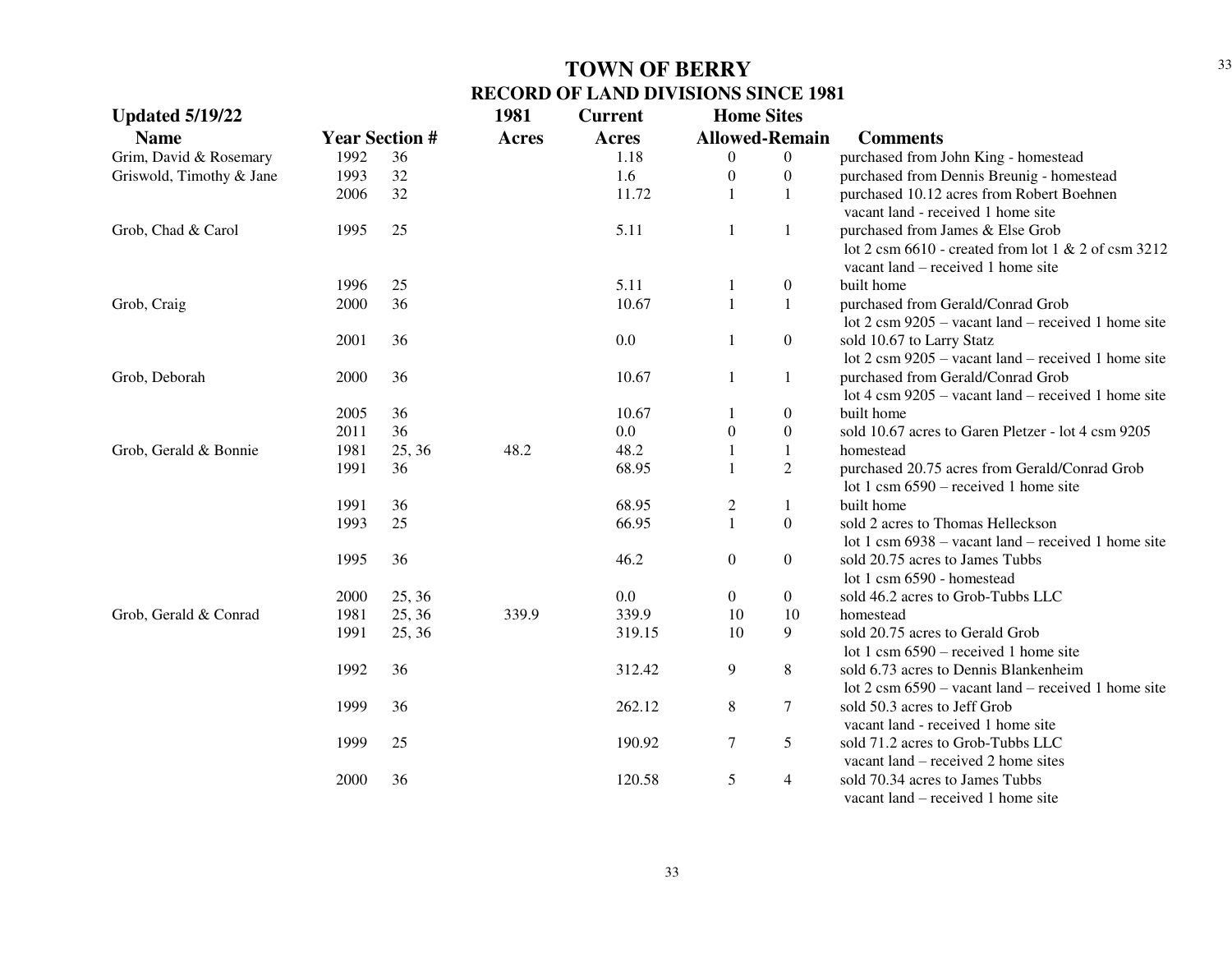| <b>Updated 5/19/22</b> |      |                       | 1981         | <b>Current</b> | <b>Home Sites</b> |                       |                                                                         |
|------------------------|------|-----------------------|--------------|----------------|-------------------|-----------------------|-------------------------------------------------------------------------|
| <b>Name</b>            |      | <b>Year Section #</b> | <b>Acres</b> | Acres          |                   | <b>Allowed-Remain</b> | <b>Comments</b>                                                         |
|                        | 2000 | 36                    |              | 109.91         | 4                 | 3                     | sold 10.67 acres to Kathleen Armstrong                                  |
|                        |      |                       |              |                |                   |                       | lot 1 csm $9205$ – vacant land – received 1 home site                   |
|                        | 2000 | 36                    |              | 99.24          | 3                 | $\overline{2}$        | sold 10.67 acres to Craig Grob                                          |
|                        |      |                       |              |                |                   |                       | lot $2 \text{ cm } 9205$ – vacant land – received 1 home site           |
|                        | 2000 | 36                    |              | 88.21          | $\overline{2}$    | $\mathbf{1}$          | sold 11.03 acres to Dorinda Landgraf                                    |
|                        |      |                       |              |                |                   |                       | lot $2 \text{ cm } 9205$ – vacant land – received 1 home site           |
|                        | 2000 | 36                    |              | 99.0           | $\mathbf{1}$      | $\overline{0}$        | sold 10.79 acres to Deborah Grob                                        |
|                        |      |                       |              |                |                   |                       | lot 4 csm $9205$ – vacant land – received 1 home site                   |
|                        | 2000 | 36                    |              | 54.3           | $\overline{0}$    | $\overline{0}$        | sold 44.7 acres to Benjamin Armstrong                                   |
|                        |      |                       |              |                |                   |                       | vacant land                                                             |
|                        | 2000 | 36                    |              | 11.78          | $\boldsymbol{0}$  | $\boldsymbol{0}$      | sold 42.52 acres to Jeff Grob - homestead                               |
|                        | 2000 | 25, 36                |              | 0.0            | $\overline{0}$    | $\boldsymbol{0}$      | acreage in annual report                                                |
| Grob, James & Elsie    | 1981 | 25                    | 14.7         | 14.7           |                   | $\mathbf{1}$          | lot 1, 2, 3 of csm 3212 - homestead                                     |
|                        | 1994 | 25                    |              | 9.96           |                   | $\mathbf{1}$          | sold 4.74 acres to John Stoppleworth                                    |
|                        |      |                       |              |                |                   |                       | lot 1 csm 6610 - created from lot 1 of csm 3212                         |
|                        |      |                       |              |                |                   |                       | vacant land – received 1 home site                                      |
|                        | 1995 | 25                    |              | 4.85           |                   | 1                     | sold 5.11 acres to Chad Grob                                            |
|                        |      |                       |              |                |                   |                       | lot 2 csm $6610$ - created from lot 1 & 2 of csm 3212                   |
|                        |      |                       |              |                |                   |                       | vacant land – received 1 home site                                      |
|                        | 2000 | 25                    |              | 0.0            |                   | $\overline{0}$        | sold 4.85 to Robert Grob                                                |
|                        |      |                       |              |                |                   |                       | lot 3 csm $6610$ - created from lot 2 & 3 of csm 3212                   |
|                        |      |                       |              |                |                   |                       | homestead - received 1 home site                                        |
| Grob, Jeffrey          | 1999 | 36                    |              | 50.3           | 1                 | $\mathbf{1}$          | purchased from Gerald/Conrad Grob<br>vacant land - received 1 home site |
|                        | 2000 | 36                    |              | 92.82          |                   | $\mathbf{1}$          | purchased 42.52 acres from Gerald/Conrad Grob                           |
|                        |      |                       |              |                |                   |                       | homestead                                                               |
|                        | 2000 | 36                    |              | 47.32          |                   | $\mathbf{1}$          | sold 45.5 acres to Benjamin Armstrong - consolidation                   |
|                        | 2001 | 36                    |              | 0.0            |                   | $\boldsymbol{0}$      | sold 47.32 acres to Benjamin Armstrong                                  |
|                        |      |                       |              |                |                   |                       | homestead – received 1 home site                                        |
| Grob, Robert           | 2000 | 25, 36                |              | 4.85           |                   | $\mathbf{1}$          | purchased from James Grob                                               |
|                        |      |                       |              |                |                   |                       | lot 3 csm $6610$ - created from lot 2 & 3 of csm 3212                   |
|                        |      |                       |              |                |                   |                       | homestead - received 1 home site                                        |
| Grob-Tubbs LLC         | 2000 | 25, 36                |              | 46.2           | $\mathbf{0}$      | $\overline{0}$        | purchased from Gerald Grob                                              |
|                        | 2000 | 25                    |              | 117.4          | $\overline{c}$    | $\boldsymbol{2}$      | purchased 71.2 acres from Gerald/Conrad Grob                            |
|                        |      |                       |              |                |                   |                       | vacant land – received 2 home sites                                     |
|                        | 2004 | 25, 36                |              | 0.0            | 2                 | $\overline{0}$        | sold 117.4 acres to James Tubbs – received 2 home sites                 |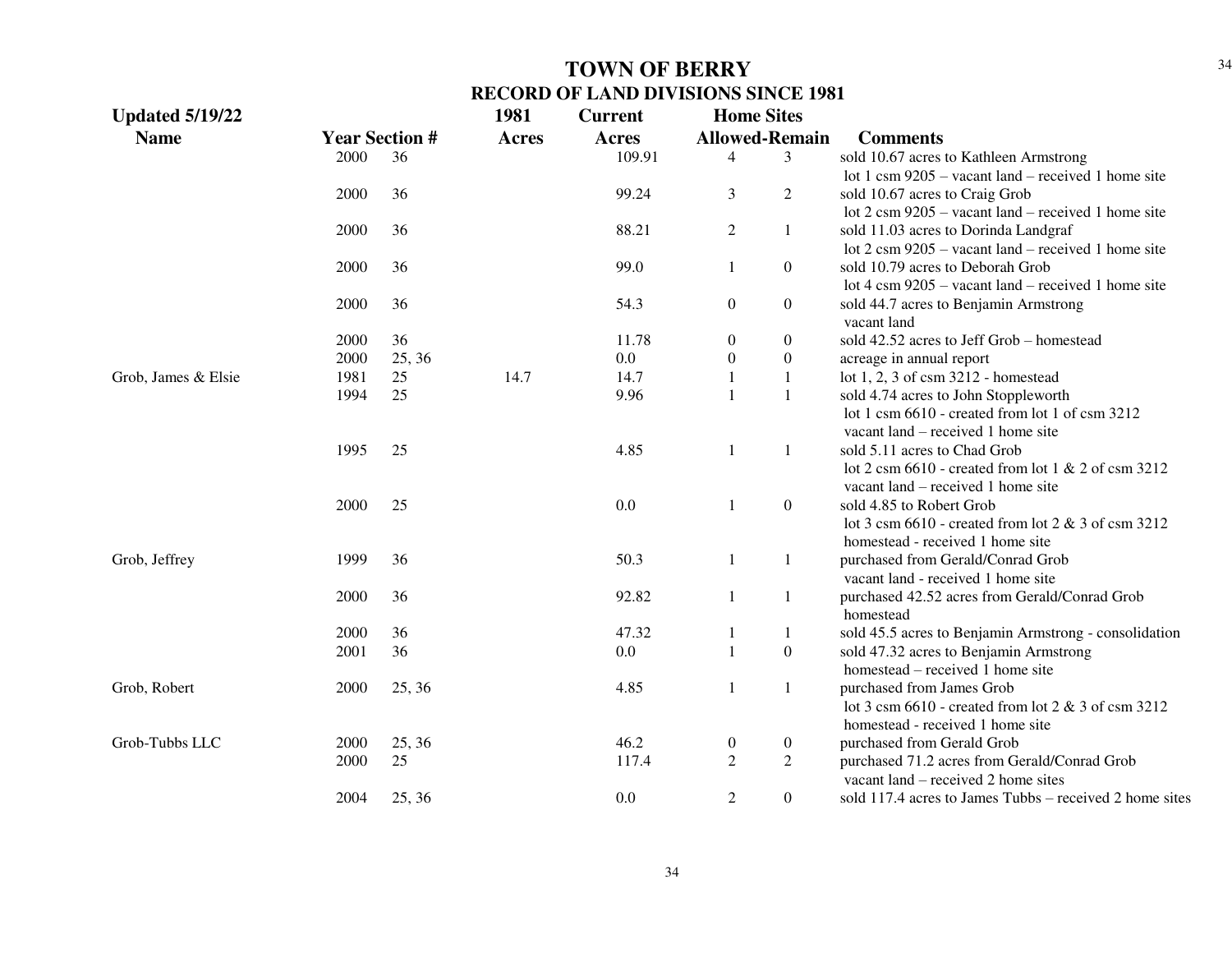| <b>Updated 5/19/22</b>          |      |                       | 1981         | <b>Current</b> | <b>Home Sites</b>     |                  |                                                                   |
|---------------------------------|------|-----------------------|--------------|----------------|-----------------------|------------------|-------------------------------------------------------------------|
| <b>Name</b>                     |      | <b>Year Section #</b> | <b>Acres</b> | <b>Acres</b>   | <b>Allowed-Remain</b> |                  | <b>Comments</b>                                                   |
| Grosch Tr, David & Josephine    | 1989 | 05                    |              | 55.0           | 1                     | -1               | purchased from Mark Ballweg                                       |
|                                 |      |                       |              |                |                       |                  | vacant land - received 1 home site                                |
|                                 | 1989 | 05                    |              | 55.0           | 1                     | $\boldsymbol{0}$ | built home                                                        |
| Grosse, Clayton                 | 1981 | 05, 24                | 1.15         | 1.15           | $\boldsymbol{0}$      | $\boldsymbol{0}$ | lot A csm 1802 - homestead                                        |
|                                 | 1997 | 05, 24                |              | 0.0            | $\mathbf{0}$          | $\mathbf{0}$     | sold 1.15 acres to Donald Cork II                                 |
|                                 |      |                       |              |                |                       |                  | lot A csm 1802 - homestead                                        |
| Groth, Dean & Pamela            | 2020 | 16                    |              | 35.05          | $\boldsymbol{0}$      | $\boldsymbol{0}$ | purchased from Scott DiFiore - lot 1 csm 10376                    |
| Grubich, Dennis                 | 1981 | 24                    | 5.5          | 5.5            | 1                     | 1                | lot 1 csm 1922 - homestead                                        |
|                                 | 1984 | 24                    |              | 0.0            | 1                     | $\boldsymbol{0}$ | sold 5.5 acres to Donna Daniels                                   |
|                                 |      |                       |              |                |                       |                  | lot 1 csm 1922 – homestead – received 1 home site                 |
| Grunenwald, Nicholas & Caroline | 2019 | 22                    |              | 20.805         | $\boldsymbol{0}$      | $\boldsymbol{0}$ | purchased from Michael Howell – lot 3 csm 11031                   |
| Gutzmer, Kent                   | 1999 | 27                    |              | 6.56           | $\mathbf{1}$          | $\mathbf{1}$     | purchased from David Yelk                                         |
|                                 |      |                       |              |                |                       |                  | lot 1 csm $9006 -$ vacant land – received 1 home site             |
|                                 | 2000 | 27                    |              | 6.56           | 1                     | $\boldsymbol{0}$ | built home                                                        |
| Haag, Duane & Joyce             | 1981 | 10                    | 0.5          | 0.5            | $\boldsymbol{0}$      | $\boldsymbol{0}$ | homestead                                                         |
|                                 | 1994 | 10                    |              | 3.28           | $\mathbf{0}$          | $\mathbf{0}$     | purchased 2.78 acres from Matt Theis - lot 1 csm 7368<br>business |
|                                 | 2016 | 10                    |              | 3.78           | $\boldsymbol{0}$      | 1                | purchased 0.5 acres from Ted Rakow                                |
|                                 |      |                       |              |                |                       |                  | vacant land – received 1 home site                                |
| Hacker, David & Darlene         | 1981 | 01                    | 0.8          | 0.8            | $\boldsymbol{0}$      | $\boldsymbol{0}$ | homestead & Whippoorwill                                          |
|                                 | 2007 | 01                    |              | 0.0            | $\boldsymbol{0}$      | $\boldsymbol{0}$ | sold 0.8 acres to Starczynski LLC                                 |
|                                 |      |                       |              |                |                       |                  | homestead & Whippoorwill                                          |
| Hacker, Randy                   | 1997 | 32                    |              | 3.9            | $\mathbf{1}$          | $\mathbf{1}$     | purchased from Donald Wenzler                                     |
|                                 |      |                       |              |                |                       |                  | lot $2 \text{ cm } 768$ – vacant land – recevieved 1 home site    |
|                                 | 1998 | 32                    |              | 3.9            | 1                     | $\boldsymbol{0}$ | built home                                                        |
| Hacker Rev Living Tr            | 2017 | 29                    |              | 4.01           | $\boldsymbol{0}$      | $\boldsymbol{0}$ | purchased from Oakridge Farms                                     |
| Thomas & Carolyn                |      |                       |              |                |                       |                  | lot 2 csm 14148 - homestead                                       |
| Hagberg, Charles                | 1981 | 05                    | 38.6         | 38.6           | $\mathbf{1}$          | $\mathbf{1}$     | homestead                                                         |
|                                 | 1984 | 05                    |              | 18.16          | $\mathbf{1}$          | $\boldsymbol{0}$ | sold 20.44 acres Charles Maly                                     |
|                                 |      |                       |              |                |                       |                  | lot 1 csm $4236 -$ vacant land – received 1 home site             |
|                                 | 1984 | 05                    |              | 0.0            | $\boldsymbol{0}$      | $\boldsymbol{0}$ | sold 18.16 acres to Kenneth Beyer                                 |
|                                 |      |                       |              |                |                       |                  | lot 2 csm 4236 - homestead                                        |
| Hager, Andrew & Heather         | 2014 | 03                    |              | 64.72          | 1                     | 1                | purchased from Frank Breunig                                      |
|                                 |      |                       |              |                |                       |                  | vacant land - received 1 home site                                |
|                                 | 2019 | 03                    |              | 64.72          | 1                     | $\boldsymbol{0}$ | built home                                                        |
| Hall, Jonathan & Nicole         | 2007 | 26                    |              | 5.0            | $\mathbf{1}$          | $\mathbf{1}$     | purchased from Norman Hester                                      |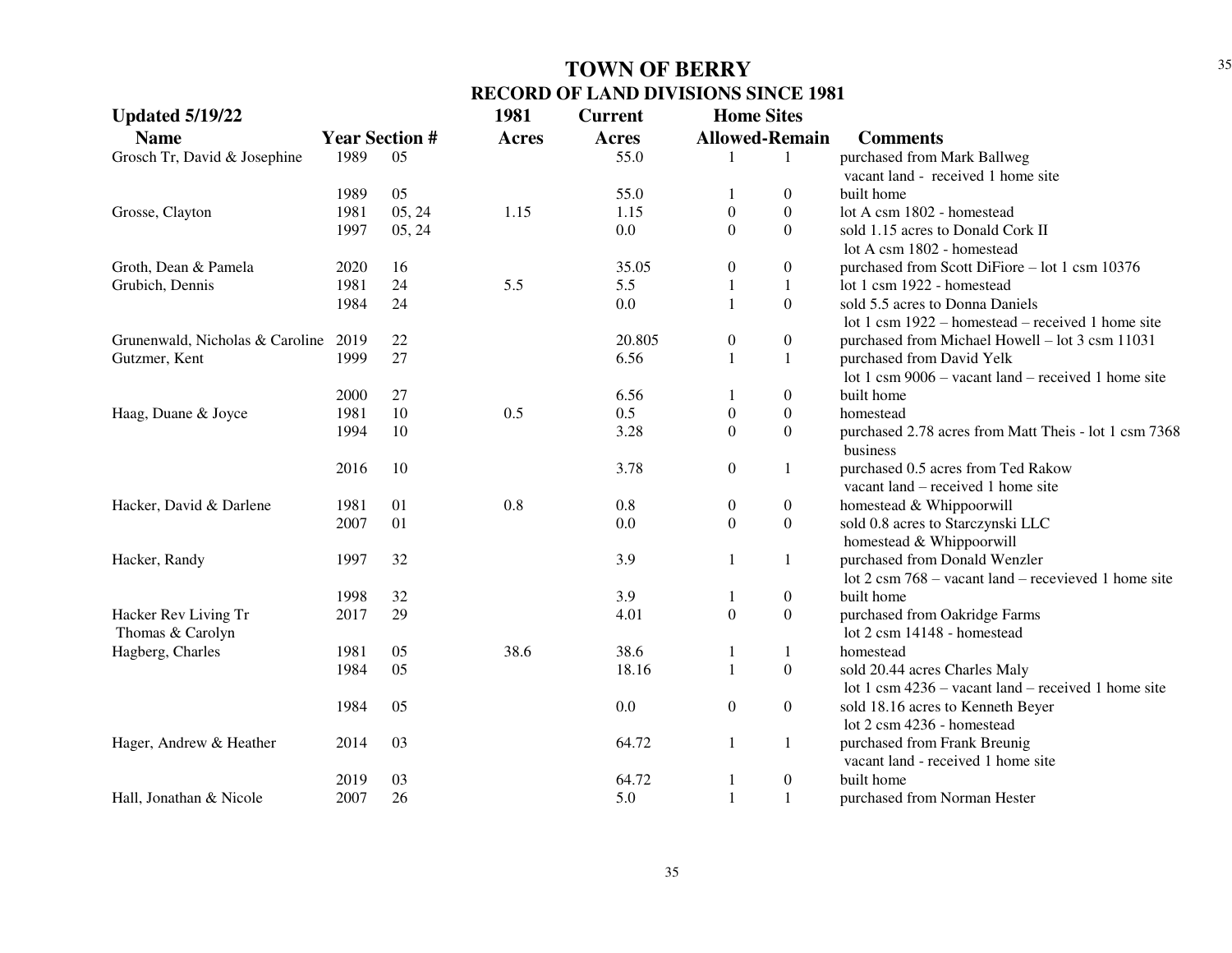| <b>Updated 5/19/22</b>        |      |                       | 1981         | <b>Current</b> | <b>Home Sites</b> |                       |                                                               |
|-------------------------------|------|-----------------------|--------------|----------------|-------------------|-----------------------|---------------------------------------------------------------|
| <b>Name</b>                   |      | <b>Year Section #</b> | <b>Acres</b> | <b>Acres</b>   |                   | <b>Allowed-Remain</b> | <b>Comments</b>                                               |
|                               |      |                       |              |                |                   |                       | homestead - received 1 home site                              |
| Halverson, John               | 2002 | 22                    |              | 36.06          | 1                 | 1                     | purchased from Earl Maier                                     |
|                               |      |                       |              |                |                   |                       | vacant land - received 1 home site                            |
|                               | 2003 | 22                    |              | 3.299          | $\mathbf{1}$      | $\overline{0}$        | sold 32.761 acres to John Jones                               |
|                               |      |                       |              |                |                   |                       | lot 1 csm $10459$ – vacant land – received 1 home site        |
|                               | 2003 | 22                    |              | 0.0            | $\boldsymbol{0}$  | $\overline{0}$        | sold 3.299 acres to Kenneth Welch - lot 2 csm 10459           |
|                               |      |                       |              |                |                   |                       | closed landfill - nonbuildable site                           |
| Hamel et al, Richard & Brenda | 1989 | 19                    |              | 5.19           | $\mathbf{1}$      | 1                     | purchased from Duane Wagner                                   |
|                               |      |                       |              |                |                   |                       | lot 1 csm 2761 – homestead - received 1 home site             |
| Handschke, Richard & Joy      | 1981 | 08, 17                | 4.837        | 4.837          | 1                 | 1                     | homestead                                                     |
| Hankel, Fred                  | 2001 | 25                    |              | 1.0            | $\boldsymbol{0}$  | $\boldsymbol{0}$      | purchased from David Hosking Jr. - homestead                  |
|                               | 2003 | 25                    |              | 0.0            | $\overline{0}$    | $\boldsymbol{0}$      | sold 1.0 acres to Richard Haynes - homestead                  |
| Hansen, Wallace & Donna       | 1981 | 08                    | 31.0         | 31.0           |                   | 1                     | homestead                                                     |
| Hansen, Wolcott Brown & Kim   | 1992 | 22, 27, 28            |              | 119.6          | 3                 | 3                     | purchased from Ken Opitz                                      |
|                               |      |                       |              |                |                   |                       | homestead - received 3 home sites                             |
|                               | 2002 | 22                    |              | 123.8          | $\mathfrak{Z}$    | 3                     | purchased 4.2 acres from Jeffrey Tallard - consolidation      |
|                               | 2002 | 22                    |              | 126.29         | 3                 | 3                     | acreage in annual report                                      |
| Hanson, Ann & Ward, David     | 2017 | 09                    |              | 15.0           | 1                 | $\mathbf{1}$          | purchased from Great Possessions - vacant land                |
| Hanson, Carrol & Arita        | 1981 | 25, 36                | 2.9          | 2.9            | $\mathbf{0}$      | $\boldsymbol{0}$      | lot 1 csm 933 - homestead                                     |
|                               | 1998 | 25, 36                |              | 0.0            | $\boldsymbol{0}$  | $\overline{0}$        | sold 2.9 acres to Joseph Zaiman                               |
|                               |      |                       |              |                |                   |                       | lot 1 csm 933 - homestead                                     |
| Hanson, Freida                | 1981 | 19                    | 0.4          | 0.4            | $\boldsymbol{0}$  | $\boldsymbol{0}$      | vacant land                                                   |
|                               | 1994 | 19                    |              | 0.0            | $\boldsymbol{0}$  | $\boldsymbol{0}$      | sold to Curtis & Kevin Kahl - vacant land                     |
| Harbour, John & Jane          | 2015 | 11                    |              | 4.198          | $\boldsymbol{0}$  | $\boldsymbol{0}$      | purchased from Jon Beckman                                    |
|                               |      |                       |              |                |                   |                       | lot 1 csm 11883 - Indian Lake historic house                  |
| Harder, Everett & Tamra       | 2002 | 22                    |              | 10.277         | $\boldsymbol{0}$  | $\overline{0}$        | purchased from Jeffrey Tallard                                |
|                               |      |                       |              |                |                   |                       | lot 1 csm 10125 - homestead                                   |
|                               | 2012 | 22                    |              | 0.0            | $\boldsymbol{0}$  | $\overline{0}$        | sold 10.277 acres to Michael Goeden                           |
|                               |      |                       |              |                |                   |                       | lot 1 csm 10125 - homestead                                   |
| Hart, John                    | 1982 | 05                    |              | 10.41          | $\mathbf{1}$      | $\mathbf{1}$          | purchased from Donald Ziegler                                 |
|                               |      |                       |              |                |                   |                       | lot $3 \text{ cm } 3300$ – vacant land – received 1 home site |
|                               | 1985 | 05                    |              | 0.0            | 1                 | $\boldsymbol{0}$      | sold 10.41 acres to Sarah Woodworth                           |
|                               |      |                       |              |                |                   |                       | lot $3 \text{ cm } 3300$ – vacant land – received 1 home site |
| Hartig, Gregory & Kimberly    | 1999 | 18                    |              | 75.0           | $\overline{2}$    | $\mathbf{2}$          | purchased from Rubert Kerl                                    |
|                               |      |                       |              |                |                   |                       | vacant land - received 2 home sites                           |
| Hartzke, Larry & McGill       | 2022 | 15                    |              | 9.127          | 1                 | 1                     | purchased from Paar Irrev Trust                               |
|                               |      |                       |              |                |                   |                       |                                                               |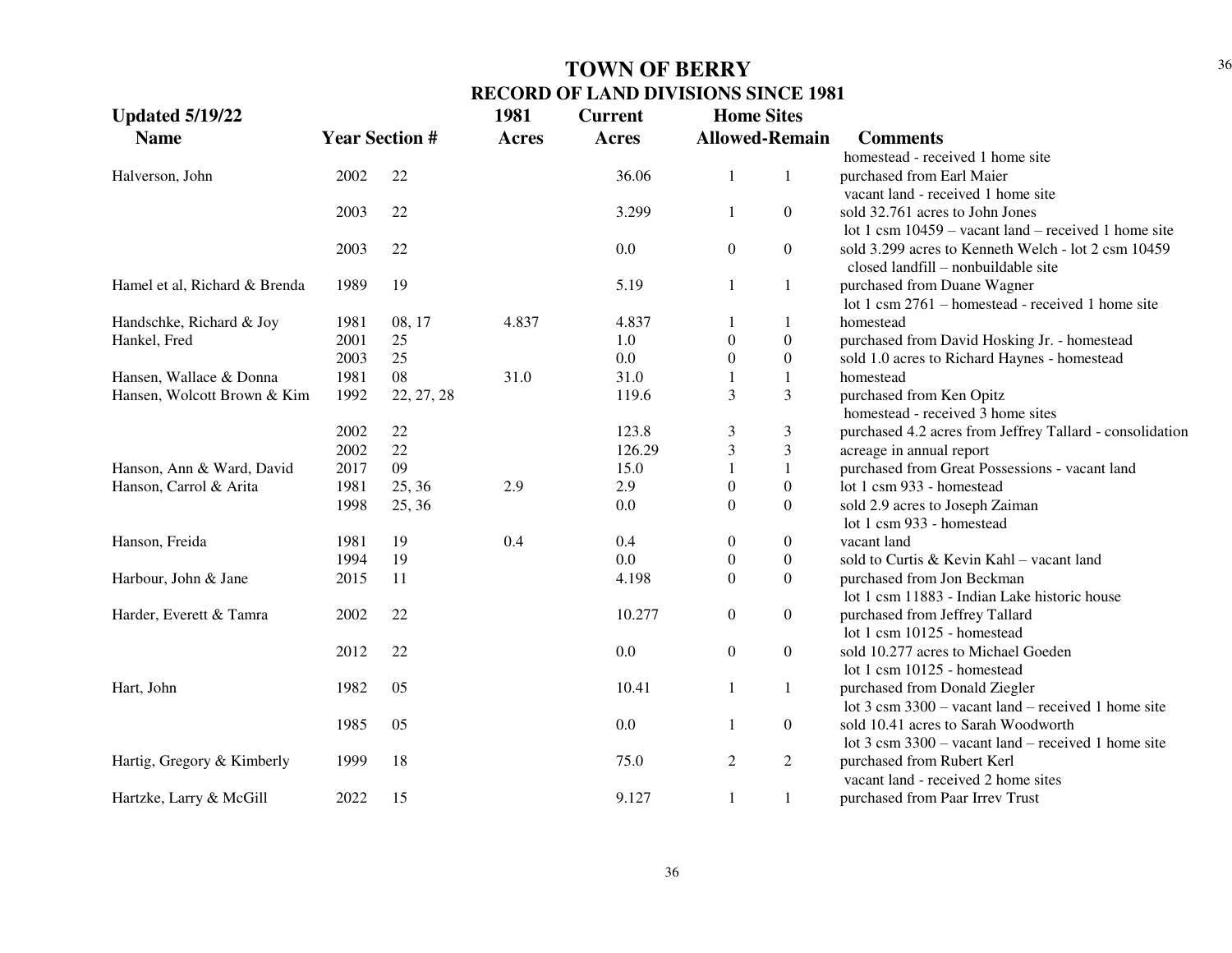| <b>Updated 5/19/22</b>      |      |                       | 1981         | <b>Current</b> | <b>Home Sites</b> |                       |                                                                |
|-----------------------------|------|-----------------------|--------------|----------------|-------------------|-----------------------|----------------------------------------------------------------|
| <b>Name</b>                 |      | <b>Year Section #</b> | <b>Acres</b> | <b>Acres</b>   |                   | <b>Allowed-Remain</b> | <b>Comments</b>                                                |
|                             |      |                       |              |                |                   |                       | lot $2 \text{ cm } 15872$ – vacant land – received 1 home site |
| Haskins, Joshua & Dressler  | 2020 | 04                    |              | 18.28          | $\boldsymbol{0}$  | $\overline{0}$        | purchased from Theis Tr, Stanley                               |
|                             |      |                       |              |                |                   |                       | homestead $-$ lot 1 csm 15271                                  |
| Haupt, John                 | 2001 | 06                    |              | 3.1            | $\boldsymbol{0}$  | $\overline{0}$        | purchased from Johanna Powers                                  |
|                             |      |                       |              |                |                   |                       | lot 2 csm 660 - homestead                                      |
|                             | 2006 | 06                    |              | 0.0            | $\theta$          | $\boldsymbol{0}$      | sold 3.1 acres to Kenyon Kies - lot 2 csm 660 - homestead      |
| Hawley, Lillie              | 1981 | 06, 07                | 154.7        | 154.7          | 4                 | $\overline{4}$        | homestead                                                      |
|                             | 1995 | 07                    |              | 143.9          | 4                 | $\overline{3}$        | sold 10.8 acres to Steve Schlick                               |
|                             |      |                       |              |                |                   |                       | lot 1 csm $7647$ – vacant land – received 1 home site          |
|                             | 2005 | 07                    |              | 122.24         | 3                 | 3                     | inherited 21.66 acres to Marilyn Pauls                         |
|                             |      |                       |              |                |                   |                       | lot 1 csm 11729 - homestead                                    |
|                             | 2005 | 06, 07                |              | 0.0            | 3                 | $\overline{0}$        | inherited 122.24 acres to Kahl Development/Pauls               |
|                             |      |                       |              |                |                   |                       | received 3 home sites                                          |
| Haynes, Richard & Patricia  | 2003 | 25                    |              | 1.0            | $\boldsymbol{0}$  | $\boldsymbol{0}$      | purchased from Fred Hankel - homestead                         |
|                             | 2011 | 25                    |              | 0.0            | $\boldsymbol{0}$  | $\overline{0}$        | sold 1 acre to Gregory Ballweg - homestead                     |
| Hays, Carlton               | 1981 | 26                    | 5.0          | 5.0            | $\mathbf{1}$      | $\mathbf{1}$          | homestead                                                      |
|                             | 1989 | 26                    |              | 0.0            | $\mathbf{1}$      | $\boldsymbol{0}$      | sold 5 acres to Norman Hester                                  |
|                             |      |                       |              |                |                   |                       | homestead - received 1 home site                               |
| Hegerfeld Rev Tr, Constance | 2008 | 19                    |              | 35.5           | $\boldsymbol{0}$  | $\boldsymbol{0}$      | purchased from Arthur Breintenstein - lot 2 csm 9040           |
|                             | 2019 | 19                    |              | 37.6           | 0                 | $\boldsymbol{0}$      | acreage in annual report                                       |
| Heilprin, Lawrence          | 1991 | 05                    |              | 5.0            | 0                 | $\boldsymbol{0}$      | purchased from James Tabor - homestead                         |
|                             | 1998 | 05                    |              | 0.0            | 0                 | $\boldsymbol{0}$      | sold 5 acres to David Evert - homestead                        |
| Heinonen, Melanie           | 2015 | 22                    |              | 2.0            | $\Omega$          | $\boldsymbol{0}$      | purchased from Rex Fritz                                       |
|                             |      |                       |              |                |                   |                       | lot 1 csm $1680 -$ homestead                                   |
|                             | 2018 | 22                    |              | 0.0            | $\boldsymbol{0}$  | $\boldsymbol{0}$      | sold 2 acres to Jacob Shea - lot 1 csm 1680 - homestead        |
| Helen Lewis Marital Tr      | 1987 | 09                    |              | 5.68           | $\mathbf{1}$      | 1                     | purchased from Robert Hudson                                   |
| Lewis, George               |      |                       |              |                |                   |                       | lot 1 csm 2146 – homestead - received 1 home site              |
|                             |      |                       |              |                |                   |                       | $\text{csm } 2771 - 3.12 \text{ acres}$                        |
| Helgerson, Kenneth & Marcia | 1990 | 24                    |              | 5.0            | 1                 | 1                     | purchased from Marcia Pedracine                                |
| Helgerson Living Tr         |      |                       |              |                |                   |                       | homestead - received 1 home site                               |
| Helleckson, Thomas          | 1994 | 25                    |              | 2.0            | $\mathbf{1}$      | $\mathbf{1}$          | purchased from Gerald Grob                                     |
|                             |      |                       |              |                |                   |                       | lot 1 csm $6938 -$ vacant land – received 1 home site          |
|                             | 1994 | 25                    |              | 2.0            | $\mathbf{1}$      | $\boldsymbol{0}$      | built home                                                     |
| Hellenbrand, Bernard        | 1981 | 26                    | 135.14       | 135.14         | $\overline{4}$    | $\overline{4}$        | lot 1 csm 3328 - homestead                                     |
|                             | 1985 | 26                    |              | 0.0            | $\overline{4}$    | $\overline{0}$        | sold 135.14 acres to Hellenbrand Living Tr                     |
|                             |      |                       |              |                |                   |                       | lot 1 csm 3328 - homestead - received 4 home sites             |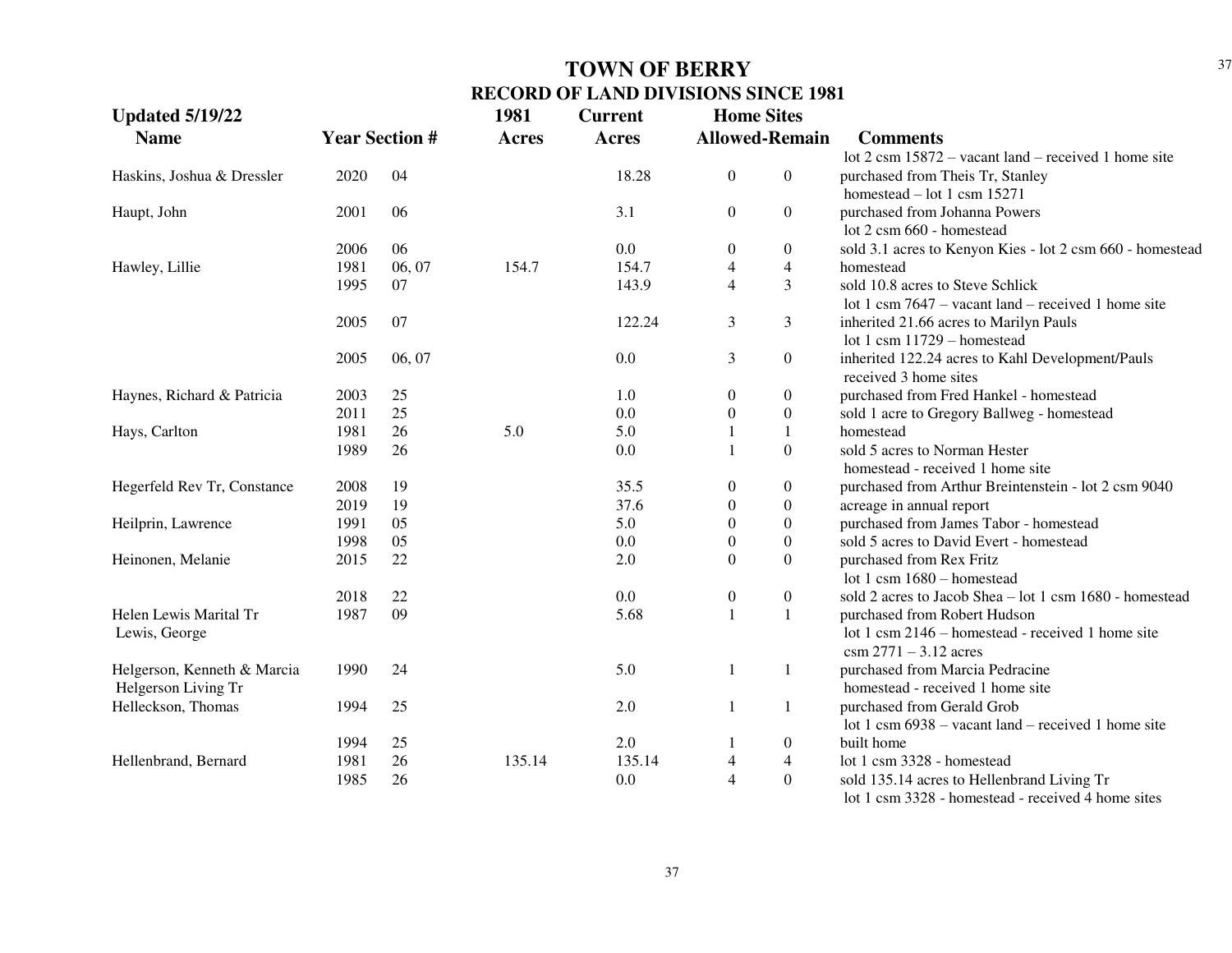| <b>Updated 5/19/22</b>         |                       |        | 1981         | <b>Current</b> | <b>Home Sites</b> |                          |                                                               |
|--------------------------------|-----------------------|--------|--------------|----------------|-------------------|--------------------------|---------------------------------------------------------------|
| <b>Name</b>                    | <b>Year Section #</b> |        | <b>Acres</b> | Acres          |                   | <b>Allowed-Remain</b>    | <b>Comments</b>                                               |
| Hellenbrand, Brandon & Autumn  | 2017                  | 03     |              | 2.0            | $\Omega$          | $\theta$                 | purchased from Melissa Boehmke                                |
|                                |                       |        |              |                |                   |                          | lot 1 csm 8408 created from lot 1 csm 7408 - homestead        |
|                                | 2020                  | 03     |              | 2.0            | $\overline{0}$    | $\overline{0}$           | created lot 3 csm 15613 - homestead                           |
| Hellenbrand, Brent             | 2008                  | 23     |              | 2.5            | $\overline{0}$    | $\overline{0}$           | purchased from Brad Kirch - lot 1 csm 2865 - homestead        |
|                                | 2015                  | 23     |              | 0.0            | $\Omega$          | $\overline{0}$           | sold 2.5 acres to Patrick Peterson                            |
|                                |                       |        |              |                |                   |                          | lot 1 csm 2865 - homestead                                    |
| Hellenbrand Rev Living Tr      | 1991                  | 26     |              | 2.62           | 1                 | 1                        | purchased 2.62 acres from Hellenbrand Liv Tr                  |
| Hellenbrand, Mark & Lynette    |                       |        |              |                |                   |                          | lot 1 csm $5984$ – received 1 home site                       |
|                                | 1991                  | 26     |              | 2.62           |                   | $\boldsymbol{0}$         | built home                                                    |
| Hellenbrand Family Farm LLC    | 1985                  | 26     |              | 135.14         | $\overline{4}$    | $\overline{\mathcal{L}}$ | purchased from Bernard Hellenbrand                            |
| Living Tr                      |                       |        |              |                |                   |                          | lot 1 csm 3328 - homestead - received 4 home sites            |
|                                | 1991                  | 26     |              | 132.52         | $\overline{4}$    | 3                        | sold 2.62 acres to Mark Hellenbrand                           |
|                                |                       |        |              |                |                   |                          | lot 1 csm $5984$ – received 1 home site                       |
|                                | 1999                  | 26     |              | 131.48         | 3                 | 3                        | acreage in annual report                                      |
| Hellenbrand, Michael & Linda   | 1996                  | 26     |              | 113.5          | 3                 | 3                        | purchased 113.5 acres from Margaret Lamberty                  |
| City Slickers Farm LLC         |                       |        |              |                |                   |                          | homestead - received 3 home sites                             |
|                                | 1998                  | 25     |              | 146.57         | 3                 | 3                        | purchased 33.07 acres from Dennis Eckhart                     |
|                                |                       |        |              |                |                   |                          | consolidation                                                 |
|                                | 1999                  | 25     |              | 149.57         | $\mathfrak{Z}$    | 3                        | acreage in annual report                                      |
|                                | 2001                  | 26     |              | 151.57         | 3                 | 3                        | purchased 2 acres from Carl Lange                             |
|                                |                       |        |              |                |                   |                          | lot $2 \text{ cm } 2518$ - homestead                          |
|                                | 2019                  | 25, 26 |              | 149.57         | 3                 | 3                        | acreage in annual report                                      |
| Hellenbrand, Richard           | 1981                  | 24     | 1.4          | 1.4            | $\boldsymbol{0}$  | $\boldsymbol{0}$         | lot 1 csm 1806 - homestead                                    |
|                                | 1999                  | 24     |              | 0.0            | $\overline{0}$    | $\boldsymbol{0}$         | sold to Joseph Barbian - lot 1 csm 1806 - homestead           |
| Hellenbrand, Stephen & Barbara | 1981                  | 23     | 120.6        | 120.6          | 3                 | 3                        | homestead                                                     |
|                                | 2018                  | 23     |              | 115.174        | 3                 | $\overline{c}$           | sold 5.426 acres to Joshua Archiquette                        |
|                                |                       |        |              |                |                   |                          | lot 1 csm $14518 -$ vacant land – received 1 home site        |
| Helenbrand et al, Vincent      | 1984                  | 17     |              | 1.9            | $\boldsymbol{0}$  | $\boldsymbol{0}$         | purchased from LaVerne Holler                                 |
|                                |                       |        |              |                |                   |                          | lot 1 csm $3947$ - created from lot 2 csm $2695$              |
| Hellenbrand, William & Marilyn | 2001                  | 35     |              | 2.77           | $\mathbf{1}$      | $\mathbf{1}$             | purchased from Gregory Smith                                  |
|                                |                       |        |              |                |                   |                          | lot $3 \text{ cm } 9245$ – vacant land – received 1 home site |
|                                | 2004                  | 35     |              | 2.77           | -1                | $\boldsymbol{0}$         | built home                                                    |
| Helmke, Robert & Teri          | 2000                  | 27     |              | 7.67           | $\boldsymbol{0}$  | $\boldsymbol{0}$         | purchased from David Yelk                                     |
|                                |                       |        |              |                |                   |                          | lot $2 \text{ cm } 9006$ – vacant land – received 1 home site |
|                                | 2003                  | 27     |              | 7.67           | $\boldsymbol{0}$  | $\boldsymbol{0}$         | built home                                                    |
| Helt Living Tr, James & Linda  | 1990                  | 01,02  |              | 61.1           | $\overline{2}$    | $\overline{c}$           | purchased from John Helt                                      |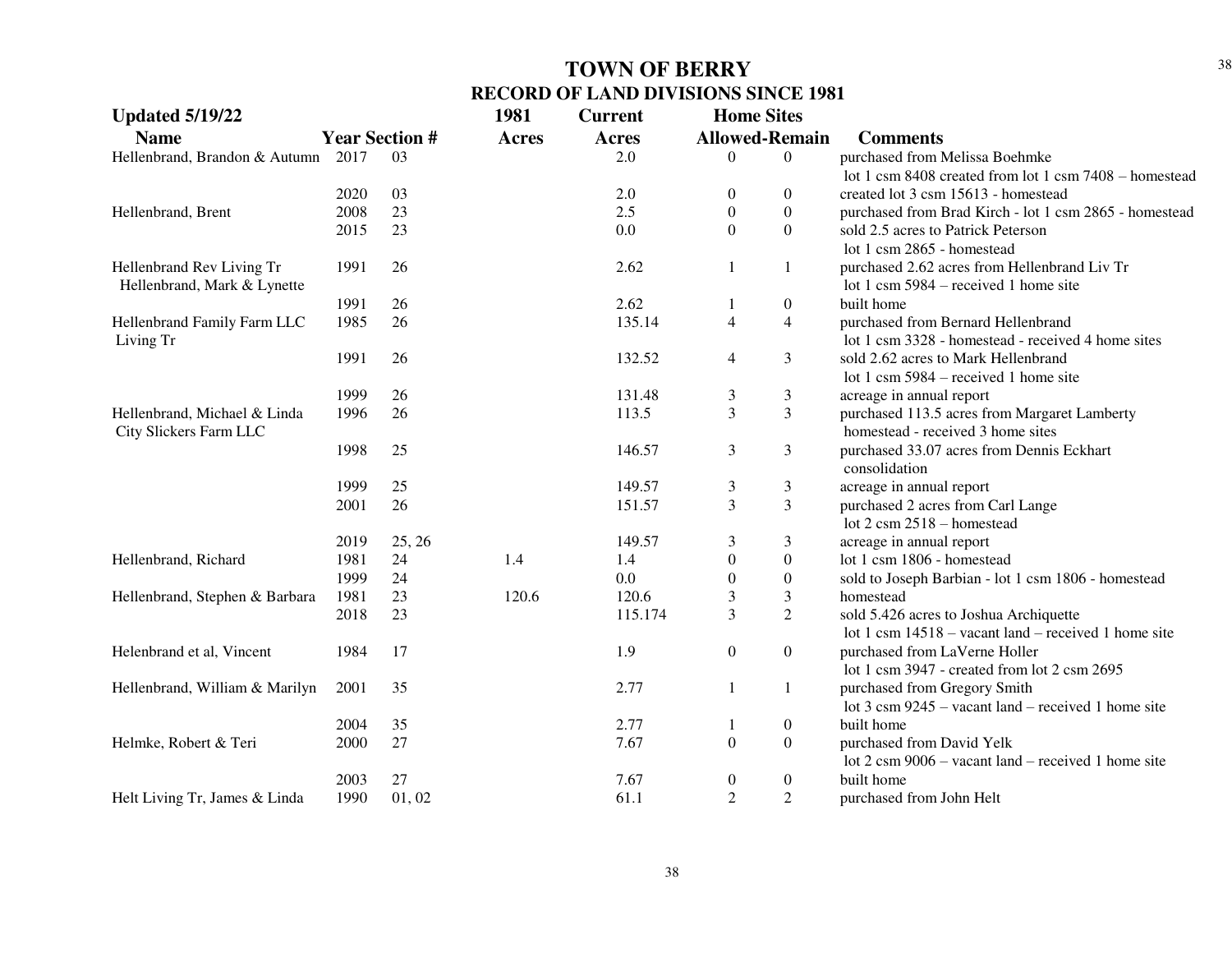| <b>Updated 5/19/22</b>        |                       |            | 1981         | <b>Current</b> |                  | <b>Home Sites</b>     |                                                                                     |
|-------------------------------|-----------------------|------------|--------------|----------------|------------------|-----------------------|-------------------------------------------------------------------------------------|
| <b>Name</b>                   | <b>Year Section #</b> |            | <b>Acres</b> | Acres          |                  | <b>Allowed-Remain</b> | <b>Comments</b>                                                                     |
|                               |                       |            |              |                |                  |                       | homestead - received 2 home sites                                                   |
| Helt, John                    | 1981                  | 01, 02     | 61.1         | 61.1           | $\overline{c}$   | $\overline{2}$        | homestead                                                                           |
|                               | 1990                  | 01, 02     |              | 0.0            | $\overline{c}$   | $\overline{0}$        | sold 61.1 acres to James & Linda Helt                                               |
|                               |                       |            |              |                |                  |                       | homestead - received 2 home sites                                                   |
| Helt, Paul                    | 2012                  | 05         |              | 64.3           | $\overline{2}$   | $\overline{2}$        | purchased from Mark Ballweg                                                         |
|                               |                       |            |              |                |                  |                       | vacant land - received 2 home sites                                                 |
|                               | 2018                  | 03         |              | 108.62         | $\overline{2}$   | 3                     | purchased 44.32 acres from Frank Breunig                                            |
|                               |                       |            |              |                |                  |                       | vacant land - received 1 home site                                                  |
|                               | 2019                  | 03         |              | 139.14         | 3                | 3                     | purchased 30.52 acres from Frank Breunig                                            |
| Helt Diversified LLC          | 2018                  | 03         |              | 42.87          | $\mathbf{1}$     | $1\,$                 | purchased 42.87 acres from Frank Breunig                                            |
|                               |                       |            |              |                |                  |                       | vacant land – received 1 home site                                                  |
|                               | 2019                  | 03         |              | 93.961         | 1                | 1                     | purchased 51.091 acres from Frank Breunig                                           |
| Henne, Daniel                 | 1997                  | 16         |              | 5.545          | $\mathbf{1}$     | $\mathbf{1}$          | purchased from Jeffrey Funk                                                         |
|                               |                       |            |              |                |                  |                       | lot 1 csm $7433 -$ vacant land – received 1 home site                               |
|                               | 2000                  | 16         |              | 5.545          | 1                | $\boldsymbol{0}$      | built home                                                                          |
| Henneman, Timothy & Patricia  | 1996                  | 34         |              | 2.1            | $\boldsymbol{0}$ | $\boldsymbol{0}$      | purchased from Walter Schulenberg                                                   |
|                               |                       |            |              |                |                  |                       | lot 2 csm 8331 - homestead                                                          |
| Henner, Benjamin & Michelle   | 2015                  | 05         |              | 1.0            | $\boldsymbol{0}$ | $\boldsymbol{0}$      | purchased from Paul Schneider                                                       |
|                               |                       |            |              |                |                  |                       | lot 1 csm 2932 - homestead                                                          |
| Henningfield, Joseph & Denise | 2002                  | 15         |              | 25.006         | 1                | $\mathbf{1}$          | purchased from Laverne Marten                                                       |
|                               |                       |            |              |                |                  |                       | lot 1 csm 10375 - homestead                                                         |
| Hering Tr Est, Herbert        | 1981                  | 20         | 159.3        | 159.3          | 5                | 5                     | homestead                                                                           |
| Hering, Melvin & Monica       | 1981                  | 29         | 1.5          | 1.5            | $\boldsymbol{0}$ | $\boldsymbol{0}$      | lot 1 csm 671 - homestead                                                           |
|                               | 2011                  | 29         |              | 0.0            | $\boldsymbol{0}$ | $\boldsymbol{0}$      | sold 1.5 acres to Charles Tupa - lot 1 csm 671 - homestead                          |
| Hester, Norman                | 1989                  | 26         |              | 5.0            |                  | $\mathbf{1}$          | purchased from Carlton Hayes                                                        |
|                               |                       |            |              |                |                  |                       | homestead - received 1 home site                                                    |
|                               | 2007                  | 26         |              | 0.0            | $\mathbf{1}$     | $\boldsymbol{0}$      | sold 5 acres to Jonathan Hall                                                       |
|                               |                       |            |              |                |                  |                       | homestead - received 1 home site                                                    |
| Hickey, Frank & Bernice       | 1981                  | 01         | 1.0          | 1.0            | $\boldsymbol{0}$ | $\boldsymbol{0}$      | homestead                                                                           |
|                               | 2002                  | 01         |              | 0.0            | $\boldsymbol{0}$ | $\boldsymbol{0}$      | sold 1 acre to Patricia Burling - homestead                                         |
| Hillside Enterprises          | 2002                  | 22, 23, 27 |              | 175.14         | 5                | 5                     | purchased from Jeffrey Tallard - received 5 home sites                              |
|                               | 2003                  | 22         |              | 95.958         | 5                | $\overline{2}$        | sold 79.182 acres to Lawrence Brady                                                 |
|                               |                       |            |              |                |                  |                       | lot $2 \text{ cm } 10771 - \text{lot } 3 \text{ cm } 10771$ - received 3 home sites |
|                               | 2003                  | 22         |              | 74.953         | $\overline{c}$   | $\mathbf{1}$          | sold 21.005 acres to David May                                                      |
|                               |                       |            |              |                |                  |                       | lot 1 csm $10711$ – vacant land – received 1 home site                              |
|                               | 2003                  | 22         |              | 64.894         | 1                | $\boldsymbol{0}$      | sold 10.059 acres to Tracy Sanderson                                                |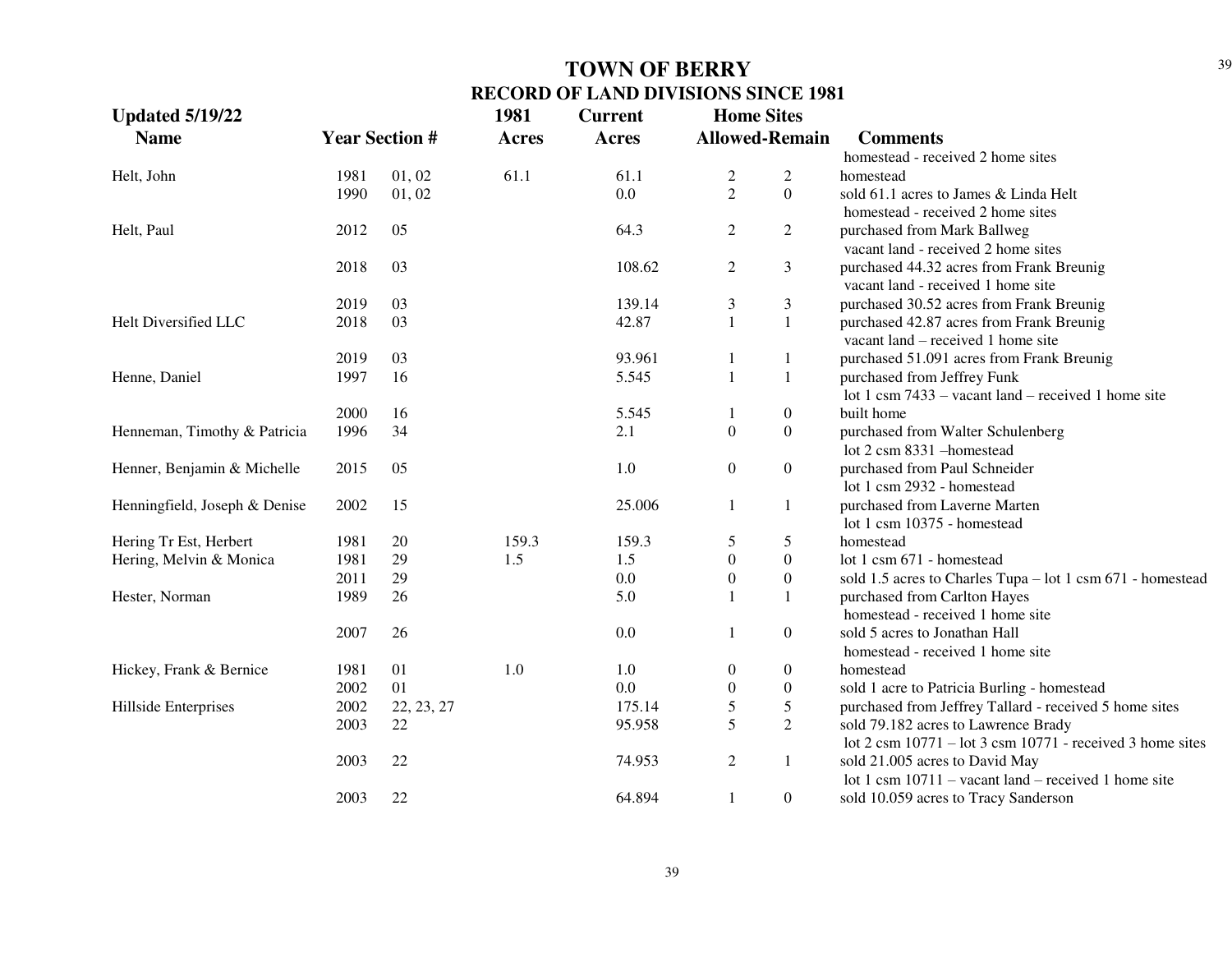| <b>Updated 5/19/22</b>                                     |                       |       | 1981         | <b>Current</b> | <b>Home Sites</b>     |                  |                                                                                                                             |
|------------------------------------------------------------|-----------------------|-------|--------------|----------------|-----------------------|------------------|-----------------------------------------------------------------------------------------------------------------------------|
| <b>Name</b>                                                | <b>Year Section #</b> |       | <b>Acres</b> | Acres          | <b>Allowed-Remain</b> |                  | <b>Comments</b>                                                                                                             |
|                                                            |                       |       |              |                |                       |                  | lot $4 \text{ cm } 10493$ – vacant land – received 1 home site                                                              |
|                                                            | 2003                  | 22    |              | 0.0            | $\boldsymbol{0}$      | $\boldsymbol{0}$ | sold 64.894 acres to Hillside Horse Farm - consolidation                                                                    |
| Hillside Horse Farm LLC                                    | 2003                  | 22    |              | 32.253         | 1                     | $\mathbf{1}$     | purchased from Jeffrey Tallard - received 1 home site                                                                       |
|                                                            | 2003                  | 22    |              | 97.147         | 1                     | $\mathbf{1}$     | purchased 64.894 acres from Hillside Enterprises<br>consolidation                                                           |
|                                                            | 2004                  | 22    |              | 62.447         | -1                    | 1                | sold 34.7 acres to Susan Dickert - consolidation                                                                            |
|                                                            | 2004                  | 22    |              | 60.47          | 1                     | $\mathbf{1}$     | acreage in annual report                                                                                                    |
| Hinrichs, Daniel & Post, Leslie<br>Post Hinrichs Living Tr | 2002                  | 16    |              | 69.9           | $\overline{2}$        | $\overline{2}$   | purchased from Don Hinrichs<br>vacant land – received 2 home sites                                                          |
|                                                            | 2002                  | 16    |              | 69.9           | $\overline{2}$        | $\mathbf{1}$     | built home                                                                                                                  |
|                                                            | 2020                  | 16    |              | 28.46          | $\mathbf{1}$          | $\boldsymbol{0}$ | sold 41.44 acres to Will Doherty<br>vacant land – received 1 home site                                                      |
| Hinrichs, Donald & Larenese                                | 1981                  | 16    | 80.0         | 80.0           | $\overline{c}$        | $\overline{c}$   | lot 1 csm 10258 - homestead                                                                                                 |
|                                                            | 2002                  | 16    |              | 10.1           | $\overline{2}$        | $\Omega$         | sold 69.9 acres to Dan Hinrichs<br>vacant land – received 2 home sites                                                      |
|                                                            | 2015                  | 16    |              | 0.0            | $\boldsymbol{0}$      | $\boldsymbol{0}$ | sold 10.1 acres to Aaron Kaleas                                                                                             |
|                                                            |                       |       |              |                |                       |                  | lot 1 csm 10258 - homestead                                                                                                 |
| Hoddy, Raymond                                             | 1981                  | 11    | 57.98        | 57.98          | $\overline{2}$        | $\overline{c}$   | homestead                                                                                                                   |
|                                                            | 1982                  | 11    |              | 76.48          | $\overline{2}$        | 3                | purchased 18.5 acres from Francis Brewster<br>vacant land - received 1 home site                                            |
|                                                            | 1994                  | 11    |              | 0.0            | 3                     | $\boldsymbol{0}$ | sold 76.48 acres to Carla Wright<br>homestead - received 3 home sites                                                       |
| Hodgson, Joseph & Carol                                    | 1981                  | 34    | 4.94         | 4.94           | -1                    | $\mathbf{1}$     | homestead                                                                                                                   |
|                                                            | 1989                  | 34    |              | 24.88          | $\mathbf{1}$          | $\overline{c}$   | purchased 19.94 acres from Swamplovers<br>lot 1 csm $5582 -$ vacant land – received 1 home site                             |
|                                                            | 2005                  | 34    |              | 19.94          | $\mathfrak{2}$        | $\mathbf{1}$     | sold 4.94 acres to Michael Goth<br>homestead - received 1 home site                                                         |
|                                                            | 2005                  | 34    |              | 0.0            | 1                     | $\boldsymbol{0}$ | sold 19.94 acres to Lillian Regenberg                                                                                       |
| Hoffman, James                                             | 2009                  | 01,02 |              | 99.8           | 3                     | 3                | lot 1 csm $5582 -$ vacant land – received 1 home site<br>purchased from Herman Hoffman<br>homestead - received 3 home sites |
| Hoffman, Kevin                                             | 2002                  | 15    |              | 5.34           | $\boldsymbol{0}$      | $\boldsymbol{0}$ | purchased from Willard Marten<br>lot 1 csm 10423 - homestead                                                                |
|                                                            | 2006                  | 15    |              | 0.0            | $\boldsymbol{0}$      | $\boldsymbol{0}$ | sold 5.34 acres to Patrick Ripp<br>lot 1 csm 10423 - homestead                                                              |
| Hoffman, Herman                                            | 1981                  | 01,02 | 97.9         | 97.9           | 3                     | 3                | homestead                                                                                                                   |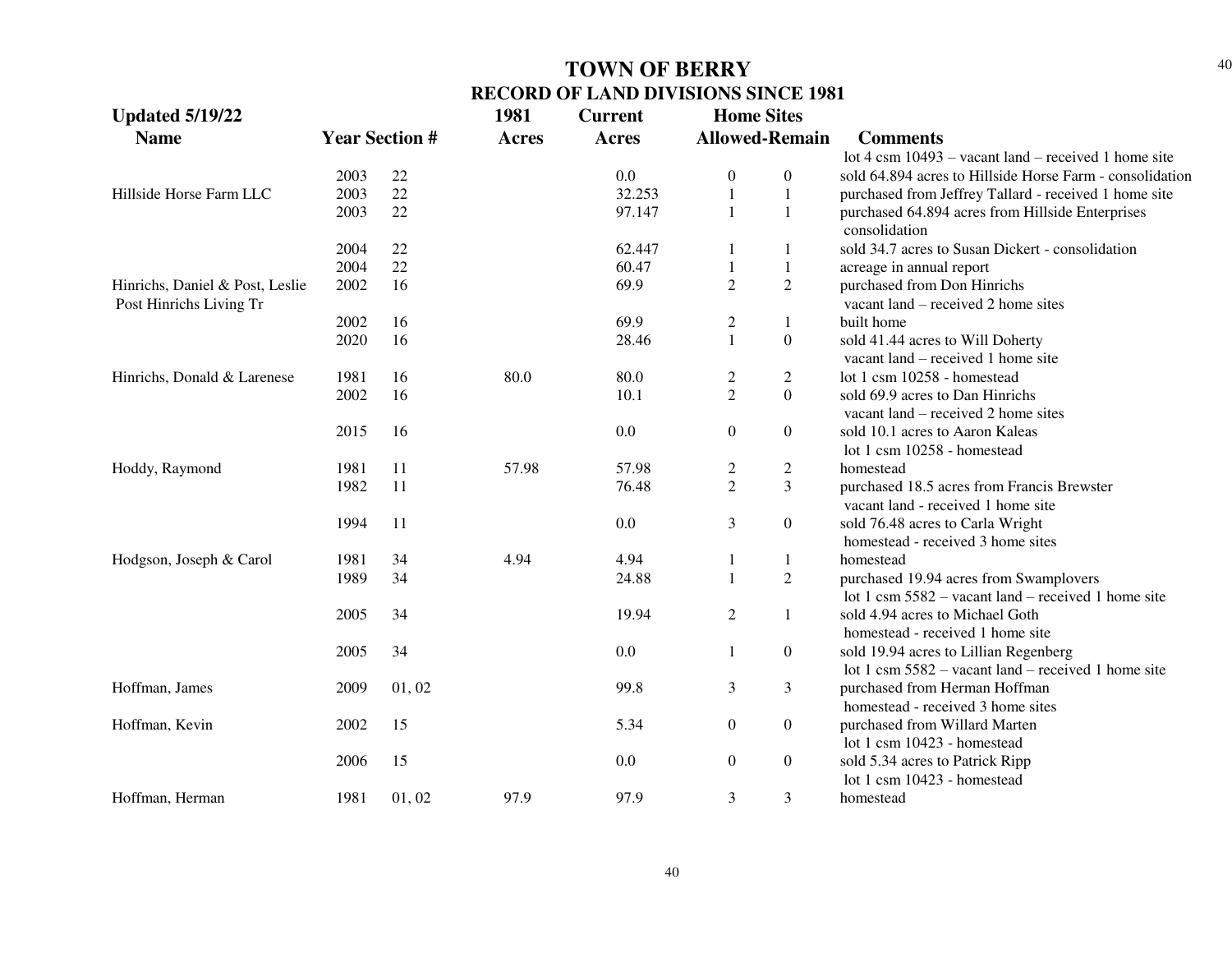| <b>Updated 5/19/22</b>    |                       |        | 1981                  | <b>Current</b> | <b>Home Sites</b>       |                  |                                                                |
|---------------------------|-----------------------|--------|-----------------------|----------------|-------------------------|------------------|----------------------------------------------------------------|
| <b>Name</b>               | <b>Year Section #</b> |        | <b>Acres</b><br>Acres |                | <b>Allowed-Remain</b>   |                  | <b>Comments</b>                                                |
|                           | 1992                  | 01, 02 |                       | 99.8           | 3                       | 3                | acreage in annual report                                       |
|                           | 2009                  | 01, 02 |                       | 0.0            | 3                       | $\boldsymbol{0}$ | sold 99.8 acres to James Hoffman                               |
|                           |                       |        |                       |                |                         |                  | homestead - received 3 home sites                              |
| Hoffman Rev Liv Tr        | 1981                  | 06, 07 | 137.8                 | 137.8          | $\overline{4}$          | $\overline{4}$   | homestead                                                      |
| Hoffman, Lorren & Lucille |                       |        |                       |                |                         |                  |                                                                |
| Hogan, John               | 1981                  | 20     | 1.2                   | 1.2            | $\boldsymbol{0}$        | $\overline{0}$   | homestead                                                      |
|                           | 1994                  | 20     |                       | 0.0            | $\boldsymbol{0}$        | $\overline{0}$   | sold 1.2 acres to William Weber - homestead                    |
| Holler, LaVerne & Lana    | 1981                  | 17     | 119.6                 | 119.6          | 3                       | $\mathfrak{Z}$   | homestead                                                      |
|                           | 1981                  | 17     |                       | 119.6          | 3                       | $\mathfrak{Z}$   | lot 1 csm $2695 - 0.79$ acres                                  |
|                           | 1981                  | 17     |                       | 119.6          | 3                       | $\mathfrak{Z}$   | lot 2 csm 2695 - 8.74 acres                                    |
|                           | 1984                  | 17     |                       | 112.76         | 3                       | 3                | sold 6.84 acres to Larry Burns                                 |
|                           |                       |        |                       |                |                         |                  | lot 2 csm 3947 - created from lot 2 csm 2695                   |
|                           | 1984                  | 17     |                       | 110.86         | 3                       | $\overline{2}$   | sold 1.9 acres to Vincent Hellenbrand                          |
|                           |                       |        |                       |                |                         |                  | lot 1 csm 3947 - created from lot 2 csm 2695                   |
|                           | 1985                  | 17     |                       | 110.07         | $\overline{\mathbf{c}}$ | $\overline{c}$   | sold 0.79 acres to Gerald Statz - lot 1 csm 2695               |
|                           | 1999                  | 17     |                       | 109.6          | $\overline{c}$          | $\sqrt{2}$       | acreage in annual report                                       |
|                           | 2003                  | 17     |                       | 103.65         | $\overline{2}$          | $\mathbf{1}$     | sold 5.95 acres to Jamie Boehnen                               |
|                           |                       |        |                       |                |                         |                  | lot $2 \text{ cm } 10430$ – vacant land - received 1 home site |
|                           | 2003                  | 17     |                       | 98.22          | 1                       | $\boldsymbol{0}$ | sold 5.43 acres to Gary Wendt                                  |
|                           |                       |        |                       |                |                         |                  | lot 1 csm $10430$ – vacant land – received 1 home site         |
|                           | 2003                  | 17     |                       | 97.6           | $\boldsymbol{0}$        | $\overline{0}$   | acreage in annual report                                       |
| Holmes, Carlton & Alice   | 1981                  | 28     | 135.2                 | 135.2          | 4                       | $\overline{4}$   | homestead                                                      |
|                           | 1993                  | 28     |                       | 75.1           | $\overline{4}$          | 3                | sold 60.1 acres to Ice Age Trail                               |
|                           |                       |        |                       |                |                         |                  | vacant land – received 1 home site                             |
|                           | 1994                  | 28     |                       | 61.47          | $\mathfrak{Z}$          | $\mathfrak{Z}$   | sold 13.63 acres to Ice Age Trail – consolidation              |
|                           | 1996                  | 28     |                       | 36.0           | $\overline{3}$          | $\overline{2}$   | sold 25.47 acres to Steve Kessenich                            |
|                           |                       |        |                       |                |                         |                  | lot 1 csm 8161 – homestead - received 1 home site              |
|                           | 2000                  | 28     |                       | 0.0            | $\mathbf{2}$            | $\mathbf{0}$     | sold 36 acres to James Pientka                                 |
|                           |                       |        |                       |                |                         |                  | vacant land – received 2 home sites                            |
| Holzum, Earl              | 1981                  | 33     | 17.7                  | 17.7           | 1                       | -1               | homestead                                                      |
|                           | 2002                  | 33     |                       | 9.7            | $\mathbf{1}$            | $\boldsymbol{0}$ | sold 8 acres to Kerry Kravik                                   |
|                           |                       |        |                       |                |                         |                  | lot 1 csm $10440 -$ vacant land – received 1 home site         |
|                           | 2002                  | 33     |                       | 11.32          | $\boldsymbol{0}$        | $\mathbf{0}$     | acreage in annual report                                       |
|                           | 2003                  | 33     |                       | 0.0            | $\mathbf{0}$            | $\mathbf{0}$     | sold 11.32 acres to Susan Holzum                               |
|                           |                       |        |                       |                |                         |                  | lot 2 csm 10440 - homestead                                    |
| Holzum, Susan & Karen     | 2003                  | 33     |                       | 11.32          | $\mathbf{0}$            | $\overline{0}$   | purchased from Earl Holzum                                     |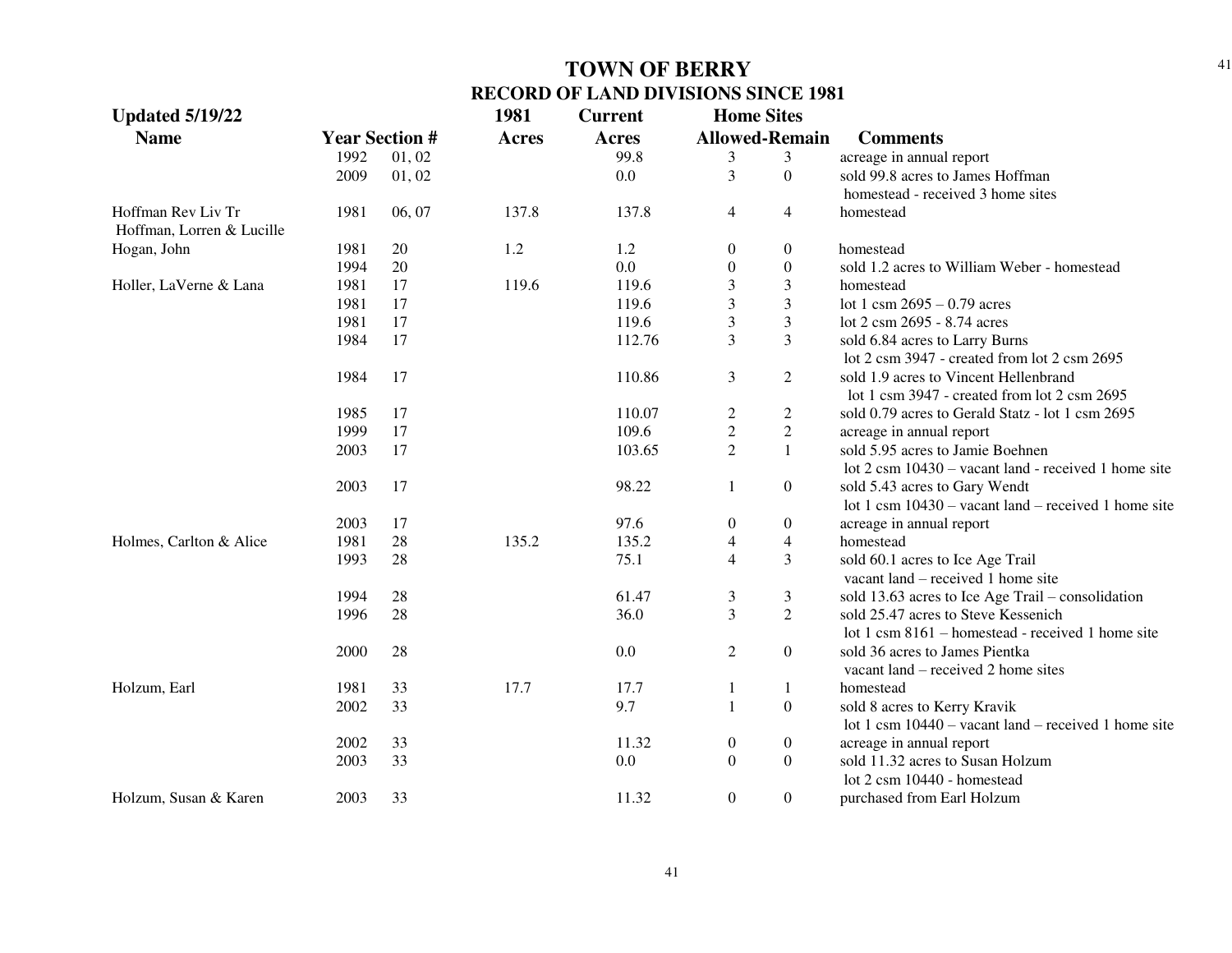| <b>Updated 5/19/22</b>       |      |                       | 1981         | <b>Current</b> | <b>Home Sites</b>     |                  |                                                                |
|------------------------------|------|-----------------------|--------------|----------------|-----------------------|------------------|----------------------------------------------------------------|
| <b>Name</b>                  |      | <b>Year Section #</b> | <b>Acres</b> | <b>Acres</b>   | <b>Allowed-Remain</b> |                  | <b>Comments</b>                                                |
|                              |      |                       |              |                |                       |                  | lot 2 csm 10440 - homestead                                    |
| Hook, Timothy & Linda        | 1981 | 24                    | 10.54        | 10.54          | 1                     | 1                | lot $2 \text{ csm } 1806$ - homestead                          |
| Hooker, Paul & Ana           | 2019 | 28                    |              | 11.4           | $\boldsymbol{0}$      | $\boldsymbol{0}$ | purchased from Angela Peterson                                 |
|                              |      |                       |              |                |                       |                  | lot 1 csm $6306$ – homestead                                   |
| Hornung Tr, Edward & Arlene  | 1981 | 14                    | 10.0         | 10.0           | 1                     | 1                | homestead                                                      |
|                              | 2019 | 14                    |              | 14.2           | $\mathbf{1}$          | $\mathbf{1}$     | purchased 4.2 acres from Robert McArthur                       |
|                              |      |                       |              |                |                       |                  | vacant land                                                    |
| Hosking Jr., David           | 1998 | 25                    |              | 1.0            | $\overline{0}$        | $\boldsymbol{0}$ | purchased from William Hosking - homestead                     |
|                              | 2001 | 25                    |              | 0.0            | $\boldsymbol{0}$      | $\boldsymbol{0}$ | sold 1 acre to Fred Hankel - homestead                         |
| Hosking, Theordore & Eleanor | 1981 | 06                    | 4.0          | 4.0            | 1                     | 1                | homestead - lot 1 csm 660                                      |
|                              | 1992 | 06                    |              | 8.0            |                       | $1\,$            | purchased 4 acres from Lynn Seston - consolidation             |
| Hosking Jr., William         | 1981 | 25                    | 1.0          | 1.0            | $\boldsymbol{0}$      | $\boldsymbol{0}$ | homestead                                                      |
|                              | 1998 | 25                    |              | 0.0            | $\boldsymbol{0}$      | $\boldsymbol{0}$ | sold 1 acre to David Hosking Jr. - homestead                   |
| Hovde, Glenn                 | 1981 | 18                    | 29.5         | 29.5           | 1                     | $\mathbf{1}$     | lot $2 \text{ cm } 2761 - \text{homestead}$                    |
|                              | 1986 | 18                    |              | 0.0            | 1                     | $\boldsymbol{0}$ | sold 29.5 acres to Floyd Creamer                               |
|                              |      |                       |              |                |                       |                  | lot 2 csm 2761 – homestead - received 1 home site              |
| Hovey, Daniel & Catherine    | 1996 | 17                    |              | 0.5            | 1                     | 1                | purchased from Neil Foye                                       |
|                              |      |                       |              |                |                       |                  | homestead - school house - received 1 home site                |
|                              | 1998 | 17                    |              | 2.0            | 1                     | 1                | purchased 1.5 acres from Orland Danz – consolidation           |
|                              | 2000 | 17                    |              | 2.42           | $\mathbf{1}$          | $\mathbf{1}$     | acreage in annual report                                       |
|                              | 2004 | 17                    |              | 2.42           | 1                     | 1                | combined parcels to create lot 1 csm 11027                     |
|                              | 2016 | 17                    |              | 0.0            | $\mathbf{1}$          | $\boldsymbol{0}$ | sold 2.42 acres to Michael Ballard                             |
|                              |      |                       |              |                |                       |                  | lot 1 csm 11027 - received 1 home site                         |
| Howell, Mike & Alison        | 2015 | 22                    |              | 20.805         | $\mathbf{1}$          | $\mathbf{1}$     | purchased from Carl Nolen                                      |
|                              |      |                       |              |                |                       |                  | lot $3 \text{ cm } 11031$ – vacant land – received 1 home site |
|                              | 2016 | 22                    |              | 20.805         | 1                     | $\overline{0}$   | built home                                                     |
|                              | 2019 | 22                    |              | 0.0            | $\boldsymbol{0}$      | $\mathbf{0}$     | sold 20.805 acres to Nicholas Grunenwald                       |
|                              |      |                       |              |                |                       |                  | lot 3 csm 11031                                                |
| Howick, Andrew               | 2000 | 17                    |              | 16.13          | $\mathbf{1}$          | 1                | purchased from Gary Achenbach                                  |
|                              |      |                       |              |                |                       |                  | lot 1 csm $9239$ – vacant land – received 1 home site          |
|                              | 2003 | 17                    |              | 0.0            | 1                     | $\overline{0}$   | sold 16.13 acres to James Champagne                            |
|                              |      |                       |              |                |                       |                  | lot 1 csm $9239$ – vacant land – received 1 home site          |
| Huber, Jeffrey & Renee       | 2000 | 13                    |              | 2.18           | $\mathbf{1}$          | 1                | purchased from Gerald Ripp                                     |
|                              |      |                       |              |                |                       |                  | lot 1 csm $9290 -$ vacant land – received 1 home site          |
|                              | 2000 | 13                    |              | 2.18           | 1                     | $\boldsymbol{0}$ | built home                                                     |
|                              | 2016 | 13                    |              | 0.0            | $\mathbf{0}$          | $\boldsymbol{0}$ | sold 2.18 acres to Steven Kuhn - lot 1 csm 9290                |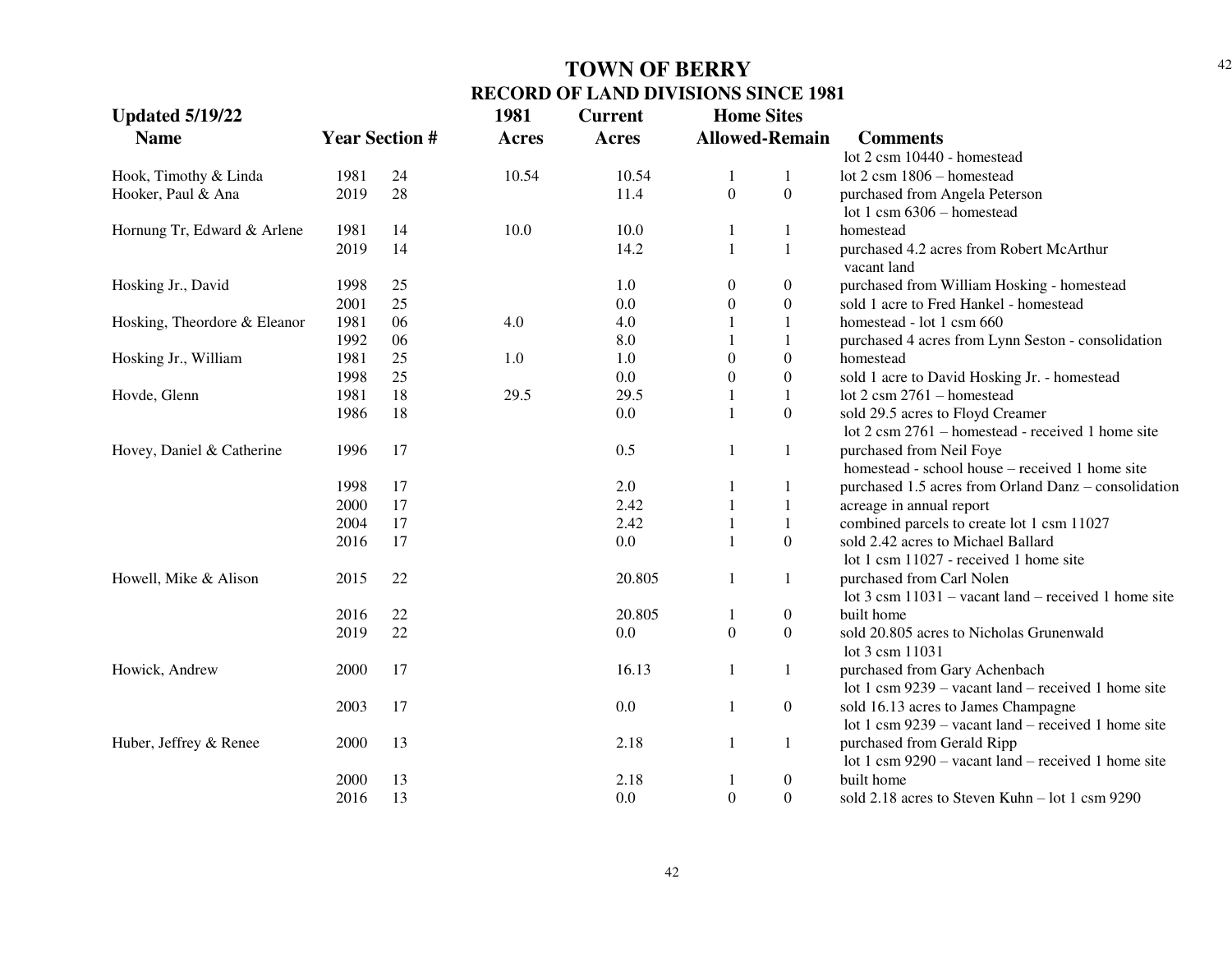| <b>Updated 5/19/22</b>       |                       |          | 1981         | <b>Current</b> | <b>Home Sites</b>     |                  |                                                                                              |
|------------------------------|-----------------------|----------|--------------|----------------|-----------------------|------------------|----------------------------------------------------------------------------------------------|
| <b>Name</b>                  | <b>Year Section #</b> |          | <b>Acres</b> | <b>Acres</b>   | <b>Allowed-Remain</b> |                  | <b>Comments</b>                                                                              |
| Huber, Joseph & Mary         | 1981                  | 17       | 5.0          | 5.0            | $\mathbf{1}$          | $\mathbf{1}$     | homestead                                                                                    |
| Hudson Jr., Robert           | 1981                  | 09       | 5.6          | 5.6            | $\mathbf{1}$          | $\mathbf{1}$     | lot 1 csm 2146 - 2.28 acres - homestead                                                      |
|                              | 1981                  | 09       |              | 5.6            | $\mathbf{1}$          | $\mathbf{1}$     | csm 2771 - 3.12 acres                                                                        |
|                              | 1987                  | 09       |              | 0.0            | $\mathbf{1}$          | $\boldsymbol{0}$ | sold 5.6 acres to George Lewis                                                               |
|                              |                       |          |              |                |                       |                  | lot 1 csm 2146 – homestead - received 1 home site<br>$\text{csm } 2771 - 3.12 \text{ acres}$ |
| Humphrey, Dale               | 2001                  | 17       |              | 16.31          | 1                     | $\mathbf{1}$     | purchased from Gary Achenbach                                                                |
|                              |                       |          |              |                |                       |                  | lot $2 \text{ cm } 9239$ – vacant land – received 1 home site                                |
|                              | 2002                  | 17       |              | 0.0            | 1                     | $\overline{0}$   | sold 16.31 acres to Troy Kalscheuer                                                          |
|                              |                       |          |              |                |                       |                  |                                                                                              |
|                              |                       |          |              | 16.5           |                       |                  | lot $2 \text{ cm } 9239$ – vacant land – received 1 home site                                |
| Huntley, David               | 1982                  | 23       |              |                | 1                     | $\mathbf{1}$     | purchased from Rudolph Arneson<br>vacant land – received 1 home site                         |
|                              | 1983                  |          |              | 16.5           |                       |                  | built home                                                                                   |
|                              |                       | 23<br>23 |              | 0.0            | 1                     | $\boldsymbol{0}$ |                                                                                              |
|                              | 2000                  |          |              |                | $\boldsymbol{0}$      | $\boldsymbol{0}$ | sold 16.5 acres to Jerome Bailey - homestead                                                 |
| Hydrangea Blue LLC           | 2021                  | 01       |              | 0.8            | $\boldsymbol{0}$      | $\boldsymbol{0}$ | purchased from Starczynski LLC                                                               |
|                              |                       |          |              |                |                       |                  | Homestead & Whippoorwill                                                                     |
| Ianne, David & Wendy         | 2001                  | 02       |              | 41.4           | $\mathbf{1}$          | $\mathbf{1}$     | purchased from William Keuler                                                                |
|                              |                       |          |              |                |                       |                  | vacant land – received 1 home site                                                           |
|                              | 2001                  | 02       |              | 41.4           | $\mathbf{1}$          | $\boldsymbol{0}$ | built home                                                                                   |
|                              | 2004                  | 02       |              | 0.0            | $\boldsymbol{0}$      | $\boldsymbol{0}$ | sold 41.4 acres to Barb Tarpley                                                              |
| Ice Age Park & Trail         | 1993                  | 28       |              | 60.1           | $\boldsymbol{0}$      | $\mathbf{1}$     | purchased 60.1 acres from Carlton Holmes                                                     |
|                              |                       |          |              |                |                       |                  | vacant land – received 1 home site                                                           |
|                              | 1994                  | 28       |              | 73.73          | $\mathbf{1}$          | 1                | purchased 13.63 acres from Carlton Holmes - consolidation                                    |
|                              | 2003                  | 34       |              | 125.33         | $\mathbf{1}$          | $\overline{2}$   | purchased 51.6 acres from Scott Lewis                                                        |
|                              |                       |          |              |                |                       |                  | vacant land - received 1 home site                                                           |
|                              | 2020                  | 33, 34   |              | 560.623        | 14                    | 14               | purchased 435.293 acres from Swamplovers                                                     |
|                              |                       |          |              |                |                       |                  | received 12 home sites                                                                       |
| Indian Lake House LLC        | 1981                  | 11       | 2.06         | 2.06           | $\overline{0}$        | $\overline{0}$   | lot 2 csm 1251 - homestead                                                                   |
| Ketelboeter, William & Velma |                       |          |              |                |                       |                  |                                                                                              |
| Indian Trail Farms LLC       | 1981                  | 11, 12   | 337.8        | 337.8          | 10                    | 10               | 2 homesteads                                                                                 |
| Dega, Donald & Jeanette      | 2021                  | 12       |              | 337.8          | 10                    | 10               | created lot 1 csm $15696 - 23.08$ acres - homestead                                          |
|                              | 2021                  | 12       |              | 337.8          | 10                    | 10               | created lot $2 \text{ csm } 15696 - 22.83 \text{ acres} - \text{vacant land}$                |
|                              | 2021                  | 11, 12   |              | 45.91          | 10                    | $\overline{c}$   | sold 291.89 acres to Dane County                                                             |
|                              |                       |          |              |                |                       |                  | 1 homestead $-$ received 8 home sites                                                        |
|                              | 2022                  | 12       |              | 23.08          | $\overline{2}$        | $\mathbf{1}$     | sold 22.83 acres to Karen Dega                                                               |
|                              |                       |          |              |                |                       |                  | lot 1 csm 15696 - homestead - received 1 home site                                           |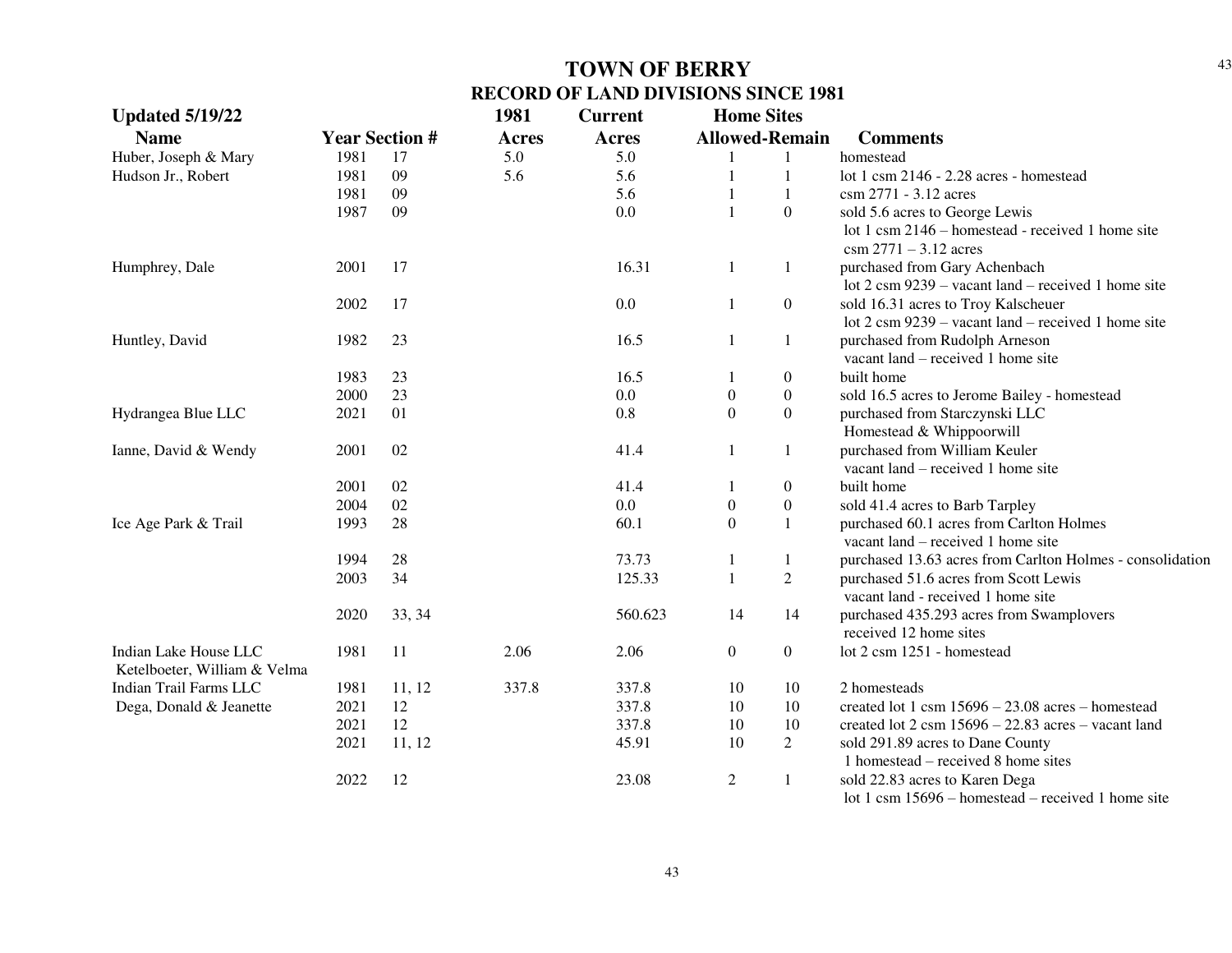| <b>Updated 5/19/22</b>        |                       |        | 1981         | <b>Current</b> | <b>Home Sites</b>     |                  |                                                                |
|-------------------------------|-----------------------|--------|--------------|----------------|-----------------------|------------------|----------------------------------------------------------------|
| <b>Name</b>                   | <b>Year Section #</b> |        | <b>Acres</b> | <b>Acres</b>   | <b>Allowed-Remain</b> |                  | <b>Comments</b>                                                |
|                               | 2022                  | 12     |              | 0.0            |                       | $\boldsymbol{0}$ | sold 23.08 acres to Stephanie Dega                             |
|                               |                       |        |              |                |                       |                  | lot $2 \text{ cm } 15696$ – vacant land – received 1 home site |
| Jacobi, Paul                  | 1981                  | 27     | 20.0         | 20.0           |                       | 1                | vacant land                                                    |
|                               | 1989                  | 27     |              | 0.0            |                       | $\boldsymbol{0}$ | sold 20 acres to Lillian Regenberg - received 1 home site      |
| Jauch, Jeffrey & Elizabeth    | 2021                  | 29     |              | 5.0            | $\mathbf{1}$          | $\mathbf{1}$     | purchased 5 acres from Krause Living Tr                        |
|                               |                       |        |              |                |                       |                  | lot $3 \text{ cm } 15001$ – received 1 home site               |
| Jelak, George & Mary          | 1997                  | 17, 18 |              | 20.0           | -1                    | 1                | purchased from Judith Rendall                                  |
|                               |                       |        |              |                |                       |                  | homestead - received 1 home site                               |
| Jensen, Jerard & Amy          | 1998                  | 28     |              | 14.0           | $\boldsymbol{0}$      | $\boldsymbol{0}$ | purchased from Frank Durham                                    |
|                               |                       |        |              |                |                       |                  | lot 1 csm 6306 - homestead                                     |
|                               | 1998                  | 28     |              | 11.4           | $\overline{0}$        | $\boldsymbol{0}$ | acreage in annual report                                       |
|                               | 2014                  | 26     |              | 52.4           | $\overline{0}$        | $\boldsymbol{0}$ | purchased 41 acres from Douglas Schwartz                       |
|                               | 2015                  | 28     |              | 41.0           | $\overline{0}$        | $\boldsymbol{0}$ | sold 11.4 acres to Angela Peterson                             |
|                               |                       |        |              |                |                       |                  | lot 1 csm 6306 - homestead                                     |
| Johanningmeier Dean & Barbara | 1981                  | 23     | 10.65        | 10.65          |                       | 1                | lot 2 csm 2663 - homestead                                     |
| Johnson, Carole & Carl        | 1981                  | 17     | 5.0          | 5.0            |                       | $\mathbf{1}$     | homestead                                                      |
|                               | 2002                  | 17     |              | 29.2           |                       | $\mathbf{1}$     | purchased 24.2 acres from John Quisling - consolidation        |
|                               | 2016                  | 17     |              | 0.0            |                       | $\boldsymbol{0}$ | sold 29.2 acres to Calvin Frisch                               |
|                               |                       |        |              |                |                       |                  | homestead – received 1 home site                               |
| Johnson, Duane & Elizabeth    | 2022                  | 15     |              | 9.96           | -1                    | 1                | purchased from Paar Irrev Trust                                |
|                               |                       |        |              |                |                       |                  | lot 1 csm $15872$ – vacant land – received 1 home site         |
| Johnson, Justin & Tammy       | 2009                  | 05     |              | 5.84           | $\boldsymbol{0}$      | $\boldsymbol{0}$ | purchased from Black Earth State Bank - lot 1 csm 3300         |
|                               | 2018                  | 05     |              | 0.0            | $\boldsymbol{0}$      | $\boldsymbol{0}$ | sold 5.84 acres to Robert Cummisford – lot 1 cms 3300          |
| Johnson, Kenneth & Dixie      | 1981                  | 05     | 5.0          | 5.0            |                       | 1                | homestead                                                      |
|                               | 1992                  | 05     |              | 6.35           |                       | 1                | acreage in annual report                                       |
| Johnson, Michael & Kathy Jo   | 1986                  | 22     |              | 5.3            | $\mathbf{1}$          | 1                | purchased from Daniel Nichols                                  |
|                               |                       |        |              |                |                       |                  | homestead - received 1 home site                               |
|                               | 2009                  | 22     |              | 0.0            | -1                    | $\boldsymbol{0}$ | sold 5.3 acres to David Eugster                                |
|                               |                       |        |              |                |                       |                  | homestead - received 1 home site                               |
| Johnson, Ronald               | 1993                  | 32     |              | 0.538          | $\boldsymbol{0}$      | $\boldsymbol{0}$ | purchased from Lowell Doherty - homestead                      |
|                               | 2006                  | 32     |              | 0.0            | $\boldsymbol{0}$      | $\boldsymbol{0}$ | sold 0.538 acres to Samantha River - homestead                 |
| Jones, John & Ann             | 2003                  | 22     |              | 32.761         | 1                     | 1                | purchased from John Halverson                                  |
|                               |                       |        |              |                |                       |                  | lot 1 csm $10459$ – vacant land – received 1 home site         |
|                               | 2005                  | 22     |              | 32.761         | 1                     | $\boldsymbol{0}$ | built home                                                     |
| Jordan, Kenneth & Katherine   | 2000                  | 35     |              | 2.56           | $\mathbf{1}$          | 1                | purchased from Eugene Maier                                    |
|                               |                       |        |              |                |                       |                  | lot 1 csm $9245$ – vacant land – received 1 home site          |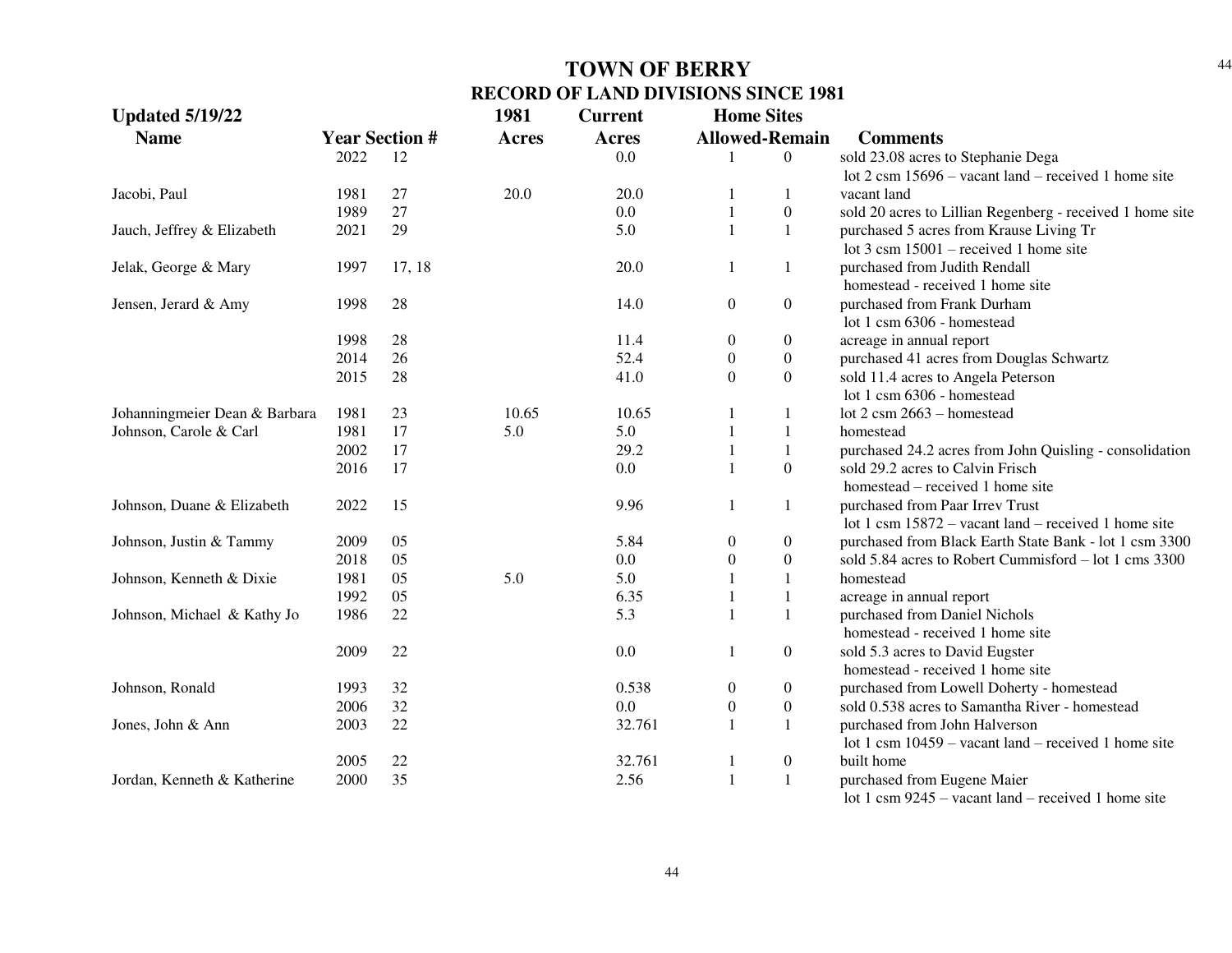| <b>Updated 5/19/22</b>            |                       |                          | 1981         | <b>Current</b> | <b>Home Sites</b>     |                  |                                                               |
|-----------------------------------|-----------------------|--------------------------|--------------|----------------|-----------------------|------------------|---------------------------------------------------------------|
| <b>Name</b>                       | <b>Year Section #</b> |                          | <b>Acres</b> | Acres          | <b>Allowed-Remain</b> |                  | <b>Comments</b>                                               |
|                                   | 2000                  | 35                       |              | 2.56           |                       | $\boldsymbol{0}$ | built home                                                    |
| Jorgensen Sr., Arthur             | 1981                  | 06                       | 76.9         | 76.9           | $\overline{2}$        | $\overline{2}$   | 2 homesteads                                                  |
|                                   | 1986                  | 06                       |              | 46.67          | $\overline{2}$        | $\mathbf{1}$     | sold 30.23 acres to Mary Behan                                |
|                                   |                       |                          |              |                |                       |                  | homestead – received 1 home site                              |
|                                   | 1988                  | 06                       |              | 16.47          | 1                     | $\boldsymbol{0}$ | sold 30.2 acres to Rebecca Sparks                             |
|                                   |                       |                          |              |                |                       |                  | homestead – received 1 home site                              |
|                                   | 1991                  | 06                       |              | 1.6            | $\boldsymbol{0}$      | $\boldsymbol{0}$ | acreage in annual report - sold driveway easements            |
|                                   | 2004                  | 06                       |              | 0.0            | $\overline{0}$        | $\boldsymbol{0}$ | sold 1.6 acres to Lloyd & Stuart Keith - vacant land          |
| Kaalberg, Adam & Alexa            | 2022                  | 36                       |              | 11.03          | $\theta$              | $\boldsymbol{0}$ | purchased from Jacob Welch - lot 3 csm 9205                   |
| Kaetterhenry, Keith               | 1987                  | 05                       |              | 18.16          | $\boldsymbol{0}$      | $\boldsymbol{0}$ | purchased from Kenneth Beyer                                  |
|                                   |                       |                          |              |                |                       |                  | lot 2 csm 4236 - homestead                                    |
|                                   | 1992                  | 05                       |              | 0.0            | $\boldsymbol{0}$      | $\boldsymbol{0}$ | sold 18.16 acres to Dorothy Stluka                            |
|                                   |                       |                          |              |                |                       |                  | lot 2 csm 4236 - homestead                                    |
| Kahl Development/Pauls            | 2005                  | 06, 07                   |              | 122.24         | 3                     | 3                | inherited from Lillie Hawley                                  |
|                                   |                       |                          |              |                |                       |                  | vacant land – received 3 home sites                           |
|                                   | 2008                  | 06, 07                   |              | 0.0            | 3                     | $\boldsymbol{0}$ | sold 122.24 acres to Ryan Suter                               |
|                                   |                       |                          |              |                |                       |                  | vacant land – received 3 home sites                           |
| Kahl Development                  | 1981                  | 05, 08, 19, 20, 29 412.4 |              | 412.4          | 12                    | 12               | 3 homesteads                                                  |
| Kahl Living Tr, Curtis & Willetta | 1995                  | 29                       |              | 412.4          | 12                    | 12               | created lot 1 csm 7928 - 2.49 acres                           |
| Oakridge Farms                    | 1998                  | 08                       |              | 409.4          | 12                    | 12               | donated 3 acres to the Town of Berry - consolidation          |
|                                   | 1998                  | 19                       |              | 409.4          | 12                    | 12               | created lot 1 csm 7926 - 2 acres                              |
|                                   | 1999                  | 19                       |              | 373.9          | 12                    | 11               | sold 35.5 acres to Arthur Breitenstein                        |
|                                   |                       |                          |              |                |                       |                  | lot $2 \text{ cm } 9040$ – vacant land – received 1 home site |
|                                   | 1999                  | 19                       |              | 366.0          | 11                    | 10               | sold 7.9 acres to Tim Steffen                                 |
|                                   |                       |                          |              |                |                       |                  | lot 1 csm $9040$ – vacant land – received 1 home site         |
|                                   | 1999                  | 19                       |              | 366.0          | 10                    | 10               | created lot 1 csm 8908 - 3.19 acres                           |
|                                   | 2000                  | 19                       |              | 361.987        | 10                    | 9                | sold 4.013 acres to Marlon Schoenemann                        |
|                                   |                       |                          |              |                |                       |                  | lot 2 csm 9280 – part of lot 1 csm 7926 & lot 1 csm 8908      |
|                                   |                       |                          |              |                |                       |                  | vacant land – received 1 home site                            |
|                                   | 2000                  | 19                       |              | 361.987        | $\mathbf{9}$          | 9                | created lot 1 csm 9280                                        |
|                                   |                       |                          |              |                |                       |                  | part of lot 1 csm 7926 & lot 1 csm 8908                       |
|                                   | 2001                  | 19                       |              | 361.987        | 9                     | 9                | created lot 1 csm 9791 - 3.908 acres                          |
|                                   | 2001                  | 19                       |              | 361.987        | 9                     | 9                | created lot 2 csm 9791 - 3.915 acres                          |
|                                   | 2001                  | 19                       |              | 361.987        | 9                     | 9                | created lot 3 csm 9791-3.957 acres                            |
|                                   | 2001                  | 19                       |              | 361.987        | 9                     | 9                | created lot 4 csm 9791 - 3.913 acres                          |
|                                   | 2000                  | 05, 08, 19, 20, 29       |              | 357.67         | 9                     | 9                | acreage in annual report                                      |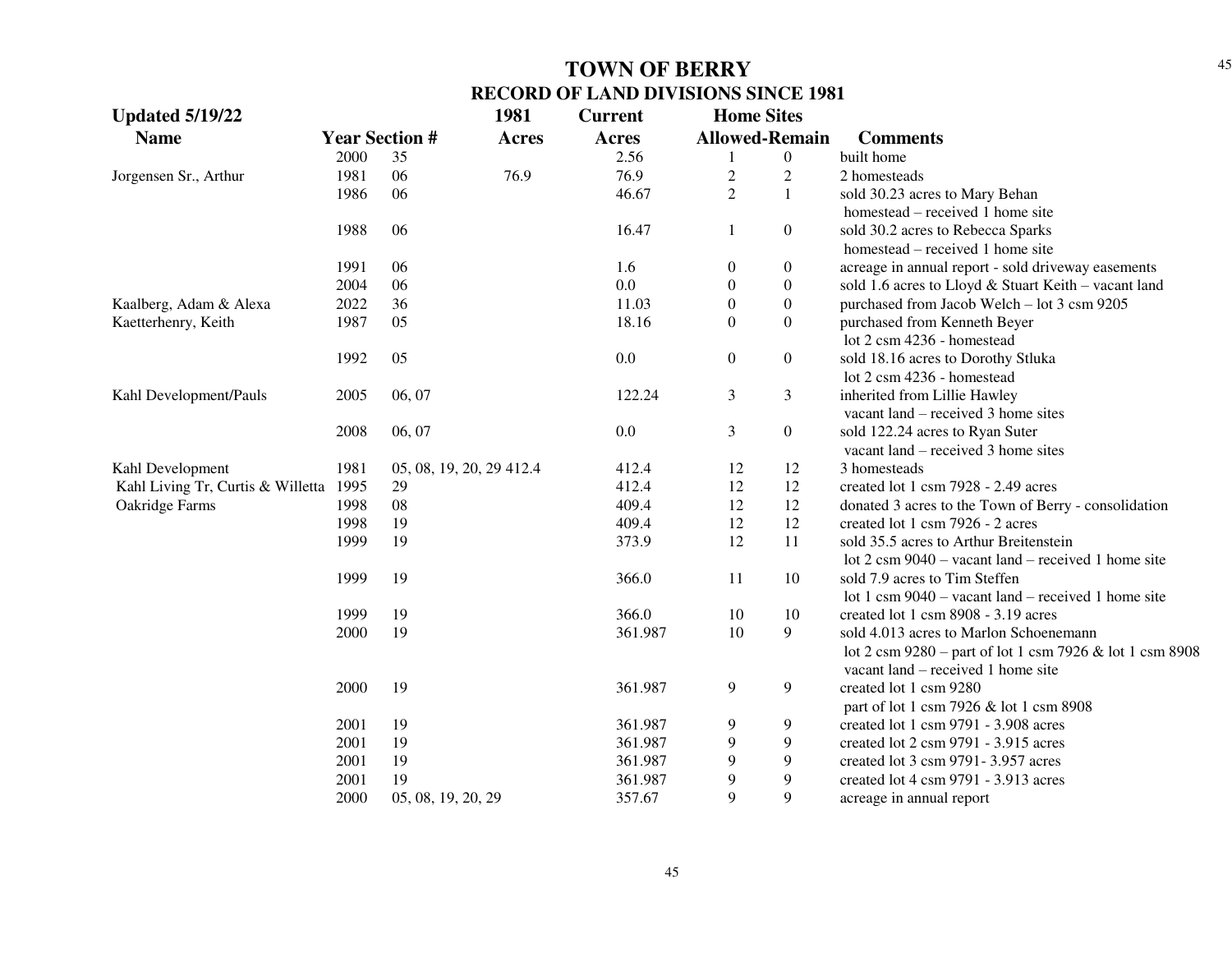| <b>Updated 5/19/22</b> |      |                       | 1981         | <b>Current</b> | <b>Home Sites</b>       |                       |                                                               |
|------------------------|------|-----------------------|--------------|----------------|-------------------------|-----------------------|---------------------------------------------------------------|
| <b>Name</b>            |      | <b>Year Section #</b> | <b>Acres</b> | <b>Acres</b>   |                         | <b>Allowed-Remain</b> | <b>Comments</b>                                               |
|                        | 2003 | 05, 08, 19, 20, 29    |              | 354.673        | 9                       | $\overline{9}$        | acreage in annual report                                      |
|                        | 2005 | 19                    |              | 350.758        | 9                       | 8                     | sold 3.915 acres to Ronald Boehnen                            |
|                        |      |                       |              |                |                         |                       | lot 2 csm 9791 - vacant land – received 1 home site           |
|                        | 2005 | 19                    |              | 346.801        | 8                       | $\overline{7}$        | sold 3.957 acres to Korey Kahl                                |
|                        |      |                       |              |                |                         |                       | lot $3 \text{ cm } 9791$ – vacant land – received 1 home site |
|                        | 2005 | 19                    |              | 342.888        | $\tau$                  | 6                     | sold 3.913 acres to Lucas Acker                               |
|                        |      |                       |              |                |                         |                       | lot 4 csm $9791 -$ vacant land – received 1 home site         |
|                        | 2005 | 08                    |              | 337.888        | 6                       | 6                     | donated 5 acres to Town of Berry - consolidation              |
|                        | 2006 | 05, 08, 19, 20, 29    |              | 335.888        | 6                       | 6                     | acreage in annual report                                      |
|                        | 2014 | 29                    |              | 333.398        | 6                       | 5                     | sold 2.49 acres to William Wille - lot 1 csm 7928             |
|                        | 2015 | 19                    |              | 333.398        | 5                       | 5                     | combined lot 1 csm 9280 with other acreage                    |
|                        |      |                       |              |                |                         |                       | removed the building site - Turkey Road Farm                  |
|                        | 2015 | 19                    |              | 329.49         | 5                       | 5                     | sold 3.908 to Paul Pienkowski                                 |
|                        |      |                       |              |                |                         |                       | lot 1 csm 9791 - vacant land - nonbuildable parcel            |
|                        | 2016 | 20, 29                |              | 194.89         | 5                       | 2                     | sold 134.6 acres to Carlo Krause                              |
|                        |      |                       |              |                |                         |                       | vacant land – received 3 home sites                           |
|                        | 2016 | 19                    |              | 157.39         | $\sqrt{2}$              | $\overline{2}$        | sold 37.5 acres to Chris Schwoerer                            |
|                        |      |                       |              |                |                         |                       | lot 1 csm $14125 -$ homestead                                 |
|                        | 2016 | 05, 08, 19, 20, 29    |              | 154.55         | $\overline{\mathbf{c}}$ | $\overline{c}$        | acreage in annual report                                      |
|                        | 2017 | 29                    |              | 150.475        | $\overline{2}$          | $\overline{2}$        | sold 4.075 acres to Aline Pepine Moreau                       |
|                        |      |                       |              |                |                         |                       | lot 1 csm 14148 - homestead                                   |
|                        | 2017 | 29                    |              | 146.465        | $\overline{c}$          | $\overline{2}$        | sold 4.01 acres to Thomas Hacker                              |
|                        |      |                       |              |                |                         |                       | lot 2 csm 14148 - homestead                                   |
|                        | 2017 | 20, 29                |              | 58.45          | $\overline{c}$          | $\overline{c}$        | sold 88.015 acres to Carlo Krause - vacant land               |
|                        | 2022 | 05, 08                |              | 0.0            | $\overline{2}$          | $\overline{0}$        | sold 58.45 acres to Reginald Ziegler                          |
|                        |      |                       |              |                |                         |                       | vacant land – received 2 home sites                           |
| Kahl, Curtis & Kevin   | 1989 | 19                    |              | 134.6          | 3                       | 3                     | purchased 134.6 acres from Floyd Creamer                      |
|                        |      |                       |              |                |                         |                       | homestead – received 3 home sites                             |
|                        | 1994 | 19                    |              | 135.0          | 3                       | 3                     | purchased 0.4 acres from Freida Hanson - vacant land          |
|                        | 1997 | 19                    |              | $0.0\,$        | $\overline{3}$          | $\overline{0}$        | sold 135 acres to Kevin & Becky Kahl                          |
|                        |      |                       |              |                |                         |                       | homestead – received 3 home sites                             |
| Kahl, Kendall & Kay    | 1981 | 18                    | 154.0        | 154.0          | $\overline{4}$          | $\overline{4}$        | homestead                                                     |
|                        | 1995 | 18                    |              | 154.0          | $\overline{4}$          | $\overline{4}$        | created lot 1 csm 7975 - 15 acres - vacant land               |
|                        | 1995 | 18                    |              | 154.0          | 4                       | 4                     | created lot 2 csm 7975 - 13.54 acres - vacant land            |
|                        | 1996 | 18                    |              | 156.005        | 4                       | 4                     | acreage in annual report                                      |
|                        | 1999 | 29                    |              | 156.305        | $\overline{4}$          | $\overline{4}$        | purchased 0.3 acres from Francis Pulvermacher                 |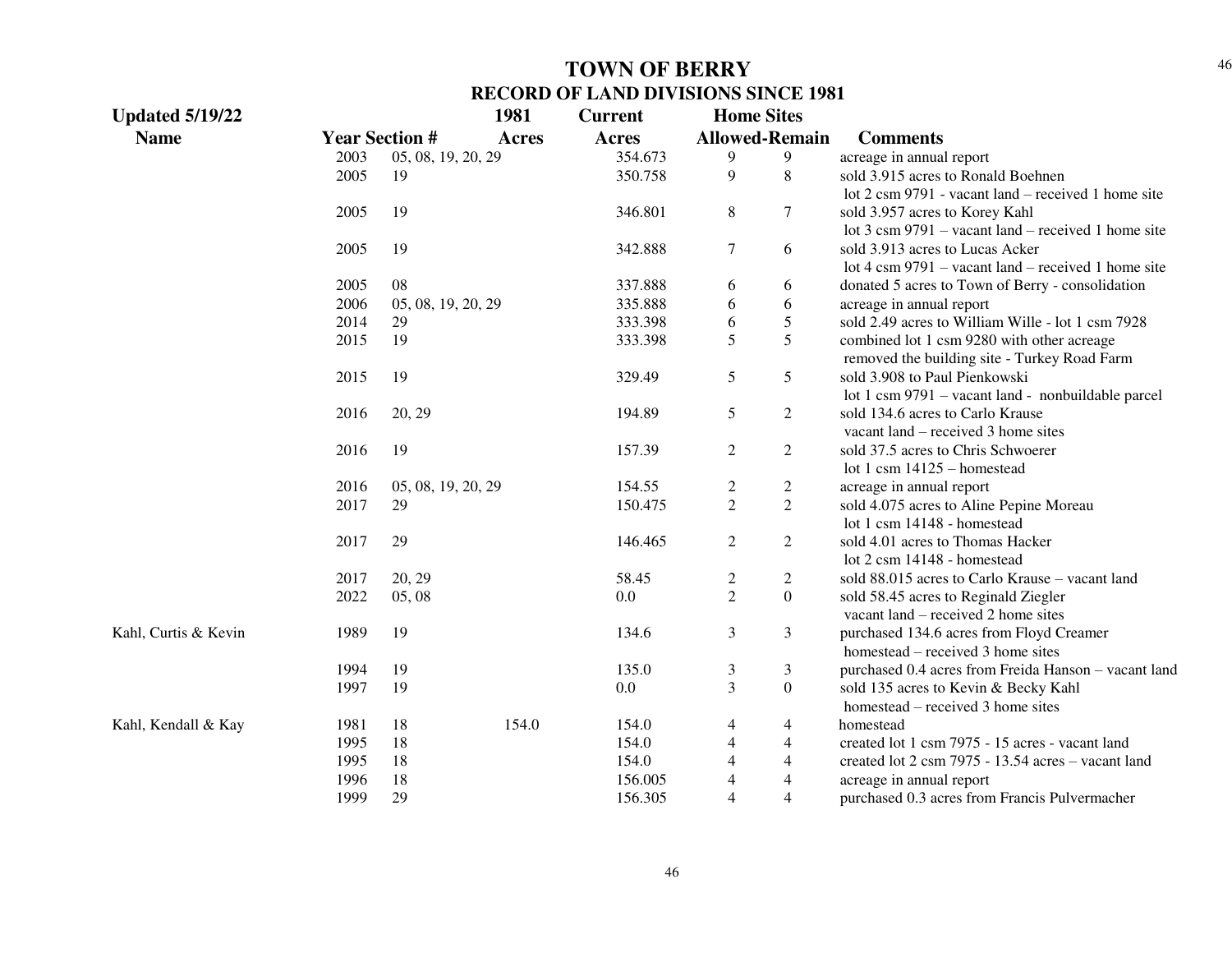| <b>Updated 5/19/22</b>      |      |                       | 1981         | <b>Current</b> | <b>Home Sites</b> |                       |                                                               |
|-----------------------------|------|-----------------------|--------------|----------------|-------------------|-----------------------|---------------------------------------------------------------|
| <b>Name</b>                 |      | <b>Year Section #</b> | <b>Acres</b> | <b>Acres</b>   |                   | <b>Allowed-Remain</b> | <b>Comments</b>                                               |
|                             |      |                       |              |                |                   |                       | homestead                                                     |
|                             | 2000 | 18                    |              | 142.765        | $\overline{4}$    | 3                     | sold 13.54 acres to Anthony Varda                             |
|                             |      |                       |              |                |                   |                       | lot $2 \text{ cm } 7975$ – vacant land – received 1 home site |
|                             | 2004 | 18                    |              | 142.765        | 3                 | 3                     | created lot 1 csm 11006 - 29.14 acres - vacant land           |
|                             | 2004 | 18                    |              | 105.765        | 3                 | $\overline{2}$        | sold 37 acres to Michael Zingg                                |
|                             |      |                       |              |                |                   |                       | vacant land - received 1 home site                            |
|                             | 2004 | 18                    |              | 103.506        | $\overline{c}$    | $\overline{c}$        | acreage in annual report                                      |
| Kahl, Kevin & Becky         | 1997 | 19                    |              | 135.0          | $\overline{3}$    | 3                     | purchased from Curtis Kahl                                    |
|                             |      |                       |              |                |                   |                       | homestead – received 3 home sites                             |
| Kahl, Kevin                 | 1999 | 30                    |              | 2.5            | $\boldsymbol{0}$  | $\boldsymbol{0}$      | purchased from Randall Wenger                                 |
|                             |      |                       |              |                |                   |                       | lot 1 csm 4930 - homestead                                    |
|                             | 2020 | 30                    |              | 0.0            | $\boldsymbol{0}$  | $\boldsymbol{0}$      | sold 2.5 acres to Michael Albers                              |
|                             |      |                       |              |                |                   |                       | lot 1 csm 4930 - homestead                                    |
| Kahl, Korey                 | 2005 | 19                    |              | 3.957          | $\mathbf{1}$      | 1                     | purchased from Curtis Kahl                                    |
|                             |      |                       |              |                |                   |                       | lot $3 \text{ cm } 9791$ – vacant land – received 1 home site |
|                             | 2005 | 19                    |              | 3.957          | $\mathbf{1}$      | $\boldsymbol{0}$      | built home                                                    |
|                             | 2009 | 19                    |              | 0.0            | $\boldsymbol{0}$  | $\boldsymbol{0}$      | sold 3.967 acres to Paul Pienkowski - lot 3 csm 9791          |
| Kaikuaana, Clyde & Lisa     | 1985 | 17                    |              | 5.3            | $\mathbf{1}$      | 1                     | purchased from Thomas Knickmeier                              |
|                             |      |                       |              |                |                   |                       | lot 1 csm $4495 -$ vacant land – received 1 home site         |
|                             | 1985 | 17                    |              | 5.3            | 1                 | $\boldsymbol{0}$      | built home                                                    |
| Kaleas, Aaron & Lewandowski | 2015 | 16                    |              | 10.1           | $\overline{0}$    | $\boldsymbol{0}$      | purchased from Laranese Hinrichs                              |
|                             |      |                       |              |                |                   |                       | lot 1 csm 10258 - homestead                                   |
| Kalscheuer, Troy & Jessica  | 2002 | 17                    |              | 16.31          | $\mathbf{1}$      | $\mathbf{1}$          | purchased from Dale Humphrey                                  |
|                             |      |                       |              |                |                   |                       | lot $2 \text{ cm } 9239$ – vacant land – received 1 home site |
|                             | 2003 | 17                    |              | 16.31          | 1                 | $\boldsymbol{0}$      | built home                                                    |
| Kalscheur, Greg & Diane     | 1998 | 23                    |              | 2.1            | $\boldsymbol{0}$  | $\boldsymbol{0}$      | purchased from Herman Maier - lot 1 csm 3831                  |
| Kalsow, Allen               | 1981 | 05                    | 78.9         | 78.9           | $\sqrt{2}$        | $\overline{c}$        | homestead                                                     |
|                             | 1984 | 05                    |              | $0.0\,$        | $\overline{2}$    | $\overline{0}$        | sold 78.9 acres to Robert Kalsow                              |
|                             |      |                       |              |                |                   |                       | homestead - received 2 home sites                             |
| Kalsow, Frederick & Shirley | 1981 | 05                    | 2.0          | 2.0            | $\boldsymbol{0}$  | $\boldsymbol{0}$      | lot 1 csm 1432 - homestead                                    |
|                             | 1988 | 05                    |              | 4.0            | $\boldsymbol{0}$  | $\boldsymbol{0}$      | purchased 2 acres from Robert Kalsow - consolidation          |
| Kalsow, Robert & Alice      | 1984 | 05                    |              | 78.9           | $\overline{2}$    | $\overline{2}$        | purchased from Allen Kalsow                                   |
|                             |      |                       |              |                |                   |                       | homestead - received 2 home sites                             |
|                             | 1984 | 05                    |              | 86.1           | $\overline{2}$    | 3                     | purchased 7.2 acres from Donald/Gary Ziegler                  |
|                             |      |                       |              |                |                   |                       | lot 2 csm 3300 - vacant land - received 1 home site           |
|                             | 1988 | 05                    |              | 84.1           | 3                 | 3                     | sold 2 acres to Frederick Kalsow - consolidation              |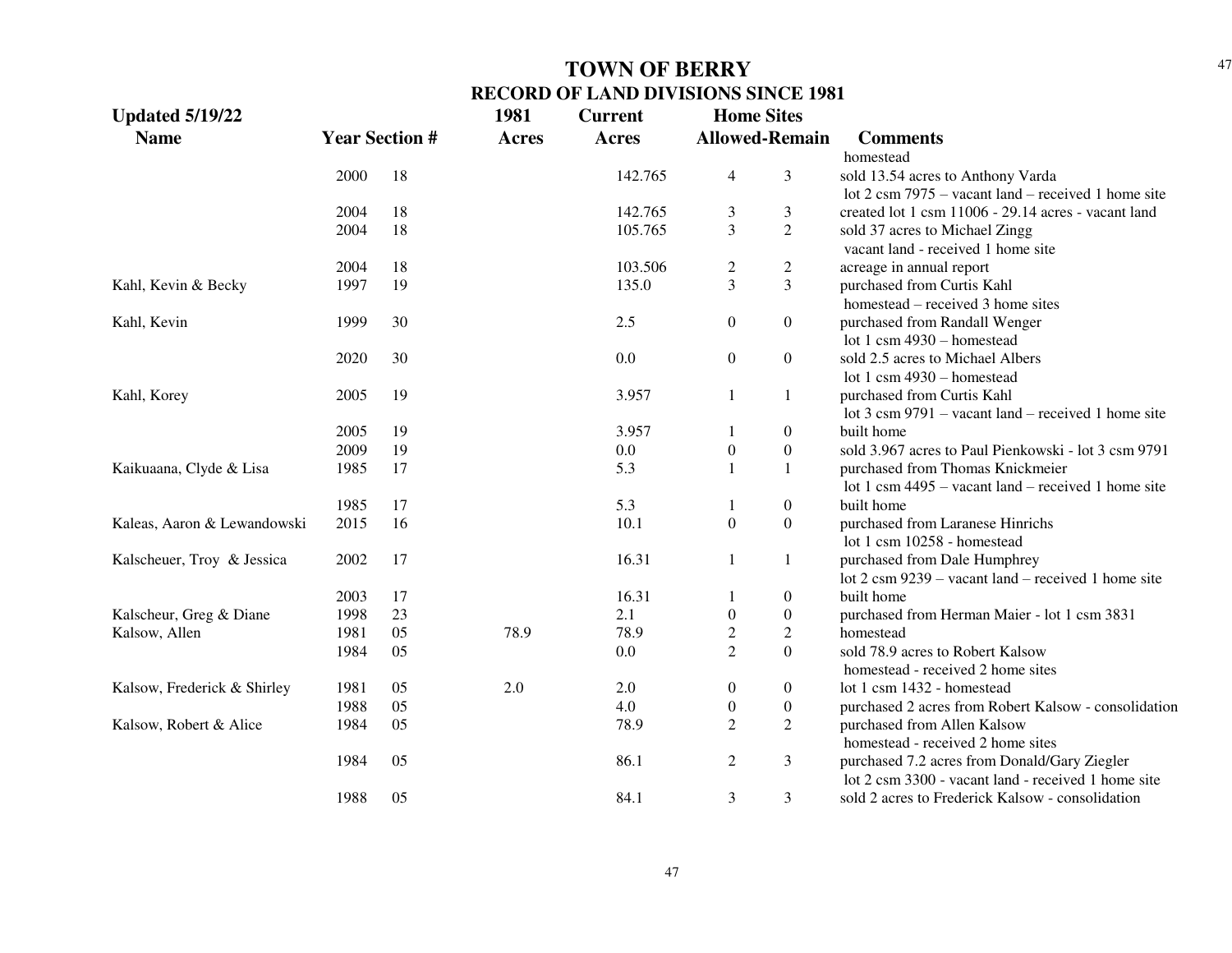| <b>Updated 5/19/22</b>         |      |                       | 1981         | <b>Current</b> | <b>Home Sites</b>     |                  |                                                                 |
|--------------------------------|------|-----------------------|--------------|----------------|-----------------------|------------------|-----------------------------------------------------------------|
| <b>Name</b>                    |      | <b>Year Section #</b> | <b>Acres</b> | <b>Acres</b>   | <b>Allowed-Remain</b> |                  | <b>Comments</b>                                                 |
|                                | 1992 | 05                    |              | 76.81          | 3                     | 2                | sold 7.29 acres to Sean Bunbury                                 |
|                                |      |                       |              |                |                       |                  | lot 2 csm 3300 - vacant land - received 1 home site             |
| Kampling, Anthony & Patricia   | 2006 | 36                    |              | 66.4           | $\boldsymbol{0}$      | $\overline{0}$   | purchased from Albert Toon                                      |
| Keene, Roger                   | 1981 | 06                    | 15.3         | 15.3           | 1                     | $\mathbf{1}$     | homestead                                                       |
|                                | 1995 | 06                    |              | 0.0            | $\mathbf{1}$          | $\boldsymbol{0}$ | sold 15.3 acres to David Odell                                  |
|                                |      |                       |              |                |                       |                  | homestead - received 1 home site                                |
| Keith, Lloyd & Ingegerd        | 1981 | 06                    | 23.0         | 23.0           | 1                     | 1                | homestead                                                       |
|                                | 2020 | 06                    |              | 0.0            | $\mathbf{1}$          | $\boldsymbol{0}$ | sold 23 acres to Mikael Burgaz                                  |
|                                |      |                       |              |                |                       |                  | homestead – received 1 home site                                |
| Keith, Stuart & Jacqueline     | 2000 | 06                    |              | 16.04          | 1                     | 1                | purchased from Gail Cyrkiel                                     |
|                                |      |                       |              |                |                       |                  | vacant land - received 1 home site                              |
|                                | 2005 | 06                    |              | 16.04          |                       | $\boldsymbol{0}$ | built home                                                      |
| Keith, Lloyd & Stuart          | 2004 | 06                    |              | 1.6            | $\boldsymbol{0}$      | $\boldsymbol{0}$ | purchased from Arthur Jorgensen - vacant land                   |
| Kemp, Betty                    | 1981 | 36                    | 0.7          | 0.7            | $\boldsymbol{0}$      | $\boldsymbol{0}$ | homestead                                                       |
|                                | 1989 | 36                    |              | 0.0            | $\boldsymbol{0}$      | $\boldsymbol{0}$ | sold 0.7 acres to Kenneth Kemp - homestead                      |
| Kemp, Kenneth & Lynette        | 1989 | 36                    |              | 0.7            | $\boldsymbol{0}$      | $\boldsymbol{0}$ | purchased from Betty Kemp - homestead                           |
|                                | 2004 | 36                    |              | 0.0            | $\Omega$              | $\overline{0}$   | sold 0.7 acres to Joseph Bischoff - homestead                   |
| Kenyon-Durtschi, Vicki & Brian | 1981 | 24                    | 1.15         | 1.15           | $\boldsymbol{0}$      | $\overline{0}$   | lot B csm 1802 - homestead                                      |
| Kerl, Calvin & Shirley         | 1982 | 08                    |              | 0.32           |                       | 1                | purchased from Lloyd Wendt                                      |
|                                |      |                       |              |                |                       |                  | lot $2 \text{ cm } 3990$ – vacant parcel – received 1 home site |
|                                | 1982 | 08                    |              | 1.32           | 1                     | $\overline{0}$   | built home                                                      |
|                                | 1993 | 08                    |              | 72.5           | $\overline{2}$        | $\overline{2}$   | inherited 72.5 acres from Felix Kerl                            |
|                                |      |                       |              |                |                       |                  | homestead - received 2 home sites                               |
|                                | 1993 | 08                    |              | 72.5           | $\overline{c}$        | $\mathbf{2}$     | removed home from lot 2 csm 3990                                |
|                                | 1993 | 08                    |              | 72.5           | $\boldsymbol{2}$      | $\sqrt{2}$       | created lot 1 csm 3990 – built replacement home                 |
|                                | 1998 | 08                    |              | 69.7           | $\sqrt{2}$            | $\sqrt{2}$       | acreage in annual report                                        |
|                                | 2005 | 17, 18                |              | 189.8          | $\overline{2}$        | 5                | inherited 120.1 acres from Ervin Krueger                        |
|                                |      |                       |              |                |                       |                  | homestead - received 3 home sites                               |
| Kerl, David & Nancy            | 1981 | 17                    | 160.4        | 160.4          | 5                     | 5                | homestead                                                       |
|                                | 1996 | 17                    |              | 157.67         | 5                     | $\overline{4}$   | sold 2.73 acres to Paul Kruchten                                |
|                                |      |                       |              |                |                       |                  | lot 1 csm $8051$ – vacant land – received 1 home site           |
|                                | 1998 | 17                    |              | 153.58         | $\overline{4}$        | $\mathfrak{Z}$   | sold 4.09 acres to Jeffrey Alberts                              |
|                                |      |                       |              |                |                       |                  | lot 1 csm $9054$ – vacant land – received 1 home site           |
|                                | 1998 | 17                    |              | 153.58         | 3                     | 3                | created lot 1 csm 9053                                          |
|                                | 1998 | 17                    |              | 153.58         | 3                     | 3                | created lot 2 csm 9054                                          |
|                                | 1998 | 17                    |              | 153.58         | 3                     | 3                | created lot 3 csm 9054                                          |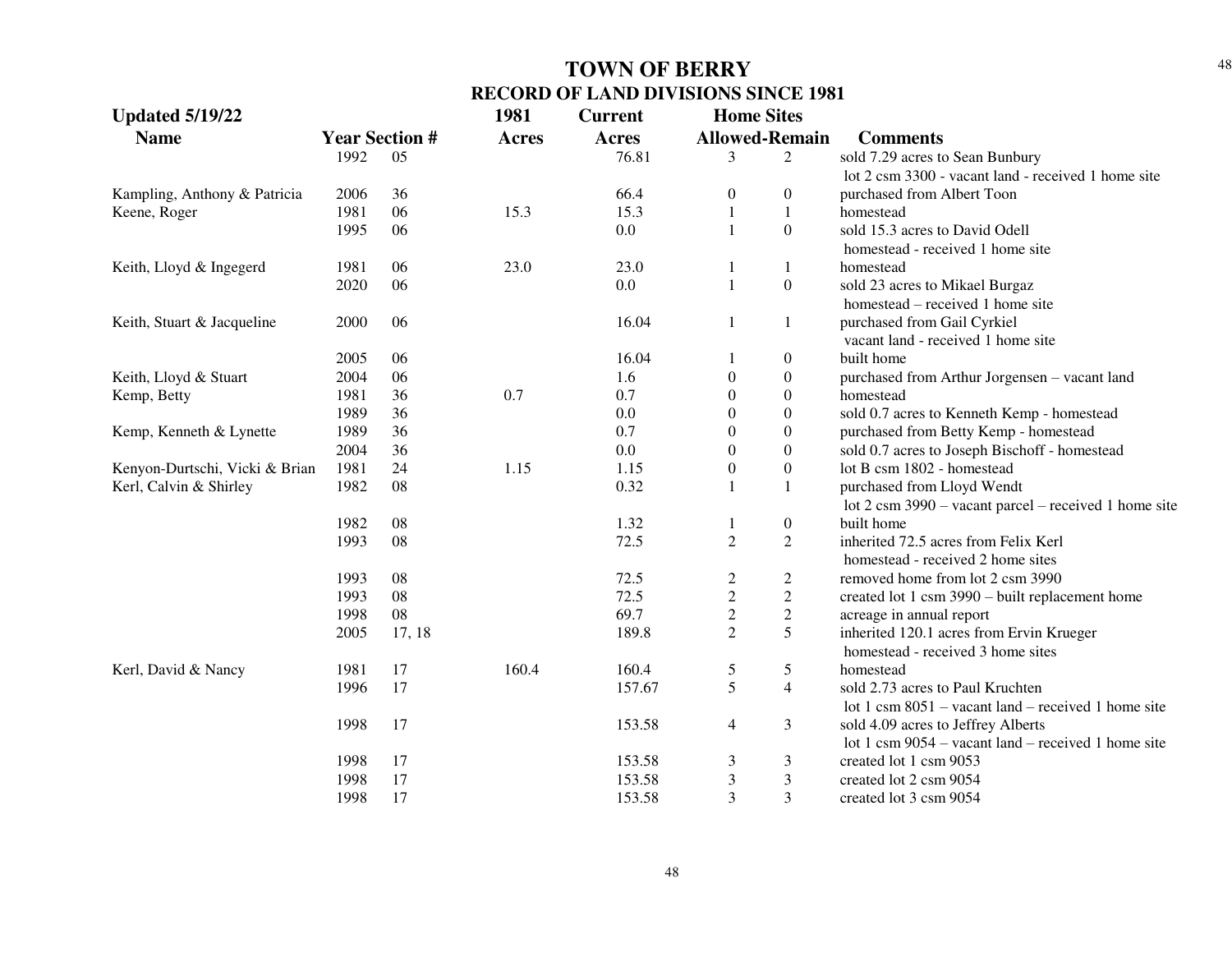| <b>Updated 5/19/22</b>       |                       |        | 1981         | <b>Current</b> | <b>Home Sites</b> |                       |                                                               |
|------------------------------|-----------------------|--------|--------------|----------------|-------------------|-----------------------|---------------------------------------------------------------|
| <b>Name</b>                  | <b>Year Section #</b> |        | <b>Acres</b> | <b>Acres</b>   |                   | <b>Allowed-Remain</b> | <b>Comments</b>                                               |
|                              | 2004                  | 17     |              | 148.945        | 3                 | $\overline{2}$        | sold 4.635 acres to Osmil Millan                              |
|                              |                       |        |              |                |                   |                       | lot $2 \text{ cm } 9054$ – vacant land – received 1 home site |
|                              | 2004                  | 17     |              | 150.26         | $\overline{2}$    | $\overline{c}$        | acreage in annual report                                      |
|                              | 2009                  | 17     |              | 143.208        | $\overline{2}$    | $\mathbf{1}$          | sold 7.052 acres to Matthew Klein                             |
|                              |                       |        |              |                |                   |                       | lot $3 \text{ cm } 9054$ – vacant land – received 1 home site |
|                              | 2009                  | 17     |              | 143.208        | 1                 | $\overline{0}$        | built home $-$ lot 1 csm 9053                                 |
|                              | 2021                  | 17     |              | 2.328          | $\mathbf{0}$      | $\overline{0}$        | sold 140.88 acres to David Beck - homestead                   |
| Kerl, Elfrieda & Delbert     | 1981                  | 27     | 1.52         | 1.52           | $\mathbf{0}$      | $\boldsymbol{0}$      | lot 1 csm 8913 - homestead                                    |
| Kerl, Donald & Patricia      | 1993                  | 08     |              | 72.5           | $\overline{2}$    | $\overline{2}$        | inherited 72.5 acres from Felix Kerl                          |
|                              |                       |        |              |                |                   |                       | vacant land - received 2 home sites                           |
|                              | 1994                  | 08     |              | 72.5           | $\overline{c}$    | 1                     | built home                                                    |
|                              | 2006                  | 08     |              | 72.5           | $\mathbf{1}$      | $\mathbf{1}$          | created lot 1 csm 11879                                       |
|                              | 2008                  | 08     |              | 13.843         | 1                 | $\mathbf{1}$          | sold 58.657 acres to Lashell Lentz – includes a home          |
|                              | 2008                  | 08     |              | 13.843         |                   | $\overline{0}$        | built home                                                    |
|                              | 2022                  | 08     |              | 0.0            | $\boldsymbol{0}$  | $\overline{0}$        | sold 13.843 acres to Sandra Malm - lot 1 csm 11879            |
| Kerl, Felix                  | 1981                  | 08     | 145.0        | 145.0          | $\overline{4}$    | $\overline{4}$        | homestead                                                     |
|                              | 1993                  | 08     |              | 72.5           | $\overline{4}$    | $\overline{2}$        | inherited 72.5 acres to Donald Kerl                           |
|                              |                       |        |              |                |                   |                       | vacant land - received 2 home sites                           |
|                              | 1993                  | 08     |              | 0.0            | $\overline{2}$    | $\boldsymbol{0}$      | 72.5 acres to Calvin Kerl                                     |
|                              |                       |        |              |                |                   |                       | homestead - received 2 home sites                             |
| Kerl, Gerald                 | 1999                  | 27     |              | 190.3          | 6                 | 6                     | purchased from Walter Kerl                                    |
|                              |                       |        |              |                |                   |                       | homestead - received 6 home sites                             |
|                              | 2014                  | 27     |              | 0.0            | 6                 | $\boldsymbol{0}$      | inherited 190.3 acres to Orville & Delbert Kerl               |
|                              |                       |        |              |                |                   |                       | homestead – received 6 home sites                             |
| Kerl, Orville & Ruth         | 1981                  | 27     | 1.6          | 1.6            | $\boldsymbol{0}$  | $\boldsymbol{0}$      | lot 2 csm 2027 - homestead                                    |
|                              | 1999                  | 27     |              | 4.5            | $\theta$          | $\Omega$              | purchased 2.9 acres from Walter Kerl                          |
|                              |                       |        |              |                |                   |                       | lot $3 \text{ csm } 2027 - \text{vacant land}$                |
|                              | 1999                  | 27     |              | 3.95           | $\boldsymbol{0}$  | $\boldsymbol{0}$      | acreage in annual report                                      |
| Kerl, Orville & Delbert &    | 2014                  | 27     |              | 190.3          | 6                 | 6                     | inherited from Gerald Kerl                                    |
| Elfriede                     |                       |        |              |                |                   |                       | homestead – received 6 home sites                             |
|                              | 2017                  | 27     |              | 190.792        | 6                 | 6                     | inherited 0.492 acres from Gerald Kerl – school house         |
| Kerl, Oswin, Walter & Gerald | 1988                  | 27     | 0.492        | 0.492          | $\boldsymbol{0}$  | $\boldsymbol{0}$      | school house                                                  |
|                              | 2014                  | 27     |              | 0.0            | $\Omega$          | $\Omega$              | inherited 0.492 acres to Orville & Delbert Kerl               |
|                              |                       |        |              |                |                   |                       | school house                                                  |
| Kerl Rev Tr, Rubert          | 1981                  | 18, 19 | 165.5        | 165.5          | 5                 | 5                     | $3$ homesteads $-1$ a trailer home                            |
|                              | 1999                  | 18     |              | 90.5           | 5                 | 3                     | sold 75 acres to Gregory Hartig                               |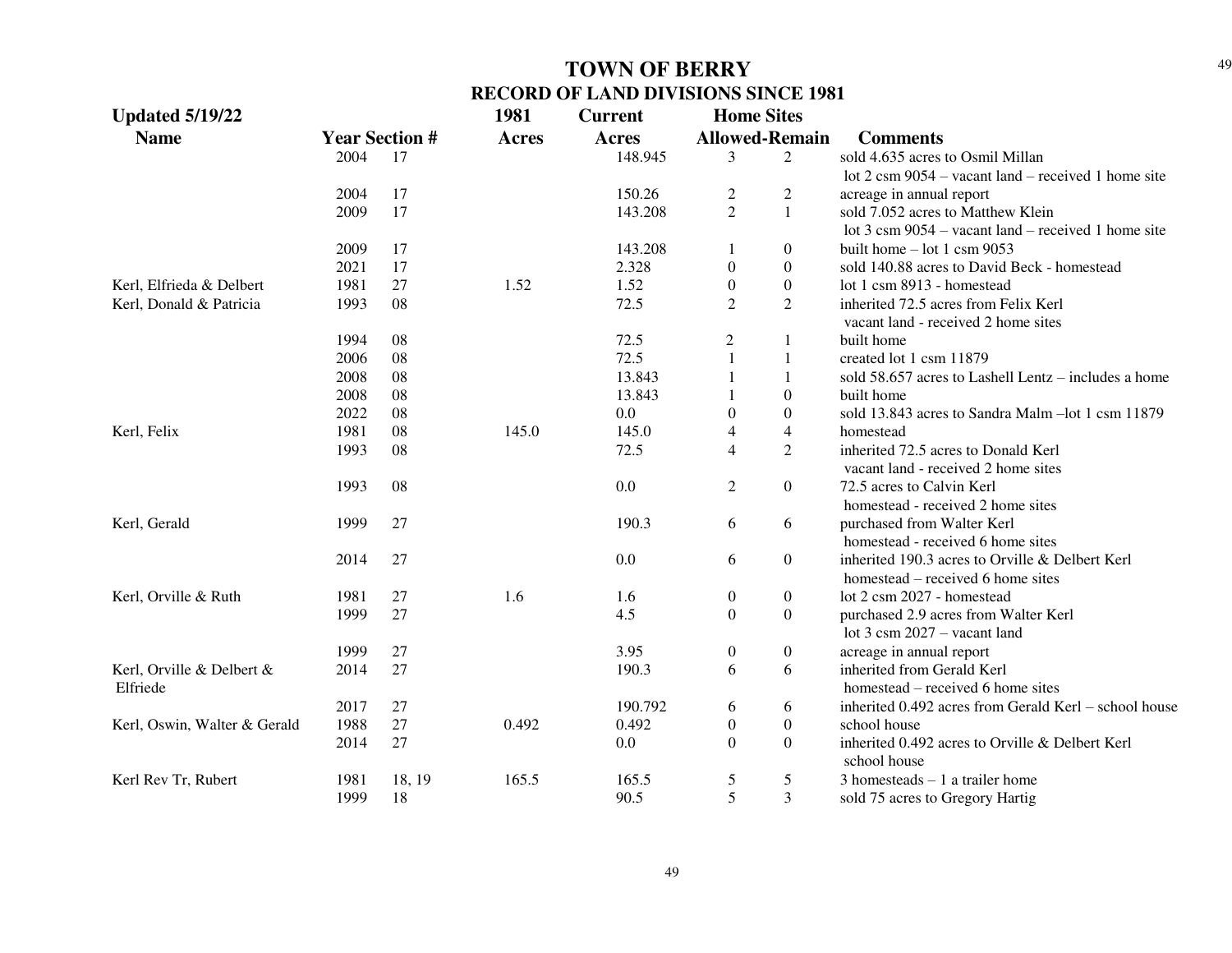| <b>Updated 5/19/22</b>          |                       |                | 1981         | <b>Current</b> | <b>Home Sites</b> |                       |                                                     |
|---------------------------------|-----------------------|----------------|--------------|----------------|-------------------|-----------------------|-----------------------------------------------------|
| <b>Name</b>                     | <b>Year Section #</b> |                | <b>Acres</b> | <b>Acres</b>   |                   | <b>Allowed-Remain</b> | <b>Comments</b>                                     |
|                                 |                       |                |              |                |                   |                       | vacant land - received 2 home sites                 |
|                                 | 2007                  | 18             |              | 80.348         | 3                 | 3                     | sold 10.152 acres to Vincent White                  |
|                                 |                       |                |              |                |                   |                       | lot 1 csm 11945 - homestead                         |
|                                 | 2007                  | 18             |              | 74.775         | 3                 | 3                     | acreage in annual report                            |
| Kerl, Walter                    | 1981                  | 27, 28         | 193.2        | 193.2          | 6                 | 6                     | homestead                                           |
|                                 | 1981                  | 27             |              | 193.2          | 6                 | 6                     | lot $3 \text{ csm } 2027 - \text{vacant land}$      |
|                                 | 1999                  | 27             |              | 190.3          | 6                 | 6                     | sold 2.9 acres to Orville Kerl                      |
|                                 |                       |                |              |                |                   |                       | lot $3 \text{ csm } 2027 - \text{vacant land}$      |
|                                 | 1999                  | 27, 28         |              | 0.0            | 6                 | $\boldsymbol{0}$      | sold 190.3 acres to Gerald Kerl                     |
|                                 |                       |                |              |                |                   |                       | homestead - received 6 home sites                   |
| Kerr, William & Amy Jo          | 2001                  | 06             |              | 17.81          | $\mathbf{1}$      | 1                     | purchased from Gary Arling                          |
|                                 |                       |                |              |                |                   |                       | vacant land - received 1 home site                  |
|                                 | 2009                  | 06             |              | 0.0            | 1                 | $\boldsymbol{0}$      | sold 17.81 acres to Eric Winker                     |
|                                 |                       |                |              |                |                   |                       | vacant land - received 1 home site                  |
| Kessenich, Steve                | 1996                  | 28             |              | 25.47          | 1                 | 1                     | purchased from Carlton Holmes                       |
|                                 |                       |                |              |                |                   |                       | lot 1 csm 8161 – homestead - received 1 home site   |
|                                 | 2002                  | 28             |              | 0.0            | 1                 | $\boldsymbol{0}$      | sold 25.47 to James Murphy                          |
|                                 |                       |                |              |                |                   |                       | lot 1 csm 8161 – homestead - received 1 home site   |
| Ketelboeter, Arlan              | 1981                  | 02, 11         | 2.0          | 2.0            | 0                 | $\boldsymbol{0}$      | lot 1 csm 1251 - homestead                          |
|                                 | 1999                  | 11             |              | 15.0           | $\overline{0}$    | $\mathbf{1}$          | purchased 13 acres from Paul Ketelboeter            |
|                                 |                       |                |              |                |                   |                       | lot 2 csm 7158 – vacant land - received 1 home site |
| Ketelboeter, Carl               | 1981                  | 03, 10         | 0.5          | 0.5            | 0                 | $\boldsymbol{0}$      | homestead                                           |
|                                 | 1995                  | 03             |              | 0.8            | $\boldsymbol{0}$  | $\boldsymbol{0}$      | purchased 0.3 acres from Dorothy Ketelboeter        |
|                                 |                       |                |              |                |                   |                       | lot 1 csm $7396 -$ vacant land                      |
| Ketelboeter, Donald             | 2005                  | 10             |              | 76.5           | $\mathbf{2}$      | $\overline{c}$        | purchased 76.5 acres from Harry Ketelboeter         |
|                                 |                       |                |              |                |                   |                       | homestead - received 2 home sites                   |
| Ketelboeter, Dorothy            | 1981                  | 03             | 0.3          | 0.3            | $\boldsymbol{0}$  | $\boldsymbol{0}$      | vacant land                                         |
|                                 | 1995                  | 03             |              | 0.0            | $\boldsymbol{0}$  | $\boldsymbol{0}$      | sold 0.3 acres to Carl Ketelboeter                  |
|                                 |                       |                |              |                |                   |                       | lot 1 csm $7396 -$ vacant land                      |
| Ketelboeter Farms Inc.          | 1981                  | 10, 11, 14, 15 | 159.2        | 159.2          | 5                 | 5                     | 2 homesteads                                        |
|                                 | 1993                  |                |              | 0.0            | 5                 | $\boldsymbol{0}$      | sold 159.2 acres to Philip & Julie Richards         |
|                                 |                       |                |              |                |                   |                       | 2 homesteads - received 5 home sites                |
| Ketelboeter Le, Glen & Kathleen | 1981                  | 14             | 4.36         | 4.36           | 1                 | 1                     | lot 1 csm 2164 - homestead                          |
|                                 | 2005                  | 16             |              | 5.48           | $\mathbf{1}$      | 1                     | purchased 1.12 acres from Sherri Adkins             |
|                                 |                       |                |              |                |                   |                       | homestead - lot 1 csm 2601                          |
|                                 | 2012                  | 16             |              | 4.36           | 1                 | 1                     | sold 1.12 acres to Bethany Fregian                  |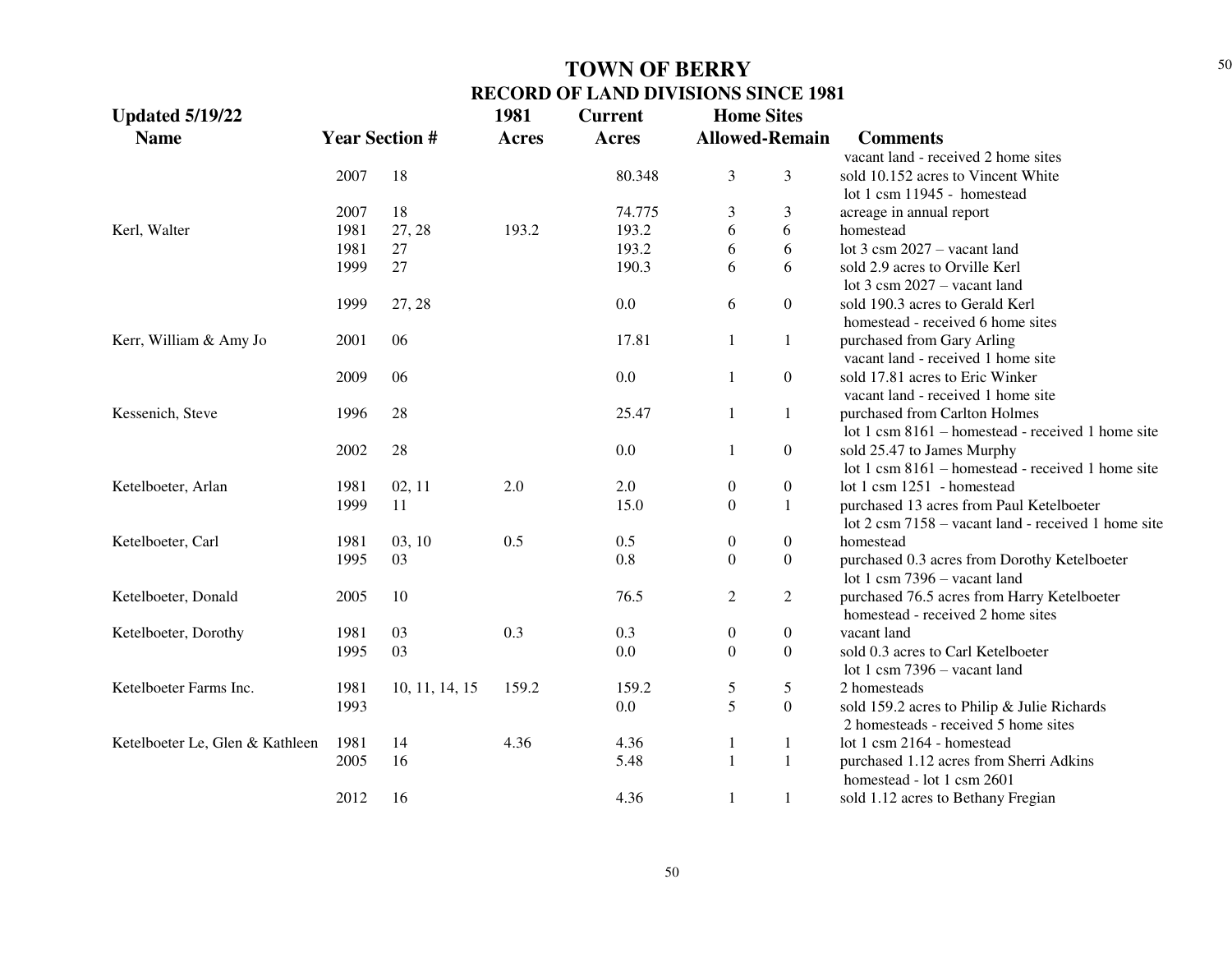| <b>Updated 5/19/22</b>                  |      |                       | 1981         | <b>Current</b> | <b>Home Sites</b> |                       |                                                                                  |
|-----------------------------------------|------|-----------------------|--------------|----------------|-------------------|-----------------------|----------------------------------------------------------------------------------|
| <b>Name</b>                             |      | <b>Year Section #</b> | <b>Acres</b> | <b>Acres</b>   |                   | <b>Allowed-Remain</b> | <b>Comments</b>                                                                  |
|                                         |      |                       |              |                |                   |                       | homestead - lot 1 csm 2601                                                       |
| Ketelboeter, Harry & Melva              | 1981 | 09, 10                | 154.7        | 154.7          | 4                 | 4                     | 2 homesteads                                                                     |
|                                         | 2005 | 09                    |              | 76.5           | $\overline{4}$    | $\overline{2}$        | sold 78.2 acres to Mark Ketelboeter                                              |
|                                         |      |                       |              |                |                   |                       | homestead - received two home sites                                              |
|                                         | 2005 | 10                    |              | 0.0            | $\overline{c}$    | $\mathbf{0}$          | sold 76.5 acres to Donald Ketelboeter                                            |
|                                         |      |                       |              |                |                   |                       | homestead - received 2 home sites                                                |
| Ketelboeter, Mark & Lynda               | 2005 | 09                    |              | 78.2           | $\overline{c}$    | $\overline{c}$        | purchased from Harry Ketelboeter                                                 |
|                                         |      |                       |              |                |                   |                       | homestead - received 2 home sites                                                |
|                                         | 2019 | 09                    |              | 78.52          | $\overline{c}$    | $\mathbf{2}$          | purchased 0.32 acres from Muller Family Trust                                    |
| Ketelboeter, Paul                       | 1981 | 02, 11                | 16.0         | 16.0           |                   | $\mathbf{1}$          | homestead                                                                        |
|                                         | 1993 | 11                    |              | 16.0           |                   | $\mathbf{1}$          | created lot 1 csm 7158 - homestead - 3 acres                                     |
|                                         | 1993 | 11                    |              | 16.0           |                   | $\mathbf{1}$          | created lot 2 csm 7158 – vacant land - 13 acres                                  |
|                                         | 1999 | 11                    |              | 3.0            |                   | $\boldsymbol{0}$      | sold 13 acres to Arlan Ketelboeter                                               |
|                                         |      |                       |              |                |                   |                       | lot $2 \text{ cm } 7158$ – vacant land - received 1 home site                    |
|                                         | 1999 | 02, 11                |              | $0.0\,$        | $\boldsymbol{0}$  | $\boldsymbol{0}$      | sold 3 acres to William Ketelboeter et al.                                       |
|                                         |      |                       |              |                |                   |                       | lot 1 csm 7158 - homestead                                                       |
| Ketelboeter, William et al & Arlan 1999 |      | 11                    |              | 3.0            | $\boldsymbol{0}$  | $\boldsymbol{0}$      | purchased from Paul Ketelboeter                                                  |
|                                         |      |                       |              |                |                   |                       | lot 1 csm 7158 - homestead                                                       |
|                                         | 2005 | 11                    |              | 0.0            | $\boldsymbol{0}$  | $\boldsymbol{0}$      | sold 3.0 acres to Carlo Krause                                                   |
|                                         |      |                       |              |                |                   |                       | lot 1 csm 7158 - homestead                                                       |
| Keuler, William & Michele               | 1999 | 02                    |              | 198.4          | 6                 | 6                     | purchased from John Street                                                       |
|                                         |      |                       |              |                |                   |                       | homestead - received 6 home sites                                                |
|                                         | 2001 | 02                    |              | 158.0          | 6                 | 5                     | sold 40.4 acres to David Ianne                                                   |
|                                         |      |                       |              |                |                   |                       | vacant land – received 1 home site                                               |
|                                         | 2001 | 02                    |              | 126.47         | 5                 | 5                     | sold 31.53 acres to Robert Letzing - homestead                                   |
|                                         | 2002 | 02                    |              | 126.47         | $\mathfrak s$     | $\overline{4}$        | built home                                                                       |
|                                         | 2019 | 02                    |              | 128.1          | $\overline{4}$    | $\overline{4}$        | acreage in annual report                                                         |
| Kiefer, David                           | 2013 | 18                    |              | 22.8           |                   | $\mathbf{1}$          | purchased from Tracy Thaden                                                      |
|                                         |      |                       |              |                |                   |                       | lot $2 \text{ cm } 4647$ – part of lot $2 \text{ cm } 2761$ - vacant land        |
|                                         |      |                       |              |                |                   |                       | received 1 home site                                                             |
|                                         | 2015 | 18                    |              | 38.453         | $\mathbf{1}$      | $\overline{c}$        | purchased 15.653 acres from Tracy Thaden                                         |
|                                         |      |                       |              |                |                   |                       | homestead - received 1 home site                                                 |
|                                         | 2021 | 18                    |              | 38.453         | $\overline{c}$    | $\overline{c}$        | created lot 1 csm $15787 - 5.17$ acres – no building site                        |
|                                         | 2021 | 18                    |              | 38.453         | $\sqrt{2}$        | $\overline{c}$        | created lot $2 \text{ cm } 15787 - 4.19 \text{ acres} - \text{no building site}$ |
|                                         | 2021 | 18                    |              | 38.453         | $\sqrt{2}$        | $\sqrt{2}$            | created lot $3 \text{ cm} 15787 - 6.11 \text{ acres} - \text{homested}$          |
|                                         | 2021 | 18                    |              | 33.283         | $\overline{2}$    | $\overline{2}$        | sold 5.17 acres to Zachary Crabb – lot 1 csm 15787                               |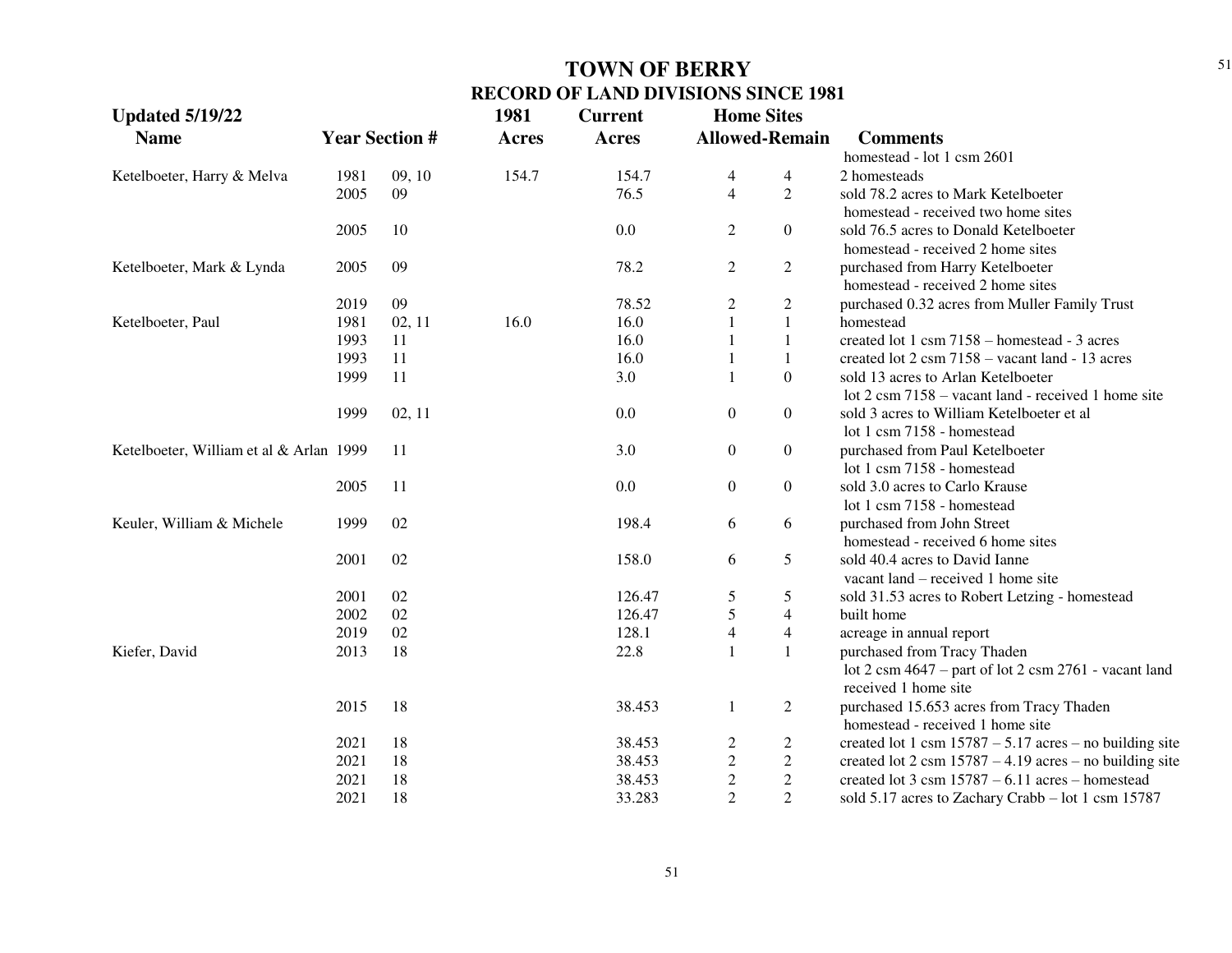| <b>Updated 5/19/22</b>      |      |                       | 1981         | <b>Current</b> | <b>Home Sites</b> |                       |                                                       |
|-----------------------------|------|-----------------------|--------------|----------------|-------------------|-----------------------|-------------------------------------------------------|
| <b>Name</b>                 |      | <b>Year Section #</b> | <b>Acres</b> | <b>Acres</b>   |                   | <b>Allowed-Remain</b> | <b>Comments</b>                                       |
| Kies, Kenyon & Susan        | 2006 | 06                    |              | 3.1            | 0                 | $\overline{0}$        | purchased from John Haupt - lot 2 csm 660 - homestead |
|                             | 2019 | 06                    |              | 0.0            | $\overline{0}$    | $\overline{0}$        | sold 3.1 acres to John Armstrong                      |
|                             |      |                       |              |                |                   |                       | lot $2 \text{ cm } 660$ - homestead                   |
| Kig Properties LLC          | 1992 | 24                    |              | 0.08           | $\overline{0}$    | $\overline{0}$        | purchased from George Dohm - homestead                |
| Kruchten, Edwin & Elizabeth | 1995 | 24                    |              | 109.28         | 3                 | 3                     | purchased 109. 2 acres from Wilfred Paar              |
|                             |      |                       |              |                |                   |                       | homestead - received 3 home sites                     |
|                             | 1999 | 24                    |              | 110.3          | 3                 | 3                     | acreage in annual report                              |
| Kilgore, Tina               | 2000 | 25                    |              | 5.3            | $\overline{0}$    | $\Omega$              | purchased from James Laubmeier                        |
|                             |      |                       |              |                |                   |                       | lot 1 csm 3056 - homestead                            |
|                             | 2007 | 25                    |              | 0.0            | $\overline{0}$    | $\boldsymbol{0}$      | sold 5.3 acres to William Marks                       |
|                             |      |                       |              |                |                   |                       | lot 1 csm 3056 - homestead                            |
| King, John                  | 1981 | 36                    | 1.0          | 1.0            | $\overline{0}$    | $\overline{0}$        | homestead                                             |
|                             | 1992 | 36                    |              | 0.0            | $\overline{0}$    | $\boldsymbol{0}$      | sold 1 acres to David Grim - homestead                |
| Kippley, Robert & Roger     | 1981 | 24, 25, 26            | 359.34       | 359.34         | 10                | 10                    | all this land taken over by the Federal Land Bank     |
| Federal Land Bank           | 1984 | 25                    |              | 352.34         | 10                | 9                     | sold 7 acres to Steven Loehndorf                      |
|                             |      |                       |              |                |                   |                       | lot 1 csm 4196 – vacant land - received 1 home site   |
|                             | 1986 | 25                    |              | 350.7          | 9                 | 8                     | sold 1.64 acre to Thomas Lange                        |
|                             |      |                       |              |                |                   |                       | vacant land - received 1 home site                    |
|                             | 1987 | 25                    |              | 300.63         | 8                 | 7                     | sold 50.07 acres to Frederick Ballweg                 |
|                             |      |                       |              |                |                   |                       | vacant land - received 1 home site                    |
|                             | 1987 | 26                    |              | 224.03         | $\tau$            | 6                     | sold 76.6 acres to Clarence Maier                     |
|                             |      |                       |              |                |                   |                       | vacant land – received 1 home site                    |
|                             | 1988 | 25                    |              | 202.63         | 6                 | 6                     | sold 21.4 acres to Frank Bayer - homestead            |
|                             | 1988 | 25                    |              | 183.31         | 6                 | 5                     | sold 19.32 acres to Kathleen McCarthy                 |
|                             |      |                       |              |                |                   |                       | lot 1 csm $5361$ - vacant land – received 1 home site |
|                             | 1988 | 25                    |              | 142.51         | 5                 | 4                     | sold 40.8 acres to Clarence Maier                     |
|                             |      |                       |              |                |                   |                       | vacant $land - received 1$ home site                  |
|                             | 1988 | 25                    |              | 107.44         | $\overline{4}$    | 3                     | sold 35.07 acres to Dennis Eckhart                    |
|                             |      |                       |              |                |                   |                       | vacant land - received 1 home site                    |
|                             | 1988 | 24, 25                |              | 0.0            | 3                 | $\boldsymbol{0}$      | sold 107.44 acres to Daniel Wagner                    |
|                             |      |                       |              |                |                   |                       | vacant $land - received 3 home sites$                 |
| Kirch, Brad & Nehls, Sara   | 2001 | 23                    |              | 2.5            | $\overline{0}$    | $\overline{0}$        | purchased from James Sanftleben                       |
|                             |      |                       |              |                |                   |                       | lot 1 csm 2865 - homestead                            |
|                             | 2008 | 23                    |              | 0.0            | $\overline{0}$    | $\overline{0}$        | sold 2.5 acres to Brent Hellenbrand                   |
|                             |      |                       |              |                |                   |                       | lot 1 csm 2865 - homestead                            |
| Klein, Matthew & Jennifer   | 2009 | 17                    |              | 7.052          | 1                 | 1                     | purchased from David Kerl                             |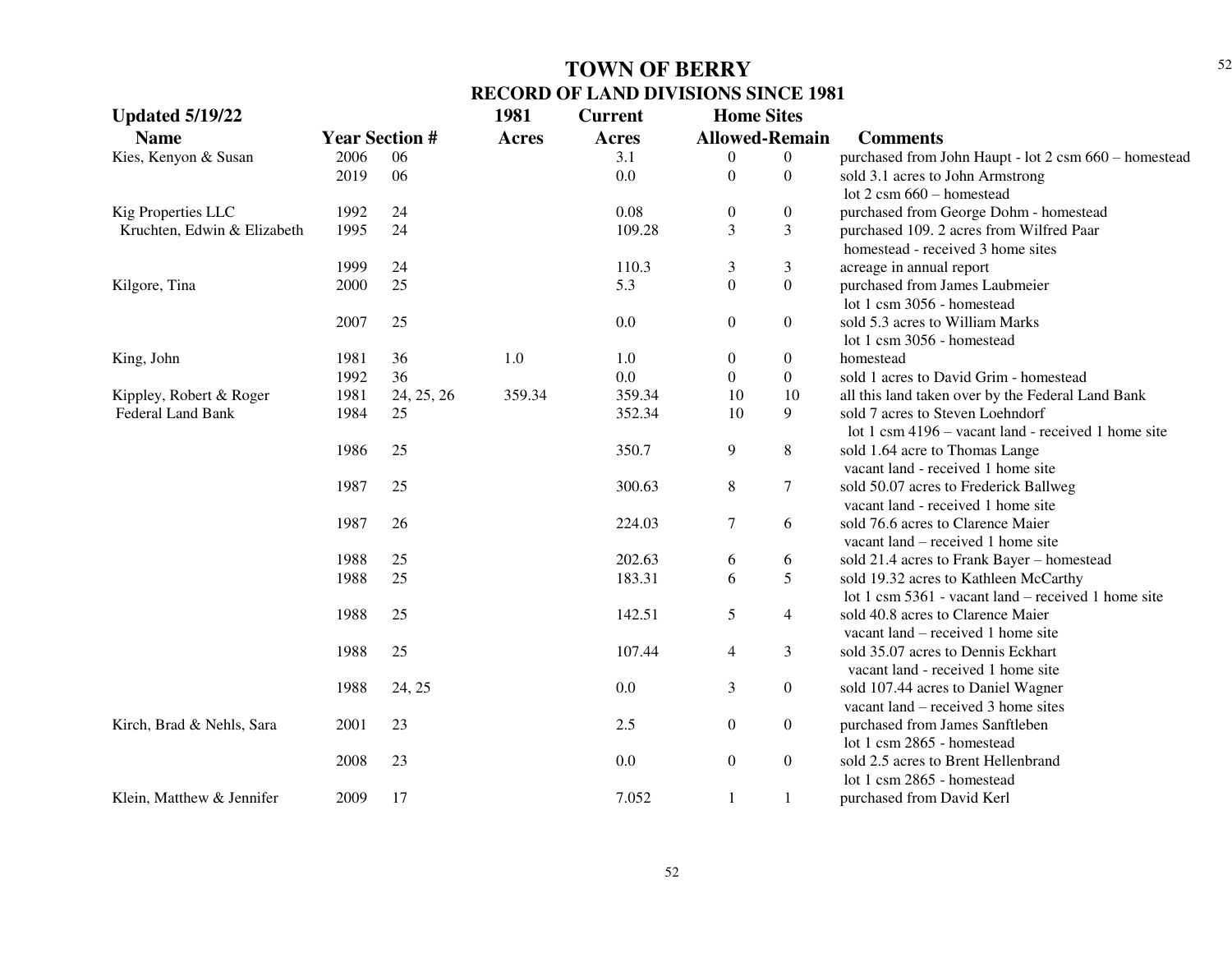| <b>Updated 5/19/22</b>               |      |                       | 1981         | <b>Current</b> | <b>Home Sites</b> |                       |                                                               |
|--------------------------------------|------|-----------------------|--------------|----------------|-------------------|-----------------------|---------------------------------------------------------------|
| <b>Name</b>                          |      | <b>Year Section #</b> | <b>Acres</b> | <b>Acres</b>   |                   | <b>Allowed-Remain</b> | <b>Comments</b>                                               |
|                                      |      |                       |              |                |                   |                       | lot $3 \text{ cm } 9054$ – vacant land – received 1 home site |
|                                      | 2016 | 17                    |              | 0.0            | $\mathbf{1}$      | $\overline{0}$        | sold 7.052 acres to Aaron Weber                               |
|                                      |      |                       |              |                |                   |                       | lot $3 \text{ cm } 9054$ – vacant land – received 1 home site |
| Klein-Olsen, Patricia                | 1984 | 30                    |              | 6.16           | $\mathbf{1}$      | $\mathbf{1}$          | purchased from Doris Olson                                    |
|                                      |      |                       |              |                |                   |                       | lot 1 csm $4240 -$ vacant land – received 1 home site         |
|                                      | 2004 | 30                    |              | 0.0            | 1                 | $\boldsymbol{0}$      | sold 6.16 acres to David Ohnstad                              |
|                                      |      |                       |              |                |                   |                       | lot 1 csm $4240 -$ vacant land – received 1 home site         |
| Kloster, Richard & Kristine          | 2000 | 06                    |              | 2.3            | $\boldsymbol{0}$  | $\boldsymbol{0}$      | purchased from Steve Mallon - lot 1 csm 8813                  |
|                                      | 2006 | 06                    |              | 0.0            | $\theta$          | $\boldsymbol{0}$      | sold 2.3 acres to James Kuehn - lot 1 csm 8813                |
| Kluender, William & Gorichs          | 2011 | 04                    |              | 0.5            | $\theta$          | $\boldsymbol{0}$      | purchased from Jaye Rosandick - vacant land                   |
|                                      | 2020 | 03                    |              | 1.38           | $\mathbf{0}$      | $\boldsymbol{0}$      | purchased 0.88 acres from Jaye Rosandick - vacant land        |
| Knickmeier, Robert                   | 1981 | 08, 17                | 104.2        | 104.2          | 3                 | 3                     | vacant land                                                   |
|                                      | 1983 | 17                    |              | 103.3          | 3                 | $\overline{2}$        | sold 0.9 acres to Thomas Knickmeier                           |
|                                      |      |                       |              |                |                   |                       | vacant land – received 1 home site                            |
|                                      | 1985 | 17                    |              | 98.0           | 2                 | 1                     | sold 5.3 acres to Clyde Kaikuaana                             |
|                                      |      |                       |              |                |                   |                       | lot 1 csm $4495 -$ vacant land – received 1 home site         |
|                                      | 1985 | 08, 17                |              | 0.0            | $\mathbf{1}$      | $\overline{0}$        | sold 98 acres to Thomas Knickmeier                            |
|                                      |      |                       |              |                |                   |                       | vacant land - received 1 home site                            |
| Knickmeier, Thomas                   | 1983 | 17                    |              | 0.9            | $\mathbf{1}$      | 1                     | purchased from Robert Knickmeier                              |
|                                      |      |                       |              |                |                   |                       | vacant land – received 1 home site                            |
|                                      | 1985 | 08, 17                |              | 98.9           | $\mathbf{1}$      | $\overline{c}$        | purchased 98 acres from Robert Knickmeier                     |
|                                      |      |                       |              |                |                   |                       | vacant land - received 1 home site                            |
|                                      | 1989 | 08, 17                |              | 0.9            | $\overline{c}$    | $\boldsymbol{0}$      | sold 98 acres to Lillian Regenberg                            |
|                                      |      |                       |              |                |                   |                       | vacant land - received 2 home sites                           |
| Knopp, Paul & Carol                  | 1991 | 03                    |              | 15.779         | $\mathbf{1}$      | $\mathbf{1}$          | purchased from William Tans                                   |
|                                      |      |                       |              |                |                   |                       | vacant land – received 1 home site                            |
|                                      | 1991 | 03                    |              | 15.779         |                   | $\boldsymbol{0}$      | built home                                                    |
| Kodner, Ross & Lisa Martin           | 2009 | 21                    |              | 5.57           | $\boldsymbol{0}$  | $\boldsymbol{0}$      | purchased from Robin Fox - lot 2 csm 11851                    |
|                                      | 2014 | 21                    |              | 0.0            | $\overline{0}$    | $\boldsymbol{0}$      | sold 5.57 acres to Lisa Martin - lot 2 csm 11851              |
| Koenig, Mary                         | 2011 | 04                    |              | 10.0           | $\mathbf{1}$      | $\mathbf{1}$          | purchased from Victor Wagner                                  |
|                                      |      |                       |              |                |                   |                       | vacant land - received 1 building site                        |
| Kolbe, Barry & Linda                 | 1981 | 06                    | 8.0          | 8.0            | 1                 | 1                     | homestead                                                     |
| Koltes, John & Megan                 | 2009 | 04                    |              | 1.27           | $\boldsymbol{0}$  | $\boldsymbol{0}$      | purchased from Amy Matz-Herrling - homestead                  |
| Konyn, Kenneth & Joan                | 1985 | 16                    |              | 4.4            | 1                 | 1                     | purchased from G. J. Rausch                                   |
|                                      |      |                       |              |                |                   |                       | lot $3 \text{ cm } 2601$ - homestead – received 1 home site   |
| Koos Family Tr, Richard & Maria 1984 |      | 36                    |              | 159.1          | 5                 | 5                     | purchased from Frieda Leipold                                 |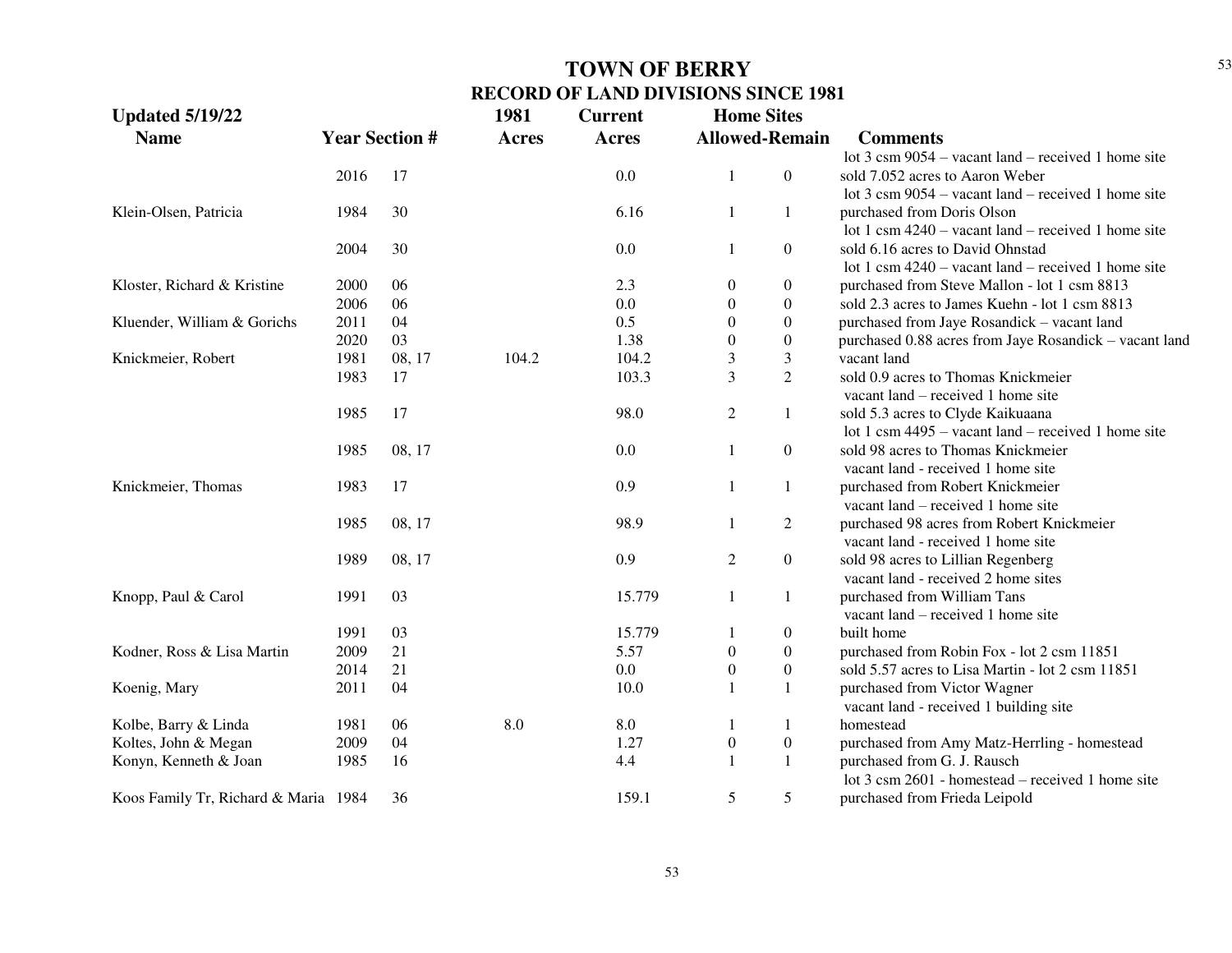| <b>Updated 5/19/22</b>    |      |                       | 1981         | <b>Current</b> | <b>Home Sites</b>       |                       |                                                                               |
|---------------------------|------|-----------------------|--------------|----------------|-------------------------|-----------------------|-------------------------------------------------------------------------------|
| <b>Name</b>               |      | <b>Year Section #</b> | <b>Acres</b> | <b>Acres</b>   |                         | <b>Allowed-Remain</b> | <b>Comments</b>                                                               |
| Koos, Ralph & Mary Ann    |      |                       |              |                |                         |                       | homestead - received 5 home sites                                             |
|                           | 1999 | 36                    |              | 158.4          | 5                       | 5                     | acreage in annual report                                                      |
| Korab, Christopher        | 2012 | 17                    |              | 4.635          | $\mathbf{1}$            | $\mathbf{1}$          | purchased from Aaron Olson                                                    |
|                           |      |                       |              |                |                         |                       | lot $2 \text{ cm } 9054$ – vacant land – received 1 home site                 |
|                           | 2017 | 17                    |              | 0.0            | 1                       | $\overline{0}$        | sold 4.635 acres to Jules Benada                                              |
|                           |      |                       |              |                |                         |                       | lot $2 \text{ cm } 9054$ – vacant land – received 1 home site                 |
| Krause Family Tr          | 2005 | 11                    |              | 3.0            | $\boldsymbol{0}$        | $\overline{0}$        | purchased from William Ketelboeter                                            |
| Krause, Carlo & Ingrid    |      |                       |              |                |                         |                       | lot 1 csm 7158 - homestead                                                    |
|                           | 2014 | 11                    |              | 0.0            | $\boldsymbol{0}$        | $\overline{0}$        | sold 3 acres to Parrish Sanderson                                             |
|                           |      |                       |              |                |                         |                       | lot 1 csm 7158 - homestead                                                    |
|                           | 2017 | $20\,$                |              | 134.60         | $\boldsymbol{0}$        | 3                     | purchased from Oakridge Farms                                                 |
|                           |      |                       |              |                |                         |                       | vacant land – received 3 home sites                                           |
|                           | 2017 | 20, 29                |              | 222.615        | $\mathfrak{Z}$          | 3                     | purchased 88.015 acres from Oakridge Farms - vacant land                      |
|                           | 2018 | 20, 29                |              | 222.615        | $\mathfrak{Z}$          | 4                     | purchased 1 development right from Frank Breunig                              |
|                           | 2018 | 20, 29                |              | 222.615        | $\overline{4}$          | 4                     | created lot 1 csm $15001 - 5$ acres - vacant land                             |
|                           | 2018 | 20, 29                |              | 222.615        | $\overline{4}$          | 4                     | created lot $2 \text{ csm } 15001 - 5 \text{ acres} - \text{vacant land}$     |
|                           | 2018 | 20, 29                |              | 222.615        | $\overline{4}$          | 4                     | created lot $3 \text{ cm} 15001 - 5 \text{ acres} - \text{vacant land}$       |
|                           | 2018 | 20, 29                |              | 222.615        | $\overline{4}$          | 4                     | created lot $4 \text{ cm } 15001 - 16.143 \text{ acres} - \text{vacant land}$ |
|                           |      |                       |              |                |                         |                       | no building site                                                              |
|                           | 2018 | 20, 29                |              | 222.615        | $\overline{4}$          | 4                     | created lot 1 csm $14995 - 5$ acres – vacant land – TDR lot                   |
|                           | 2019 | 29                    |              | 217.615        | $\overline{4}$          | 3                     | sold 5 acres to Daniel Burkeland                                              |
|                           |      |                       |              |                |                         |                       | lot $2 \text{ cm } 15001$ – received 1 home site                              |
|                           | 2021 | 29                    |              | 212.615        | 3                       | $\overline{2}$        | sold 5 acres to Marc Winzenried                                               |
|                           |      |                       |              |                |                         |                       | lot 1 csm $15001$ – received 1 home site                                      |
|                           | 2021 | 29                    |              | 207.615        | $\overline{2}$          | $\mathbf{1}$          | sold 5 acres to Jeffrey Jauch                                                 |
|                           |      |                       |              |                |                         |                       | lot $3 \text{ cm } 15001$ – received 1 home site                              |
| Kravik, Kerry & Kristine  | 2002 | 33                    |              | 8.0            | 1                       | $\mathbf{1}$          | purchased from Earl Holzum                                                    |
|                           |      |                       |              |                |                         |                       | lot 1 csm $10440$ – vacant land – received 1 home site                        |
|                           | 2002 | 33                    |              | 8.0            | 1                       | $\boldsymbol{0}$      | built home                                                                    |
|                           | 2021 | 33                    |              | 0.0            | $\overline{0}$          | $\boldsymbol{0}$      | sold 8 acres to Browning Jt Rev Tr – lot 1 csm $10440$                        |
| Kreiser, Marcy            | 2013 | 10                    |              | 0.50           | $\overline{0}$          | $\boldsymbol{0}$      | purchased from Randy Troendle - homestead                                     |
| Kruchten, Albert & Mahala | 1981 | 01                    | 119.0        | 119.0          | 3                       | 3                     | homestead                                                                     |
|                           | 1999 | 01                    |              | 109.0          | $\overline{\mathbf{3}}$ | $\overline{2}$        | sold 10 acres to Joseph Kruchten                                              |
|                           |      |                       |              |                |                         |                       | lot 1 csm $9042$ – vacant land – received 1 home site                         |
|                           | 2007 | 01                    |              | 98.614         | $\overline{2}$          | $\mathbf{1}$          | sold 10.386 acres to William Bladl                                            |
|                           |      |                       |              |                |                         |                       | lot 1 csm 12074 - vacant land – received 1 home site                          |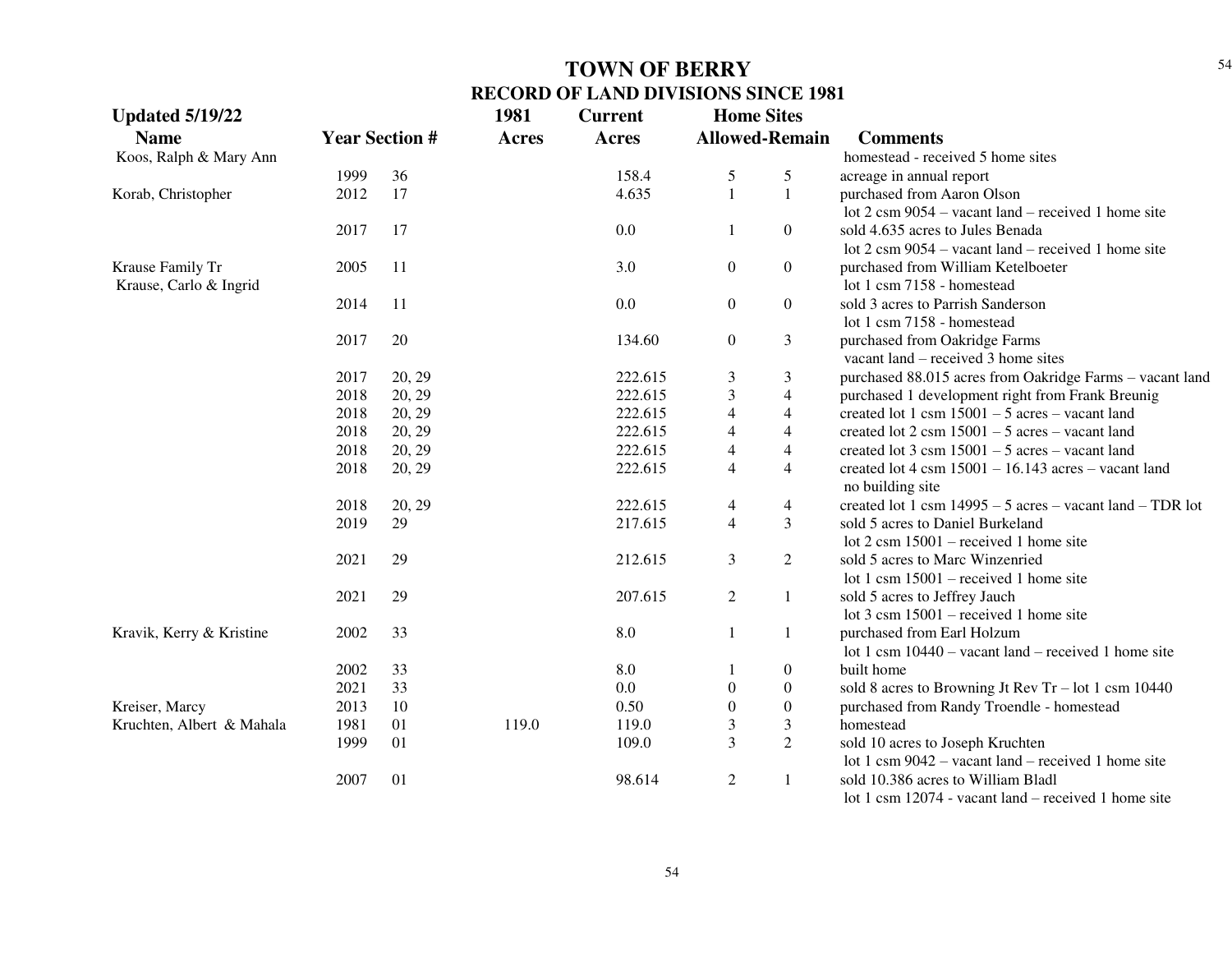| <b>Updated 5/19/22</b>          |      |                       | 1981         | <b>Current</b> | <b>Home Sites</b>     |                  |                                                       |
|---------------------------------|------|-----------------------|--------------|----------------|-----------------------|------------------|-------------------------------------------------------|
| <b>Name</b>                     |      | <b>Year Section #</b> | <b>Acres</b> | <b>Acres</b>   | <b>Allowed-Remain</b> |                  | <b>Comments</b>                                       |
|                                 | 2016 | 01                    |              | 0.0            |                       | $\overline{0}$   | sold 98.614 acres to Almae LLC                        |
|                                 |      |                       |              |                |                       |                  | homestead – received 1 home site                      |
| Kruchten Bros Dairy Inc.        | 1988 | 13, 24                |              | 158.6          | 5                     | 5                | purchased from Roman Kruchten                         |
|                                 |      |                       |              |                |                       |                  | homestead - received 5 home sites                     |
|                                 | 1999 | 13, 24                |              | 157.6          | 5                     | 5                | acreage in annual report                              |
| Kruchten, John & Sasha Chandler | 1992 | 10                    |              | 0.7            | $\boldsymbol{0}$      | $\boldsymbol{0}$ | purchased from Merlin Marshall                        |
| Kruchten Living Tr,             | 1999 | 02                    |              | 10.0           | $\mathbf{1}$          | $\mathbf{1}$     | purchased from Albert Kruchten                        |
| Joseph & Kathleen               |      |                       |              |                |                       |                  | lot 1 csm $9042$ – vacant land – received 1 home site |
|                                 | 1999 | 02                    |              | 10.0           |                       | $\boldsymbol{0}$ | built home                                            |
| Kruchten, Paul & Mary           | 1996 | 17                    |              | 2.73           | $\mathbf{1}$          | $1\,$            | purchased from David Kerl                             |
|                                 |      |                       |              |                |                       |                  | lot 1 csm $8051$ – vacant land – received 1 home site |
|                                 | 1998 | 17                    |              | 2.73           | -1                    | $\boldsymbol{0}$ | built home                                            |
| Krutchen, Roman                 | 1981 | 13, 24                | 158.6        | 158.6          | 5                     | $\mathfrak s$    | homestead                                             |
|                                 | 1988 | 13, 24                |              | 0.0            | 5                     | $\boldsymbol{0}$ | sold 158.6 acres to Kruchten Bros Dairy               |
|                                 |      |                       |              |                |                       |                  | homestead - received 5 home sites                     |
| Krueger, Ervin                  | 1990 | 07, 18                |              | 120.1          | $\mathfrak{Z}$        | 3                | purchased from Rudolph Niendorf                       |
|                                 |      |                       |              |                |                       |                  | homestead - received 3 home sites                     |
|                                 | 2005 | 07, 18                |              | 0.0            | 3                     | $\boldsymbol{0}$ | inherited 120.1 acres to Shirley Kerl                 |
|                                 |      |                       |              |                |                       |                  | homestead - received 3 home sites                     |
| Krutchen, Mark & Janel          | 2004 | 24                    |              | 7.1            | $\mathbf{1}$          | 1                | purchased from Gerhard Luetschwager                   |
|                                 |      |                       |              |                |                       |                  | lot 1 csm $3014$ – vacant land – received 1 home site |
| Kuehn 1995 Tr, Bridget Handel   | 2008 | 30                    |              | 5.044          | $\boldsymbol{0}$      | $\boldsymbol{0}$ | purchased from Todd Stelzel - lot 2 csm 9106          |
|                                 | 2017 | 30                    |              | 0.0            | $\boldsymbol{0}$      | $\boldsymbol{0}$ | sold 5.044 acres to Erick Vertein - lot 2 csm 9106    |
| Kuehn, James                    | 2006 | 32                    |              | 2.3            | $\boldsymbol{0}$      | $\boldsymbol{0}$ | purchased from Richard Kloster - lot 1 csm 8813       |
| Kuehn Tr, Koreen                | 1981 | 30                    | 83.6         | 83.6           | $\sqrt{2}$            | $\boldsymbol{2}$ | homestead                                             |
| Kuhn, Steven & Brienne          | 2016 | 13                    |              | 2.18           | $\boldsymbol{0}$      | $\boldsymbol{0}$ | purchased from Jeffrey Huber - lot 1 csm 9290         |
| Kuiper, Douglass & Sharon       | 2013 | 23                    |              | 16.5           | $\mathbf{0}$          | $\boldsymbol{0}$ | purchased from Jerome Bailey                          |
|                                 |      |                       |              |                |                       |                  | lot 1 csm 9583 - 8.49 acres - vacant land             |
|                                 |      |                       |              |                |                       |                  | lot 2 csm 9583 - 7.78 acres - homestead               |
|                                 | 2015 | 23                    |              | 0.0            | $\boldsymbol{0}$      | $\boldsymbol{0}$ | sold 16.5 acres to Kenneth Felz                       |
|                                 |      |                       |              |                |                       |                  | lot 1 csm 9583 - 8.49 acres - vacant land             |
|                                 |      |                       |              |                |                       |                  | lot 2 csm 9583 - 7.78 acres - homestead               |
| LaCrosse, David                 | 1981 | 11, 14                | 56.3         | 56.3           | $\overline{2}$        | $\overline{c}$   | homestead                                             |
|                                 | 1985 | 11, 14                |              | 10.0           | $\overline{2}$        | $\mathbf{1}$     | sold 46.3 acres to Clarence Maier                     |
|                                 |      |                       |              |                |                       |                  | vacant land - received 1 home                         |
|                                 | 1988 | 11                    |              | 0.0            | $\mathbf{1}$          | $\overline{0}$   | sold 10 acres to Jeff Postle                          |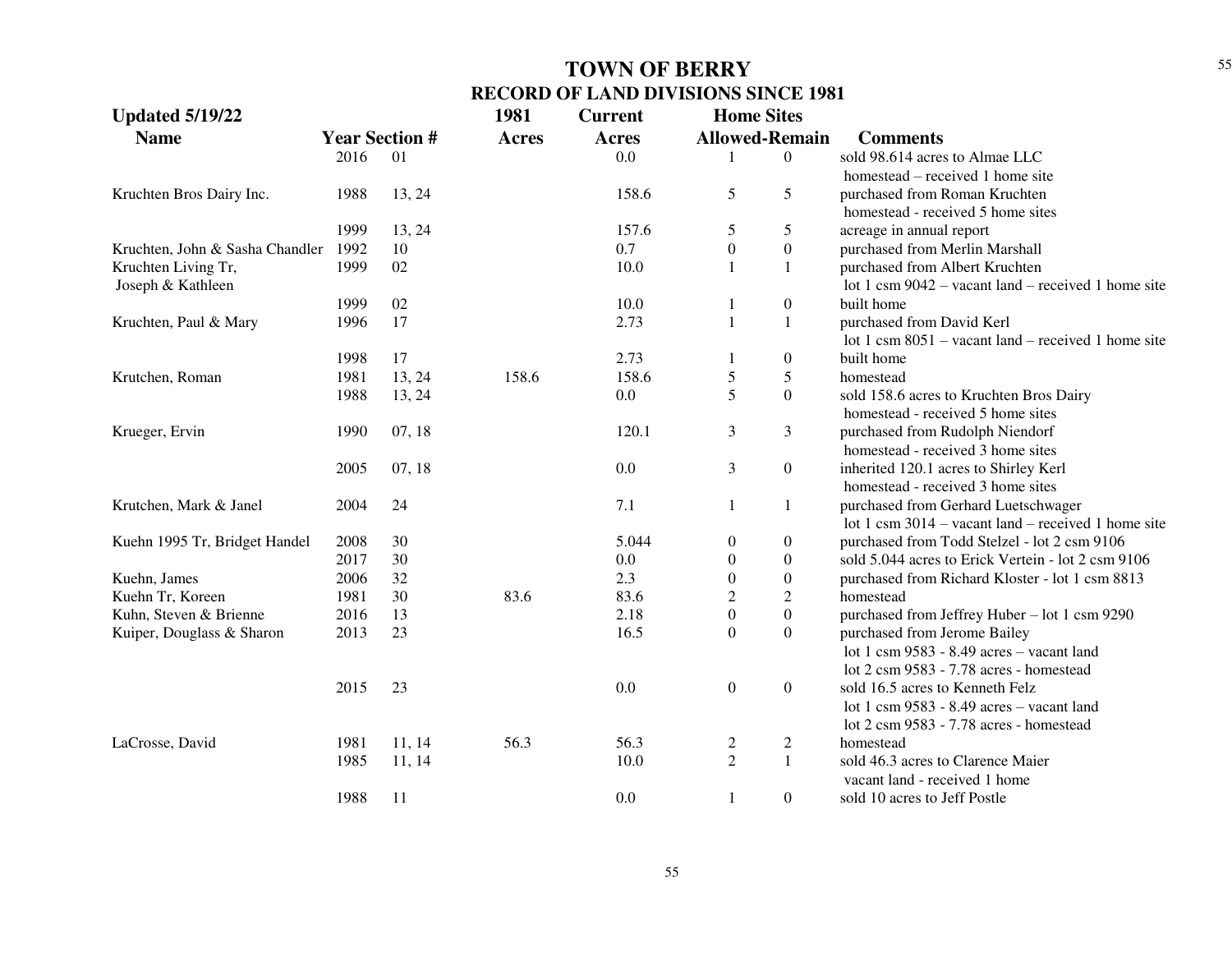| <b>Updated 5/19/22</b>      |      |                       | 1981         | <b>Current</b> | <b>Home Sites</b>     |                  |                                                               |
|-----------------------------|------|-----------------------|--------------|----------------|-----------------------|------------------|---------------------------------------------------------------|
| <b>Name</b>                 |      | <b>Year Section #</b> | <b>Acres</b> | <b>Acres</b>   | <b>Allowed-Remain</b> |                  | <b>Comments</b>                                               |
|                             |      |                       |              |                |                       |                  | lot 1 csm 5168 - homestead - received 1 home site             |
| Ladanye, Thomas             | 1981 | 24                    | 10.0         | 10.0           | $\mathbf{1}$          | 1                | lot 1 csm 1826 - homestead                                    |
|                             | 1984 | 24                    |              | $0.0\,$        | $\mathbf{1}$          | $\overline{0}$   | sold 10 acres to Jerome Merkes                                |
|                             |      |                       |              |                |                       |                  | lot 1 csm $1826$ – homestead – received 1 home site           |
| Lamberty, Margaret          | 1991 | 26, 35                |              | 113.5          | 3                     | 3                | purchased from Rose Acker                                     |
|                             |      |                       |              |                |                       |                  | homestead - received 3 home sites                             |
|                             | 1996 | 26, 35                |              | 0.0            | 3                     | $\boldsymbol{0}$ | sold 113.5 acres to Michael Hellenbrand                       |
|                             |      |                       |              |                |                       |                  | homestead - received 3 home sites                             |
| Landgraph, Dorinda          | 2000 | 36                    |              | 11.03          | $\mathbf{1}$          | $\mathbf{1}$     | purchased from Gerald/Conrad Grob                             |
|                             |      |                       |              |                |                       |                  | lot $3 \text{ cm } 9205$ – vacant land – received 1 home site |
|                             | 2004 | 36                    |              | 11.03          | 1                     | $\boldsymbol{0}$ | built home                                                    |
|                             | 2016 | 36                    |              | $0.0\,$        | $\boldsymbol{0}$      | $\boldsymbol{0}$ | sold 11.03 acres to Marco Brusa - lot 3 csm 9205              |
|                             | 1987 | 05                    |              | 10.41          | 1                     | $\boldsymbol{0}$ | built home                                                    |
| Landretti, Gregory & Marsha | 1997 | 30                    |              | 3.0            | $\boldsymbol{0}$      | $\boldsymbol{0}$ | purchased from Ronald Vaughn                                  |
|                             |      |                       |              |                |                       |                  | lot 1 csm $7114$ – homestead                                  |
| Lange, Carl & Christina     | 1981 | 26                    | 3.5          | 3.5            | $\boldsymbol{0}$      | $\boldsymbol{0}$ | lot 2 csm 2518 - homestead                                    |
|                             | 2001 | 26                    |              | 2.5            | $\boldsymbol{0}$      | $\boldsymbol{0}$ | sold 1 acre to Russell Lange                                  |
|                             |      |                       |              |                |                       |                  | part of lot 2 csm 2518 - consolidation                        |
|                             | 2001 | 26                    |              | 0.0            | $\overline{0}$        | $\boldsymbol{0}$ | sold 2.5 acres to Michael Hellenbrand                         |
|                             |      |                       |              |                |                       |                  | lot 2 csm 2518 - homestead                                    |
| Lange, Russell & Jane       | 1981 | 26                    | 0.9          | 0.9            | $\boldsymbol{0}$      | $\boldsymbol{0}$ | lot 1 csm 2518 - homestead                                    |
|                             | 2001 | 26                    |              | 1.9            | $\boldsymbol{0}$      | $\boldsymbol{0}$ | purchased 1 acre from Carl Lange                              |
|                             |      |                       |              |                |                       |                  | part of lot 2 csm 2518 - consolidation                        |
| Lange, Thomas               | 1985 | 25                    |              | 1.64           | 1                     | 1                | purchased from Kippley/Federal Land Bank                      |
|                             |      |                       |              |                |                       |                  | vacant land – received 1 home site                            |
|                             | 1987 | 25                    |              | 0.0            | $\boldsymbol{0}$      | $\boldsymbol{0}$ | sold 1.64 acre to Thomas Linley                               |
|                             |      |                       |              |                |                       |                  | vacant land – received 1 home site                            |
| Langland, Charles           | 1998 | 11                    |              | 4.56           | $\overline{0}$        | $\boldsymbol{0}$ | purchased from Raymond Dresen                                 |
|                             |      |                       |              |                |                       |                  | lot 1 csm 2515 - homestead                                    |
|                             | 2002 | 11                    |              | $0.0\,$        | $\boldsymbol{0}$      | $\boldsymbol{0}$ | sold 4.56 acres to Daniel Ziegler                             |
|                             |      |                       |              |                |                       |                  | lot 1 csm 2515 - homestead                                    |
| Larson, Steven & Merry      | 1999 | 27                    |              | 17.37          | 1                     | 1                | purchased from David Yelk                                     |
|                             |      |                       |              |                |                       |                  | lot $2 \text{ cm } 9006$ – vacant land – received 1 home site |
|                             | 2001 | 27                    |              | 17.37          | 1                     | $\boldsymbol{0}$ | built home                                                    |
| Lassen, Roy                 | 1989 | 24                    |              | 18.19          | $\mathbf{1}$          | $\mathbf{1}$     | purchased from Richardson/Siebecker                           |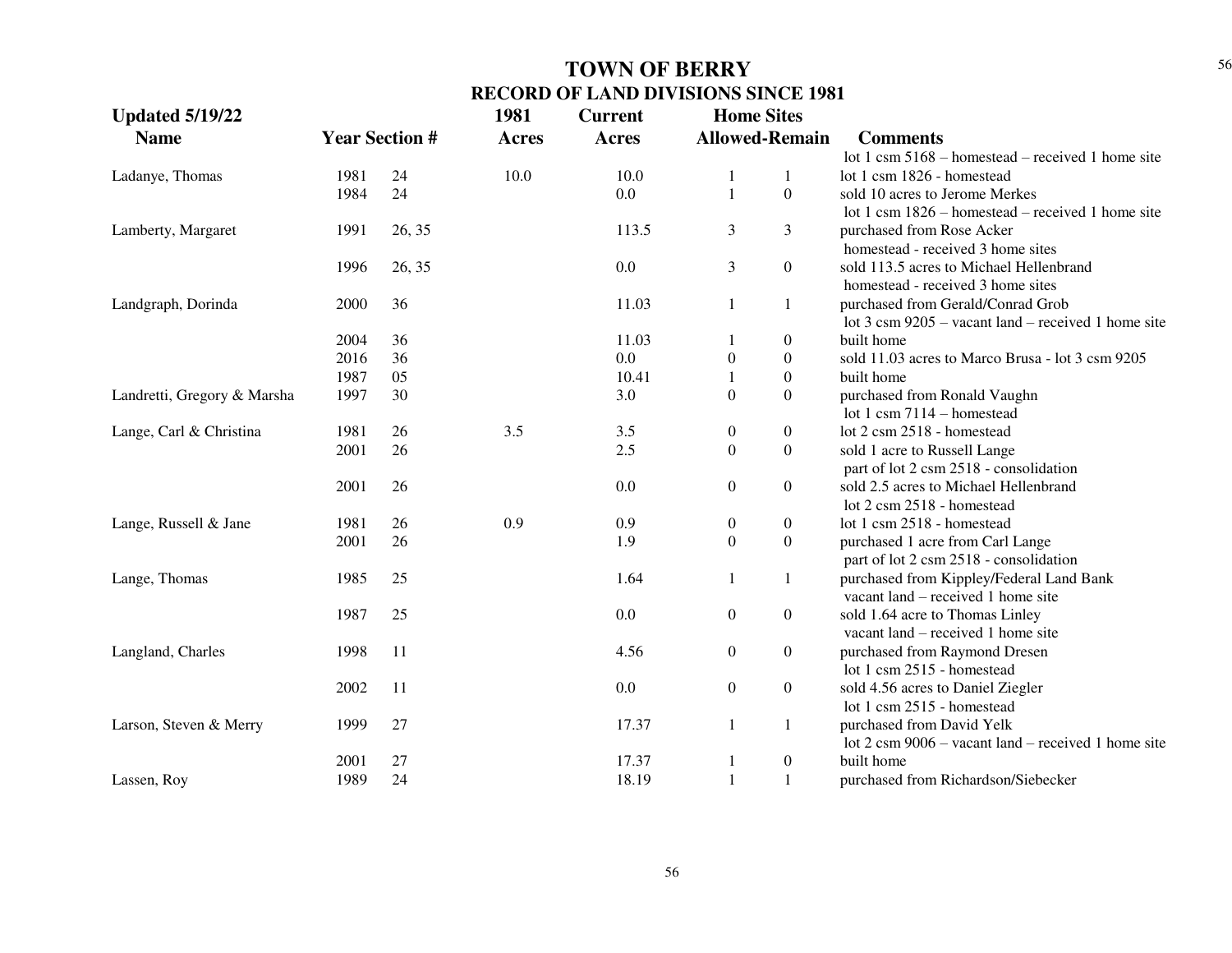| <b>Updated 5/19/22</b>          |      |                       | 1981         | <b>Current</b> | <b>Home Sites</b>     |                  |                                                               |
|---------------------------------|------|-----------------------|--------------|----------------|-----------------------|------------------|---------------------------------------------------------------|
| <b>Name</b>                     |      | <b>Year Section #</b> | <b>Acres</b> | <b>Acres</b>   | <b>Allowed-Remain</b> |                  | <b>Comments</b>                                               |
|                                 |      |                       |              |                |                       |                  | homestead - received 1 home site                              |
|                                 | 1992 | 24                    |              | 10.19          | 1                     |                  | sold 8 acres to Robert Rauch - vacant land                    |
|                                 | 1995 | 24                    |              | 0.0            | $\mathbf{1}$          | $\Omega$         | sold 10.19 acres to Davis Scheler                             |
|                                 |      |                       |              |                |                       |                  | lot 1 csm $6817$ – homestead – received 1 home site           |
| Laubmeier, James                | 1981 | 25                    | 5.3          | 5.3            |                       | 1                | lot 1 csm 3056 - homestead                                    |
|                                 | 1997 | 26                    |              | 88.0           | 3                     | 3                | purchased 82.7 acres from Richard Cates                       |
|                                 |      |                       |              |                |                       |                  | homestead - received 2 home sites                             |
|                                 | 1997 | 26                    |              | 47.0           | 3                     | $\boldsymbol{2}$ | sold 41 acres to Douglas Schwartz                             |
|                                 | 2000 | 25                    |              | 41.7           | $\sqrt{2}$            | $\sqrt{2}$       | sold 5.3 acres to Tina Kilgore - lot 1 csm 3056 - homestead   |
| Laufenberg Tr, Aloysius         | 1981 | 35                    | 102.4        | 102.4          | 3                     | $\overline{3}$   | homestead                                                     |
|                                 | 1999 | 35                    |              | 84.05          | $\mathfrak{Z}$        | $\sqrt{2}$       | 18.35 acres annexed into Village of Cross Plains              |
|                                 | 1999 | 35                    |              | 84.05          | $\overline{2}$        | $\sqrt{2}$       | created lot 2 csm 9549 - 22.97 acres - vacant land            |
|                                 | 2001 | 35                    |              | 29.90          | $\sqrt{2}$            | $\mathbf{1}$     | 54.15 acres annexed into Village of Cross Plains              |
|                                 | 2001 | 35                    |              | 6.93           | $\mathbf{1}$          | $\Omega$         | sold 22.97 acres to Daniel Laufenberg                         |
|                                 |      |                       |              |                |                       |                  | lot $2 \text{ cm } 9549$ – vacant land – received 1 home site |
|                                 | 2002 | 35                    |              | 0.0            | $\overline{0}$        | 0                | 6.93 acres annexed into Village of Cross Plains               |
| Laufenberg Tr, Daniel & Celeste | 1981 | 35                    |              | 0.57           | $\boldsymbol{0}$      | $\boldsymbol{0}$ | vacant land                                                   |
|                                 | 2001 | 35                    |              | 23.54          | $\mathbf{1}$          | 1                | purchased 22.97 acres from Aloysius Laufenberg                |
|                                 |      |                       |              |                |                       |                  | lot $2 \text{ cm } 9549$ – vacant land – received 1 home site |
|                                 | 2002 | 35                    |              | 22.97          | 1                     | 1                | acreage in annual report                                      |
|                                 | 2018 | 35                    |              | 0.0            | 1                     | $\boldsymbol{0}$ | sold 22.97 acres to Benjamin Staats                           |
|                                 |      |                       |              |                |                       |                  | lot 2 csm 9549 – vacant land – received 1 home site           |
| Laufenberg, Koty                | 2019 | 08                    |              | 39.9           | $\boldsymbol{0}$      | $\boldsymbol{0}$ | purchased from Paul Fassbender - homestead                    |
| Laufenberg, Leonard             | 1981 | 12                    | 23.49        | 23.49          | 1                     | $\mathbf{1}$     | homestead                                                     |
|                                 | 2007 | 12                    |              | 0.0            | 1                     | $\Omega$         | sold 23.49 acres to Paul Cardis                               |
|                                 |      |                       |              |                |                       |                  | homestead – received 1 home site                              |
| Laurent, Gerald                 | 1981 | 05                    | 2.2          | 2.2            | $\boldsymbol{0}$      | $\overline{0}$   | lot 1 csm 1502 - homestead                                    |
|                                 | 1988 | 05                    |              | 0.0            | $\boldsymbol{0}$      | $\overline{0}$   | sold 2.2 acres to Ronald Roemer                               |
|                                 |      |                       |              |                |                       |                  | lot 1 csm 1502 - homestead                                    |
| Leese Living Tr, Linda          | 2002 | 03                    |              | 19.58          | $\mathbf{1}$          | 1                | purchased from Goldman Farms                                  |
|                                 |      |                       |              |                |                       |                  | lot 2 csm 8408 created from lot 1 csm 7408                    |
|                                 |      |                       |              |                |                       |                  | homestead - received 1 home site                              |
|                                 | 2019 | 03                    |              | 18.01          | $\mathbf{1}$          | $\mathbf{1}$     | acreage in annual report                                      |
|                                 | 2020 | 03                    |              | 0.0            | $\mathbf{1}$          | $\boldsymbol{0}$ | sold 18.01 acres to Corey Ballweg                             |
|                                 |      |                       |              |                |                       |                  | lot 2 csm 8408 created from lot 1 csm 7408                    |
|                                 |      |                       |              |                |                       |                  | homography mooding 1 home gita                                |

homestead - received 1 home site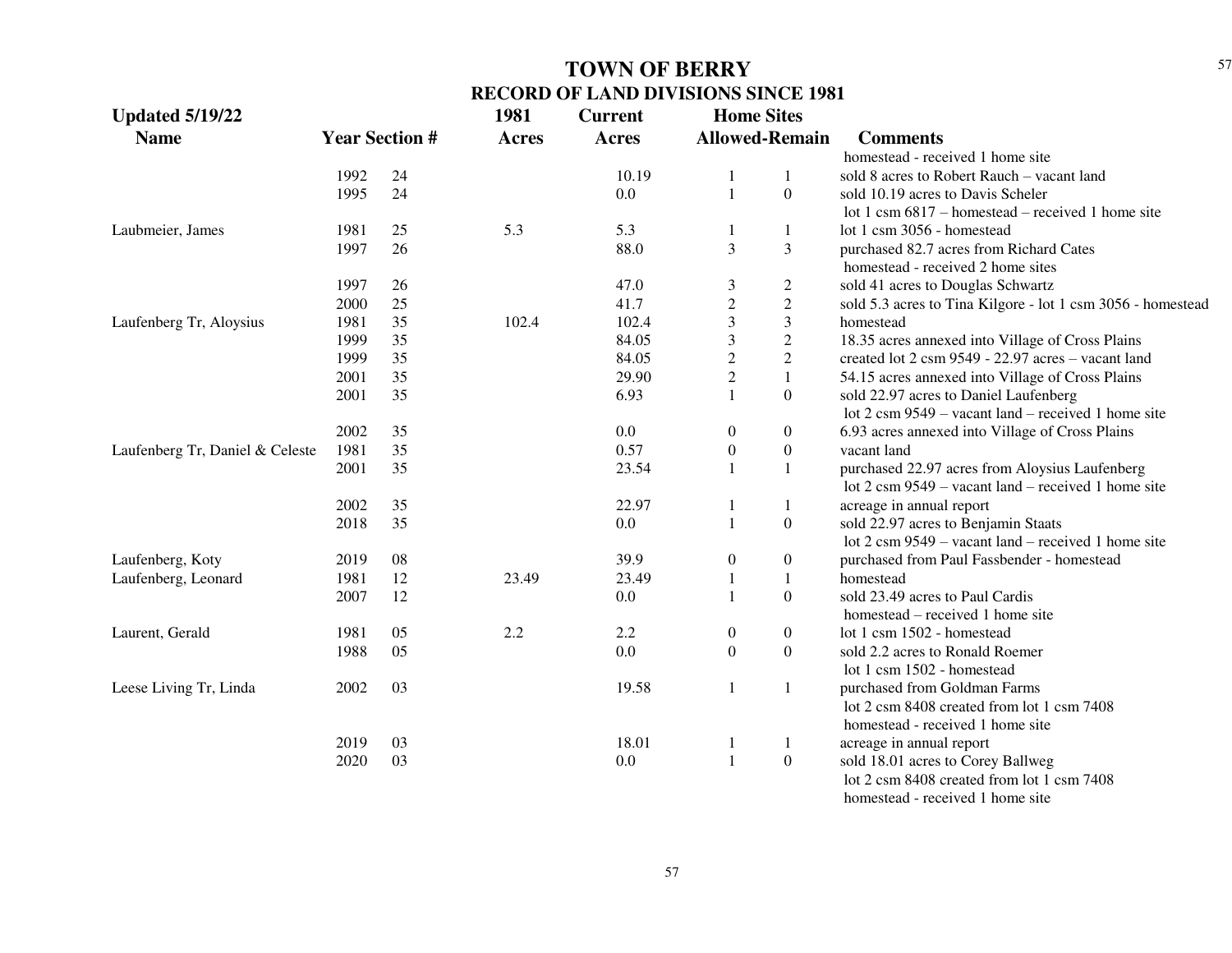| <b>Updated 5/19/22</b>        |      |                       | 1981         | <b>Current</b> | <b>Home Sites</b>     |                  |                                                                          |
|-------------------------------|------|-----------------------|--------------|----------------|-----------------------|------------------|--------------------------------------------------------------------------|
| <b>Name</b>                   |      | <b>Year Section #</b> | <b>Acres</b> | Acres          | <b>Allowed-Remain</b> |                  | <b>Comments</b>                                                          |
| Lefebvre, Montana & Aja       | 2016 | 11                    |              | 3.0            | $\theta$              | $\theta$         | purchased from Parish Sanderson                                          |
|                               |      |                       |              |                |                       |                  | lot 1 csm 7158 - homestead                                               |
| Lehr, Robert & Amanda         | 2009 | 13                    |              | 0.52           | $\boldsymbol{0}$      | $\boldsymbol{0}$ | purchased from Matthew Schmitz - homestead                               |
| Leiferman, Michael            | 1986 | 01                    |              | 5.92           | $\mathbf{1}$          | $\mathbf{1}$     | purchased from John Meehan                                               |
|                               |      |                       |              |                |                       |                  | homestead - received 1 home site                                         |
| Leipold, Freida               | 1981 | 36                    | 159.1        | 159.1          | $\mathfrak s$         | 5                | homestead                                                                |
|                               | 1984 | 36                    |              | 0.0            | 5                     | $\boldsymbol{0}$ | sold 159.1 acres to Richard Koos                                         |
|                               |      |                       |              |                |                       |                  | homestead - received 5 home sites                                        |
| Lenerz, Paul & Erin           | 2011 | 07                    |              | 2.0            | $\mathbf{1}$          | $\mathbf{1}$     | purchased from Ricky Boettcher                                           |
|                               |      |                       |              |                |                       |                  | lot 1 csm 12947 – vacant land - received 1 home site                     |
|                               | 2016 | 07                    |              | 0.0            | $\mathbf{1}$          | $\boldsymbol{0}$ | sold 2 acres to Paul Ripp                                                |
|                               |      |                       |              |                |                       |                  | lot 1 csm 12947 – vacant land - received 1 home site                     |
| Lentz, Jason & Lashell        | 2008 | 08                    |              | 58.657         | $\boldsymbol{0}$      | $\boldsymbol{0}$ | purchased from Donald Kerl - includes a home                             |
| Letzing, Robert & Sybil       | 2001 | 02                    |              | 31.53          | $\boldsymbol{0}$      | $\boldsymbol{0}$ | purchased from William Keuler - homestead                                |
|                               | 2008 | $02\,$                |              | 27.42          | $\boldsymbol{0}$      | $\boldsymbol{0}$ | sold 4.11 acres to Dane County Parks - consolidation                     |
|                               | 2008 | 02                    |              | 26.145         | $\boldsymbol{0}$      | $\boldsymbol{0}$ | acreage in annual report                                                 |
|                               | 2009 | 02                    |              | 0.0            | $\boldsymbol{0}$      | $\boldsymbol{0}$ | sold 26.145 acres to Lawrence VanEpps - homestead                        |
| Lewis, Scott & Zajicek, Jamie | 2002 | 34                    |              | 93.86          | 3                     | 3                | purchased from Virginia West et al                                       |
|                               |      |                       |              |                |                       |                  | vacant land - received 3 home sites                                      |
|                               | 2003 | 34                    |              | 42.26          | 3                     | $\mathfrak{2}$   | sold 51.6 acres to Ice Age Trail                                         |
|                               |      |                       |              |                |                       |                  | vacant land - received 1 home site                                       |
|                               | 2004 | 34                    |              | 37.09          | $\overline{c}$        | $\mathfrak{2}$   | annexed 5.17 acres into Village of Cross Plains                          |
|                               | 2004 | 34                    |              | 0.80           | $\overline{2}$        | $\mathbf{1}$     | sold 36.29 acres to Scenic Bluff LLC                                     |
|                               |      |                       |              |                |                       |                  | vacant land - received 1 home site                                       |
|                               | 2004 | 34                    |              | 0.0            | $\mathbf{1}$          | $\boldsymbol{0}$ | sold 0.80 acres to Linzy Scott Banks                                     |
|                               |      |                       |              |                |                       |                  | vacant land - received 1 home site                                       |
| Liebetrau Tr, Earl & Karin    | 1981 | 21                    | 4.4          | 4.4            | 1                     | $\mathbf{1}$     | lot 1 csm 1068 - homestead                                               |
|                               | 2002 | 21                    |              | 2.4            | $\mathbf{1}$          | $\boldsymbol{0}$ | sold 2 acres to Sue Rake                                                 |
|                               |      |                       |              |                |                       |                  | lot 1 csm 10225 – part of lot 1 csm 1068 –                               |
|                               |      |                       |              |                |                       |                  | vacant land – received 1 home site                                       |
|                               | 2002 | 21                    |              | 0.0            | $\boldsymbol{0}$      | $\boldsymbol{0}$ | sold 2.4 acres to Sean Short                                             |
|                               |      |                       |              |                |                       |                  | lot $2 \text{ cm } 10225$ – part of lot $1 \text{ cm } 1068$ - homestead |
| Liebetrau, Inez & Marvin      | 1981 | 21, 22                | 90.7         | 90.7           | 3                     | 3                | homestead                                                                |
|                               | 1992 | 22                    |              | 88.7           | 3                     | $\overline{2}$   | sold 2 acres to Mark & Jan Liebetrau                                     |
|                               |      |                       |              |                |                       |                  | lot 1 csm 6317 - homestead                                               |
|                               | 2000 | 21                    |              | 78.7           | $\overline{2}$        | $\mathfrak{2}$   | sold 10 acres to Ken Liebetrau                                           |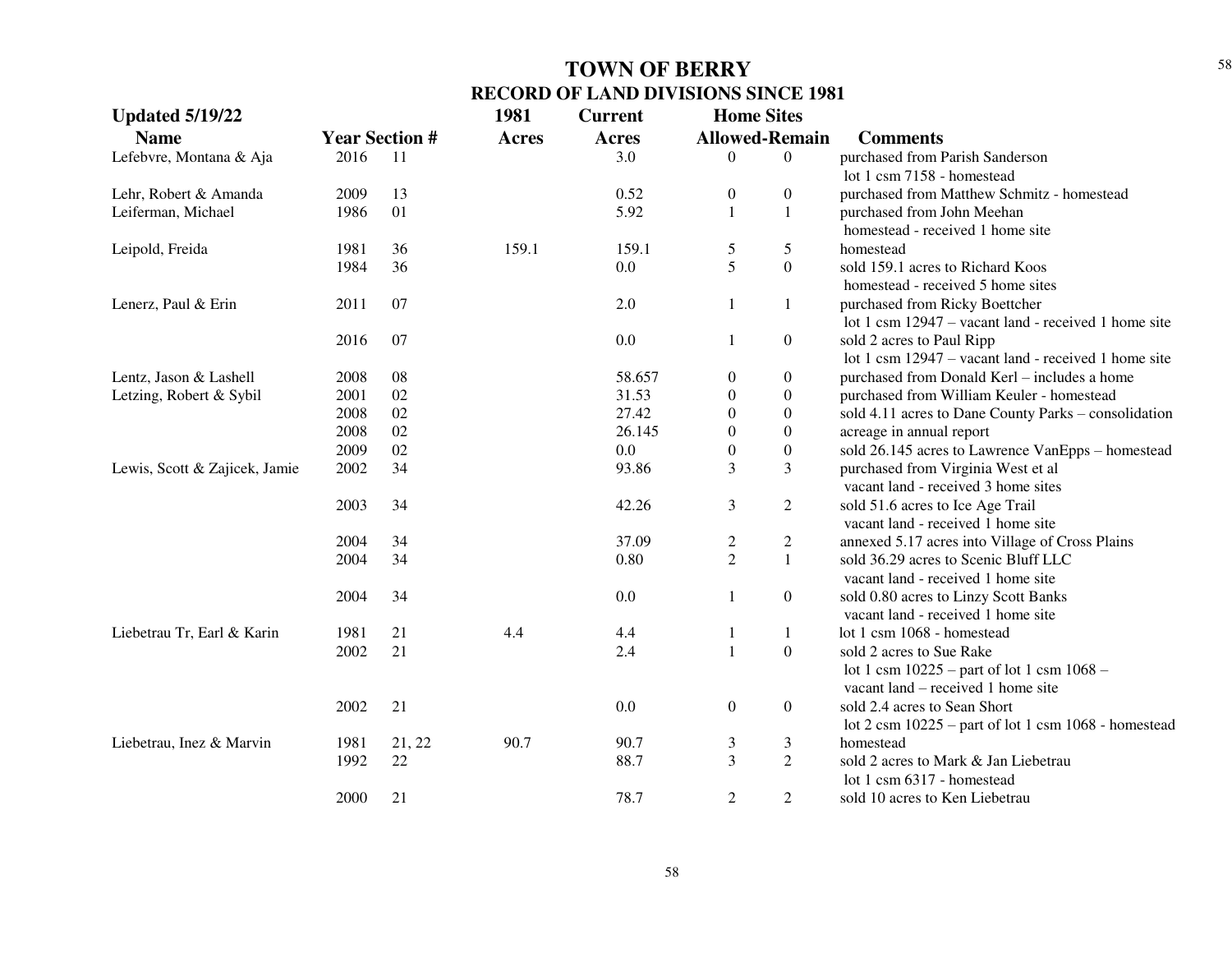| <b>Updated 5/19/22</b>   |                       |        | 1981         | <b>Current</b> | <b>Home Sites</b> |                       |                                                                          |
|--------------------------|-----------------------|--------|--------------|----------------|-------------------|-----------------------|--------------------------------------------------------------------------|
| <b>Name</b>              | <b>Year Section #</b> |        | <b>Acres</b> | <b>Acres</b>   |                   | <b>Allowed-Remain</b> | <b>Comments</b>                                                          |
|                          |                       |        |              |                |                   |                       | vacant land - consolidation                                              |
|                          | 2000                  | 22     |              | 0.0            | $\overline{2}$    | $\boldsymbol{0}$      | sold 78.77 acres to Dane County                                          |
|                          |                       |        |              |                |                   |                       | vacant land – received 2 home sites                                      |
| Liebetrau, Kenneth       | 1981                  | 21     | 5.5          | 5.5            | $\mathbf{1}$      | $\mathbf{1}$          | homestead                                                                |
|                          | 1999                  | 21     |              | 15.5           | $\mathbf{1}$      | $\mathbf{1}$          | purchased 10 acres from Inez Liebetrau                                   |
|                          |                       |        |              |                |                   |                       | vacant land - consolidation                                              |
|                          | 2000                  | 21     |              | 15.5           | -1                | 1                     | created lot 1 csm 9459 - 2.94 acres - homestead                          |
|                          | 2000                  | 21     |              | 15.5           | 1                 | $\mathbf{1}$          | created lot 2 csm 9459 - 12.52 acres                                     |
|                          | 2006                  | 21     |              | 15.5           | $\mathbf{1}$      | $\mathbf{1}$          | created lot 1 csm $11851 - 9.89$ acres - lot 1 & 2 csm 9459<br>homestead |
|                          | 2006                  | 21     |              | 15.5           | 1                 | $\mathbf{1}$          | created lot 2 csm $11851 - 5.57$ acres -lot 1 & 2 csm 9459               |
|                          | 2006                  | 21     |              | 9.93           | $\mathbf{1}$      | $\boldsymbol{0}$      | sold 5.57 acres to Robin Fox                                             |
|                          |                       |        |              |                |                   |                       | lot $2 \text{ cm } 11851$ – vacant land – received 1 home site           |
|                          | 2019                  | 21     |              | 9.89           | $\boldsymbol{0}$  | $\boldsymbol{0}$      | acreage in annual report                                                 |
|                          | 2020                  | 21     |              | 0.0            | $\boldsymbol{0}$  | $\boldsymbol{0}$      | sold 9.89 acres to Jeron Thompson                                        |
|                          |                       |        |              |                |                   |                       | lot 1 csm 11851 - homestead                                              |
| Liebetrau, Mark & Jan    | 1992                  | 22     |              | 2.01           | $\boldsymbol{0}$  | $\boldsymbol{0}$      | purchased 2 acres from Marvin Liebetrau                                  |
|                          |                       |        |              |                |                   |                       | lot 1 csm 6317 - homestead                                               |
|                          | 1998                  | 22     |              | 0.0            | $\boldsymbol{0}$  | $\boldsymbol{0}$      | sold 2.01 acres to Gordon Mayfield                                       |
|                          |                       |        |              |                |                   |                       | lot 1 csm 6317 - homestead                                               |
| Lilly Valley Farm LLC    | 2021                  | 19, 30 |              | 111.46         | $\mathfrak{2}$    | $\overline{2}$        | purchased from Turkey Road Farm LLC                                      |
|                          |                       |        |              |                |                   |                       | vacant land – received 2 home sites                                      |
| Linley, Thomas & Sharon  | 1987                  | 25     |              | 1.64           | 1                 | 1                     | purchased from Thomas Lange                                              |
|                          |                       |        |              |                |                   |                       | vacant land – received 1 home site                                       |
|                          | 1988                  | 25     |              | 1.64           | 1                 | $\boldsymbol{0}$      | built home                                                               |
|                          | 2009                  | 25     |              | 2.35           | $\boldsymbol{0}$  | $\boldsymbol{0}$      | purchased 0.71 acres from Frederick Ballweg                              |
|                          |                       |        |              |                |                   |                       | lot 1 csm 12542 - consolidation                                          |
| Lipke, Carneth           | 1981                  | 06     | 17.9         | 17.9           | 1                 | $\mathbf{1}$          | homestead                                                                |
|                          | 1983                  | 06     |              | 0.0            | $\mathbf{1}$      | $\boldsymbol{0}$      | sold 17.9 acres to Gerald Coleman                                        |
|                          |                       |        |              |                |                   |                       | homestead - received 1 home site                                         |
| Livesey, Jeffrey         | 2021                  | 14     |              | 12.020         | 1                 | $\mathbf{1}$          | purchased from Leo Ziegler                                               |
|                          |                       |        |              |                |                   |                       | lot 1 csm $15647$ – vacant land – received 1 home site                   |
|                          | 2021                  | 14     |              | 12.020         | 1                 | $\boldsymbol{0}$      | built home                                                               |
| Lochner, Paul & Nanci    | 2009                  | 25     |              | 4.74           | $\boldsymbol{0}$  | $\boldsymbol{0}$      | purchased from M Susan Dickert                                           |
|                          |                       |        |              |                |                   |                       | lot 1 csm 11717 - created from csm 6610 & 3212                           |
| Lockwood, Kevin & Joelle | 2001                  | 36     |              | 9.5            | 1                 | 1                     | purchased from James Tubbs                                               |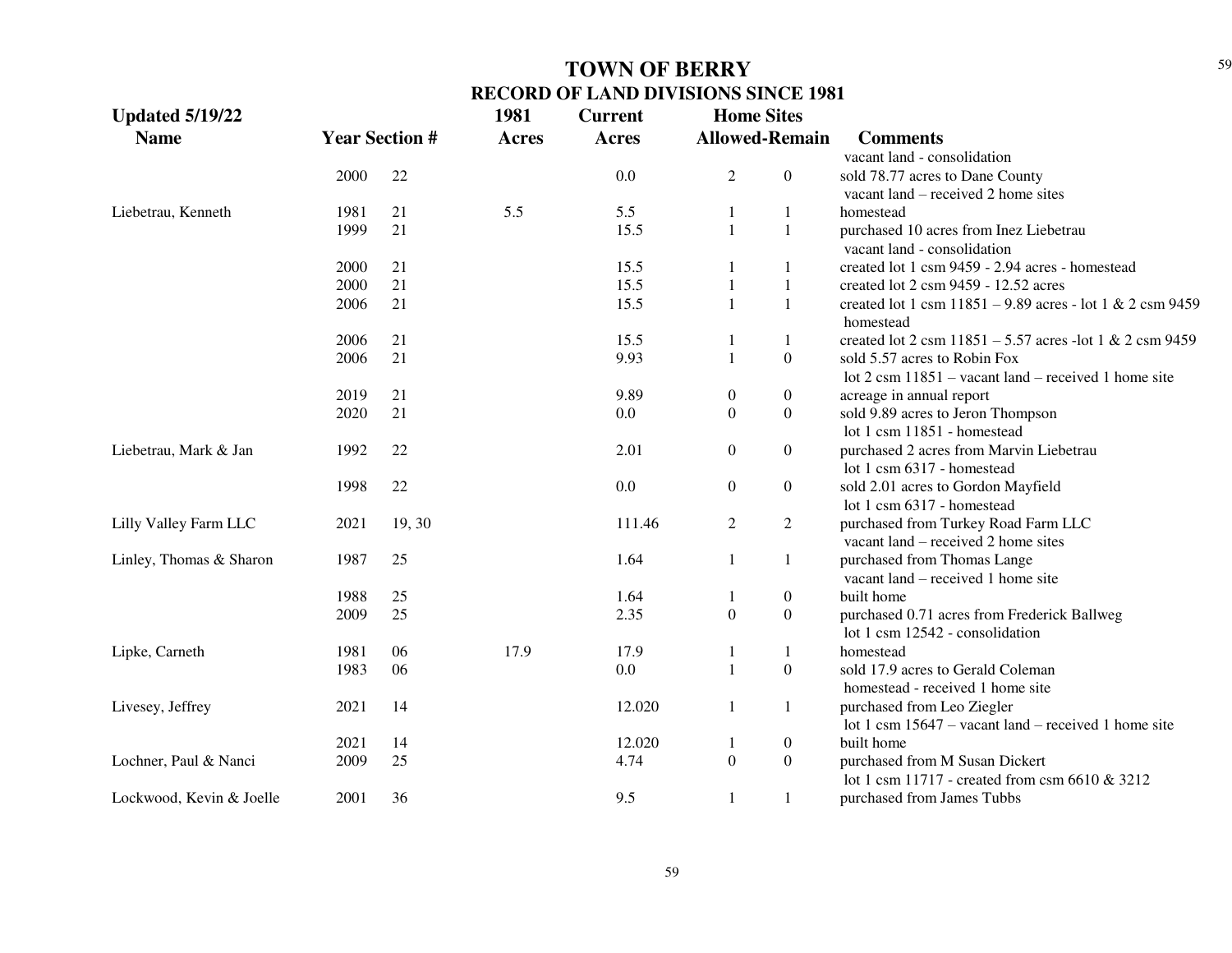| <b>Updated 5/19/22</b>                |      |                       | 1981         | <b>Current</b> | <b>Home Sites</b>     |                  |                                                                |
|---------------------------------------|------|-----------------------|--------------|----------------|-----------------------|------------------|----------------------------------------------------------------|
| <b>Name</b>                           |      | <b>Year Section #</b> | <b>Acres</b> | <b>Acres</b>   | <b>Allowed-Remain</b> |                  | <b>Comments</b>                                                |
|                                       |      |                       |              |                |                       |                  | lot $2 \text{ cm } 9588$ – vacant land – received 1 home site  |
|                                       | 2001 | 36                    |              | 9.5            |                       | $\overline{0}$   | built home                                                     |
| Loeb, Daniel & Anita                  | 2013 | 15                    |              | 19.081         | $\boldsymbol{0}$      | $\boldsymbol{0}$ | purchased from Jonathan Cornell - lot 4 csm 10537              |
| Loehndorf, Steven & Doreen            | 1984 | 25                    |              | 7.0            | $\mathbf{1}$          | $\mathbf{1}$     | purchased from Kippley/Federal Land Bank                       |
|                                       |      |                       |              |                |                       |                  | lot 1 csm 4196 – vacant land - received 1 home site            |
|                                       | 2006 | 25                    |              | 0.0            | 1                     | $\overline{0}$   | sold 7.0 acres to Mark Acker                                   |
|                                       |      |                       |              |                |                       |                  | lot 1 csm 4196 – vacant land - received 1 home site            |
| Loger, Rex & Christa                  | 1989 | 19                    |              | 1.0            | $\boldsymbol{0}$      | $\boldsymbol{0}$ | purchased from Velma Loger - homestead                         |
| Loger, Roger                          | 2000 | 28                    |              | 1.03           | $\boldsymbol{0}$      | $\overline{0}$   | purchased from Oscar Wendt                                     |
|                                       |      |                       |              |                |                       |                  | lot 1 csm $7507$ – homestead                                   |
|                                       | 2019 | 28                    |              | 1.87           | $\boldsymbol{0}$      | $\mathbf{0}$     | acreage in annual report                                       |
| Loger, Velma                          | 1981 | 19                    | 1.0          | 1.0            | $\mathbf{0}$          | $\boldsymbol{0}$ | homestead                                                      |
|                                       | 1989 | 19                    |              | 0.0            | $\boldsymbol{0}$      | $\boldsymbol{0}$ | sold 1 acre to Rex Loger - homestead                           |
| Lorbiecki, Mark & Suzanne             | 2002 | 15                    |              | 26.363         |                       | 1                | purchased from Laverne Marten                                  |
|                                       |      |                       |              |                |                       |                  | lot $2 \text{ cm } 10375$ – vacant land – received 1 home site |
|                                       | 2004 | 15                    |              | 26.363         | 1                     | $\boldsymbol{0}$ | built home                                                     |
|                                       | 2009 | 15                    |              | 0.0            | $\boldsymbol{0}$      | $\overline{0}$   | sold 26.363 acres to Eric Whalen - lot 2 csm 10375             |
| Loukin, Stephen                       | 1999 | 08                    |              | 2.0            | $\boldsymbol{0}$      | $\boldsymbol{0}$ | purchased from Virginia Cavins - homestead                     |
| Loynd III, James                      | 1981 | 30                    | 2.6          | 2.6            | $\boldsymbol{0}$      | $\boldsymbol{0}$ | lot 1 csm 4930 - homestead                                     |
|                                       | 1982 | 30                    |              | 0.0            | $\boldsymbol{0}$      | $\theta$         | sold 2.6 acres to Ed Beals - lot 1 csm 4930 - homestead        |
| Lubcke, Frederick                     | 2002 | 15                    |              | 8.63           | 1                     | $\mathbf{1}$     | purchased from Paul Abbot                                      |
|                                       |      |                       |              |                |                       |                  | lot 2 csm 9876 - vacant land – received 1 home site            |
|                                       | 2008 | 15                    |              | 0.0            | 1                     | $\overline{0}$   | sold 8.63 acres to Sharon Bessa/Morey                          |
|                                       |      |                       |              |                |                       |                  | lot 2 csm 9876 - vacant land – received 1 home site            |
| Lucas, Robert & Nicholson, Deb        | 2005 | 32                    |              | 2.443          | $\boldsymbol{0}$      | $\overline{0}$   | purchased from Lucas Francois                                  |
|                                       |      |                       |              |                |                       |                  | lot 2 csm 11590 - homestead                                    |
| Lucey, David                          | 1981 | 24                    | 10.0         | 10.0           | 1                     | $\mathbf{1}$     | lot 1 csm $2213$ – homestead                                   |
|                                       | 2020 | 24                    |              | 10.0           |                       | $\overline{0}$   | transferred 1 development right to Allayne Turk                |
| Luedeman, Eric & O'Donnell, Sara 2018 |      | 22                    |              | 2.15           | $\Omega$              | $\Omega$         | purchased from John Gorman                                     |
|                                       |      |                       |              |                |                       |                  | lot 1 csm $1723 -$ homestead                                   |
|                                       | 2020 | 22                    |              | 2.15           | $\overline{0}$        | $\overline{0}$   | replaced homestead with new home                               |
| Luetschwager, Gerhard                 | 1981 | 24                    | 7.1          | 7.1            | 1                     | 1                | lot 1 csm 3014 - vacant land                                   |
|                                       | 2004 | 24                    |              | 0.0            | $\mathbf{1}$          | $\Omega$         | sold 7.1 acres to Mark Krutchen                                |
|                                       |      |                       |              |                |                       |                  | lot 1 csm $3014 -$ vacant land – received 1 home site          |
| Luick, Nathaniel & Eldora             | 2014 | 01                    |              | 20.0           | 1                     | $\mathbf{1}$     | purchased from John Stolz                                      |
|                                       |      |                       |              |                |                       |                  | lot 1 csm 2928 - vacant land - received 1 home site            |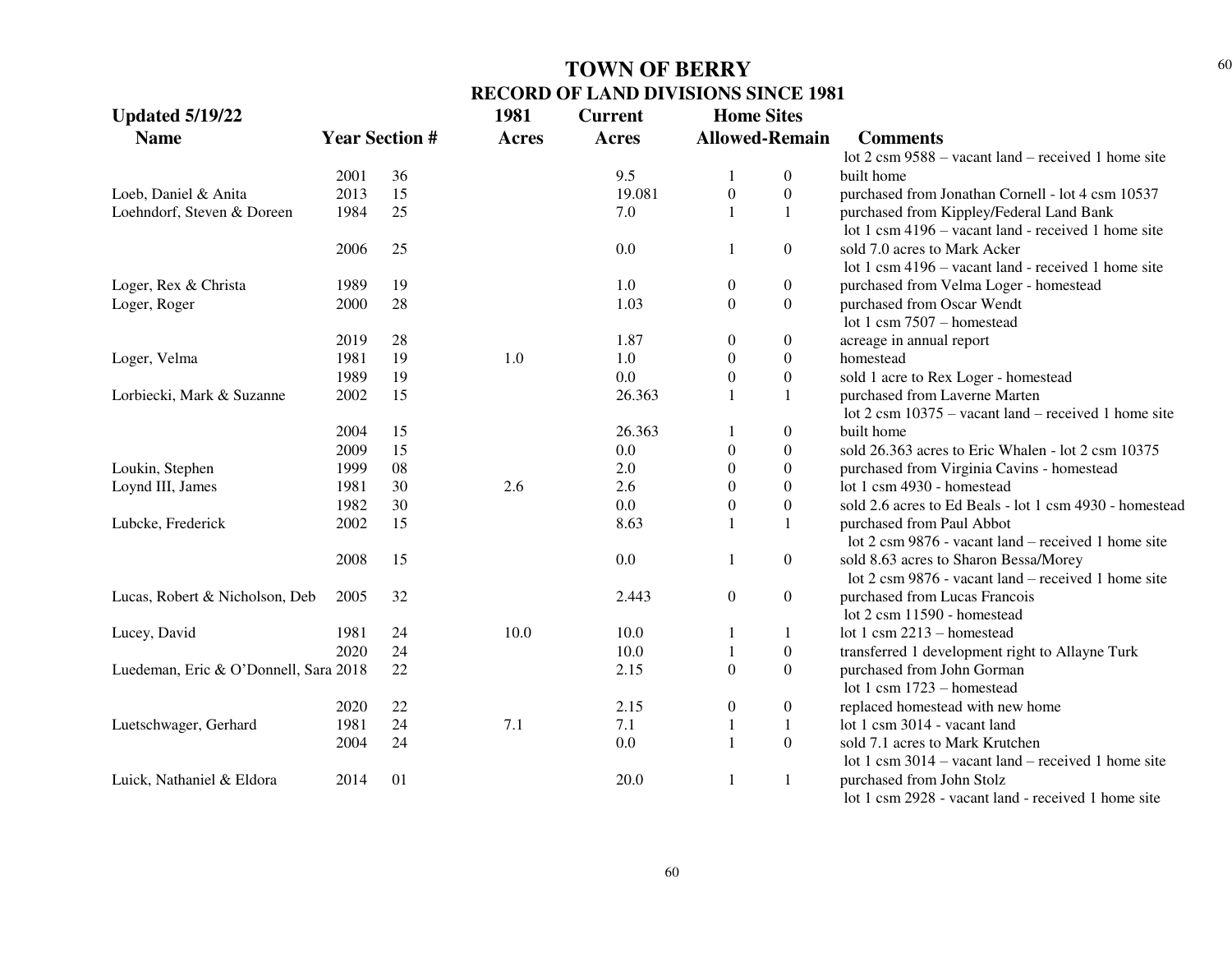| <b>Updated 5/19/22</b>      |      |                          | 1981         | <b>Current</b> | <b>Home Sites</b> |                       |                                                                                            |
|-----------------------------|------|--------------------------|--------------|----------------|-------------------|-----------------------|--------------------------------------------------------------------------------------------|
| <b>Name</b>                 |      | <b>Year Section #</b>    | <b>Acres</b> | <b>Acres</b>   |                   | <b>Allowed-Remain</b> | <b>Comments</b>                                                                            |
|                             | 2022 | 01                       |              | 0.0            |                   | $\overline{0}$        | sold 20 acres to Dieter Bukolt                                                             |
|                             |      |                          |              |                |                   |                       | lot 1 csm 2928 - vacant land - received 1 home site                                        |
| Lukens, Travis              | 1999 | 06                       |              | 7.0            | $\mathbf{1}$      | $\mathbf{1}$          | purchased from Daniel Abelson                                                              |
|                             |      |                          |              |                |                   |                       | lot 1 csm $4345$ – homestead – received 1 home site                                        |
|                             | 2003 | 06                       |              | 0.0            | 1                 | $\boldsymbol{0}$      | sold 7.0 acres to John Bauschelt                                                           |
|                             |      |                          |              |                |                   |                       | lot 1 csm $4345$ – homestead – received 1 home site                                        |
| Lyons, Philip & Judy        | 1998 | 32                       |              | 5.1            | $\boldsymbol{0}$  | $\boldsymbol{0}$      | purchased from Daniel Brereton                                                             |
|                             |      |                          |              |                |                   |                       | lot 2 csm 995 - homestead                                                                  |
|                             | 2011 | 32                       |              | 0.0            | $\mathbf{0}$      | $\boldsymbol{0}$      | sold 5.1 acres to John Printen - lot 2 csm 995 - homestead                                 |
| Lyons, Robert & Lisa        | 2019 | 32                       |              | 6.98           | $\overline{0}$    | $\mathbf{0}$          | purchased 6.98 acres from Shannon Anderson                                                 |
|                             |      |                          |              |                |                   |                       | lot 1 csm 6199                                                                             |
| Lyster, Richard & Kathleen  | 1992 | 25, 26                   |              | 1.99           | $\boldsymbol{0}$  | $\boldsymbol{0}$      | purchased from John Gartlan                                                                |
|                             |      |                          |              |                |                   |                       | lot 1 csm 846 - homestead                                                                  |
| Mabis, John & Tanner, Emily | 2018 | 16                       |              | 8.43           | $\boldsymbol{0}$  | $\boldsymbol{0}$      | purchased from John Gerszewski - lot 2 csm 7433                                            |
| Maddox, Thomas              | 1981 | 06                       | 15.55        | 15.55          | 1                 | $\mathbf{1}$          | homestead                                                                                  |
| Madigan, Jeffrey & Lori     | 2019 | 23                       |              | 6.26           | $\boldsymbol{0}$  | $\boldsymbol{0}$      | purchased from Rentmeister $Tr - lot 1$ csm 1701                                           |
| Madigan, Ryan & Rhonda      | 2002 | 13                       |              | 2.94           | $\mathbf{1}$      | $\mathbf{1}$          | purchased from Gerald Ripp                                                                 |
|                             |      |                          |              |                |                   |                       | lot $2 \text{ cm } 10039$ – vacant land – received 1 home site                             |
|                             | 2002 | 13                       |              | 2.94           | 1                 | $\boldsymbol{0}$      | built home                                                                                 |
| Mahaffey, John              | 1981 | 28                       | 25.2         | 25.2           | 1                 | $\mathbf{1}$          | vacant land                                                                                |
|                             | 2006 | 28                       |              | 0.0            | $\mathbf{1}$      | $\boldsymbol{0}$      | sold 25.2 acres to Dennis Fawcett                                                          |
|                             |      |                          |              |                |                   |                       | vacant land - received 1 home site                                                         |
| Maier, Adam                 | 1981 | 22, 23, 27               | 279.4        | 279.4          | $\,8\,$           | 8                     | lot 1 csm $1701 - 6.3$ acres - homestead                                                   |
|                             | 1987 | 22, 23, 27               |              | 10.3           | $\,8\,$           | $\overline{0}$        | sold 269.1 acres to Earl & Vincent Maier                                                   |
|                             |      |                          |              |                |                   |                       | lot 1 csm 1701 – homestead - received 8 home sites                                         |
|                             | 1997 | 22, 23, 27               |              | 0.0            | $\boldsymbol{0}$  | $\boldsymbol{0}$      | sold 10.3 acres to Earl & Vincent Maier                                                    |
| Maier, Charles              | 1981 | 08                       | 5.2          | 5.2            | 1                 | $\mathbf{1}$          | homestead                                                                                  |
|                             | 1989 | 08                       |              | 0.0            | $\mathbf{1}$      | $\boldsymbol{0}$      | sold 5.2 acres to Randall Nonn                                                             |
|                             |      |                          |              |                |                   |                       | homestead - received 1 home site                                                           |
| Maier, Clarence & Marjorie  | 1981 | 11, 13, 14, 25, 26, 79.9 |              | 79.9           | $\overline{c}$    | $\overline{2}$        | homestead                                                                                  |
|                             | 1985 | 11, 14                   |              | 126.2          | $\overline{2}$    | 3                     | purchased 46.3 acres from David LaCrosse                                                   |
|                             |      |                          |              |                |                   |                       | vacant land – received 1 home site                                                         |
|                             | 1987 | 26                       |              | 202.8          | 3                 | $\overline{4}$        | purchased 76.6 acres from Kippley/Federal Land Trust                                       |
|                             |      |                          |              |                |                   |                       | vacant land – received 1 home site                                                         |
|                             | 1988 | 25                       |              | 243.6          | $\overline{4}$    | 5                     | purchased 40.8 acres from Kippley/Federal Land Trust<br>vacant land – received 1 home site |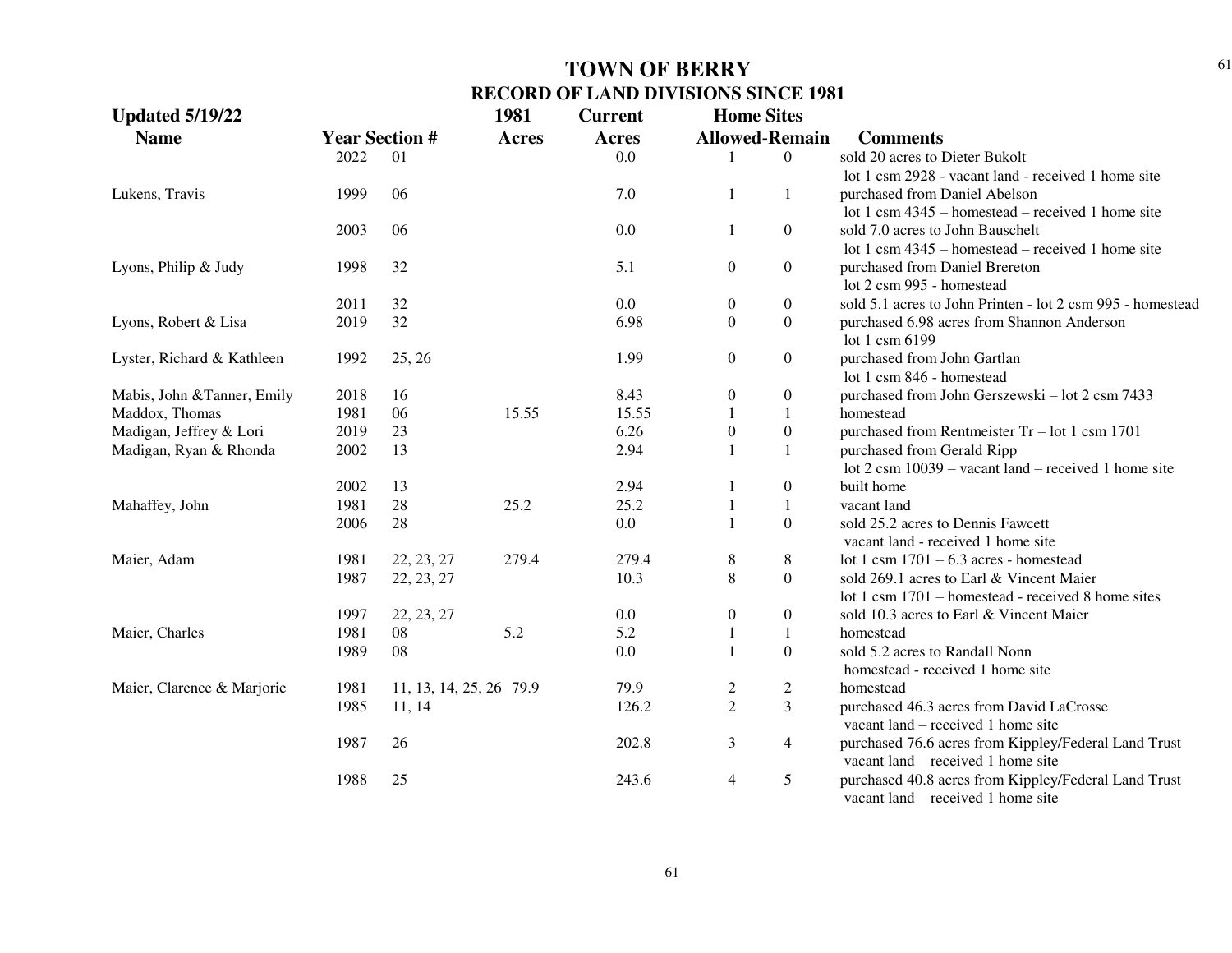| <b>Updated 5/19/22</b> |      |                       | 1981         | <b>Current</b> | <b>Home Sites</b>     |                  |                                                                             |
|------------------------|------|-----------------------|--------------|----------------|-----------------------|------------------|-----------------------------------------------------------------------------|
| <b>Name</b>            |      | <b>Year Section #</b> | <b>Acres</b> | Acres          | <b>Allowed-Remain</b> |                  | <b>Comments</b>                                                             |
|                        | 1988 | 11, 13, 14, 25, 26    |              | 246.05         | 5                     | 5                | acreage in annual report                                                    |
|                        | 1996 | 13                    |              | 244.048        | 5                     | $\overline{4}$   | sold 2.002 acres to Jeffrey Maier                                           |
|                        |      |                       |              |                |                       |                  | lot 1 csm $7840 -$ vacant land – received 1 home site                       |
|                        | 1998 | 13                    |              | 241.318        | $\overline{4}$        | 3                | sold 2.73 acres to Craig Maier                                              |
|                        |      |                       |              |                |                       |                  | lot 1 csm $8642$ – vacant land – received 1 home site                       |
|                        | 1999 | 11, 13, 14, 25, 26    |              | 245.42         | 3                     | 3                | acreage in annual report                                                    |
|                        | 2016 | 11, 13, 14, 25, 26    |              | 0.0            | $\overline{3}$        | $\overline{0}$   | sold 245.42 acres to Jeffrey Maier                                          |
|                        |      |                       |              |                |                       |                  | homestead - received 3 home sites                                           |
| Maier, Craig & Colleen | 1998 | 13                    |              | 2.73           | 1                     | 1                | purchased from Clarence Maier                                               |
|                        |      |                       |              |                |                       |                  | lot 1 csm $8642$ – vacant land – received 1 home site                       |
|                        | 1998 | 13                    |              | 2.73           | 1                     | $\boldsymbol{0}$ | built home                                                                  |
| Maier, Darlene         | 1981 | 15, 22                | 141.0        | 141.0          | $\overline{4}$        | $\overline{4}$   | homestead                                                                   |
|                        | 1990 | 15, 22                |              | 0.0            | $\overline{4}$        | $\overline{0}$   | sold 141 acres to Steven & Janice Maier                                     |
|                        |      |                       |              |                |                       |                  | homestead - received 4 home sites                                           |
| Maier, David & Mary    | 1993 | 24                    |              | 1.9            | $\boldsymbol{0}$      | $\overline{0}$   | purchased from William McGill                                               |
|                        |      |                       |              |                |                       |                  | lot 1 csm 907 - homestead                                                   |
| Maier, Earl & Vincent  | 1987 | 22, 23, 27            |              | 269.1          | $8\,$                 | $\,8\,$          | purchased 269.1 acres from Adam Maier                                       |
|                        |      |                       |              |                |                       |                  | lot 1 csm 1701 - homestead - received 8 home sites                          |
|                        | 1997 | 22                    |              | 279.4          | 8                     | 8                | purchased 10.3 acres from Adam Maier                                        |
|                        | 2001 | 22, 23, 27            |              | 37.24          | 8                     | $\mathbf{1}$     | sold 242.16 acres to Jeffrey Tallard                                        |
|                        |      |                       |              |                |                       |                  | lot 1csm 1701- homestead - received 7 home sites                            |
|                        | 2001 | 22                    |              | 36.06          | 1                     | $\mathbf{1}$     | acreage in annual report                                                    |
|                        | 2002 | 22                    |              | 0.0            | 1                     | $\boldsymbol{0}$ | sold 36.06 acres to John Halverson                                          |
|                        |      |                       |              |                |                       |                  | vacant land - received 1 home site                                          |
| Maier, Eugene & Julie  | 1994 | 26, 27, 35            |              | 236.18         | 7                     | $\overline{7}$   | purchased from Joseph Maier                                                 |
|                        |      |                       |              |                |                       |                  | homestead - received 7 home sites                                           |
|                        | 2000 | 35                    |              | 233.56         | $\tau$                | 6                | sold 2.62 acres to Michael Diebold                                          |
|                        |      |                       |              |                |                       |                  | lot $2 \text{ cm } 9245$ – vacant land – received 1 home site               |
|                        | 2000 | 35                    |              | 231.0          | 6                     | 5                | sold 2.56 acres to Kenneth Jordan                                           |
|                        |      |                       |              |                |                       |                  | lot 1 csm $9245$ – vacant land – received 1 home site                       |
|                        | 2000 | 35                    |              | 228.23         | 5                     | 4                | sold 2.77 acres to Gregory Smith                                            |
|                        |      |                       |              |                |                       |                  | lot $3 \text{ cm } 9245$ – vacant land – received 1 home site               |
|                        | 2003 | 35                    |              | 228.23         | 4                     | 4                | created lot 1 csm $11404 - 3.772$ acres – vacant land                       |
|                        | 2003 | 35                    |              | 228.23         | $\overline{4}$        | $\overline{4}$   | created lot 1 csm $9368 - 2.936$ acres – vacant land                        |
|                        | 2003 | 35                    |              | 228.23         | $\overline{4}$        | $\overline{4}$   | created lot 1 csm $12485 - 3.106$ acres – vacant land                       |
|                        | 2003 | 35                    |              | 228.23         | $\overline{4}$        | $\overline{4}$   | created lot $2 \text{ cm} 12485 - 3.972 \text{ acres} - \text{vacant land}$ |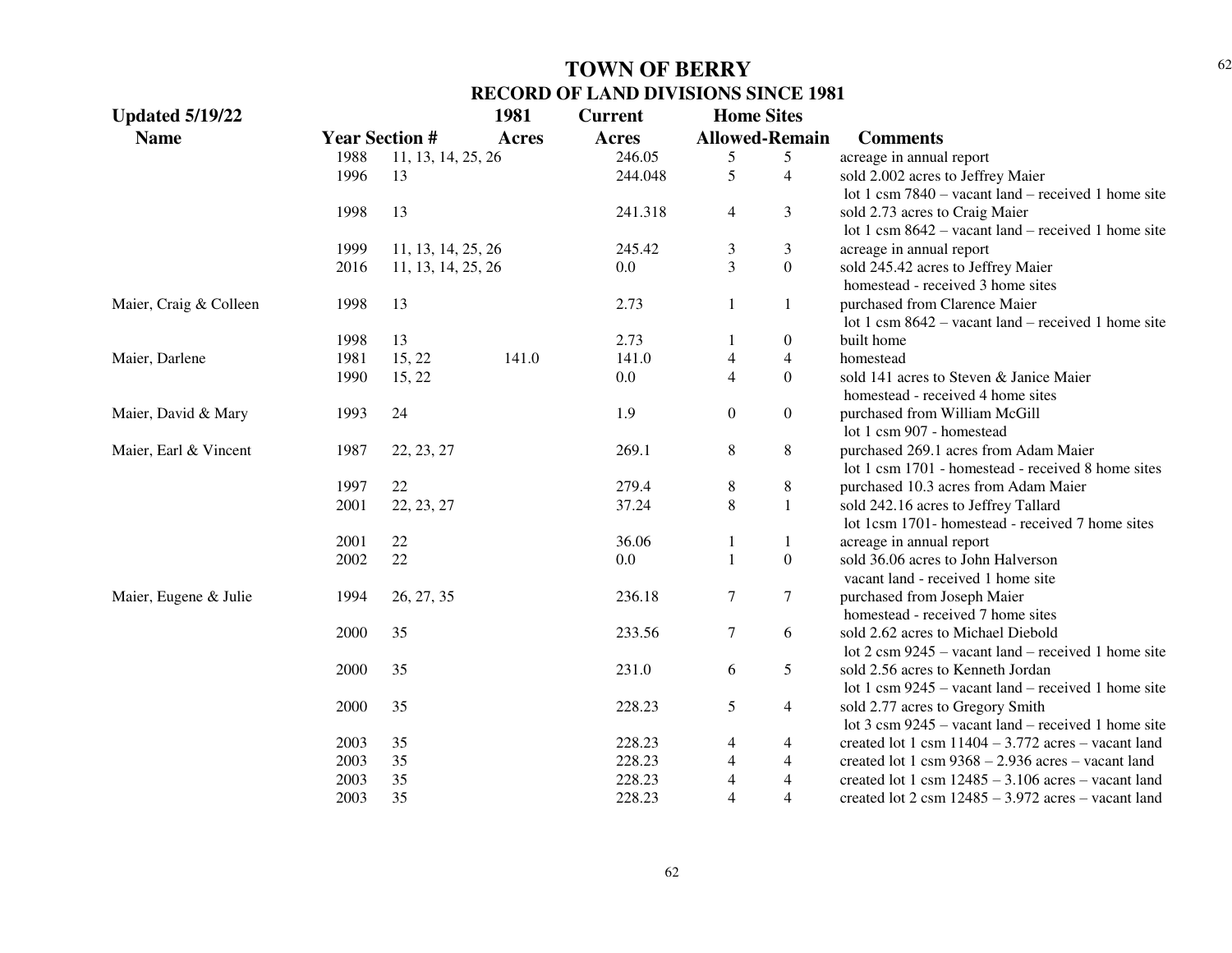| <b>Updated 5/19/22</b>     |      |                       | 1981         | <b>Current</b> | <b>Home Sites</b> |                       |                                                                                                          |
|----------------------------|------|-----------------------|--------------|----------------|-------------------|-----------------------|----------------------------------------------------------------------------------------------------------|
| <b>Name</b>                |      | <b>Year Section #</b> | <b>Acres</b> | Acres          |                   | <b>Allowed-Remain</b> | <b>Comments</b>                                                                                          |
|                            | 2005 | 35                    |              | 227.252        | 4                 | $\overline{4}$        | acreage in annual report                                                                                 |
|                            | 2018 | 35                    |              | 227.252        | 4                 | 6                     | purchased 2 development rights from Frank Breunig                                                        |
|                            | 2019 | 35                    |              | 227.352        | 6                 | 6                     | created lot 1 csm $15065 - 2.15$ acres - vacant land                                                     |
|                            | 2019 | 35                    |              | 227.352        | 6                 | 6                     | created lot 2 csm $15065 - 1.67$ acres – part of csm 11404<br>vacant $land - TDR$ lot                    |
|                            | 2019 | 35                    |              | 227.352        | 6                 | 6                     | created lot 3 csm $15065 - 2.85$ acres – part of csm 11404<br>vacant $land - TDR$ lot                    |
|                            | 2019 | 35                    |              | 228.02         | 6                 | 6                     | acreage in annual report                                                                                 |
|                            | 2021 | 35                    |              | 228.02         | 6                 | 6                     | created lot 1 csm $15662 - 3.11$ – vacant land<br>replaced lot 1 csm 12485                               |
|                            | 2021 | 35                    |              | 228.02         | 6                 | 6                     | created lot $2 \text{ csm } 15662 - 3.97 \text{ acres} - \text{vacant land}$<br>replaced lot 2 csm 12485 |
|                            | 2021 | 35                    |              | 226.35         | 6                 | 5                     | sold 1.67 acres to Andrew Denzin<br>lot $2 \text{ cm } 15065$ – vacant land – received 1 home site       |
|                            | 2021 | 35                    |              | 223.414        | 5                 | $\overline{4}$        | sold 2.936 acres to Thomas Fuchs<br>lot 1 csm $9368 -$ vacant land – received 1 home site                |
|                            | 2022 | 35                    |              | 221.264        | 4                 | 3                     | sold 2.15 acres to Whitney Staats<br>lot 1 csm $15065$ – vacant land – received 1 home site              |
| Maier, Herman & Rita       | 1981 | 23                    | 118.7        | 118.7          | 3                 | $\mathfrak{Z}$        | homestead                                                                                                |
|                            | 1981 | 23                    |              | 118.7          | 3                 | 3                     | created lot 1 csm 3831 - vacant land                                                                     |
|                            | 1981 | 23                    |              | 118.7          | 3                 | $\overline{2}$        | built home $-$ lot 1 csm 3831                                                                            |
|                            | 1987 | 23                    |              | 2.1            | $\overline{2}$    | $\Omega$              | sold 116.6 acres to Francis Tourdot<br>homestead - received 2 home sites                                 |
|                            | 1998 | 23                    |              | 0.0            | $\overline{0}$    | $\boldsymbol{0}$      | sold 2.1 acres to Greg Kalscheur - lot 1 csm 3831                                                        |
| Maier, Jeffrey & Cassandra | 1996 | 13                    |              | 2.002          |                   | $\mathbf{1}$          | purchased from Clarence Maier                                                                            |
|                            |      |                       |              |                |                   |                       | lot 1 csm $7840 -$ vacant land – received 1 home site                                                    |
|                            | 1996 | 13                    |              | 2.002          |                   | $\boldsymbol{0}$      | built home                                                                                               |
|                            | 2016 | 11, 13, 14, 25, 26    |              | 247.422        | $\overline{0}$    | 3                     | purchased 245.42 acres from Clarence Maier<br>homestead - received 3 home sites                          |
| Maier, Joseph              | 1981 | 26, 27, 35            | 236.18       | 236.18         | 7                 | 7                     | homestead                                                                                                |
|                            | 1994 | 26, 27, 35            |              | 0.0            | $\tau$            | $\boldsymbol{0}$      | sold 236.18 acres to Eugene Maier                                                                        |
|                            |      |                       |              |                |                   |                       | homestead - received 7 home sites                                                                        |
| Maier, Steven & Janice     | 1990 | 15, 22                |              | 141.0          | $\overline{4}$    | $\overline{4}$        | purchased from Darlene Maier                                                                             |
|                            |      |                       |              |                |                   |                       | homestead - received 4 home sites                                                                        |
| Malisch, Russell & Sue     | 2003 | 24                    |              | 2.467          | 1                 | 1                     | purchased from Warren Olson<br>lot 1 csm $10514$ – vacant land – received 1 home site                    |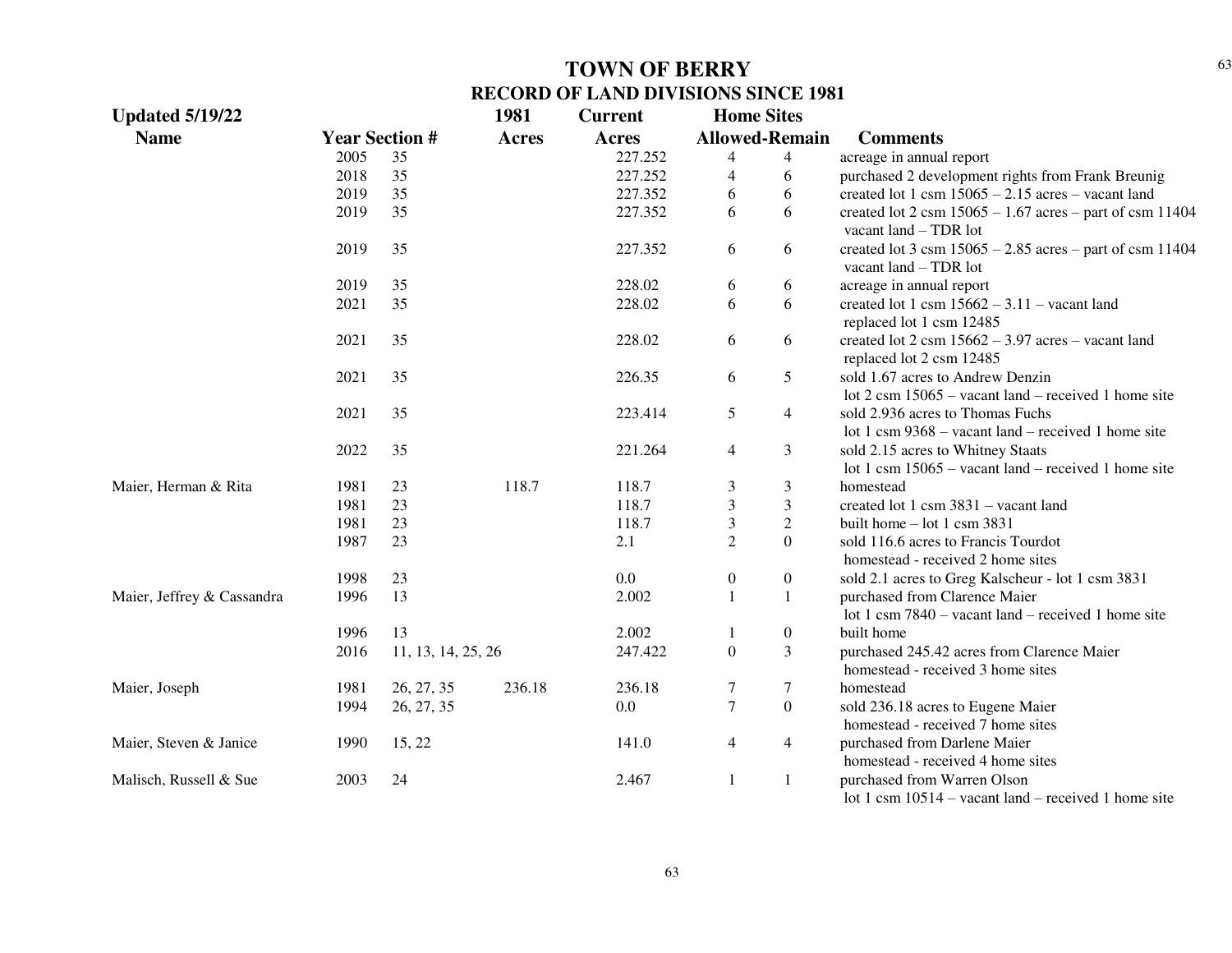| <b>Updated 5/19/22</b> |      |                       | 1981         | <b>Current</b> | <b>Home Sites</b> |                       |                                                                |
|------------------------|------|-----------------------|--------------|----------------|-------------------|-----------------------|----------------------------------------------------------------|
| <b>Name</b>            |      | <b>Year Section #</b> | <b>Acres</b> | <b>Acres</b>   |                   | <b>Allowed-Remain</b> | <b>Comments</b>                                                |
|                        | 2003 | 24                    |              | 2.467          | -1                | $\overline{0}$        | built home                                                     |
|                        | 2013 | 24                    |              | 0.0            | $\boldsymbol{0}$  | $\boldsymbol{0}$      | sold 2.467 acres to Troy Cunat - lot 1 csm 10514               |
| Mallon, Steve          | 1999 | 06                    |              | 2.3            | $\mathbf{1}$      | $\mathbf{1}$          | purchased from Lynn Seston                                     |
|                        |      |                       |              |                |                   |                       | lot 1 csm $8813$ – vacant land – received 1 home site          |
|                        | 1999 | 06                    |              | 2.3            |                   | $\overline{0}$        | built home                                                     |
|                        | 2000 | 06                    |              | 0.0            | $\boldsymbol{0}$  | $\overline{0}$        | sold 2.3 acres to Richard Kloster - lot 1 csm 8813             |
| Malm, Sandra           | 2022 | 08                    |              | 13.843         | $\theta$          | $\overline{0}$        | purchased from Donald Kerl - lot 1 csm 11879                   |
| Maly, Charles          | 1984 | 05                    |              | 20.44          | 1                 | $\mathbf{1}$          | purchased from Charles Hagberg                                 |
|                        |      |                       |              |                |                   |                       | lot 1 csm $4236 -$ vacant land – received 1 home site          |
|                        | 1987 | 05                    |              | 20.44          | 1                 | $\overline{0}$        | built home                                                     |
|                        | 2016 | 05                    |              | 22.04          | $\boldsymbol{0}$  | $\boldsymbol{0}$      | acreage in annual report                                       |
| Manke, Peter & Deborah | 1990 | 22                    |              | 40.5           | 1                 | $\mathbf{1}$          | purchased from Florence Walser                                 |
|                        |      |                       |              |                |                   |                       | vacant land – received 1 home site                             |
|                        | 1991 | 22                    |              | 40.5           | 1                 | $\boldsymbol{0}$      | built home $-$ lot 1 csm 14923                                 |
| Mann, Gordon & Cindy   | 2020 | 02                    |              | 42.13          | $\boldsymbol{0}$  | $\overline{0}$        | purchased from Barb Tarpley                                    |
| Mann Living Trust      |      |                       |              |                |                   |                       |                                                                |
| Marks, William         | 2007 | 25                    |              | 5.3            | $\boldsymbol{0}$  | $\boldsymbol{0}$      | purchased from Tina Kilgore - lot 1 csm 3056 - homestead       |
| Marlett, William       | 1981 | 04                    | 10.0         | 10.0           | $\mathbf{1}$      | $\mathbf{1}$          | vacant land                                                    |
|                        | 1987 | 04                    |              | 0.0            | $\mathbf{1}$      | $\boldsymbol{0}$      | sold 10 acres to Victor Wagner                                 |
|                        |      |                       |              |                |                   |                       | vacant land - received 1 building site                         |
| Marshall, Merlin       | 1981 | 10                    | 0.7          | 0.7            | $\boldsymbol{0}$  | $\boldsymbol{0}$      | homestead                                                      |
|                        | 1992 | 10                    |              | 0.0            | $\theta$          | $\boldsymbol{0}$      | sold 0.7 acres to John Kruchten                                |
| Marsicek Jr., Gregory  | 2015 | 05                    |              | 5.0            | $\theta$          | $\boldsymbol{0}$      | purchased from Thomas Smiley - homestead                       |
|                        | 2020 | 05                    |              | 0.0            | $\theta$          | $\boldsymbol{0}$      | sold 5 acres to Nicholas Fouts - homestead                     |
| Marten, LaVerne        | 1981 | 15                    | 121.1        | 121.1          | 3                 | 3                     | homestead                                                      |
|                        | 2002 | 15                    |              | 84.413         | 3                 | $\overline{2}$        | sold 36.687 acres to Dane County                               |
|                        |      |                       |              |                |                   |                       | lot $3 \text{ cm } 10375$ – vacant land – received 1 home site |
|                        | 2002 | 15                    |              | 51.369         | $\overline{2}$    | 1                     | sold 33.044 acres to Gary Danz                                 |
|                        |      |                       |              |                |                   |                       | lot 4 csm 10375 - vacant land – received 1 home site           |
|                        | 2002 | 15                    |              | 26.363         | 1                 | 1                     | sold 25.006 acres to Joseph Henningfield                       |
|                        |      |                       |              |                |                   |                       | lot 1 csm 10375 - homestead                                    |
|                        | 2002 | 15                    |              | 0.0            | 1                 | $\overline{0}$        | sold 26.363 acres to Mark Lorbiecki                            |
|                        |      |                       |              |                |                   |                       | lot $2 \text{ cm } 10375$ – vacant land – received 1 home site |
| Marten, Willard        | 1981 | 15                    | 118.8        | 118.8          | 3                 | 3                     | homestead                                                      |
|                        | 2002 | 15                    |              | 113.46         | 3                 | $\overline{3}$        | sold 5.34 acres to Kevin Hoffman                               |
|                        |      |                       |              |                |                   |                       | lot 1 csm 10423 - homestead                                    |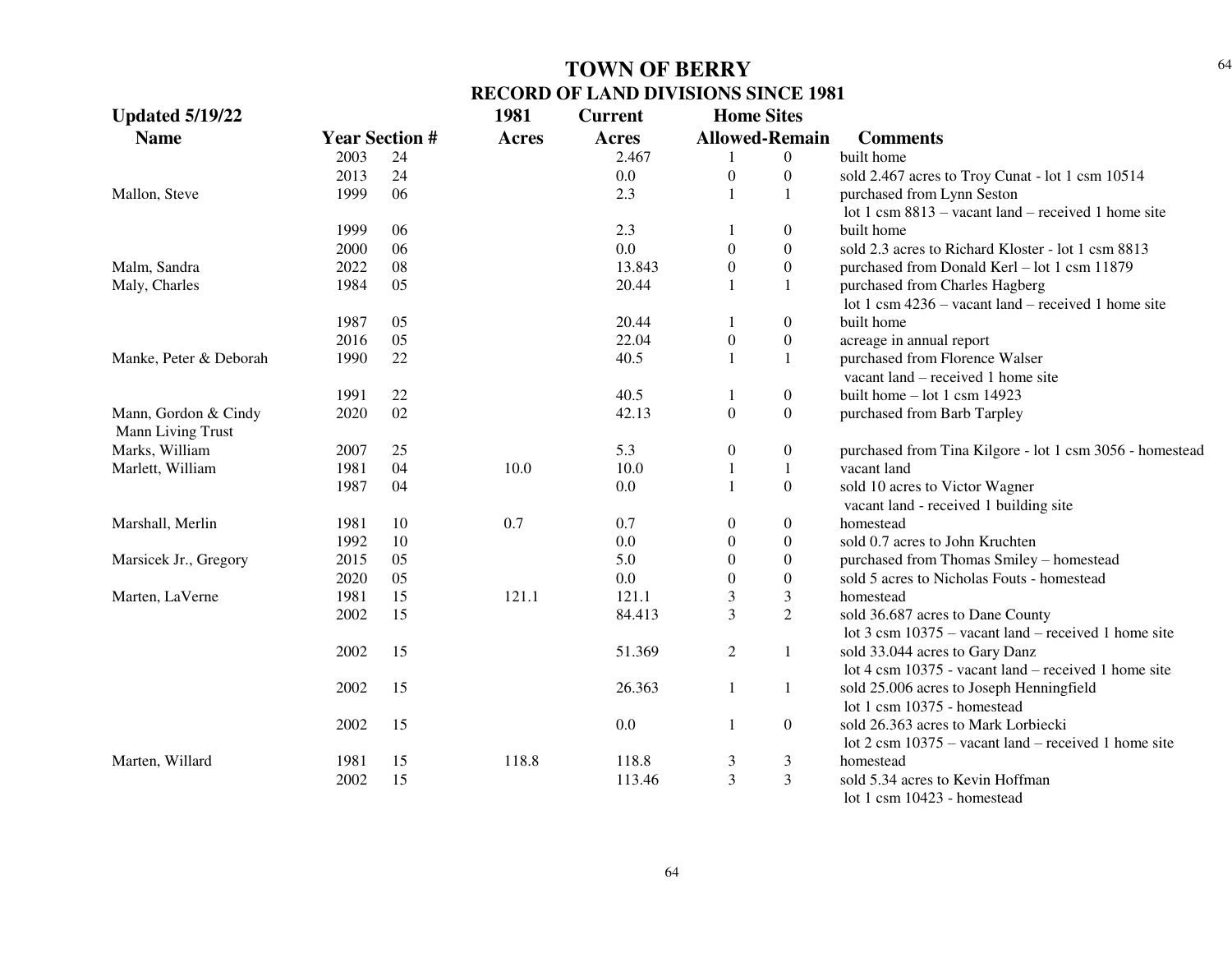| <b>Updated 5/19/22</b>         |      |                          | 1981         | <b>Current</b> | <b>Home Sites</b> |                       |                                                                       |
|--------------------------------|------|--------------------------|--------------|----------------|-------------------|-----------------------|-----------------------------------------------------------------------|
| <b>Name</b>                    |      | <b>Year Section #</b>    | <b>Acres</b> | <b>Acres</b>   |                   | <b>Allowed-Remain</b> | <b>Comments</b>                                                       |
|                                | 2002 | 15                       |              | 0.0            | 3                 | $\theta$              | sold 113.46 acres to Dane County                                      |
|                                |      |                          |              |                |                   |                       | lots $2 \& 3 \text{ cm } 10423$ – vacant land - received 3 home sites |
| Martig, Michael                | 2011 | 17                       |              | 6.84           | $\boldsymbol{0}$  | $\Omega$              | purchased from Leslie Falkenberg                                      |
|                                |      |                          |              |                |                   |                       | lot 2 csm 3947 - created from lot 2 csm 2695                          |
| Martin, Lisa                   | 2014 | 21                       |              | 5.57           | $\boldsymbol{0}$  | $\overline{0}$        | purchased from Ross Kodner - lot 2 csm 11851                          |
| Martinelli, John               | 1996 | 23                       |              | 5.81           | $\Omega$          | $\Omega$              | purchased from Tom Shellander                                         |
|                                |      |                          |              |                |                   |                       | lot 1 csm $7658 -$ homestead                                          |
|                                | 1998 | 23                       |              | 0.0            | $\overline{0}$    | $\overline{0}$        | sold 5.81 acres to Paul Genson                                        |
|                                |      |                          |              |                |                   |                       | lot 1 csm $7658 -$ homestead                                          |
| Marx, George                   | 1981 | 10                       | 180.8        | 180.8          | 5                 | 5                     | homestead                                                             |
|                                | 1981 | 10                       |              | 0.0            | 5                 | $\overline{0}$        | sold 180.8 acres to Ronald Marx                                       |
|                                |      |                          |              |                |                   |                       | homestead - received 5 home sites                                     |
| Marx, John                     | 1981 | 01, 12                   | 200.1        | 200.1          | 6                 | 6                     | homestead                                                             |
|                                | 1998 | 01, 12                   |              | 198.8          | 6                 | 6                     | acreage in annual report                                              |
|                                | 1998 | 01, 12                   |              | 0.0            | 6                 | $\overline{0}$        | sold 198.8 acres to Dresen Brothers Farms                             |
|                                |      |                          |              |                |                   |                       | homestead – received 6 home sites                                     |
| Marx Irrev Tr, Ronald & Judith | 1981 | 10, 15                   | 2.5          | 2.5            | $\boldsymbol{0}$  | $\overline{0}$        | lot 1 csm 1863 - homestead                                            |
|                                | 1981 | 10                       |              | 183.3          | 5                 | 5                     | purchased 180.8 acres from George Marx                                |
|                                |      |                          |              |                |                   |                       | homestead - received 5 home sites                                     |
| Matz, Amy-Herrling             | 2001 | 04                       |              | 1.27           | $\overline{0}$    | $\overline{0}$        | purchased from Margaret Flood - homestead                             |
|                                | 2009 | 04                       |              | 0.0            | $\boldsymbol{0}$  | $\overline{0}$        | sold 1.27 acres to John Koltes - homestead                            |
| Matz Sr., Gary                 | 1981 | 09                       | 115.1        | 115.1          | 3                 | 3                     | homestead                                                             |
|                                | 1983 | 09                       |              | 0.0            | 3                 | $\Omega$              | sold 115.1 acres to Harland Evert                                     |
|                                |      |                          |              |                |                   |                       | homestead - received 3 home sites                                     |
|                                | 1983 | 09                       |              | 5.0            | $\overline{0}$    | $\overline{0}$        | purchased from Harland Evert                                          |
|                                |      |                          |              |                |                   |                       | lot 1 csm 4185 - homestead                                            |
|                                | 1997 | 09                       |              | 0.0            | 0                 | $\boldsymbol{0}$      | sold 5 acres to Gary Matz Jr - lot 1 csm 4185 - homestead             |
| Matz Jr., Gary                 | 1997 | 09                       |              | 5.0            | $\theta$          | $\overline{0}$        | purchased from Gary Matz Sr - lot 1 csm 4185 - homestead              |
| Matz, Lelah & Raymond          | 1981 | 01, 02, 03, 04, 09 193.6 |              | 193.6          | 6                 | 6                     | 4 homesteads                                                          |
|                                | 1998 | 01, 02                   |              | 158.1          | 6                 | 6                     | sold 35.5 acres to Dane County - consolidation                        |
|                                | 1999 | 01, 02, 03, 04, 09       |              | 0.0            | 6                 | $\overline{0}$        | sold 158.1 acres to Margaret Flood/Gary Matz                          |
|                                |      |                          |              |                |                   |                       | 4 homesteads - received 6 home sites                                  |
| May et al, David & Candace     | 2003 | 22                       |              | 21.005         | $\mathbf{1}$      | 1                     | purchased from Hillside Enterprises                                   |
|                                |      |                          |              |                |                   |                       | lot 1 csm $10711$ – vacant land – received 1 home site                |
|                                | 2004 | 22                       |              | 32.29          | -1                | $\mathbf{1}$          | purchased 11.285 acres from Lawrence Brady                            |
|                                |      |                          |              |                |                   |                       | created lot 1 csm 11031 - consolidation                               |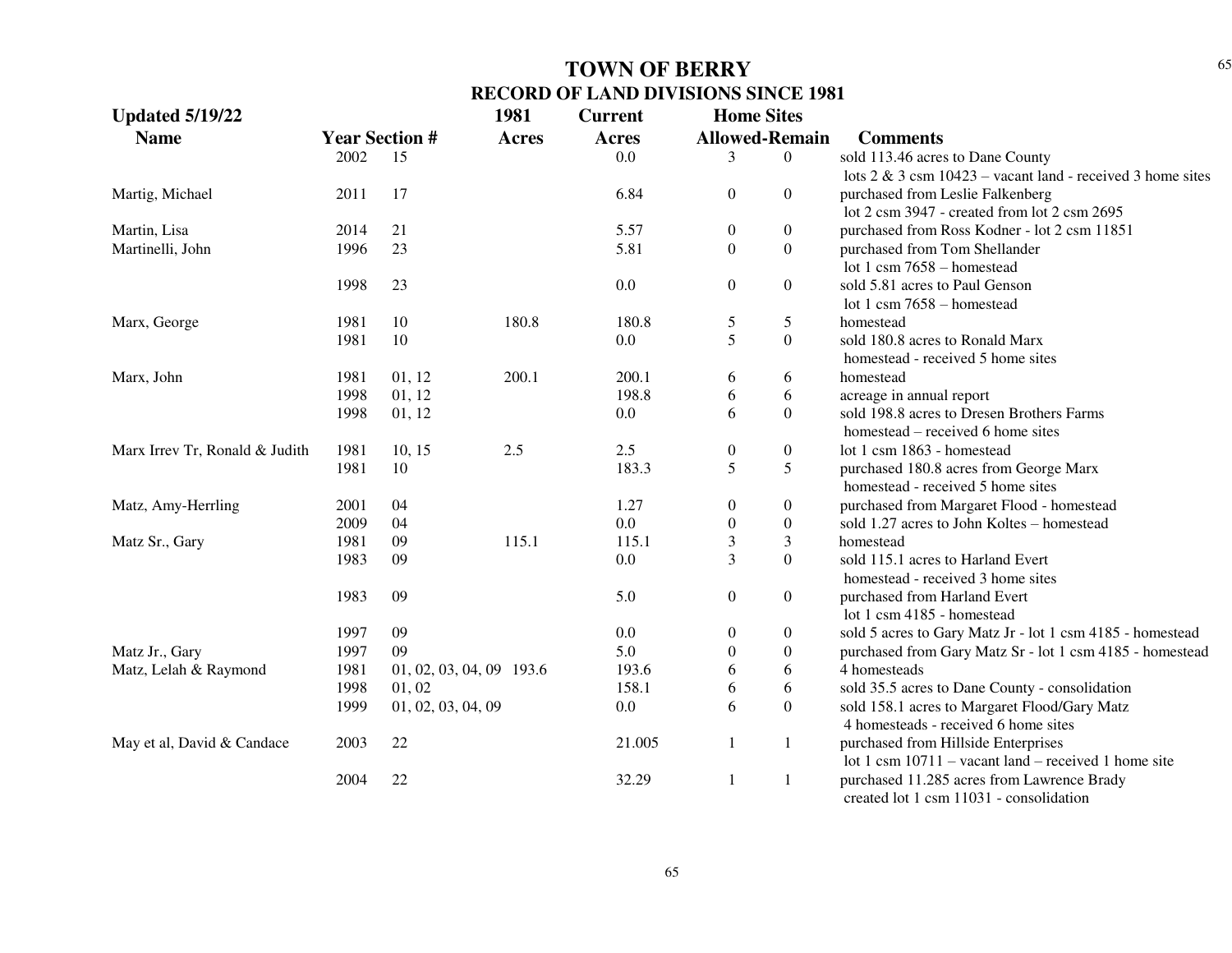| <b>Updated 5/19/22</b>        |      |                       | 1981         | <b>Current</b> | <b>Home Sites</b> |                       |                                                               |
|-------------------------------|------|-----------------------|--------------|----------------|-------------------|-----------------------|---------------------------------------------------------------|
| <b>Name</b>                   |      | <b>Year Section #</b> | <b>Acres</b> | Acres          |                   | <b>Allowed-Remain</b> | <b>Comments</b>                                               |
|                               | 2017 | 22                    |              | 32.29          |                   | $\boldsymbol{0}$      | built home                                                    |
| Mayfield, Gordon & Lynn Marie | 1998 | 22                    |              | 2.01           | $\boldsymbol{0}$  | $\overline{0}$        | purchased from Mark Liebetrau                                 |
|                               |      |                       |              |                |                   |                       | lot 1 csm 6317 - homestead                                    |
| McArthur, Robert              | 1981 | 14                    | 8.8          | 8.8            |                   |                       | homestead                                                     |
|                               | 2019 | 14                    |              | 4.6            |                   | 1                     | sold 4.2 acres to Hornung Jt Rev Tr - vacant land             |
|                               | 2019 | 14                    |              | 4.6            | $\mathbf{1}$      | $\Omega$              | sold 4.6 acres to Ryan Yentz                                  |
|                               |      |                       |              |                |                   |                       | homestead – received 1 home site                              |
| McCarthy, Kathleen            | 1988 | 25                    |              | 19.32          | 1                 | 1                     | purchased 19.32 acres from Kippley/Federal Land Bank          |
|                               |      |                       |              |                |                   |                       | lot 1 csm $5361$ - vacant land – received 1 home site         |
|                               | 1989 | 25                    |              | 0.0            | 1                 | $\boldsymbol{0}$      | sold 19.32 acres to Mark Whitish                              |
|                               |      |                       |              |                |                   |                       | lot 1 csm 5361 - vacant land – received 1 home site           |
| McConkey, Dale                | 1981 | 24                    | 8.1          | 8.1            |                   | 1                     | homestead                                                     |
|                               | 1988 | 24                    |              | 5.0            |                   | 1                     | sold 3.1 acres to Glenda/Robert Rauch - vacant land           |
|                               | 1993 | 24                    |              | 0.0            | $\mathbf{1}$      | $\mathbf{0}$          | sold 5 acres to Thomas Needham                                |
|                               |      |                       |              |                |                   |                       | homestead – received 1 home site                              |
| McCulloh, Brian & Lori        | 2020 | 17                    |              | 16.0           | 1                 | 1                     | purchased from Steven Danz                                    |
|                               |      |                       |              |                |                   |                       | lot $4 \text{ cm } 9239$ – vacant land – received 1 home site |
| McCulloh, Ryan & Jennifer     | 2012 | 17                    |              | 18.110         | $\mathbf{0}$      | 0                     | purchased from Daniel Drangstveit - lot 3 csm 9239            |
| McDonald, Kent & Carol        | 1981 | 28                    | 15.0         | 15.0           |                   |                       | homestead                                                     |
|                               | 1995 | 28                    |              | 20.56          |                   |                       | purchased 5 acres from Oscar Wendt - consolidation            |
| McGann, Thomas                | 1981 | 05                    | 9.6          | 9.6            |                   | $\mathbf{1}$          | homestead                                                     |
|                               | 1995 | 05                    |              | 0.0            | $\mathbf{1}$      | $\Omega$              | sold 9.6 acres to Kevin Thornton                              |
|                               |      |                       |              |                |                   |                       | homestead - received 1 home site                              |
| McGill, William               | 1981 | 24                    | 1.9          | 1.9            | 0                 | $\boldsymbol{0}$      | lot 1 csm 907 - homestead                                     |
|                               | 1993 | 24                    |              | 0.0            | $\boldsymbol{0}$  | $\boldsymbol{0}$      | sold 1.9 acres to David Maier                                 |
|                               |      |                       |              |                |                   |                       | lot 1 csm 907 - homestead                                     |
| McGilligan, Robert & Betty    | 1981 | 05                    | 27.7         | 27.7           |                   | 1                     | homestead                                                     |
|                               | 1992 | 05                    |              | 28.6           |                   | 1                     | acreage in annual report                                      |
|                               | 2013 | 05                    |              | 0.0            | $\mathbf{1}$      | $\mathbf{0}$          | sold 28.6 acres to David Austin                               |
|                               |      |                       |              |                |                   |                       | homestead - received 1 home site                              |
| McGinnis, Michael             | 1986 | 33, 34                |              | 28.5           | 1                 | 1                     | purchased from Harold Weber                                   |
|                               |      |                       |              |                |                   |                       | vacant land - received 1 home site                            |
| McGuire, Rodney               | 1989 | 34                    |              | 35.13          | $\mathbf{1}$      | $\mathbf{1}$          | purchased from Swamplovers                                    |
|                               |      |                       |              |                |                   |                       | lot $3 \text{ cm } 5582$ – vacant land – received 1 home site |
|                               | 1990 | 34                    |              | 35.13          | 1                 | $\boldsymbol{0}$      | built home                                                    |
|                               | 2017 | 34                    |              | 0.0            | $\boldsymbol{0}$  | $\boldsymbol{0}$      | sold 35.13 acres to Brent Duhr - lot 3 csm 5582               |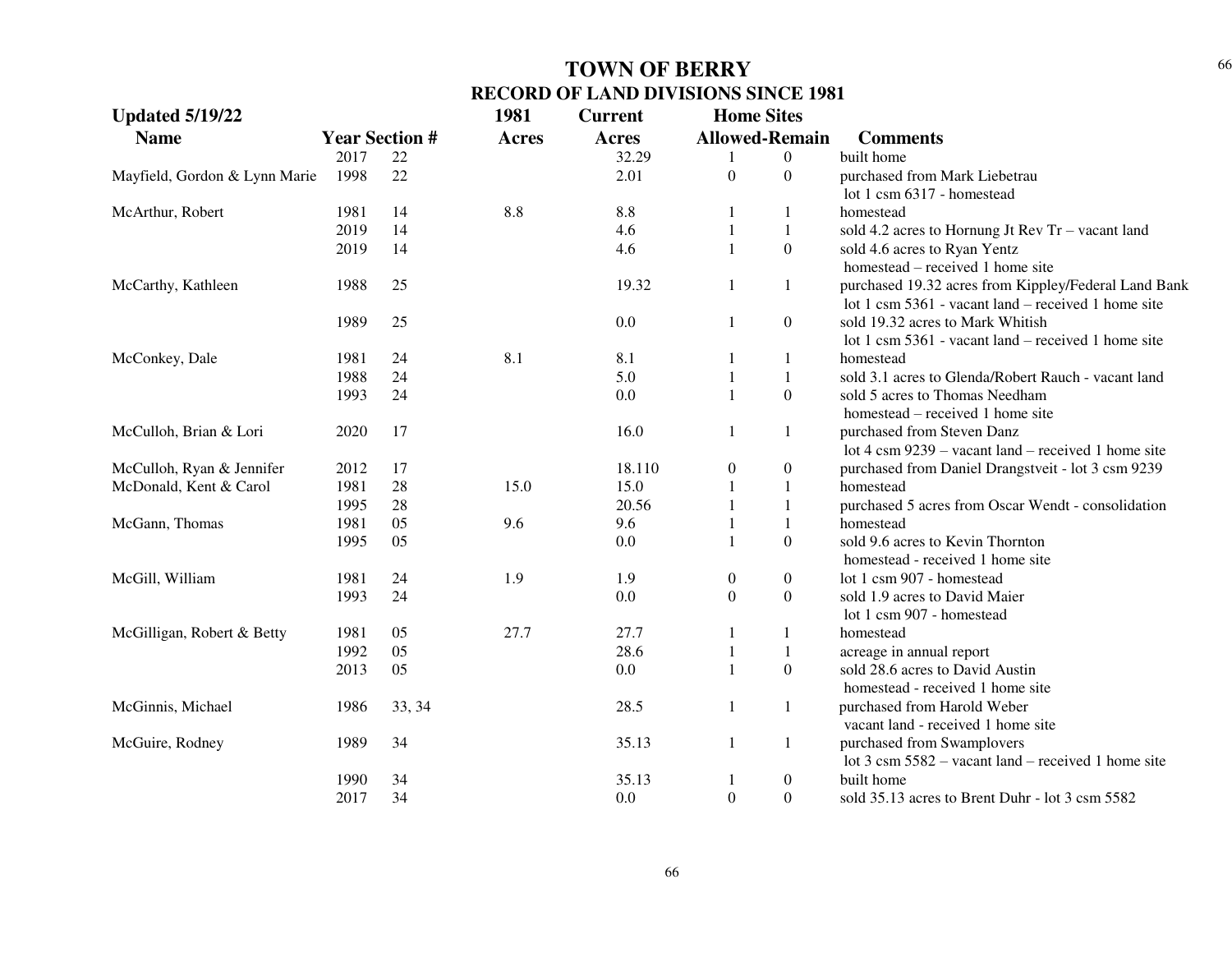| <b>Updated 5/19/22</b>       |                       |            | 1981         | <b>Current</b> | <b>Home Sites</b>     |                  |                                                               |
|------------------------------|-----------------------|------------|--------------|----------------|-----------------------|------------------|---------------------------------------------------------------|
| <b>Name</b>                  | <b>Year Section #</b> |            | <b>Acres</b> | <b>Acres</b>   | <b>Allowed-Remain</b> |                  | <b>Comments</b>                                               |
| McIlwaine, Brian & Stephanie | 2021                  | 34         |              | 7.9            | 2                     | 2                | purchased from Thomas Studee                                  |
|                              |                       |            |              |                |                       |                  | vacant land – received 2 home sites                           |
| Meehan, John                 | 1981                  | 01         | 5.9          | 5.9            | 1                     | 1                | homestead                                                     |
|                              | 1986                  | 01         |              | 0.0            | $\mathbf{1}$          | $\boldsymbol{0}$ | sold 5.9 acres to Michael Leiferman                           |
|                              |                       |            |              |                |                       |                  | homestead - received 1 home site                              |
| Mefford, Trent & Debra       | 1999                  | 17         |              | 0.79           | $\boldsymbol{0}$      | $\boldsymbol{0}$ | purchased from Gerald Statz - lot 1 csm 2695                  |
| Meicher, William & Laquida   | 2002                  | 35         |              | 4.58           | $\boldsymbol{0}$      | $\boldsymbol{0}$ | purchased from Donald Zander - lot 1 csm 8621                 |
| Meier, Albert & Barbara      | 1981                  | 10, 15, 16 | 262.6        | 262.6          | $\,8\,$               | $\,$ $\,$        | 2 homesteads                                                  |
| Meier et al, Barbara         | 2000                  | 15         |              | 258.56         | 8                     | $\overline{7}$   | sold 4.033 acres to Gary Danz                                 |
|                              |                       |            |              |                |                       |                  | lot 1 csm $9361 -$ vacant land – received 1 home site         |
|                              | 2000                  | 15         |              | 254.55         | $\tau$                | 6                | sold 4.013 acres to Joseph Pulvermacher                       |
|                              |                       |            |              |                |                       |                  | lot $2 \text{ cm } 9361$ – vacant land – received 1 home site |
|                              | 2000                  | 15         |              | 249.85         | 6                     | 5                | sold 4.702 acres to Mike Rueter                               |
|                              |                       |            |              |                |                       |                  | lot $3 \text{ cm } 9361$ – vacant land – received 1 home site |
|                              | 2003                  | 15         |              | 244.95         | 5                     | $\overline{4}$   | sold 4.9 acres to Daniel Meier                                |
|                              |                       |            |              |                |                       |                  | homestead – received 1 home site                              |
|                              | 2009                  | 10, 15, 16 |              | 236.65         | 4                     | $\overline{4}$   | acreage in annual report                                      |
|                              | 2009                  | 10, 15, 16 |              | 7.956          | $\overline{4}$        | $\boldsymbol{0}$ | sold 228.694 acres to Edwin Meier                             |
|                              |                       |            |              |                |                       |                  | homestead - received 4 home sites                             |
|                              | 2009                  | 15         |              | 7.956          | $\boldsymbol{0}$      | $\boldsymbol{0}$ | lot 4 csm 9361 - 7.956 acres                                  |
| Meier, Daniel & Karla        | 2003                  | 15         |              | 4.9            | $\mathbf{1}$          | $\mathbf{1}$     | purchased from Barbara Meier                                  |
|                              |                       |            |              |                |                       |                  | homestead – received 1 home site                              |
| Meier, Edwin & Joan          | 2009                  | 10, 15, 16 |              | 228.694        | $\overline{4}$        | $\overline{4}$   | purchased from Barbara Meier                                  |
|                              |                       |            |              |                |                       |                  | homestead - received 4 home sites                             |
|                              | 2020                  | 10, 15, 16 |              | 237.998        | 4                     | 4                | acreage in annual report                                      |
| Meier, George & Cecilia      | 1981                  | 13         | 0.79         | 0.79           | $\mathbf{0}$          | $\boldsymbol{0}$ | homestead                                                     |
|                              | 2011                  | 13         |              | 0.0            | $\boldsymbol{0}$      | $\boldsymbol{0}$ | sold 0.79 acres to Stephen Meier                              |
| Meier, Stephen & Gerard      | 2011                  | 13         |              | 0.79           | $\boldsymbol{0}$      | $\boldsymbol{0}$ | purchased from George Meier                                   |
| Meinholz, Andrew             | 2020                  | 25         |              | 1.0            | $\boldsymbol{0}$      | $\boldsymbol{0}$ | purchased from Linus Bong                                     |
| Meinholz, John & Lindsey     | 2005                  | 13         |              | 0.73           | $\mathbf{0}$          | $\boldsymbol{0}$ | purchased from Bernard Ripp                                   |
|                              |                       |            |              |                |                       |                  | lot 1 csm $1039 -$ homestead                                  |
|                              | 2021                  | 10         |              | 54.96          | $\boldsymbol{0}$      | $\overline{4}$   | purchased 54.23 acres from Matthew Theis Tr.                  |
|                              |                       |            |              |                |                       |                  | received 4 home sites                                         |
| Meinholz, Randy & Diane      | 1983                  | 25         |              | 4.83           | $\mathbf{1}$          | $\mathbf{1}$     | purchased from Albert Statz                                   |
|                              |                       |            |              |                |                       |                  | lot 1 csm $3877$ – vacant land – received 1 home site         |
|                              | 1985                  | 25         |              | 4.83           | $\mathbf{1}$          | $\boldsymbol{0}$ | built home                                                    |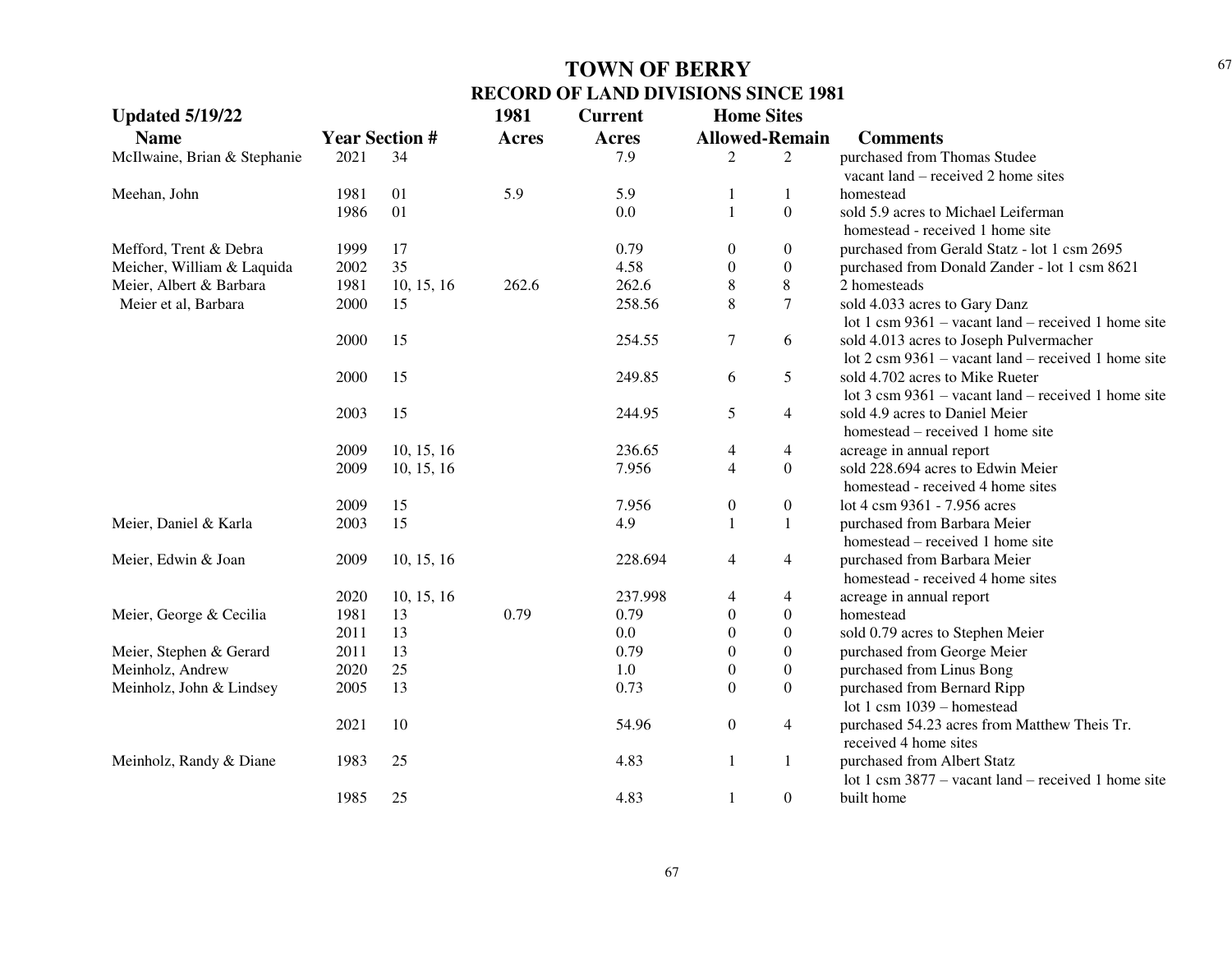| <b>Updated 5/19/22</b>              |                       |            | 1981         | <b>Current</b> | <b>Home Sites</b>     |                  |                                                                       |
|-------------------------------------|-----------------------|------------|--------------|----------------|-----------------------|------------------|-----------------------------------------------------------------------|
| <b>Name</b>                         | <b>Year Section #</b> |            | <b>Acres</b> | Acres          | <b>Allowed-Remain</b> |                  | <b>Comments</b>                                                       |
| Meinholz Excavating                 | 2002                  | 05         |              | 0.84           | $\mathbf{1}$          | $\mathbf{1}$     | purchased from Loren Bertelson                                        |
|                                     |                       |            |              |                |                       |                  | lot 1 csm 2931 – vacant land – received 1 home site                   |
|                                     | 2007                  | 05         |              | $0.0\,$        | 1                     | $\boldsymbol{0}$ | sold 0.84 acres to David Evert                                        |
|                                     |                       |            |              |                |                       |                  | lot 1 csm $2931$ – vacant land – received 1 home site                 |
| Meister, Alex & Lorene              | 1981                  | 20, 32, 29 | 201.1        | 201.1          | 6                     | 6                | homestead                                                             |
| Meister Family Farm                 | 1996                  | 29         |              | 198.64         | 6                     | 5                | sold 2.452 acres to Fred Soward                                       |
|                                     |                       |            |              |                |                       |                  | lot 1 csm $7524$ – vacant land – received 1 home site                 |
|                                     | 2017                  | 32         |              | 159.54         | 5                     | $\overline{4}$   | sold 39.1 acres to Glen Meister<br>vacant land – received 1 home site |
|                                     | 2018                  | 32         |              | 149.34         | $\overline{4}$        | 4                | sold 10.15 acres to Glen Meister – vacant land                        |
|                                     | 2019                  | 32         |              | 148.95         | $\overline{4}$        | $\overline{4}$   | acreage in annual report                                              |
| Meister, Christopher & Moore        | 2015                  | 22         |              | 5.3            | $\mathbf{1}$          | $\mathbf{1}$     | purchased from David Eugster                                          |
|                                     |                       |            |              |                |                       |                  | homestead - received 1 home site                                      |
| Meister, Gary & Elaine              | 1994                  | 20, 21     |              | 181.0          | 5                     | 5                | purchased from Warren Meister                                         |
|                                     |                       |            |              |                |                       |                  | homestead - received 5 home sites                                     |
|                                     | 2002                  | 20, 21     |              | 178.2          | $\mathfrak s$         | $\sqrt{5}$       | acreage in annual report                                              |
| Meister, Glen & Debra               | 2017                  | 32         |              | 39.1           | $\mathbf{1}$          | $\mathbf{1}$     | purchased from Alex Meister                                           |
|                                     |                       |            |              |                |                       |                  | vacant land – received 1 home site                                    |
|                                     | 2018                  | 32         |              | 49.25          | 1                     | 1                | purchased 10.15 acres from Meister Family Farm<br>vacant land         |
| Meister, Warren                     | 1981                  | 20, 21     | 181.0        | 181.0          | $\sqrt{5}$            | 5                | homestead                                                             |
|                                     | 1994                  | 20, 21     |              | 0.0            | 5                     | $\boldsymbol{0}$ | sold 181 acres to Gary Meister                                        |
|                                     |                       |            |              |                |                       |                  | homestead - received 5 home sites                                     |
| Mergen, Danielle                    | 2011                  | 32         |              | 1.8            | $\boldsymbol{0}$      | $\boldsymbol{0}$ | purchased from Christopher Arenas - homestead                         |
| Merkes, Jerome & Betty              | 1984                  | 24         |              | 10.0           | $\mathbf{1}$          | $\mathbf{1}$     | purchased from Thomas Ladanye                                         |
|                                     |                       |            |              |                |                       |                  | lot 1 csm $1826$ – homestead – received 1 home site                   |
|                                     | 2001                  | 24         |              | 0.0            | 1                     | $\boldsymbol{0}$ | sold 10 acres to Warren Olson                                         |
|                                     |                       |            |              |                |                       |                  | lot 1 csm $1826$ – homestead – received 1 home site                   |
| Millan, Osmil & Barbara             | 2004                  | 17         |              | 4.635          | $\mathbf{1}$          | $\mathbf{1}$     | purchased from David Kerl                                             |
|                                     |                       |            |              |                |                       |                  | lot $2 \text{ cm } 9054$ – vacant land – received 1 home site         |
|                                     | 2007                  | 17         |              | 0.0            | 1                     | $\boldsymbol{0}$ | sold 4.635 acres to Aaron Olson                                       |
|                                     |                       |            |              |                |                       |                  | lot $2 \text{ cm } 9054$ – vacant land – received 1 home site         |
| Millar Living Tr, David & MaryEllen | 1981                  | 24         | 14.7         | 14.7           | $\mathbf{1}$          | 1                | homestead                                                             |
| Millar, Karen                       | 2005                  | 22         |              | 3.299          | $\boldsymbol{0}$      | $\boldsymbol{0}$ | purchased from Kenneth Welch - lot 2 csm 10459                        |
|                                     |                       |            |              |                |                       |                  | closed landfill – nonbuildable site                                   |
| Miller, Kasey & Kelli               | 2020                  | 09         |              | 15.23          | 1                     | $\mathbf{1}$     | purchased from Leroy Baker - homestead                                |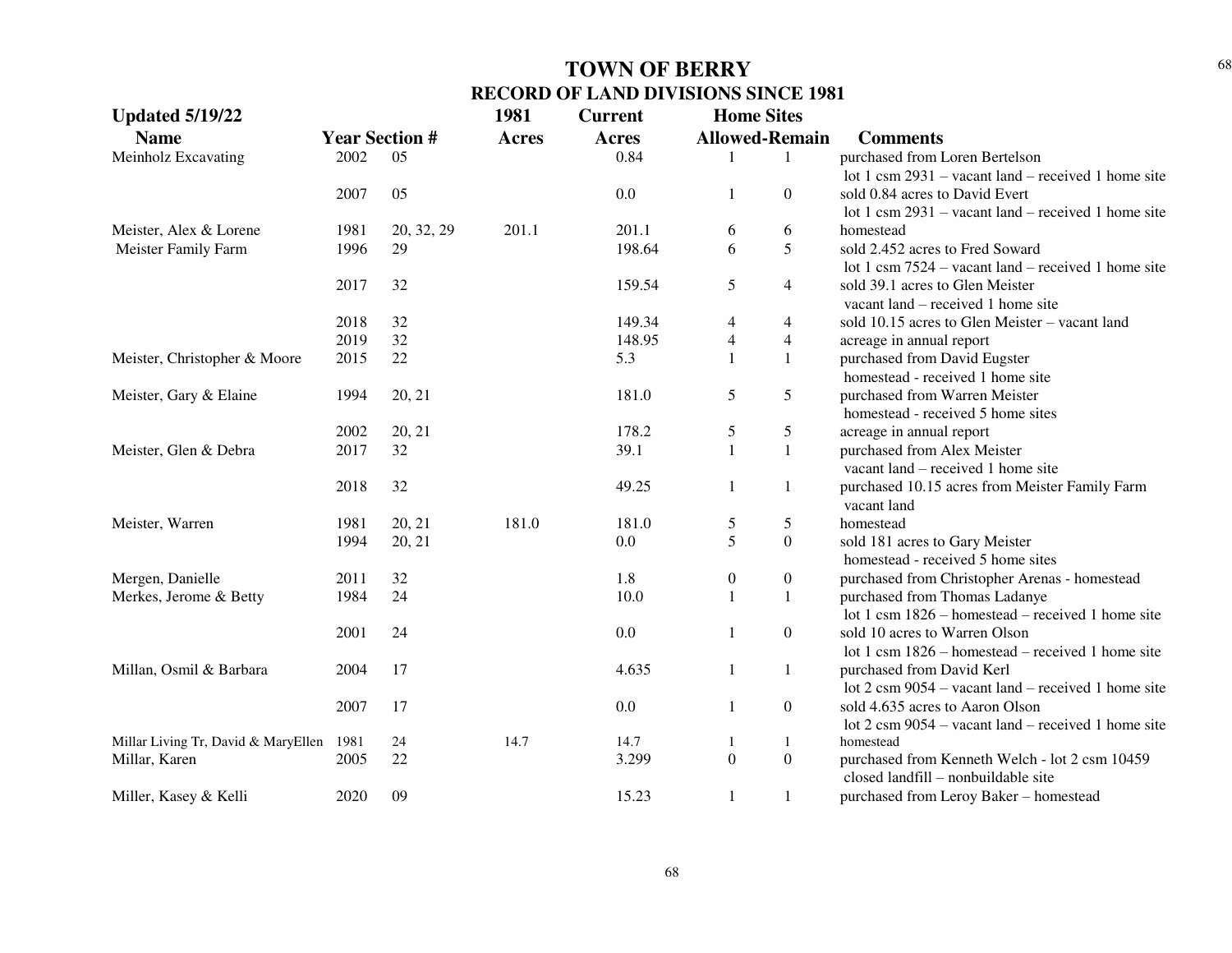| <b>Updated 5/19/22</b>         |      |                       | 1981         | <b>Current</b> | <b>Home Sites</b>                    |                                                               |
|--------------------------------|------|-----------------------|--------------|----------------|--------------------------------------|---------------------------------------------------------------|
| <b>Name</b>                    |      | <b>Year Section #</b> | <b>Acres</b> | <b>Acres</b>   | <b>Allowed-Remain</b>                | <b>Comments</b>                                               |
|                                |      |                       |              |                |                                      | received 1 home site                                          |
| Miller, Sandra & Isely, Joshua | 2015 | 14                    |              | 1.34           | $\boldsymbol{0}$<br>$\boldsymbol{0}$ | purchased from George Dresen                                  |
|                                |      |                       |              |                |                                      | lot 1 csm $2619$ – homestead                                  |
|                                | 2020 | 14                    |              | 0.0            | $\boldsymbol{0}$<br>$\boldsymbol{0}$ | sold 1.34 acres to Jason Donovan - lot 1 csm 2619             |
| Mnycats LLC                    | 2005 | 13                    |              | 8.39           | $\mathbf{1}$<br>$\mathbf{1}$         | purchased from Richard Barker                                 |
|                                |      |                       |              |                |                                      | lot 3 csm 10182 - vacant land – received 1 home site          |
|                                | 2017 | 13                    |              | 0.0            | $\boldsymbol{0}$<br>1                | sold 8.39 acres to Vovos Tr                                   |
|                                |      |                       |              |                |                                      | lot 3 csm 10182 - vacant land – received 1 home site          |
| Moll, A.J. Living Tr           | 2002 | 34                    |              | 16.5           | $\mathbf{1}$<br>$\mathbf{1}$         | purchased from Harold Weber                                   |
|                                |      |                       |              |                |                                      | lot 1 csm $9833$ – vacant land – received 1 home site         |
|                                | 2005 | 34                    |              | 0.0            | $\boldsymbol{0}$<br>-1               | sold 16.5 acres to Randy Schoenemann                          |
|                                |      |                       |              |                |                                      | lot 1 csm 9833 – vacant land – received 1 home site           |
| Molling, Thaddeus & Christine  | 2001 | 06                    |              | 11.51          | $\mathbf{1}$<br>1                    | purchased from Lynn Seston                                    |
|                                |      |                       |              |                |                                      | lot 1 csm $8954$ – vacant land – received 1 home site         |
|                                | 2002 | 06                    |              | 11.51          | $\boldsymbol{0}$<br>$\mathbf{1}$     | built home                                                    |
| Moore, John & Elizabeth        | 1991 | 28                    |              | 60.3           | $\overline{2}$<br>$\overline{2}$     | purchased from Richard Poulson                                |
|                                |      |                       |              |                |                                      | vacant land - received 2 home sites                           |
| Montemayor, Eric & Elizabeth   | 2022 | 31                    |              | 5.013          | $1\,$<br>1                           | purchased from Dana Radavich                                  |
|                                |      |                       |              |                |                                      | lot $3 \text{ cm } 9150$ – received 1 home site               |
| Moreau, Aline Pepin            | 2017 | 29                    |              | 4.075          | $\boldsymbol{0}$<br>$\boldsymbol{0}$ | purchased from Oakridge Farms                                 |
|                                |      |                       |              |                |                                      | lot 1 csm14148 - homestead                                    |
| Morey, Robert                  | 1981 | 06                    | 1.0          | 1.0            | $\boldsymbol{0}$<br>$\boldsymbol{0}$ | vacant land                                                   |
|                                | 1983 | 06                    |              | $0.0\,$        | $\boldsymbol{0}$<br>$\boldsymbol{0}$ | sold 1 acre to Thomas Weiner - vacant land                    |
| Morrill, Daniel                | 1981 | 16                    | 0.6          | 0.6            | $\mathbf{1}$<br>$\mathbf{1}$         | lot $2 \text{ csm } 2601 - \text{vacant land}$                |
|                                | 1986 | 16                    |              | 0.0            | $\boldsymbol{0}$<br>$\mathbf{1}$     | sold 0.6 acres to Dale Voss                                   |
|                                |      |                       |              |                |                                      | lot $2 \text{ cm } 2601$ – vacant land – received 1 home site |
| Moritz, Jon & Jane             | 1995 | 16                    |              | 8.2            | 1<br>1                               | purchased from James Tierney                                  |
|                                |      |                       |              |                |                                      | lot 1 csm $7434 -$ vacant land – received 1 home site         |
|                                | 1996 | 16                    |              | 8.2            | $\boldsymbol{0}$                     | built home                                                    |
| Morrow, Michael & Jandra       | 2003 | 03                    |              | 8.193          | $\boldsymbol{0}$<br>$\boldsymbol{0}$ | purchased from James Accola - lot 2 csm 7408                  |
|                                | 2009 | 03                    |              | $0.0\,$        | $\boldsymbol{0}$<br>$\boldsymbol{0}$ | sold 8.193 acres to Howard Wagner - lot 2 csm 7408            |
| <b>MSR Dane Properties LLC</b> | 2000 | 01                    |              | 74.1           | $\overline{2}$<br>$\overline{2}$     | purchased from August Raemisch                                |
|                                |      |                       |              |                |                                      | homestead - received 2 home sites                             |
|                                | 2003 | 01                    |              | 0.0            | $\mathbf{2}$<br>$\boldsymbol{0}$     | sold 74.1 acres to Steven Blakeslee                           |
|                                |      |                       |              |                |                                      | homestead - received 2 home sites                             |
| Muller Family Trust, Norman    | 1981 | 09, 10                | 3.35         | 3.35           | $\boldsymbol{0}$<br>$\boldsymbol{0}$ | homestead                                                     |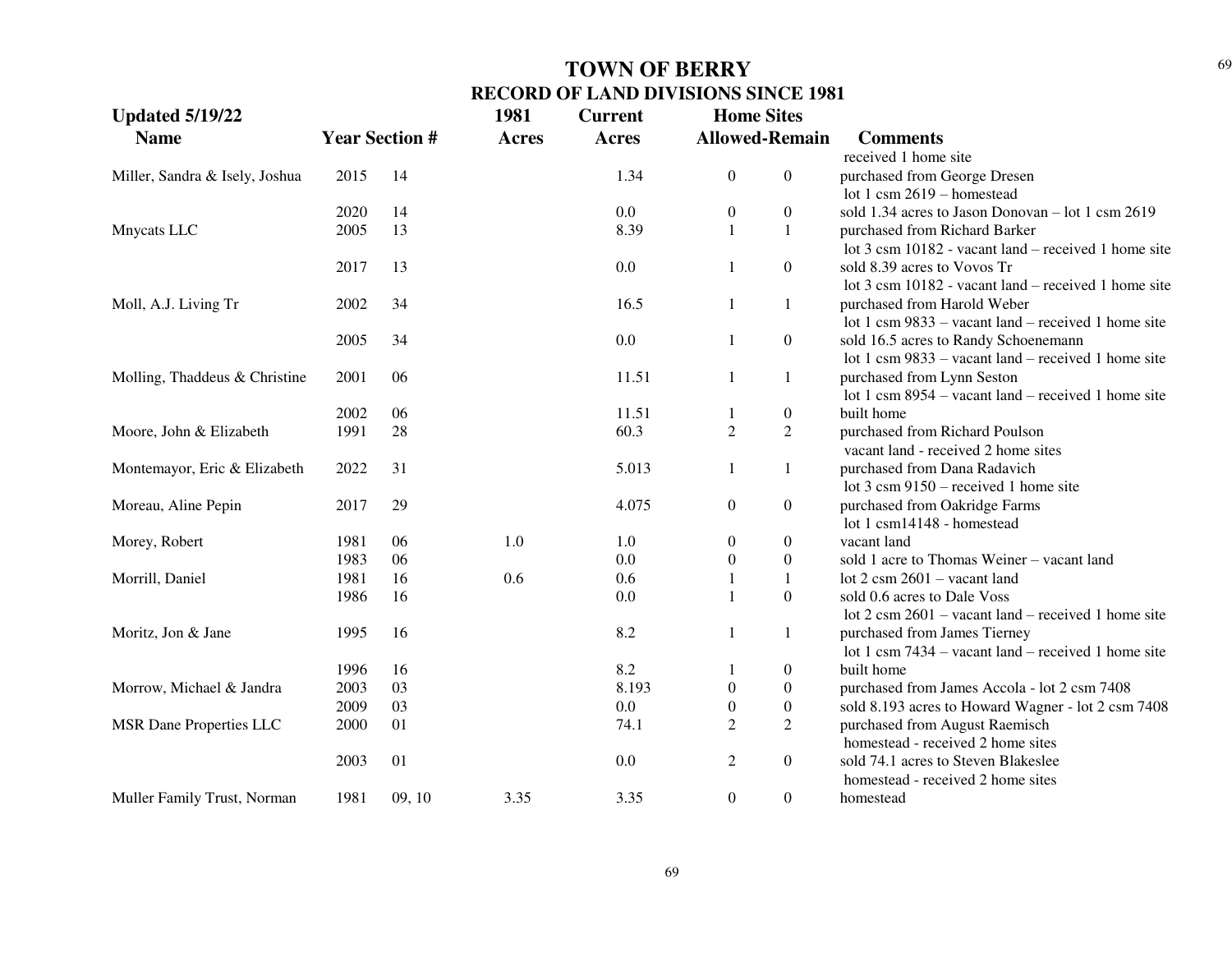| <b>Updated 5/19/22</b>          |      |                       | 1981         | <b>Current</b> | <b>Home Sites</b>     |                  |                                                                                                 |
|---------------------------------|------|-----------------------|--------------|----------------|-----------------------|------------------|-------------------------------------------------------------------------------------------------|
| <b>Name</b>                     |      | <b>Year Section #</b> | <b>Acres</b> | <b>Acres</b>   | <b>Allowed-Remain</b> |                  | <b>Comments</b>                                                                                 |
|                                 | 2019 | 09, 10                |              | 3.03           | $\theta$              | $\boldsymbol{0}$ | sold 0.32 acres to Mark Ketelboeter                                                             |
|                                 | 2021 | 09, 10                |              | 0.0            | $\boldsymbol{0}$      | $\boldsymbol{0}$ | sold 3.03 acres to Zachary Wierichs - homestead                                                 |
| Murphy, James & Diana           | 1984 | 30                    |              | 9.0            |                       | 1                | purchased from Miriam Bradbury                                                                  |
|                                 |      |                       |              |                |                       |                  | vacant land – received 1 home site                                                              |
|                                 | 1989 | 30                    |              | 9.0            |                       | $\boldsymbol{0}$ | built home                                                                                      |
|                                 | 2002 | 30                    |              | 8.08           | $\theta$              | $\overline{0}$   | acreage in annual report                                                                        |
|                                 | 2002 | 30                    |              | 0.0            | $\Omega$              | $\boldsymbol{0}$ | sold 8.08 acres to Daniel Bailey                                                                |
|                                 | 2002 | 28                    |              | 25.47          | $\Omega$              | 1                | purchased 25.47 acres from Steve Kessenich<br>lot 1 csm 8161 – homestead - received 1 home site |
| Murphy, John                    | 1981 | 24                    | 5.0          | 5.0            | 1                     | 1                | homestead                                                                                       |
|                                 | 1993 | 24                    |              | 0.0            | $\mathbf{1}$          | $\boldsymbol{0}$ | sold 5 acres to Julian Fick                                                                     |
|                                 |      |                       |              |                |                       |                  | homestead - received 1 home site                                                                |
| Murphy, Shirley & Yates, Robert | 1981 | 24                    |              | 19.8           | 1                     | 1                | homestead                                                                                       |
|                                 | 2011 | 15                    |              | 0.0            | $\mathbf{1}$          | $\boldsymbol{0}$ | sold 19.8 acres to Julie Prielipp                                                               |
|                                 |      |                       |              |                |                       |                  | homestead – received 1 home site                                                                |
| Myers, Robert                   | 1981 | 24                    | 18.5         | 18.5           | $\mathbf{1}$          | 1                | homestead                                                                                       |
|                                 | 1992 | 24                    |              | 0.0            | $\mathbf{1}$          | $\boldsymbol{0}$ | sold 18.5 acres to Michael Brunker                                                              |
|                                 |      |                       |              |                |                       |                  | homestead - received 1 home site                                                                |
| Needham, Michael & Elizabeth    | 2007 | 18                    |              | 38.453         | $\mathfrak{2}$        | $\overline{2}$   | purchased from Floyd Creamer                                                                    |
|                                 |      |                       |              |                |                       |                  | lot $2 \text{ cm } 4647$ – part of lot $2 \text{ cm } 2761$ - vacant land                       |
|                                 |      |                       |              |                |                       |                  | homestead - received 2 home sites                                                               |
|                                 | 2009 | 18                    |              | 0.0            | $\sqrt{2}$            | $\boldsymbol{0}$ | sold 38.453 acres to Tracy Thaden                                                               |
|                                 |      |                       |              |                |                       |                  | lot 2 csm 4647 - part of lot 2 csm 2761 - vacant land                                           |
|                                 |      |                       |              |                |                       |                  | homestead - received 2 home sites                                                               |
| Needham, Thomas                 | 1993 | 24                    |              | 5.0            | 1                     | 1                | purchased from Dale McKonkey                                                                    |
|                                 |      |                       |              |                |                       |                  | homestead – received 1 home site                                                                |
| Neill, William & Rachel         | 2018 | 15                    |              | 11.91          | $\boldsymbol{0}$      | $\boldsymbol{0}$ | purchased from Scott Conrad - lot 3 csm 10537                                                   |
| Nelson, Gary & Jean             | 1981 | 32                    | 0.52         | 0.52           | $\boldsymbol{0}$      | $\boldsymbol{0}$ | homestead                                                                                       |
|                                 | 1981 | 32                    |              | 1.32           | $\boldsymbol{0}$      | $\boldsymbol{0}$ | purchased 0.8 acres from Neal Wagner - vacant land                                              |
| Neumaier, Joseph & Jodi         | 2007 | 08                    |              | 3.0            | $\boldsymbol{0}$      | $\boldsymbol{0}$ | purchased from John Gee - lot 1 csm 688 - homestead                                             |
| Nichols, Daniel & Gail          | 1981 | 22                    | 5.3          | 5.3            | 1                     | 1                | homestead                                                                                       |
|                                 | 1986 | 22                    |              | $0.0\,$        | $\mathbf{1}$          | $\boldsymbol{0}$ | sold 5.3 acres to Michael Johnson                                                               |
|                                 |      |                       |              |                |                       |                  | homestead - received 1 home site                                                                |
|                                 | 1991 | 31                    |              | 38.4           | $\mathbf{1}$          | $\mathbf{1}$     | purchased 38.4 acres from Raphael Ripp                                                          |
|                                 |      |                       |              |                |                       |                  | vacant land – received 1 home site                                                              |
|                                 | 1992 | 31                    |              | 38.4           | 1                     | $\boldsymbol{0}$ | built home                                                                                      |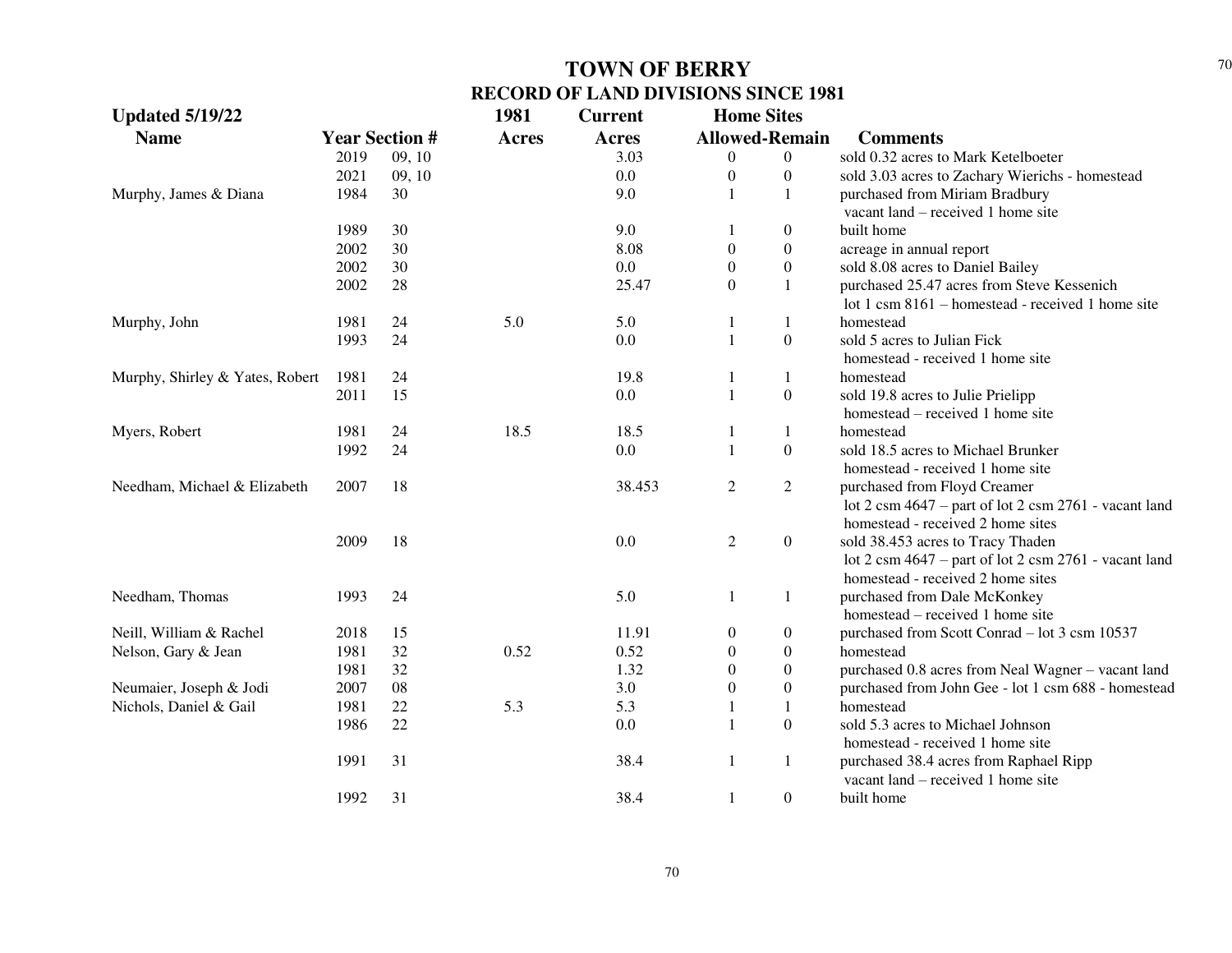| <b>Updated 5/19/22</b>            |      |                       | 1981         | <b>Current</b> | <b>Home Sites</b> |                       |                                                                                                          |
|-----------------------------------|------|-----------------------|--------------|----------------|-------------------|-----------------------|----------------------------------------------------------------------------------------------------------|
| <b>Name</b>                       |      | <b>Year Section #</b> | <b>Acres</b> | Acres          |                   | <b>Allowed-Remain</b> | <b>Comments</b>                                                                                          |
|                                   | 1992 | 31                    |              | 37.6           | 0                 | $\overline{0}$        | acreage in annual report                                                                                 |
|                                   | 2011 | 31                    |              | 0.0            | $\boldsymbol{0}$  | $\overline{0}$        | sold 37.6 acres to SNJWatt                                                                               |
| Niendorf, Duaine                  | 1988 | 07                    | 0.662        | 0.662          | $\boldsymbol{0}$  | $\overline{0}$        | purchased from Martin Neindorf                                                                           |
|                                   |      |                       |              |                |                   |                       | lot $1 \text{ cm}$ 5494 - business                                                                       |
|                                   | 2004 | 07                    |              | 107.5          | $\overline{c}$    | $\overline{2}$        | purchased 106.838 acres from Esther Niendorf<br>homestead - received 2 home sites                        |
|                                   | 2014 | 07                    |              | 108.12         | $\overline{c}$    | $\overline{c}$        | acreage in annual report                                                                                 |
|                                   | 2015 | 07                    |              | 100.11         | $\overline{2}$    | $\mathbf{1}$          | sold 8.01 acres to Daniel Winch<br>lot 1 csm $13766$ – vacant land – received 1 home site                |
|                                   | 2015 | 07                    |              | 99.502         | 1                 | 1                     | acreage in annual report                                                                                 |
| Niendorf, Esther & Marvin         | 1981 | 07                    | 107.5        | 107.5          | 3                 | $\mathfrak{Z}$        | homestead                                                                                                |
|                                   | 1988 | 07                    |              | 106.838        | 3                 | $\overline{2}$        | sold 0.662 acres to Duaine Niendorf<br>lot $1 \text{ cm}$ 5494 - business                                |
|                                   | 2004 | 07                    |              | 0.0            | $\mathfrak{2}$    | $\boldsymbol{0}$      | sold 106.838 acres to Duaine Niendorf<br>homestead - received 2 home sites                               |
| Niendorf, Roland                  | 1981 | 07                    | 35.6         | 35.6           | 1                 | 1                     | vacant land                                                                                              |
|                                   | 1998 | 07                    |              | 0.0            | $\mathbf{1}$      | $\overline{0}$        | sold 35.6 acres to Harland Evert<br>vacant land - received 1 home site                                   |
| Niendorf, Rudolph                 | 1981 | 07, 18                | 120.1        | 120.1          | 3                 | 3                     | homestead                                                                                                |
|                                   | 1990 | 07, 18                |              | 0.0            | 3                 | $\boldsymbol{0}$      | sold 120.1 acres to Ervin Krueger<br>homestead - received 3 home sites                                   |
| Niesen, Helen & Lawrence          | 1981 | 13                    | 100.9        | 100.9          | 3                 | $\mathfrak{Z}$        | homestead                                                                                                |
|                                   | 2007 | 13                    |              | 0.0            | 3                 | $\overline{0}$        | sold 100.9 acres to Jacob Niesen<br>homestead - received 3 home sites                                    |
| Niesen, Jacob<br>Niesen Home Farm | 2007 | 13                    |              | 100.9          | $\mathfrak{Z}$    | 3                     | purchased from Helen Niesen<br>homestead - received 3 home sites                                         |
|                                   | 2016 | 13                    |              | 96.951         | $\mathfrak{Z}$    | $\overline{2}$        | sold 3.949 acres to Janel Christianson<br>lot $2 \text{ cm } 14002$ – vacant land – received 1 home site |
| Noeding, Malte & Deann            | 2008 | 14                    |              | 9.17           | $\boldsymbol{0}$  | $\boldsymbol{0}$      | purchased from Leo Ziegler - lot 1 csm 12210 - homestead                                                 |
| Nolen, Carl                       | 2006 | 22                    |              | 20.805         | 1                 | $\mathbf{1}$          | purchased from Paul Cheeseman<br>lot $3 \text{ cm } 11031$ – vacant land – received 1 home site          |
|                                   | 2015 | 22                    |              | 0.0            | $\mathbf{1}$      | $\boldsymbol{0}$      | sold 20.805 acres to Mike Howell<br>lot $3 \text{ cm } 11031$ – vacant land – received 1 home site       |
| Noll, Timothy & Janice            | 1994 | 27                    |              | 46.1           | $\mathbf{1}$      | $1\,$                 | purchased from David Yelk<br>vacant land – received 1 home site                                          |
|                                   | 1994 | 27                    |              | 46.1           | 1                 | $\overline{0}$        | built home                                                                                               |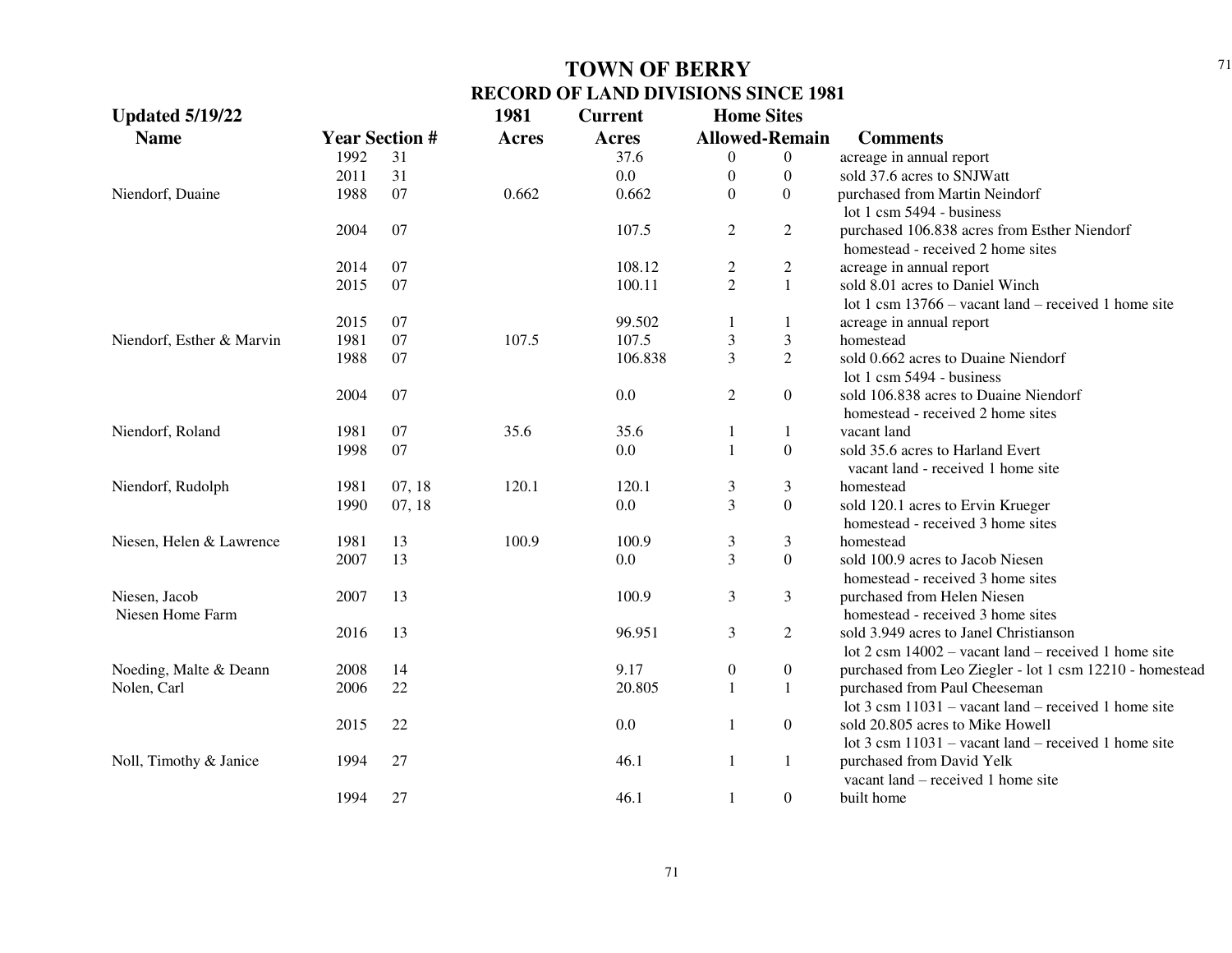| <b>Updated 5/19/22</b>         |      |                       | 1981         | <b>Current</b> | <b>Home Sites</b>     |                  |                                                                     |
|--------------------------------|------|-----------------------|--------------|----------------|-----------------------|------------------|---------------------------------------------------------------------|
| <b>Name</b>                    |      | <b>Year Section #</b> | <b>Acres</b> | <b>Acres</b>   | <b>Allowed-Remain</b> |                  | <b>Comments</b>                                                     |
| Nonn, Jerome                   | 1981 | 24, 25                | 58.7         | 58.7           | 2                     | $\overline{c}$   | vacant land                                                         |
|                                | 1990 | 24, 25                |              | 0.0            | $\overline{2}$        | $\boldsymbol{0}$ | sold 58.7 acres to Robert Nonn                                      |
|                                |      |                       |              |                |                       |                  | vacant land - received 2 home sites                                 |
| Nonn, Randall                  | 1989 | 08                    |              | 5.2            | 1                     | 1                | purchased from Charles Maier                                        |
|                                |      |                       |              |                |                       |                  | homestead - received 1 home site                                    |
| Nonn, Robert & Jodi            | 1990 | 24, 25                |              | 58.7           | $\overline{c}$        | $\overline{2}$   | purchased from Jerome Nonn                                          |
|                                |      |                       |              |                |                       |                  | vacant land - received 2 home sites                                 |
| Nonn, Thomas & Kim             | 1981 | 25                    | 1.68         | 1.68           | $\boldsymbol{0}$      | $\boldsymbol{0}$ | lot 1 csm 1962 - homestead                                          |
|                                | 2016 | 25                    |              | 0.0            | $\Omega$              | $\boldsymbol{0}$ | sold 1.68 acre to Warren Olson                                      |
|                                |      |                       |              |                |                       |                  | lot 1 csm 1962 - homestead                                          |
| Northwave Investments          | 2020 | 21                    |              | 9.89           | $\overline{0}$        | $\boldsymbol{0}$ | purchased from Jeron Thompson                                       |
|                                |      |                       |              |                |                       |                  | lot 1 csm $11851 -$ homestead                                       |
|                                | 2020 | 21                    |              | 0.0            | $\overline{0}$        | $\boldsymbol{0}$ | sold 9.89 acres to Michael Duncan                                   |
|                                |      |                       |              |                |                       |                  | lot 1 csm $11851 -$ homestead                                       |
| OConner, Ann                   | 1993 | 06                    |              | 16.0           | 1                     | 1                | purchased from James Smith                                          |
|                                |      |                       |              |                |                       |                  | homestead - received 1 home site                                    |
|                                | 1995 | 06                    |              | 0.0            | 1                     | $\boldsymbol{0}$ | sold 16 acres to Dietmar Olesch<br>homestead - received 1 home site |
|                                |      | 06                    |              | 15.3           |                       |                  |                                                                     |
| Odell, David & Barker, Nancy   | 1995 |                       |              |                | 1                     | $\mathbf{1}$     | purchased from Roger Keene<br>homestead - received 1 home site      |
| Oftedahl, Michael              | 2008 | 05                    |              | 3.11           | $\boldsymbol{0}$      | $\boldsymbol{0}$ | purchased from David Applebaum                                      |
|                                |      |                       |              |                |                       |                  | lot 1 csm 1597 - homestead                                          |
| Ohnstad, David & Charlene      | 2004 | 30                    |              | 6.16           | $\mathbf{1}$          | $\mathbf{1}$     | purchased from Patricia Klein Olson                                 |
|                                |      |                       |              |                |                       |                  | lot 1 csm $4240 -$ vacant land – received 1 home site               |
|                                | 2005 | 30                    |              | 6.16           | 1                     | $\boldsymbol{0}$ | built home                                                          |
|                                | 2021 | 30                    |              | 38.496         | $\mathbf{1}$          | $\mathbf{1}$     | purchased 32.336 acres from Allayne Turk                            |
|                                |      |                       |              |                |                       |                  | vacant land – received 1 home site                                  |
| Old Mill Limited Partnership   | 2000 | 25                    |              | 9.96           | $\boldsymbol{0}$      | $\boldsymbol{0}$ | purchased from Michael Smebak                                       |
|                                |      |                       |              |                |                       |                  | lot 1 csm $9073$ – homestead                                        |
|                                | 2003 | 25                    |              | 0.0            | $\boldsymbol{0}$      | $\boldsymbol{0}$ | sold 9.96 acres to Jon Goldstein                                    |
|                                |      |                       |              |                |                       |                  | lot 1 csm $9073$ – homestead                                        |
| Olesch, Dietmar & Kett, Deidre | 1995 | 06                    |              | 16.0           | $\mathbf{1}$          | $\mathbf{1}$     | purchased from Ann OConner                                          |
|                                |      |                       |              |                |                       |                  | homestead - received 1 home site                                    |
|                                | 2008 | 06                    |              | 0.0            | 1                     | $\boldsymbol{0}$ | sold 16 acres to Joseph Cline                                       |
|                                |      |                       |              |                |                       |                  | homestead - received 1 home site                                    |
| Olson, Aaron                   | 2007 | 17                    |              | 4.635          | 1                     | $\mathbf{1}$     | purchased from Osmil Millan                                         |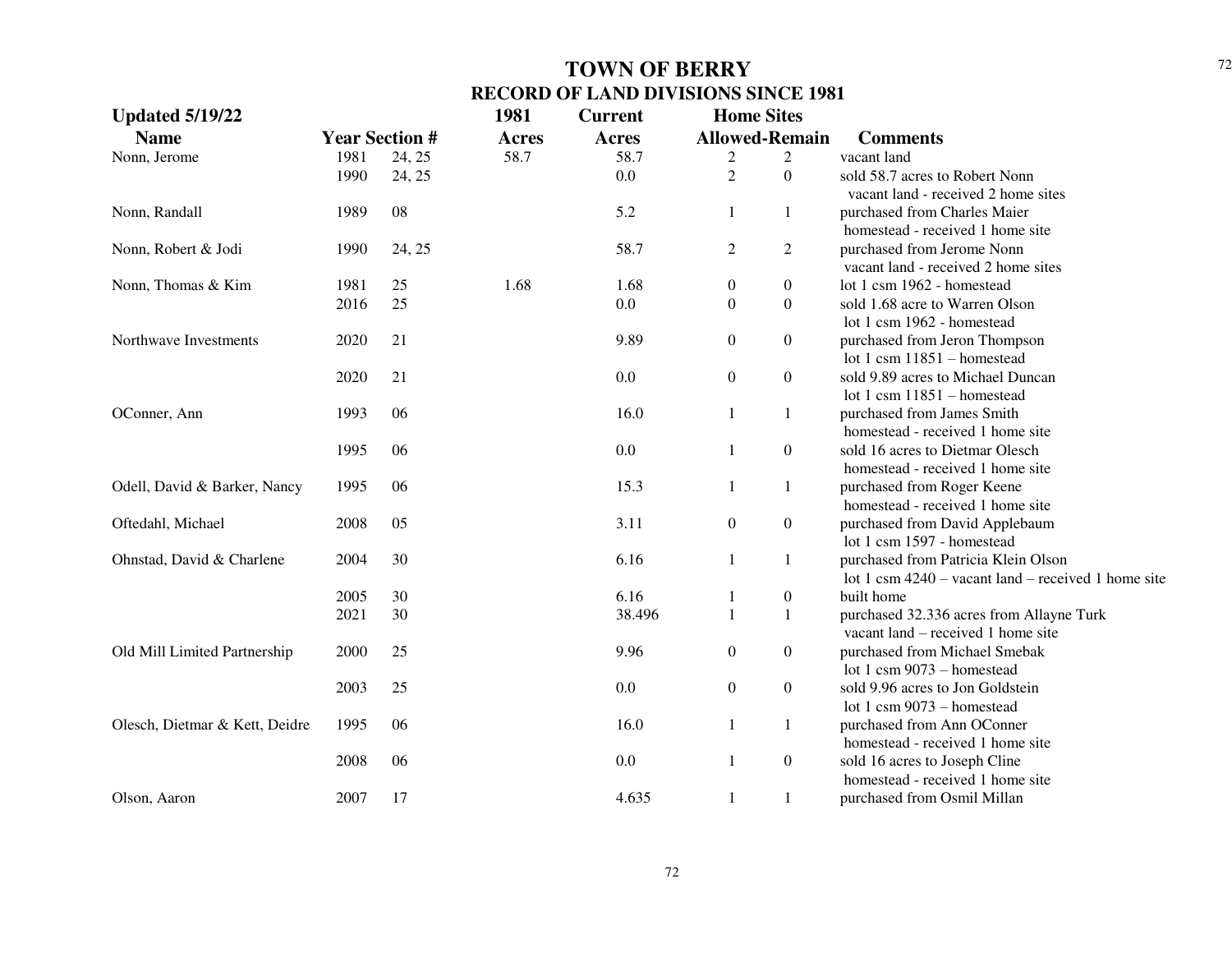| <b>Updated 5/19/22</b> |      |                       | 1981         | <b>Current</b> | <b>Home Sites</b> |                       |                                                               |
|------------------------|------|-----------------------|--------------|----------------|-------------------|-----------------------|---------------------------------------------------------------|
| <b>Name</b>            |      | <b>Year Section #</b> | <b>Acres</b> | <b>Acres</b>   |                   | <b>Allowed-Remain</b> | <b>Comments</b>                                               |
|                        |      |                       |              |                |                   |                       | lot $2 \text{ cm } 9054$ – vacant land – received 1 home site |
|                        | 2012 | 17                    |              | 0.0            | 1                 | $\overline{0}$        | sold 4.635 acres to Christopher Korab                         |
|                        |      |                       |              |                |                   |                       | lot $2 \text{ cm } 9054$ – vacant land – received 1 home site |
|                        | 2020 | 06, 07                |              | 122.24         | $\overline{c}$    | $\overline{c}$        | purchased from Ryan Suter – received 2 home sites             |
| Olson, Doris           | 1981 | 30                    | 37.8         | 37.8           | $\mathbf{1}$      | $\mathbf{1}$          | vacant land                                                   |
|                        | 1984 | 30                    |              | 31.64          | $\mathbf{1}$      | $\overline{0}$        | sold 6.16 to Patricia Klein-Olson                             |
|                        |      |                       |              |                |                   |                       | lot 1 csm $4240 -$ vacant land – received 1 home site         |
|                        | 1992 | 30                    |              | 0.0            | $\boldsymbol{0}$  | $\boldsymbol{0}$      | sold 31.64 acres to Charleen Wallin - vacant land             |
| Olson, Steven          | 2015 | 18                    |              | 37.0           | $\mathbf{1}$      | $\mathbf{1}$          | purchased from Michael Zingg                                  |
|                        |      |                       |              |                |                   |                       | vacant land - received 1 home site                            |
|                        | 2016 | 18                    |              | 0.0            | 1                 | $\overline{0}$        | sold 37 acres to Aaron Becker                                 |
|                        |      |                       |              |                |                   |                       | vacant land - received 1 home site                            |
| Olson, Warren & Kathy  | 2001 | 24                    |              | 10.0           | 1                 | 1                     | purchased from Jerome Merkes                                  |
|                        |      |                       |              |                |                   |                       | lot 1 csm 1826 – homestead – received 1 home site             |
|                        | 2002 | 24                    |              | 10.0           | 1                 | 1                     | created lot 1 csm 10514 - part of lot 1 csm 1826              |
|                        | 2002 | 24                    |              | 10.0           | $\mathbf{1}$      | $\mathbf{1}$          | created lot 2 csm 10514 - part of lot 1 csm 1826              |
|                        | 2003 | 24                    |              | 7.533          | 1                 | $\boldsymbol{0}$      | sold 2.467 acres to Russell Malisch                           |
|                        |      |                       |              |                |                   |                       | lot 1 csm $10514$ – vacant land – received 1 home site        |
|                        | 2015 | 24                    |              | 0.0            | $\boldsymbol{0}$  | $\boldsymbol{0}$      | sold 7.533 acres to Dale Ripp - lot 2 csm 10514               |
|                        | 2016 | 25                    |              | 1.68           | $\boldsymbol{0}$  | $\boldsymbol{0}$      | purchased from Thomas Nonn                                    |
|                        |      |                       |              |                |                   |                       | lot 1 csm 1962 - homestead                                    |
|                        | 2022 | 25                    |              | 0.0            | $\boldsymbol{0}$  | $\overline{0}$        | sold 1 acre to Benjamin Schools                               |
|                        |      |                       |              |                |                   |                       | lot 1 csm 1962 - homestead                                    |
| Opitz, Ken             | 1983 | 22, 27                |              | 119.6          | $\mathfrak{Z}$    | 3                     | purchased from Scott Reeve                                    |
|                        |      |                       |              |                |                   |                       | homestead - received 3 home sites                             |
|                        | 1992 | 22, 27                |              | 0.0            | $\mathfrak{Z}$    | $\boldsymbol{0}$      | sold 119.6 acres to Wolcott Hansen                            |
|                        |      |                       |              |                |                   |                       | homestead - received 3 home sites                             |
| Oregon Parks LLC       | 2005 | 34                    |              | 116.065        | $\overline{c}$    | $\overline{c}$        | purchased from Harold Weber - received 2 home sites           |
|                        | 2006 | 34                    |              | 141.953        | $\mathbf{2}$      | $\overline{c}$        | purchased 25.888 acres from Harold Weber - consolidation      |
|                        | 2007 | 34                    |              | 126.483        | $\overline{2}$    | $\mathbf{1}$          | sold 15.47 acres to Gregory Roessler                          |
|                        |      |                       |              |                |                   |                       | lot 1csm $11925$ – vacant land – received 1 home site         |
|                        | 2007 | 34                    |              | 126.483        | 1                 | 1                     | created lot 2 csm 11925                                       |
|                        | 2007 | 34                    |              | 128.152        | $\mathbf{1}$      | $\mathbf{1}$          | acreage in annual report                                      |
| Ott, Michael & Angela  | 1992 | 26                    |              | 2.0            | $\mathbf{1}$      | $\mathbf{1}$          | purchased from Bruce Schuman                                  |
|                        |      |                       |              |                |                   |                       | lot 1 csm $3123$ – vacant land – received 1 home site         |
|                        | 1993 | 26                    |              | 2.0            | 1                 | $\overline{0}$        | built home                                                    |
|                        |      |                       |              |                |                   |                       |                                                               |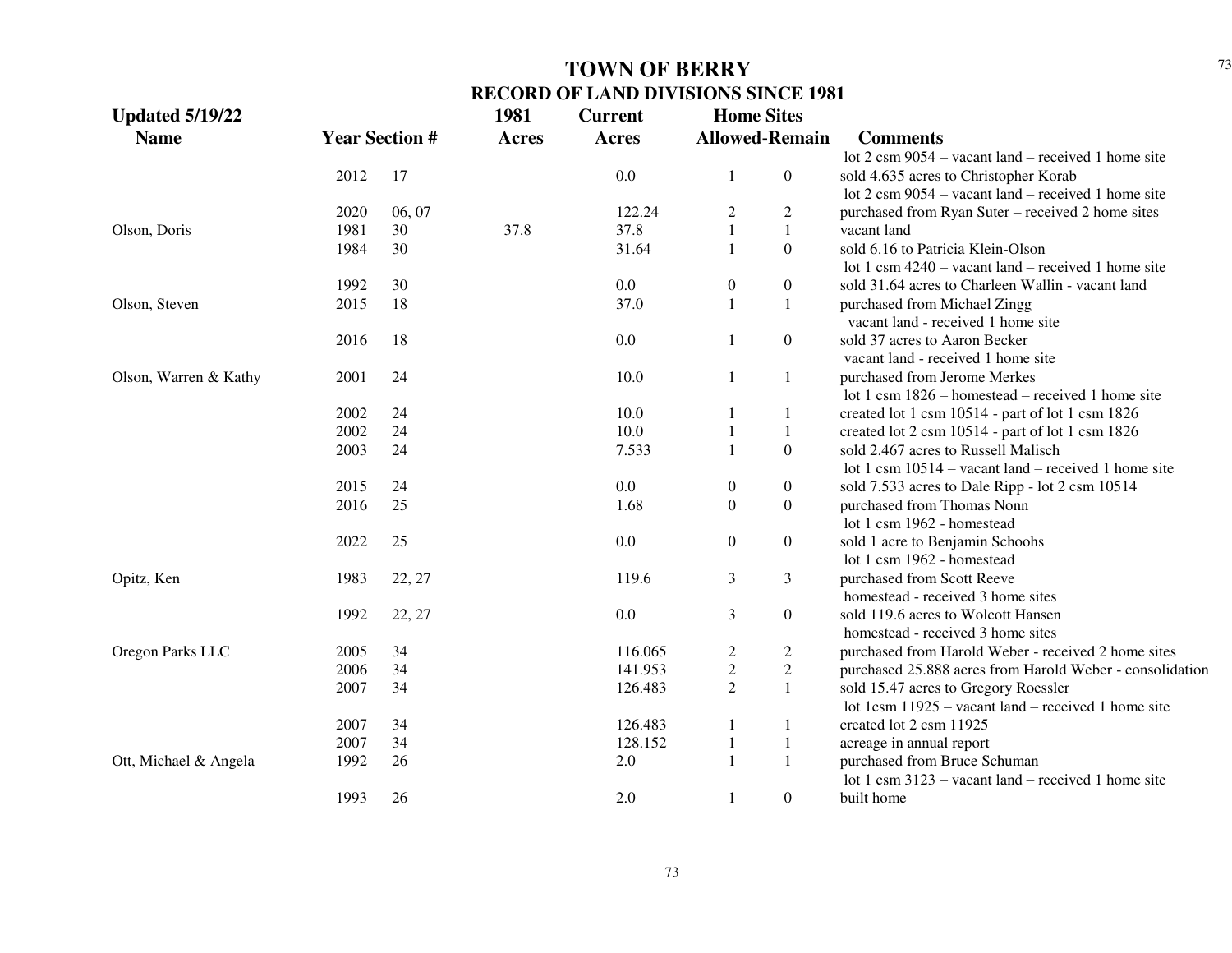| <b>Updated 5/19/22</b>       |                       |        | 1981         | <b>Current</b> | <b>Home Sites</b> |                       |                                                                     |
|------------------------------|-----------------------|--------|--------------|----------------|-------------------|-----------------------|---------------------------------------------------------------------|
| <b>Name</b>                  | <b>Year Section #</b> |        | <b>Acres</b> | <b>Acres</b>   |                   | <b>Allowed-Remain</b> | <b>Comments</b>                                                     |
| Ott, Michael & Melissa       | 1999                  | 30     |              | 3.59           |                   | -1                    | purchased from Ken Zander                                           |
|                              |                       |        |              |                |                   |                       | lot $2 \text{ cm } 8557$ – vacant land –received 1 home site        |
|                              | 2001                  | 30     |              | 3.59           |                   | $\overline{0}$        | built home                                                          |
| Paar Irrev Tr, Virgil & Joan | 1981                  | 14, 15 | 202.3        | 202.3          | 6                 | 6                     | homestead                                                           |
|                              | 1988                  | 14, 15 |              | 203.3          | 6                 | 6                     | purchased 1 acre from Michael Statz - consolidation                 |
|                              | 1993                  | 14, 15 |              | 262.45         | 6                 | $\tau$                | purchased 59.15 acres from Ray Dresen                               |
|                              |                       |        |              |                |                   |                       | $consolidation - received 1 home site$                              |
|                              | 1993                  | 14, 15 |              | 262.45         | 7                 | 6                     | built second home – no csm                                          |
|                              | 2001                  | 14, 15 |              | 253.82         | 6                 | 5                     | sold 8.63 acres to Paul Abbot                                       |
|                              |                       |        |              |                |                   |                       | lot 2 csm 9876 - vacant land – received 1 home site                 |
|                              | 2001                  | 14, 15 |              | 245.74         | 5                 | $\overline{4}$        | sold 8.079 acres to Wayne Baetsen                                   |
|                              |                       |        |              |                |                   |                       | lot 1 csm $9876$ – vacant land – received 1 home site               |
|                              | 2001                  | 14, 15 |              | 245.74         | 4                 | 4                     | created lot 3 csm 9876 - 14.19 acres                                |
|                              | 2001                  | 14, 15 |              | 243.44         | 4                 | $\overline{4}$        | acreage in annual report                                            |
|                              | 2018                  | 14, 15 |              | 244.152        | $\overline{4}$    | $\overline{4}$        | consolidated 0.712 from Leo Ziegler                                 |
|                              | 2021                  | 14, 15 |              | 244.152        | 4                 | 4                     | created lot 1 csm $15872 - 9.960$ acres                             |
|                              | 2021                  | 14, 15 |              | 244.152        | 4                 | 4                     | created lot $2 \text{ cm} 15872 - 9.127 \text{ acres}$              |
|                              |                       |        |              |                |                   |                       | includes part of lot 3 csm 9876                                     |
|                              | 2021                  | 14, 15 |              | 244.152        | $\overline{4}$    | $\overline{4}$        | created lot $3 \text{ cm} 15872 - 9.520 \text{ acres}$              |
|                              |                       |        |              |                |                   |                       | includes part of lot 3 csm 9876                                     |
|                              | 2021                  | 14, 15 |              | 244.152        | $\overline{4}$    | $\overline{4}$        | created outlot 1 csm 15872 - nonbuildable lot                       |
|                              | 2022                  | 14, 15 |              | 234.632        | $\overline{4}$    | 3                     | sold 9.52 acres to Sharon Bessa                                     |
|                              |                       |        |              |                |                   |                       | lot $3 \text{ cm } 15872$ – vacant land – received 1 home site      |
|                              | 2022                  | 14, 15 |              | 225.505        | 3                 | $\overline{2}$        | sold 9.127 acres to Larry Hartzke                                   |
|                              |                       |        |              |                |                   |                       | lot $2 \text{ cm } 15872$ – vacant land – received 1 home site      |
|                              | 2022                  | 14, 15 |              | 215.545        | $\overline{2}$    | $\mathbf{1}$          | sold 9.96 acres to Duane Johnson                                    |
|                              |                       |        |              |                |                   |                       | lot 1 csm $15872$ – vacant land – received 1 home site              |
| Paar, Wilfred & Marcella     | 1981                  | 24     | 114.3        | 114.3          | 3                 | 3                     | homestead                                                           |
|                              | 1981                  | 24     |              | 114.3          | 3                 | 3                     | lot 1 csm 2887 - 2 acres - vacant land                              |
|                              | 1981                  | 24     |              | 114.3          | 3                 | 3                     | lot $2 \text{ csm } 2887 - 2.81 \text{ acres} - \text{vacant land}$ |
|                              | 1995                  | 24     |              | 109.2          | 3                 | 3                     | sold 5.1 acres to David Warner - consolidation                      |
|                              |                       |        |              |                |                   |                       | lot 1 csm 2887 - 2 acres - vacant land                              |
|                              |                       |        |              |                |                   |                       | lot 2 csm 2887 - 2.81 acres - vacant land                           |
|                              |                       |        |              |                |                   |                       | received 2 home sites                                               |
|                              | 1995                  | 24     |              | 0.0            | 3                 | $\boldsymbol{0}$      | sold 109.2 acres to Edwin Kruchten                                  |
|                              |                       |        |              |                |                   |                       | homestead - received 3 home sites                                   |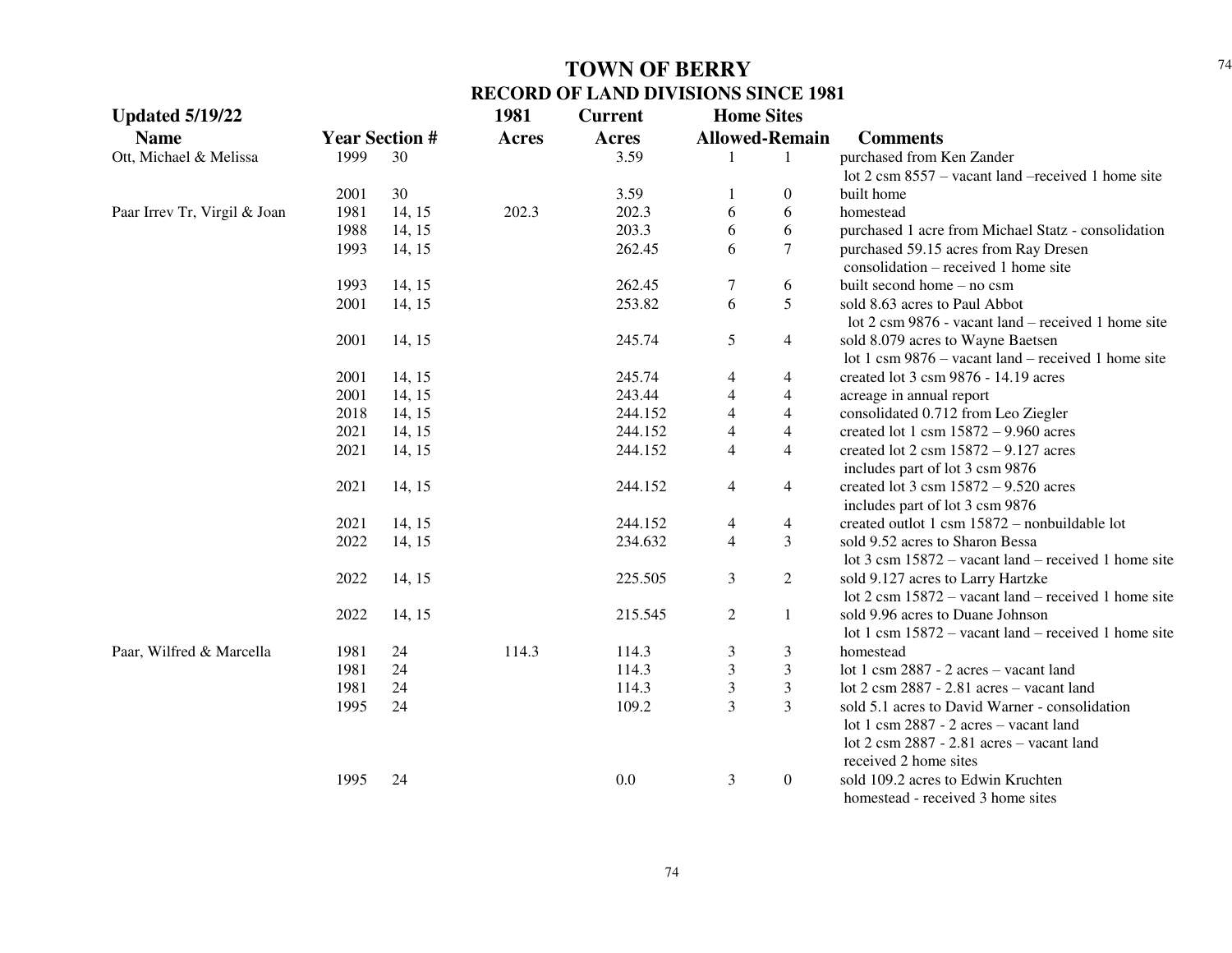| <b>Updated 5/19/22</b>    |                       |        | 1981         | <b>Current</b> | <b>Home Sites</b>       |                       |                                                                |
|---------------------------|-----------------------|--------|--------------|----------------|-------------------------|-----------------------|----------------------------------------------------------------|
| <b>Name</b>               | <b>Year Section #</b> |        | <b>Acres</b> | <b>Acres</b>   |                         | <b>Allowed-Remain</b> | <b>Comments</b>                                                |
| Paddock, Dave & Mary      | 1992                  | 21, 28 |              | 160.4          | 5                       | 5                     | purchased from Loren Paddock                                   |
|                           |                       |        |              |                |                         |                       | homestead - received 5 home sites                              |
|                           | 1998                  | 21, 28 |              | 154.3          | 5                       | 5                     | acreage in annual report                                       |
|                           | 2003                  | 21     |              | 139.296        | 5                       | $\overline{4}$        | sold 15.004 acres to Joseph Frost                              |
|                           |                       |        |              |                |                         |                       | lot 1 csm $10350$ – vacant land – received 1 home site         |
|                           | 2003                  | 21     |              | 124.186        | $\overline{4}$          | 3                     | sold 15.11 acres to Thomas Tarpay                              |
|                           |                       |        |              |                |                         |                       | lot $2 \text{ cm } 10350$ – vacant land – received 1 home site |
|                           | 2003                  | 21     |              | 127.99         | $\mathfrak{Z}$          | 3                     | acreage in annual report                                       |
|                           | 2017                  | 28     |              | 126.99         | $\overline{\mathbf{3}}$ | $\mathfrak{Z}$        | sold 1 acre to Kevin Ballweg - consolidation                   |
| Paddock, Loren            | 1981                  | 21, 28 | 160.4        | 160.4          | 5                       | $\sqrt{5}$            | homestead                                                      |
|                           | 1992                  | 21, 28 |              | 0.0            | 5                       | $\overline{0}$        | sold 160.4 acres to Dave Paddock                               |
|                           |                       |        |              |                |                         |                       | homestead - received 5 home sites                              |
| Palchik, Leo & Jo Ann     | 1981                  | 26     | 5.0          | 5.0            | 1                       | 1                     | homestead                                                      |
|                           | 2017                  | 26     |              | 0.0            | $\mathbf{1}$            | $\boldsymbol{0}$      | sold 5 acres to Michael Romine                                 |
|                           |                       |        |              |                |                         |                       | homestead - received 1 home site                               |
| Papenthien, Kirk & Tracy  | 2004                  | 15     |              | 9.279          | $\boldsymbol{0}$        | $\boldsymbol{0}$      | purchased from Gary Danz - lot 1 csm 10537                     |
| Parris, David             | 1990                  | 03     |              | 140.0          | $\overline{4}$          | $\overline{4}$        | purchased from Gertrude Williams                               |
|                           |                       |        |              |                |                         |                       | homestead – received 4 home sites                              |
|                           | 1996                  | 03     |              | 131.80         | $\overline{4}$          | 3                     | sold 8.193 acres to James Accola                               |
|                           |                       |        |              |                |                         |                       | lot 2 csm 7408 – vacant land - received 1 home site            |
|                           | 1997                  | 03     |              | 85.38          | 3                       | $\overline{2}$        | sold 46.42 acres to Alexander Gemrich                          |
|                           |                       |        |              |                |                         |                       | vacant land – received 1 home site                             |
|                           | 1997                  | 03     |              | 21.58          | $\mathfrak{2}$          | 1                     | sold 63.8 acres to Steve Bergen                                |
|                           |                       |        |              |                |                         |                       | vacant land – received 1 home site                             |
|                           | 1997                  | 03     |              | 0.0            | 1                       | $\boldsymbol{0}$      | sold 21.58 acres to Goldman Farms                              |
|                           |                       |        |              |                |                         |                       | lot 1 csm 7408 – homestead - received 1 home site              |
| Parry, James              | 2012                  | 01     |              | 2.0            | $\mathbf{1}$            | 1                     | purchased 2.0 acres from Hugh Burling                          |
|                           |                       |        |              |                |                         |                       | homestead – received 1 home site                               |
| Pauls, Ralph & Marilyn    | 1981                  | 07     | 5.0          | 5.0            | 1                       | $\mathbf{1}$          | homestead                                                      |
|                           | 2005                  | 07     |              | 26.66          | $\mathbf{1}$            | $\mathbf{1}$          | inherited 21.66 acres from Lillie Hawley                       |
|                           |                       |        |              |                |                         |                       | lot 1 csm $11729$ – homestead                                  |
| Paulson, Loren & Patricia | 1996                  | 28     |              | 17.0           | 1                       | 1                     | purchased from Marland Wille                                   |
|                           |                       |        |              |                |                         |                       | vacant land – received 1 home site                             |
|                           | 2003                  | 28     |              | 17.0           | 1                       | $\boldsymbol{0}$      | built home                                                     |
| Peckham, Tim              | 1981                  | 22     | 10.0         | 10.0           | $\mathbf{1}$            | $\mathbf{1}$          | vacant land                                                    |
|                           | 1984                  | 22     |              | 0.0            | $\mathbf{1}$            | $\Omega$              | sold 10 acres to Donald Peterson                               |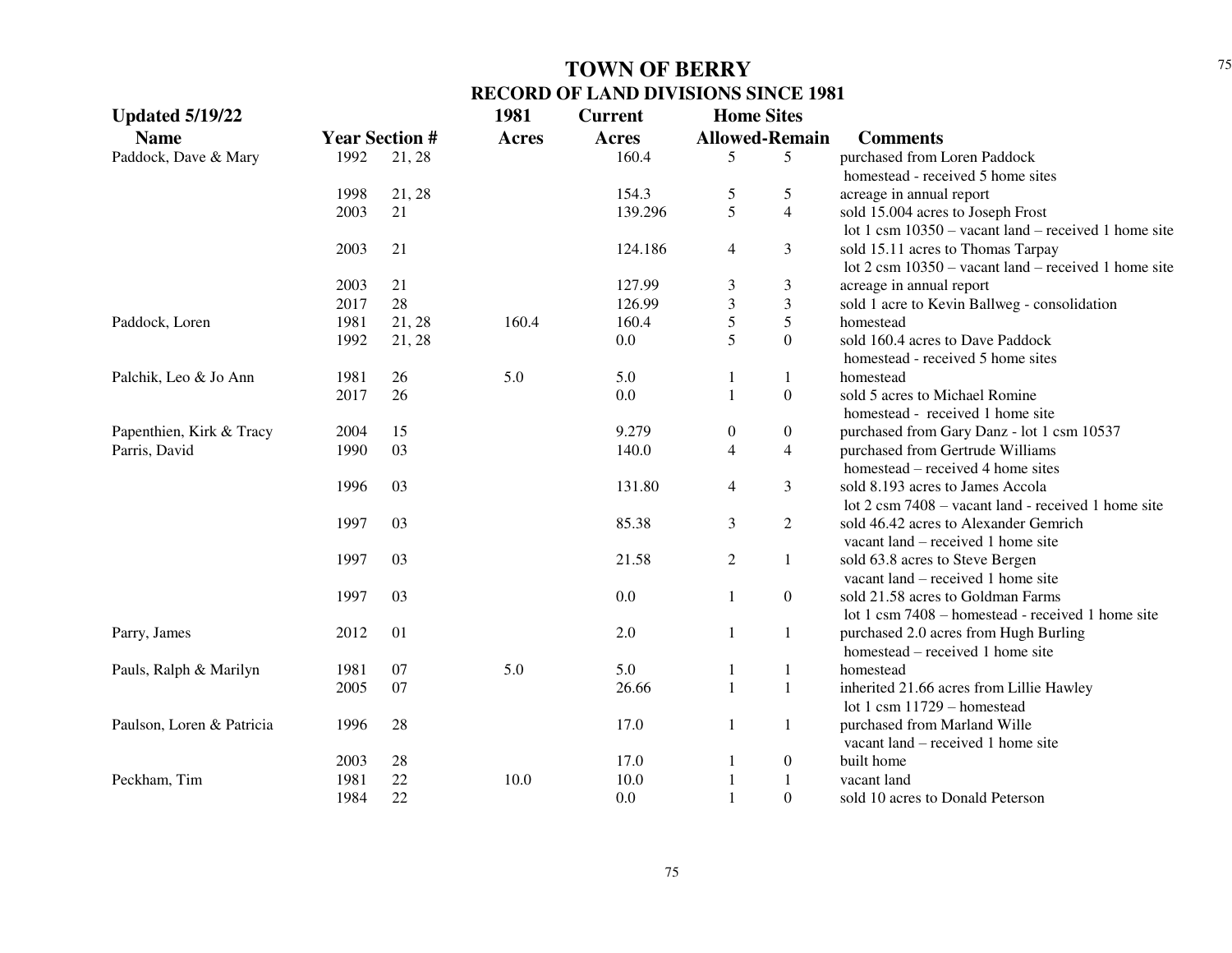| <b>Updated 5/19/22</b>     |      |                       | 1981         | <b>Current</b> | <b>Home Sites</b> |                          |                                                               |
|----------------------------|------|-----------------------|--------------|----------------|-------------------|--------------------------|---------------------------------------------------------------|
| <b>Name</b>                |      | <b>Year Section #</b> | <b>Acres</b> | <b>Acres</b>   |                   | <b>Allowed-Remain</b>    | <b>Comments</b>                                               |
|                            |      |                       |              |                |                   |                          | vacant land - received 1 home site                            |
| Pedracine, Marcia          | 1981 | 24                    | 5.0          | 5.0            | 1                 | $\mathbf{1}$             | homestead                                                     |
|                            | 1990 | 24                    |              | 0.0            | $\mathbf{1}$      | $\boldsymbol{0}$         | sold 5 acres to Kenneth Helgerson                             |
|                            |      |                       |              |                |                   |                          | homestead - received 1 home site                              |
| Pelletier, Valerie         | 1986 | 06                    |              | 15.03          | $\boldsymbol{0}$  | 0                        | purchased from Mary Behan                                     |
|                            | 1998 | 06                    |              | 0.0            | $\boldsymbol{0}$  | $\boldsymbol{0}$         | sold 15.03 acres to Mary Behan                                |
| Perkins, Gordon            | 1981 | 32                    | 4.2          | 4.2            | $\mathbf{1}$      | $\mathbf{1}$             | lot 1 csm $995 - 0.9$ acres – vacant land                     |
|                            | 1981 | 32                    |              | 4.2            | $\mathbf{1}$      | $\mathbf{1}$             | lot $2 \text{ cm } 1076 - 1.1$ acres - homestead              |
|                            | 1991 | 32                    |              | 0.0            | $\mathbf{1}$      | $\boldsymbol{0}$         | sold 4.2 acres to Allan Statz                                 |
|                            |      |                       |              |                |                   |                          | lot $2 \text{ csm } 1076$ - homestead                         |
|                            |      |                       |              |                |                   |                          | lot 1 csm $995 - 0.9$ acres – vacant land                     |
|                            |      |                       |              |                |                   |                          | received 1 home site                                          |
| Peters, Chad               | 2017 | 25                    |              | $1.0\,$        | $\boldsymbol{0}$  | $\boldsymbol{0}$         | purchased from Josh Aeschbach - homestead - csm 531           |
| Peterson Tr, Angela        | 2015 | 28                    |              | 11.4           | $\boldsymbol{0}$  | $\boldsymbol{0}$         | purchased from Jerard Jensen - lot 1 csm 6306 - homestead     |
|                            | 2019 | 28                    |              | 0.0            | $\boldsymbol{0}$  | $\boldsymbol{0}$         | sold 11.4 acres to Paul Hooker                                |
|                            |      |                       |              |                |                   |                          | lot 1 csm $6306$ – homestead                                  |
| Peterson, Donald           | 1984 | 22                    |              | 10.0           | 1                 | $\mathbf{1}$             | purchased from Tim Peckham                                    |
|                            |      |                       |              |                |                   |                          | vacant land – received 1 home site                            |
|                            | 1986 | 22                    |              | 10.0           | 1                 | $\boldsymbol{0}$         | built home                                                    |
|                            | 1989 | 22                    |              | $0.0\,$        | $\boldsymbol{0}$  | $\boldsymbol{0}$         | sold 10 acres to Susan Thorstad                               |
| Peterson, Patrick & Julie  | 2015 | 23                    |              | 2.5            | $\boldsymbol{0}$  | $\overline{0}$           | purchased from Brent Hellenbrand                              |
|                            |      |                       |              |                |                   |                          | lot 1 csm 2865 - homestead                                    |
| Peterson, Todd             | 1998 | 34                    |              | 39.73          | $\mathbf{1}$      | $\mathbf{1}$             | purchased from Harold Weber                                   |
|                            |      |                       |              |                |                   |                          | vacant land – received 1 home site                            |
|                            | 2007 | 34                    |              | 0.0            | $\mathbf{1}$      | $\boldsymbol{0}$         | sold 39.73 acres to Lillian Larson Regenberg                  |
|                            |      |                       |              |                |                   |                          | vacant land – received 1 home site                            |
| Pethan, Daniel & Katherine | 2001 | 03                    |              | 2.002          | 0                 | 0                        | purchased from Bernard Breunig - lot 1 csm 9731               |
| Pie Quarter LLC            | 1981 | 22, 23, 27            | 135.1        | 135.1          | $\overline{4}$    | $\overline{\mathcal{L}}$ | vacant land - postage stamp rezone in 2006                    |
| Herson, Stephen            | 2019 | 22, 23, 27            |              | 138.36         | 4                 | $\overline{\mathcal{L}}$ | acreage in annual report                                      |
| Pienkowski, Paul & Deborah | 2009 | 19                    |              | 3.957          | $\boldsymbol{0}$  | $\boldsymbol{0}$         | purchased from Korey Kahl - lot 3 csm 9791                    |
|                            | 2014 | 19                    |              | 7.872          | 1                 | $\mathbf{1}$             | purchased 3.915 from Ronald Boehnen                           |
|                            |      |                       |              |                |                   |                          | lot $2 \text{ cm } 9791$ - vacant land – received 1 home site |
|                            | 2015 | 19                    |              | 11.78          | 1                 | 1                        | purchased 3.908 from Oakridge Farms                           |
|                            |      |                       |              |                |                   |                          | lot 1 csm 9791 – vacant land - nonbuildable                   |
|                            | 2017 | 19                    |              | 11.293         | $\mathbf{1}$      | 1                        | sold 0.487 to Lucas Acker - consolidation                     |
| Pientka, James             | 2000 | 28                    |              | 36.0           | $\overline{2}$    | $\overline{2}$           | purchased from Carlton Holmes                                 |
|                            |      |                       |              |                |                   |                          |                                                               |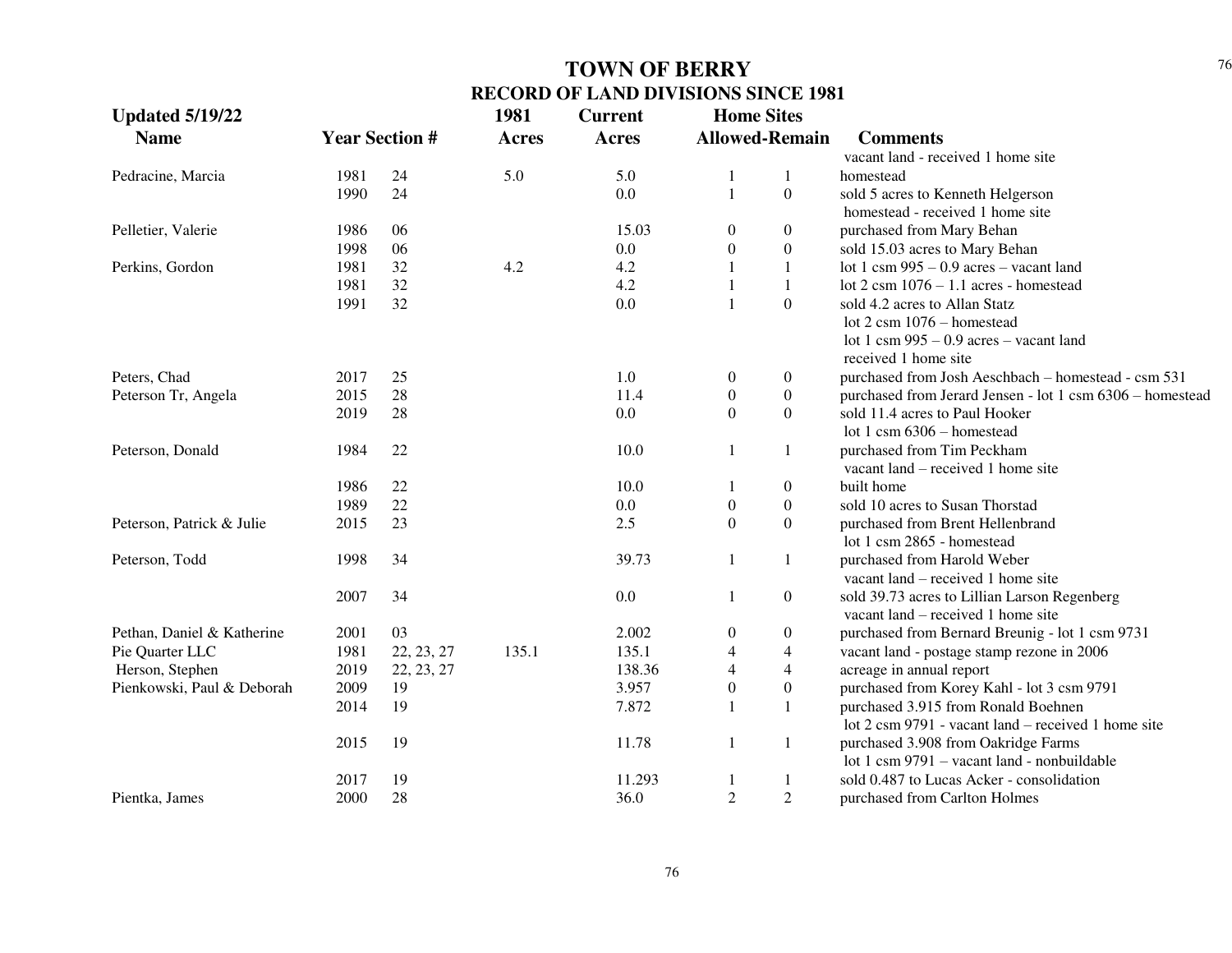| <b>Allowed-Remain</b><br><b>Year Section #</b><br><b>Name</b><br><b>Acres</b><br><b>Acres</b><br><b>Comments</b><br>vacant land – received 2 home sites<br>$\overline{2}$<br>$\boldsymbol{0}$<br>2003<br>28<br>0.0<br>sold 36 acres to Matthew Wolff<br>vacant land – received 2 home sites<br>Pierstorff, Paul<br>14<br>4.25<br>$\mathbf{1}$<br>purchased from Leo Ziegler<br>2018<br>1<br>lot 1 csm 14901 - vacant land – received 1 home site<br>27<br>9.7<br>$\mathbf{1}$<br>purchased from Beverly Westphal - homestead<br>Piller, Thomas & Jenna<br>2014<br>1<br>lot 1 csm $4116 -$ vacant land – received 1 home site<br>9.7<br>27<br>$\boldsymbol{0}$<br>built home<br>2019<br>-1 | <b>Updated 5/19/22</b> |      |    | 1981 | <b>Current</b> | <b>Home Sites</b> |   |                                                          |
|-------------------------------------------------------------------------------------------------------------------------------------------------------------------------------------------------------------------------------------------------------------------------------------------------------------------------------------------------------------------------------------------------------------------------------------------------------------------------------------------------------------------------------------------------------------------------------------------------------------------------------------------------------------------------------------------|------------------------|------|----|------|----------------|-------------------|---|----------------------------------------------------------|
|                                                                                                                                                                                                                                                                                                                                                                                                                                                                                                                                                                                                                                                                                           |                        |      |    |      |                |                   |   |                                                          |
|                                                                                                                                                                                                                                                                                                                                                                                                                                                                                                                                                                                                                                                                                           |                        |      |    |      |                |                   |   |                                                          |
|                                                                                                                                                                                                                                                                                                                                                                                                                                                                                                                                                                                                                                                                                           |                        |      |    |      |                |                   |   |                                                          |
|                                                                                                                                                                                                                                                                                                                                                                                                                                                                                                                                                                                                                                                                                           |                        |      |    |      |                |                   |   |                                                          |
|                                                                                                                                                                                                                                                                                                                                                                                                                                                                                                                                                                                                                                                                                           |                        |      |    |      |                |                   |   |                                                          |
|                                                                                                                                                                                                                                                                                                                                                                                                                                                                                                                                                                                                                                                                                           |                        |      |    |      |                |                   |   |                                                          |
|                                                                                                                                                                                                                                                                                                                                                                                                                                                                                                                                                                                                                                                                                           |                        |      |    |      |                |                   |   |                                                          |
|                                                                                                                                                                                                                                                                                                                                                                                                                                                                                                                                                                                                                                                                                           |                        |      |    |      |                |                   |   |                                                          |
|                                                                                                                                                                                                                                                                                                                                                                                                                                                                                                                                                                                                                                                                                           |                        |      |    |      |                |                   |   |                                                          |
|                                                                                                                                                                                                                                                                                                                                                                                                                                                                                                                                                                                                                                                                                           | Pine Quarry Farm LLC   | 1981 | 31 | 96.6 | 96.6           | 3                 | 3 | homestead                                                |
| Rolfs, Wesley                                                                                                                                                                                                                                                                                                                                                                                                                                                                                                                                                                                                                                                                             |                        |      |    |      |                |                   |   |                                                          |
| $\boldsymbol{0}$<br>Pletzer, Garen & Melissa<br>36<br>10.67<br>$\boldsymbol{0}$<br>2011<br>purchased from Deborah Grob - lot 4 csm 9205                                                                                                                                                                                                                                                                                                                                                                                                                                                                                                                                                   |                        |      |    |      |                |                   |   |                                                          |
| 1981<br>23<br>9.3<br>9.3<br>$\mathbf{1}$<br>lot $3 \text{ cm}$ 2663 – homestead<br>Porter, Rex<br>1                                                                                                                                                                                                                                                                                                                                                                                                                                                                                                                                                                                       |                        |      |    |      |                |                   |   |                                                          |
| $\boldsymbol{0}$<br>23<br>1991<br>0.0<br>sold 9.3 acres to Tom Shellander                                                                                                                                                                                                                                                                                                                                                                                                                                                                                                                                                                                                                 |                        |      |    |      |                |                   |   |                                                          |
| lot 3 csm 2663 - homestead - received 1 home site                                                                                                                                                                                                                                                                                                                                                                                                                                                                                                                                                                                                                                         |                        |      |    |      |                |                   |   |                                                          |
| 10.0<br>Postle, Jeff & Diana<br>1988<br>11<br>purchased from David LaCrosse<br>1<br>1                                                                                                                                                                                                                                                                                                                                                                                                                                                                                                                                                                                                     |                        |      |    |      |                |                   |   |                                                          |
| lot 1 csm $5168$ – homestead – received 1 home site                                                                                                                                                                                                                                                                                                                                                                                                                                                                                                                                                                                                                                       |                        |      |    |      |                |                   |   |                                                          |
| 2005<br>11<br>0.0<br>$\overline{0}$<br>sold 10 acres to Brett Wilfrid<br>1                                                                                                                                                                                                                                                                                                                                                                                                                                                                                                                                                                                                                |                        |      |    |      |                |                   |   |                                                          |
| lot 1 csm $5168$ – homestead – received 1 home site                                                                                                                                                                                                                                                                                                                                                                                                                                                                                                                                                                                                                                       |                        |      |    |      |                |                   |   |                                                          |
| Poulsen, Richard<br>74.3<br>1981<br>28<br>74.3<br>$\overline{c}$<br>homestead<br>$\overline{c}$                                                                                                                                                                                                                                                                                                                                                                                                                                                                                                                                                                                           |                        |      |    |      |                |                   |   |                                                          |
| $\overline{2}$<br>$\overline{2}$<br>1991<br>28<br>60.3<br>sold 14 acres to Frank Durham                                                                                                                                                                                                                                                                                                                                                                                                                                                                                                                                                                                                   |                        |      |    |      |                |                   |   |                                                          |
| lot 1 csm 6306 - homestead                                                                                                                                                                                                                                                                                                                                                                                                                                                                                                                                                                                                                                                                |                        |      |    |      |                |                   |   |                                                          |
| 1991<br>28<br>0.0<br>$\overline{2}$<br>$\boldsymbol{0}$<br>sold 60.3 acres to John Moore                                                                                                                                                                                                                                                                                                                                                                                                                                                                                                                                                                                                  |                        |      |    |      |                |                   |   |                                                          |
| vacant land - received 2 home sites                                                                                                                                                                                                                                                                                                                                                                                                                                                                                                                                                                                                                                                       |                        |      |    |      |                |                   |   |                                                          |
| 3.1<br>Powers, Johanna<br>1981<br>06<br>3.1<br>$\boldsymbol{0}$<br>lot 2 csm 660 - homestead<br>$\boldsymbol{0}$                                                                                                                                                                                                                                                                                                                                                                                                                                                                                                                                                                          |                        |      |    |      |                |                   |   |                                                          |
| 0.0<br>06<br>2001<br>$\boldsymbol{0}$<br>$\boldsymbol{0}$<br>sold 3.1 acres to John Haupt - lot 2 csm 660 - homestead                                                                                                                                                                                                                                                                                                                                                                                                                                                                                                                                                                     |                        |      |    |      |                |                   |   |                                                          |
| 15<br>19.8<br>$\mathbf{1}$<br>Prielipp, Julie<br>2011<br>purchased from Shirley Murphy<br>$\mathbf{1}$                                                                                                                                                                                                                                                                                                                                                                                                                                                                                                                                                                                    |                        |      |    |      |                |                   |   |                                                          |
| homestead – received 1 home site                                                                                                                                                                                                                                                                                                                                                                                                                                                                                                                                                                                                                                                          |                        |      |    |      |                |                   |   |                                                          |
| 5.1<br>32<br>$\boldsymbol{0}$<br>Printen, John<br>2011<br>$\boldsymbol{0}$                                                                                                                                                                                                                                                                                                                                                                                                                                                                                                                                                                                                                |                        |      |    |      |                |                   |   | purchased from Phillip Lyons - lot 2 csm 995 - homestead |
| $\boldsymbol{0}$<br>32<br>0.0<br>$\boldsymbol{0}$<br>sold 5.1 acres to Mark Griesbach<br>2016                                                                                                                                                                                                                                                                                                                                                                                                                                                                                                                                                                                             |                        |      |    |      |                |                   |   |                                                          |
| lot 2 csm 995 - homestead                                                                                                                                                                                                                                                                                                                                                                                                                                                                                                                                                                                                                                                                 |                        |      |    |      |                |                   |   |                                                          |
| 1988<br>25<br>1.84<br>Prochaska, Daniel & Doretta<br>$\mathbf{1}$<br>purchased from Reginald Smith<br>1                                                                                                                                                                                                                                                                                                                                                                                                                                                                                                                                                                                   |                        |      |    |      |                |                   |   |                                                          |
| lot $2 \text{ cm } 5473$ – vacant land – received 1 home site<br>Prochaska Living Trust                                                                                                                                                                                                                                                                                                                                                                                                                                                                                                                                                                                                   |                        |      |    |      |                |                   |   |                                                          |
| 1988<br>25<br>1.84<br>$\boldsymbol{0}$<br>built home                                                                                                                                                                                                                                                                                                                                                                                                                                                                                                                                                                                                                                      |                        |      |    |      |                |                   |   |                                                          |
| 03<br>2006<br>1.0<br>$\boldsymbol{0}$<br>purchased from Margaret Flood - homestead<br>Prouty, Lawrence<br>$\theta$                                                                                                                                                                                                                                                                                                                                                                                                                                                                                                                                                                        |                        |      |    |      |                |                   |   |                                                          |
| 29<br>0.3<br>0.3<br>$\boldsymbol{0}$<br>Pulvermacher, Francis<br>1981<br>$\theta$<br>homestead                                                                                                                                                                                                                                                                                                                                                                                                                                                                                                                                                                                            |                        |      |    |      |                |                   |   |                                                          |
| 1999<br>29<br>0.0<br>$\theta$<br>$\Omega$<br>sold 0.3 acres to Kendall Kahl - homestead                                                                                                                                                                                                                                                                                                                                                                                                                                                                                                                                                                                                   |                        |      |    |      |                |                   |   |                                                          |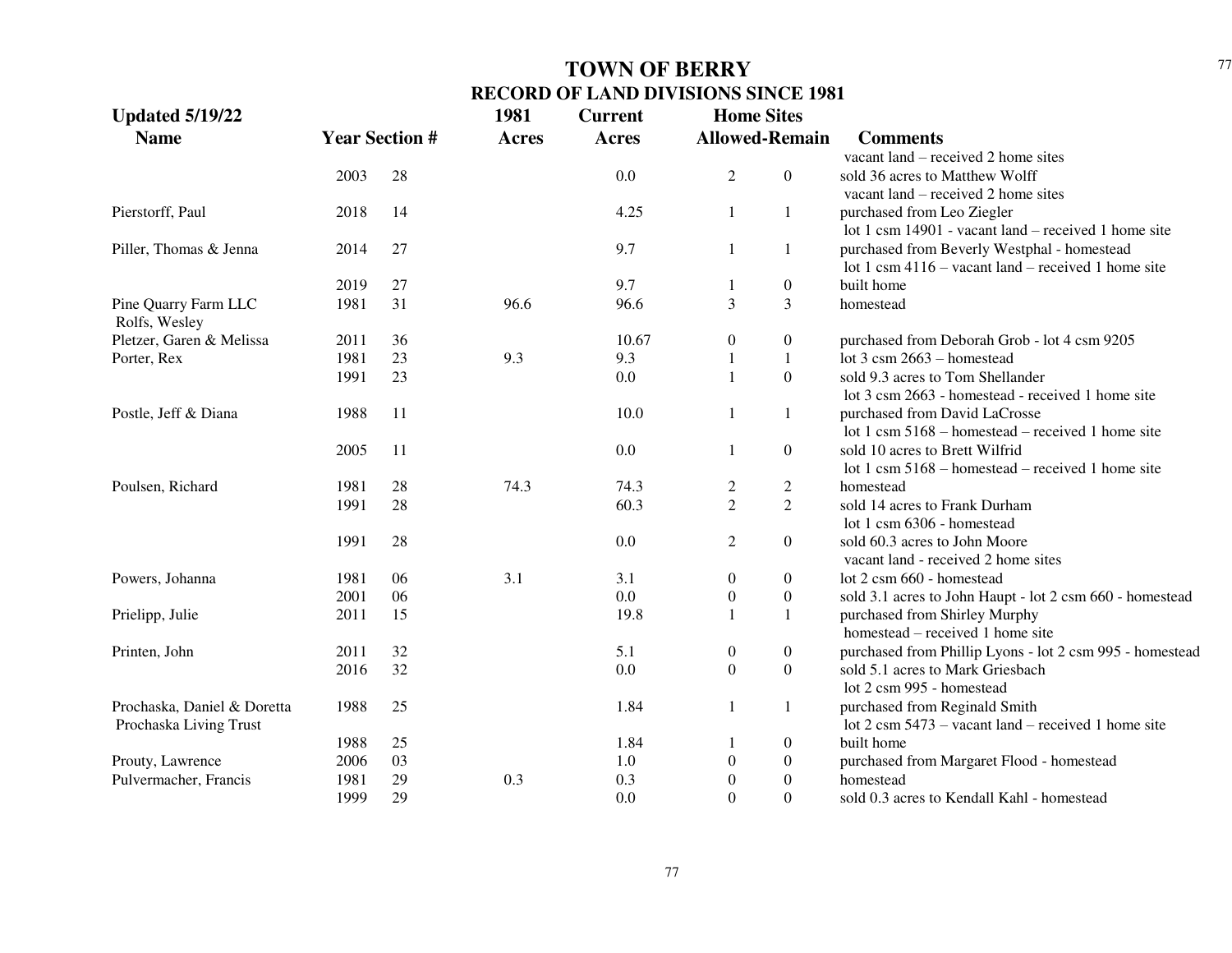| <b>Updated 5/19/22</b>           |      |                       | 1981         | <b>Current</b> | <b>Home Sites</b> |                          |                                                                |
|----------------------------------|------|-----------------------|--------------|----------------|-------------------|--------------------------|----------------------------------------------------------------|
| <b>Name</b>                      |      | <b>Year Section #</b> | <b>Acres</b> | <b>Acres</b>   |                   | <b>Allowed-Remain</b>    | <b>Comments</b>                                                |
| Pulvermacher, Joseph & F, Linda  | 2000 | 15                    |              | 4.013          | 1                 | 1                        | purchased from Albert Meier                                    |
|                                  |      |                       |              |                |                   |                          | lot $2 \text{ cm } 9361$ – vacant land – received 1 home site  |
|                                  | 2002 | 15                    |              | 4.013          | 1                 | $\overline{0}$           | built home                                                     |
|                                  | 2002 | 15                    |              | 5.522          | $\boldsymbol{0}$  | $\overline{0}$           | purchased 1.509 acres from Gary Danz                           |
|                                  |      |                       |              |                |                   |                          | created lot 2 csm 10537 - consolidation                        |
| Quisling Living Tr, John & Sally | 1981 | 08, 17                | 62.2         | 62.2           | $\overline{c}$    | $\overline{c}$           | homestead                                                      |
|                                  | 2002 | 17                    |              | 38.0           | $\overline{c}$    | $\overline{2}$           | sold 24.2 acres to Carole Johnson - consolidation              |
| Racek Income Tr, Audrey          | 1981 | 21                    | 157.1        | 157.1          | $\overline{4}$    | $\overline{4}$           | homestead                                                      |
| Racek-Brockmann Tr, Linda        | 1992 | 21                    |              | 155.1          | $\overline{4}$    | $\overline{\mathcal{L}}$ | acreage in annual report                                       |
|                                  | 2005 | 21                    |              | 153.09         | $\overline{4}$    | 3                        | sold 2.01 acres to Linda Racek-Brockmann                       |
|                                  |      |                       |              |                |                   |                          | lot 1 csm $11063$ – vacant land – received 1 home site         |
|                                  | 2005 | 21                    |              | 113.18         | $\mathfrak{Z}$    | $\mathbf{1}$             | sold 39.91 acres to Alan Backus                                |
|                                  |      |                       |              |                |                   |                          | lot 1 csm 11582 - vacant land – received 1 home site           |
|                                  |      |                       |              |                |                   |                          | lot $2 \text{ cm } 11582$ – vacant land – received 1 home site |
|                                  | 2007 | 21                    |              | 109.556        | $\mathbf{1}$      | 1                        | acreage in annual report                                       |
| Radavich, Dana & Lori            | 2021 | 31                    |              | 5.013          | $\mathbf{1}$      | $\mathbf{1}$             | purchased from Zander Trust                                    |
|                                  |      |                       |              |                |                   |                          | lot $3 \text{ cm } 9150$ – received 1 home site                |
|                                  | 2022 | 31                    |              | 0.0            | 1                 | $\boldsymbol{0}$         | sold 5.013 acres to Eric Montemayor                            |
|                                  |      |                       |              |                |                   |                          | lot $3 \text{ cm } 9150$ – received 1 home site                |
| Raemisch, August                 | 1981 | 01                    | 74.1         | 74.1           | $\overline{c}$    | $\overline{c}$           | homestead                                                      |
|                                  | 2000 | 01                    |              | 0.0            | $\overline{2}$    | $\overline{0}$           | sold 74.1 acres to MSR Dane Properties                         |
|                                  |      |                       |              |                |                   |                          | homestead - received 2 home sites                              |
| Rake, Sue                        | 2002 | 21                    |              | 2.0            | $\mathbf{1}$      | $\mathbf{1}$             | purchased from Earl Liebetrau                                  |
|                                  |      |                       |              |                |                   |                          | lot 1 csm $10225 -$ part of lot 1 csm $1068 -$                 |
|                                  |      |                       |              |                |                   |                          | vacant $land - received 1 home site$                           |
| Rakow, Ted                       | 2004 | 10                    |              | 0.5            | $\boldsymbol{0}$  | 0                        | purchased from Steve Brockman - homestead                      |
|                                  | 2004 |                       |              | 0.5            | $\boldsymbol{0}$  | $\mathbf{1}$             | home burned - vacant land                                      |
|                                  | 2016 | 10                    |              | 0.0            | $\mathbf{1}$      | $\overline{0}$           | sold 0.5 acres to Duane Haag                                   |
|                                  |      |                       |              |                |                   |                          | vacant land – received 1 home site                             |
| Ramos, Brian & Cathy             | 2002 | 13                    |              | 9.234          | $\mathbf{1}$      | $\mathbf{1}$             | purchased from Michael & James Statz                           |
|                                  |      |                       |              |                |                   |                          | lot 4 csm $10182$ – vacant land – received 1 home site         |
|                                  | 2020 | 13                    |              | 0.0            | $\mathbf{1}$      | $\boldsymbol{0}$         | sold 9.234 acres to Geoffrey Eslinger                          |
|                                  |      |                       |              |                |                   |                          | lot 4 csm $10182$ – vacant land – received 1 home site         |
| Rausch Jr., G. J. & Diane        | 1981 | 16                    | 6.9          | 6.9            | $\mathbf{1}$      | 1                        | lot 3 csm 2601 - homestead                                     |
|                                  | 1994 | 16                    |              | 4.4            | $\mathbf{1}$      | 1                        | acreage in annual report                                       |
|                                  | 1985 | 16                    |              | 0.0            | $\mathbf{1}$      | $\Omega$                 | sold 4.4 acres to Kenneth Konyn                                |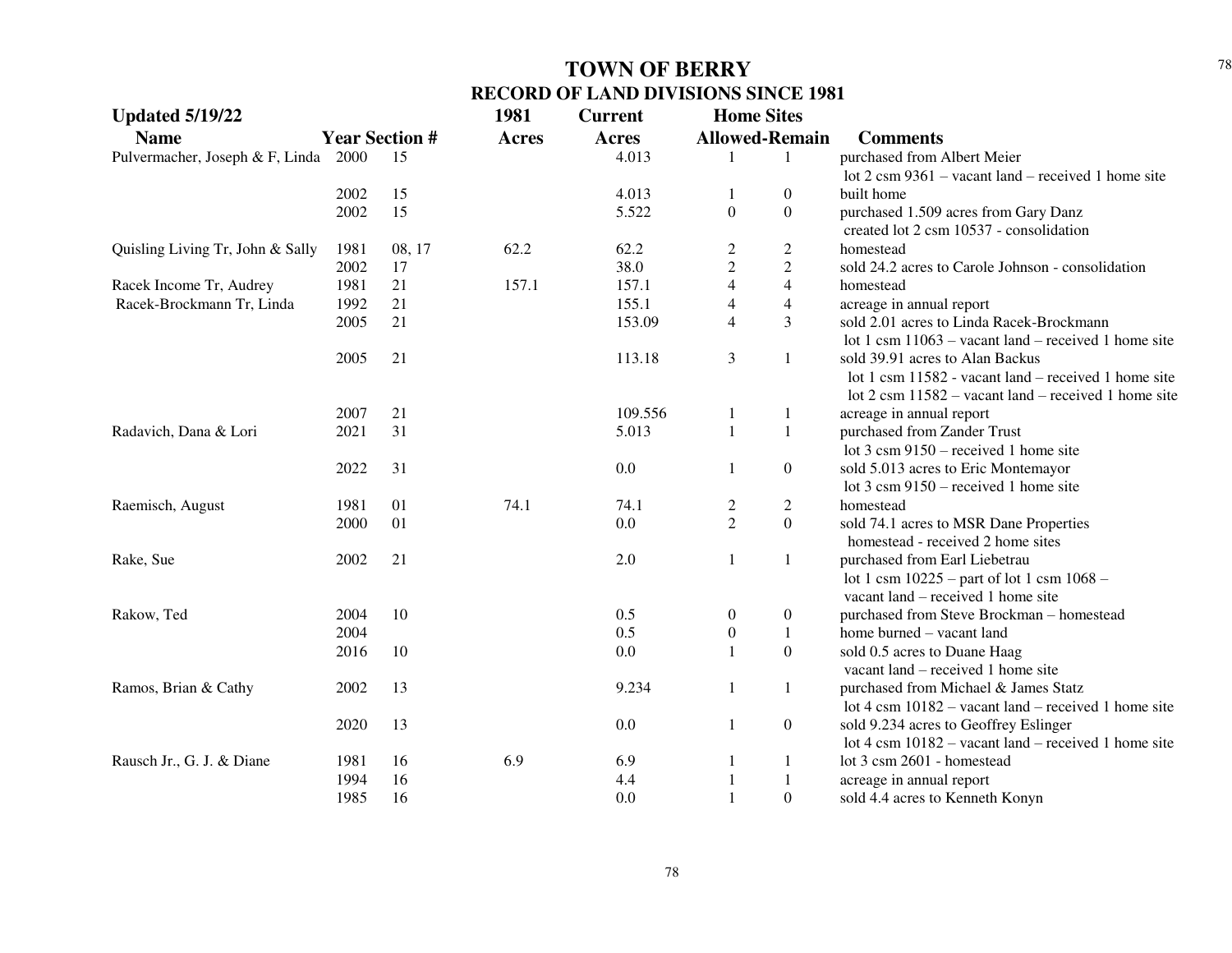| <b>Updated 5/19/22</b>                 |      |                       | 1981         | <b>Current</b> | <b>Home Sites</b> |                       |                                                               |
|----------------------------------------|------|-----------------------|--------------|----------------|-------------------|-----------------------|---------------------------------------------------------------|
| <b>Name</b>                            |      | <b>Year Section #</b> | <b>Acres</b> | <b>Acres</b>   |                   | <b>Allowed-Remain</b> | <b>Comments</b>                                               |
|                                        |      |                       |              |                |                   |                       | lot $3 \text{ cm } 2601$ – homestead – received 1 home site   |
| Rauch, Robert & Steinhart, Glenda 1985 |      | 24                    |              | 7.2            | 1                 | 1                     | purchased 7.2 acres from Merle Buehler                        |
| Wegener, Glenda                        |      |                       |              |                |                   |                       | homestead - received 1 home site                              |
|                                        | 1988 | 24                    |              | 10.3           |                   |                       | purchased 3.1 acres from Dale Mckonkey - vacant land          |
|                                        | 1992 | 24                    |              | 18.3           |                   | 1                     | purchased 8 acres from Roy Lassen - vacant land               |
|                                        | 1993 | 24                    |              | 20.62          |                   | $\mathbf{1}$          | acreage in annual report                                      |
| Reeve, Scott                           | 1981 | 22, 27                | 119.6        | 119.6          | 3                 | 3                     | homestead                                                     |
|                                        | 1983 | 22, 27                |              | 0.0            | $\overline{3}$    | $\overline{0}$        | sold 119.6 acres to Ken Opitz                                 |
|                                        |      |                       |              |                |                   |                       | homestead - received 3 home sites                             |
| Regenberg, Lillian Larson              | 1981 | 08, 15, 17, 27        | 121.0        | 121.0          | 3                 | 3                     | homestead                                                     |
| Larsen Family LLC                      | 1989 | 27                    |              | 141.0          | $\overline{3}$    | $\overline{4}$        | bought 20 acres from Paul Jacobi                              |
|                                        |      |                       |              |                |                   |                       | vacant land - received 1 home site                            |
|                                        | 1989 | 17, 18                |              | 239.0          | $\overline{4}$    | 6                     | purchased 98 acres from Thomas Knickmeier                     |
|                                        |      |                       |              |                |                   |                       | vacant land - received 2 home sites                           |
|                                        | 2005 | 34                    |              | 258.94         | 6                 | $\tau$                | purchased 19.94 acres from Joe Hodgson                        |
|                                        |      |                       |              |                |                   |                       | lot 1 csm $5582 -$ vacant land – received 1 home site         |
|                                        | 2007 | 34                    |              | 298.67         | $\tau$            | $\,8\,$               | purchased 39.73 acres from Todd Peterson                      |
|                                        |      |                       |              |                |                   |                       | vacant land – received 1 home site                            |
| Rendall, Judith                        | 1981 | 08, 17                | 20.0         | 20.0           | 1                 | 1                     | homestead                                                     |
|                                        | 1997 | 08, 17                |              | 0.0            | $\mathbf{1}$      | $\boldsymbol{0}$      | sold 20 acres to George Jelak                                 |
|                                        |      |                       |              |                |                   |                       | homestead - received 1 home site                              |
| Rentmeiester Tr                        | 2007 | 23                    |              | 6.26           | $\boldsymbol{0}$  | $\mathbf{0}$          | purchased from Alan Bachman - lot 1 csm 1701                  |
|                                        | 2019 | 23                    |              | 0.0            | $\boldsymbol{0}$  | $\mathbf{0}$          | sold 6.26 acres to Jeffrey Madigan - lot 1 csm 1701           |
| Reuter, Mike                           | 2000 | 15                    |              | 4.702          |                   | 1                     | purchased from Albert Meier                                   |
|                                        |      |                       |              |                |                   |                       | lot $3 \text{ cm } 9361$ – vacant land – received 1 home site |
|                                        | 2001 | 15                    |              | 0.0            | 1                 | $\overline{0}$        | sold to Scott Conrad                                          |
|                                        |      |                       |              |                |                   |                       | lot $3 \text{ cm } 9361$ – vacant land – received 1 home site |
| Rice, David                            | 1982 | 24                    |              | 11.8           | 1                 | $\mathbf{1}$          | purchased from James Rice                                     |
|                                        |      |                       |              |                |                   |                       | vacant land - received 1 home site                            |
|                                        | 1996 | 24                    |              | 0.0            | $\mathbf{1}$      | $\overline{0}$        | sold 11.8 acres to James Rice                                 |
|                                        |      |                       |              |                |                   |                       | vacant land - received 1 home site                            |
| Rice, James & Katherine                | 1981 | 24                    | 181.8        | 181.8          | 5                 | 5                     | homestead                                                     |
|                                        | 1982 | 24                    |              | 173.6          | 5                 | $\overline{4}$        | sold 8.2 acres to Vicki Rice                                  |
|                                        |      |                       |              |                |                   |                       | lot 1 csm 9129 - vacant land - received 1 home site           |
|                                        | 1982 | 24                    |              | 161.8          | $\overline{4}$    | 3                     | sold 11.8 acres to David Rice                                 |
|                                        |      |                       |              |                |                   |                       | vacant land - received 1 home site                            |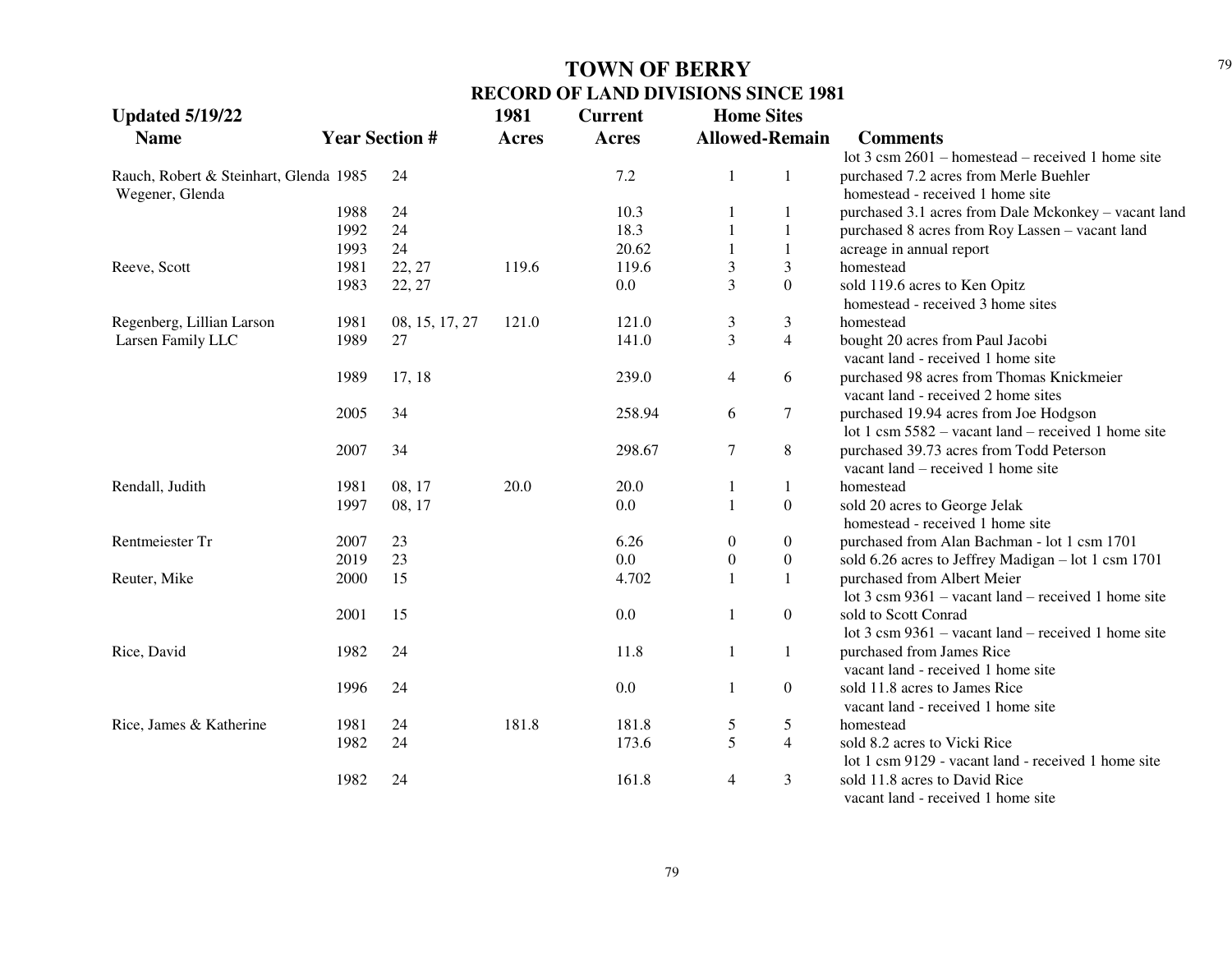| <b>Updated 5/19/22</b>          |                       |                | 1981         | <b>Current</b> | <b>Home Sites</b>        |                  |                                                                 |
|---------------------------------|-----------------------|----------------|--------------|----------------|--------------------------|------------------|-----------------------------------------------------------------|
| <b>Name</b>                     | <b>Year Section #</b> |                | <b>Acres</b> | <b>Acres</b>   | <b>Allowed-Remain</b>    |                  | <b>Comments</b>                                                 |
|                                 | 1996                  | 24             |              | 173.6          | 3                        | $\overline{4}$   | purchased 11.8 acres from David Rice                            |
|                                 |                       |                |              |                |                          |                  | vacant land - received 1 home site                              |
| Rice, Vicki Kay                 | 1982                  | 24             |              | 8.2            | 1                        | $\mathbf{1}$     | purchased from James Rice                                       |
|                                 |                       |                |              |                |                          |                  | lot 1 csm 9129 - vacant land - received 1 home site             |
|                                 | 1999                  | 24             |              | 0.0            | 1                        | $\boldsymbol{0}$ | sold 8.2 acres to Thomas Wolf                                   |
|                                 |                       |                |              |                |                          |                  | lot 1 csm 9129 - vacant land - received 1 home site             |
| Rice, William                   | 1981                  | 24             | 2.0          | 2.0            | $\boldsymbol{0}$         | $\boldsymbol{0}$ | homestead - lot 1 csm 1923                                      |
|                                 | 1998                  | 24             |              | 0.0            | $\boldsymbol{0}$         | $\boldsymbol{0}$ | sold 2 acres to Kerry Adler                                     |
|                                 |                       |                |              |                |                          |                  | homestead - lot 1 csm 1923                                      |
| Richards, Aaron                 | 2020                  | 10             |              | 58.985         | 1                        | $\mathbf{1}$     | purchased from Theis Rev Tr, Matthew                            |
|                                 |                       |                |              |                |                          |                  | lot 2 csm 2348                                                  |
| Richards Rev Tr, Philip & Julie | 1993                  | 10, 11, 14, 15 |              | 159.2          | 5                        | 5                | purchased from Ketelboeter Farms                                |
|                                 |                       |                |              |                |                          |                  | 2 homesteads - received 5 home sites                            |
|                                 | 2007                  | 10             |              | 159.2          | 5                        | 5                | created lot 1 csm $12236 - 15.73$ acres - vacant land           |
|                                 | 2007                  | 10             |              | 159.2          | 5                        | 5                | created lot $2 \text{ csm } 12236 - 35.254$ acres - vacant land |
|                                 | 2007                  | 10             |              | 154.154        | 5                        | 5                | acreage in annual report                                        |
|                                 | 2014                  | 11             |              | 157.919        | 5                        | 5                | purchased 3.765 acres from Jon Beckman                          |
|                                 |                       |                |              |                |                          |                  | lot 1 csm $11165$ - homestead - was lot 2 csm 2348              |
| Richards, Travis                | 2011                  | 21             |              | 30.997         | $\boldsymbol{0}$         | $\boldsymbol{0}$ | purchased from Kyle Walser - vacant land - nonbuildable         |
| Richardson, P & Siebecker, K    | 1981                  | 24             | 18.9         | 18.9           | $\mathbf{1}$             | $\mathbf{1}$     | homestead                                                       |
|                                 | 1989                  | 24             |              | 0.0            | $\mathbf{1}$             | $\overline{0}$   | sold 18.9 acres to Roy Lassen                                   |
|                                 |                       |                |              |                |                          |                  | homestead - received 1 home site                                |
| Richter, Steven & Laura         | 2001                  | 28             |              | 5.1            | 1                        | 1                | purchased from Diana Smith                                      |
|                                 |                       |                |              |                |                          |                  | homestead - received 1 home site                                |
| Ripp, Bernard                   | 1981                  | 13             | 0.73         | 0.73           | $\boldsymbol{0}$         | $\boldsymbol{0}$ | lot 1 csm 1039 - homestead                                      |
|                                 | 1981                  | 13             |              | 0.0            | $\boldsymbol{0}$         | $\overline{0}$   | sold 0.73 acres to John Meinholz                                |
|                                 |                       |                |              |                |                          |                  | lot 1 csm 1039 - homestead                                      |
| Ripp, Dale & Kathryn            | 2015                  | 24             |              | 7.533          | $\boldsymbol{0}$         | $\boldsymbol{0}$ | purchased from Warren Olson - lot 2 csm 10514                   |
| Ripp, Gerald & Sharon           | 1981                  | 13             | 141.95       | 141.95         | $\overline{\mathcal{A}}$ | $\overline{4}$   | homestead                                                       |
|                                 | 2000                  | 13             |              | 139.77         | $\overline{4}$           | 3                | sold 2.18 acres to Jeff Huber                                   |
|                                 |                       |                |              |                |                          |                  | lot 1 csm $9290 -$ vacant land – received 1 home site           |
|                                 | 2001                  | 13             |              | 139.77         | 3                        | 3                | created lot 1 csm 10039 - 2.04 acres                            |
|                                 | 2001                  | 13             |              | 139.77         | 3                        | $\overline{3}$   | created lot 2 csm 10039 - 2.94 acres                            |
|                                 | 2001                  | 13             |              | 139.77         | $\mathfrak{Z}$           | 3                | created lot 3 csm 10039 - 34.55 acres                           |
|                                 | 2002                  | 13             |              | 136.83         | 3                        | $\overline{2}$   | sold 2.94 acres to Ryan Madigan                                 |
|                                 |                       |                |              |                |                          |                  | lot $2 \text{ cm } 10039$ – vacant land – received 1 home site  |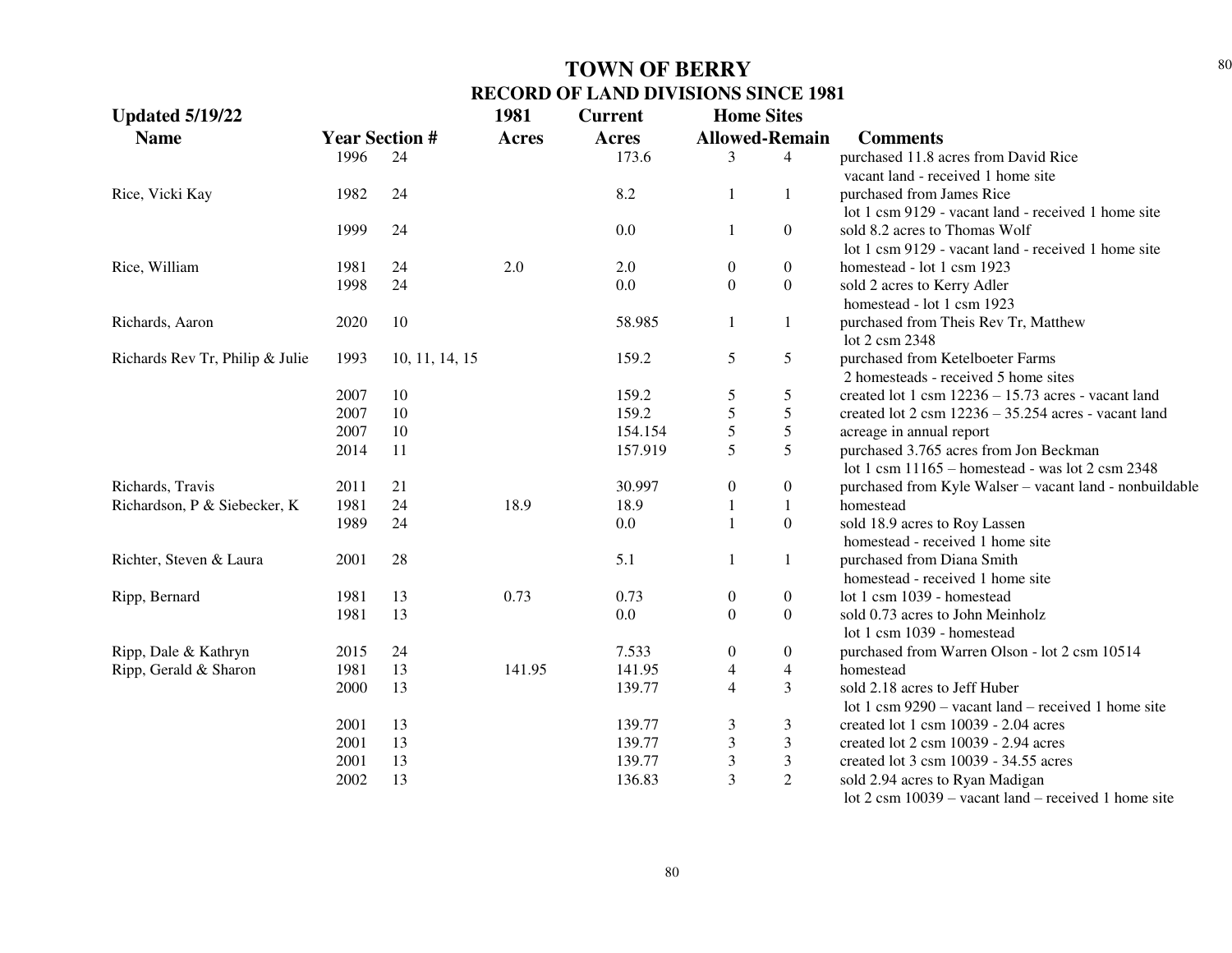| <b>Updated 5/19/22</b>        |      |                       | 1981         | <b>Current</b> | <b>Home Sites</b>     |                  |                                                                |
|-------------------------------|------|-----------------------|--------------|----------------|-----------------------|------------------|----------------------------------------------------------------|
| <b>Name</b>                   |      | <b>Year Section #</b> | <b>Acres</b> | <b>Acres</b>   | <b>Allowed-Remain</b> |                  | <b>Comments</b>                                                |
|                               | 2002 | 13                    |              | 132.84         | 2                     | 2                | acreage in annual report                                       |
| Ripp, Jonathan                | 2012 | 31                    |              | 2.877          | $\boldsymbol{0}$      | $\boldsymbol{0}$ | purchased from Raphael Ripp                                    |
|                               |      |                       |              |                |                       |                  | lot 2 csm 13043 - homestead                                    |
| Ripp, Patrick                 | 2006 | 15                    |              | 5.34           | $\boldsymbol{0}$      | $\boldsymbol{0}$ | purchased from Kevin Hoffman                                   |
|                               |      |                       |              |                |                       |                  | lot 1 csm $10423$ – homestead                                  |
|                               | 2020 | 15                    |              | 5.34           | $\boldsymbol{0}$      | $\boldsymbol{0}$ | replaced homestead with new home                               |
| Ripp, Paul                    | 2016 | 07                    |              | 2.0            | $\mathbf{1}$          | 1                | purchased from Paul Lenerz                                     |
|                               |      |                       |              |                |                       |                  | lot 1 csm 12947 – vacant land - received 1 home site           |
|                               | 2017 | 07                    |              | 2.0            |                       | $\boldsymbol{0}$ | built home                                                     |
| Ripp, Raphael & Betty Ann     | 1981 | 31                    | 76.8         | 76.8           | $\overline{c}$        | $\overline{2}$   | homestead                                                      |
| RBJ Ripp LLC                  | 1991 | 31                    |              | 38.4           | $\overline{2}$        | $\mathbf{1}$     | sold 38.4 acres to Daniel Nichols                              |
|                               |      |                       |              |                |                       |                  | vacant land – received 1 home site                             |
|                               | 1996 | 31                    |              | 21.4           | 1                     | 1                | sold 17 acres to DNR - vacant land                             |
|                               | 2012 | 31                    |              | 18.523         | $\mathbf{1}$          | $\mathbf{1}$     | sold 2.877 acres to Jonathan Ripp                              |
|                               |      |                       |              |                |                       |                  | lot 2 csm 13043 - homestead                                    |
|                               | 2012 | 31                    |              | 18.523         | 1                     | 1                | created lot 1 csm 13043                                        |
| Riser, Benjamin & Emily       | 2019 | 06                    |              | 17.81          | $\mathbf{1}$          | 1                | purchased from Jason Buchholz                                  |
|                               |      |                       |              |                |                       |                  | vacant land – recived 1 home site                              |
| River, Samantha, Albrecht     | 2006 | 32                    |              | 0.538          | $\boldsymbol{0}$      | $\boldsymbol{0}$ | purchased from Ronald Johnson - homestead                      |
|                               | 2014 | 32                    |              | 0.0            | $\boldsymbol{0}$      | $\boldsymbol{0}$ | sold 0.538 acres to Scott Fulton - homestead                   |
| Roberts, Jerry & Statz, Linda | 2001 | 34                    |              | 16.53          | $\mathbf{1}$          | 1                | purchased from Harold Weber                                    |
|                               |      |                       |              |                |                       |                  | lot $2 \text{ cm } 9833$ – vacant land – received 1 home site  |
|                               | 2002 | 34                    |              | 16.53          | -1                    | $\boldsymbol{0}$ | built home                                                     |
| Roemer, Ronald & Jane         | 1988 | 05                    |              | 2.182          | $\boldsymbol{0}$      | $\boldsymbol{0}$ | purchased from Gerald Laurent                                  |
|                               |      |                       |              |                |                       |                  | lot 1 csm 1502 - homestead                                     |
| Roessler, Gregory & Kathy     | 2007 | 34                    |              | 15.47          | 1                     | $\mathbf{1}$     | purchased from Oregon Parks LLC                                |
|                               |      |                       |              |                |                       |                  | lot 1 $\text{csm } 11925$ – vacant land – received 1 home site |
|                               | 2011 | 34                    |              | 15.47          | 1                     | $\boldsymbol{0}$ | built home                                                     |
| Rojo Rev Tr, Jose & Mary      | 2013 | 12                    |              | 40.0           | $\mathbf{1}$          | $\mathbf{1}$     | purchased from Mary Eich                                       |
|                               |      |                       |              |                |                       |                  | homestead - received 1 home site                               |
|                               | 2018 | 12                    |              | 40.0           | -1                    | 1                | created lot 1 csm $14814 - 3.03$ acres – vacant land           |
|                               | 2020 | 12                    |              | 40.0           | $\mathbf{1}$          | $\boldsymbol{0}$ | built home                                                     |
| Rom, Craig & Emmy             | 2006 | 36                    |              | 0.7            | $\boldsymbol{0}$      | $\boldsymbol{0}$ | purchased from Joseph Bischoff - homestead                     |
| Romine, Michael & Melinida    | 2017 | 26                    |              | 5.0            | 1                     | 1                | purchased 5 acres from Leo Palchik                             |
|                               |      |                       |              |                |                       |                  | homestead - received 1 home site                               |
| Rosandick, Jaye Dee           | 2006 | 04                    |              | 1.880          | $\mathbf{1}$          | 1                | purchased from Margaret Flood - homestead                      |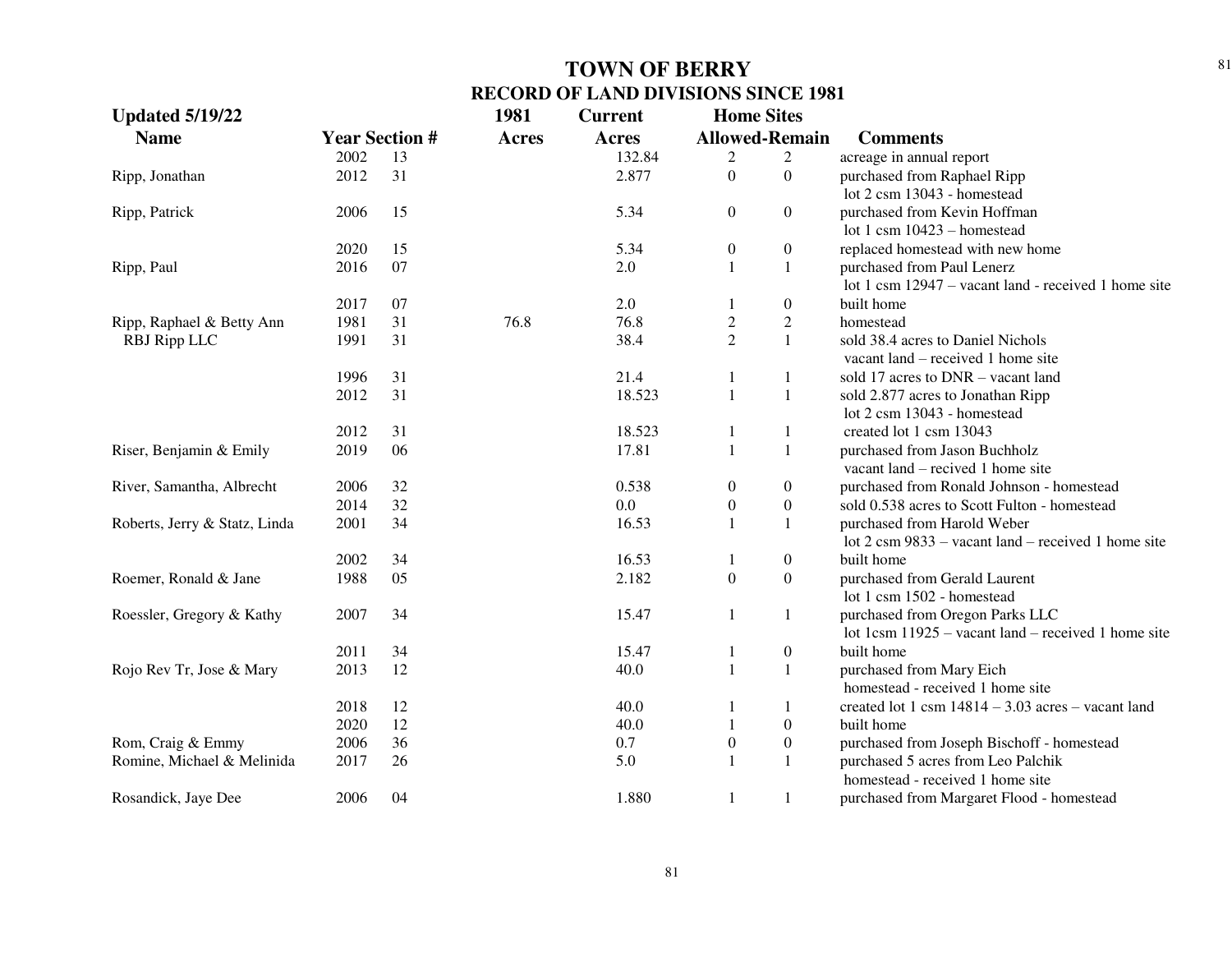| <b>Updated 5/19/22</b>                 |                       |    | 1981         | <b>Current</b> | <b>Home Sites</b>     |                  |                                                           |
|----------------------------------------|-----------------------|----|--------------|----------------|-----------------------|------------------|-----------------------------------------------------------|
| <b>Name</b>                            | <b>Year Section #</b> |    | <b>Acres</b> | <b>Acres</b>   | <b>Allowed-Remain</b> |                  | <b>Comments</b>                                           |
|                                        |                       |    |              |                |                       |                  | vacant land – home raised – received 1 home site          |
|                                        | 2011                  | 04 |              | 1.380          | -1                    | 1                | sold 0.50 acres to William Kluender – vacant land         |
|                                        | 2020                  | 03 |              | 0.50           | $\mathbf{1}$          | $\mathbf{1}$     | sold 0.88 acres to William Kluender – vacant land         |
| Roth, Matthew & Melinda                | 2003                  | 08 |              | 5.7            | $\mathbf{1}$          | $\mathbf{1}$     | purchased from Ronald Callison                            |
|                                        |                       |    |              |                |                       |                  | homestead - received 1 home site                          |
| Rucker, Robert & Sarah                 | 2021                  | 08 |              | 4.73           | $\boldsymbol{0}$      | $\boldsymbol{0}$ | purchased from Rex Ewald - homestead                      |
| Rumachik, Carl & Jill                  | 2018                  | 06 |              | 31.2           | $\mathbf{1}$          | $\mathbf{1}$     | purchased from Margery Blanc & Jon Lyon                   |
|                                        |                       |    |              |                |                       |                  | homestead – received 1 home site – vacant land            |
| Russ, Edmond                           | 2002                  | 13 |              | 8.39           | -1                    | 1                | purchased from Michael & James Statz                      |
|                                        |                       |    |              |                |                       |                  | lot 3 csm 10182 - vacant land – received 1 home site      |
|                                        | 2003                  | 13 |              | 0.0            | $\mathbf{1}$          | $\boldsymbol{0}$ | sold 8.39 acres to Richard Barker                         |
|                                        |                       |    |              |                |                       |                  | lot 3 csm 10182 - vacant land – received 1 home site      |
| Salzman, Joseph                        | 1981                  | 32 | 8.9          | 8.9            |                       | 1                | homestead                                                 |
|                                        | 1985                  | 32 |              | 7.1            |                       | $\mathbf{1}$     | sold 1.8 acres to Christopher Arenas - homestead          |
|                                        | 1986                  | 32 |              | 6.1            | $\mathbf{1}$          | $\mathbf{1}$     | acreage in annual report                                  |
|                                        | 1988                  | 32 |              | 1.85           | $\mathbf{1}$          | $\boldsymbol{0}$ | sold 4.25 acres to Mark Schoon                            |
|                                        |                       |    |              |                |                       |                  | lot 1 csm $5273$ – vacant land – received 1 home site     |
|                                        | 1989                  | 32 |              | 0.0            | $\boldsymbol{0}$      | $\boldsymbol{0}$ | sold 1.85 to Charles Ducharme                             |
|                                        |                       |    |              |                |                       |                  | lot 2 csm $5273$ – vacant land – received 1 home site     |
| Sanderson, Parrish & Puent, Holly 2014 |                       | 11 |              | 3.0            | $\boldsymbol{0}$      | $\boldsymbol{0}$ | purchased from Carlo Krause                               |
|                                        |                       |    |              |                |                       |                  | lot 1 csm 7158 - homestead                                |
|                                        | 2016                  | 11 |              | 0.0            | $\boldsymbol{0}$      | $\boldsymbol{0}$ | sold 3 acres to Montana Lefebvre                          |
|                                        |                       |    |              |                |                       |                  | lot 1 csm 7158 - homestead                                |
| Sanderson, Tracy                       | 2003                  | 22 |              | 10.059         | $\mathbf{1}$          | $\mathbf{1}$     | purchased from Hillside Enterprises                       |
|                                        |                       |    |              |                |                       |                  | lot 4 csm $10493$ – vacant land – received 1 home site    |
|                                        | 2003                  | 22 |              | 10.059         | -1                    | $\boldsymbol{0}$ | built home                                                |
| Sanftleben, Anna                       | 1981                  | 16 | 80.0         | 80.0           | $\mathfrak{2}$        | $\overline{c}$   | homestead                                                 |
|                                        | 2009                  | 16 |              | 0.0            | $\overline{2}$        | $\overline{0}$   | sold 80 acres to Dean Sanftleben                          |
|                                        |                       |    |              |                |                       |                  | homestead - received 2 home sites                         |
| Sanftleben, Dean & Thankful            | 2009                  | 16 |              | 80.0           | $\mathfrak{2}$        | $\overline{2}$   | purchased from Anna Sanftleben                            |
| Sanftleben Irrev Tr                    |                       |    |              |                |                       |                  | homestead - received 2 home sites                         |
| Sanftleben, Evelyn                     | 1981                  | 21 | 65.0         | 65.0           | $\overline{c}$        | $\overline{2}$   | homestead                                                 |
|                                        | 1989                  | 21 |              | 0.0            | $\overline{2}$        | $\mathbf{0}$     | sold 65 acres to Morris Santfleben                        |
|                                        |                       |    |              |                |                       |                  | homestead - received 2 home sites                         |
| Sanftleben, James                      | 1981                  | 23 | 2.5          | 2.5            | $\boldsymbol{0}$      | $\boldsymbol{0}$ | lot 1 csm 2865 - homestead                                |
|                                        | 2001                  | 23 |              | 0.0            | $\mathbf{0}$          | $\overline{0}$   | sold 2.5 acres to Brad Kirch - lot 1 csm 2865 - homestead |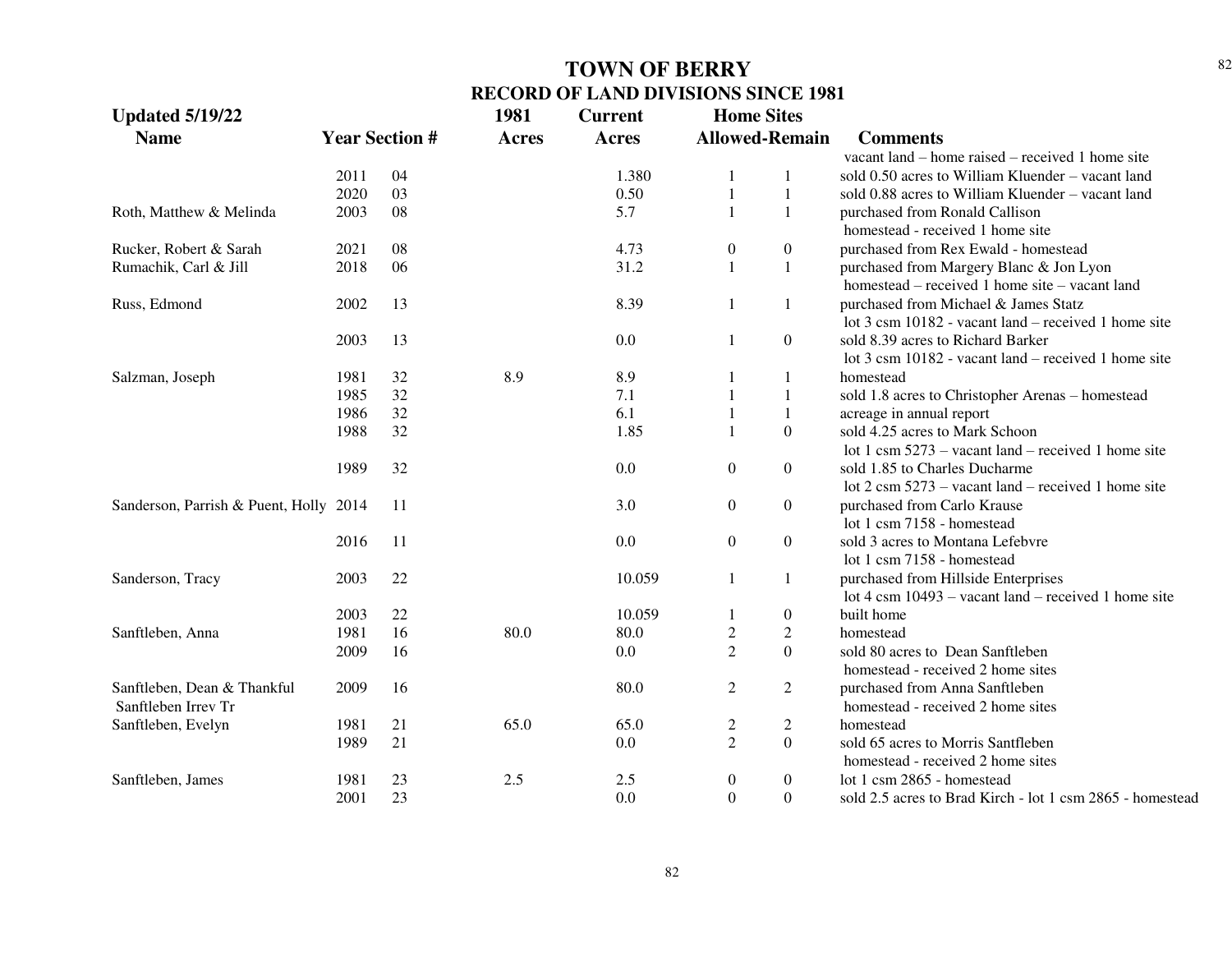| <b>Updated 5/19/22</b>                  |                       |    | 1981         | <b>Current</b> | <b>Home Sites</b> |                       |                                                                |
|-----------------------------------------|-----------------------|----|--------------|----------------|-------------------|-----------------------|----------------------------------------------------------------|
| <b>Name</b>                             | <b>Year Section #</b> |    | <b>Acres</b> | <b>Acres</b>   |                   | <b>Allowed-Remain</b> | <b>Comments</b>                                                |
| Sanftleben, Margaret                    | 1987                  | 21 |              | 40.0           |                   | 1                     | purchased from Florence Walser                                 |
|                                         |                       |    |              |                |                   |                       | vacant land - received 1 home site                             |
|                                         | 2013                  | 21 |              | 0.0            | 1                 | $\overline{0}$        | inherited 40 acres to Pamela Sanftleben                        |
|                                         |                       |    |              |                |                   |                       | vacant land - received 1 home site                             |
| Sanftleben, Morris                      | 1989                  | 21 |              | 65.0           | $\overline{2}$    | $\overline{2}$        | purchased from Evelyn Sanftleben                               |
|                                         |                       |    |              |                |                   |                       | homestead - received 2 home sites                              |
|                                         | 2013                  | 21 |              | 0.0            | $\mathfrak{2}$    | $\overline{0}$        | inherited 65 acres to Pamela Sanftleben                        |
|                                         |                       |    |              |                |                   |                       | homestead - received 2 home sites                              |
| Sanftleben Tr, Pamela                   | 2013                  | 21 |              | 40.0           | 1                 | 1                     | inherited 40 acres from Margaret Sanftleben                    |
|                                         |                       |    |              |                |                   |                       | vacant land - received 1 home site                             |
|                                         | 2013                  | 21 |              | 105.0          | 1                 | 3                     | inherited 65 acres from Morris Sanftleben                      |
|                                         |                       |    |              |                |                   |                       | homestead - received 2 home sites                              |
| Sauer, Bridget                          | 2007                  | 05 |              | 4.09           | $\mathbf{1}$      | 1                     | purchased from Michael Flamme                                  |
|                                         |                       |    |              |                |                   |                       | lot $2 \text{ cm } 1502$ – homestead – received 1 home site    |
|                                         | 2007                  | 05 |              | 4.09           | 1                 | $\mathbf{1}$          | created lot 1 csm 12562 - homestead                            |
|                                         | 2007                  | 05 |              | 4.09           | $\mathbf{1}$      | 1                     | created lot 2 csm 12562 - vacant land                          |
|                                         | 2011                  | 05 |              | 2.78           | $\mathbf{1}$      | $\overline{0}$        | sold 1.31 acres to Steven Sauer                                |
|                                         |                       |    |              |                |                   |                       | lot 2 csm $12562$ – vacant land – received 1 home site         |
|                                         | 2014                  | 05 |              | 0.0            | $\boldsymbol{0}$  | $\boldsymbol{0}$      | sold 2.78 acres to Laverne Boullion                            |
|                                         |                       |    |              |                |                   |                       | lot 1 csm 12562 - homestead                                    |
| Sauer, Steven & Barbara                 | 1988                  | 05 |              | 4.6            | $\mathbf{1}$      | $\mathbf{1}$          | purchased from William BonDurant                               |
|                                         |                       |    |              |                |                   |                       | lot $2 \text{ cm } 1502$ – homestead – received 1 home site    |
|                                         | 2005                  | 05 |              | 0.0            | 1                 | $\boldsymbol{0}$      | sold 4.6 acres to Michael Flamme                               |
|                                         |                       |    |              |                |                   |                       | lot $2 \text{ cm } 1502$ – homestead – received 1 home site    |
|                                         | 2011                  | 05 |              | 1.31           | $\mathbf{1}$      | $\mathbf{1}$          | purchased from Bridget Sauer                                   |
|                                         |                       |    |              |                |                   |                       | lot $2 \text{ cm } 12562$ – vacant land – received 1 home site |
|                                         | 2022                  | 05 |              | 0.0            | 1                 | $\overline{0}$        | sold 1.31 acres to Peter Doggart                               |
|                                         |                       |    |              |                |                   |                       | lot $2 \text{ cm } 12562$ – vacant land – received 1 home site |
| Savonne, Kenneth & Laura                | 1981                  | 32 | 0.5          | 0.5            | $\mathbf{1}$      | $\mathbf{1}$          | vacant land                                                    |
|                                         | 2003                  | 32 |              | 0.0            | $\mathbf{1}$      | $\boldsymbol{0}$      | sold 0.5 acres to Nancy DiFiore – vacant land                  |
|                                         |                       |    |              |                |                   |                       | received 1 home site                                           |
| Scenic Bluff LLC                        | 2004                  | 34 |              | 36.29          | $\mathbf{1}$      | $\mathbf{1}$          | purchased from Scott Lewis                                     |
|                                         |                       |    |              |                |                   |                       | vacant land - received 1 home site                             |
| Schaefer, Justin & Haig, Katherine 2002 |                       | 05 |              | 0.954          | $\boldsymbol{0}$  | $\boldsymbol{0}$      | purchased from Jeffrey Vosen - lot 2 csm 2932 - homestead      |
| Schaeffer, Charles & Marsha             | 1981                  | 14 | 5.0          | 5.0            | 1                 | $\mathbf{1}$          | homestead                                                      |
| Schall, Adam & Koth, Lyndsay            | 2020                  | 36 |              | 7.68           | $\Omega$          | $\Omega$              | purchased from Gerard Curti - lot 2 csm 13733                  |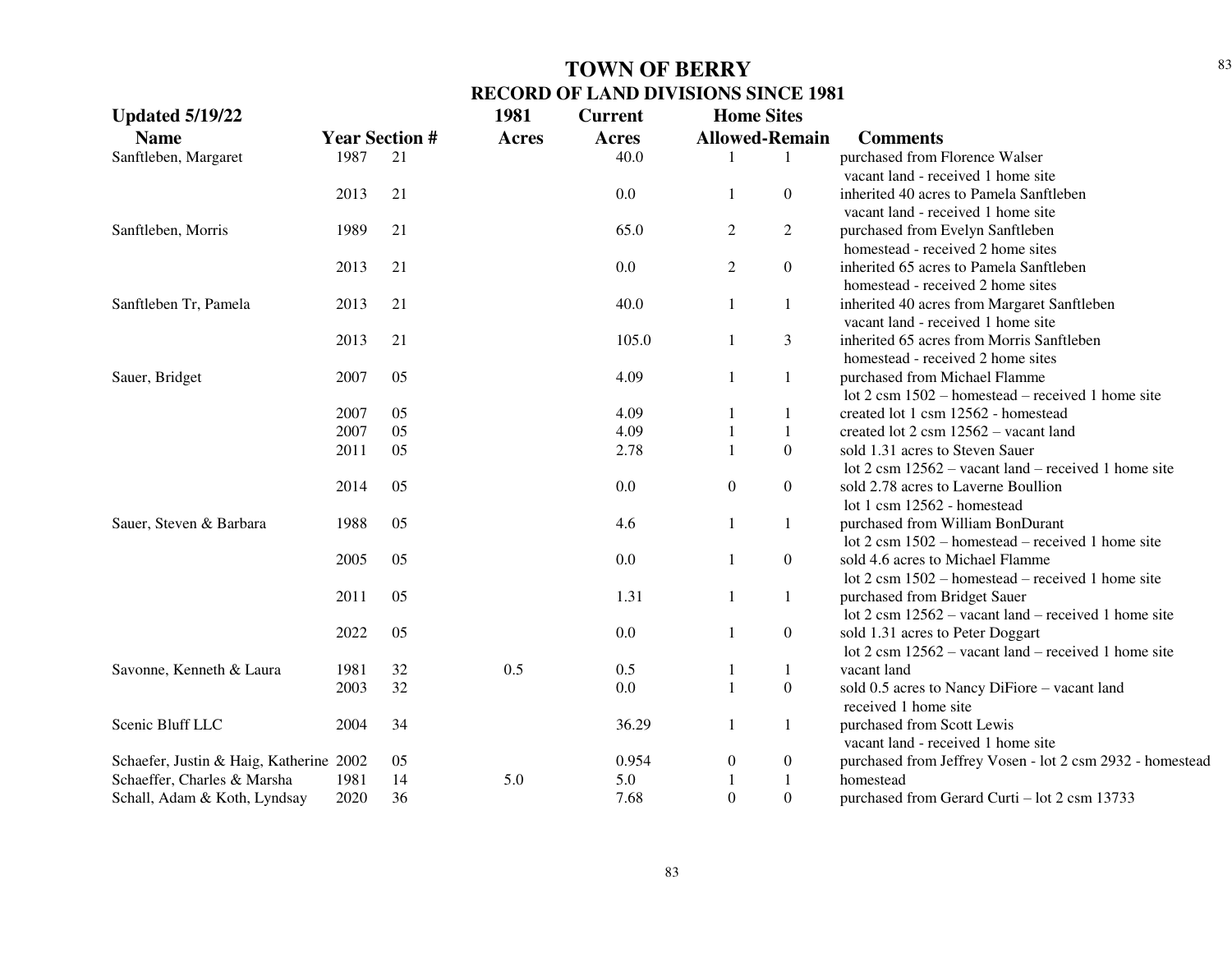| <b>Updated 5/19/22</b>           |                       |    | 1981         | <b>Current</b> | <b>Home Sites</b>     |                  |                                                               |
|----------------------------------|-----------------------|----|--------------|----------------|-----------------------|------------------|---------------------------------------------------------------|
| <b>Name</b>                      | <b>Year Section #</b> |    | <b>Acres</b> | <b>Acres</b>   | <b>Allowed-Remain</b> |                  | <b>Comments</b>                                               |
| Schaller, Ronald                 | 1981                  | 25 | 11.0         | 11.0           | 1                     | $\mathbf{1}$     | lot $2 \text{ csm } 3056$ – vacant land                       |
|                                  | 1993                  | 25 |              | 0.0            | $\mathbf{1}$          | $\boldsymbol{0}$ | sold 11 acres to Jill Fischer                                 |
|                                  |                       |    |              |                |                       |                  | lot 2 csm $3056$ – vacant land – received 1 home site         |
| Scheler, David & Jennison, Emily | 1995                  | 24 |              | 10.19          | $\mathbf{1}$          | $\mathbf{1}$     | purchased from Roy Lassen                                     |
|                                  |                       |    |              |                |                       |                  | lot 1 csm $6817$ – homestead – received 1 home site           |
|                                  | 2014                  | 24 |              | 0.0            | 1                     | $\boldsymbol{0}$ | sold 10.19 acres to Geoffrey Zanton                           |
|                                  |                       |    |              |                |                       |                  | lot 1 csm 6817 – homestead – received 1 home site             |
| Schlick, Renee                   | 2021                  | 18 |              | 50.65          | $\boldsymbol{0}$      | $\boldsymbol{0}$ | purchased from Dallman Tr                                     |
|                                  |                       |    |              |                |                       |                  | lot $3 \text{ cm}$ 15783 – homestead                          |
| Schlick, Steven & Dawn           | 1995                  | 07 |              | 10.736         | $\mathbf{1}$          | $\mathbf{1}$     | purchased from Lillie Hawley                                  |
|                                  |                       |    |              |                |                       |                  | lot 1 csm $7647$ – vacant land – received 1 home site         |
|                                  | 1996                  | 07 |              | 10.736         | -1                    | $\boldsymbol{0}$ | built home                                                    |
| Schmitz, Matthew                 | 2005                  | 13 |              | 0.52           | $\boldsymbol{0}$      | $\boldsymbol{0}$ | purchased from Raymond Brusveen - homestead                   |
|                                  | 2009                  | 13 |              | 0.0            | $\theta$              | $\boldsymbol{0}$ | sold 0.52 acres to Robert Lehr - homestead                    |
| Schmudlach, Paul                 | 1981                  | 26 | 2.616        | 2.616          | $\theta$              | $\boldsymbol{0}$ | lot 1 csm $2831 -$ homestead                                  |
| Schmudlach, Steven & Rita        | 1981                  | 26 | 1.04         | 1.04           | $\overline{0}$        | $\boldsymbol{0}$ | lot 1 csm 3328 - homestead                                    |
| Schneider, Paul                  | 2008                  | 05 |              | 1.0            | $\boldsymbol{0}$      | $\boldsymbol{0}$ | purchased from Anthony Bartosz                                |
|                                  |                       |    |              |                |                       |                  | lot 1 csm 2932 - homestead                                    |
|                                  | 2015                  | 05 |              | 0.0            | $\boldsymbol{0}$      | $\boldsymbol{0}$ | sold 1 acre to Benjamin Henner                                |
|                                  |                       |    |              |                |                       |                  | lot 1 csm 2932 - homestead                                    |
| Schoenemann, Marlon & Karla      | 2000                  | 19 |              | 4.013          | 1                     | $\mathbf{1}$     | purchased from Curtis Kahl                                    |
|                                  |                       |    |              |                |                       |                  | lot 2 csm 9280 – part of lot 1 csm 7926 & lot 1 csm 8908      |
|                                  |                       |    |              |                |                       |                  | vacant land – received 1 home site                            |
|                                  | 2000                  | 19 |              | 4.013          | 1                     | $\boldsymbol{0}$ | built home                                                    |
|                                  | 2001                  | 19 |              | 3.95           | $\boldsymbol{0}$      | $\boldsymbol{0}$ | acreage in annual report                                      |
|                                  | 2007                  | 19 |              | 0.0            | $\boldsymbol{0}$      | $\boldsymbol{0}$ | sold 3.95 acres to John Gee - lot 2 csm 9280                  |
| Schoenemann, Randy & Sara        | 2005                  | 34 |              | 16.5           | 1                     | $\mathbf{1}$     | purchased from A.J. Moll Living Tr                            |
|                                  |                       |    |              |                |                       |                  | lot 1 csm $9833 -$ vacant land – received 1 home site         |
|                                  | 2009                  | 34 |              | 16.5           | 1                     | $\boldsymbol{0}$ | built home                                                    |
| Schoohs, Benjamin & Tracy        | 2022                  | 25 |              | 1.68           | $\boldsymbol{0}$      | $\boldsymbol{0}$ | purchased from Warren Olson                                   |
|                                  |                       |    |              |                |                       |                  | lot 1 csm 1962 - homestead                                    |
| Schoohs, Eugene & Joanne         | 1989                  | 34 |              | 51.48          | 1                     | $\mathbf{1}$     | purchased from Swamplovers                                    |
| Schoohs Living Tr                |                       |    |              |                |                       |                  | lot $2 \text{ cm } 5582$ – vacant land – received 1 home site |
|                                  | 1998                  | 34 |              | 51.48          | 1                     | $\boldsymbol{0}$ | built home                                                    |
| Schoon Rev Living Tr, Mark       | 1988                  | 32 |              | 4.25           | $\mathbf{1}$          | $\mathbf{1}$     | purchased from Joe Salzman                                    |
|                                  |                       |    |              |                |                       |                  | lot 1 csm $5273$ – vacant land – received 1 home site         |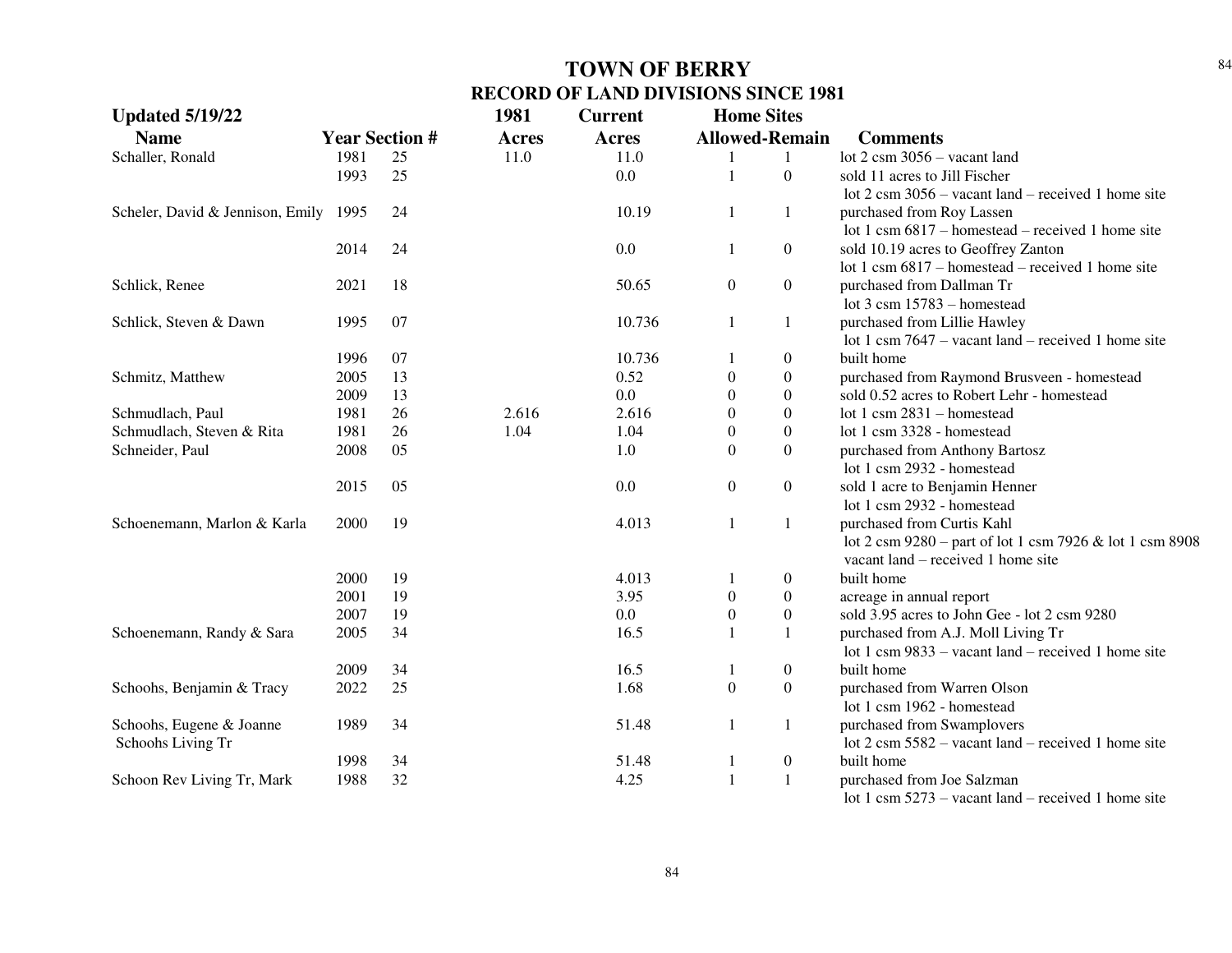| <b>Updated 5/19/22</b>        |      |                       | 1981         | <b>Current</b> | <b>Home Sites</b>     |                  |                                                                 |
|-------------------------------|------|-----------------------|--------------|----------------|-----------------------|------------------|-----------------------------------------------------------------|
| <b>Name</b>                   |      | <b>Year Section #</b> | <b>Acres</b> | Acres          | <b>Allowed-Remain</b> |                  | <b>Comments</b>                                                 |
|                               | 1988 | 32                    |              | 4.25           |                       | $\overline{0}$   | built home                                                      |
| Schraufnagel, Carol & Volkman | 1988 | 08                    |              | 16.5           | 1                     | $\mathbf{1}$     | purchased from William Gauger/Boyer                             |
|                               |      |                       |              |                |                       |                  | homestead - received 1 home site                                |
| Schraufnagel, Paul            | 1998 | 23                    |              | 5.0            | $\mathbf{1}$          | $\mathbf{1}$     | purchased from Thomas Shellander                                |
|                               |      |                       |              |                |                       |                  | lot $2 \text{ cm } 7658$ – vacant parcel – received 1 home site |
|                               | 2000 | 23                    |              | $0.0\,$        | $\mathbf{1}$          | $\overline{0}$   | sold 5 acres to Todd Zander                                     |
|                               |      |                       |              |                |                       |                  | lot $2 \text{ cm } 7658$ – vacant parcel – received 1 home site |
| Schulenberg, Walter & Rosanna | 1981 | 34                    | 6.9          | 6.9            | 1                     | $\mathbf{1}$     | homestead                                                       |
| Schulenberg Rev Living Tr     | 1996 | 34                    |              | 4.8            | $\mathbf{1}$          | $\mathbf{1}$     | sold 2.1 acres to Timothy Henneman                              |
|                               |      |                       |              |                |                       |                  | lot 2 csm 8331 - homestead                                      |
|                               | 1996 | 34                    |              | 4.8            | 1                     | $\mathbf{1}$     | created lot 1 csm 8331                                          |
| Schultz, Edward               | 1981 | 19, 30                | 115.1        | 115.1          | $\mathfrak{Z}$        | $\mathfrak{Z}$   | homestead                                                       |
|                               | 1985 | 19, 30                |              | 0.0            | 3                     | $\overline{0}$   | sold 115.1 acres to Turkey Road Farm                            |
|                               |      |                       |              |                |                       |                  | homestead - received 3 home sites                               |
| Schultze, Mark & Barbara      | 1981 | 14                    | 6.0          | 6.0            |                       | 1                | homestead                                                       |
| Schumann, Agnes               | 1981 | 10                    | 0.50         | 0.50           | $\boldsymbol{0}$      | $\boldsymbol{0}$ | homestead                                                       |
|                               | 1995 | 10                    |              | 0.0            | $\boldsymbol{0}$      | $\boldsymbol{0}$ | sold 0.50 acres to Stephen Walder - homestead                   |
| Schumann, Bruce               | 1981 | 26                    | 2.0          | 2.0            |                       | $\mathbf{1}$     | lot 1 csm $3123 -$ vacant land                                  |
|                               | 1992 | 26                    |              | 0.0            | 1                     | $\boldsymbol{0}$ | sold 2 acres to Michael Ott                                     |
|                               |      |                       |              |                |                       |                  | lot 1 csm $3123$ – vacant land – received 1 home site           |
| Schuster, Glen                | 1999 | 32                    |              | $2.0\,$        | $\mathbf{1}$          | $\mathbf{1}$     | purchased from Donald Wenzler                                   |
|                               |      |                       |              |                |                       |                  | lot 1 csm 768 – homestead – received 1 home site                |
| Schwartz, Douglas & Laurel    | 1997 | 26                    |              | 41.0           | $\boldsymbol{0}$      | $\boldsymbol{0}$ | purchased from James Laubmeier                                  |
|                               | 2012 | 12                    |              | 118.25         | $\overline{2}$        | $\overline{2}$   | purchased 77.25 acres from Rosalia Buechner                     |
|                               |      |                       |              |                |                       |                  | vacant land - received 2 home sites                             |
|                               | 2013 | 12                    |              | 118.25         | $\overline{c}$        | 1                | built home                                                      |
|                               | 2014 | 26                    |              | 77.25          | $\mathbf{1}$          | $\mathbf{1}$     | sold 41 acres to Jerard Jensen                                  |
| Schwoerer, Chris & Nichole    | 2016 | 19                    |              | 37.5           | $\boldsymbol{0}$      | $\boldsymbol{0}$ | purchased from Oakridge Farms                                   |
|                               |      |                       |              |                |                       |                  | lot 1 csm 14125 - homestead                                     |
| Seston, Adam                  | 2021 | 05                    |              | 0.10           | $\boldsymbol{0}$      | $\boldsymbol{0}$ | purchased .10 acres from Peter Doggart                          |
|                               | 2021 | 05                    |              | 6.06           | $\boldsymbol{0}$      | $\boldsymbol{0}$ | purchased 5.96 acres from Lynn Seston - homestead               |
| Seston, Bruce & Jane          | 1981 | 08                    | 2.5          | 2.5            | $\boldsymbol{0}$      | $\boldsymbol{0}$ | homestead                                                       |
|                               | 1992 | 08                    |              | 1.9            | $\boldsymbol{0}$      | $\boldsymbol{0}$ | acreage in annual report                                        |
| Seston, Lynn & Dorothy        | 1981 | 05,06                 | 81.3         | 81.3           | $\mathbf{2}$          | $\mathbf{2}$     | homestead                                                       |
|                               | 1992 | 06                    |              | 77.3           | $\sqrt{2}$            | $\overline{c}$   | sold 4 acres to Theodore Hosking - consolidation                |
|                               | 1992 | 06                    |              | 79.8           | $\overline{2}$        | $\overline{2}$   | acreage in annual report                                        |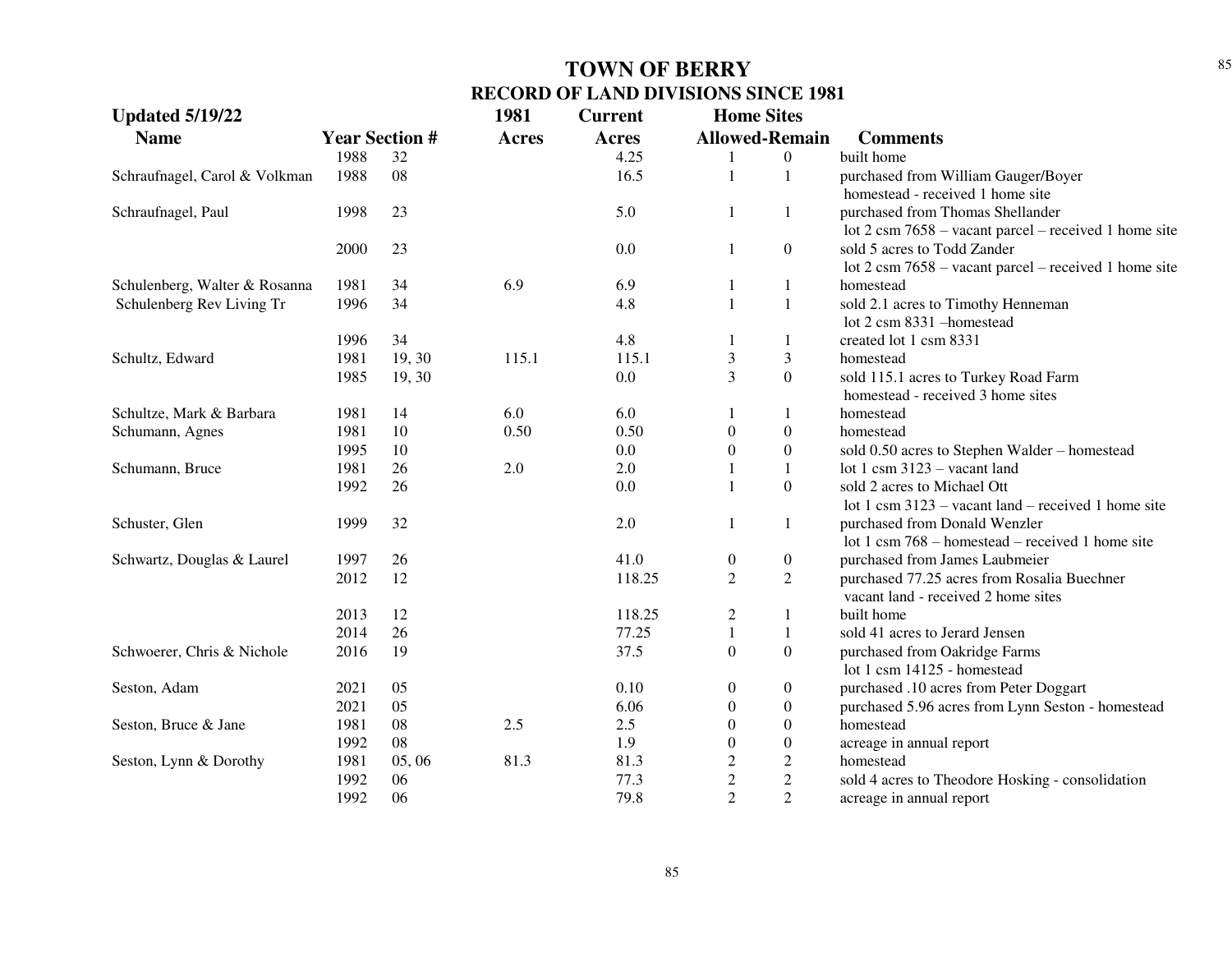| <b>Updated 5/19/22</b>           |      |                       | 1981         | <b>Current</b> | <b>Home Sites</b> |                       |                                                                          |
|----------------------------------|------|-----------------------|--------------|----------------|-------------------|-----------------------|--------------------------------------------------------------------------|
| <b>Name</b>                      |      | <b>Year Section #</b> | <b>Acres</b> | <b>Acres</b>   |                   | <b>Allowed-Remain</b> | <b>Comments</b>                                                          |
|                                  | 1999 | 06                    |              | 77.77          | 2                 | $\mathbf{1}$          | sold 2.03 acres to James Altweis                                         |
|                                  |      |                       |              |                |                   |                       | lot 1 csm $9082$ – vacant land – received 1 home site                    |
|                                  | 1999 | 06                    |              | 75.47          | $\mathbf{1}$      | $\theta$              | sold 2.3 acres to Steve Mallon                                           |
|                                  |      |                       |              |                |                   |                       | lot 1 csm $8813$ – vacant land – received 1 home site                    |
|                                  | 1999 | 05,06                 |              | 15.26          | $\boldsymbol{0}$  | $\boldsymbol{0}$      | sold 60.21 acres to Mitchell Seston – vacant land                        |
|                                  | 1999 | 05,06                 |              | 16.52          | $\boldsymbol{0}$  | $\boldsymbol{0}$      | acreage in annual report                                                 |
|                                  | 2001 | 06                    |              | 5.01           | $\Omega$          | $\boldsymbol{0}$      | sold 11.51 acres to Thaddeus Molling                                     |
|                                  |      |                       |              |                |                   |                       | lot 1 csm $8954 -$ vacant land – received 1 home site                    |
|                                  | 2006 | 05                    |              | 5.96           | $\boldsymbol{0}$  | $\boldsymbol{0}$      | acreage in annual report                                                 |
|                                  | 2021 | 05                    |              | 0.0            | $\boldsymbol{0}$  | $\boldsymbol{0}$      | sold 5.96 acres to Adam Seston - homestead                               |
| Seston, Mitchell                 | 1999 | 05, 06                |              | 60.21          | $\boldsymbol{0}$  | $\boldsymbol{0}$      | purchased from Lynn Seston - vacant land                                 |
|                                  | 2005 | 05, 06                |              | 59.0           | $\boldsymbol{0}$  | $\boldsymbol{0}$      | acreage in annual report                                                 |
| Shea, Jacob & Elisabeth          | 2018 | 22                    |              | 2.0            | $\mathbf{0}$      | $\boldsymbol{0}$      | purchased from Melanie Heinonen                                          |
|                                  |      |                       |              |                |                   |                       | lot 1 csm 1680 - homestead                                               |
| Shelbrack Living Tr, August      | 1981 | 35                    | 1.3          | 1.3            | $\boldsymbol{0}$  | $\boldsymbol{0}$      | homestead                                                                |
| Shellander, Thomas               | 1991 | 23                    |              | 9.3            | $\mathbf{1}$      | 1                     | purchased from Rex Porter                                                |
|                                  |      |                       |              |                |                   |                       | lot 3 csm 2663 - homestead - received 1 home site                        |
|                                  | 1994 | 23                    |              | 10.8           | 1                 | $\mathbf{1}$          | acreage in annual report                                                 |
|                                  | 1994 | 23                    |              | 10.8           | 1                 | 1                     | created lot 1 csm 7658 - 5.8 acres - homestead                           |
|                                  | 1994 | 23                    |              | 10.8           |                   | $\mathbf{1}$          | created lot 2 csm 7658 - 5 acres – vacant land                           |
|                                  | 1996 | 23                    |              | 5.0            | $\mathbf{1}$      | 1                     | sold 5.8 acres to John Martinelli                                        |
|                                  |      |                       |              |                |                   |                       | lot 1 csm $7658 -$ homestead                                             |
|                                  | 1998 | 23                    |              | 0.0            | $\mathbf{1}$      | $\boldsymbol{0}$      | sold 5 acres to Paul Schraufnagel                                        |
|                                  |      |                       |              |                |                   |                       | lot $2 \text{ cm}$ 7658 – vacant land – received 1 home site             |
| Shimniok Living Tr, Jesse & Rita | 1993 | 34                    |              | 1.0            | $\boldsymbol{0}$  | $\boldsymbol{0}$      | purchased from Leonard Weber - homestead                                 |
| Shimniock, Mathew & Peggy        | 1985 | 08                    |              | 3.5            | $\boldsymbol{0}$  | $\boldsymbol{0}$      | purchased from Wallace Ewald - homestead                                 |
| Short, Sean & Kelley             | 2002 | 21                    |              | 2.4            | $\boldsymbol{0}$  | $\boldsymbol{0}$      | purchased from Earl Liebetrau                                            |
|                                  |      |                       |              |                |                   |                       | lot $2 \text{ cm } 10225$ – part of lot $1 \text{ cm } 1068$ - homestead |
| Sieb, Donal & Romayne            | 1981 | 26                    | 2.25         | 2.25           | $\boldsymbol{0}$  | $\boldsymbol{0}$      | lot 1 csm 1017 - homestead                                               |
| Siedschlag, Thomas & Mary        | 1981 | 23                    | 11.0         | 11.0           | $\mathbf{1}$      | $\mathbf{1}$          | homestead                                                                |
|                                  | 1990 | 23                    |              | 11.2           | 1                 | $\mathbf{1}$          | purchased 0.2 acres from Rudolph Arneson                                 |
|                                  |      |                       |              |                |                   |                       | lot 4 csm 2663 - vacant land                                             |
| Skupniewitz, Joseph              | 1981 | 19                    | 30.0         | 30.0           | 1                 | 1                     | vacant land                                                              |
| Smebak, Michael                  | 1996 | 25                    |              | 9.96           | $\boldsymbol{0}$  | $\boldsymbol{0}$      | purchased from Robert Tabachnik                                          |
|                                  |      |                       |              |                |                   |                       | lot 1 csm $9073$ – homestead                                             |
|                                  | 2000 | 25                    |              | 0.0            | $\mathbf{0}$      | $\boldsymbol{0}$      | sold 9.96 acres to Old Mill Ltd. Ptns.                                   |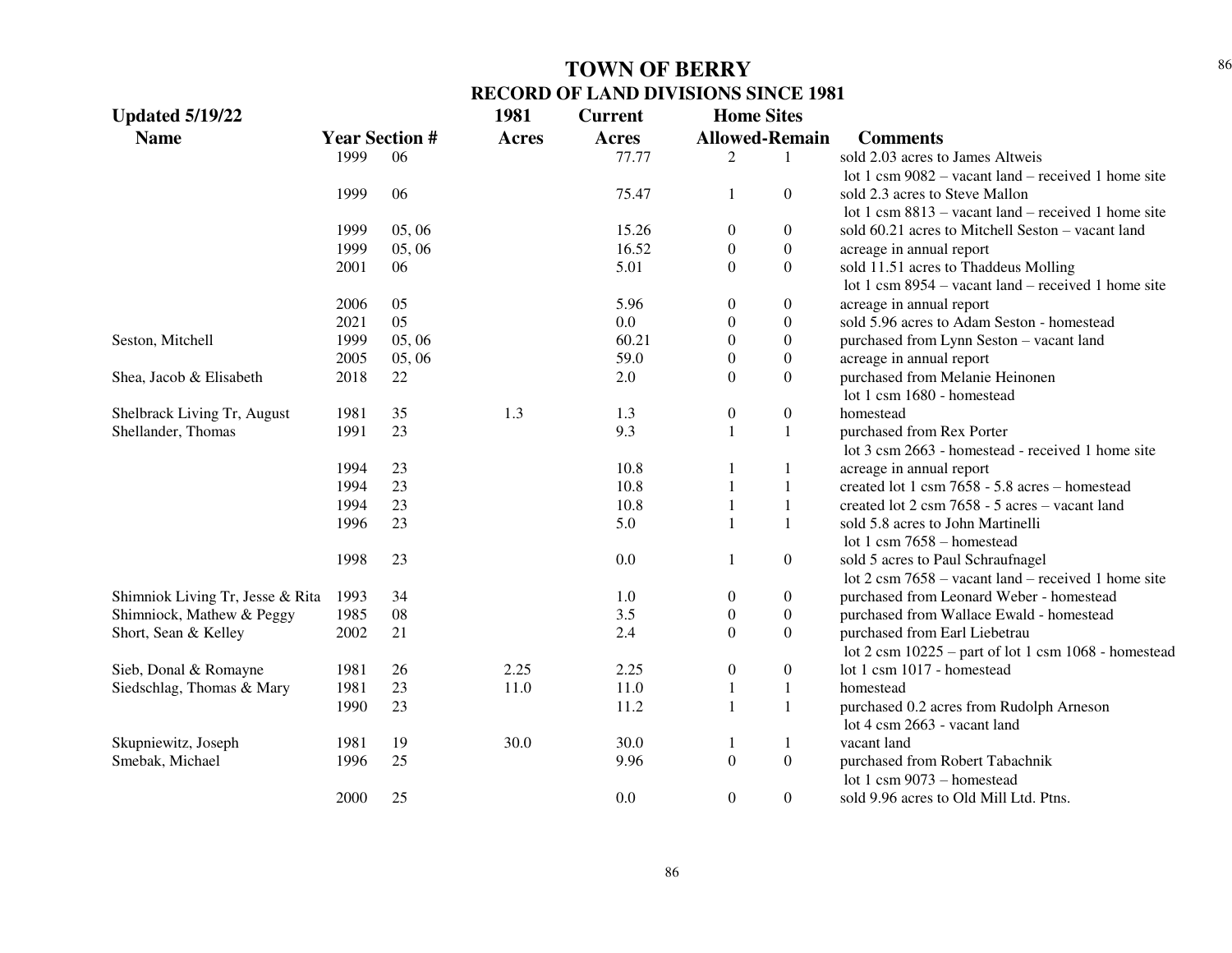| <b>Updated 5/19/22</b>       |      |                       | 1981         | <b>Current</b> | <b>Home Sites</b> |                       |                                                               |
|------------------------------|------|-----------------------|--------------|----------------|-------------------|-----------------------|---------------------------------------------------------------|
| <b>Name</b>                  |      | <b>Year Section #</b> | <b>Acres</b> | <b>Acres</b>   |                   | <b>Allowed-Remain</b> | <b>Comments</b>                                               |
|                              |      |                       |              |                |                   |                       | lot 1 csm $9073 -$ homestead                                  |
| Smiley, Thomas & Elaine      | 2000 | 05                    |              | 5.0            | $\overline{0}$    | $\boldsymbol{0}$      | purchased from David Evert - homestead                        |
|                              | 2015 | 05                    |              | 0.0            | $\overline{0}$    | $\boldsymbol{0}$      | sold 5 acres to Gregory Marsicek - homestead                  |
| Smith, Diana                 | 1981 | 28                    | 5.1          | 5.1            | $\mathbf{1}$      | $\mathbf{1}$          | homestead                                                     |
|                              | 2001 | 28                    |              | 0.0            | $\mathbf{1}$      | $\mathbf{0}$          | sold 5.1 acres to Steven Richter                              |
|                              |      |                       |              |                |                   |                       | homestead - received 1 home site                              |
| Smith, Gregory               | 2000 | 35                    |              | 2.77           | 1                 | -1                    | purchased from Eugene Maier                                   |
|                              |      |                       |              |                |                   |                       | lot $3 \text{ cm } 9245$ – vacant land – received 1 home site |
|                              | 2001 | 35                    |              | 0.0            | $\mathbf{1}$      | $\overline{0}$        | sold to William Hellenbrand                                   |
|                              |      |                       |              |                |                   |                       | lot $3 \text{ cm } 9245$ – vacant land – received 1 home site |
| Smith, James                 | 1981 | 06                    | 18.5         | 18.5           | -1                | -1                    | homestead                                                     |
|                              | 1993 | 06                    |              | 16.0           | $\mathbf{1}$      | $\mathbf{1}$          | acreage in annual report                                      |
|                              | 1993 | 06                    |              | 0.0            | $\mathbf{1}$      | $\mathbf{0}$          | sold 16 acres to Ann O'Conner                                 |
|                              |      |                       |              |                |                   |                       | homestead - received 1 home site                              |
| Smith, Reginald & Carin      | 1981 | 25                    | 16.7         | 16.7           |                   | $\mathbf{1}$          | homestead                                                     |
|                              | 1988 |                       |              | 16.7           | $\mathbf{1}$      | $\mathbf{1}$          | created lot 1 csm 5473 - homestead                            |
|                              | 1988 | 25                    |              | 14.86          | $\mathbf{1}$      | $\mathbf{0}$          | sold 1.84 acres to Daniel Prochaska                           |
|                              |      |                       |              |                |                   |                       | lot $2 \text{ cm } 5473$ – vacant land – received 1 home site |
|                              | 1988 | 25                    |              | 13.49          | $\boldsymbol{0}$  | $\boldsymbol{0}$      | acreage in annual report                                      |
| Smith, Richard & Kathryn     | 1981 | 06                    | 24.95        | 24.95          | $\mathbf{1}$      | 1                     | homestead                                                     |
| SNJWatt, Jeremy              | 2011 | 31                    |              | 37.6           | $\theta$          | $\boldsymbol{0}$      | purchased from Daniel Nichols                                 |
| Sokovich, Alex & Nancy       | 1984 | 31                    |              | 3.0            | $\boldsymbol{0}$  | $\boldsymbol{0}$      | purchased from Alan Claremont - homestead                     |
| Soward, Fred & Diane         | 1996 | 29                    |              | 2.452          | $\mathbf{1}$      | $\mathbf{1}$          | purchased from Alex Meister                                   |
|                              |      |                       |              |                |                   |                       | lot 1 csm $7524$ – vacant land – received 1 home site         |
|                              | 1997 | 29                    |              | 2.452          | $\mathbf{1}$      | $\boldsymbol{0}$      | built home                                                    |
| Spahn et al, Harold & Joseph | 2018 | 04                    |              | 43.2           | $\mathbf{1}$      | $\mathbf{1}$          | purchased 43.2 acres from Frank Breunig                       |
|                              |      |                       |              |                |                   |                       | homestead – received 1 home site                              |
| Sparks, Rebecca              | 1988 | 06                    |              | 30.2           | $\mathbf{1}$      | 1                     | purchased from Arthur Jorgenson                               |
|                              |      |                       |              |                |                   |                       | homestead – received 1 home site                              |
|                              | 1994 | 06                    |              | 0.0            | $\mathbf{1}$      | $\boldsymbol{0}$      | sold 30.2 acres to Margery Blanc                              |
|                              |      |                       |              |                |                   |                       | homestead – received 1 home site                              |
| Spennetta, Terry & Barbara   | 1981 | 09                    | 20.3         | 20.3           | $\mathbf{1}$      | -1                    | homestead                                                     |
|                              | 2020 | 09                    |              | 0.0            | $\mathbf{1}$      | $\boldsymbol{0}$      | sold 20.3 acres to Paul Burton                                |
|                              |      |                       |              |                |                   |                       | homestead – received 1 home site                              |
| Sprain, Kenneth & Roberta    | 1981 | 22                    | 3.1          | 3.1            | $\overline{0}$    | $\boldsymbol{0}$      | lot 1 csm $2985 - 1.5$ acres – vacant land                    |
|                              |      |                       |              |                |                   |                       | lot 2 csm 2985 - 1.6 acres - homestead                        |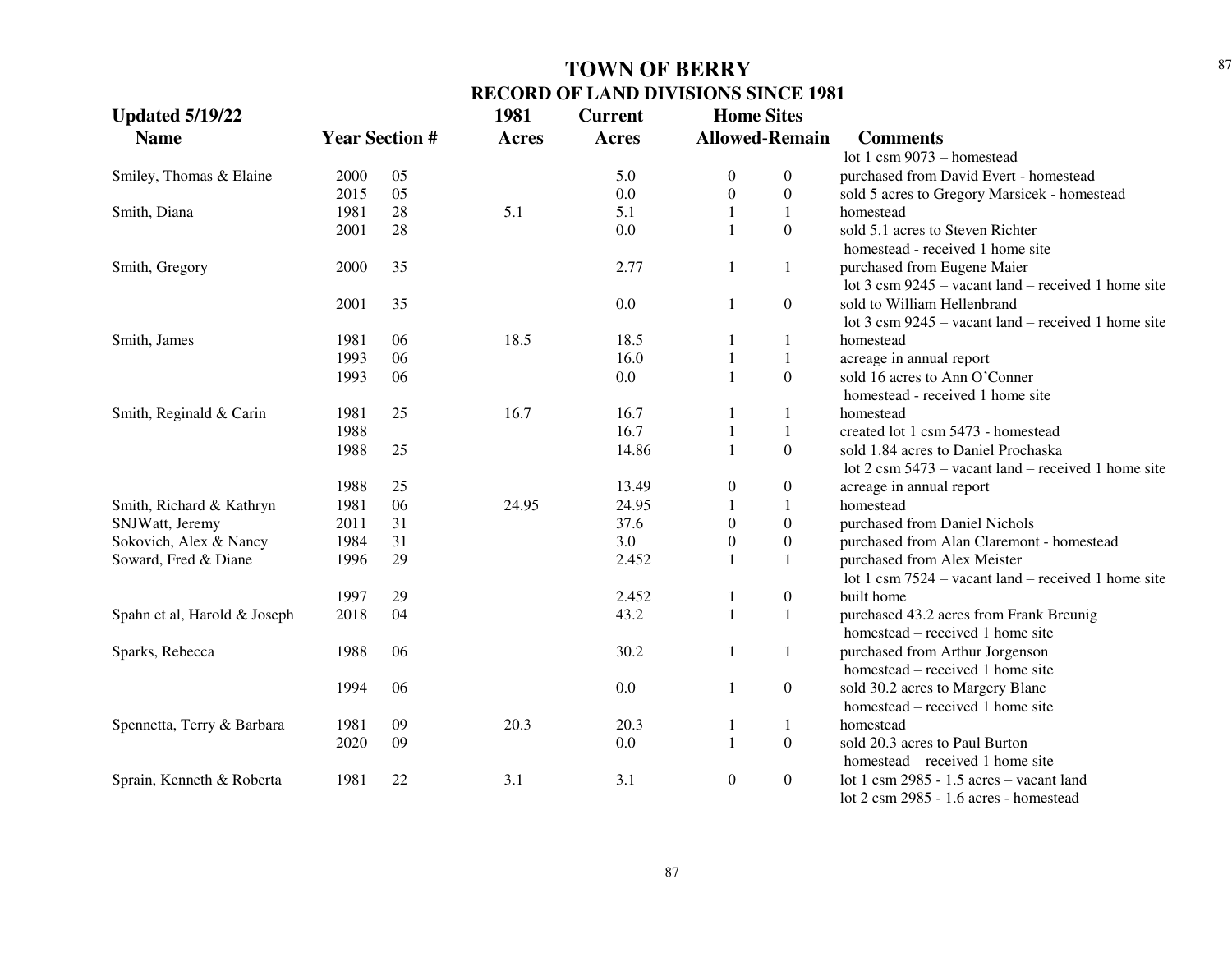| <b>Updated 5/19/22</b>     |                       |    | 1981         | <b>Current</b> | <b>Home Sites</b> |                       |                                                               |
|----------------------------|-----------------------|----|--------------|----------------|-------------------|-----------------------|---------------------------------------------------------------|
| <b>Name</b>                | <b>Year Section #</b> |    | <b>Acres</b> | <b>Acres</b>   |                   | <b>Allowed-Remain</b> | <b>Comments</b>                                               |
|                            | 1993                  | 22 |              | 1.6            | $\overline{0}$    | $\Omega$              | sold 1.5 acres to John Blindauer                              |
|                            |                       |    |              |                |                   |                       | lot 1 csm $2985$ – vacant land – received 1 home site         |
|                            | 2005                  | 22 |              | 0.0            | $\boldsymbol{0}$  | $\overline{0}$        | sold 1.6 acres to Wayne Fehrenbach                            |
|                            |                       |    |              |                |                   |                       | lot 2 csm 2985 - homestead                                    |
| <b>SRR</b> Properties      | 1981                  | 30 | 68.8         | 68.8           | $\overline{c}$    | $\overline{2}$        | vacant land                                                   |
| Schultz, Kenneth & Eleanor |                       |    |              |                |                   |                       |                                                               |
| St Louis Properties LLC    | 2007                  | 32 |              | 1.0            | $\boldsymbol{0}$  | $\boldsymbol{0}$      | purchased from Delyle Strommen - homestead                    |
|                            | 2021                  | 32 |              | 0.0            | $\boldsymbol{0}$  | $\boldsymbol{0}$      | sold 1 acre to VanDenBergh Properties - homestead             |
| Staats, Benjamin & Christy | 2018                  | 35 |              | 22.97          | $\mathbf{1}$      | $\mathbf{1}$          | purchased from Daniel Laufenberg                              |
|                            |                       |    |              |                |                   |                       | lot $2 \text{ cm } 9549$ – vacant land – received 1 home site |
|                            | 2020                  | 35 |              | 22.97          | $\mathbf{1}$      | $\boldsymbol{0}$      | built home                                                    |
| Staats, Whitney            | 2022                  | 35 |              | 2.15           | $\mathbf{1}$      | 1                     | purchased from Eugene Maier                                   |
|                            |                       |    |              |                |                   |                       | lot 1 csm $15065$ – vacant land – received 1 home site        |
| Starczynski LLC            | 2007                  | 01 |              | 0.8            | $\boldsymbol{0}$  | $\boldsymbol{0}$      | purchased from David Hacker                                   |
|                            |                       |    |              |                |                   |                       | homestead & Whippoorwill                                      |
|                            | 2021                  | 01 |              | 0.0            | $\boldsymbol{0}$  | $\boldsymbol{0}$      | sold to Hydrangea Blue LLC - homestead & Whippoorwill         |
| Statz, Albert              | 1981                  | 25 | 51.0         | 51.0           | 1                 | $\mathbf{1}$          | homestead                                                     |
|                            | 1983                  | 25 |              | 46.17          | $\mathbf{1}$      | $\boldsymbol{0}$      | sold 4.83 acres to Randy Meinholz                             |
|                            |                       |    |              |                |                   |                       | lot 1 csm $3877 -$ vacant land – received 1 home site         |
|                            | 1984                  | 25 |              | 42.0           | $\boldsymbol{0}$  | $\boldsymbol{0}$      | acreage in annual report                                      |
|                            | 1987                  | 25 |              | 0.0            | $\boldsymbol{0}$  | $\boldsymbol{0}$      | sold 42 acres to Hugh Anderson - homestead                    |
| Statz, Allan & Barbara     | 1991                  | 32 |              | 4.2            | $\mathbf{1}$      | $\mathbf{1}$          | purchased from Gordon Perkins                                 |
|                            |                       |    |              |                |                   |                       | lot $2 \text{ csm } 1076$ – homestead                         |
|                            |                       |    |              |                |                   |                       | lot 1 csm $995 - 0.9$ acres – vacant land                     |
|                            |                       |    |              |                |                   |                       | received 1 home site                                          |
| Statz, Anthony & Eden      | 2018                  | 32 |              | 13.42          | $\mathbf{1}$      | 1                     | purchased from Vernon Statz                                   |
|                            |                       |    |              |                |                   |                       | lot 1 csm $14675$ – vacant land – received 1 home site        |
|                            | 2018                  | 32 |              | 13.42          | 1                 | $\boldsymbol{0}$      | built home                                                    |
| Statz, Christian           | 2018                  | 13 |              | 8.52           | $\boldsymbol{0}$  | $\overline{0}$        | purchased from Michael Statz                                  |
|                            |                       |    |              |                |                   |                       | lot 1 csm 11830 - homestead                                   |
| Statz, Dale                | 2005                  | 30 |              | 3.1            | $\boldsymbol{0}$  | $\boldsymbol{0}$      | purchased from Larry Bennett - lot 2 csm 5299                 |
|                            | 2019                  | 30 |              | 0.0            | $\boldsymbol{0}$  | $\boldsymbol{0}$      | sold 3.1 acres to Martha Tell York – lot 2 csm 5299           |
| Statz, Derek & Toni        | 2013                  | 13 |              | 2.41           | $\mathbf{1}$      | $\mathbf{1}$          | purchased from Teresa Statz                                   |
|                            |                       |    |              |                |                   |                       | lot 1 csm $13351$ – vacant land – received 1 home site        |
|                            | 2013                  | 13 |              | 2.41           | 1                 | $\boldsymbol{0}$      | built home                                                    |
| Statz, Kathleen & George   | 1981                  | 01 | 20.0         | 20.0           | $\mathbf{1}$      | $\mathbf{1}$          | lot 1 csm 2928 - vacant land                                  |
|                            |                       |    |              |                |                   |                       |                                                               |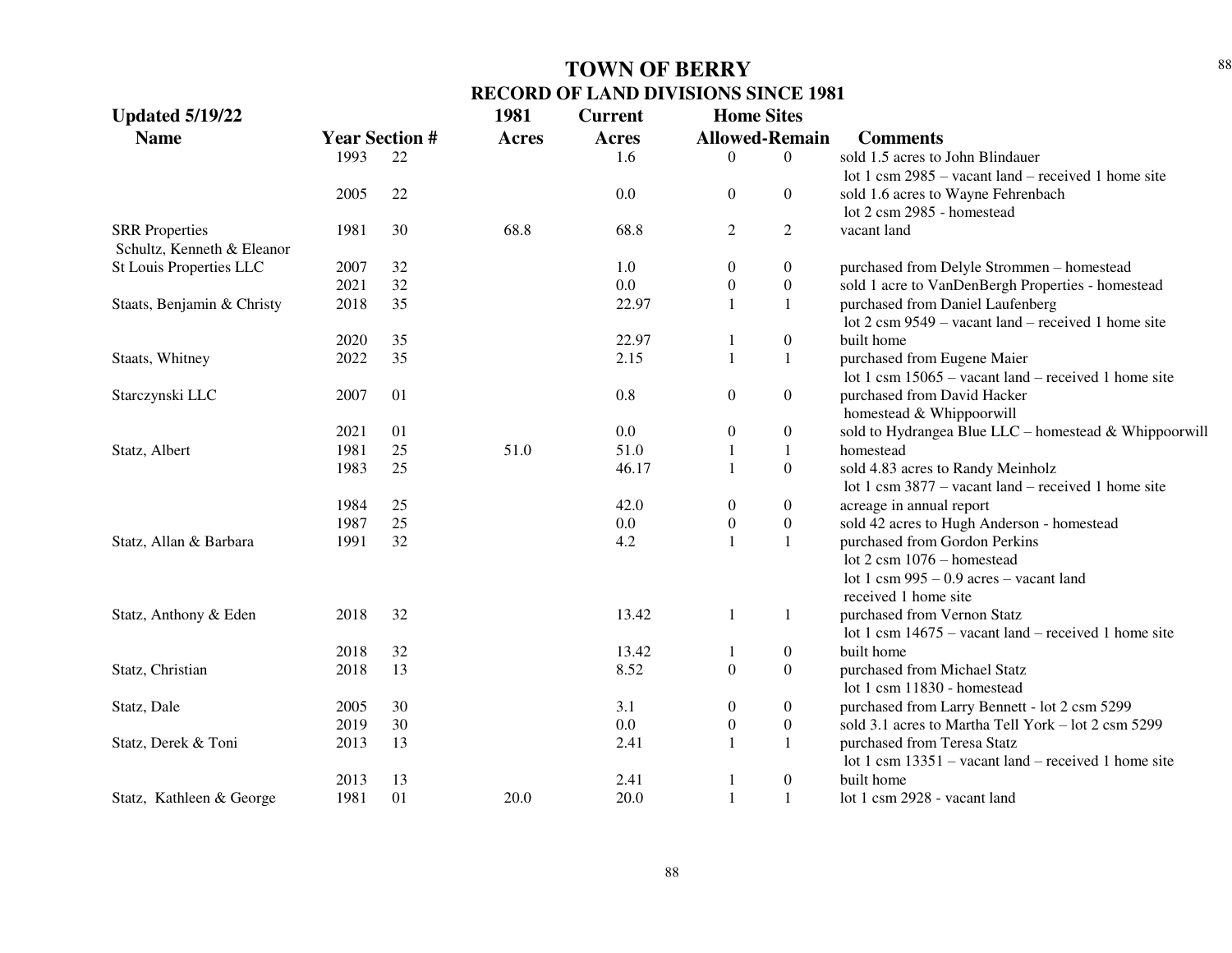| <b>Updated 5/19/22</b> |      |                       | 1981         | <b>Current</b> | <b>Home Sites</b>       |                  |                                                                |
|------------------------|------|-----------------------|--------------|----------------|-------------------------|------------------|----------------------------------------------------------------|
| <b>Name</b>            |      | <b>Year Section #</b> | <b>Acres</b> | <b>Acres</b>   | <b>Allowed-Remain</b>   |                  | <b>Comments</b>                                                |
|                        | 2005 | 01                    |              | 0.0            |                         | $\theta$         | sold 20 acres to John Stolz                                    |
|                        |      |                       |              |                |                         |                  | lot 1 csm 2928 - vacant land - received 1 home site            |
| Statz, Gerald          | 1985 | 17                    |              | 0.79           | 0                       | $\boldsymbol{0}$ | purchased from LaVerne Holler - lot 1 csm 2695                 |
|                        | 1999 | 17                    |              | 0.0            | $\boldsymbol{0}$        | $\boldsymbol{0}$ | sold 0.79 acres to Trent Mefford - lot 1 csm 2695              |
| Statz, Joseph & Kay    | 1997 | 25                    |              | 30.0           | $\mathbf{1}$            | 1                | purchased from Raymond Statz                                   |
|                        |      |                       |              |                |                         |                  | vacant land – received 1 home site                             |
|                        | 1997 | 25                    |              | 30.0           |                         | $\mathbf{0}$     | built home                                                     |
|                        | 2019 | 25                    |              | 0.0            | $\theta$                | $\overline{0}$   | sold 30 acres to Brett Esser                                   |
| Statz, Kenneth & Joyce | 1981 | 25                    | 0.7          | 0.7            | $\boldsymbol{0}$        | $\overline{0}$   | homestead                                                      |
|                        | 1990 | 25                    |              | 1.95           | $\overline{0}$          | $\boldsymbol{0}$ | acreage in annual report                                       |
| Statz, Kevin           | 1998 | 12, 13                |              | 155.2          | $\overline{4}$          | $\overline{4}$   | purchased from Roman Statz                                     |
|                        |      |                       |              |                |                         |                  | homestead - received 4 home sites                              |
| Statz, Larry & Marilyn | 2001 | 36                    |              | 10.67          | 1                       | 1                | purchased from Craig Grob                                      |
|                        |      |                       |              |                |                         |                  | lot $2 \text{ cm } 9205$ – vacant land – received 1 home site  |
|                        | 2005 | 36                    |              | 10.67          | 1                       | $\boldsymbol{0}$ | built home                                                     |
| Statz, Margaret        | 1981 | 13                    | 60.8         | 60.8           | $\overline{\mathbf{c}}$ | $\boldsymbol{2}$ | homestead                                                      |
|                        | 1995 | 13                    |              | 0.0            | $\overline{2}$          | $\overline{0}$   | sold 60.8 acres to Michael & James Statz                       |
|                        |      |                       |              |                |                         |                  | homestead - received 2 home sites                              |
| Statz, Michael & James | 1981 | 13, 14                | 236.9        | 236.9          | 7                       | $\tau$           | 2 homesteads                                                   |
|                        | 1988 | 14                    |              | 235.9          | $\sqrt{ }$              | $\boldsymbol{7}$ | sold 1 acre to Virgil Paar - consolidation                     |
|                        | 1995 | 13                    |              | 296.7          | $\overline{7}$          | 9                | purchased 60.8 acres from Margaret Statz                       |
|                        |      |                       |              |                |                         |                  | homestead - received 2 home sites                              |
|                        | 2002 | 13                    |              | 288.463        | 9                       | 8                | sold 8.237 acres to Brian Buss                                 |
|                        |      |                       |              |                |                         |                  | lot $2 \text{ cm } 10182$ – vacant land – received 1 home site |
|                        | 2002 | 13                    |              | 277.287        | 8                       | 7                | sold 11.176 acres to Garth Dockter                             |
|                        |      |                       |              |                |                         |                  | lot 1 csm $10182$ – vacant land – received 1 home site         |
|                        | 2002 | 13                    |              | 268.897        | $\tau$                  | 6                | sold 8.39 acres to Edmond Russ                                 |
|                        |      |                       |              |                |                         |                  | lot 3 csm 10182 - vacant land – received 1 home site           |
|                        | 2002 | 13                    |              | 259.663        | 6                       | 5                | sold 9.234 acres to Brian Ramos                                |
|                        |      |                       |              |                |                         |                  | lot 4 csm $10182$ – vacant land – received 1 home site         |
|                        | 2006 | 14                    |              | 218.163        | 5                       | $\overline{4}$   | 41.5 acres divided to Theresa Statz                            |
|                        |      |                       |              |                |                         |                  | homestead – received 1 home site                               |
|                        | 2006 | 13                    |              | 157.363        | $\overline{4}$          | 1                | 60.8 acres divided to Michael Statz                            |
|                        |      |                       |              |                |                         |                  | homestead - received 3 home sites                              |
|                        | 2006 | 14                    |              | 0.0            | $\mathbf{1}$            | $\boldsymbol{0}$ | sold 157.363 acres to Leo Ziegler                              |
|                        |      |                       |              |                |                         |                  | vacant land - received 1 home site                             |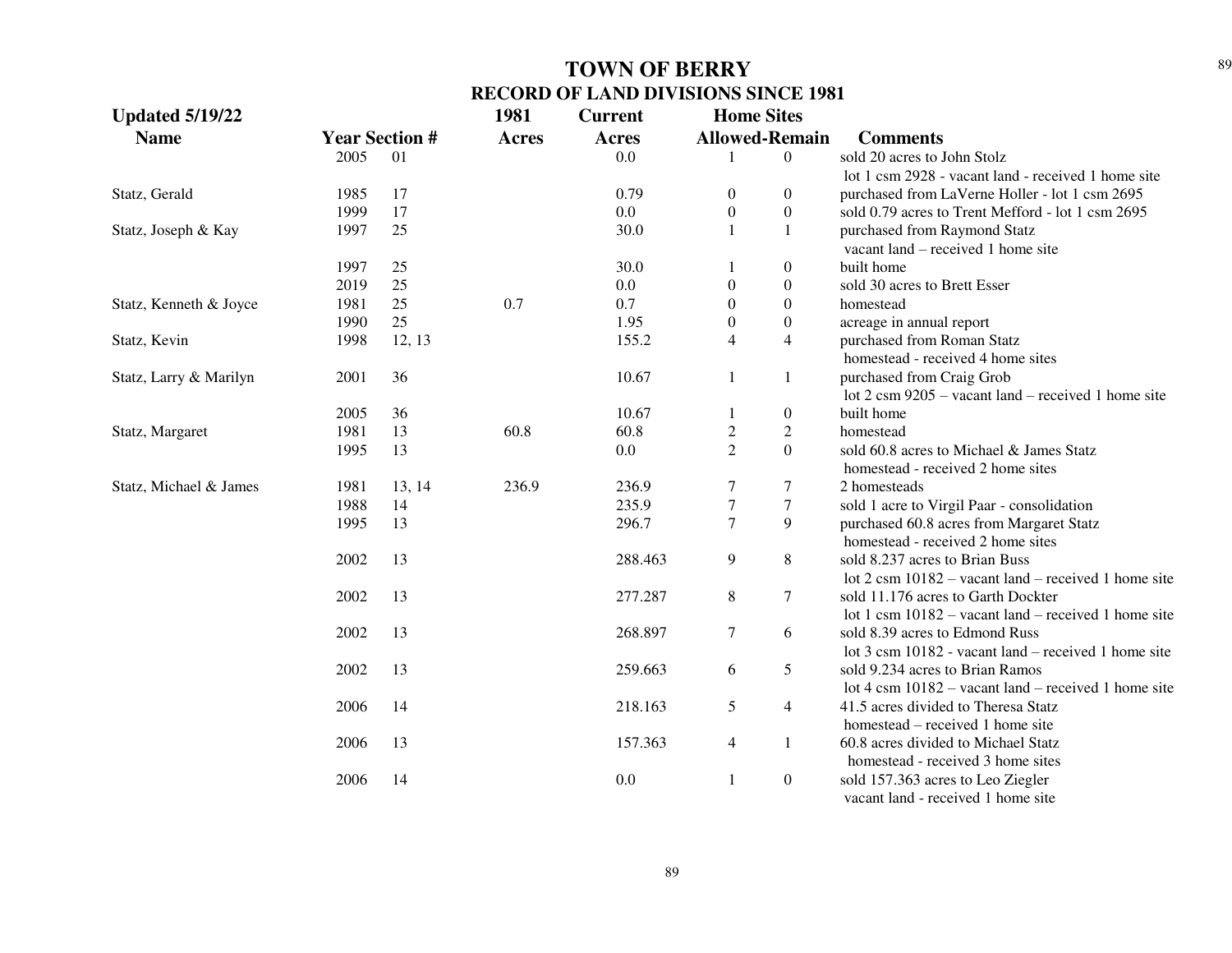| <b>Updated 5/19/22</b>   |                       |        | 1981         | <b>Current</b> | <b>Home Sites</b>       |                  |                                                        |
|--------------------------|-----------------------|--------|--------------|----------------|-------------------------|------------------|--------------------------------------------------------|
| <b>Name</b>              | <b>Year Section #</b> |        | <b>Acres</b> | <b>Acres</b>   | <b>Allowed-Remain</b>   |                  | <b>Comments</b>                                        |
| Statz, Michael & Laurel  | 2006                  | 13     |              | 60.8           | 3                       | 3                | received from Michael/James Statz                      |
|                          |                       |        |              |                |                         |                  | homestead - received 3 home sites                      |
|                          | 2006                  | 13     |              | 60.8           | 3                       | 3                | created lot 1 csm 11830 - homestead                    |
|                          | 2006                  | 13     |              | 60.8           | $\overline{\mathbf{3}}$ | 3                | created lot 2 csm 11830 - vacant land                  |
|                          | 2007                  | 13     |              | 60.8           | $\mathfrak 3$           | $\overline{c}$   | built home $-$ lot 2 csm 11830                         |
|                          | 2018                  | 13     |              | 52.28          | $\overline{2}$          | $\overline{2}$   | sold 8.52 acres to Christian Statz                     |
|                          |                       |        |              |                |                         |                  | lot 1 csm 11830 - homestead                            |
| Statz, Raymond           | 1981                  | 25     | 30.0         | 30.0           | $\mathbf{1}$            | 1                | vacant land                                            |
|                          | 1997                  | 25     |              | 0.0            | $\mathbf{1}$            | $\overline{0}$   | sold 30 acres to Joseph Statz                          |
|                          |                       |        |              |                |                         |                  | vacant land - received 1 home site                     |
| Statz, Robert & Rosemary | 1981                  | 31, 32 | 371.8        | 371.8          | 11                      | 11               | 3 homesteads                                           |
|                          | 1990                  | 31, 32 |              | 403.92         | 11                      | 11               | purchased 32.12 acres from Allan Dickson               |
|                          | 1991                  | 31, 32 |              | 387.92         | 11                      | 11               | acreage in annual report                               |
|                          | 1998                  | 31, 32 |              | 493.82         | 14                      | 14               | purchased 105.9 acres from Lowell Creitz               |
|                          |                       |        |              |                |                         |                  | homestead - received 3 home sites                      |
|                          | 2002                  | 31     |              | 491.46         | 14                      | 14               | sold 2.36 acres to Vernon Statz                        |
|                          |                       |        |              |                |                         |                  | lot 1 csm 10245 - homestead                            |
|                          | 2004                  | 31     |              | 230.82         | 14                      | 7                | sold 260.64 acres to Vernon & Allen Statz              |
|                          |                       |        |              |                |                         |                  | vacant land - received 7 home sites                    |
|                          | 2016                  | 32     |              | 214.82         | $\tau$                  | 6                | sold 16 acres to Vern Statz                            |
|                          |                       |        |              |                |                         |                  | homestead – received 1 home site                       |
|                          | 2016                  | 32     |              | 211.72         | 6                       | 6                | sold 3.1 acres to Louis Vandenbergh                    |
|                          |                       |        |              |                |                         |                  | lot 1 csm 14216 - homestead                            |
|                          | 2017                  | 32     |              | 0.0            | 6                       | $\overline{0}$   | sold 211.72 acres to Black Earth Valley Farms          |
|                          |                       |        |              |                |                         |                  | homestead - received 6 home sites                      |
| Statz, Roman & Jean      | 1981                  | 12, 13 | 159.2        | 159.2          | $\mathfrak s$           | 5                | homestead                                              |
| <b>Statz Family Tr</b>   | 1996                  | 13     |              | 159.2          | $\sqrt{5}$              | $\overline{4}$   | created lot 1 csm $8162 -$ built home                  |
|                          | 1998                  | 12, 13 |              | 4.0            | $\overline{4}$          | $\Omega$         | sold 155.2 acres to Kevin Statz                        |
|                          |                       |        |              |                |                         |                  | homestead - received 4 home sites                      |
|                          | 2000                  | 13     |              | 2.41           | $\boldsymbol{0}$        | $\boldsymbol{0}$ | acreage in annual report                               |
| Statz, Theresa           | 2006                  | 13     |              | 41.5           | $\mathbf{1}$            | 1                | received from Michael/James Statz                      |
|                          |                       |        |              |                |                         |                  | homestead – received 1 home site                       |
|                          | 2013                  | 13     |              | 39.09          | $\mathbf{1}$            | $\boldsymbol{0}$ | sold 2.41 acres to Derek Statz                         |
|                          |                       |        |              |                |                         |                  | lot 1 csm $13351$ – vacant land – received 1 home site |
| Statz, Vernon & Eileen   | 2002                  | 31     |              | 2.36           | $\boldsymbol{0}$        | $\boldsymbol{0}$ | purchased from Robert Statz                            |
|                          |                       |        |              |                |                         |                  | lot 1 csm 10245 - homestead                            |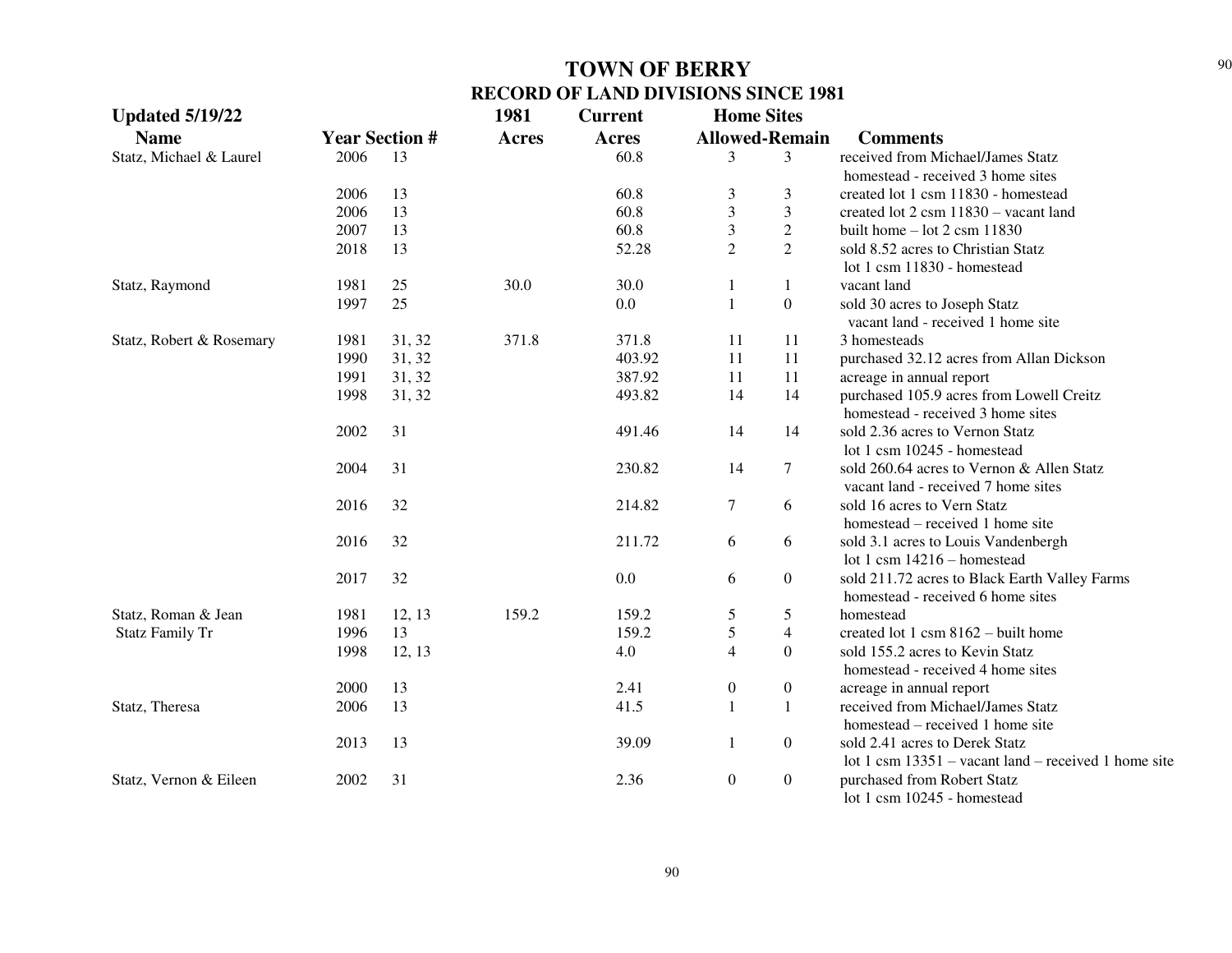| <b>Updated 5/19/22</b>                |      |                       | 1981         | <b>Current</b> | <b>Home Sites</b>     |                  |                                                                    |
|---------------------------------------|------|-----------------------|--------------|----------------|-----------------------|------------------|--------------------------------------------------------------------|
| <b>Name</b>                           |      | <b>Year Section #</b> | <b>Acres</b> | Acres          | <b>Allowed-Remain</b> |                  | <b>Comments</b>                                                    |
|                                       | 2016 | 32                    |              | 18.36          | $\theta$              | $\mathbf{1}$     | purchased 16 acres from Robert Statz                               |
|                                       |      |                       |              |                |                       |                  | homestead - received 1 home site                                   |
|                                       | 2017 | 32                    |              | 32.8           | 1                     |                  | purchased 14.44 acres from Black Earth Valley Farms                |
|                                       | 2017 | 32                    |              | 32.8           | 1                     |                  | created lot 1 csm $14675 - 13.42$ acres - vacant land              |
|                                       | 2017 | 32                    |              | 32.8           |                       |                  | created lot $2 \text{ cm} 14675 - 17.02 \text{ acres}$ - homestead |
|                                       | 2018 | 32                    |              | 19.38          | 1                     | $\overline{0}$   | sold 13.42 acres to Anthony Statz                                  |
|                                       |      |                       |              |                |                       |                  | lot 1 csm $14675$ – vacant land – received 1 home site             |
|                                       | 2022 | 31                    |              | 17.02          | $\overline{0}$        | $\overline{0}$   | sold 2.36 acres to Black Earth Valley Farms                        |
|                                       |      |                       |              |                |                       |                  | lot 1 csm 10245 - homestead                                        |
| Steffen, Tim                          | 1999 | 19                    |              | 7.9            | $\mathbf{1}$          | 1                | purchased from Curtis Kahl                                         |
|                                       |      |                       |              |                |                       |                  | lot 1 csm $9040$ – vacant land – received 1 home site              |
|                                       | 2005 | 19                    |              | 0.0            | 1                     | $\boldsymbol{0}$ | sold 7.9 acres to Roger Fisher                                     |
|                                       |      |                       |              |                |                       |                  | lot 1 csm $9040$ – vacant land – received 1 home site              |
| Stegbauer, Mark & Boyd, Jennifer 2022 |      | 30                    |              | 5.044          | $\boldsymbol{0}$      | $\boldsymbol{0}$ | purchased from Erick Vertein - lot 2 csm 9106                      |
| Stelzel, Todd & Karen                 | 1999 | 30                    |              | 5.0            | 1                     | 1                | purchased from Allayne Turk                                        |
|                                       |      |                       |              |                |                       |                  | lot $2 \text{ cm } 9106$ – vacant land – received 1 home site      |
|                                       | 2001 | 30                    |              | 5.0            | 1                     | $\boldsymbol{0}$ | built home                                                         |
|                                       | 2008 | 30                    |              | 0.0            | $\boldsymbol{0}$      | $\boldsymbol{0}$ | sold 5.0 acres to Kuehn 1995 Tr, Bridget Handel                    |
|                                       |      |                       |              |                |                       |                  | lot 2 csm 9106                                                     |
| Stewart Tr, James & Sandra            | 1981 | 02, 11                | 8.5          | 8.5            | 1                     | 1                | homestead                                                          |
|                                       | 1984 | 02, 11                |              | 9.5            |                       |                  | acreage in annual report                                           |
| Stites, Wilbur & Jeane                | 1981 | 30                    | 73.9         | 73.9           | $\overline{2}$        | $\sqrt{2}$       | homestead                                                          |
| <b>Stites Living Tr</b>               | 1988 | 30                    |              | 73.9           | $\sqrt{2}$            | $\sqrt{2}$       | created lot 1 csm 5299 - 5.63 acres                                |
|                                       | 1988 | 30                    |              | 70.8           | $\overline{2}$        | $\mathbf{1}$     | sold 3.1 acres to Larry Bennett                                    |
|                                       |      |                       |              |                |                       |                  | lot $2 \text{ cm } 5299$ – vacant land – received 1 home site      |
|                                       | 2018 | 30                    |              | 0.0            | $\mathbf{1}$          | $\overline{0}$   | sold 70.8 acres to Joseph Barman                                   |
|                                       |      |                       |              |                |                       |                  | homestead - lot 1 csm 5299 – received 1 home site                  |
| Stluka, Dorothy & Emery               | 1992 | 05                    |              | 18.0           | $\boldsymbol{0}$      | $\boldsymbol{0}$ | purchased from Keith Kaetterhenry                                  |
|                                       |      |                       |              |                |                       |                  | lot $2 \text{ cm}$ 4236 – homestead                                |
|                                       | 2019 | 05                    |              | 19.0           | $\boldsymbol{0}$      | $\boldsymbol{0}$ | acreage in annual report                                           |
| Stolz, John & Janeen                  | 2005 | 01                    |              | 20.0           | $\mathbf{1}$          | $\mathbf{1}$     | purchased from Kathleen Statz                                      |
|                                       |      |                       |              |                |                       |                  | lot 1 csm 2928 - vacant land - received 1 home site                |
|                                       | 2014 | 01                    |              | 0.0            | 1                     | $\boldsymbol{0}$ | sold 20 acres to Nathaniel Luick                                   |
|                                       |      |                       |              |                |                       |                  | lot 1 csm 2928 - vacant land - received 1 home site                |
| Stoppleworth, John                    | 1994 | 25                    |              | 4.74           | 1                     | $\mathbf{1}$     | purchased from James Grob                                          |
|                                       |      |                       |              |                |                       |                  | lot 1 csm $6610$ - created from lot 1 of csm $3212$                |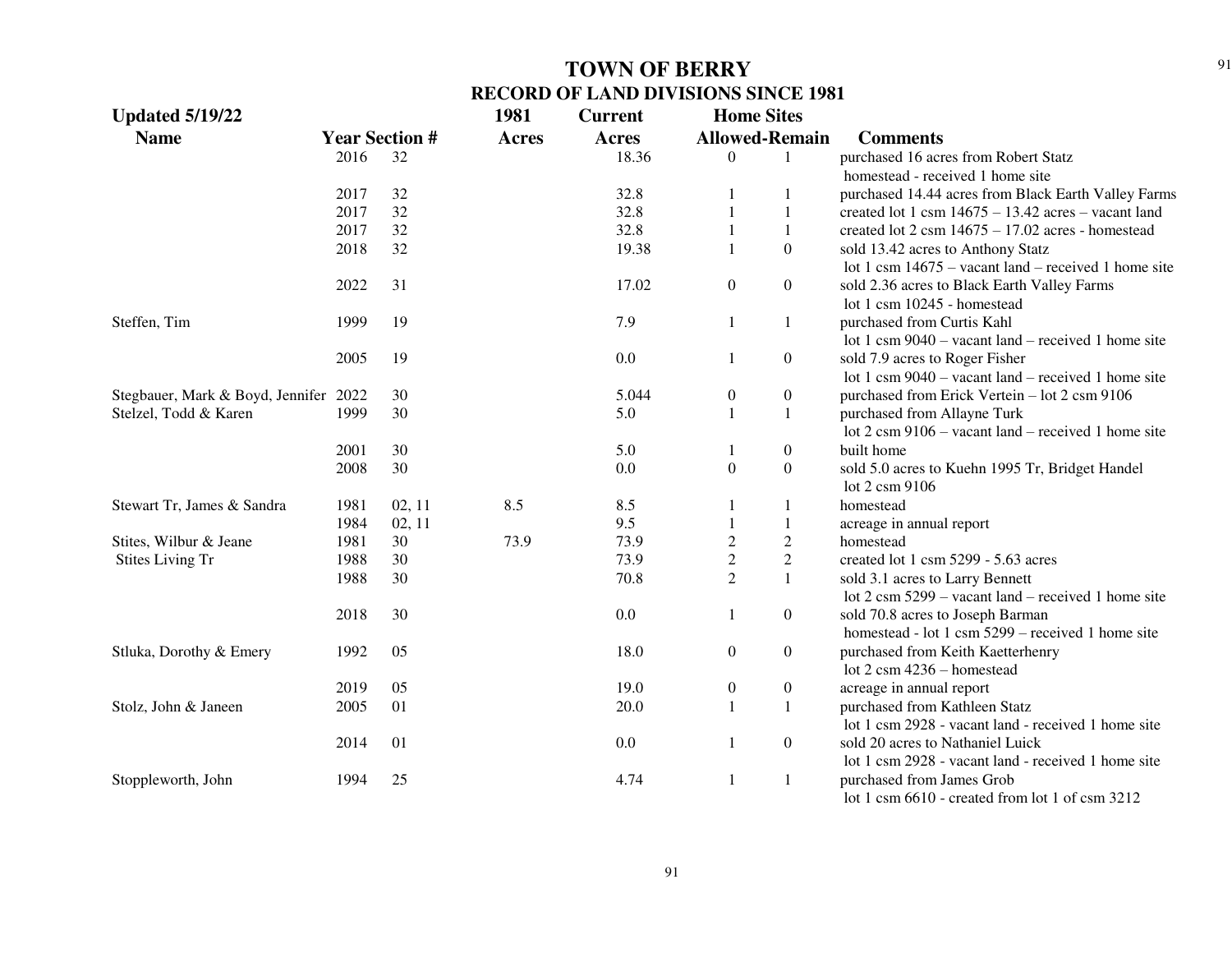| <b>Updated 5/19/22</b>     |                       |            | 1981         | <b>Current</b> | <b>Home Sites</b>     |                  |                                                               |
|----------------------------|-----------------------|------------|--------------|----------------|-----------------------|------------------|---------------------------------------------------------------|
| <b>Name</b>                | <b>Year Section #</b> |            | <b>Acres</b> | <b>Acres</b>   | <b>Allowed-Remain</b> |                  | <b>Comments</b>                                               |
|                            |                       |            |              |                |                       |                  | vacant land – received 1 home site                            |
|                            | 1994                  | 25         |              | 4.74           | 1                     | $\overline{0}$   | built home                                                    |
|                            | 1997                  | 25         |              | 0.0            | $\mathbf{1}$          | $\overline{0}$   | sold 4.74 acres to Susan Dickert                              |
|                            |                       |            |              |                |                       |                  | lot 1 csm 6610 - created from lot 1 of csm 3212               |
| Stoppleworth, John & Kerry | 2005                  | 32         |              | 2.457          | 1                     | $\mathbf{1}$     | purchased from Lucas Francois                                 |
|                            |                       |            |              |                |                       |                  | lot 1 csm $11590$ – vacant land – received 1 home site        |
|                            | 2020                  |            |              | 0.0            | $\mathbf{1}$          | $\overline{0}$   | sold 2.457 acres to Elaine Anderson                           |
|                            |                       |            |              |                |                       |                  | lot 1 csm $11590 -$ vacant land – received 1 home site        |
| Stoveken, Mark & Kathy     | 1990                  | 32         |              | 6.98           | $\mathbf{1}$          | $\mathbf{1}$     | purchased from Alan Dickson                                   |
|                            |                       |            |              |                |                       |                  | lot 1 csm $6199 -$ vacant land – received 1 home site         |
|                            | 1991                  | 32         |              | 6.98           | $\mathbf{1}$          | $\boldsymbol{0}$ | built home                                                    |
|                            | 2018                  | 32         |              | 0.0            | $\boldsymbol{0}$      | $\overline{0}$   | sold 6.98 acres to Shannon Anderson - lot 1 csm 6199          |
| Street, John               | 1981                  | 02         | 198.4        | 198.4          | 6                     | 6                | homestead                                                     |
|                            | 1999                  | 02         |              | 0.0            | 6                     | $\Omega$         | sold 198.4 acres to William Keuler                            |
|                            |                       |            |              |                |                       |                  | homestead - received 6 home sites                             |
| Strommen, Delyle & Helen   | 1981                  | 32         | 1.0          | 1.0            | $\boldsymbol{0}$      | $\overline{0}$   | homestead                                                     |
|                            | 2007                  | 32         |              | 0.0            | $\boldsymbol{0}$      | $\overline{0}$   | sold 1 acre to St. Louis Properties LLC - homestead           |
| Studee, Thomas & Rae Ann   | 2006                  | 34         |              | 4.9            | $\overline{2}$        | $\overline{2}$   | purchased from Linzy Banks                                    |
|                            |                       |            |              |                |                       |                  | vacant land - received 2 home sites                           |
|                            | 2009                  | 34         |              | 7.9            | $\overline{c}$        | $\overline{2}$   | purchased 3 acres from Lyle Esser - vacant land               |
|                            | 2021                  | 34         |              | 0.0            | $\overline{2}$        | $\overline{0}$   | sold 7.9 acres to Brian McIlwaine                             |
|                            |                       |            |              |                |                       |                  | vacant land – received 2 home sites                           |
| Studz, Susan Hiebing       | 1981                  | 19         | 30.0         | 30.0           | $\mathbf{1}$          | 1                | homestead                                                     |
|                            | 2019                  | 19         |              | 27.8           | $\mathbf{1}$          | 1                | acreage in annual report                                      |
| Suter, Ryan & Rebecca      | 2008                  | 06, 07     |              | 122.24         | 3                     | 3                | purchased from Kahl Development/Pauls                         |
|                            |                       |            |              |                |                       |                  | vacant land - received 3 home sites                           |
|                            | 2010                  | 06, 07     |              | 122.24         | $\mathfrak{Z}$        | $\overline{2}$   | built home                                                    |
|                            | 2020                  | 06, 07     |              | 0.0            | $\overline{2}$        | $\overline{0}$   | sold 122.24 acres to Aaron Olson                              |
|                            |                       |            |              |                |                       |                  | received 2 home sites                                         |
| Swamplovers Inc.           | 1988                  | 28, 33, 34 |              | 600.7          | 17                    | 17               | purchased from Von Rutenberg                                  |
|                            |                       |            |              |                |                       |                  | homestead - received 17 home sites                            |
|                            | 1989                  | 34         |              | 580.76         | 17                    | 16               | sold 19.94 acres to Joe Hodgson                               |
|                            |                       |            |              |                |                       |                  | lot 1 csm $5582 -$ vacant land – received 1 home site         |
|                            | 1989                  | 34         |              | 529.28         | 16                    | 15               | sold 51.48 acres to Eugene Schools                            |
|                            |                       |            |              |                |                       |                  | lot $2 \text{ cm } 5582$ – vacant land – received 1 home site |
|                            | 1989                  | 34         |              | 494.18         | 15                    | 14               | sold 35.1 acres to John Daniels                               |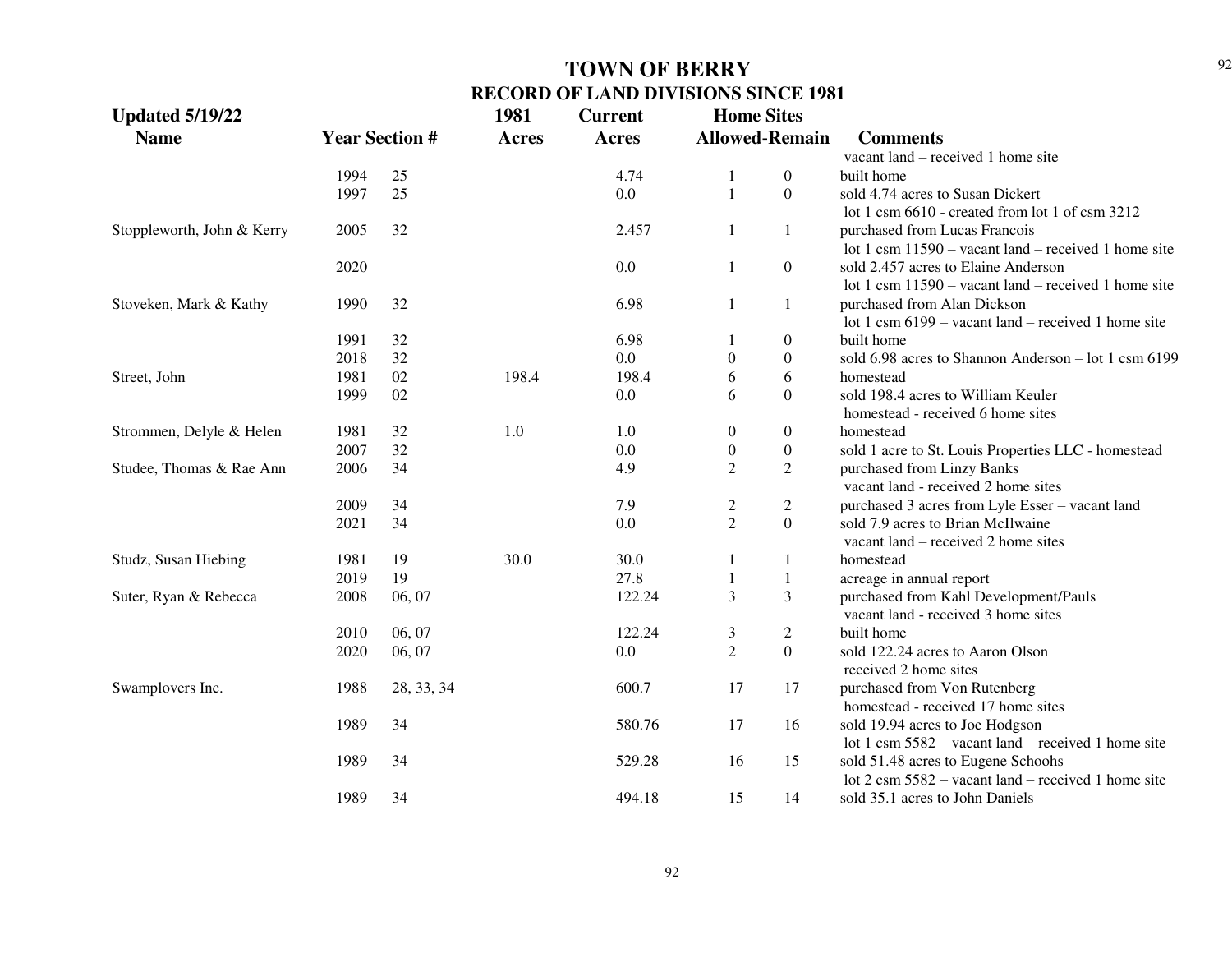| <b>Updated 5/19/22</b>       |                       |            | 1981         | <b>Current</b> | <b>Home Sites</b> |                       |                                                                           |
|------------------------------|-----------------------|------------|--------------|----------------|-------------------|-----------------------|---------------------------------------------------------------------------|
| <b>Name</b>                  | <b>Year Section #</b> |            | <b>Acres</b> | <b>Acres</b>   |                   | <b>Allowed-Remain</b> | <b>Comments</b>                                                           |
|                              |                       |            |              |                |                   |                       | lot $4 \text{ cm } 5582$ – vacant land – received 1 home site             |
|                              | 1989                  | 34         |              | 459.18         | 14                | 13                    | sold 35 acres to Rodney McGuire                                           |
|                              |                       |            |              |                |                   |                       | lot $3 \text{ cm } 5582$ – vacant land – received 1 home site             |
|                              | 2004                  | 33         |              | 447.12         | 13                | 12                    | sold 12.060 acres to Gerald Goth                                          |
|                              |                       |            |              |                |                   |                       | lot 1 csm $10890 -$ vacant land – received 1 home site                    |
|                              | 2004                  | 33         |              | 435.293        | 12                | 12                    | sold 11.827 to Harold Swanson                                             |
|                              |                       |            |              |                |                   |                       | lot 2 csm 10890 - homestead                                               |
|                              | 2004                  | 33         |              | 435.293        | 12                | 12                    | homes sites and land acquired by the Ice Age Park<br>and Trail Foundation |
|                              | 2020                  | 33, 34     |              | 0.0            | 12                | $\boldsymbol{0}$      | sold 435.293 acres to Ice age Trail Alliance                              |
| Swanson, Harold & Jacqueline | 1981                  | 34         | 5.0          | 5.0            | $\mathbf{1}$      | $\mathbf{1}$          | vacant land                                                               |
|                              | 2004                  | 33         |              | 16.827         | 1                 | $\mathbf{1}$          | purchased 11.827 from Swamplovers                                         |
|                              |                       |            |              |                |                   |                       | lot 2 csm 10890 - homestead                                               |
|                              | 2006                  | 34         |              | 16.827         | 1                 | $\mathbf{1}$          | built home - replaced homestead                                           |
|                              | 2005                  | 34         |              | 11.827         | $\mathbf{1}$      | $\boldsymbol{0}$      | sold 5.0 acres to Linzy Scott Banks                                       |
|                              |                       |            |              |                |                   |                       | vacant land - received 1 home site                                        |
| Tabachnik Rev Living Tr      | 1981                  | 25         | 52.2         | 52.2           | 1                 | $\mathbf{1}$          | homestead                                                                 |
| B Robert & Jeanne            | 1999                  | 25         |              | 42.24          | $\mathbf{1}$      | $\mathbf{1}$          | sold 9.96 acres to Michael Smebak                                         |
|                              |                       |            |              |                |                   |                       | lot 1 csm $9073 -$ homestead                                              |
|                              | 2000                  | 25         |              | 38.2           | 1                 | $\mathbf{1}$          | acreage in annual report                                                  |
|                              | 2003                  | 25         |              | 38.2           |                   | $\overline{c}$        | transferred a divide from Town of Springfield                             |
|                              | 2003                  | $25\,$     |              | 38.2           | $\boldsymbol{2}$  | $\overline{c}$        | created lot 1 csm 10909 - 18.16 acres                                     |
|                              | 2003                  | 25         |              | 38.2           | $\overline{c}$    | $\overline{c}$        | created lot $2 \text{ csm } 10909 - 17.67$ acres                          |
|                              | 2004                  | $25\,$     |              | 35.83          | $\mathbf{2}$      | $\overline{c}$        | acreage in annual report                                                  |
|                              | 2006                  | 25         |              | 35.83          | $\sqrt{2}$        | $\mathbf{1}$          | built home $-$ lot 2 csm 10909                                            |
| Tabor, James                 | 1982                  | 05         |              | 5.0            | $\boldsymbol{0}$  | $\boldsymbol{0}$      | purchased from Donald Grass - homestead                                   |
|                              | 1991                  | 05         |              | $0.0\,$        | $\boldsymbol{0}$  | $\boldsymbol{0}$      | sold 5 acres to Lawrence Heilprin - homestead                             |
| Tallard, Jeffrey             | 2001                  | 22, 23, 27 |              | 242.16         | $\boldsymbol{7}$  | $\boldsymbol{7}$      | purchased from Earl/Vincent Maier                                         |
|                              |                       |            |              |                |                   |                       | homestead - received 7 home sites $-$ lot 1 csm 1701                      |
|                              | 2002                  | $22\,$     |              | 237.96         | $\tau$            | $\tau$                | sold 4.2 acres to Wolcott Hansen - consolidation                          |
|                              | 2002                  | 22         |              | 227.683        | $\boldsymbol{7}$  | $\tau$                | sold 10.277 acres to Everett Harder                                       |
|                              |                       |            |              |                |                   |                       | homestead - lot 1 csm 10125                                               |
|                              | 2002                  | 23         |              | 221.423        | $\tau$            | $\tau$                | sold 6.26 acres to Alan Bachman                                           |
|                              |                       |            |              |                |                   |                       | lot 1 csm $1701$ – vacant land – received 1 home site                     |
|                              | 2002                  | 22, 23, 27 |              | 46.283         | $\tau$            | $\overline{c}$        | sold 175.14 to Hillside Enterprises - received 5 home sites               |
|                              | 2003                  | 22         |              | 14.03          | $\overline{2}$    | $\mathbf{1}$          | sold 32.253 acres to Hillside Horse Farm                                  |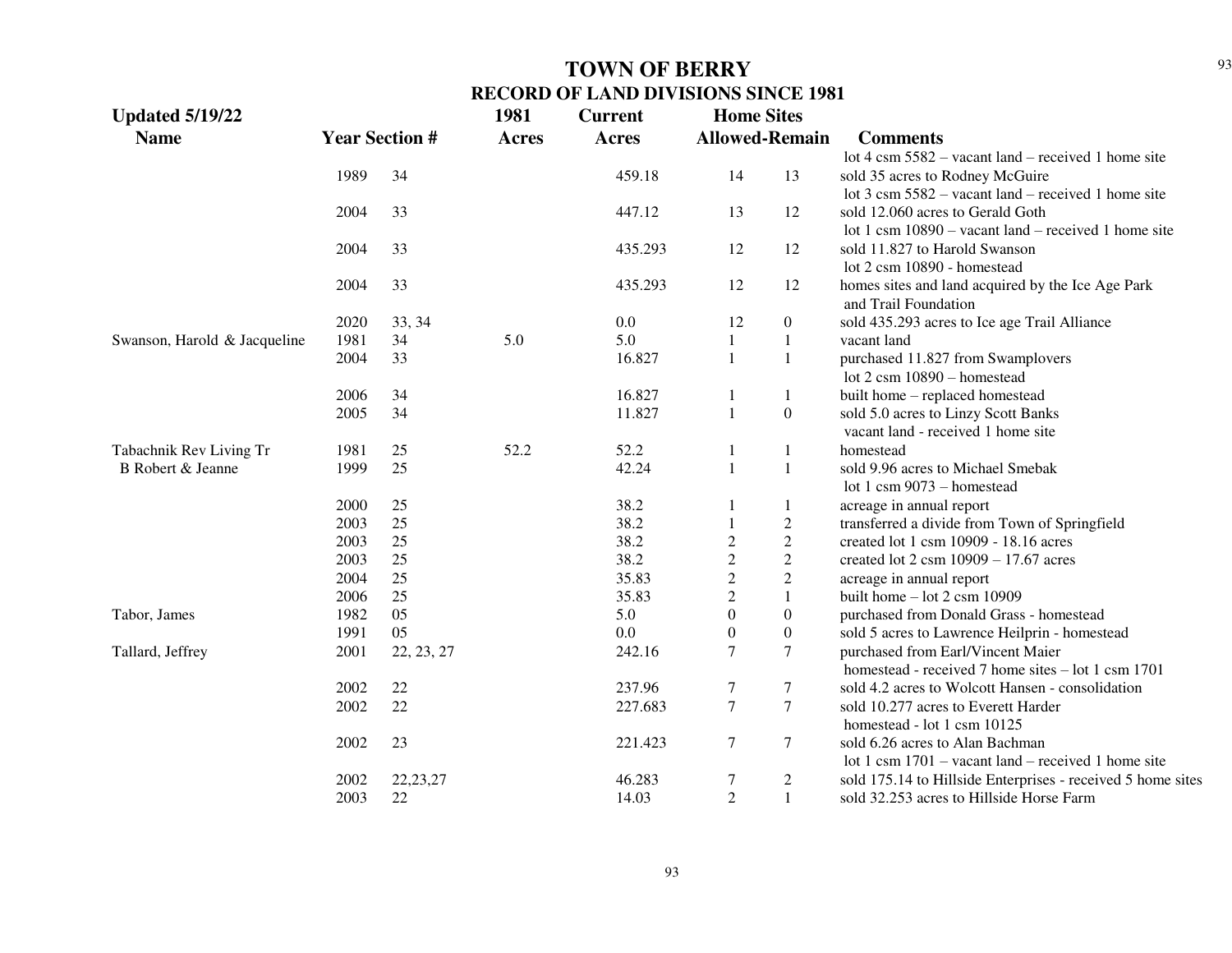| <b>Updated 5/19/22</b>         |      |                       | 1981  | <b>Current</b> | <b>Home Sites</b>     |                  |                                                                           |
|--------------------------------|------|-----------------------|-------|----------------|-----------------------|------------------|---------------------------------------------------------------------------|
| <b>Name</b>                    |      | <b>Year Section #</b> | Acres | Acres          | <b>Allowed-Remain</b> |                  | <b>Comments</b>                                                           |
|                                |      |                       |       |                |                       |                  | received 1 home site                                                      |
|                                | 2004 | 22                    |       | 0.0            | $\mathbf{1}$          | $\overline{0}$   | sold 14.03 acres to Susan Dickert - received 1 home site                  |
| Tans, William                  | 1981 | 03                    | 15.7  | 15.7           | $\mathbf{1}$          | $\mathbf{1}$     | vacant land                                                               |
|                                | 1991 | 03                    |       | 0.0            | $\mathbf{1}$          | $\overline{0}$   | sold 15.7 acres to Paul Knopp                                             |
|                                |      |                       |       |                |                       |                  | vacant land – received 1 home site                                        |
| Tarpay, Thomas & Lynn          | 2003 | 21                    |       | 15.11          | 1                     | $\mathbf{1}$     | purchased from Dave Paddock                                               |
|                                |      |                       |       |                |                       |                  | lot $2 \text{ cm } 10350$ – vacant land – received 1 home site            |
|                                | 2013 | 21                    |       | 0.0            | 1                     | $\boldsymbol{0}$ | sold 15.11 acres to Joseph Frost                                          |
|                                |      |                       |       |                |                       |                  | lot $2 \text{ cm } 10350$ – vacant land – received 1 home site            |
| Tarpley, Barb & Williams, Alan | 2004 | 02                    |       | 41.4           | $\boldsymbol{0}$      | $\boldsymbol{0}$ | purchased from David Ianne                                                |
|                                | 2017 | 02                    |       | 42.13          | $\boldsymbol{0}$      | $\boldsymbol{0}$ | purchased 0.73 acres from Dane County                                     |
|                                | 2020 | 02                    |       | 0.0            | $\boldsymbol{0}$      | $\boldsymbol{0}$ | sold 42.13 acres to Gordon Mann                                           |
| Terpstra, Lewis                | 2011 | 06                    |       | 20.21          | $\mathbf{1}$          | $\mathbf{1}$     | purchased from Joyce Christee                                             |
|                                |      |                       |       |                |                       |                  | homestead - received 1 home site                                          |
|                                | 2015 | 06                    |       | 0.0            | 1                     | $\overline{0}$   | sold 20.21 acres to Brian Buol                                            |
|                                |      |                       |       |                |                       |                  | homestead - received 1 home site                                          |
| Thaden, Tracy                  | 2009 | 18                    |       | 38.453         | $\mathbf{2}$          | $\overline{2}$   | purchased from Michael Needham                                            |
| Spring Valley Road LLC         |      |                       |       |                |                       |                  | lot $2 \text{ cm } 4647$ – part of lot $2 \text{ cm } 2761$ - vacant land |
|                                |      |                       |       |                |                       |                  | homestead - received 2 home sites                                         |
|                                | 2013 | 18                    |       | 15.653         | $\overline{2}$        | 1                | sold 22.8 acres to David Kiefer                                           |
|                                |      |                       |       |                |                       |                  | lot $2 \text{ cm } 4647$ – part of lot $2 \text{ cm } 2761$ - vacant land |
|                                |      |                       |       |                |                       |                  | received 1 home site                                                      |
|                                | 2015 | 18                    |       | 0.0            | 1                     | $\overline{0}$   | sold 15.653 acres to David Kiefer                                         |
|                                |      |                       |       |                |                       |                  | homestead - received 1 home site                                          |
| Theis, Marvin et al            | 2005 | 10                    |       | 3.765          | $\boldsymbol{0}$      | $\boldsymbol{0}$ | purchased from Matthew Theis                                              |
|                                |      |                       |       |                |                       |                  | homestead - lot 1 csm $11165 - was$ lot 2 csm 2348                        |
|                                | 2011 | 10                    |       | 0.0            | $\overline{0}$        | $\boldsymbol{0}$ | sold 3.765 acres to Jon Beckman                                           |
|                                |      |                       |       |                |                       |                  | homestead - lot 1 csm $11165 - was$ lot 2 csm 2348                        |
| Theis, Matthew & Laura         | 1981 | 03, 10                | 130.6 | 130.6          | 4                     | $\overline{4}$   | 3 homesteads                                                              |
| Theis Rev Tr                   | 1981 | 10                    |       | 130.6          | $\overline{4}$        | $\overline{4}$   | lot 1 csm $2349$ – homestead                                              |
|                                | 1981 | 10                    |       | 130.6          | 5                     | $\sqrt{5}$       | lot $2 \text{ csm } 2348 - \text{vacant land}$                            |
|                                | 1995 | 10                    |       | 127.82         | 5                     | $\mathfrak s$    | sold 2.78 acres to Duane Haag - lot 1 csm 7368 - business                 |
|                                | 2001 | 10                    |       | 124.716        | 5                     | 5                | sold 3.104 acres to Peter Annen                                           |
|                                |      |                       |       |                |                       |                  | homestead $-$ lot 1 csm 9633                                              |
|                                | 2001 | 03                    |       | 122.946        | 5                     | 5                | sold 1.77 acres to Chad Weberg - homestead                                |
|                                | 2005 | 10                    |       | 119.181        | 5                     | 5                | sold 3.765 acres to Marvin Theis et al.                                   |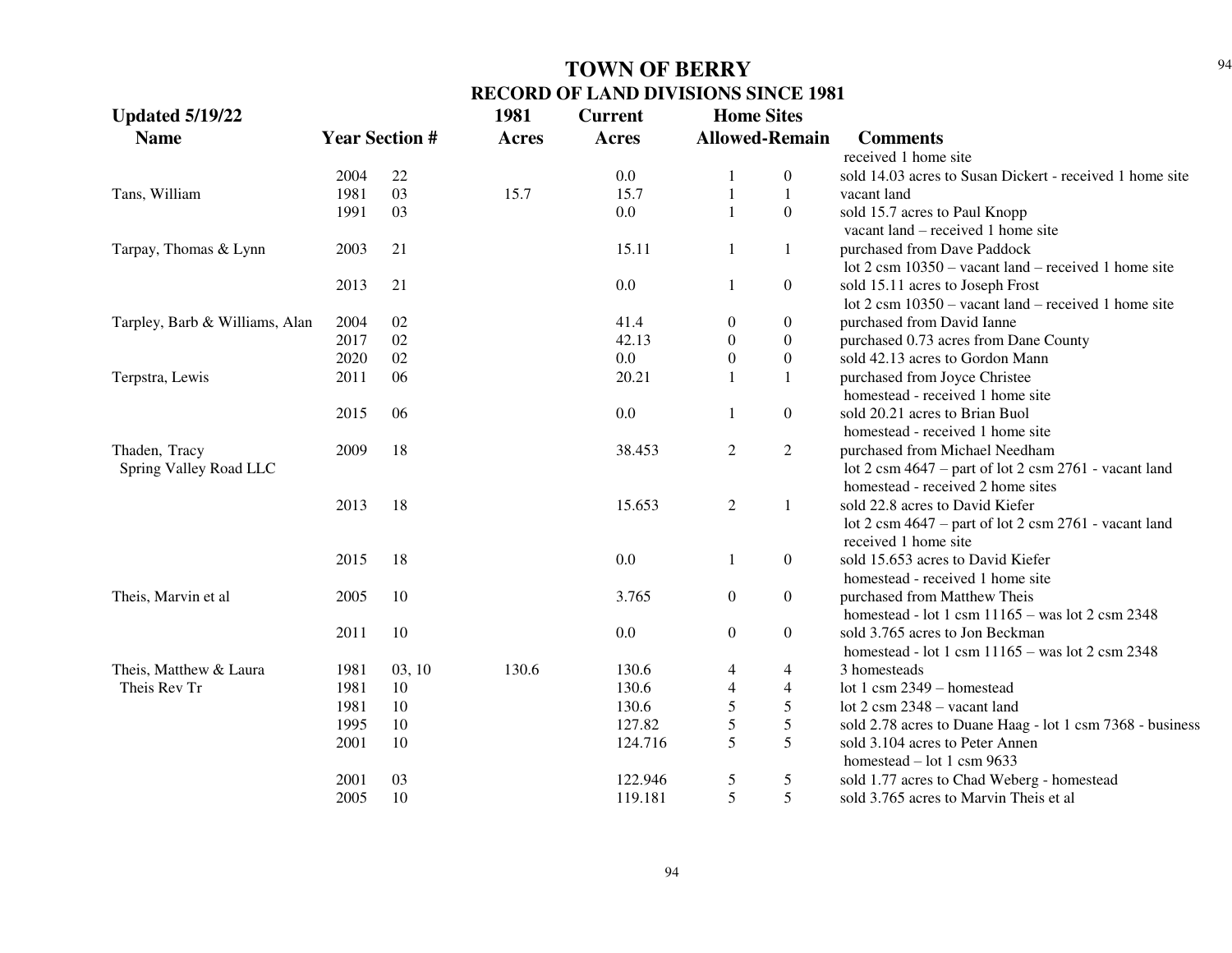| <b>Updated 5/19/22</b>      |      |                       | 1981         | <b>Current</b> | <b>Home Sites</b> |                       |                                                            |
|-----------------------------|------|-----------------------|--------------|----------------|-------------------|-----------------------|------------------------------------------------------------|
| <b>Name</b>                 |      | <b>Year Section #</b> | <b>Acres</b> | <b>Acres</b>   |                   | <b>Allowed-Remain</b> | <b>Comments</b>                                            |
|                             |      |                       |              |                |                   |                       | homestead - lot 1 csm $11165 - was$ lot 1 csm 2349         |
|                             | 2019 | 10                    |              | 113.215        | 5                 | 5                     | acreage in annual report                                   |
|                             | 2020 | 10                    |              | 54.23          | 5                 | $\overline{4}$        | sold 58.985 to Aaron Richards                              |
|                             |      |                       |              |                |                   |                       | lot $2 \text{ csm } 2348 - \text{vacant land}$             |
|                             | 2021 | 10                    |              | 0.0            | 4                 | $\theta$              | sold 54.23 acres to John Meinholz<br>received 4 home sites |
| Theis, Michael              | 1981 | 14                    | 8.2          | 8.2            | 1                 | 1                     | homestead                                                  |
| Theis Rev Living Tr         | 1981 | 14                    |              | 8.2            | $\mathbf{1}$      | $\mathbf{1}$          | lot 2 csm 2164                                             |
|                             | 2015 | 10, 11                |              | 104.84         | $\mathbf{1}$      | $\overline{4}$        | purchased 96.64 acres from Gladys Theis                    |
|                             |      |                       |              |                |                   |                       | lot 1 csm $3906 - 1.14$ acres - right of way               |
|                             |      |                       |              |                |                   |                       | homestead - received 3 home sites                          |
| Theis, Philip               | 2004 | 03                    |              | 2.178          | $\mathbf{1}$      | 1                     | purchased from Stanley Theis                               |
|                             |      |                       |              |                |                   |                       | lot 1 csm 11084 – vacant land – received 1 home site       |
|                             | 2004 | 03                    |              | 2.178          | 1                 | $\theta$              | built home                                                 |
| Theis Tr, Stanley & Lynette | 1981 | 03, 04                | 210.98       | 210.98         | 6                 | 6                     | homestead                                                  |
|                             | 2004 | 03                    |              | 210.98         | 6                 | 6                     | created lot 2 csm 11084 - 22.603 acres - vacant land       |
|                             | 2004 | 03                    |              | 208.802        | 6                 | 5                     | sold 2.178 acres to Philip Theis                           |
|                             |      |                       |              |                |                   |                       | lot 1 csm $11084$ – vacant land – received 1 home site     |
|                             | 2019 | 04                    |              | 208.802        | 5                 | 5                     | created lot 1 csm $15271 - 18.28$ acres - homestead        |
|                             | 2020 | 04                    |              | 190.522        | 5                 | 5                     | sold 18.28 acres to Joshua Haskins                         |
|                             |      |                       |              |                |                   |                       | homestead $-$ lot 1 csm 15271                              |
| Theis, Virgil & Gladys      | 1981 | 10, 11                | 95.5         | 95.5           | 3                 | 3                     | homestead                                                  |
|                             | 1982 | 10                    |              | 96.64          | $\mathfrak{Z}$    | 3                     | created lot 1 csm 3906 - 1.14 acres - right of way         |
|                             | 2015 | 10, 11                |              | 0.0            | $\overline{3}$    | $\overline{0}$        | sold 96.64 acres to Michael Theis                          |
|                             |      |                       |              |                |                   |                       | lot 1 csm $3906 - 1.14$ acres - right of way               |
|                             |      |                       |              |                |                   |                       | homestead - received 3 home sites                          |
| Thompson, Jeron             | 2020 | 21                    |              | 9.89           | $\boldsymbol{0}$  | $\boldsymbol{0}$      | purchased from Kenneth Liebetrau                           |
|                             |      |                       |              |                |                   |                       | lot 1 csm $11851 -$ homestead                              |
|                             | 2020 | 21                    |              | 0.0            | $\boldsymbol{0}$  | $\boldsymbol{0}$      | sold 9.89 acres to Northwave Investments                   |
|                             |      |                       |              |                |                   |                       | lot 1 csm $11851 -$ homestead                              |
| Thornton, Kevin             | 1995 | 05                    |              | 9.6            | $\mathbf{1}$      | $\mathbf{1}$          | purchased from Thomas McGann                               |
|                             |      |                       |              |                |                   |                       |                                                            |
|                             |      | 05                    |              | 0.0            |                   |                       | homestead - received 1 home site                           |
|                             | 2017 |                       |              |                | 1                 | $\boldsymbol{0}$      | sold 9.6 acres to Peter Doggart                            |
|                             |      |                       |              |                |                   |                       | homestead - received 1 home site                           |
| Thorstad, Susan & Thomas    | 1989 | 22                    |              | 10.0           | $\boldsymbol{0}$  | $\mathbf{0}$          | purchased from Donald Peterson                             |
|                             | 2021 | 22                    |              | 0.0            | $\boldsymbol{0}$  | $\overline{0}$        | sold 10 acres to Andrew Watson                             |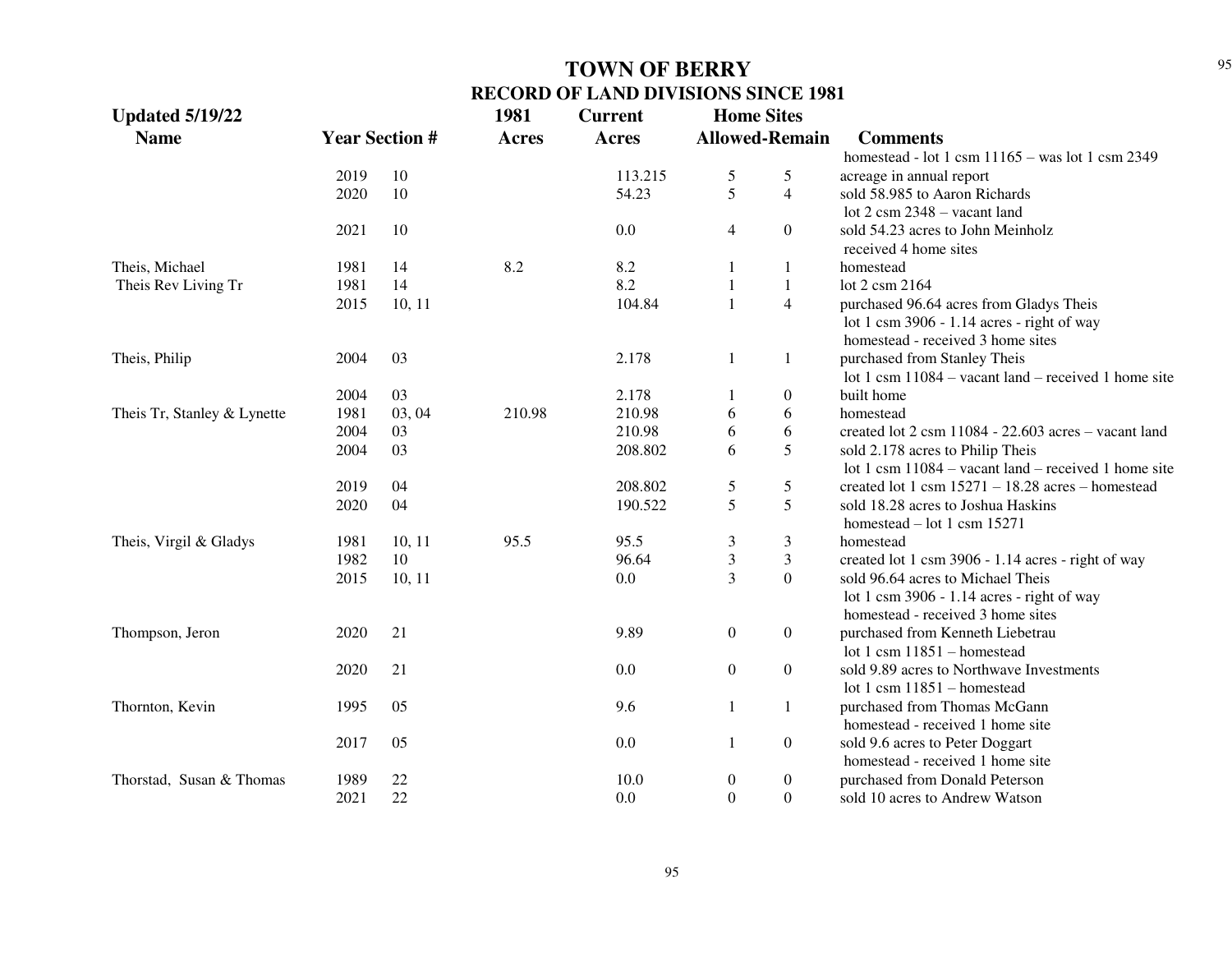| <b>Updated 5/19/22</b>   |                       |        | 1981  | <b>Current</b> | <b>Home Sites</b> |                       |                                                               |
|--------------------------|-----------------------|--------|-------|----------------|-------------------|-----------------------|---------------------------------------------------------------|
| <b>Name</b>              | <b>Year Section #</b> |        | Acres | Acres          |                   | <b>Allowed-Remain</b> | <b>Comments</b>                                               |
| Tierney, James & Barbara | 1981                  | 09, 16 | 180.1 | 180.1          | 5                 | 5                     | homestead                                                     |
| Tierney Rev Liv Tr       | 1981                  | 19, 16 |       | 180.1          | 5                 | 6                     | lot $2 \text{ csm } 3437 - \text{vacant land}$                |
|                          | 1995                  | 16     |       | 171.66         | 6                 | 5                     | sold 8.433 acres to Scott DiFiore                             |
|                          |                       |        |       |                |                   |                       | lot $2 \text{ cm } 7433$ – vacant land – received 1 home site |
|                          | 1995                  | 16     |       | 166.12         | 5                 | $\overline{4}$        | sold 5.545 acres to Jeffrey Funk                              |
|                          |                       |        |       |                |                   |                       | lot 1 csm $7433 -$ vacant land – received 1 home site         |
|                          | 1995                  | 16     |       | 157.92         | $\overline{4}$    | 3                     | sold 8.2 acres to Jon Moritz                                  |
|                          |                       |        |       |                |                   |                       | lot 1 csm $7434 -$ vacant land – received 1 home site         |
|                          | 1995                  | 16     |       | 140.722        | 3                 | 3                     | sold 17.2 acres to Douglas Wolfe                              |
|                          |                       |        |       |                |                   |                       | lot 2 csm 7434 - homestead                                    |
|                          | 1995                  | 16     |       | 135.022        | 3                 | $\overline{2}$        | sold 5.7 acres to Raymond Tierney                             |
|                          |                       |        |       |                |                   |                       | lot $2 \text{ cm } 3437$ – vacant land – received 1 home site |
|                          | 1999                  | 16     |       | 90.412         | 2                 | 1                     | sold 44.61 acres to Steven Danz                               |
|                          |                       |        |       |                |                   |                       | consolidation - received 1 home site                          |
| Tierney, Raymond & Mary  | 1981                  | 16     | 1.9   | 1.9            | $\boldsymbol{0}$  | $\boldsymbol{0}$      | lot 1 csm 3437                                                |
|                          | 1995                  | 16     |       | 7.6            | $\overline{0}$    | $\mathbf{1}$          | purchased 5.7 acres from James Tierney                        |
|                          |                       |        |       |                |                   |                       | lot $2 \text{ cm } 3437$ – vacant land – received 1 home site |
| Tigert, Aaron & Rita     | 2017                  | 16, 17 |       | 265.48         | $\tau$            | $\tau$                | purchased from Robert Clason                                  |
|                          |                       |        |       |                |                   |                       | $3$ homesteads – received $7$ home sites                      |
|                          | 2018                  | 17     |       | 302.98         | 7                 | $\,8$                 | purchased 37.5 acres from Nancy DiFiore                       |
|                          |                       |        |       |                |                   |                       | vacant land – received 1 home site                            |
|                          | 2022                  | 16     |       | 302.98         | 8                 | $\,8\,$               | created lot 1 csm $15925 -$ vacant land – unbuildable site    |
|                          | 2022                  | 16     |       | 277.92         | 8                 | $\,8\,$               | sold 25.060 acres to Calvin Frisch                            |
|                          |                       |        |       |                |                   |                       | lot 1 csm $15925$ – vacant land – unbuildable site            |
| Toal, Edwin              | 1981                  | 14     | 5.8   | 5.8            | 1                 | 1                     | lot 1 csm 3131 - homestead                                    |
|                          | 1989                  | 14     |       | 0.0            | $\mathbf{1}$      | $\boldsymbol{0}$      | sold 5.8 acres to John Van Haren                              |
|                          |                       |        |       |                |                   |                       | lot 1 csm 3131 – homestead – received 1 home site             |
| Tobias, Tonu & Diane     | 2018                  | 23     |       | 40.0           | $\boldsymbol{0}$  | $\boldsymbol{0}$      | purchased from Frederick Wisner                               |
| Toon, Albert             | 2000                  | 36     |       | 79.4           | $\overline{2}$    | $\overline{2}$        | purchased from Francis Dermott                                |
|                          |                       |        |       |                |                   |                       | vacant land - received 2 home sites                           |
|                          | 2001                  | 36     |       | 79.4           | $\overline{c}$    | $\mathbf{1}$          | built home                                                    |
|                          | 2001                  | 36     |       | 66.4           | $\mathbf{1}$      | $\boldsymbol{0}$      | sold 13 acres to Kim Egan                                     |
|                          |                       |        |       |                |                   |                       | lot 1 csm $9698 -$ vacant land – received 1 home site         |
|                          | 2006                  | 36     |       | 0.0            | $\boldsymbol{0}$  | $\boldsymbol{0}$      | sold 66.4 acres to Anthony Kampling                           |
| Topper, Stephen          | 2000                  | 10     |       | 0.50           | $\overline{0}$    | $\boldsymbol{0}$      | purchased from Stephen Walder - homestead                     |
|                          | 2007                  | 10     |       | 0.0            | $\Omega$          | $\boldsymbol{0}$      | sold 0.50 acres to Scott Zuber - homestead                    |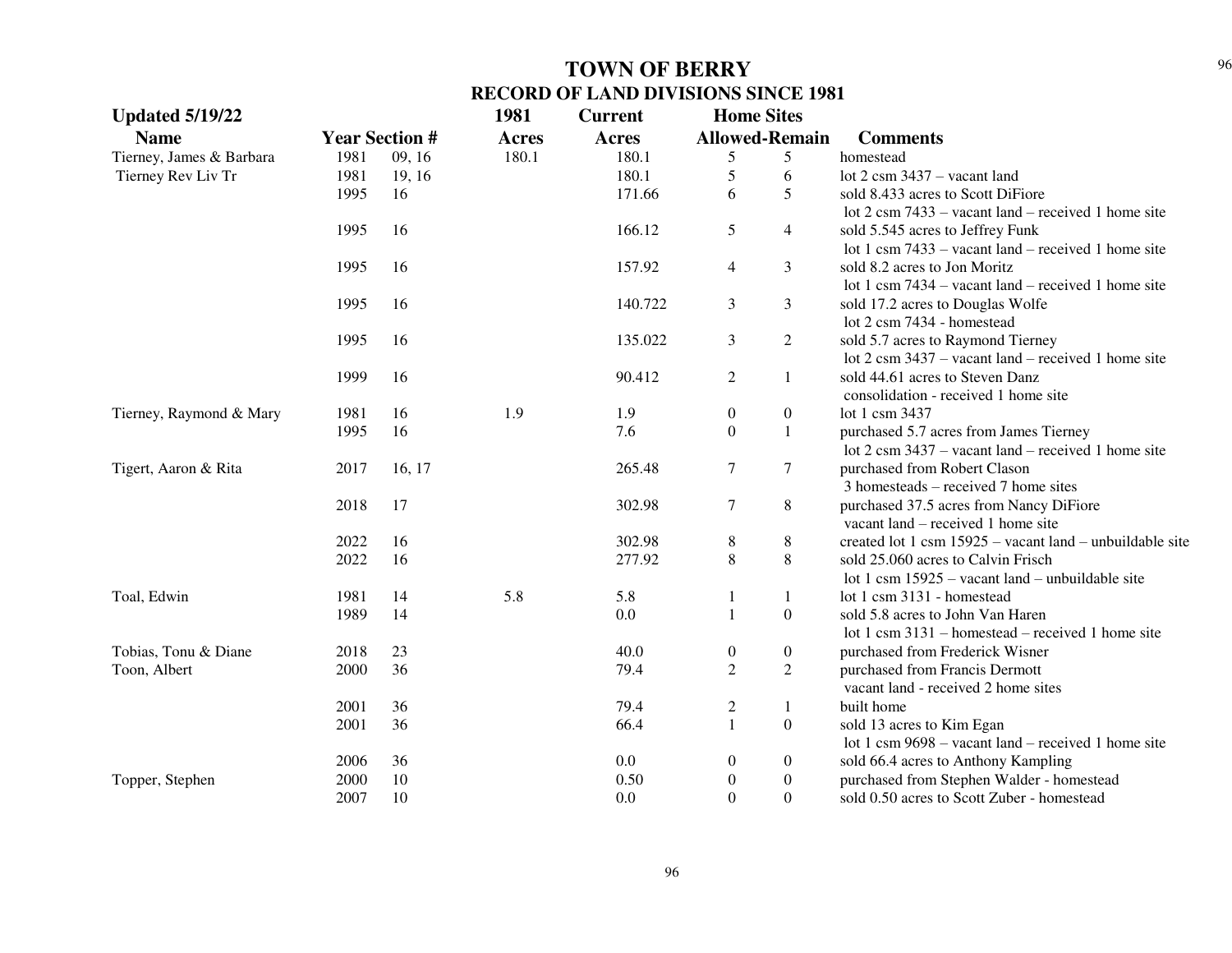| <b>Updated 5/19/22</b>      |                       |    | 1981         | <b>Current</b> | <b>Home Sites</b> |                       |                                                                                     |
|-----------------------------|-----------------------|----|--------------|----------------|-------------------|-----------------------|-------------------------------------------------------------------------------------|
| <b>Name</b>                 | <b>Year Section #</b> |    | <b>Acres</b> | <b>Acres</b>   |                   | <b>Allowed-Remain</b> | <b>Comments</b>                                                                     |
| Tourdot, Francis & Lois     | 1987                  | 23 |              | 116.6          | 2                 | 2                     | purchased from Herman Maier                                                         |
|                             |                       |    |              |                |                   |                       | homestead - received 2 home sites                                                   |
|                             | 2000                  | 23 |              | 117.8          | $\overline{c}$    | 2                     | acreage in annual report                                                            |
| Town of Berry               | 1998                  | 08 |              | 3.0            | $\theta$          | $\boldsymbol{0}$      | gifted 3 acres from Curtis Kahl                                                     |
|                             | 2005                  | 08 |              | 8.0            | $\theta$          | $\boldsymbol{0}$      | gifted 5 acres from Curtis Kahl                                                     |
| Trappe Liv Tr, Gary & Karen | 1981                  | 14 | 2.0          | 2.0            | 0                 | $\boldsymbol{0}$      | lot 1 csm 1315 homestead                                                            |
|                             | 2020                  | 14 |              | 0.0            | $\mathbf{0}$      | $\boldsymbol{0}$      | sold 2 acres to Cody Van Haren - lot 1 csm 1315                                     |
| Troendle, Randy             | 2011                  | 10 |              | 0.50           | $\boldsymbol{0}$  | $\overline{0}$        | purchased from First National Mortgage Assoc<br>homestead                           |
|                             | 2013                  | 10 |              | 0.0            | $\boldsymbol{0}$  | $\boldsymbol{0}$      | sold 0.50 acres to Marcy Kreiser - homestead                                        |
| Tubbs, Monroe               | 1981                  | 33 | 19.5         | 19.5           | $\mathbf{1}$      | $\mathbf{1}$          | homestead                                                                           |
|                             | 1985                  | 33 |              | 0.0            | $\mathbf{1}$      | $\boldsymbol{0}$      | sold 19.5 acres to John Brooks                                                      |
|                             |                       |    |              |                |                   |                       | homestead - received 1 home site                                                    |
| Tubbs, James & Tonya        | 1995                  | 36 |              | 20.75          | $\boldsymbol{0}$  | $\boldsymbol{0}$      | purchased from Gerald Grob                                                          |
|                             |                       |    |              |                |                   |                       | lot 1 csm 6590 - changed to lot 1 csm 9588 - homestead                              |
|                             | 2000                  | 36 |              | 91.09          | $\boldsymbol{0}$  | $\mathbf{1}$          | purchased 70.34 acres from Gerald/Conrad Grob<br>vacant land – received 1 home site |
|                             | 2001                  | 36 |              | 81.59          | $\mathbf{1}$      | $\overline{0}$        | sold 9.5 acres to Kevin Lockwood                                                    |
|                             |                       |    |              |                |                   |                       | lot 2 csm 9588 – vacant land – received 1 home site                                 |
|                             | 2004                  | 36 |              | 191.59         | $\boldsymbol{0}$  | $\overline{c}$        | purchased 110 acres from Grob/Tubbs LLC                                             |
|                             |                       |    |              |                |                   |                       | received 2 home sites                                                               |
|                             | 2004                  | 36 |              | 185.2          | $\overline{c}$    | $\overline{c}$        | acreage in annual report                                                            |
| Tupa, Charles & Michael     | 2011                  | 29 |              | 1.5            | $\boldsymbol{0}$  | $\boldsymbol{0}$      | purchased from Melvin Hering - lot 1 csm 671 - homestead                            |
| Turk, Allayne & Danna       | 1987                  | 30 |              | 79.4           | $\overline{c}$    | $\overline{c}$        | purchased from Harry Turk                                                           |
|                             |                       |    |              |                |                   |                       | vacant land – received 2 home sites                                                 |
|                             | 1999                  | 30 |              | 126.4          | $\overline{c}$    | 3                     | purchased 47 acres from Ken Zander                                                  |
|                             |                       |    |              |                |                   |                       | vacant land - received 1 home site                                                  |
|                             | 1998                  | 30 |              | 126.4          | 3                 | 3                     | created lot 3 csm 9106 - 11.46 acres - vacant land                                  |
|                             | 1998                  | 30 |              | 126.4          | 3                 | 3                     | created lot 4 csm 9106 - 4.69 acres - vacant land                                   |
|                             | 1999                  | 30 |              | 121.4          | 3                 | $\overline{2}$        | sold 5 acres to Todd Stelzel                                                        |
|                             |                       |    |              |                |                   |                       | lot $2 \text{ cm } 9106$ – vacant land – received 1 home site                       |
|                             | 1999                  | 30 |              | 76.8           | $\overline{2}$    | 1                     | sold 44.6 acres to Doug Genthe                                                      |
|                             |                       |    |              |                |                   |                       | lot 1 csm $9106 -$ vacant land – received 1 home site                               |
|                             | 2006                  | 30 |              | 109.40         | $\mathbf{1}$      | $\mathbf{1}$          | purchased 32.6 acres from Charleen Wallin<br>vacant land                            |
|                             | 2019                  | 30 |              | 48.47          | 1                 | $\overline{0}$        | sold 60.93 acres to Daniel Carson                                                   |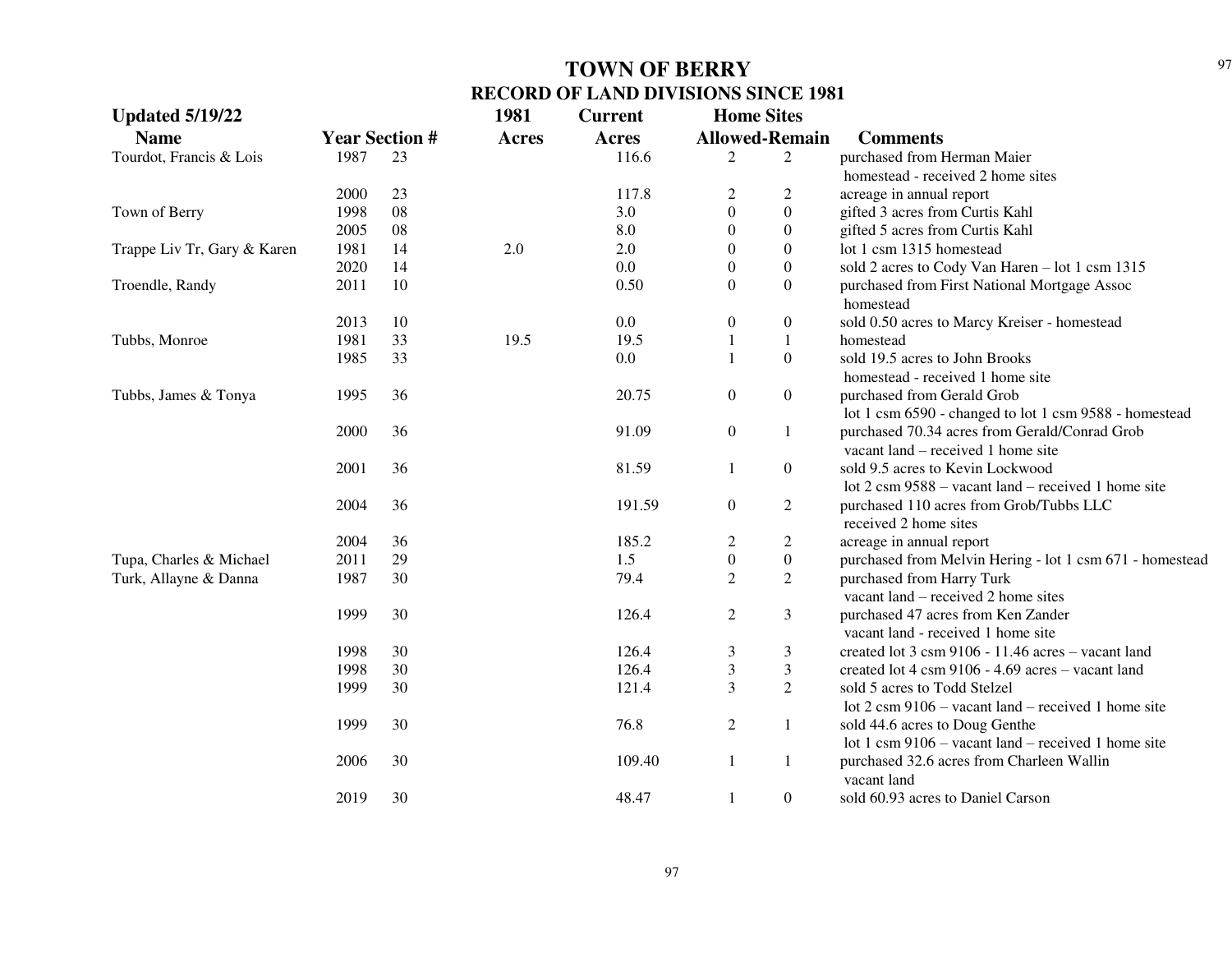| <b>Updated 5/19/22</b>        |      |                       | 1981         | <b>Current</b> | <b>Home Sites</b>     |                  |                                                                |
|-------------------------------|------|-----------------------|--------------|----------------|-----------------------|------------------|----------------------------------------------------------------|
| <b>Name</b>                   |      | <b>Year Section #</b> | <b>Acres</b> | <b>Acres</b>   | <b>Allowed-Remain</b> |                  | <b>Comments</b>                                                |
|                               |      |                       |              |                |                       |                  | received 1 home site                                           |
|                               | 2019 | 30                    |              | 48.47          | $\overline{0}$        | $\mathbf{1}$     | purchased 1 development right from Rex Ewald                   |
|                               |      |                       |              |                |                       |                  | 30.76 acre parcel – vacant land – TDR lot                      |
|                               | 2020 | 30                    |              | 48.47          | 1                     | $\overline{2}$   | purchased 1 development right from Calvin Frisch               |
|                               |      |                       |              |                |                       |                  | lot 4 csm 9106 - vacant land - TDR lot                         |
|                               | 2020 | 30                    |              | 48.47          | $\overline{2}$        | 3                | purchased 1 development right from David Lucey                 |
|                               |      |                       |              |                |                       |                  | lot $3 \text{ cm } 9106 - \text{vacant land} - \text{TDR}$ lot |
|                               | 2020 | 30                    |              | 37.015         | 3                     | $\overline{2}$   | sold 11.455 acres to Samuel Acker                              |
|                               |      |                       |              |                |                       |                  | lot 3 csm 9106 - vacant land - received 1 home site            |
|                               | 2020 | 30                    |              | 32.336         | $\overline{c}$        | $\mathbf{1}$     | sold 4.679 acres to Chase Farrell                              |
|                               |      |                       |              |                |                       |                  | lot 4 csm $9106 -$ vacant land – received 1 home site          |
|                               | 2021 | 30                    |              | 32.336         | 1                     | $\overline{0}$   | sold 32.336 acres to David Ohnstad                             |
|                               |      |                       |              |                |                       |                  | vacant land – receved 1 home site                              |
| Turk, Roger & Valerie         | 1986 | 19                    |              | 6.647          | $\boldsymbol{0}$      | $\overline{0}$   | purchased from Floyd Creamer                                   |
|                               |      |                       |              |                |                       |                  | lot 1 csm 4647 - part of lot 2 csm 2761 - homestead            |
|                               | 2016 | 19                    |              | 0.0            | $\boldsymbol{0}$      | $\overline{0}$   | sold 6.647 acres to Yahina Vargas                              |
|                               |      |                       |              |                |                       |                  | lot 1 csm 4647 - part of lot 2 csm 2761 - homestead            |
| Turk, Harry                   | 1981 | 30                    | 79.4         | 79.4           | $\overline{c}$        | $\overline{c}$   | vacant land                                                    |
|                               | 1987 | 30                    |              | 0.0            | $\overline{2}$        | $\overline{0}$   | sold 79.4 acres to Allayne Turk                                |
|                               |      |                       |              |                |                       |                  | vacant land – received 2 home sites                            |
| Turkey Road Farm LLC          | 1985 | 19, 30                | 115.1        | 115.1          | 3                     | 3                | purchased 115.1 acres from Edward Schultz                      |
| Kuehn, Koreen                 |      |                       |              |                |                       |                  | homestead – received 3 home sites                              |
|                               | 2017 | 19, 30                |              | 115.1          | 3                     | $\overline{c}$   | built home - Bridget Handel                                    |
|                               | 2021 | 19, 30                |              | 3.64           | $\overline{2}$        | $\overline{0}$   | sold 111.46 acres to Lilly Valley Farm LLC                     |
|                               |      |                       |              |                |                       |                  | vacant land – received 2 home sites                            |
| Turner, Edwin & Joe           | 1981 | 14                    | 6.25         | 6.25           | 1                     | 1                | homestead                                                      |
| Uphoff, John & Marjorie       | 1981 | 02                    | 0.9          | 0.9            | $\boldsymbol{0}$      | $\boldsymbol{0}$ | lot 1 csm $562$ – homestead – 0.71 acres                       |
| Upper LLC, Christen & Karen   | 1981 | 02, 03, 10            | 111.65       | 111.65         | 3                     | 3                | vacant land                                                    |
|                               | 1982 | 02, 03, 10            |              | 111.65         | 3                     | $\sqrt{2}$       | built home                                                     |
| Valaskey, Van & Judy          | 1981 | 11                    | 5.53         | 5.53           | $\mathbf{1}$          | $\mathbf{1}$     | homestead                                                      |
| Vandenbergh, Louis & Michelle | 2016 | 32                    |              | 3.10           | $\mathbf{0}$          | $\boldsymbol{0}$ | purchased from Robert Statz                                    |
|                               |      |                       |              |                |                       |                  | lot 1 csm 14216 - homestead                                    |
| Vandenbergh Properties LLC    | 2021 | 32                    |              | 1.0            | $\boldsymbol{0}$      | $\boldsymbol{0}$ | purchased from St Louis Properties - homestead                 |
| Van Dort, John & Adelin       | 1981 | 06                    | 71.7         | 71.7           | $\overline{c}$        | $\overline{c}$   | homestead                                                      |
|                               | 1989 | 06                    |              | 9.1            | $\overline{2}$        | $\mathbf{0}$     | sold 62.6 acres to George Acker                                |
|                               |      |                       |              |                |                       |                  | homestead - received 2 home sites                              |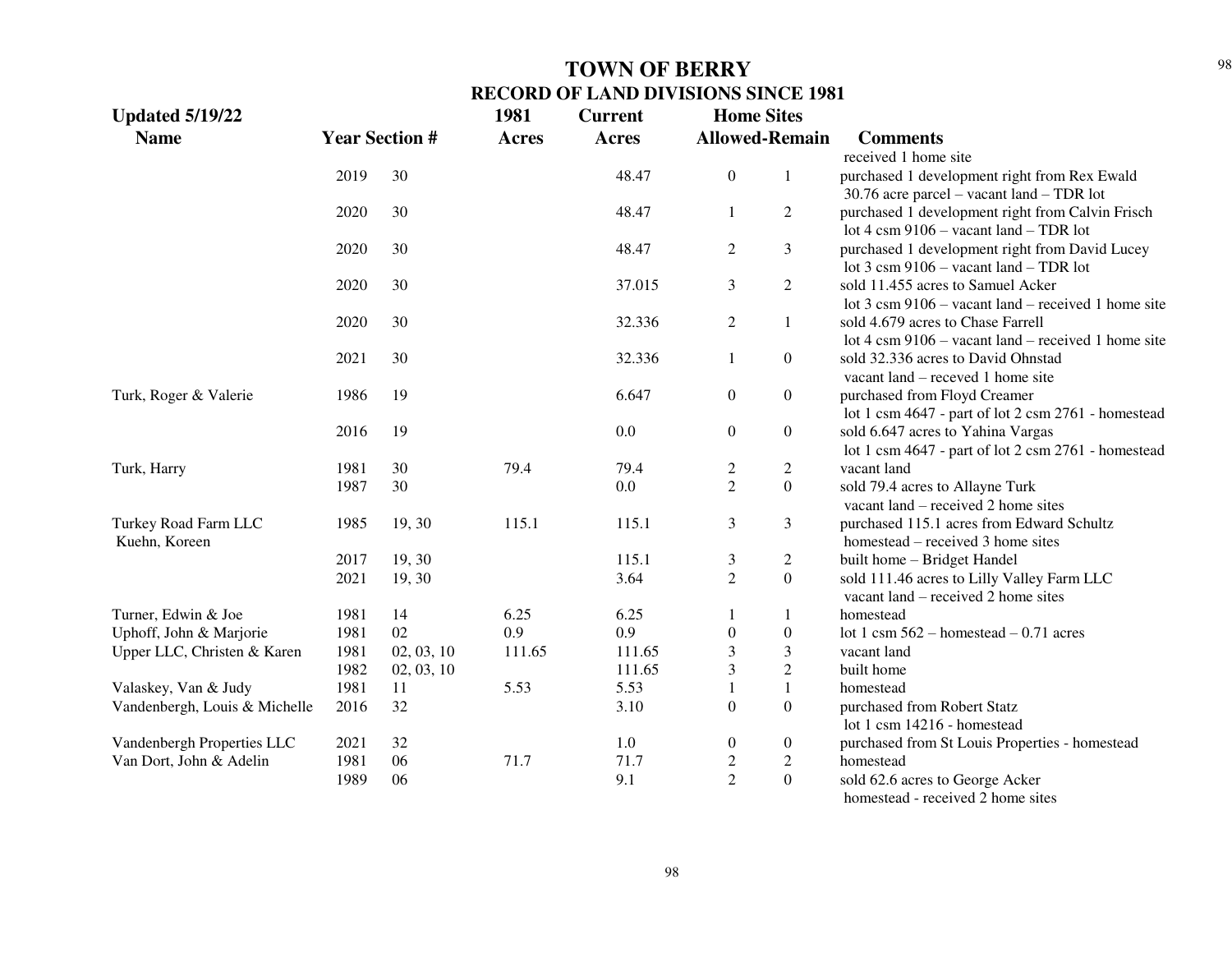| <b>Updated 5/19/22</b>          |                       |            | 1981         | <b>Current</b> | <b>Home Sites</b> |                       |                                                                |
|---------------------------------|-----------------------|------------|--------------|----------------|-------------------|-----------------------|----------------------------------------------------------------|
| <b>Name</b>                     | <b>Year Section #</b> |            | <b>Acres</b> | <b>Acres</b>   |                   | <b>Allowed-Remain</b> | <b>Comments</b>                                                |
| Van Epps, Lawrence & Kathleen   | 2009                  | 02         |              | 26.145         | $\overline{0}$    | $\overline{0}$        | purchased from Robert Letzing - homestead                      |
| Van Haren, Cody                 | 2020                  | 14         |              | 2.0            | $\boldsymbol{0}$  | $\boldsymbol{0}$      | purchased from Gary Trappe - lot 1 csm 1316                    |
| Van Haren, Duane & Helen        | 2003                  | 13         |              | 9.154          | 1                 | $\mathbf{1}$          | purchased from Ronald Dresen                                   |
|                                 |                       |            |              |                |                   |                       | lot $2 \text{ cm } 10203$ – vacant land – received 1 home site |
|                                 | 2014                  | 13         |              | $0.0\,$        | $\mathbf{1}$      | $\boldsymbol{0}$      | sold 9.154 acres to John VanHaren                              |
|                                 |                       |            |              |                |                   |                       | lot $2 \text{ cm } 10203$ – vacant land – received 1 home site |
| Van Haren, John & Christine     | 1989                  | 14         |              | 5.859          | 1                 | 1                     | purchased from Edwin Toal                                      |
|                                 |                       |            |              |                |                   |                       | lot 1 csm 3131 – homestead – received 1 home site              |
|                                 | 2003                  | 13         |              | 15.095         | $\mathbf{1}$      | $\overline{2}$        | purchased 9.236 acres from Ronald Dresen                       |
|                                 |                       |            |              |                |                   |                       | lot 1 csm 10203 – vacant land - received 1 home site           |
|                                 | 2014                  | 13         |              | 24.249         | $\sqrt{2}$        | 3                     | purchased 9.154 acres from Duane VanHaren                      |
|                                 |                       |            |              |                |                   |                       | lot $2 \text{ cm } 10203$ – vacant land – received 1 home site |
| Varda, Anthony & Jane           | 2000                  | 18         |              | 13.54          | $\mathbf{1}$      | 1                     | purchased from Kendall Kahl                                    |
|                                 |                       |            |              |                |                   |                       | lot $2 \text{ cm } 7975$ – vacant land – received 1 home site  |
|                                 | 2000                  | 18         |              | 13.54          | 1                 | $\boldsymbol{0}$      | built home                                                     |
| Vargas, Yahina & Franco, Japeth | 2016                  | 19         |              | 6.647          | $\mathbf{0}$      | $\boldsymbol{0}$      | purchased from Roger Turk                                      |
|                                 |                       |            |              |                |                   |                       | lot 1 csm 4647 - part of lot 2 csm 2761 - homestead            |
| Vasen, John                     | 1981                  | 25         | $2.0\,$      | 2.0            | $\boldsymbol{0}$  | $\boldsymbol{0}$      | lot 1 csm 707 - homestead                                      |
|                                 | 1995                  | 25         |              | 0.0            | $\overline{0}$    | $\boldsymbol{0}$      | sold 2 acres to James Bushert - lot 1 csm 707 - homestead      |
| Vaughn, Ronald                  | 1994                  | 30         |              | 3.0            | $\Omega$          | $\boldsymbol{0}$      | purchased from Ken Zander - lot 1 csm 7114 - homestead         |
|                                 | 1997                  | 30         |              | 0.0            | $\theta$          | $\boldsymbol{0}$      | sold 3 acres to Greg Landretti - lot 1 csm 7114 - homestead    |
| Vertein, Erick & Barbara        | 2017                  | 30         |              | 5.044          | $\overline{0}$    | $\boldsymbol{0}$      | pruchased from Bridget Handel - lot 2 csm 9106                 |
|                                 | 2022                  | 30         |              | 0.0            | $\boldsymbol{0}$  | $\boldsymbol{0}$      | sold 5.044 acres to Mark Stegbauer - lot 2 csm 9106            |
| Virnig, Joseph & Kathryn        | 2009                  | 16         |              | 4.09           | $\mathbf{1}$      | $\mathbf{1}$          | purchased from William Wille                                   |
|                                 |                       |            |              |                |                   |                       | lot 1 csm 12822 - vacant land - received 1 home site           |
| Vollrath Rev Tr, Victoria       | 1987                  | 01         |              | 122.5          | $\overline{4}$    | $\overline{4}$        | purchased from Laurence Fitzsimmons                            |
| Schumacher, Stephen             |                       |            |              |                |                   |                       | homestead - received 4 home sites                              |
|                                 | 1999                  | 01         |              | 123.5          | 4                 | $\overline{4}$        | acreage in annual report                                       |
| VonRutenberg, William           | 1981                  | 28, 33, 34 | 600.7        | 600.7          | 17                | 17                    | homestead                                                      |
|                                 | 1988                  | 28, 33, 34 |              | $0.0\,$        | 17                | $\boldsymbol{0}$      | sold 600.7 acres to Swamplovers                                |
|                                 |                       |            |              |                |                   |                       | homestead - received 17 home sites                             |
| Vosen, Jeffrey                  | 1994                  | 05         |              | 0.954          | $\boldsymbol{0}$  | $\boldsymbol{0}$      | purchased from Richard Davis                                   |
|                                 |                       |            |              |                |                   |                       | lot 2 csm 2932 - homestead                                     |
|                                 | 2002                  | 05         |              | 0.0            | $\boldsymbol{0}$  | $\boldsymbol{0}$      | sold 0.954 acres to Justin Schaefer                            |
|                                 |                       |            |              |                |                   |                       | lot 2 csm 2932 - homestead                                     |
|                                 | 2005                  | 05         |              | 5.84           | $\overline{0}$    | $\boldsymbol{0}$      | purchased from Paul Whittaker - lot 1 csm 3300                 |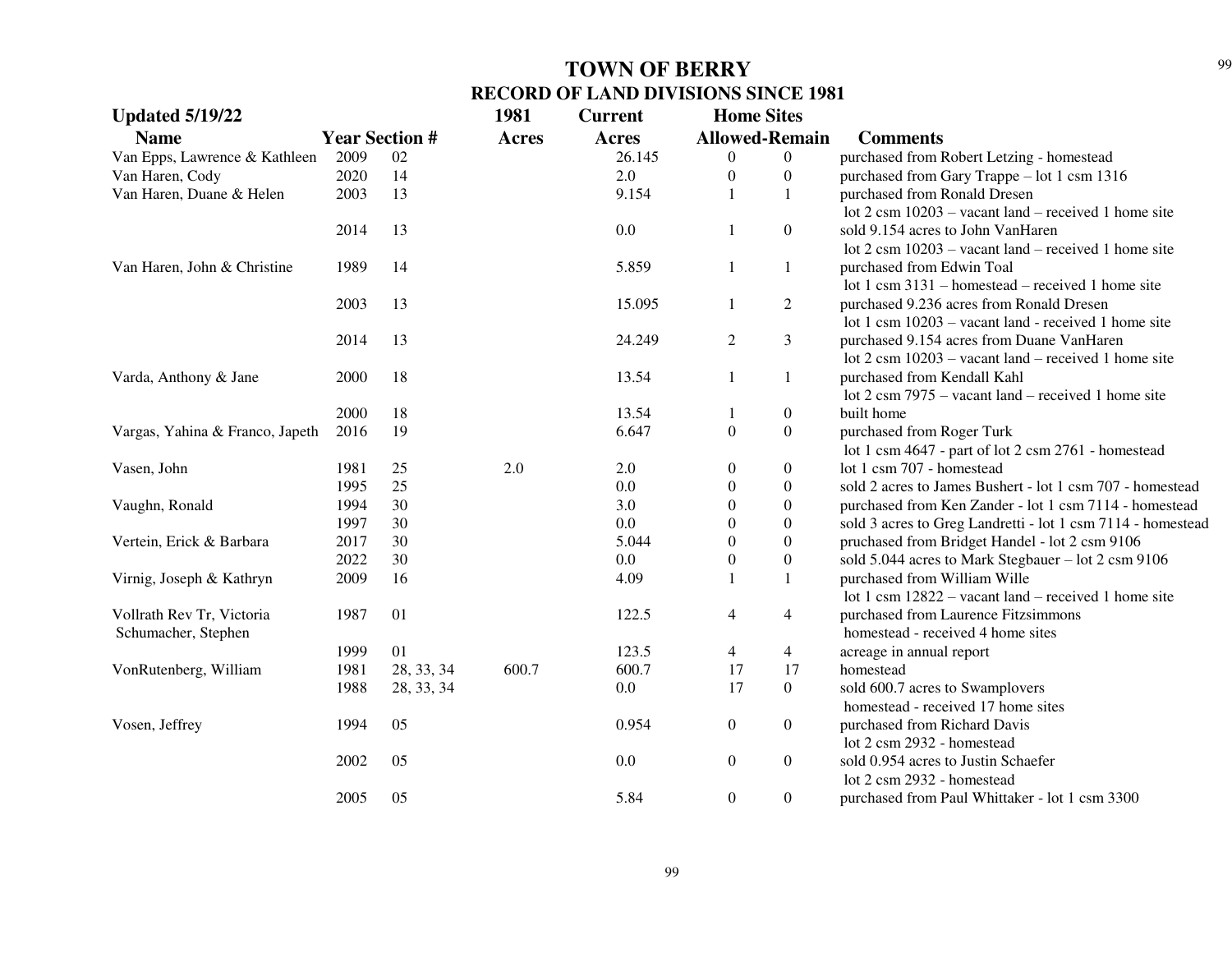| <b>Updated 5/19/22</b>      |              |                       | 1981         | <b>Current</b> | <b>Home Sites</b>     |                                  |                                                               |
|-----------------------------|--------------|-----------------------|--------------|----------------|-----------------------|----------------------------------|---------------------------------------------------------------|
| <b>Name</b>                 |              | <b>Year Section #</b> | <b>Acres</b> | Acres          | <b>Allowed-Remain</b> |                                  | <b>Comments</b>                                               |
|                             | 2008         | 05                    |              | 0.0            | $\boldsymbol{0}$      | $\boldsymbol{0}$                 | lost home to Black Earth State Bank - lot 1 csm 3300          |
| Voss, Dale & Kim            | 1986         | 16                    |              | 0.6            | $\mathbf{1}$          | 1                                | purchased from Daniel Morrill                                 |
|                             |              |                       |              |                |                       |                                  | lot $2 \text{ cm } 2601$ – vacant land – received 1 home site |
|                             | 1987         | 16                    |              | 0.6            | 1                     | $\boldsymbol{0}$                 | built home                                                    |
| Voss, Gerald & Lisa         | 1988         | 09                    |              | 2.0            | $\mathbf{1}$          | 1                                | purchased from Russell Voss                                   |
|                             |              |                       |              |                |                       |                                  | lot 1 csm $5393$ – vacant land – received 1 home site         |
|                             | 1988         | 09                    |              | $2.0\,$        | $\mathbf{1}$          | $\boldsymbol{0}$                 | built home                                                    |
| Voss, Russell & Ruby        | 1981         | 09                    | 200.3        | 200.3          | 6                     | 6                                | homestead                                                     |
| <b>Voss Farmily Farm</b>    | 1988         | 09                    |              | 198.3          | 6                     | 5                                | sold 2 acres to Gerald Voss                                   |
|                             |              |                       |              |                |                       |                                  | lot 1 csm $5393 -$ vacant land – received 1 home site         |
|                             | 1999         | 09                    |              | 199.5          | $\mathfrak s$         | 5                                | acreage in annual report                                      |
| Vovos Tr                    | 2017         | 13                    |              | 8.39           | $\mathbf{1}$          | $\mathbf{1}$                     | purchased from Mnycats                                        |
|                             |              |                       |              |                |                       |                                  | lot 3 csm 10182 - vacant land – received 1 home site          |
|                             | 2019         | 13                    |              | 8.39           | 1                     | $\boldsymbol{0}$                 | built home                                                    |
| Wagner Liv Tr, Daniel       | 1988         | 24, 25                |              | 107.44         | 3                     | 3                                | purchased from Kippley/Federal Land Bank                      |
|                             |              |                       |              | 117.3          |                       |                                  | vacant land – received 3 home sites                           |
|                             | 1992<br>2000 | 24, 25                |              | 117.3          | 3<br>$\mathfrak{Z}$   | 3                                | acreage in assessment roll<br>built home                      |
| Wagner, Duane               | 1981         | 24, 25<br>19          | 5.19         | 5.19           | $\mathbf{1}$          | $\overline{c}$                   | lot 1 csm 2761 - homestead                                    |
|                             | 1989         | 19                    |              | 0.0            | $\mathbf{1}$          | $\mathbf{1}$<br>$\boldsymbol{0}$ | sold 5.19 acres to Richard Hamel                              |
|                             |              |                       |              |                |                       |                                  | lot 1 csm 2761 – homestead - received 1 home site             |
| Wagner, Howard              | 2009         | 03                    |              | 8.193          | $\boldsymbol{0}$      | $\boldsymbol{0}$                 | purchased from Michael Morrow - lot 2 csm 7408                |
| Wagner, Neal                | 1981         | 32                    | 0.8          | 0.8            | $\boldsymbol{0}$      | $\boldsymbol{0}$                 | vacant land                                                   |
|                             | 1981         | 32                    |              | 0.0            | $\boldsymbol{0}$      | $\boldsymbol{0}$                 | sold 0.8 acres to Gary Nelson - vacant land                   |
| Wagner, Victor & Marguerite | 1987         | 04                    |              | 10.0           | $\mathbf{1}$          | 1                                | purchased from William Marlett                                |
|                             |              |                       |              |                |                       |                                  | vacant land - received 1 building site                        |
|                             | 2011         | 04                    |              | 0.0            | 1                     | $\boldsymbol{0}$                 | sold 10 acres to Mary Koenig                                  |
|                             |              |                       |              |                |                       |                                  | vacant land - received 1 building site                        |
| Walder, Stephen             | 1995         | 10                    |              | 0.50           | $\boldsymbol{0}$      | $\boldsymbol{0}$                 | purchased from Agnes Schumann - homestead                     |
|                             | 2000         | 10                    |              | 0.0            | $\boldsymbol{0}$      | $\boldsymbol{0}$                 | sold 0.50 acres to Steve Topper - homestead                   |
| Walker, Donald              | 1981         | 32                    | 4.9          | 4.9            | $\mathbf{1}$          | $\mathbf{1}$                     | homestead                                                     |
|                             | 2001         | 32                    |              | 0.0            | $\mathbf{1}$          | $\boldsymbol{0}$                 | sold 4.9 acres to Lucas Francois                              |
|                             |              |                       |              |                |                       |                                  | homestead - received 1 home site                              |
| Wallin, Charleen            | 1992         | 30                    |              | 31.64          | $\boldsymbol{0}$      | $\boldsymbol{0}$                 | purchased from Doris Olson - vacant land                      |
|                             | 2006         | 30                    |              | 0.0            | $\boldsymbol{0}$      | $\boldsymbol{0}$                 | sold 31.64 acres to Allayne Turk - vacant land                |
| Walser, Ann & Richard       | 1987         | 21                    |              | 40.0           | $\mathbf{1}$          | $\mathbf{1}$                     | purchased from Florence Walser                                |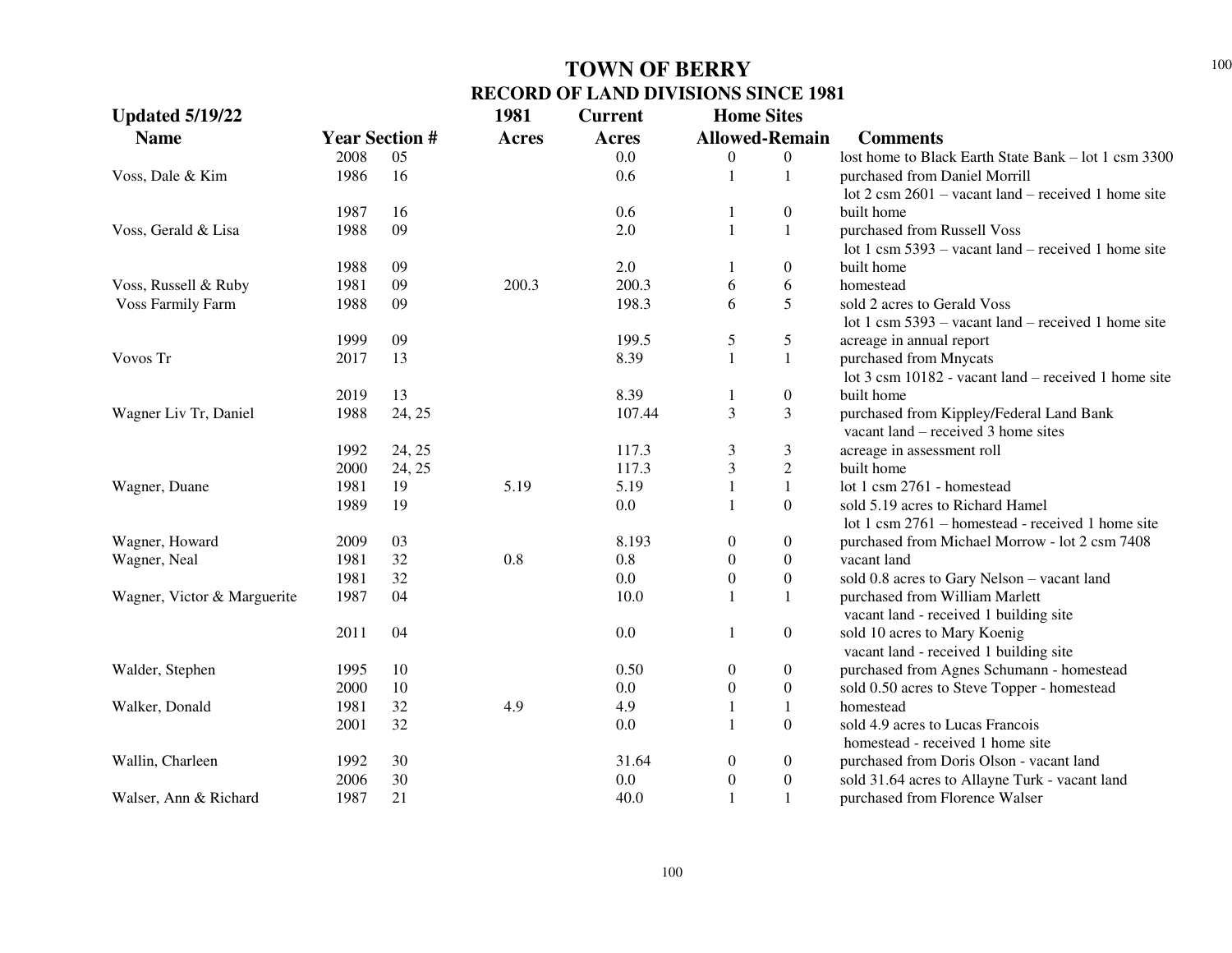| <b>Updated 5/19/22</b><br><b>Name</b> |      | <b>Year Section #</b> | 1981<br><b>Acres</b> | <b>Current</b><br><b>Acres</b> | <b>Home Sites</b><br><b>Allowed-Remain</b> | <b>Comments</b>                                       |
|---------------------------------------|------|-----------------------|----------------------|--------------------------------|--------------------------------------------|-------------------------------------------------------|
|                                       |      |                       |                      |                                |                                            | vacant land - received 1 home site                    |
|                                       | 1997 | 21                    |                      | 0.0                            | $\boldsymbol{0}$<br>1                      | sold 40 acres to Kyle Walser                          |
|                                       |      |                       |                      |                                |                                            | vacant land - received 1 home site                    |
| Walser, Darrell & Mary                | 1981 | 04                    | 119.5                | 119.5                          | 3<br>3                                     | homestead                                             |
| Walser, Florence                      | 1981 | 15, 21, 22            | 201.5                | 201.5                          | 6<br>6                                     | homestead                                             |
|                                       | 1987 | 21                    |                      | 161.5                          | 5<br>6                                     | sold 40 acres to Margaret Sanftleben                  |
|                                       |      |                       |                      |                                |                                            | vacant land - received 1 home site                    |
|                                       | 1987 | 15                    |                      | 80.5                           | 5<br>2                                     | sold 81 acres to Roland Walser                        |
|                                       |      |                       |                      |                                |                                            | homestead - received 3 home sites                     |
|                                       | 1987 | 21                    |                      | 40.5                           | $\mathfrak{2}$<br>1                        | sold 40 acres to Ann Walser                           |
|                                       |      |                       |                      |                                |                                            | vacant land - received 1 home site                    |
|                                       | 1990 | 22                    |                      | 0.0                            | $\overline{0}$<br>1                        | sold 40.5 acres to Peter Manke                        |
|                                       |      |                       |                      |                                |                                            | vacant land – received 1 home site                    |
| Walser, Kyle                          | 1997 | 21                    |                      | 40.0                           | $\mathbf{1}$<br>1                          | purchased from Ann Walser                             |
|                                       |      |                       |                      |                                |                                            | vacant land - received 1 home site                    |
|                                       | 1997 | 21                    |                      | 40.0                           | $\boldsymbol{0}$<br>1                      | built home                                            |
|                                       | 2011 | 21                    |                      | 9.003                          | $\boldsymbol{0}$<br>$\boldsymbol{0}$       | sold 30.997 acres to Travis Richards                  |
|                                       |      |                       |                      |                                |                                            | vacant land - nonbuildable                            |
|                                       | 2011 | 21                    |                      | 1.119                          | $\boldsymbol{0}$<br>$\boldsymbol{0}$       | sold 7.884 acres to Brian Breunig                     |
|                                       | 2011 | 21                    |                      | 0.0                            | $\boldsymbol{0}$<br>$\boldsymbol{0}$       | acreage in annual report                              |
| Walser, Ralph & Molitor Tr, et al     | 1991 | 04                    |                      | 105.8                          | 3<br>3                                     | purchased from Roy Walser                             |
|                                       |      |                       |                      |                                |                                            | homestead - received 3 home sites                     |
| Walser Tr, Roland & Barbara           | 1987 | 15                    |                      | 81.0                           | 3<br>3                                     | purchased from Florence Walser                        |
|                                       |      |                       |                      |                                |                                            | homestead - received 3 home sites                     |
| Wakser, Roy                           | 1981 | 04                    | 105.8                | 105.8                          | 3<br>3                                     | homestead                                             |
|                                       | 1991 | 04                    |                      | 0.0                            | $\mathfrak{Z}$<br>$\overline{0}$           | sold 105.8 acres to Ralph Walser                      |
|                                       |      |                       |                      |                                |                                            | homestead - received 3 home sites                     |
| Walstad, Thomas & Elaine              | 1981 | 24                    | 2.5                  | 2.5                            | $\boldsymbol{0}$<br>$\overline{0}$         | lot 1 csm 957 - homestead                             |
| Wangard, Thomas & Megan               | 2017 | 25                    |                      | 9.96                           | $\boldsymbol{0}$<br>$\overline{0}$         | purchased from Mohanram Ganesan                       |
|                                       |      |                       |                      |                                |                                            | lot 1 csm $9073$ – homestead                          |
| Wanke, Karen & Ronald                 | 1981 | 14                    | 6.3                  | 6.3                            | -1<br>1                                    | homestead                                             |
| Warner, David & Kathleen              | 1981 | 24                    | 1.0                  | 1.0                            | $\boldsymbol{0}$<br>$\boldsymbol{0}$       | lot 1 csm 396 - homestead                             |
|                                       | 1995 | 24                    |                      | 6.1                            | $\overline{2}$<br>$\overline{2}$           | purchased 5.1 acres from Wilfrid Paar - consolidation |
|                                       |      |                       |                      |                                |                                            | lot 1 csm 2887 - 2 acres - vacant land                |

 lot 2 csm 2887 - 2.81 acres – vacant land received 2 home sites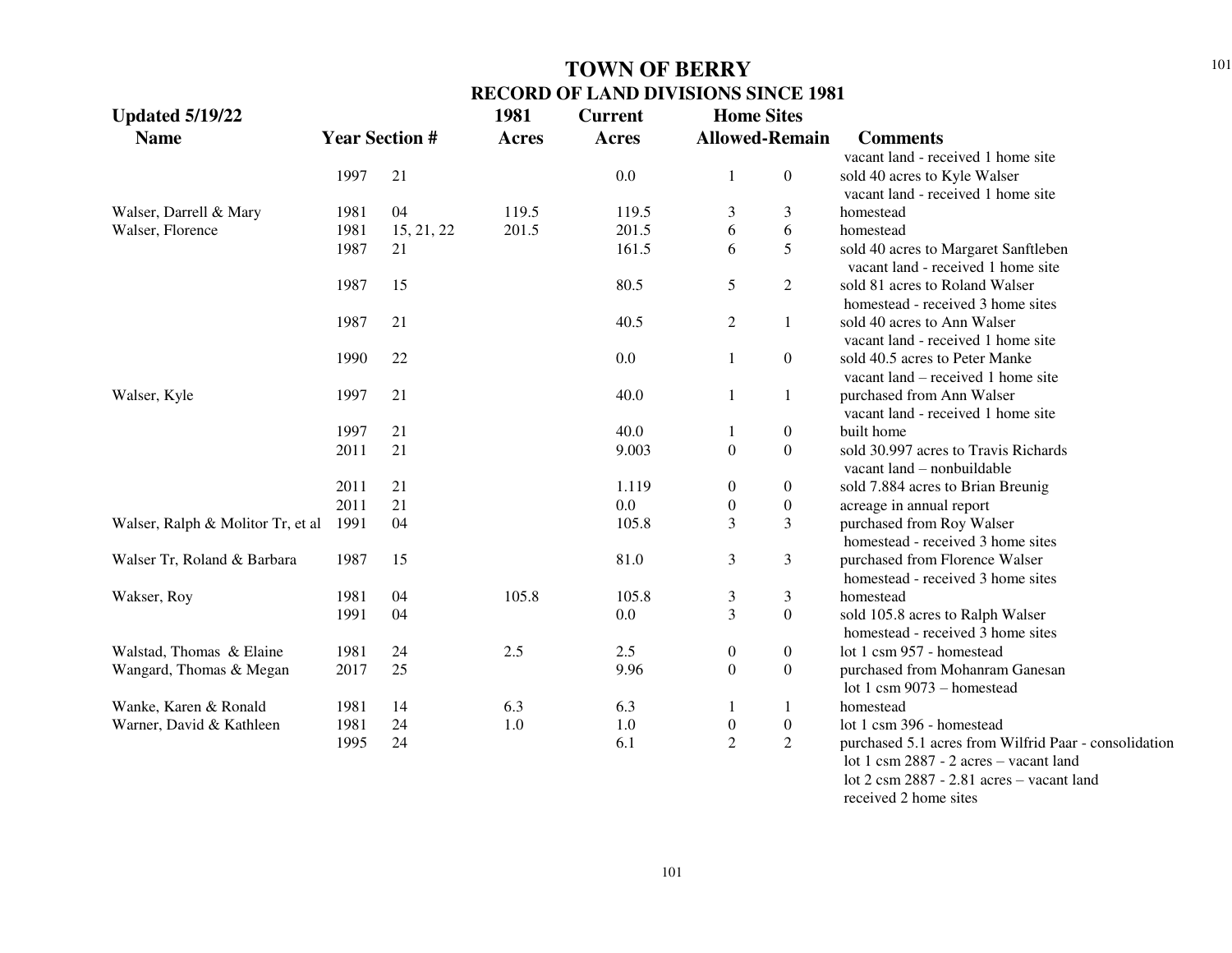| <b>Updated 5/19/22</b>                |                       |        | 1981         | <b>Current</b> | <b>Home Sites</b>       |                  |                                                                                   |
|---------------------------------------|-----------------------|--------|--------------|----------------|-------------------------|------------------|-----------------------------------------------------------------------------------|
| <b>Name</b>                           | <b>Year Section #</b> |        | <b>Acres</b> | Acres          | <b>Allowed-Remain</b>   |                  | <b>Comments</b>                                                                   |
| Watson, Andrew & Christine            | 2021                  | 22     |              | 10.0           | 0                       | $\boldsymbol{0}$ | purchased from Susan Thorstad                                                     |
| Watson, William & Zanetski, Beth 2015 |                       | 24     |              | 2.0            | $\boldsymbol{0}$        | $\boldsymbol{0}$ | purchased from Kerry Adler                                                        |
|                                       |                       |        |              |                |                         |                  | lot 1 csm 1923 - homestead                                                        |
| Webber, George & Thomas               | 1981                  | 30     | 0.8          | 0.8            | $\boldsymbol{0}$        | $\boldsymbol{0}$ | homestead                                                                         |
| Webber Family Living Tr               |                       |        |              |                |                         |                  |                                                                                   |
| Weber Living Tr,                      | 2016                  | 17     |              | 7.052          | 1                       | 1                | purchased from Matthew Klein                                                      |
| Aaron & Stephanie                     |                       |        |              |                |                         |                  | lot $3 \text{ cm } 9054$ – vacant land – received 1 home site                     |
|                                       | 2017                  | 17     |              | 7.052          | 1                       | $\boldsymbol{0}$ | built home                                                                        |
| Weber, Harold & Sue                   | 1981                  | 33, 34 | 267.4        | 267.4          | $\,8\,$                 | $\,8\,$          | homestead                                                                         |
| Weber Living Tr                       | 1986                  | 33, 34 |              | 239.4          | 8                       | $\overline{7}$   | sold 28 acres to Michael McGinnis                                                 |
|                                       |                       |        |              |                |                         |                  | vacant land - received 1 home site                                                |
|                                       | 1998                  | 33, 34 |              | 199.67         | $\boldsymbol{7}$        | 6                | sold 39.73 acres to Todd Peterson                                                 |
|                                       |                       |        |              |                |                         |                  | vacant land – received 1 home site                                                |
|                                       | 2001                  | 34     |              | 183.14         | 6                       | 5                | sold 16.53 acres to Jerry Roberts                                                 |
|                                       |                       |        |              |                |                         |                  | lot 2 csm 9833 – vacant land – received 1 home site                               |
|                                       | 2001                  | 33, 34 |              | 180.46         | 5                       | 5                | acreage in annual report                                                          |
|                                       | 2002                  | 34     |              | 163.96         | 5                       | $\overline{4}$   | sold 16.5 acres to A.J. Moll Living Tr                                            |
|                                       |                       |        |              |                |                         |                  | lot 1 csm $9833$ – vacant land – received 1 home site                             |
|                                       | 2002                  | 33, 34 |              | 162.9          | 4                       | $\overline{4}$   | acreage in annual report                                                          |
|                                       | 2004                  | 34     |              | 162.9          | $\overline{4}$          | $\overline{4}$   | created lot 1 csm 11202 - homestead - 2.86 acres                                  |
|                                       | 2004                  | 34     |              | 162.9          | $\overline{4}$          | $\overline{4}$   | created lot 1 csm $11203$ – vacant land – 15.32 acres                             |
|                                       | 2005                  | 34     |              | 46.835         | $\overline{4}$          | $\sqrt{2}$       | sold 116.065 acres to Oregon Parks LLC                                            |
|                                       |                       |        |              |                |                         |                  | received 2 home sites                                                             |
|                                       | 2005                  | 33, 34 |              | 45.923         | $\overline{\mathbf{c}}$ | $\overline{c}$   | acreage in annual report                                                          |
|                                       | 2006                  | 34     |              | 20.035         | $\overline{c}$          | $\overline{c}$   | sold 25.888 acres to Oregon Parks - consolidation                                 |
| Weber, William & Engen                | 1994                  | 20     |              | 1.0            | $\boldsymbol{0}$        | $\boldsymbol{0}$ | purchased from John Hogan - homestead                                             |
| Weber, Leonard                        | 1981                  | 34     | 1.0          | 1.0            | $\boldsymbol{0}$        | $\boldsymbol{0}$ | homestead                                                                         |
|                                       | 1993                  | 34     |              | 0.0            | $\boldsymbol{0}$        | $\boldsymbol{0}$ | sold 1 acre to Jesse Shimniok - homestead                                         |
| Weberg, Chad & Lisa                   | 2001                  | 03     |              | 1.7            | $\mathbf{0}$            | $\boldsymbol{0}$ | purchased from Mathew Theis - homestead                                           |
| Weiner, Thomas                        | 1983                  | 06     |              | 1.0            | $\boldsymbol{0}$        | $\boldsymbol{0}$ | purchased from Robert Morey - vacant land                                         |
|                                       | 2015                  | 06     |              | 0.0            | $\overline{0}$          | $\boldsymbol{0}$ | sold 1 acre to Margery Blanc - vacant land                                        |
| Welch Jt Rev Tr, Jacob & Alison       | 2020                  | 36     |              | 11.03          | $\boldsymbol{0}$        | $\boldsymbol{0}$ | purchased from Marco Brusa - lot 3 csm 9205                                       |
|                                       | 2022                  | 36     |              | 0.0            | $\boldsymbol{0}$        | $\boldsymbol{0}$ | sold 11.03 acres to Adam Kaalberg - lot 3 csm 9205                                |
| Welch, Kenneth                        | 2003                  | 22     |              | 3.299          | $\boldsymbol{0}$        | $\boldsymbol{0}$ | purchased from John Halverson - lot 2 csm 10459<br>closed landfill - nonbuildable |
|                                       | 2005                  | 22     |              | 0.0            | $\boldsymbol{0}$        | $\boldsymbol{0}$ | sold 3.299 acres to Karen Millar - lot 2 csm 10459                                |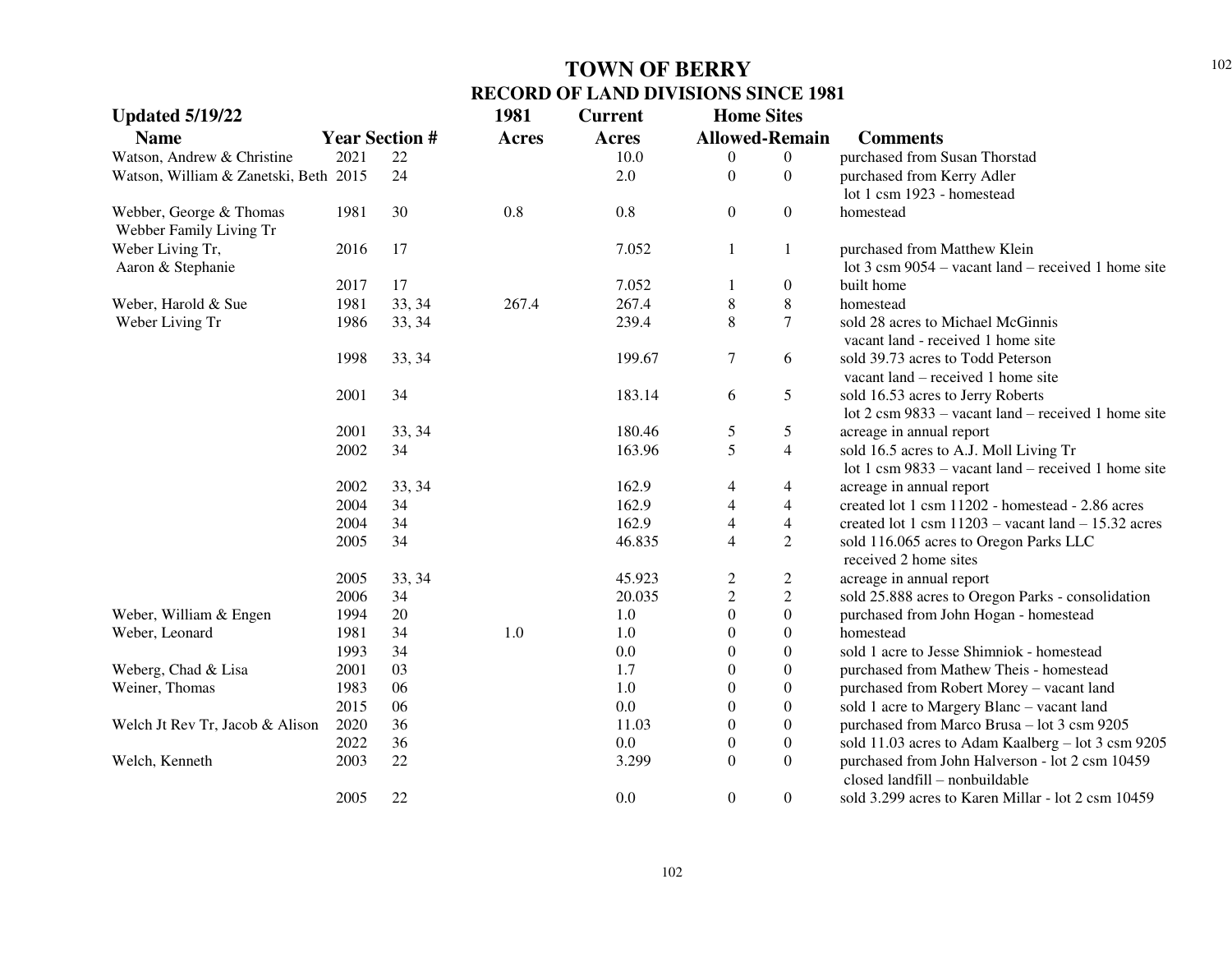| <b>Updated 5/19/22</b>       |      |                       | 1981         | <b>Current</b> | <b>Home Sites</b> |                       |                                                                  |  |
|------------------------------|------|-----------------------|--------------|----------------|-------------------|-----------------------|------------------------------------------------------------------|--|
| <b>Name</b>                  |      | <b>Year Section #</b> | <b>Acres</b> | <b>Acres</b>   |                   | <b>Allowed-Remain</b> | <b>Comments</b>                                                  |  |
|                              |      |                       |              |                |                   |                       | closed landfill - nonbuildable                                   |  |
| Wells, Richard & Mary        | 1981 | 08                    | 42.4         | 42.4           | 1                 | 1                     | vacant land                                                      |  |
| Wendt, Gary & Rochelle       | 2002 | 17                    |              | 5.43           | $\mathbf{1}$      | $\mathbf{1}$          | purchased from Laverne Holler                                    |  |
|                              |      |                       |              |                |                   |                       | lot 1 csm $10430 -$ vacant land – received 1 home site           |  |
|                              | 2002 | 17                    |              | 5.43           | 1                 | $\boldsymbol{0}$      | built home                                                       |  |
| Wendt, Lloyd                 | 1981 | 08, 17                | 265.8        | 265.8          | $8\,$             | $\,8\,$               | 3 homesteads                                                     |  |
|                              | 1982 | 08                    |              | 265.8          | $\,8\,$           | 8                     | created lot 2 csm 3990 - vacant land                             |  |
|                              | 1982 | 08                    |              | 265.48         | 8                 | $\overline{7}$        | sold 0.32 acres to Calvin Kerl                                   |  |
|                              |      |                       |              |                |                   |                       | lot $2 \text{ cm } 3990$ – vacant land – received 1 home site    |  |
|                              | 1995 | 08, 17                |              | 0.0            | $\tau$            | $\boldsymbol{0}$      | sold 265.48 acres to Robert Clason                               |  |
|                              |      |                       |              |                |                   |                       | 3 homesteads - received 7 home sites                             |  |
| Wendt, Oscar                 | 1981 | 28                    | 25.3         | 25.3           | 1                 | 1                     | homestead                                                        |  |
|                              | 1995 | 28                    |              | 25.3           | 1                 | $\mathbf{1}$          | created lot 1 csm 7507 - 1.03 acres - homestead                  |  |
|                              | 1995 | $28\,$                |              | 6.03           | $\mathbf{1}$      | $\boldsymbol{0}$      | sold 19.27 acres to Craig Faga                                   |  |
|                              |      |                       |              |                |                   |                       | lot $2 \text{ cm } 7507$ – vacant land – received 1 home site    |  |
|                              | 1995 | 28                    |              | 1.03           | $\boldsymbol{0}$  | $\boldsymbol{0}$      | sold 5 acres to Kent McDonald - consolidation                    |  |
|                              | 2000 | 28                    |              | 0.0            | $\boldsymbol{0}$  | $\boldsymbol{0}$      | sold 1.03 acres to Roger Loger                                   |  |
|                              |      |                       |              |                |                   |                       | lot 1 csm $7507$ – homestead                                     |  |
| Wenger, Randell & Shelia     | 1992 | 30                    |              | 2.5            | $\boldsymbol{0}$  | $\boldsymbol{0}$      | purchased from Ed Beals - lot 1 csm 4930 - homestead             |  |
|                              | 1999 | 30                    |              | 0.0            | $\theta$          | $\overline{0}$        | sold 2.5 acres to Kevin Kahl - lot 1 csm 4930 - homestead        |  |
| Wenzler, Donald              | 1981 | 32                    | 5.9          | 5.9            | 1                 | $\mathbf{1}$          | lot 2 csm 768 - 3.9 acres – vacant land – 1 home site            |  |
|                              | 1981 | 32                    |              | 5.9            | 1                 | $\mathbf{1}$          | lot 1 csm $768 - 2.0$ acres - homestead                          |  |
|                              | 1997 | 32                    |              | 2.0            | 1                 | $\mathbf{1}$          | sold 3.9 acres to Randy Hacker                                   |  |
|                              |      |                       |              |                |                   |                       | lot $2 \text{ cm } 768$ – vacant parcel – recevieved 1 home site |  |
|                              | 1999 | 32                    |              | 0.0            | 1                 | $\boldsymbol{0}$      | sold 2 acres to Glen Schuster                                    |  |
|                              |      |                       |              |                |                   |                       | lot 1 csm $768$ – homestead – received 1 home site               |  |
| West, Virginia et al & David | 1986 | 34                    |              | 93.86          | $\mathfrak{Z}$    | $\mathfrak{Z}$        | purchased from John Gausewitz                                    |  |
|                              |      |                       |              |                |                   |                       | vacant land - received 3 home sites                              |  |
|                              | 2002 | 34                    |              | 0.0            | $\mathfrak{Z}$    | $\boldsymbol{0}$      | sold to 93.86 acres to Scott Lewis                               |  |
|                              |      |                       |              |                |                   |                       | vacant land - received 3 home sites                              |  |
| Westphal, Helen              | 1984 | 27                    |              | 6.6            | $\mathbf{1}$      | $\mathbf{1}$          | purchased from David Yelk                                        |  |
|                              |      |                       |              |                |                   |                       | lot 1 csm $4116 -$ vacant land – received 1 home site            |  |
|                              | 1988 | 27                    |              | 0.0            | 1                 | $\boldsymbol{0}$      | sold 6.6 acres to Thomas Westphal                                |  |
|                              |      |                       |              |                |                   |                       | lot 1 csm $4116 -$ vacant land – received 1 home site            |  |
| Westphal, Otto               | 1981 | 27                    | 157.0        | 157.0          | $\overline{4}$    | 4                     | homestead                                                        |  |
|                              | 1984 | 27                    |              | 0.0            | $\overline{4}$    | $\boldsymbol{0}$      | sold 157 acres to David Yelk                                     |  |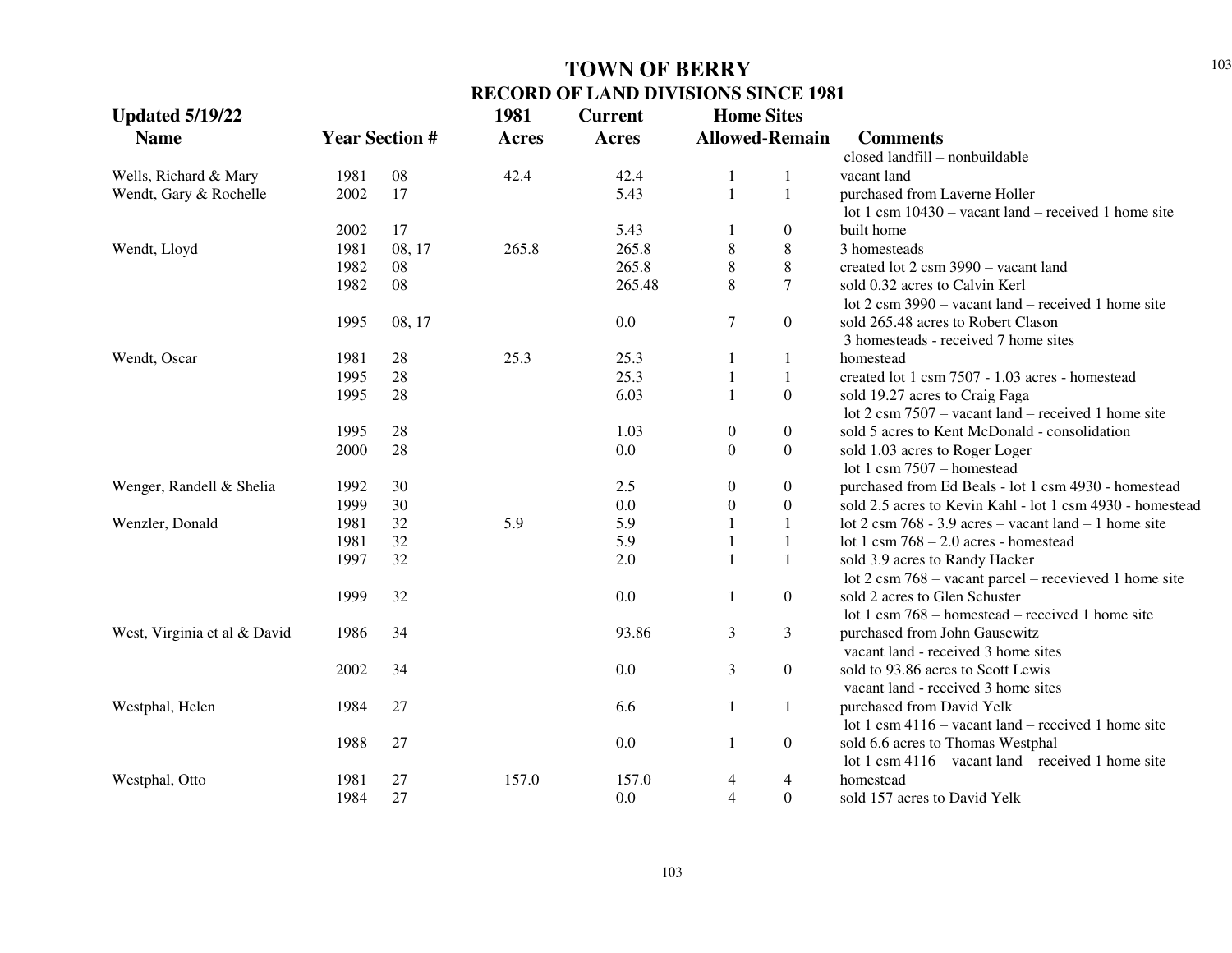| <b>Updated 5/19/22</b>      |      |                       | 1981         | <b>Current</b> | <b>Home Sites</b> |                       |                                                           |
|-----------------------------|------|-----------------------|--------------|----------------|-------------------|-----------------------|-----------------------------------------------------------|
| <b>Name</b>                 |      | <b>Year Section #</b> | <b>Acres</b> | <b>Acres</b>   |                   | <b>Allowed-Remain</b> | <b>Comments</b>                                           |
|                             |      |                       |              |                |                   |                       | homestead - received 4 home sites                         |
| Westphal, Thomas & Beverly  | 1981 | 27                    | 3.1          | 3.1            | $\boldsymbol{0}$  | $\boldsymbol{0}$      | homestead                                                 |
|                             | 1988 | 27                    |              | 9.7            | $\mathbf{1}$      | $\mathbf{1}$          | purchased 6.6 acres from Helen Westphal                   |
|                             |      |                       |              |                |                   |                       | lot 1 csm $4116 -$ vacant land – received 1 home site     |
|                             | 2014 | 27                    |              | 0.0            | 1                 | $\boldsymbol{0}$      | sold 9.7 acres to Thomas Piller                           |
|                             |      |                       |              |                |                   |                       | homestead                                                 |
|                             |      |                       |              |                |                   |                       | lot 1 csm $4116$ – vacant land – received 1 home site     |
| Whalen, Eric                | 2009 | 15                    |              | 26.363         | $\mathbf{0}$      | $\mathbf{0}$          | purchased from Mark Lorbiecki - lot 2 csm 10375           |
| White, Marilyn              | 1981 | 06                    | 14.2         | 14.2           |                   | $\mathbf{1}$          | homestead                                                 |
|                             | 1982 | 06                    |              | 0.0            |                   | $\boldsymbol{0}$      | sold 14.2 acres to Kenneth Bennett - received 1 home site |
| White, Vincent & Leah       | 2007 | 18                    |              | 10.152         | $\Omega$          | $\theta$              | purchased from Rubert Kerl                                |
|                             |      |                       |              |                |                   |                       | lot 1 csm 11945 - homestead                               |
| Whitish, Mark & Jeanne      | 1989 | 25                    |              | 19.32          | 1                 | $\mathbf{1}$          | purchased from Kathleen McCarthy                          |
|                             |      |                       |              |                |                   |                       | lot 1 csm 5361 - vacant land – received 1 home site       |
|                             | 1999 | 25                    |              | 19.32          | -1                | $\boldsymbol{0}$      | built home                                                |
|                             | 2020 | 25                    |              | 0.0            | $\boldsymbol{0}$  | $\boldsymbol{0}$      | sold 19.32 acres to Candice Griffith – lot 1 csm 5361     |
| Whittaker, Paul & Sheryl    | 1984 | 5                     |              | 5.84           | $\mathbf{1}$      | $\mathbf{1}$          | purchased from Charles Endres                             |
|                             |      |                       |              |                |                   |                       | lot 1 csm 3300 – vacant land - received 1 home site       |
|                             | 1985 | $\sqrt{5}$            |              | 5.84           |                   | $\boldsymbol{0}$      | built home                                                |
|                             | 2005 | $\mathfrak{S}$        |              | 0.0            | $\boldsymbol{0}$  | $\boldsymbol{0}$      | sold 5.84 acres to Jeffrey Vosen - lot 1 csm 3300         |
| Wickus, William & Mary      | 1981 | 24                    | 2.5          | 2.5            | $\theta$          | $\boldsymbol{0}$      | csm 913 - homestead                                       |
| Wierichs, Zachary           | 2021 | 19, 10                |              | 3.03           | $\boldsymbol{0}$  | $\mathbf{0}$          | purchased from Muller Family Trust - homestead            |
| Wilfrid, Brett & Jennifer   | 2005 | 11                    |              | 10.0           | $\mathbf{1}$      | 1                     | purchased from Jeff Postle                                |
|                             |      |                       |              |                |                   |                       | lot 1 csm $5168$ – homestead – received 1 home site       |
|                             | 2017 | 11                    |              | 0.0            | -1                | $\overline{0}$        | sold 10 acres to Carrie Williams                          |
|                             |      |                       |              |                |                   |                       | lot 1 csm $5168$ – homestead – received 1 home site       |
| Wille, Alex & Tayler        | 2018 | 21                    |              | 6.73           | 1                 | 1                     | purchased from Wille Farms                                |
|                             |      |                       |              |                |                   |                       | lot 1 csm $15107$ – vacant land – received 1 home site    |
|                             | 2018 | 21                    |              | 6.73           | 1                 | $\boldsymbol{0}$      | built home                                                |
| Wille Farms LLC, John Wille | 2016 | 20                    |              | 121.95         | 2                 | $\overline{2}$        | purchased from William Wille                              |
|                             |      |                       |              |                |                   |                       | homestead – received 2 home sites                         |
|                             | 2018 | 21                    |              | 115.22         | $\overline{2}$    | $\mathbf{1}$          | sold 6.73 acres to Alex Wille                             |
|                             |      |                       |              |                |                   |                       | lot 1 csm $15107$ – vacant land – received 1 home site    |
| Wille, Marland & Linda      | 1981 | 17, 20, 28            | 216.9        | 216.9          | 6                 | 6                     | homestead                                                 |
|                             | 1996 | 28                    |              | 199.9          | 6                 | 5                     | sold 17 acres to Loren Paulson                            |
|                             |      |                       |              |                |                   |                       | vacant land – received 1 home site                        |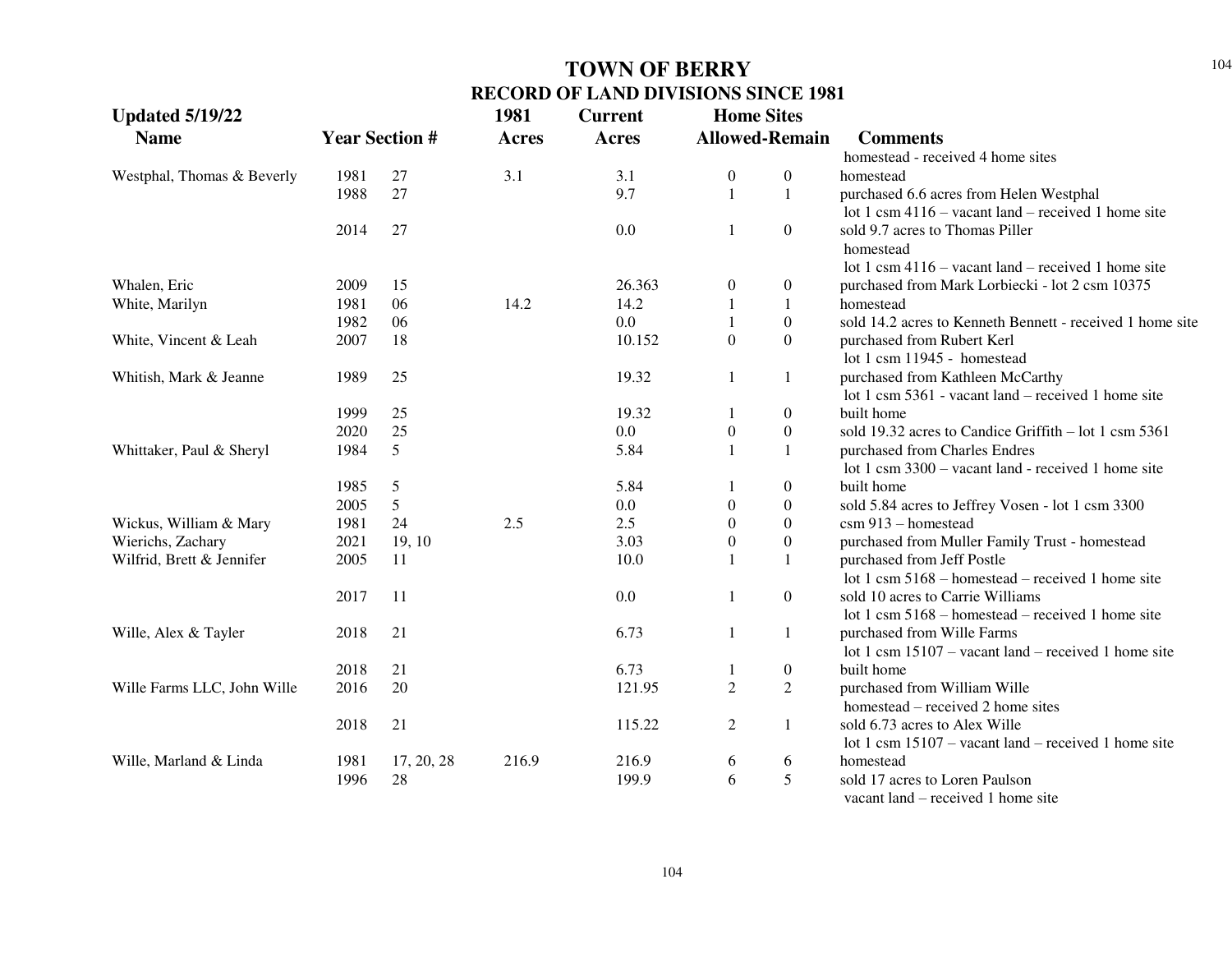| <b>Updated 5/19/22</b>         |      |                       | 1981         | <b>Current</b> | <b>Home Sites</b> |                       |                                                           |
|--------------------------------|------|-----------------------|--------------|----------------|-------------------|-----------------------|-----------------------------------------------------------|
| <b>Name</b>                    |      | <b>Year Section #</b> | <b>Acres</b> | <b>Acres</b>   |                   | <b>Allowed-Remain</b> | <b>Comments</b>                                           |
| Wille, William & Janice        | 1981 | 16, 20, 21            | 238.3        | 238.3          | 7                 | 7                     | homestead                                                 |
| Wille Living Trust             | 2009 | 16                    |              | 234.21         | $\tau$            | 6                     | sold 4.09 acres to Joseph Virnig                          |
|                                |      |                       |              |                |                   |                       | lot 1 csm $12822$ – vacant land – received 1 home site    |
|                                | 2010 | 16, 20, 21            |              | 230.25         | 6                 | 6                     | acreage in annual report                                  |
|                                | 2014 | 29                    |              | 232.74         | 6                 | 6                     | purchased 2.49 acres from Kahl Living Tr - lot 1 csm 7928 |
|                                | 2016 | 20                    |              | 110.79         | 6                 | $\overline{4}$        | sold 121.95 acres to Wille Farms                          |
|                                |      |                       |              |                |                   |                       | homestead – received 2 home sites                         |
| Williams, Carrie               | 2017 | 11                    |              | 9.7            | 1                 | $\mathbf{1}$          | purchased from Brett Wilfrid                              |
|                                |      |                       |              |                |                   |                       | lot 1 csm $5168$ – homestead – received 1 home site       |
| Williams, Gertrude             | 1981 | 03                    | 140.0        | 140.0          | 4                 | $\overline{4}$        | homestead                                                 |
|                                | 1990 | 03                    |              | 0.0            | $\overline{4}$    | $\boldsymbol{0}$      | sold 140 acres to David Parris                            |
|                                |      |                       |              |                |                   |                       | homestead – received 4 home sites                         |
| Winch, Daniel & Carlson, Terre | 2015 | 07                    |              | 8.01           | $\mathbf{1}$      | 1                     | purchased from Duaine Niendorf                            |
|                                |      |                       |              |                |                   |                       | lot 1 csm $13766$ – vacant land – received 1 home site    |
| Winker, Eric & Melissa         | 2009 | 06                    |              | 17.81          | 1                 | 1                     | purchased from William Kerr                               |
|                                |      |                       |              |                |                   |                       | vacant land - received 1 home site                        |
|                                | 2013 | 06                    |              | 0.0            | 1                 | $\boldsymbol{0}$      | sold 17.81 acres to Jason Buchholz                        |
|                                |      |                       |              |                |                   |                       | vacant land - received 1 home site                        |
| Winzenried, Marc & Olga        | 2021 | 29                    |              | 5.0            | 1                 | $\mathbf{1}$          | purchased from Krause Living Trust                        |
|                                |      |                       |              |                |                   |                       | lot 1 csm $15001$ – received 1 home site                  |
| Wisner, Frederick              | 1993 | 23                    |              | 40.0           | 0                 | $\boldsymbol{0}$      | purchased from Eugene Breunig                             |
|                                | 2018 | 23                    |              | 0.0            | $\boldsymbol{0}$  | $\boldsymbol{0}$      | sold 40 acres to Tonu Tobias                              |
| Witmer-Kean, Donald            | 2005 | $20\,$                |              | 40.0           | $\mathbf{1}$      | $\mathbf{1}$          | purchased from Vernon Bratton                             |
|                                |      |                       |              |                |                   |                       | homestead – received 1 home site                          |
|                                | 2016 | 20                    |              | 40.0           | 1                 | $\mathbf{1}$          | created lot 1 csm 13941 - vacant land                     |
|                                | 2016 | 20                    |              | 40.0           | 1                 | $\mathbf{1}$          | created lot 2 csm 13941 - homestead                       |
|                                | 2016 | 20                    |              | 0.0            | $\mathbf{1}$      | $\boldsymbol{0}$      | sold 40 acres to Shawn Esser                              |
|                                |      |                       |              |                |                   |                       | lot 1 csm 13941 – vacant land - received 1 home site      |
|                                |      |                       |              |                |                   |                       | lot 2 csm 13941 - homestead                               |
| Wold Rev Tr, Randy & Terry     | 2020 | 05                    |              | 118.5          | 3                 | 3                     | purchased 118.5 acres from Wold Rev Tr                    |
|                                |      |                       |              |                |                   |                       | homestead – received 3 home sites                         |
| Wold Rev Tr, Jerry & Hazel     | 1981 | 05                    | 118.5        | 118.5          | 3                 | 3                     | homestead                                                 |
|                                | 2020 | 05                    |              | 0.0            | 3                 | $\boldsymbol{0}$      | sold 118.5 acres to Randy Wold                            |
|                                |      |                       |              |                |                   |                       | homestead – received 3 home sites                         |
| Wolf, Thomas & Patricia        | 1999 | 24                    |              | 8.2            | 1                 | 1                     | purchased from Vicki Rice                                 |
|                                |      |                       |              |                |                   |                       | lot 1 csm 9129 - vacant land - received 1 home site       |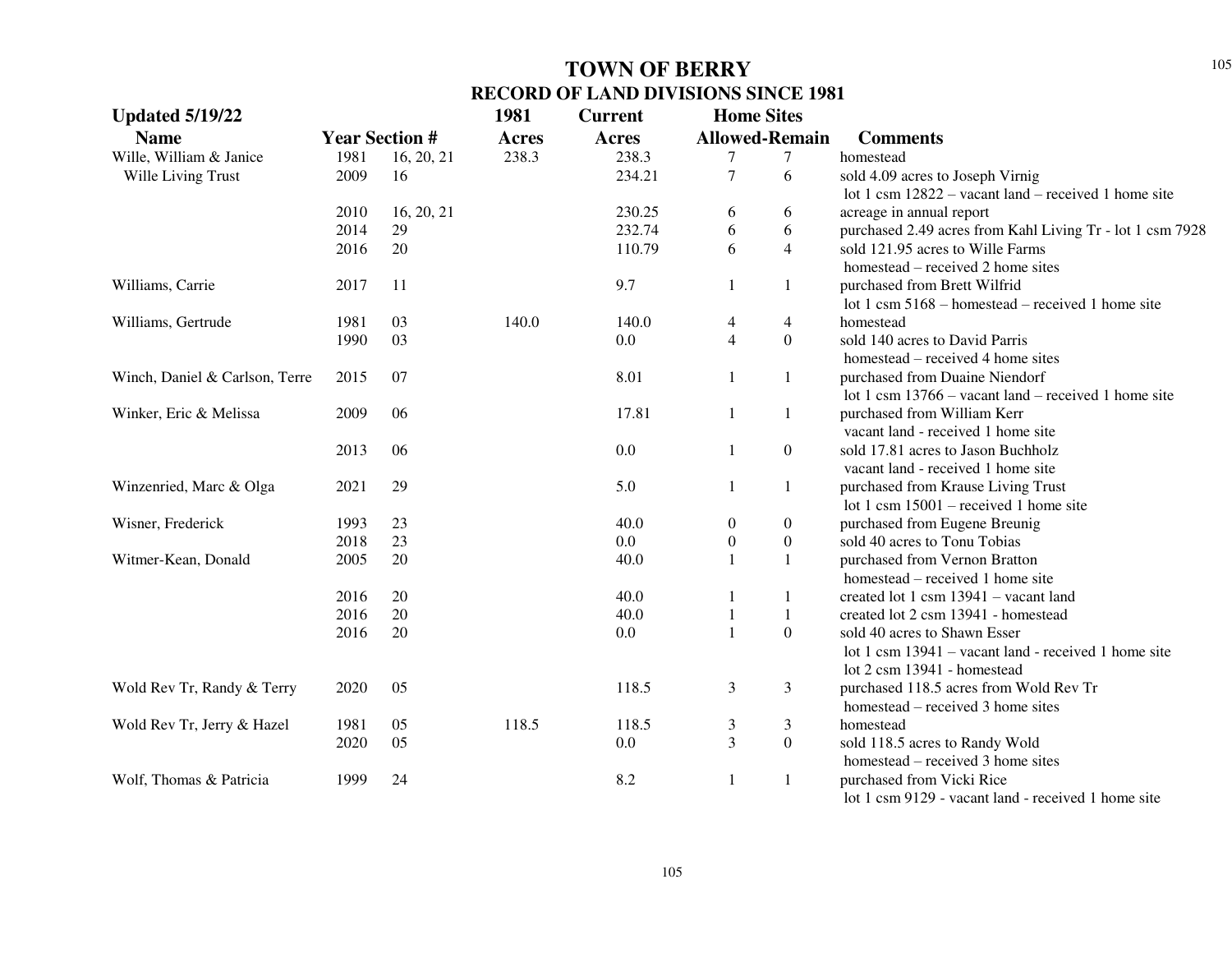| <b>Updated 5/19/22</b>       |                       |        | 1981         | <b>Home Sites</b><br><b>Current</b> |                  |                       |                                                                                                                                     |
|------------------------------|-----------------------|--------|--------------|-------------------------------------|------------------|-----------------------|-------------------------------------------------------------------------------------------------------------------------------------|
| <b>Name</b>                  | <b>Year Section #</b> |        | <b>Acres</b> | Acres                               |                  | <b>Allowed-Remain</b> | <b>Comments</b>                                                                                                                     |
|                              | 1999                  | 24     |              | 8.2                                 |                  | $\overline{0}$        | built home                                                                                                                          |
| Wolfe Living Tr              | 1995                  | 16     |              | 17.12                               | $\boldsymbol{0}$ | $\boldsymbol{0}$      | purchased from James Tierney                                                                                                        |
| Douglas & Sandra             |                       |        |              |                                     |                  |                       | lot $2 \text{ cm}$ 7434 – homestead                                                                                                 |
|                              | 2021                  | 16     |              | 17.12                               | $\boldsymbol{0}$ | $\overline{0}$        | created lot 1 csm 15858 - homestead                                                                                                 |
|                              | 2021                  | 16     |              | 17.12                               | $\Omega$         | $\mathbf{1}$          | purchased 1 development right from George Acker<br>lot 2 csm $15858 -$ vacant land $-$ TDR lot                                      |
| Wolff Rev Tr, Matthew        | 2003                  | 28     |              | 36.0                                | 2                | $\overline{2}$        | purchased from James Pientka<br>vacant land – received 2 home sites                                                                 |
|                              | 2010                  | 28     |              | 36.0                                | $\overline{c}$   | $\mathbf{1}$          | built home                                                                                                                          |
| Woodworth, Sarah & Landphier | 1985                  | 05     |              | 10.41                               | $\mathbf{1}$     | $\mathbf{1}$          | purchased from John Hart                                                                                                            |
|                              |                       |        |              |                                     |                  |                       | lot $3 \text{ cm } 3300$ – vacant land – received 1 home site                                                                       |
| Wright, Carla                | 1994                  | 11     |              | 76.48                               | 3                | 3                     | purchased from Raymond Hoddy<br>homestead - received 3 home sites                                                                   |
|                              | 2019                  | 11     |              | 52.71                               | 3                | 3                     | sold 23.77 acres to Dane County                                                                                                     |
| Yelk, David & Lori           | 1984                  | 27     |              | 157.0                               | 4                | $\overline{4}$        | purchased 157 acres from Otto Westphal<br>homestead - received 4 home sites                                                         |
|                              | 1984                  | 27     |              | 150.4                               | 4                | 3                     | sold 6.6 acres to Helen Westphal<br>lot 1 csm $4116$ – vacant land – received 1 home site                                           |
|                              | 1994                  | 27     |              | 104.3                               | 3                | $\overline{2}$        | sold 46.1 acres to Timothy Noll<br>vacant land – received 1 home site                                                               |
|                              | 1999                  | 27     |              | 97.74                               | $\overline{2}$   | $\mathbf{1}$          | sold 6.56 acres to Kent Gutzmer<br>lot 1 csm $9006$ – vacant land – received 1 home site                                            |
|                              | 1999                  | 27     |              | 80.37                               | 1                | $\overline{0}$        | sold 17.37 to Steve Larson<br>lot $2 \text{ cm } 9006$ – vacant land – received 1 home site                                         |
|                              | 2000                  | 27     |              | 72.7                                | $\boldsymbol{0}$ | $\overline{0}$        | sold 7.67 acres to Robert Helmke                                                                                                    |
| Yentz, Ryan                  | 2019                  | 14     |              | 4.6                                 |                  | $\mathbf{1}$          | lot $2 \text{ cm } 9006$ – vacant land – received 1 home site<br>purchased from Robert McArthur<br>homestead – received 1 home site |
| York, Martha Tell            | 2019                  | 30     |              | 3.1                                 | $\boldsymbol{0}$ | $\boldsymbol{0}$      | purchased from Dale Statz - lot 2 csm 5299                                                                                          |
| Zaiman, Joseph & Marilee     | 1998                  | 25, 36 |              | 2.9                                 | $\boldsymbol{0}$ | $\boldsymbol{0}$      | purchased from Carol Hanson                                                                                                         |
|                              |                       |        |              |                                     |                  |                       | lot 1 csm $933$ – homestead                                                                                                         |
|                              | 1999                  | 25, 36 |              | 2.6                                 | $\boldsymbol{0}$ | $\boldsymbol{0}$      | acreage in annual report                                                                                                            |
|                              | 2008                  | 25, 36 |              | 0.0                                 | $\boldsymbol{0}$ | $\boldsymbol{0}$      | sold 2.6 acres to Jeremy Graves<br>lot 1 csm 933 - homestead                                                                        |
| Zander, Albert & Carrie      | 1981                  | 35     | 126.5        | 126.5                               | 4                | 4                     | homestead                                                                                                                           |
| Zander Irrev Tr              | 1996                  | 35     |              | 126.5                               | $\overline{4}$   | 3                     | built home - lot 1 csm 11874                                                                                                        |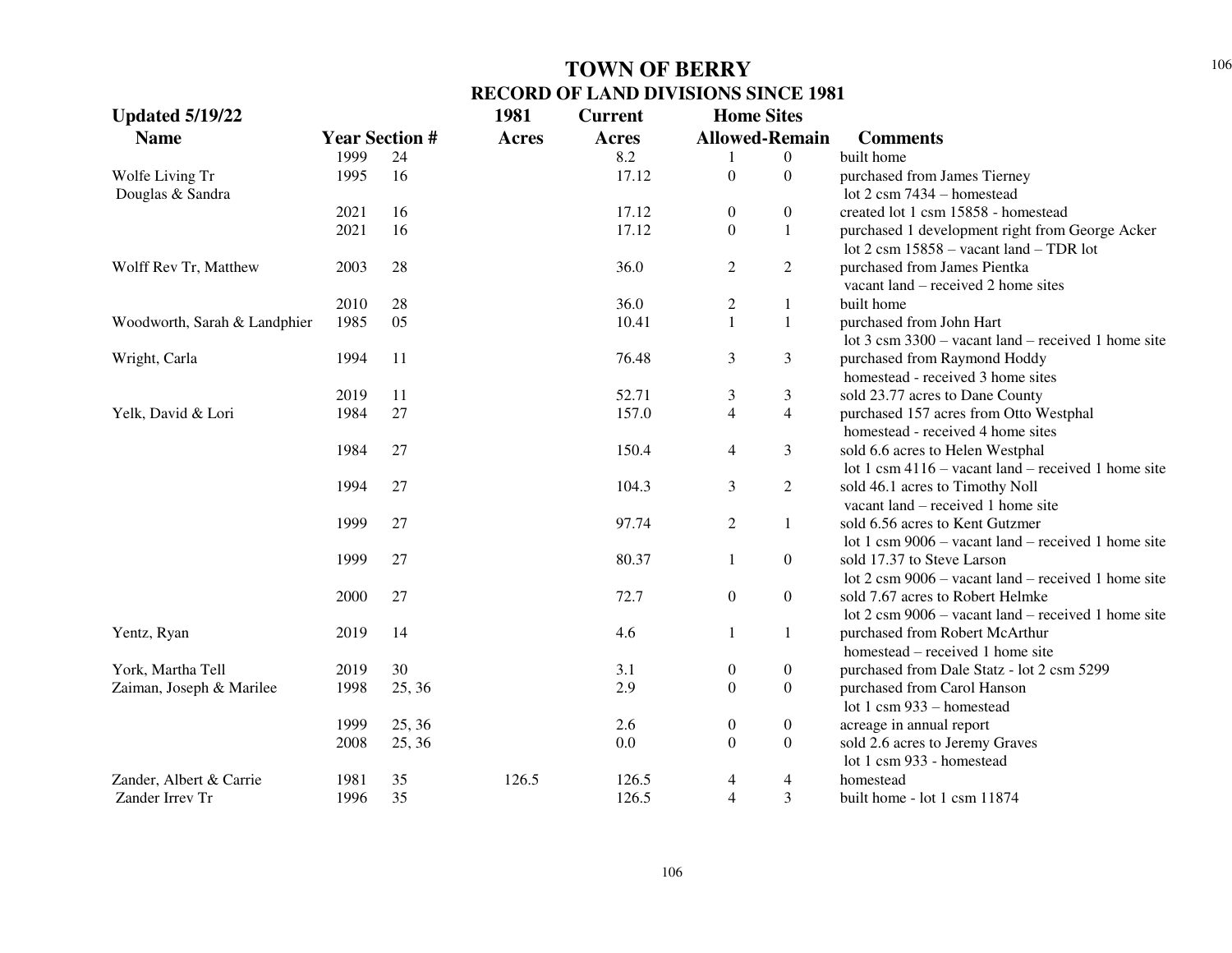| <b>Updated 5/19/22</b>      |      |                       | 1981         | <b>Current</b> | <b>Home Sites</b>     |                  |                                                               |
|-----------------------------|------|-----------------------|--------------|----------------|-----------------------|------------------|---------------------------------------------------------------|
| <b>Name</b>                 |      | <b>Year Section #</b> | <b>Acres</b> | Acres          | <b>Allowed-Remain</b> |                  | <b>Comments</b>                                               |
| Zander Rev Tr               | 1998 | 35                    |              | 121.92         | 3                     | 2                | sold 4.58 acres to Donald Zander                              |
|                             |      |                       |              |                |                       |                  | lot 1 csm $8621$ – vacant land – received 1 home site         |
|                             | 2006 | 35                    |              | 107.97         | $\boldsymbol{2}$      | $\overline{2}$   | gifted 13.95 acres to St Francis Church                       |
|                             | 2007 | 35                    |              | 105.81         | $\overline{2}$        | $\overline{2}$   | sold 2.16 acres to Stephen Zander                             |
|                             |      |                       |              |                |                       |                  | lot 1 csm 11663 - homestead                                   |
|                             | 2007 | 35                    |              | 102.821        | $\overline{c}$        | $\overline{c}$   | acreage in annual report                                      |
|                             | 2020 | 35                    |              | 96.321         | $\sqrt{2}$            | $\sqrt{2}$       | sold 6.5 acres to Creek Crossing at Saint Frances Inc         |
|                             | 2021 | 35                    |              | 57.854         | $\overline{c}$        | $\sqrt{2}$       | sold 38.467 acres to Creek Crossing at Saint Frances          |
| Zander, Donald              | 1998 | 35                    |              | 4.58           | $\overline{0}$        | $\overline{0}$   | purchased from Albert Zander                                  |
|                             |      |                       |              |                |                       |                  | lot 1 csm $8621$ – vacant land – received 1 home site         |
|                             | 1998 | 35                    |              | 4.58           | 1                     | $\boldsymbol{0}$ | built home                                                    |
|                             | 2002 | 35                    |              | $0.0\,$        | $\boldsymbol{0}$      | $\boldsymbol{0}$ | sold 4.58 acres to William Meicher - lot 1 csm 8621           |
| Zander Farm Rev Trust       | 2020 | 31                    |              | 10.87          | $\boldsymbol{0}$      | $\boldsymbol{0}$ | purchased from Zander Survivor's Trust                        |
| Zander, Kenneth & Charleen  | 1981 | 30, 31                | 302.8        | 302.8          | 9                     | $\overline{9}$   | 3 homesteads                                                  |
| <b>Zander Marital Trust</b> | 1994 | 30                    |              | 299.8          | 9                     | 9                | sold 3 acres to Robert Vaughn                                 |
| Zander Survivor's Trust     |      |                       |              |                |                       |                  | lot 1 csm 7114 - homestead                                    |
|                             | 1996 | 30                    |              | 289.3          | 9                     | 9                | sold 10.5 acres to DNR                                        |
|                             |      |                       |              |                |                       |                  | deed restricted as an unbuildable parcel                      |
|                             | 1999 | 30                    |              | 242.3          | 9                     | $\,8\,$          | sold 47 acres to Allayne Turk                                 |
|                             |      |                       |              |                |                       |                  | vacant land - received 1 home site                            |
|                             | 1998 | 30                    |              | 238.39         | $\,8\,$               | $\tau$           | sold 3.909 acres to Debra Belongea                            |
|                             |      |                       |              |                |                       |                  | lot 1 csm $8557$ – vacant land – received 1 home site         |
|                             | 1999 | 30                    |              | 234.8          | $\overline{7}$        | 6                | sold 3.59 acres to Michael Ott                                |
|                             |      |                       |              |                |                       |                  | lot $2 \text{ cm } 8557$ – vacant land – received 1 home site |
|                             | 1999 | 31                    |              | 234.8          | 6                     | 6                | created lot 1 csm 9150 - 7.07 acres                           |
|                             | 1999 | 31                    |              | 234.8          | 6                     | 6                | created lot 2 csm 9150 - 31.09 acres                          |
|                             |      |                       |              |                |                       |                  | deed restricted as a non-buildable lot                        |
|                             | 1999 | 31                    |              | 234.8          | 6                     | 6                | created lot 3 csm 9150 - 5.013 acres                          |
|                             | 2000 | 30, 31                |              | 237.994        | 6                     | 6                | acreage in annual report                                      |
|                             | 2004 | 31                    |              | 237.994        | 6                     | $\mathfrak{Z}$   | conservation easement $-3$ home sites removed                 |
|                             | 2005 | 31                    |              | 237.994        | 3                     | $\mathfrak{Z}$   | created lot 1 csm 11186 - 2.43 acres - homestead              |
|                             | 2021 | 31                    |              | 227.124        | 3                     | $\mathfrak{Z}$   | sold 10.87 acres to Zander Farm Rev Tr                        |
|                             | 2021 | 31                    |              | 222.111        | 3                     | $\overline{2}$   | sold 5.013 acres to Dana Radavich                             |
|                             |      |                       |              |                |                       |                  | lot $3 \text{ cm } 9150$ – received 1 home site               |
|                             | 2021 | 30                    |              | 222.111        | $\overline{c}$        | $\overline{2}$   | created lot 1 csm $15845 - 1$ acre – homestead                |
|                             | 2022 | 31                    |              | 215.04         | $\overline{2}$        | $\mathbf{1}$     | sold 7.07 acres to Matthew Arn                                |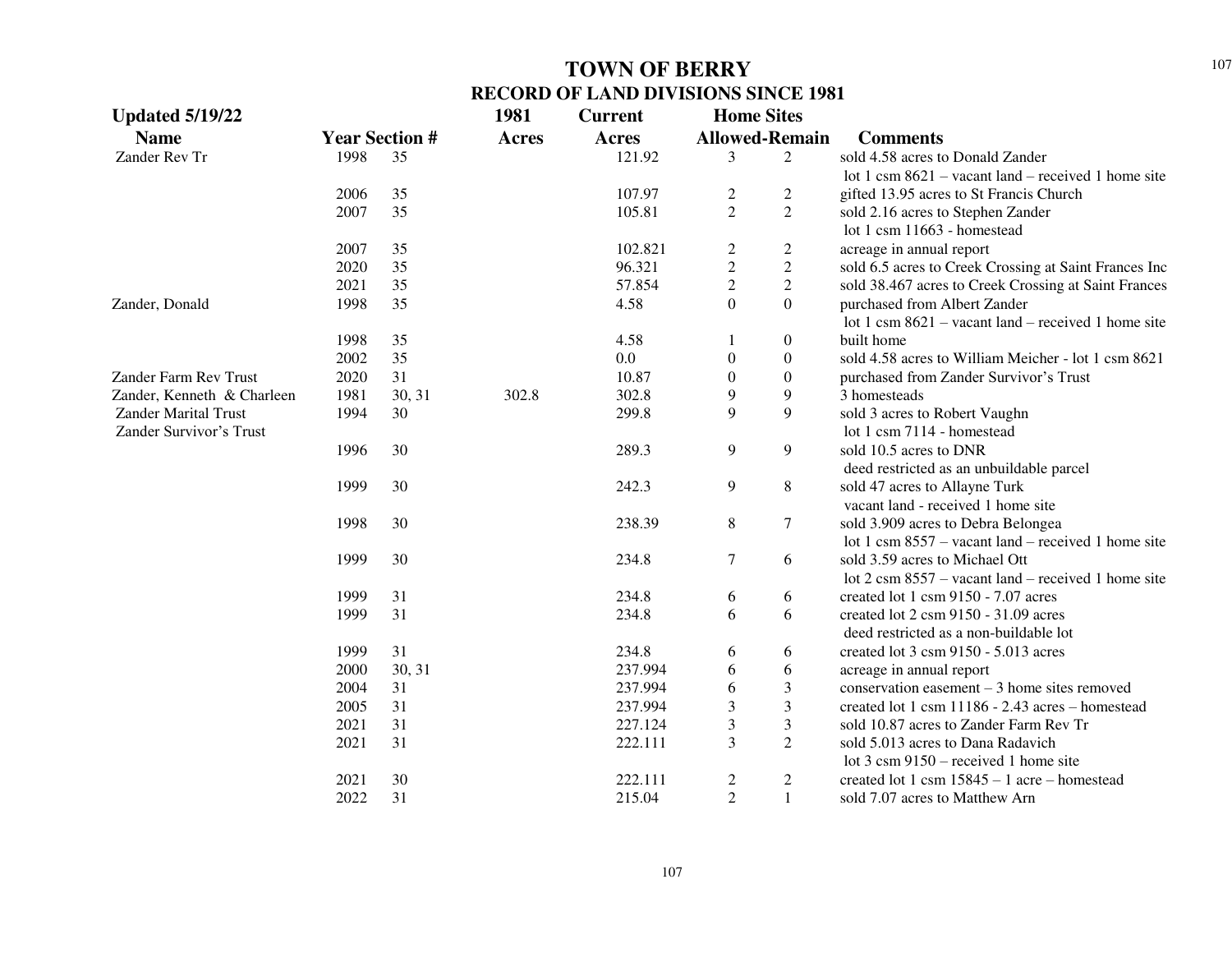| <b>Updated 5/19/22</b>         |      |                       | 1981         | <b>Current</b> | <b>Home Sites</b>     |                  |                                                                              |
|--------------------------------|------|-----------------------|--------------|----------------|-----------------------|------------------|------------------------------------------------------------------------------|
| <b>Name</b>                    |      | <b>Year Section #</b> | <b>Acres</b> | <b>Acres</b>   | <b>Allowed-Remain</b> |                  | <b>Comments</b>                                                              |
|                                |      |                       |              |                |                       |                  | lot 1 csm $9150$ – received 1 home site                                      |
|                                | 2022 | 30, 31                |              | 76.04          | 1                     | $\overline{0}$   | sold 139 acres to Gary Endres                                                |
|                                |      |                       |              |                |                       |                  | includes lot $2 \text{ cm } 9150$ – received 1 home site                     |
|                                | 2022 | 30                    |              | 75.04          | $\overline{0}$        | $\overline{0}$   | sold 1 acre to Terrence Zander                                               |
|                                |      |                       |              |                |                       |                  | lot 1 csm 15845 - homestead                                                  |
| Zander, Stephen & Kathy        | 2007 | 35                    |              | 2.16           | $\overline{0}$        | $\overline{0}$   | purchased from Albert Zander                                                 |
| Zander Living Tr               |      |                       |              |                |                       |                  | lot 1 csm 11663 - homestead                                                  |
| Zander Tr, Terrence            | 2022 | 30                    |              | 1.0            | $\overline{0}$        | $\overline{0}$   | purchased 1 acre from Zander Trust                                           |
|                                |      |                       |              |                |                       |                  | lot 1 csm 15845 - homestead                                                  |
| Zander, Todd & Donette         | 2000 | 23                    |              | 4.3            | 1                     | 1                | purchased from Paul Schraufnagel                                             |
|                                |      |                       |              |                |                       |                  | lot $2 \text{ cm}$ 7658 – vacant land – received 1 home site                 |
|                                | 2002 | 23                    |              | 4.3            |                       | $\boldsymbol{0}$ | built home                                                                   |
| Zanton, Geoffrey               | 2014 | 24                    |              | 10.19          | 1                     | $\mathbf{1}$     | purchased from David Scheler                                                 |
|                                |      |                       |              |                |                       |                  | lot 1 csm $6817$ – homestead – received 1 home site                          |
| Zarnstorff, Daniel             | 1981 | 25                    | 15.0         | 15.0           |                       | 1                | homestead                                                                    |
|                                | 1984 | 25                    |              | 0.0            | 1                     | $\boldsymbol{0}$ | sold 15 acres to Jane Cummings                                               |
|                                |      |                       |              |                |                       |                  | homestead - received 1 home site                                             |
| Ziegler, Daniel & Linda        | 2002 | 11                    |              | 4.56           | $\overline{0}$        | $\overline{0}$   | purchased from Charles Langland                                              |
|                                |      |                       |              |                |                       |                  | lot 1 csm 2515 - homestead                                                   |
| Ziegler, Donald & Gary         | 1981 | 05                    | 79.3         | 79.3           | $\overline{c}$        | $\overline{c}$   | lot 1 csm $3300 - 5.84$ acres - vacant land                                  |
| Ziegler Living Tr              | 1981 | 05                    |              | 79.3           | $\overline{c}$        | $\overline{2}$   | lot $2 \text{ cm } 3300 - 7.2 \text{ acres} - \text{vacant land}$            |
|                                | 1981 | 05                    |              | 79.3           | $\overline{c}$        | $\overline{2}$   | lot 3 csm 3300 - 10.41 acres - vacant land                                   |
|                                | 1981 | 05                    |              | 73.46          | $\overline{2}$        | $\overline{2}$   | sold 5.84 acres to Charles Endres                                            |
|                                |      |                       |              |                |                       |                  | lot 1 csm $3300 -$ vacant land – received 1 home site                        |
|                                | 1982 | 05                    |              | 63.05          | $\overline{2}$        | $\overline{2}$   | sold 10.41 acres to John Hart                                                |
|                                |      |                       |              |                |                       |                  | lot $3 \text{ cm } 3300$ – vacant land – received 1 home site                |
|                                | 1984 | 05                    |              | 55.85          | $\overline{2}$        | $\overline{2}$   | sold 7.2 acres to Robert Kalsow                                              |
|                                |      |                       |              |                |                       |                  | lot 2 csm 3300 - vacant land - received 1 home site                          |
| Ziegler Jt Rev Tr, Leo & Carol | 2006 | 14                    |              | 157.363        | $\mathbf{1}$          | $\mathbf{1}$     | purchased 157.363 acres from Michael/James Statz                             |
|                                |      |                       |              |                |                       |                  | homestead - received 1 home site                                             |
|                                | 2008 | 14                    |              | 148.193        | 1                     | $\mathbf{1}$     | sold 9.17 acres to Malte Noeding                                             |
|                                |      |                       |              |                |                       |                  | lot 1 csm 12210 - homestead                                                  |
|                                | 2008 | 14                    |              | 149.31         |                       | $\mathbf{1}$     | acreage in annual report                                                     |
|                                | 2018 | 14                    |              | 149.31         |                       | $\mathbf{1}$     | created lot 1 csm $14901 - 4.25$ acres - vacant land                         |
|                                | 2018 | 14                    |              | 149.31         |                       | $\mathbf{1}$     | created lot $2 \text{ csm } 14901 - 1.34 \text{ acres} - \text{vacant land}$ |
|                                |      |                       |              |                |                       |                  | no building site                                                             |